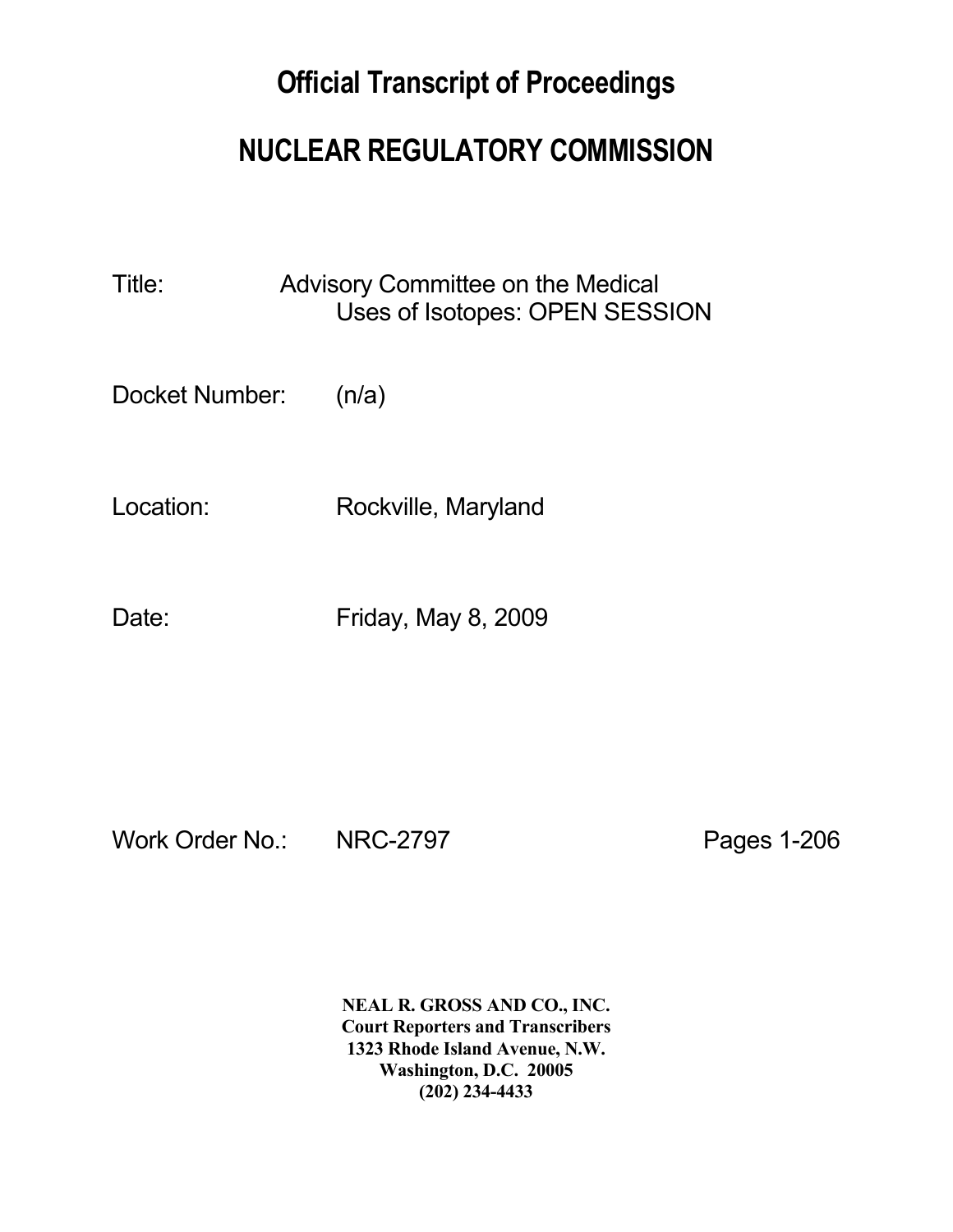|    | $\mathbf{1}$                                                                                        |  |  |
|----|-----------------------------------------------------------------------------------------------------|--|--|
|    | UNITED STATES OF AMERICA                                                                            |  |  |
| 2  | NUCLEAR REGULATORY COMMISSION                                                                       |  |  |
| 3  | $+ + + + +$                                                                                         |  |  |
| 4  | ADVISORY COMMITTEE ON THE MEDICAL USES OF ISOTOPES                                                  |  |  |
| 5  | $+ + + + +$                                                                                         |  |  |
| 6  | FRIDAY, MAY 8, 2009                                                                                 |  |  |
|    | $+ + + + + +$                                                                                       |  |  |
| 8  | The meeting was convened in the auditorium                                                          |  |  |
| 9  | of Two White Flint North, 11545 Rockville Pike,                                                     |  |  |
| 10 | Rockville, Maryland, at 8:00 a.m., Leon S. Malmud,                                                  |  |  |
| 11 | M.D., ACMUI Chairman, presiding.                                                                    |  |  |
| 12 | MEMBERS PRESENT:                                                                                    |  |  |
| 13 | LEON S. MALMUD, M.D., Chairman                                                                      |  |  |
| 14 | DOUGLAS F. EGGLI, M.D., Member                                                                      |  |  |
| 15 | DARRELL FISHER, Ph.D., Member                                                                       |  |  |
| 16 | DEBBIE GILLEY, Member                                                                               |  |  |
| 17 | MILTON GUIBERTEAU, M.D., Representative                                                             |  |  |
| 18 | RALPH P. LIETO, Member                                                                              |  |  |
| 19 | STEVEN MATTMULLER, Member                                                                           |  |  |
| 20 | SUBIR NAG, M.D., Member                                                                             |  |  |
| 21 | ORHAN SULEIMAN, Ph.D., Member                                                                       |  |  |
| 22 | BRUCE THOMADSEN, Ph.D., Member                                                                      |  |  |
| 23 | WILLIAM VAN DECKER, M.D., Member                                                                    |  |  |
| 24 | RICHARD J. VETTER, Ph.D., Vice Chairman                                                             |  |  |
| 25 | JAMES S. WELSH, M.D., Member                                                                        |  |  |
|    | <b>NEAL R. GROSS</b>                                                                                |  |  |
|    | <b>COURT REPORTERS AND TRANSCRIBERS</b>                                                             |  |  |
|    | 1323 RHODE ISLAND AVE., N.W.<br>(202) 234-4433<br>WASHINGTON, D.C. 20005-3701<br>www.nealrgross.com |  |  |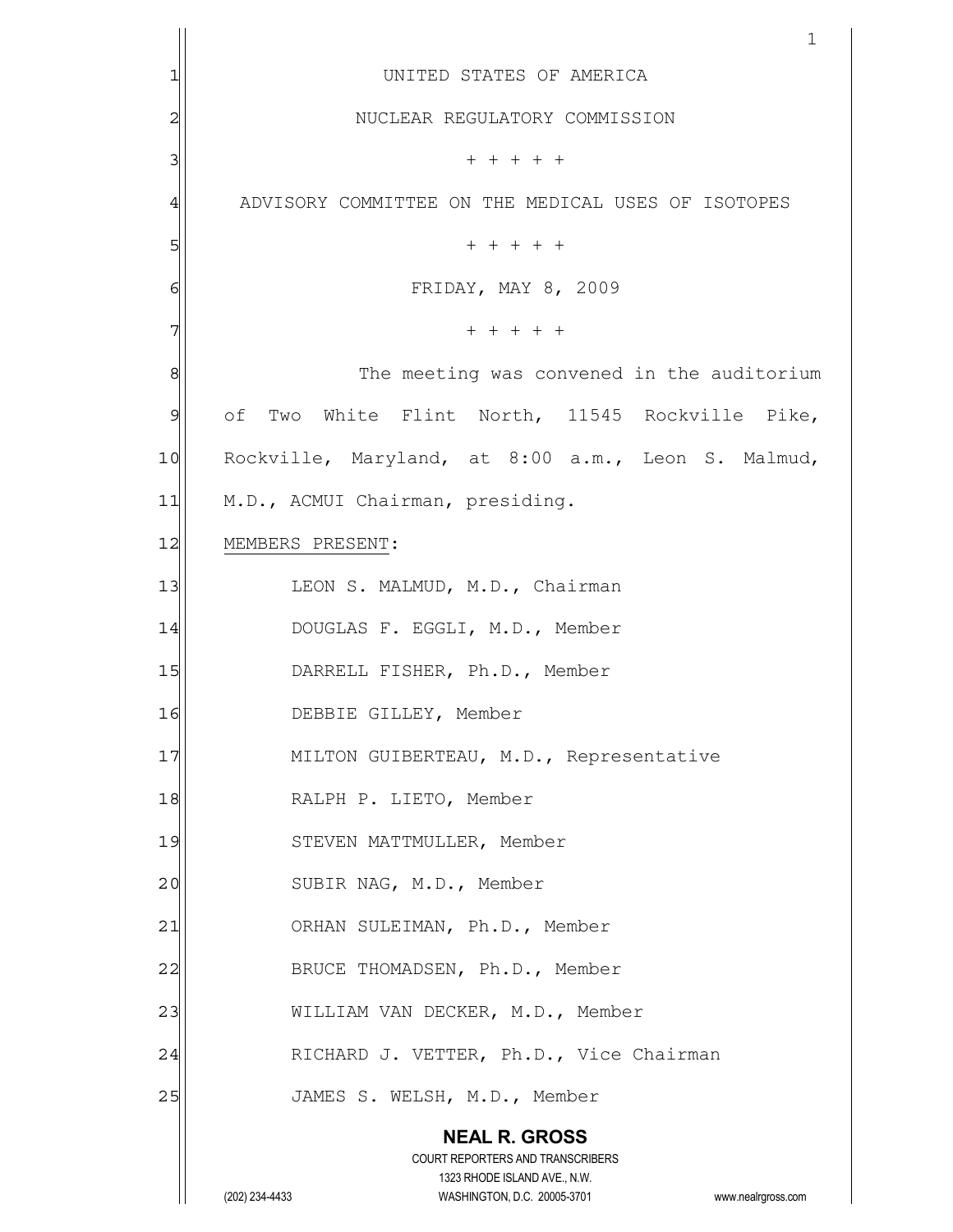| 1              | NRC STAFF PRESENT: |                                                                                                                                               |
|----------------|--------------------|-----------------------------------------------------------------------------------------------------------------------------------------------|
| $\overline{c}$ |                    | ROB LEWIS, Director, MSSA                                                                                                                     |
| 3              |                    | CHRIS EINBERG, Branch Chief, RMSB                                                                                                             |
| $\overline{4}$ |                    | CINDY FLANNERY                                                                                                                                |
| 5              |                    | STEVEN BAGGET                                                                                                                                 |
| 6              |                    | NEELAM BHALLA                                                                                                                                 |
| 7              |                    | ASHLEY COCKERHAM                                                                                                                              |
| 8              |                    | DONALD COOL, Ph.D.                                                                                                                            |
| 9              |                    | RON ZELAC, Ph.D.                                                                                                                              |
| 10             |                    | DONNA-BETH HOWE, Ph.D.                                                                                                                        |
| 11             |                    | DUANE WHITE                                                                                                                                   |
| 12             |                    | GRETCHEN RIVERA-CAPELLA                                                                                                                       |
| 13             |                    | GLENDA VILLAMAR                                                                                                                               |
| 14             |                    | LEIRA CUADRADO                                                                                                                                |
| 15             |                    | CASSANDRA FRAZIER                                                                                                                             |
| 16             |                    | SANDY GABRIEL                                                                                                                                 |
| 17             |                    | DORIS LEWIS                                                                                                                                   |
| 18             | ED LOHR            |                                                                                                                                               |
| 19             |                    | PATRICIA PELKE                                                                                                                                |
| 20             |                    | MARK SCHAFFER                                                                                                                                 |
| 21             |                    | MARK THAGGARD                                                                                                                                 |
| 22             |                    | DARREL WIEDEMAN                                                                                                                               |
| 23             |                    |                                                                                                                                               |
| 24             |                    | MEMBERS OF THE PUBLIC PRESENT:                                                                                                                |
| 25             |                    | GARY BECKER, ABR (PHONE)                                                                                                                      |
|                | (202) 234-4433     | <b>NEAL R. GROSS</b><br>COURT REPORTERS AND TRANSCRIBERS<br>1323 RHODE ISLAND AVE., N.W.<br>WASHINGTON, D.C. 20005-3701<br>www.nealrgross.com |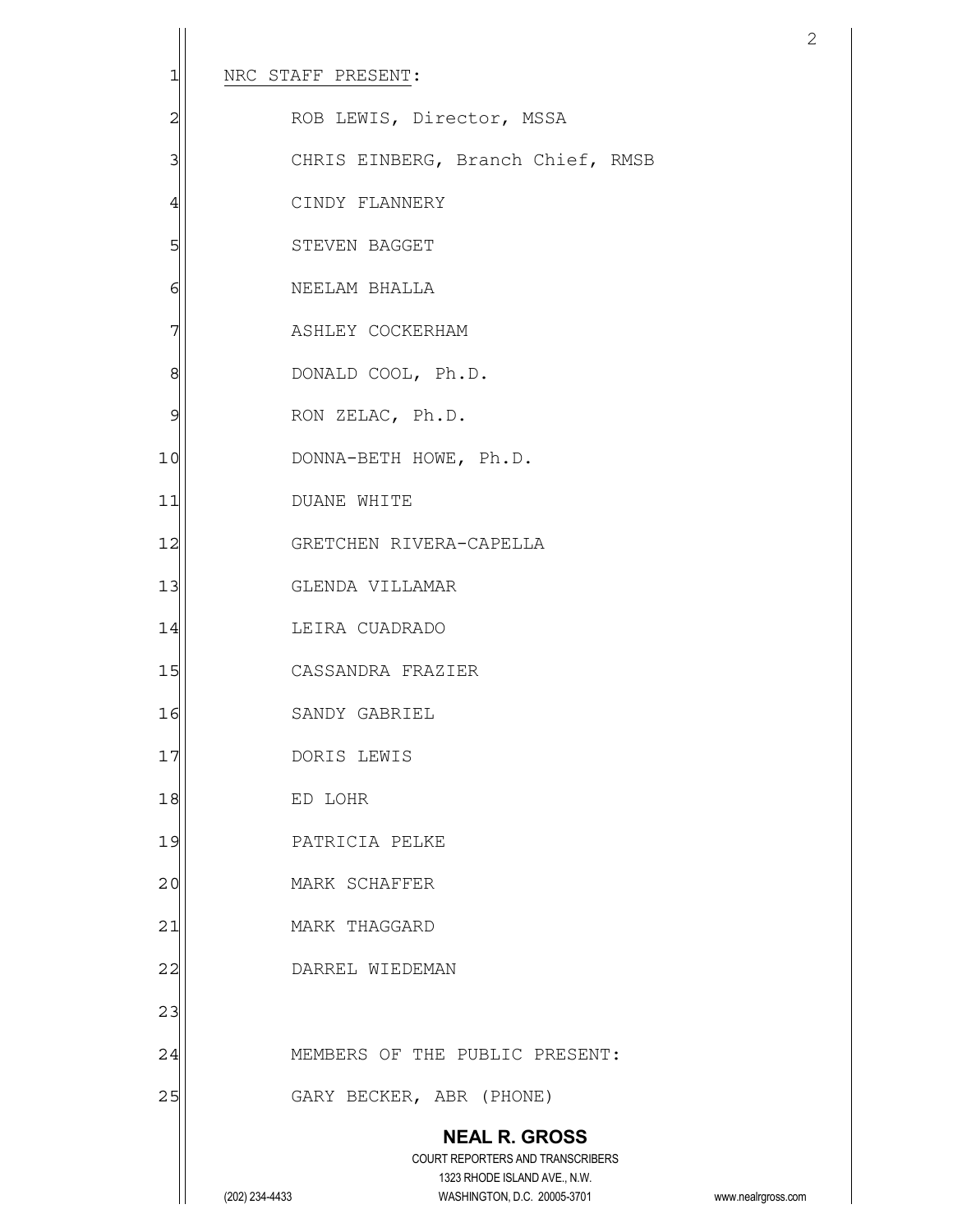| 1              |                |                                                                                                                         |                    |
|----------------|----------------|-------------------------------------------------------------------------------------------------------------------------|--------------------|
| $\overline{c}$ |                | MEMBERS OF THE PUBLIC PRESENT CONT.                                                                                     |                    |
| 3              |                | MELISSA CACIA, AACE (PHONE)                                                                                             |                    |
| $\overline{4}$ |                | ROBERT DANSEREAU, NY (PHONE)                                                                                            |                    |
| 5              |                | WILLIAM DAVIDSON, U OF PENN (PHONE)                                                                                     |                    |
| 6              |                | RICHARD EATON, MITA                                                                                                     |                    |
| 7              |                | EMILY GARDNER, ASNC                                                                                                     |                    |
| 8              |                | LYNNE FAIROBENT, AAPM                                                                                                   |                    |
| 9              |                | BONNIE HAMILTON, MDS NORDION                                                                                            |                    |
| 10             |                | KAREN LANGLEY, UT (PHONE)                                                                                               |                    |
| 11             |                | KATRINA MILLER, AACE (PHONE)                                                                                            |                    |
| 12             |                | MIKE PETERS, ACR                                                                                                        |                    |
| 13             |                | DOUG PFEIFFER, AAPM                                                                                                     |                    |
| 14             |                | GLORIA ROMANELLI, ACR                                                                                                   |                    |
| 15             |                | JOE RODGERS, THERAGENICS (PHONE)                                                                                        |                    |
| 16             |                | RIAD SALEM, SIR                                                                                                         |                    |
| 17             |                | REED SELWYN, UNIF. SVCS. UNIV. OF HLTH. SCI.                                                                            |                    |
| 18             |                | BRIAN STAINKEN, SIR                                                                                                     |                    |
| 19             |                | STEPHEN THOMAS (PHONE)                                                                                                  |                    |
| 20             |                | KEN THURSTON, SIRTEX                                                                                                    |                    |
| 21             |                | CINDY TOMLINSON, SNM (PHONE)                                                                                            |                    |
| 22             |                | ANN WARBICK CERONE, MDS NORDION                                                                                         |                    |
| 23             |                | EMILY WILSON, ASTRO                                                                                                     |                    |
| 24             |                | JENNIFER YOUNG, AACE (PHONE)                                                                                            |                    |
| 25             |                |                                                                                                                         |                    |
| 26             | (202) 234-4433 | <b>NEAL R. GROSS</b><br>COURT REPORTERS AND TRANSCRIBERS<br>1323 RHODE ISLAND AVE., N.W.<br>WASHINGTON, D.C. 20005-3701 | www.nealrgross.com |
|                |                |                                                                                                                         |                    |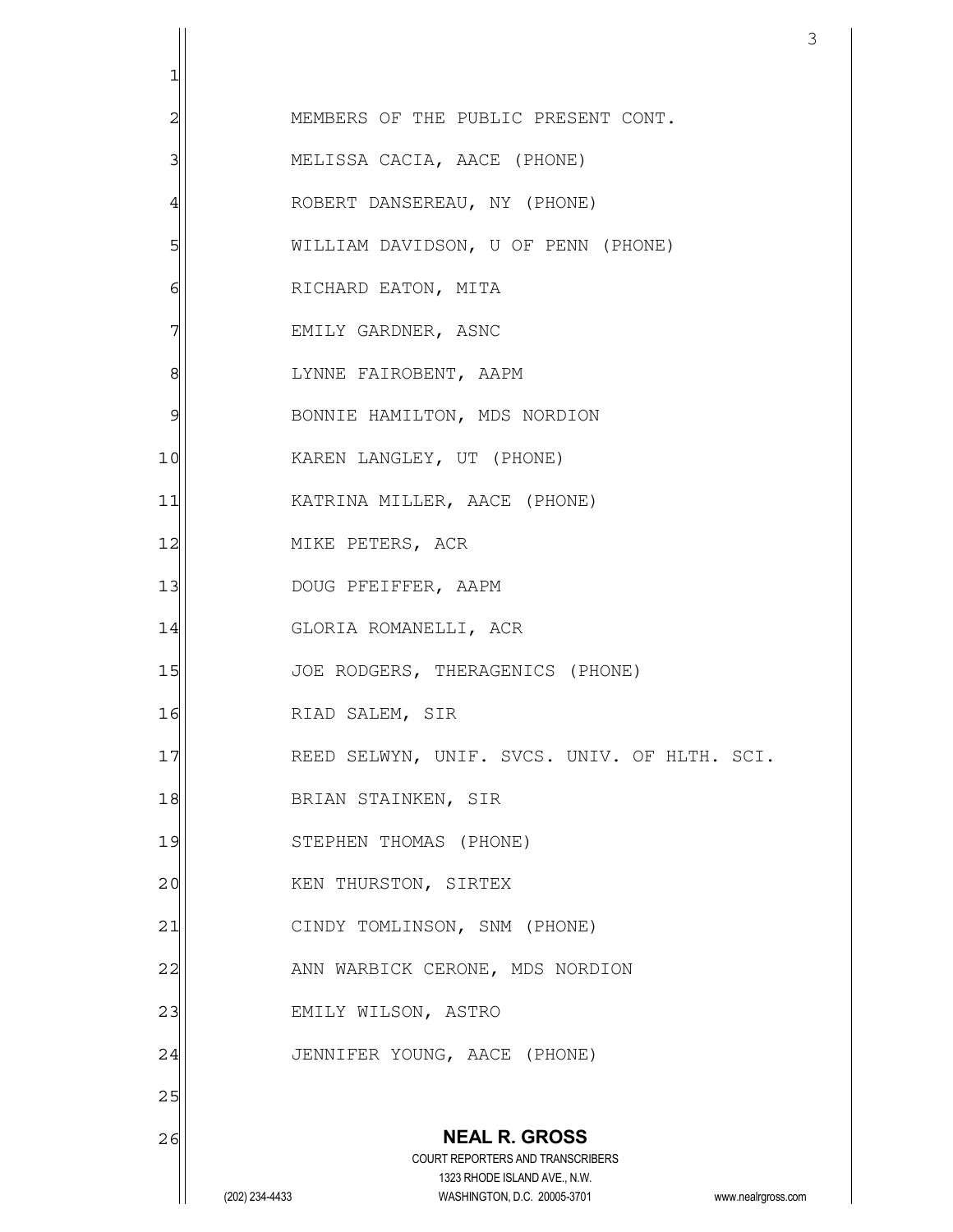|                | 4                                                                                                   |
|----------------|-----------------------------------------------------------------------------------------------------|
| 1              | A-G-E-N-D-A                                                                                         |
| $\overline{c}$ | Options to revise radiation                                                                         |
| 3              | protection regulations 5                                                                            |
| 4              | National Council on Radiation Protection<br>and                                                     |
| 5              | Measurements Report 160 57                                                                          |
| 6              | Subcommittee on the board certification                                                             |
| 7              | pathway for authorized individual                                                                   |
| 8              |                                                                                                     |
| 9              | Annual report of the ACMUI subcommittee                                                             |
| 10             | on medical radioactive material events 131                                                          |
| 11             | Infiltrations of therapeutic radiopharmaceuticals                                                   |
| 12             | as medical events 158                                                                               |
| 13             | Outgoing member presentations 175                                                                   |
| 14             | Administrative Closing 198                                                                          |
| 15             |                                                                                                     |
| 16             |                                                                                                     |
| 17             |                                                                                                     |
|                |                                                                                                     |
|                |                                                                                                     |
|                |                                                                                                     |
|                |                                                                                                     |
|                |                                                                                                     |
|                |                                                                                                     |
|                |                                                                                                     |
|                |                                                                                                     |
|                |                                                                                                     |
|                | <b>NEAL R. GROSS</b><br>COURT REPORTERS AND TRANSCRIBERS                                            |
|                | 1323 RHODE ISLAND AVE., N.W.<br>WASHINGTON, D.C. 20005-3701<br>(202) 234-4433<br>www.nealrgross.com |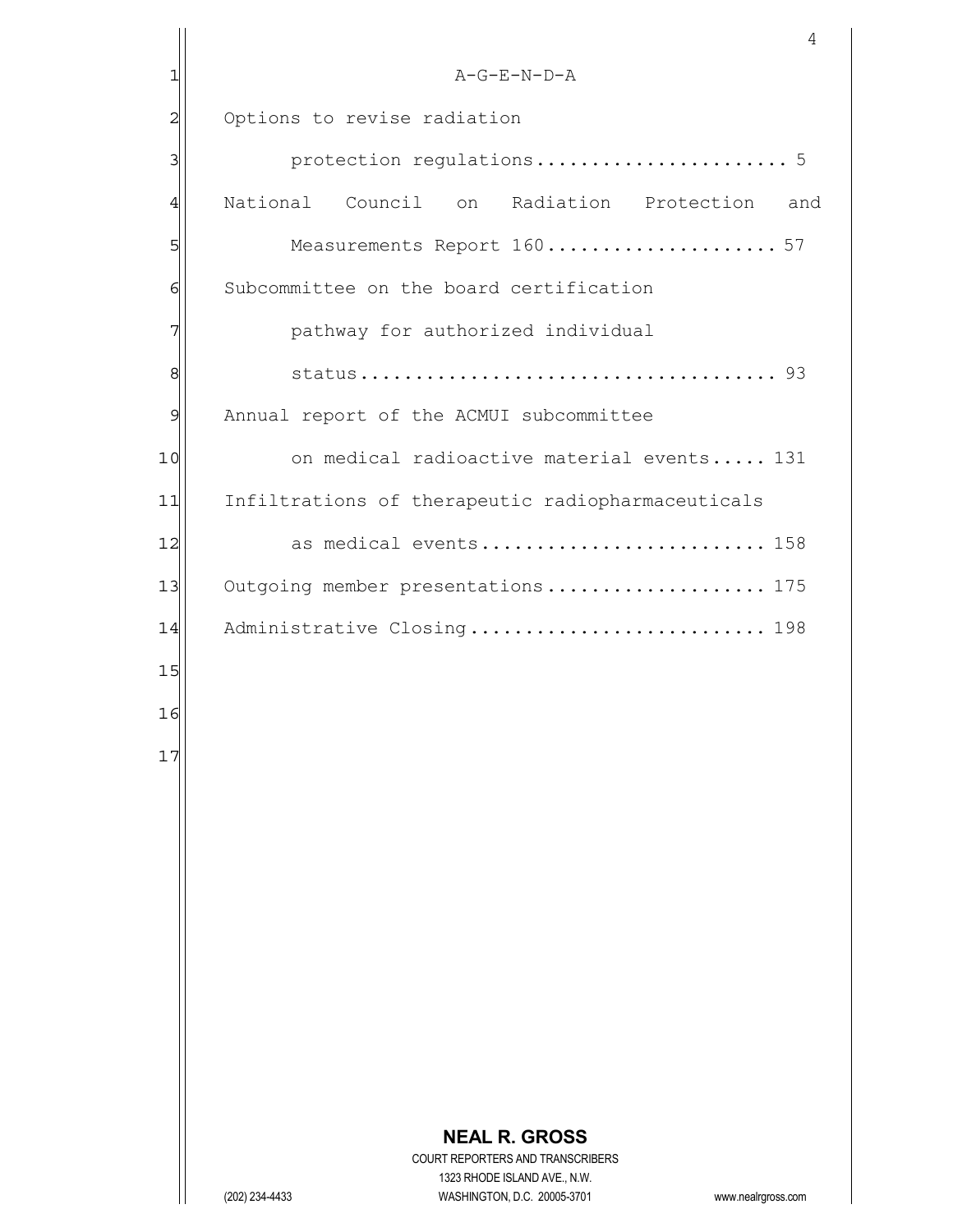|                | 5                                                                                                   |  |  |
|----------------|-----------------------------------------------------------------------------------------------------|--|--|
| 1              | PROCEEDINGS                                                                                         |  |  |
| $\overline{2}$ | (8:12 a.m.)                                                                                         |  |  |
| 3              | CHAIRMAN MALMUD: Because of yesterday's                                                             |  |  |
| 4              | extensive discussions, today's program will be altered                                              |  |  |
| 5              | slightly. However, we are beginning with Dr. Cool,                                                  |  |  |
| $\epsilon$     | who is scheduled at $8$ a.m., and the topic of                                                      |  |  |
| 7              | discussion is "Options to Revise Radiation Protection                                               |  |  |
| $\,8\,$        | Regulations."                                                                                       |  |  |
| 9              | Dr. Cool.                                                                                           |  |  |
| 10             | DR. COOL: Good morning, ladies<br>and                                                               |  |  |
| 11             | gentlemen. Thank you for inviting me down to speak to                                               |  |  |
| 12             | you again. You will recall that I think the last time                                               |  |  |
| 13             | we met, last fall; I came down and talked to you about                                              |  |  |
| 14             | what the staff was, at that time, thinking about                                                    |  |  |
| 15             | suggesting to the Commission in terms of next step for                                              |  |  |
| 16             | radiation protection requlations and requirements                                                   |  |  |
| 17             | following on the publication of the International                                                   |  |  |
| 18             | Commission<br>on Radiological Protection's                                                          |  |  |
| 19             | recommendations.                                                                                    |  |  |
| 20             | Well, I'm back to talk with you today to                                                            |  |  |
| 21             | refresh that, and to move forward. So, I'm going to                                                 |  |  |
| 22             | very quickly go through the first few of these,                                                     |  |  |
| 23             | because we had a chance to talk to them before. As                                                  |  |  |
| 24             | you know, of course, 10 CFR Part 20 was last revised                                                |  |  |
| 25             | in 1991. It's based on recommendations that went back                                               |  |  |
|                | <b>NEAL R. GROSS</b>                                                                                |  |  |
|                | COURT REPORTERS AND TRANSCRIBERS                                                                    |  |  |
|                | 1323 RHODE ISLAND AVE., N.W.<br>(202) 234-4433<br>WASHINGTON, D.C. 20005-3701<br>www.nealrgross.com |  |  |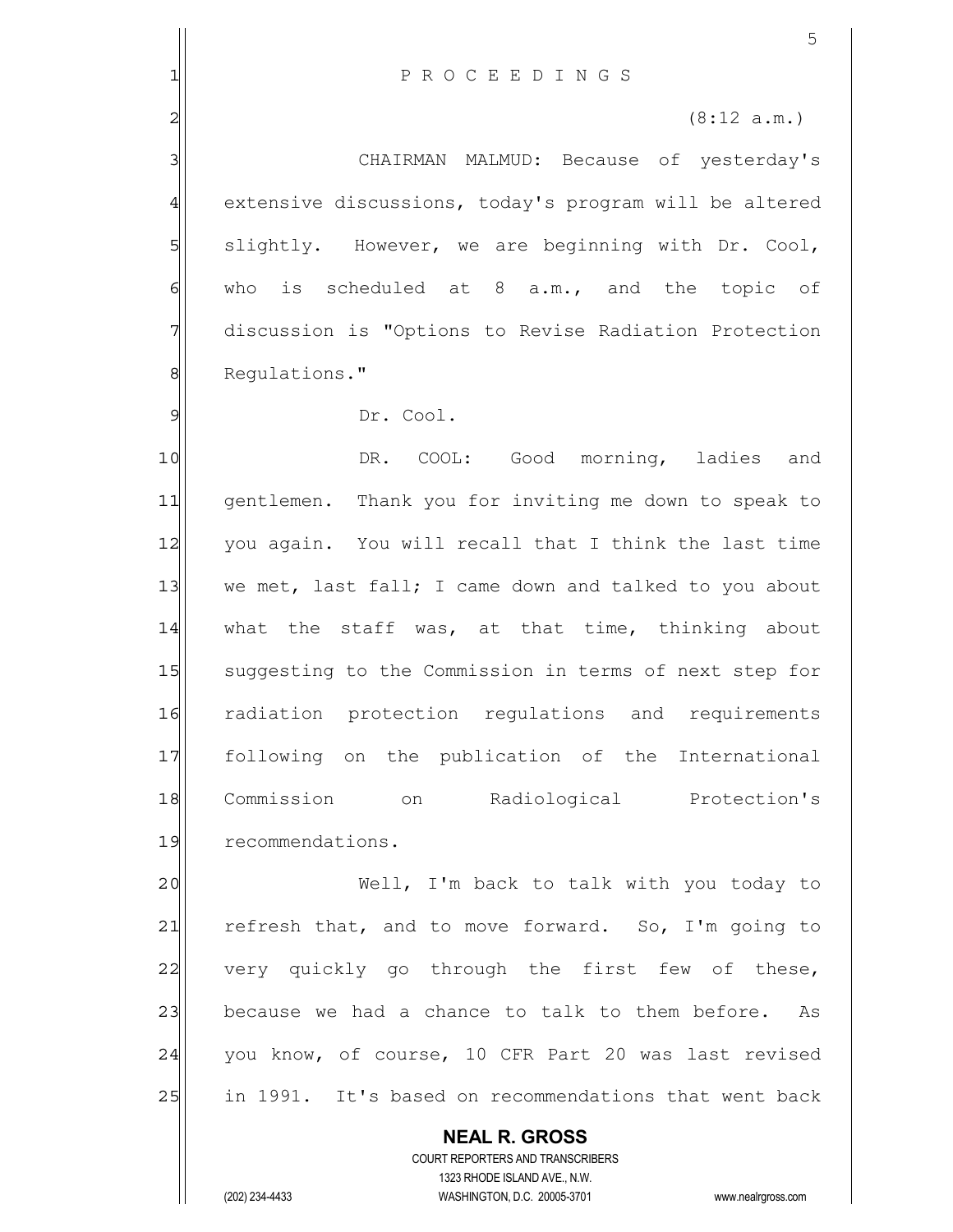1 all the way to 1977. And some regulations and NRC 2 requirements were not updated at that time, if they 3 had their own separate explicit dosimetric criteria. 4 The one that was catching everybody's attention was 5 5 5 not the one you would be so much interested in, but 6 was very important to our friends that run the 7 reactors, because that was the requirement dealing 8 8 with effluent controls, 10 CFR Part 50, Appendix I. 9 Those go all the way back to the recommendations from 10 1959. So, there was, obviously, a bit of a question 11 about trying to update the requirements.

12 In 2001, we had asked the Commission on 13 the next steps, and everyone had agreed that we would 14 wait for ICRP to be done. We didn't quite figure it 15 would take ICRP seven years, but nothing moves 16 quickly, and greatly benefits from the multiple rounds 17 of public comment that transpired during the course of 18 the development of those recommendations. So, those 19 came out in December of 2007.

20 So, now to catch up to where we were last 21 time, the staff did go to the Commission in December 22 of last year, SECY Paper 080197 is publicly available, 23 as a notational paper. We asked the Commission to 24 provide us with directions on a set of options for 25 | moving forward. We provided them some background on

 **NEAL R. GROSS** COURT REPORTERS AND TRANSCRIBERS 1323 RHODE ISLAND AVE., N.W. (202) 234-4433 WASHINGTON, D.C. 20005-3701 www.nealrgross.com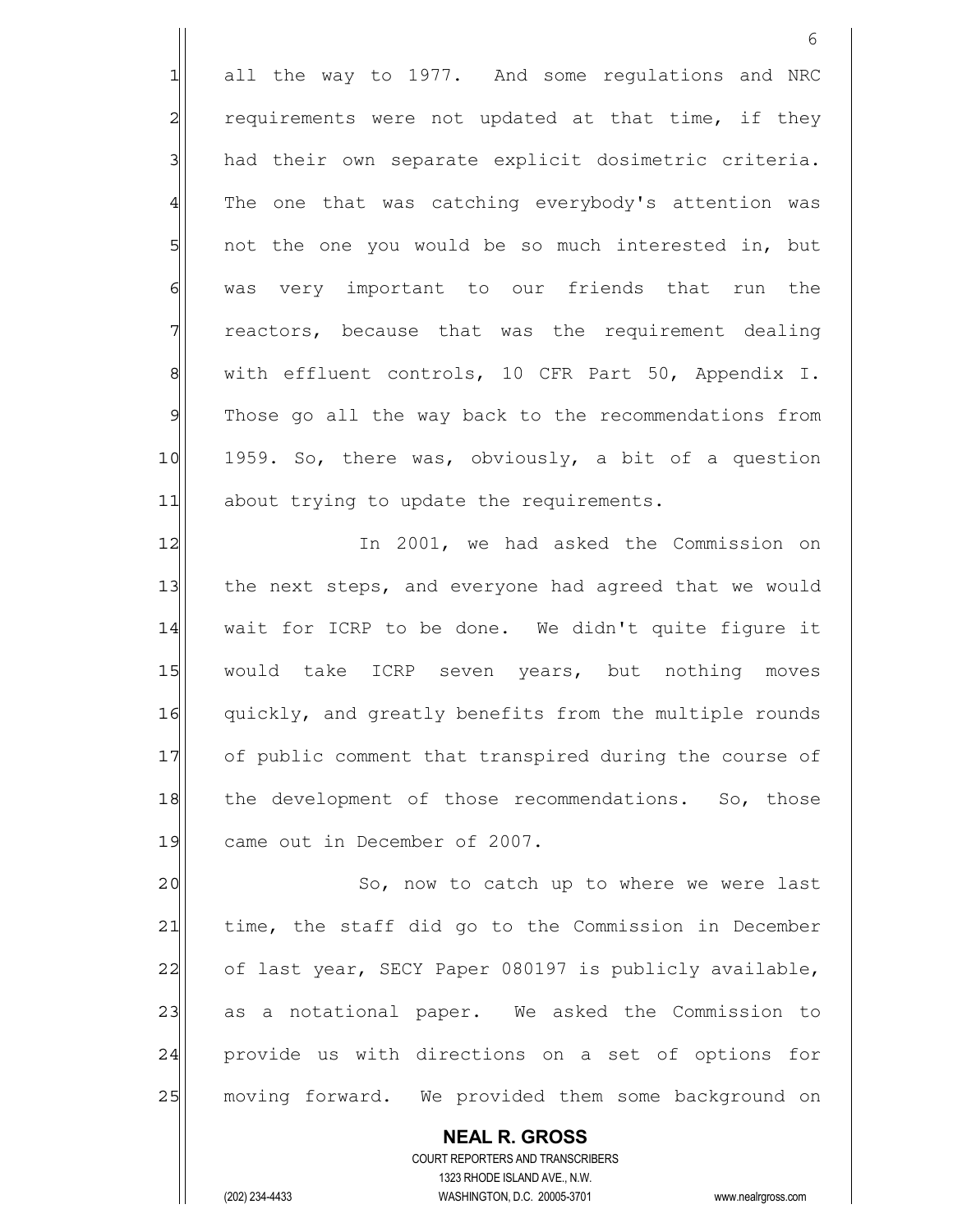**NEAL R. GROSS** COURT REPORTERS AND TRANSCRIBERS  $1$  the information, and some of the technical issues, and  $2$  we -3 3 (Off the record comments.) 4 All CDR. COOL: Okay. And, as I said, we 5 S recommended to the Commission that the next step be to 6 6 engage in further discussions with the stakeholders, 7 various groups of licensees, and work on developing 8 the technical basis, because there was much that was 9 necessary before we could actually begin rulemaking. 10 The Commission gave us direction in an SRM 11 just a month ago. The SRM approved the staff going 12 forward to develop a technical basis and to start 13 interacting with the stakeholders. That's part of the 14 reason that we're here with you today, is to start 15 making that move forward. Our objective, then, is to 16 explore the implications, looking for what's 17 appropriate, what's scientifically justified to move 18 towards a greater alignment with ICRP Publication 103 19 and the recommendations for radiation protection. 20 We must keep in mind that the baseline 21 from all this is that the standards do provide 22 adequate protection, so questions become what the  $23$  benefits and impacts, the pros and cons, different 24 possibilities for modifying the framework to get more 25 consistency with the requirements that might be

1323 RHODE ISLAND AVE., N.W.

(202) 234-4433 WASHINGTON, D.C. 20005-3701 www.nealrgross.com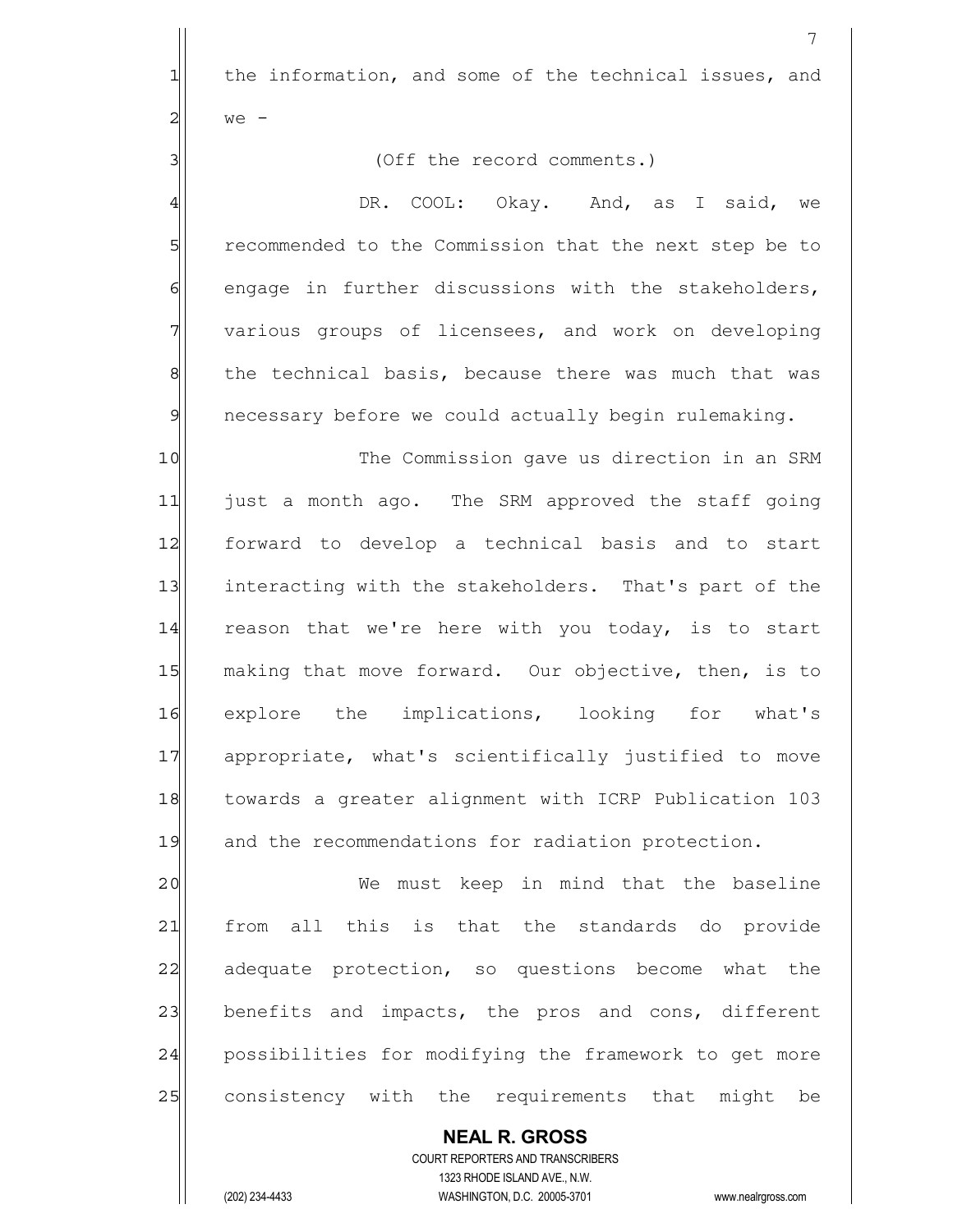1 associated with that.

2 2 You saw this slide last time, I believe. 3 To quickly overview some of the key questions that we 4 are going to be looking for interactions on, this 5| group last time had quite a bit of discussion on the 6 very first item, the use or not use yet of effective 7 dose. Other major issues being the dose limits, the 8 application of constraints, and, of course, some of 9 the numeric values, and otherwise. And I'm going to 10 go into those in greater detail now just to go through 11 those briefly.

12 On the occupational dose limits, the one 13 that everyone seems to focus on, ICRP both in the 14 current set of recommendations and the previous set of 15 recommendations from 1990 recommended an occupational 16 limit at 10 rem over any five-year period, with a 17 maximum of 5 rem in any one year. That has been 18 translated internationally, in some cases, as a simple 19 2 rem per year limit, period. Nice and simple, 20 straightforward. Many countries, in fact, have the 10 21 rem over five-years, sometimes the five years is a 22 rolling average. Sometimes it's a fixed five-year  $23$  period and you get to restart the clock again every 24 five years, so there are some variations on the theme. 25 and 1 The United States is about the only place

> **NEAL R. GROSS** COURT REPORTERS AND TRANSCRIBERS 1323 RHODE ISLAND AVE., N.W.

(202) 234-4433 WASHINGTON, D.C. 20005-3701 www.nealrgross.com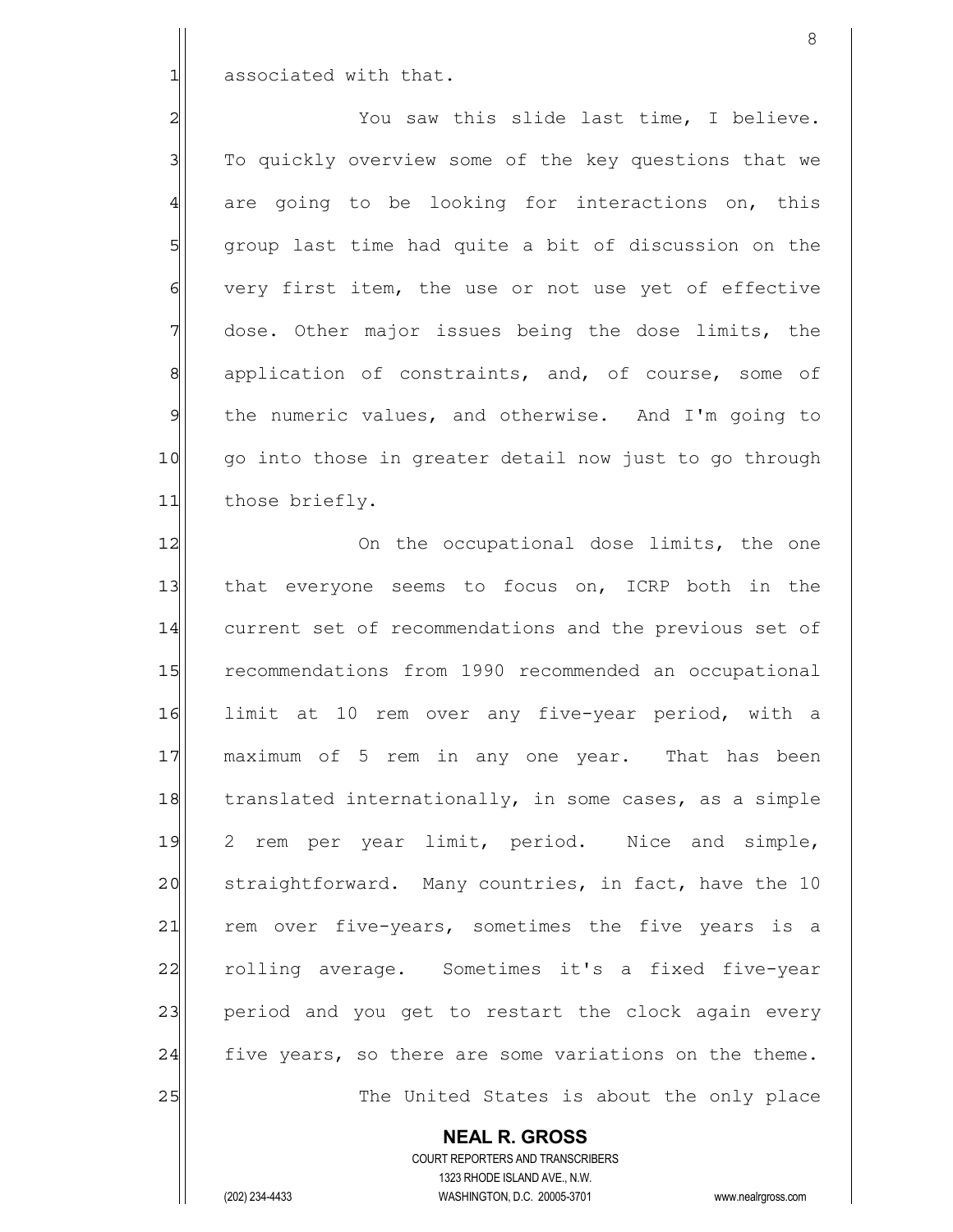9  $1$  left in the world that still has a limit which is only 2 5 rem. So that, obviously, poses a question as to 3 whether or not some adjustment needs to be made. As I 4 noted to you last time, of course, since the ICRP 5 5 5 5 recommendations were a maximum of five in any one 6 | year, you could argue that we are still consistent 7 With the international recommendations, particularly 8 since most all occupational exposure after you've 9 applied ALARA is very much below that. And, in almost 10 all cases, even below the 2 rem per year average. 11 So, the key options that we, at least, 12 laid out to the Commission, you could not change, you 13 could move to the ICRP recommendation, you could go to 14 a simple 2 rem per year value. And there are pros and 15 cons associated with that. There are a number of 16 impacts, a little bit of which we talked about last 17 | time. That includes record keeping and reporting. 18 Some of us are old enough to remember the days of 5N 19 minus 13, 18, I'm trying to get myself younger, and 20 all of the ongoing record keeping and figuring out 21 where you were, and looking back at dose histories and 22 otherwise, which you no longer needed when you had a 23 simple yearly value. Those would have to come back if  $24$  you went to a five-year average of some type. 25 | There are also, as we know, some issues

 COURT REPORTERS AND TRANSCRIBERS 1323 RHODE ISLAND AVE., N.W. (202) 234-4433 WASHINGTON, D.C. 20005-3701 www.nealrgross.com

 **NEAL R. GROSS**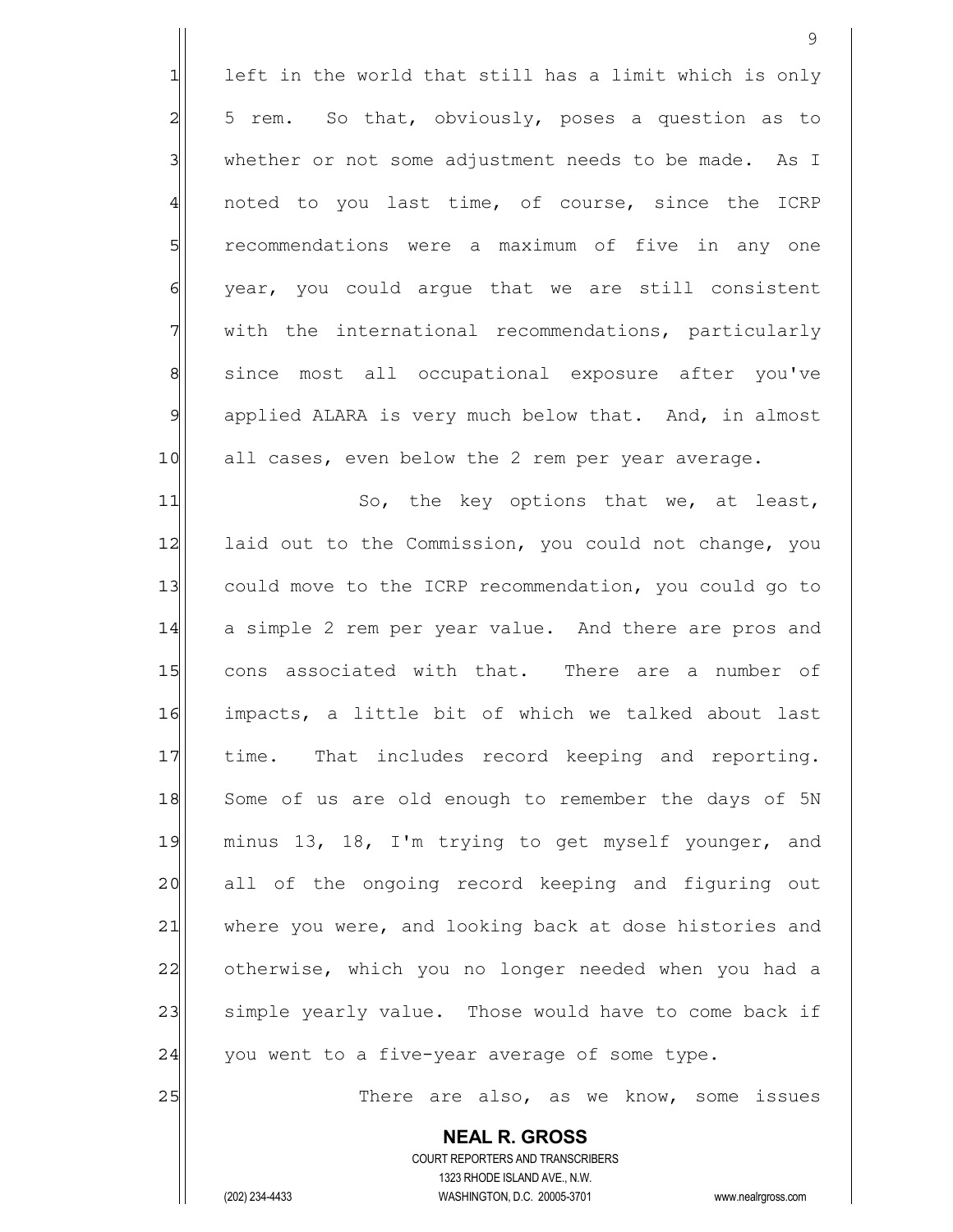1 around certain types of uses, industrial radiography 2| being one, nuclear pharmacy being one that was 3 3 identified here last time. So, we're going to be 4 looking specifically for the views of this Commission, 5 5 5 and your various constituent's organizations in terms  $6$  of the pros/cons, implications, and impacts on that.

7 Moving on to the next one, which we also 8 had some discussion on last time, dose limit for 9 protection of the embryo fetus for a declared pregnant 10 female. The ICRP recommendation now is a fairly 11 straightforward 100 millirem after the notification of 12 pregnancy, consistent with a generalized statement of 13 | protection consistent with that provided for a member 14 of the public. Currently, Part 20 is at 500 millirem 15 for the entire gestation period, which means that 16 under our requirements, you have to go back and assess 17 the exposure that's already taken place before the 18 individual declared her pregnancy to determine what's 19 left, and what you can apply.

20 So, again, as you can see, there are 21 possible implications of moving to the new system, or 22 retaining the old system. Obviously, again, options 23 would include not changing anything, going to the ICRP 24 recommendation, going to some other single value after 25 declaration, or otherwise, that have been suggested.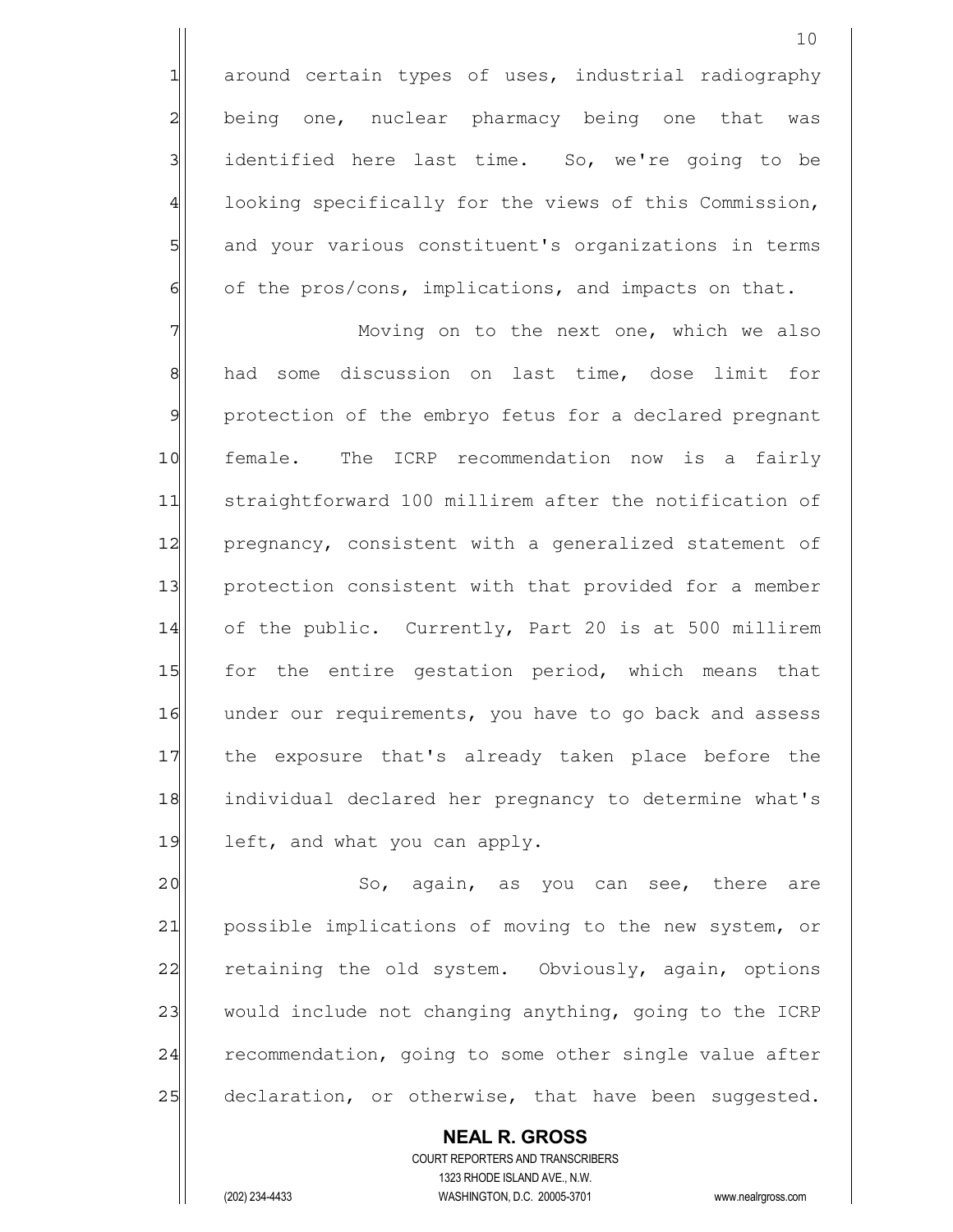1 Since you know the individual is not going to declare 2 on the day of conception, and it will be somewhere 3 between there and the day of birth. And depending on  $4$  what the individual wants to do, and it is her choice, 5 5 it is not a requirement that there be a declaration, 6 6 follow the degree of protection then varies. If the 7 declaration is very early, then an ICRP recommendation 8 of 100 millirem after declaration would be more 9 protective than 500 millirem over the duration. But 10 if you get the individual who waits until four, five, 11 six, seven months in before declaring her pregnancy, 12 then, in fact, you could argue that the ICRP 13 recommendation might be less protective. So, there 14 are various pros and cons, and again, there are 15 implications associated with the record keeping and 16 update, and the analysis that would have to be done. 17 Moving on to what may be one of the 18 biggest points of discussion, that is the concept of 19 constraints. ICRP has in its current set of 20 recommendations emphasized the use of constraints in 21 planning values in the process of optimization of

22 ALARA. This is probably the single greatest feature 23 of the revised recommendations, is the emphasis upon 24 this as a planning tool in optimization. It's not a 25 limit. ICRP doesn't intend it to be a dose limit. It

 COURT REPORTERS AND TRANSCRIBERS 1323 RHODE ISLAND AVE., N.W. (202) 234-4433 WASHINGTON, D.C. 20005-3701 www.nealrgross.com

 **NEAL R. GROSS**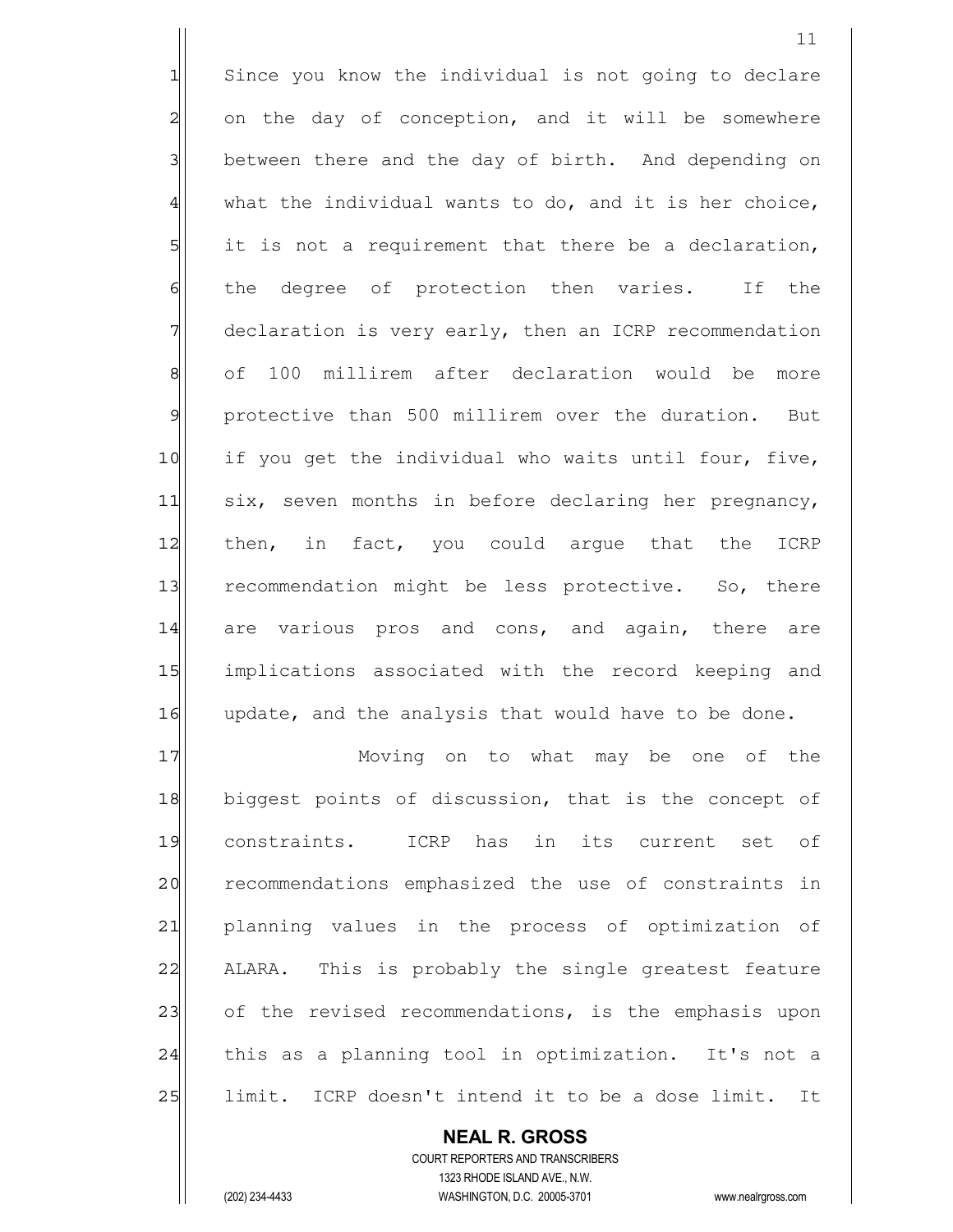1 intends it as a planning value, prospectively used to 2 figure out where you want to be, and where you don't 3 | want to be in the process of figuring out what 4 options, and what activities you'll conduct as part of 5 | your ALARA program.

6 Mow, the NRC already has constraint 7 defined in the regulations. In fact, there is already 8 a constraint value for airborne effluents from 9 material facilities of 10 millirem per year. That 10 went in as a result of our interactions with EPA under 11 the Clean Air Act. This would go, potentially, 12 substantially beyond that current position.

13 We know, for example, that many licenses, 14 certainly all of the big licensees, all the reactors, 15 many broad scopes, and otherwise typically and 16 | normally use planning values in deciding what their 17 ALARA program is going to be, what their ALARA 18| objectives are going to be for the year, and 19 otherwise. That's a constraint.

20 The question really becomes, do we see a 21 value in requiring licensees to do that, because some 22 do, and some don't. And antidotal at this point, the 23 evidence would seem to indicate, perhaps, that in 24 those areas where that is not a standard practice, or 25 is not consistently used, those are areas where you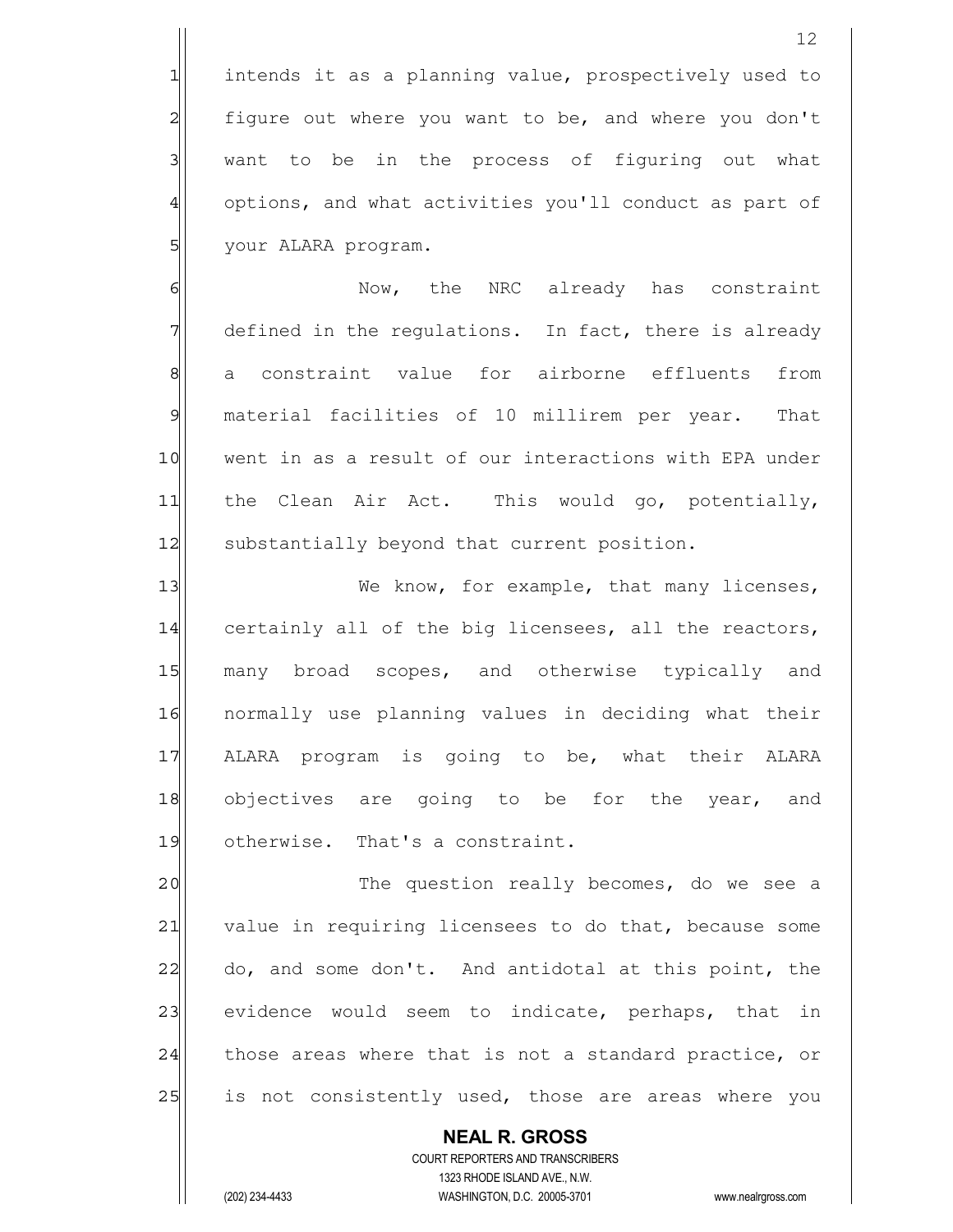1 tend to see higher exposure, and potentially have more 2 | issues, so there is the possibility that you could be 3 improving protection by having people do a better job 4 of planning. Actually makes a fair bit of sense.

5 So, the questions really become do we want 6 to put such a requirement in, or is it an overreach of 7 a regulatory burden and a requirement to require them  $8$  to do such a thing? Do we want to have them make it  $9$  part of it? And, then, do we want to go so far, if 10 you were to put it in, to suggest to them a numeric 11 value, or, perhaps, a maximum value that they could 12 use as part of the process?

13 There are, obviously, a number of 14 implications that we want to look at and explore with 15 various groups. Do you or do you not already do this? 16 If you already do this, it's just a matter of okay, 17 10 now there's a requirement for it. Are the benefits to 18 protection to be seen? As I indicated, many times 19 there is a benefit to making sure your planning is 20 done well, and going back and checking that. But is 21 there a benefit sufficient that you might want to make 22 that part of the requirements? What might be the 23 relationship to the dose limit? 24 As I briefly outlined to this group last

25 time, one of the things that the staff has explored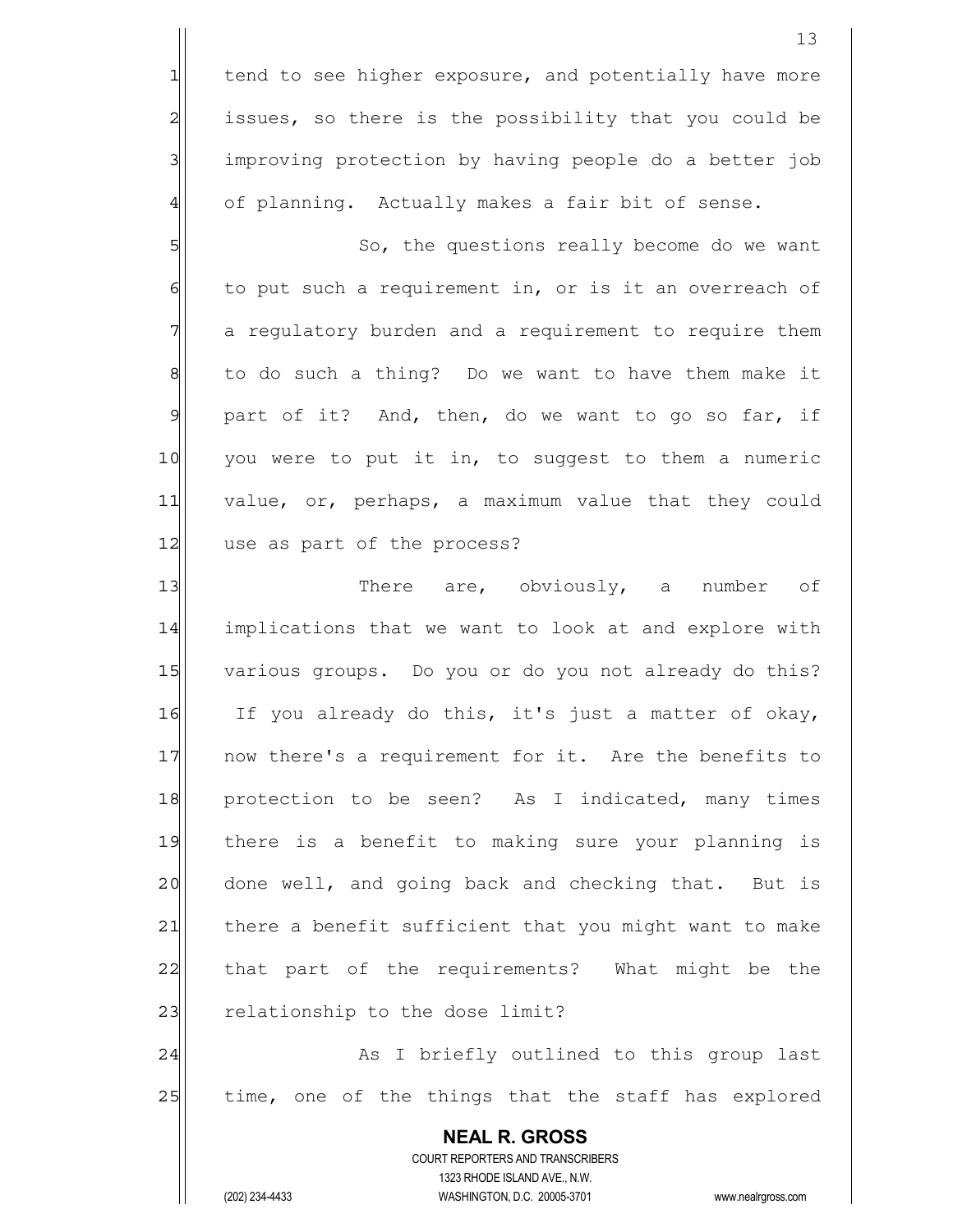1 internally is the question of whether instead of 2 modifying the dose limit, we could achieve the same 3 degree of protection out there in the field in 4 practice by using constraints, and having people do a 5 better job of planning, rather than by ratcheting down 6 6 the limit, itself. So, there is some interplay that  $7$  we would like to explore with groups. And, as I said, 8 is this appropriate or perhaps not appropriate 9 insertion of a regulatory requirement in an area where 10 many people are already doing something?

11 So, to interact with you, and to move 12 forward, what we're looking for are your thoughts, 13 both the Committee, you folks as individuals, and each 14 of the various types of medical uses that are 15 represented around this table. What are the impacts 16 of the options? What other options may be out there? 17 I, by no means, suggest to you that we've thought of 18 all of the possibilities, nor am I suggesting to you 19 this very quick list today is by any means the entire 20 list of issues that needs to be addressed. This is 21 | just the very first wave. There are many, many 22 others. What happens with extremity doses? What 23 happens with the public dose limit? What happens with 24 the numeric values? Do you want to continue to have 25 those available? What are the underlying calculations

 COURT REPORTERS AND TRANSCRIBERS 1323 RHODE ISLAND AVE., N.W. (202) 234-4433 WASHINGTON, D.C. 20005-3701 www.nealrgross.com

 **NEAL R. GROSS**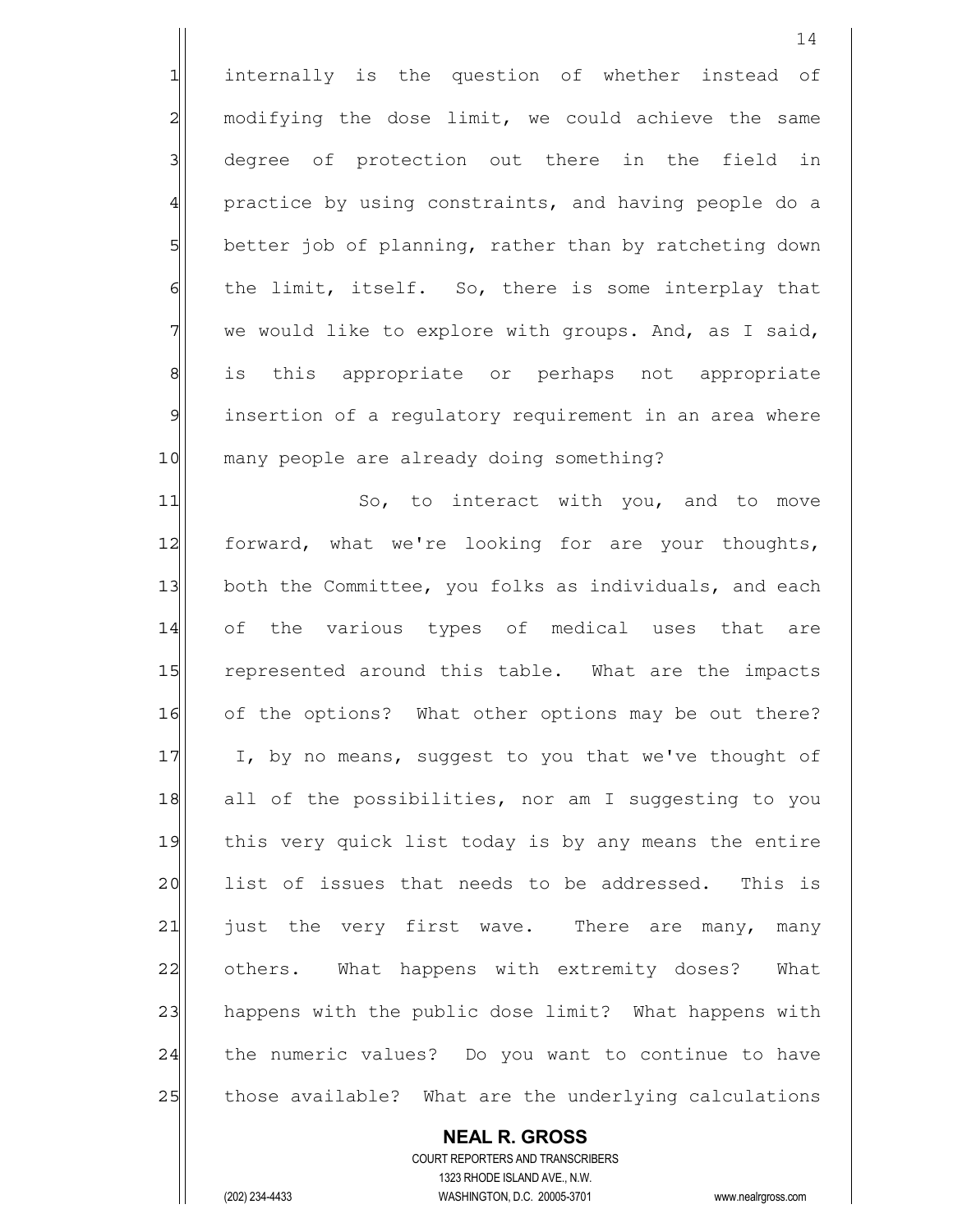1 and criteria that are used? ICRP raises questions 2 because when you start to underlie this, we know that 3 3 1 there are some differences between the risks in males 4 and females. This has a balance. Is that the 5 appropriate balance? Do we continue to move forward? 6| Are there legal implications associated with some of 7 These other decisions? All of that needs to be built 8 8 into the information that we need to gather in order 9 to be able to make a recommendation for rulemaking in 10 a couple of years. Now, we do, in fact, have a couple 11 of years.

12 So, the schedule, at this point, now 13 through this summer, at least, maybe on into the fall 14 some, some initial discussion, presentations much like 15 I'm doing for you today to raise awareness and to get 16 people thinking, and starting the discussion process. 17 Starting in the fall through the winter, and into 18 next year, to get into more detailed discussions, to 19 really start digging into the details, getting the 20 pros and cons, debating it back and forth, looking for  $21$  the issues and impacts. We will, at some point, be 22 | looking to try and hold specific interactions with 23 groups of licensees, some workshops, and otherwise. 24 We do not have those scheduled yet. We're looking for 25 your thoughts and inputs on what are the good places,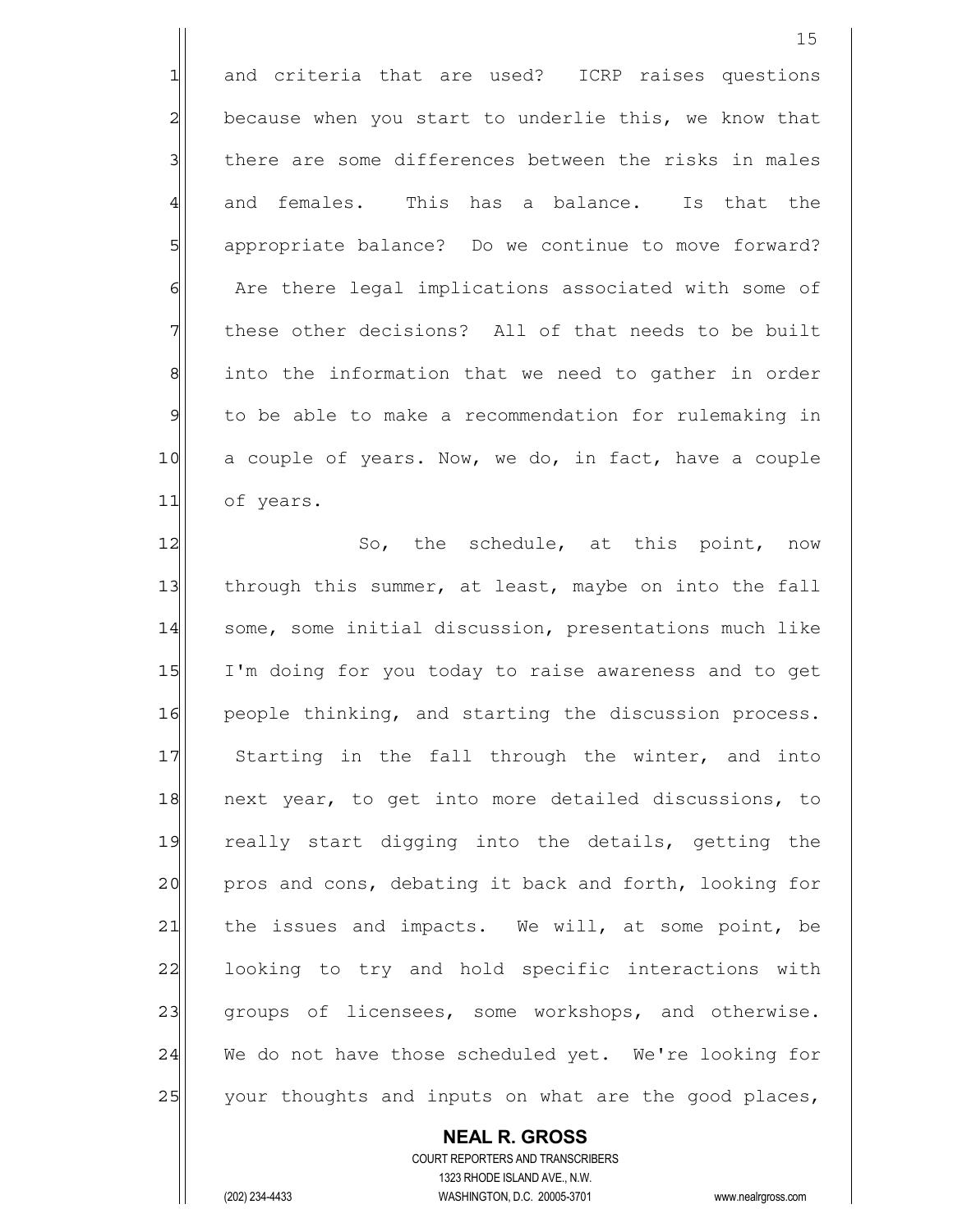$1$  and times, and groups to be doing that with. Continue  $2$  that through 2010.

3 3 Part of the schedule on this is driven by 4 the fact that the ICRP is still working on revising 5 sl the dose conversion coefficients that are used to 6 fold translate a unit intake of radioactive material into 7 an effective dose. That underlies the annual limits 8 of intake concentrations that are in Part 20, Appendix 9 B, and otherwise. The first of those, the first of 10 those will not be available until 2011. The complete 11 set may not all be there in place until more like 12 2014, so we're going to face a question of when do we 13 have enough to get started, when will we have enough 14 to be finished? How can we work through this process 15 in an orderly manner, meet all of our requirements 16 under the Administrative Procedure Act, and otherwise? 17 We, of course, all through this process 18 will be continuing our analysis, working on technical 19 basis, interacting with our federal partners, EPA, 20 DOE, OSHA, and others to try and  $-$  I was going to say

21 gently move, I'm not sure that's quite the proper word 22| - the whole federal family in the same direction to 23 try and achieve a little better alignment than what's 24 currently present today. Of course, you all know that 25 all of the federal regulations exactly match each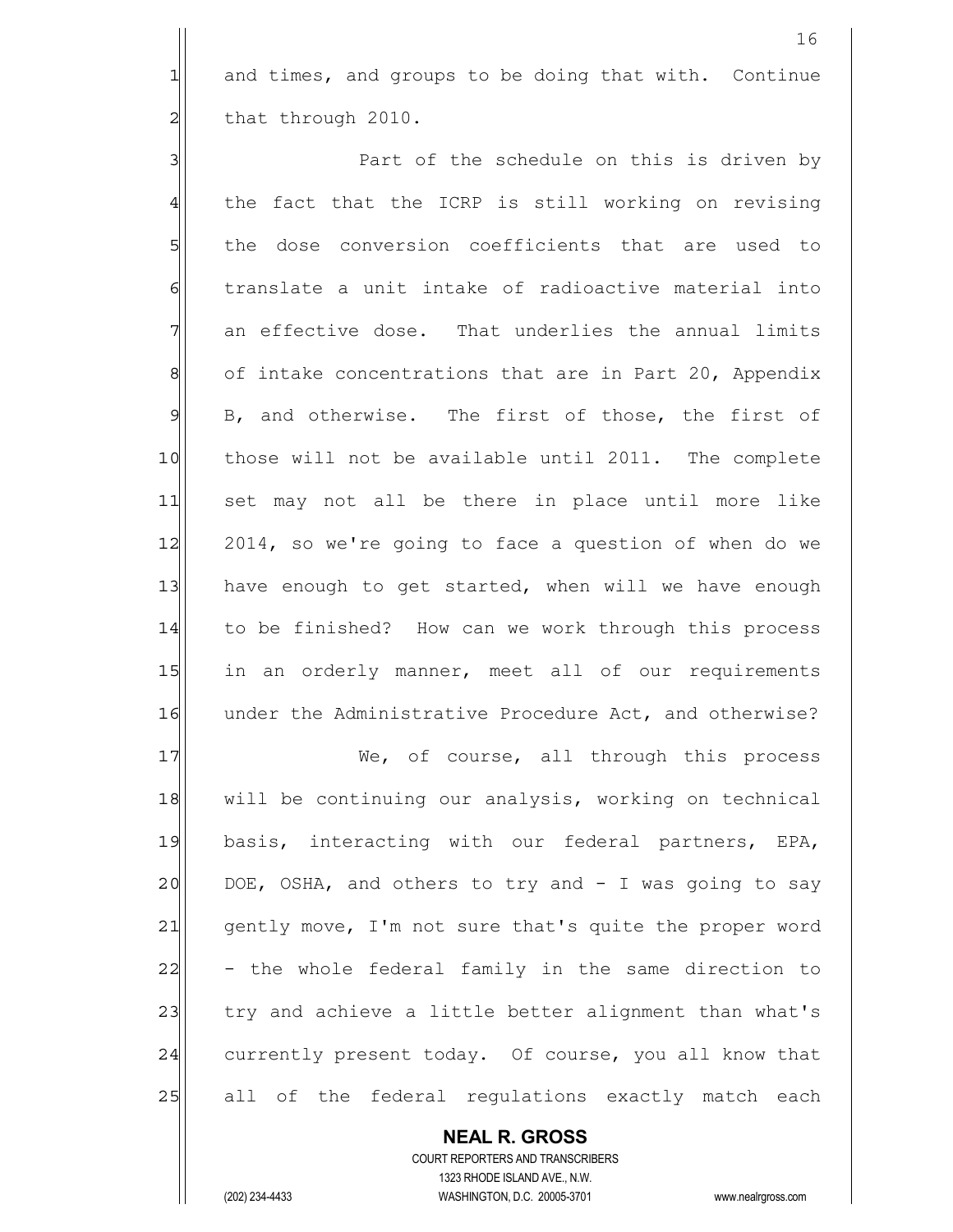$1$  other, not exactly.

2|| We are developing a whole series of things 3 to try and facilitate the discussions. There will be 4 a set of web pages on our public website. They're not 5 quite up yet. You know there are many, many steps in 6 the process of making sure you've got it right, and 7 getting the infrastructure people to agree that you 8 have it sufficiently right that they'll let you post  $9$  it out there, so that will be a little while. But, in 10 the meantime, we do already have a dedicated email 11 address for people to use, so you don't actually have 12 to send it to me personally. Regs4rp. It does work, 13 we've already tested it. The State of Iowa has 14 already sent us in some stuff, so we know it's 15 $\vert$  working. There was a press release on the 27<sup>th</sup> that 16 has stimulated a bit of interest. We have a whole 17 series of these initial presentations scheduled. 18 We'll be at CRCPD in just a couple of weeks, the 19 Society of Nuclear Medicine in June, the Health 20 Physics Society in July, the State Liaison Officers, 21 the Fuel Cycle Information Exchange, the list is 22 growing. These slides get out of date almost as 23 quickly as I hit the save button on the PowerPoint 24 presentation.

25 So, for our purposes today, because I know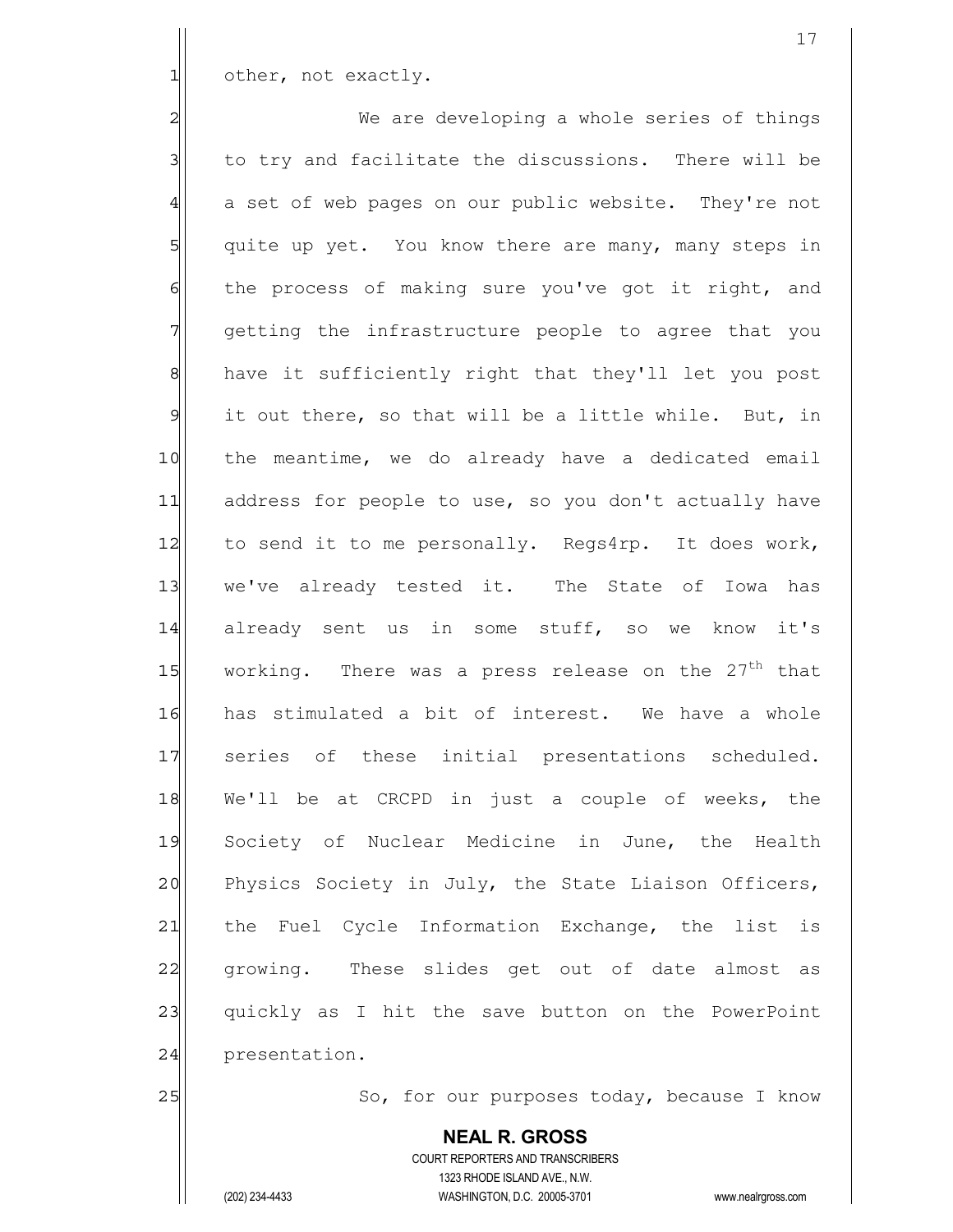1 that you do not have the time that you might wish to 2 really start talking about the pros and cons, and 3 issues, but what I'm particularly interested in is to 4 get the Commission starting to think about how we can 5 | work together over the next couple of years to work 6 6 feath of these issues, to explore your views on 7 The pros and cons, and options, and how we can engage 8 with your various communities that you represent to 9 get the information from them.

10 I'm looking for suggestions of particular 11 meetings of societies and other groups of licensees 12 that we might be able to talk to, and explore these 13 issues with. And I would like your thoughts and views 14 on the right mechanism of interaction with this group. 15 I know that with the ACRS we now have a dedicated 16 subcommittee that Dr. Mike Ryan actually chairs, to 17 Work with us some of the HP issues. Whether or not 18 you would wish to do a similar sort of thing, or 19 continue interactions with the Committee, we hope to 20 get your views and find the right ways that we can be 21 exploring that with you.

22 And, with that, I complete this little 23 run-through presentation, and open up for questions 24 and discussions. Thank you very much, Dr. Malmud.

25 | CHAIRMAN MALMUD: Thank you, Dr. Cool.

 **NEAL R. GROSS** COURT REPORTERS AND TRANSCRIBERS 1323 RHODE ISLAND AVE., N.W. (202) 234-4433 WASHINGTON, D.C. 20005-3701 www.nealrgross.com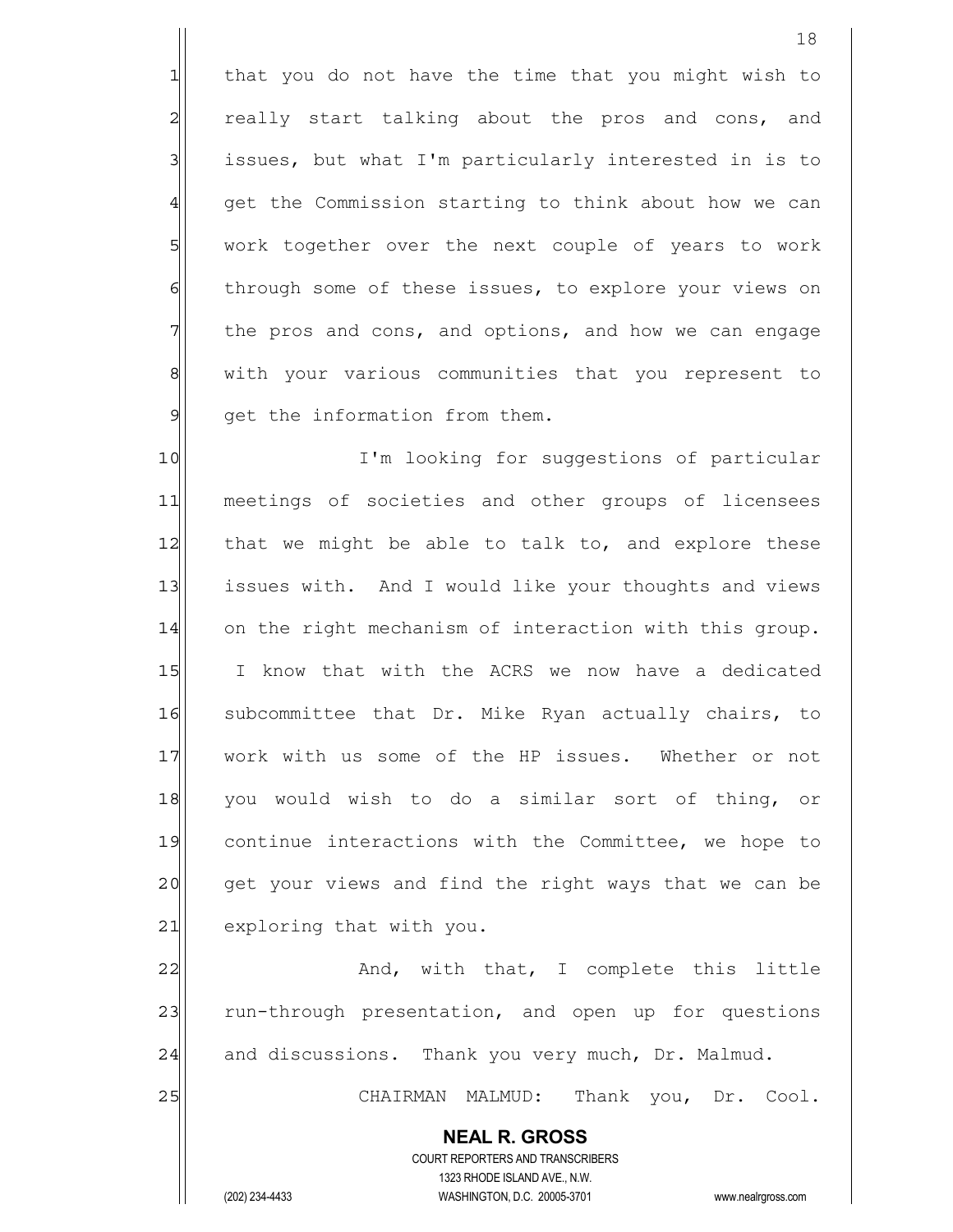1 Are there any questions for Dr. Cool, who has invited 2 questions? Dr. Vetter.

3 MEMBER VETTER: Not a question, a comment. 4 I really do like the idea of a subcommittee from the 5 Standpoint that it takes too long to interact with the 6 Committee, as a whole. As you know, Bruce had trouble 7 With trying to get his Subcommittee to come to 8 8| consensus, and it had to come here to finally get 9 settled. That's a long time. And if a subcommittee 10 can more actively interact with Dr. Cool and his 11 colleagues on various questions that come up, even if 12 it's not coming to decisions, if it's simply getting 13 information and feeding it back, it can be done much 14 more quickly, than interacting with the entire 15 Committee.

16 CHAIRMAN MALMUD: Thank you. I, 17 personally agree with you. It's a much more efficient 18 approach to it. Other comments, other than how we 19 might interact with respect to a subcommittee, rather 20 than the Full Committee? Dr. Vetter?

21| MEMBER VETTER: Yes. I'm speaking a  $22$  little out of ignorance here, but as I recall in the -23 -somewhere in the early `80s time frame, the NRC sent 24 out a questionnaire to materials licensees to 25 voluntarily report their exposures. And it wasn't in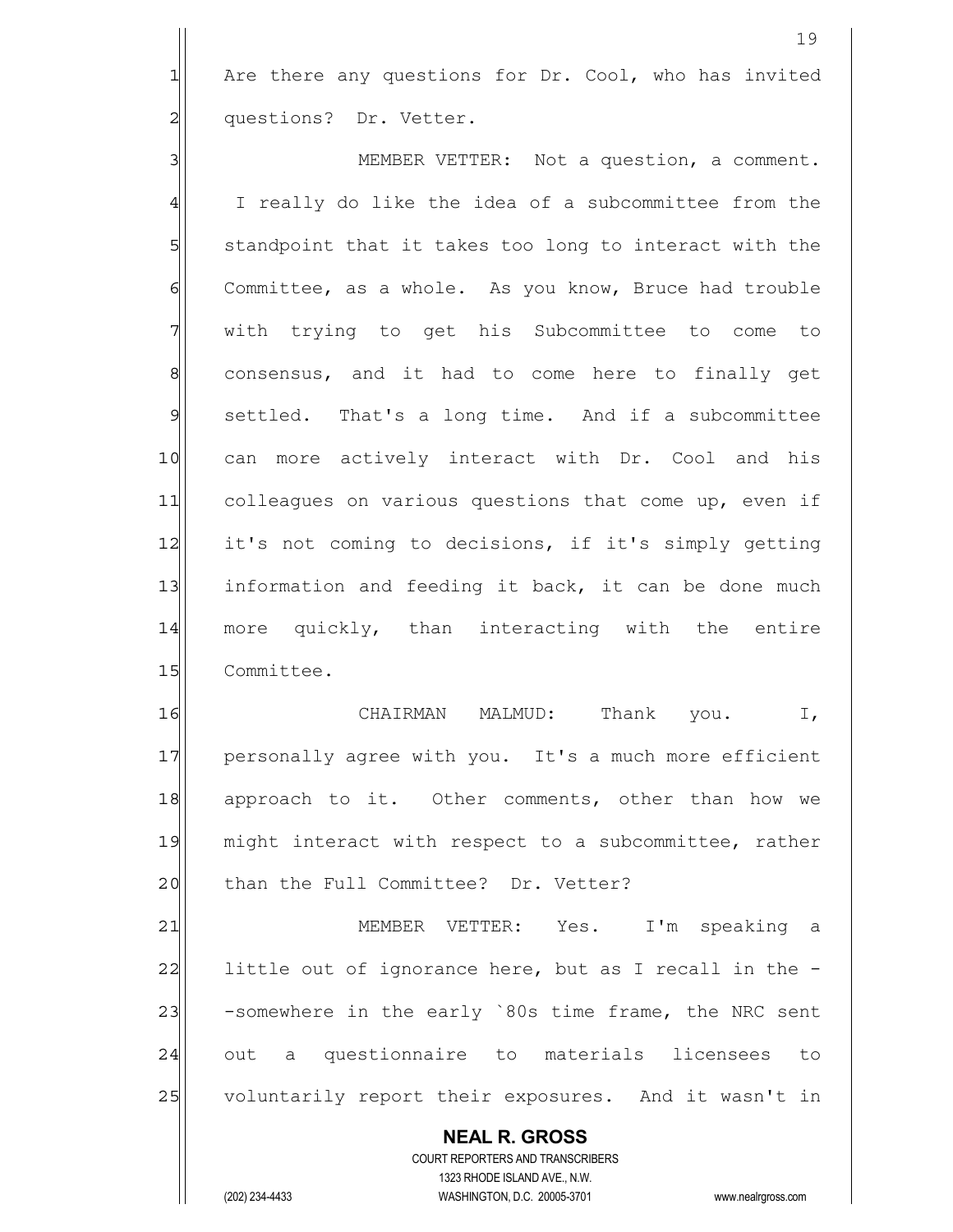1 any kind of a regulatory sense. NRC was trying to 2 learn something, and I even forgot why they were doing  $3$  it.

4 The reactors send their occupational 5 s axposures into a database of some sort, but you don't 6 6 know what the materials licensees' exposures are, I 7 don't think. I don't think you have a database. And, 8 so, if you were to sample all of us, that's a very, 9 very, very small sampling of what the occupational 10 exposures are. So, maybe it's possible to explore how 11 can you get some real occupational data from materials 12 licensees? That might be useful.

13 IDR. COOL: If I could respond to that? 14 Certain classes of licensees are required to report 15 their information, and that does pick up one or two 16 materials uses, particularly industrial, and 17 radiography has to report. So, we get the information 18 for those that remain as NRC licensees.

19 We face two things here. First is that we 20 need to explore how to do this, particularly given 21 that three-quarter plus of the licensees now are 22 Agreement State licensees. And, so, the Agreement 23 States may well have some of the information. In some 24 cases, they have even more information than we do, and 25 try to share that and gather. The second is that at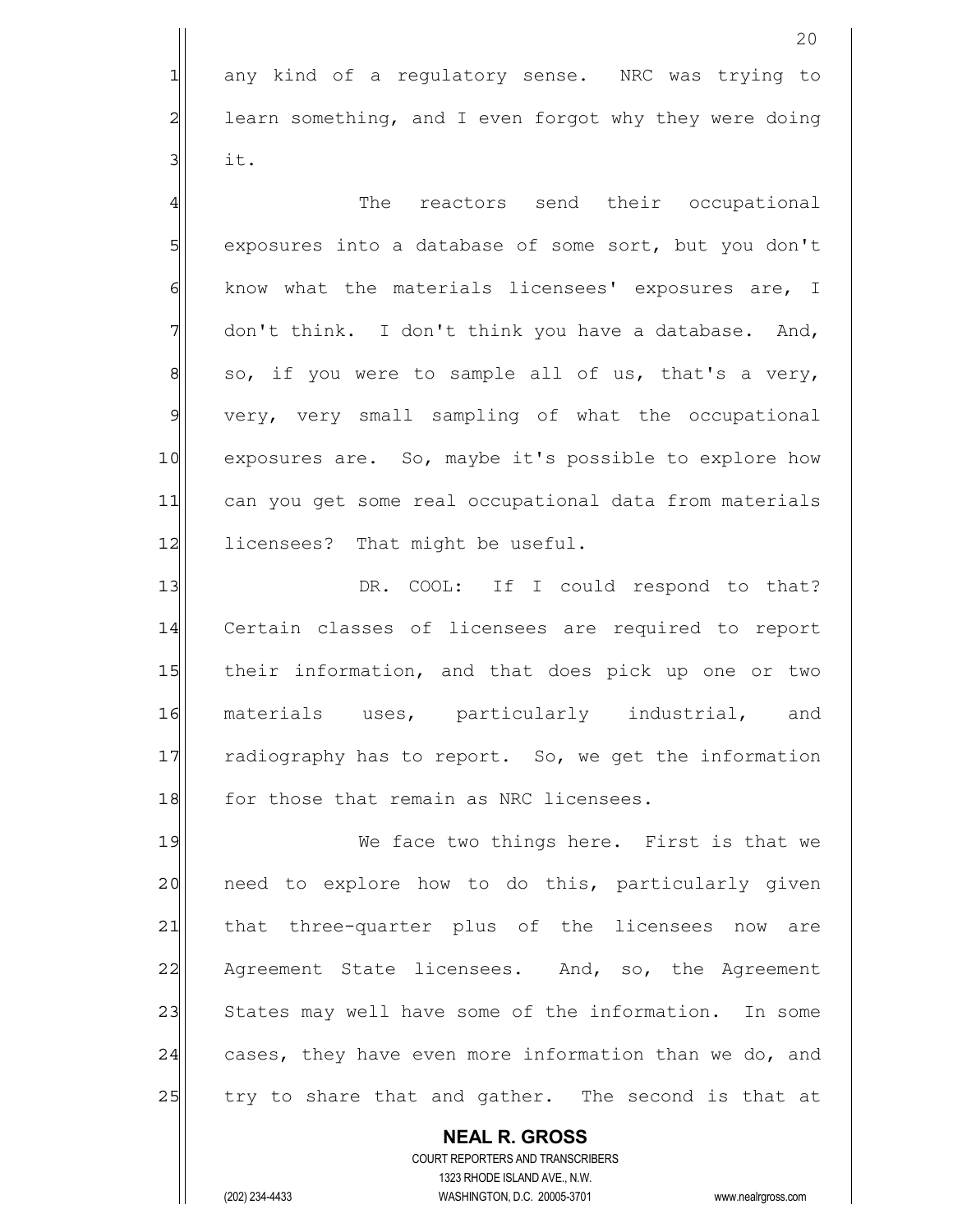**NEAL R. GROSS** COURT REPORTERS AND TRANSCRIBERS  $1$  least for NRC, and in most of the states, there are a 2 couple of places where this is not true, the medical 3 licensees do not have to provide their occupational 4 exposure. That is maybe one of the biggest holes in 5 the data set. The third component, of course, related 6 to the interest of this Committee, is that our 7 THT regulatory jurisdiction goes to the materials. The 8 8 bigger piece of the pie is the machine-produced 9 radiation, and only some of that would be an 10 interaction as a result of multi-modality, and 11 otherwise. But we need to explore the implications 12 not just for the materials, but for the entirety of 13 the program, if there's going to be anything like 14 consistent national system. So, I would welcome any 15 and all of your suggestions. I know that we've been 16 doing some interactions, but we don't have a lot of  $17$  data, at this point, and information. 18 CHAIRMAN MALMUD: Dr. Fisher. 19 MEMBER FISHER: Don, you take a very 20 complex subject and make it easy for us to understand. 21 And I think you have a nice way of presenting the 22 ICRP concepts, and the challenges that NRC faces. And 23 I concur with your initial recommendations, and 24 request for information. 25 | One question, these changes will impact in

1323 RHODE ISLAND AVE., N.W.

(202) 234-4433 WASHINGTON, D.C. 20005-3701 www.nealrgross.com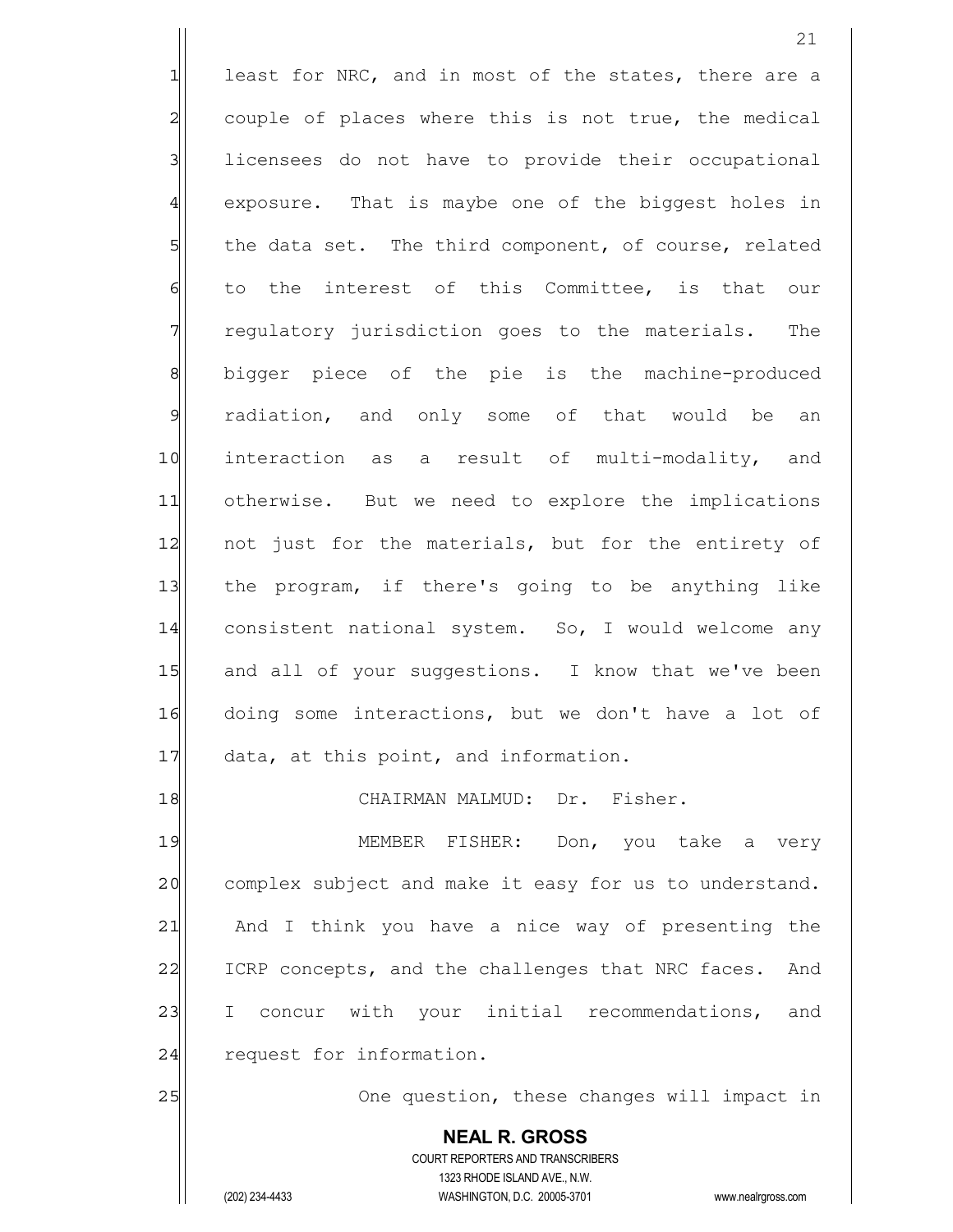1| the practice of medicine some elements more than 2 others, cardiology, in particular, and radiopharmacy. 3 3 Could you state that -- could you give us any 4 information about what the implications of the new 5 ICRP recommendations are on workplace monitoring, 6 6 6 assessment of exposure, or even assessment of internal 7 dose from materials? Are there any implications for 8 8 workplace monitoring that you'd like us to consider?

9 9 DR. COOL: I think there are certainly 10 some things that ought to be considered; per se, the 11 recommendations don't go to the level of detail of 12 specific suggestions related to workplace monitoring, 13 or otherwise. But that has to be looked at in the 14 context of what the requirements are. Currently, the 15 requirements are for there to be monitoring sufficient 16 to demonstrate compliance. If you are to change the 17 limits, or otherwise, then almost automatically the 18 threshold levels, which are usually percentages of the 19 limit would change and come down. That could 20 certainly have some implications.

21 There are changes, we know, in the annual 22 limits of intake, derived air concentrations for at 23 least some radioactive materials. They are not going  $24$  to be huge, earth-shattering moves one way or another. 25 They will be small adjustments, for the most part, as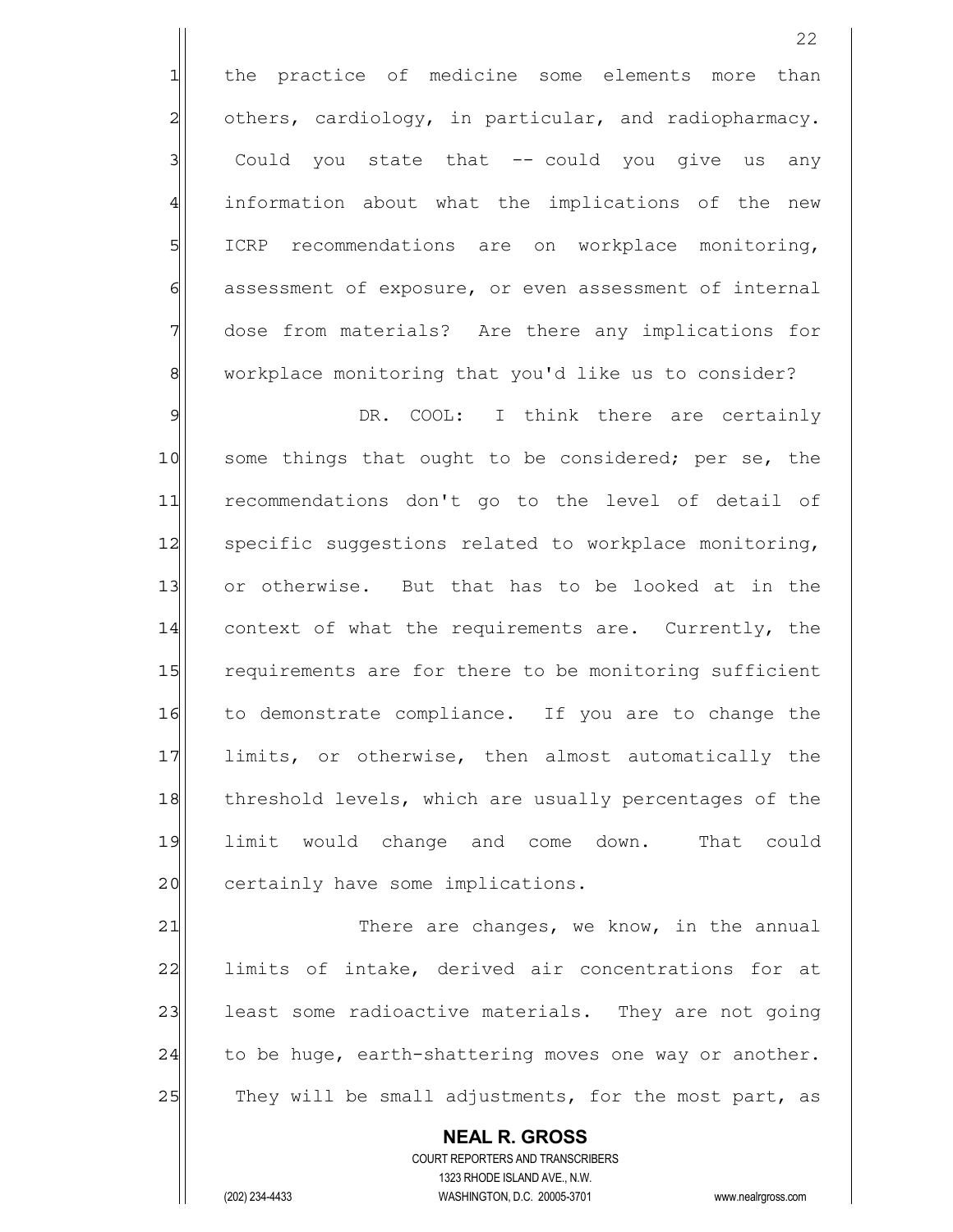$1$  we understand them. So, those do not, necessarily, 2 have significant impacts on workplace monitoring,  $3$  other than the connection back to limits or otherwise.

4 The other component, which I really don't 5 know how to predict, but I would invite you to think  $6$  about is, to what extent there's an interface between 7 The issues of establishing constraints, and otherwise, 8 8 and the values that you would establish associated 9 with monitoring. I would hope that there would be 10 connections between what you use when you plan your 11 program, and where you want to be in terms of your 12 ALARA effort, and the criteria that you would use to 13 monitor, because it wouldn't seem to be of very much 14 use if you set up a lovely program and planning, and 15 then your monitoring systems didn't allow you to 16 detect whether you'd actually achieved it. And that 17 may end up, in fact, being very facility-specific.

18 CHAIRMAN MALMUD: Dr. Suleiman.

19 MEMBER SULEIMAN: I have a few comments. 20 One, I think sometimes when you wait long enough, it 21 gets easier. I think the world has standardized in 22 terms of the effective dose, and the scientific 23 community has accepted that. So, in some ways, your 24 transition actually will be easier in terms of people 25 understanding the difference between effective dose,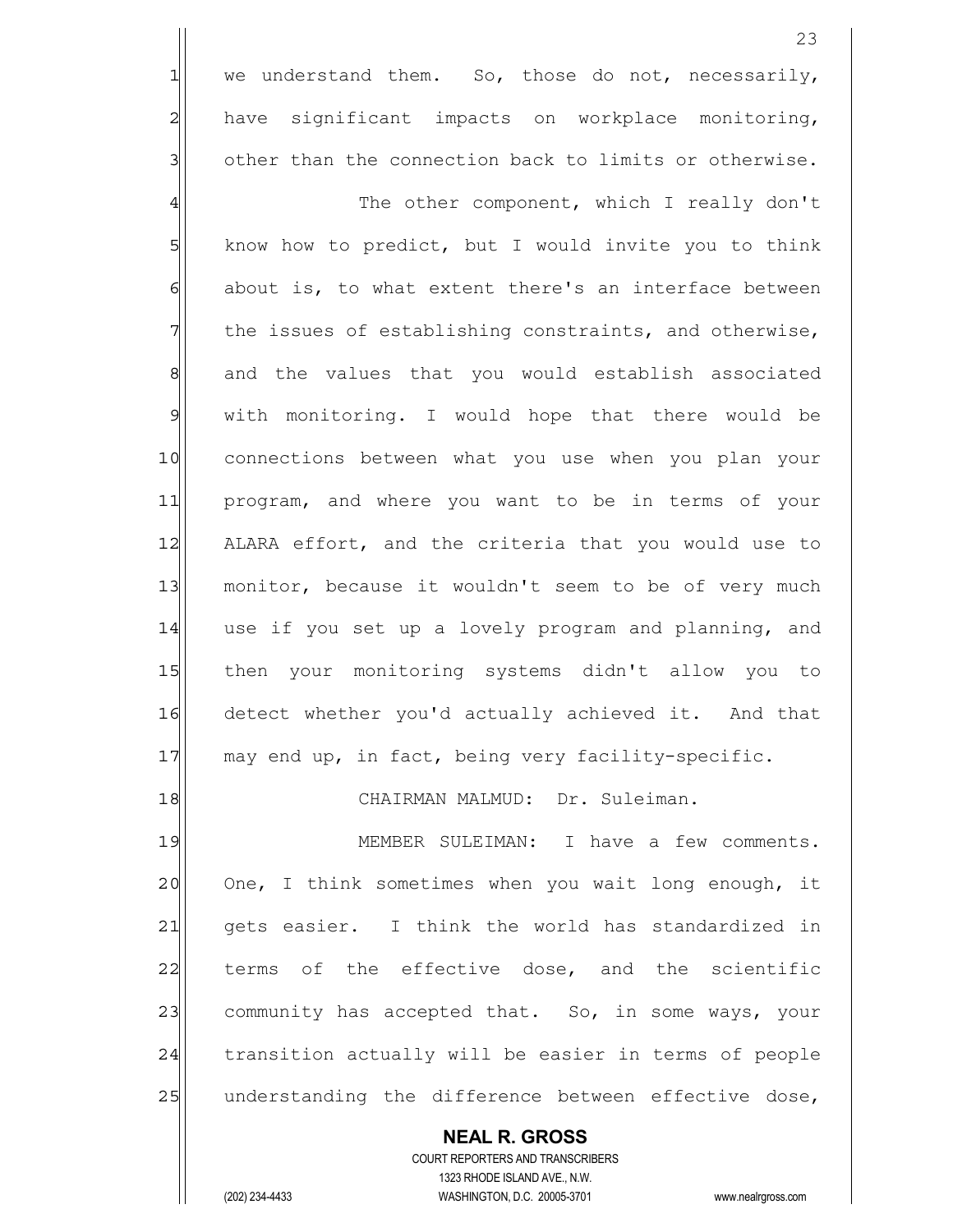1 and effective dose equivalent. I think the first 2 | transition to effective dose equivalent was clearly 3 more difficult, and challenging. That doesn't  $4$  minimize the effort that's going to have to go on.

5 SI 6 6 more on research, which is really a much minor set of  $7$  issues. FDA, you guys aren't as outdated as we are. 8 We have some dose limits for some research 9 applications that date back to `75. We intend on 10 changing those at some point. But you don't say 11 anything; you basically do not address human research. 12 You defer to the IRBs, and to FDA, and so on. Would 13 you be willing to readdress, or do you think you'd 14 maintain that same stance?

15 DR. COOL: I would expect that the Agency 16 would maintain its stance in not getting into the 17 middle of the question of the doses to the individual 18 research subjects as part of the protocol, just as we 19 don't go to the question of what's the appropriate 20 exposure for a patient. Obviously, we would be 21 looking at the question of protection, occupational, 22 public, and all the things that go along with it, but 23 I would not expect us to be trying to open up a new 24 piece of discussion.

25 On the other hand, we would welcome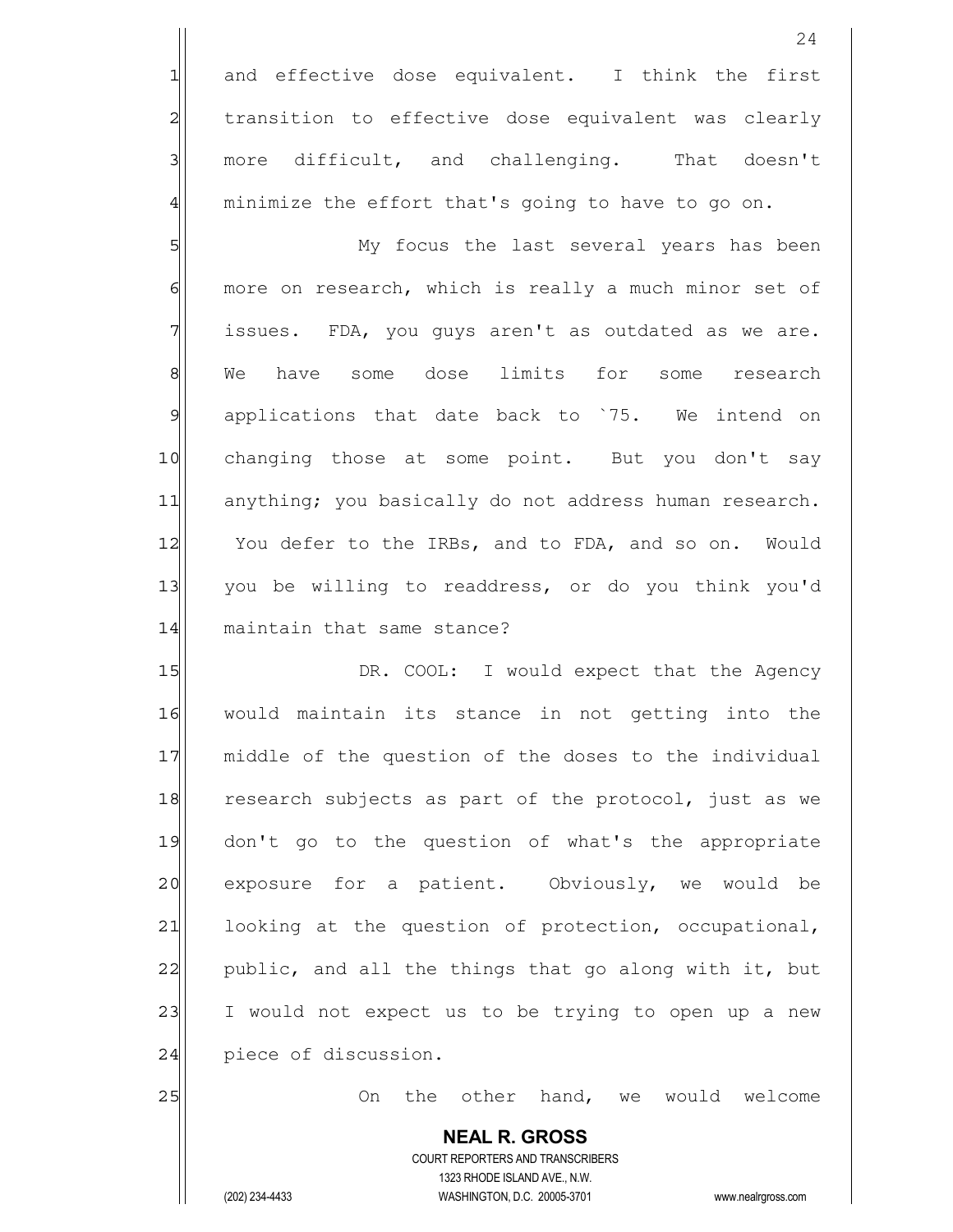1 continuing to interact with you as you look at those 2 subjects, so that we can be putting all of these 3 3 consistently together into a federal framework.

 **NEAL R. GROSS** COURT REPORTERS AND TRANSCRIBERS 1323 RHODE ISLAND AVE., N.W. 4 AMEMBER SULEIMAN: Right. And I really 5 Square empathize with your statutory constraints, as well as  $6$  -- because we deal with them all the time, as well.  $7$  But the body doesn't differentiate how  $-$ - where they 8 8 get the radiation, so I think -- I do think you're  $9$  going to have to  $-$ - you should get  $-$ - I suspect you 10 don't collect medical exposures, because some of the 11 doses are from x-ray, and, so, that doesn't cover --12 you're not responsible for that, and you can't 13 differentiate between that. But I think from a public 14 health point of view, it would be collect that 15 15 information and have a little asterisk, and say that 16 some of this radiation doesn't come under our direct 17 | jurisdiction, if that's the reason why you didn't 18 collect it in the first place. But, I think, sort of 19 like the states when they -- you don't differentiate. 20 MEMBER GILLEY: Radiation is radiation. 21 | MEMBER SULEIMAN: That's right. 22 CHAIRMAN MALMUD: I think first was Ralph 23 Lieto. 24 MEMBER LIETO: Me? Dr. Cool, sort of a 25 follow-up question, or not question, but comment, to

(202) 234-4433 WASHINGTON, D.C. 20005-3701 www.nealrgross.com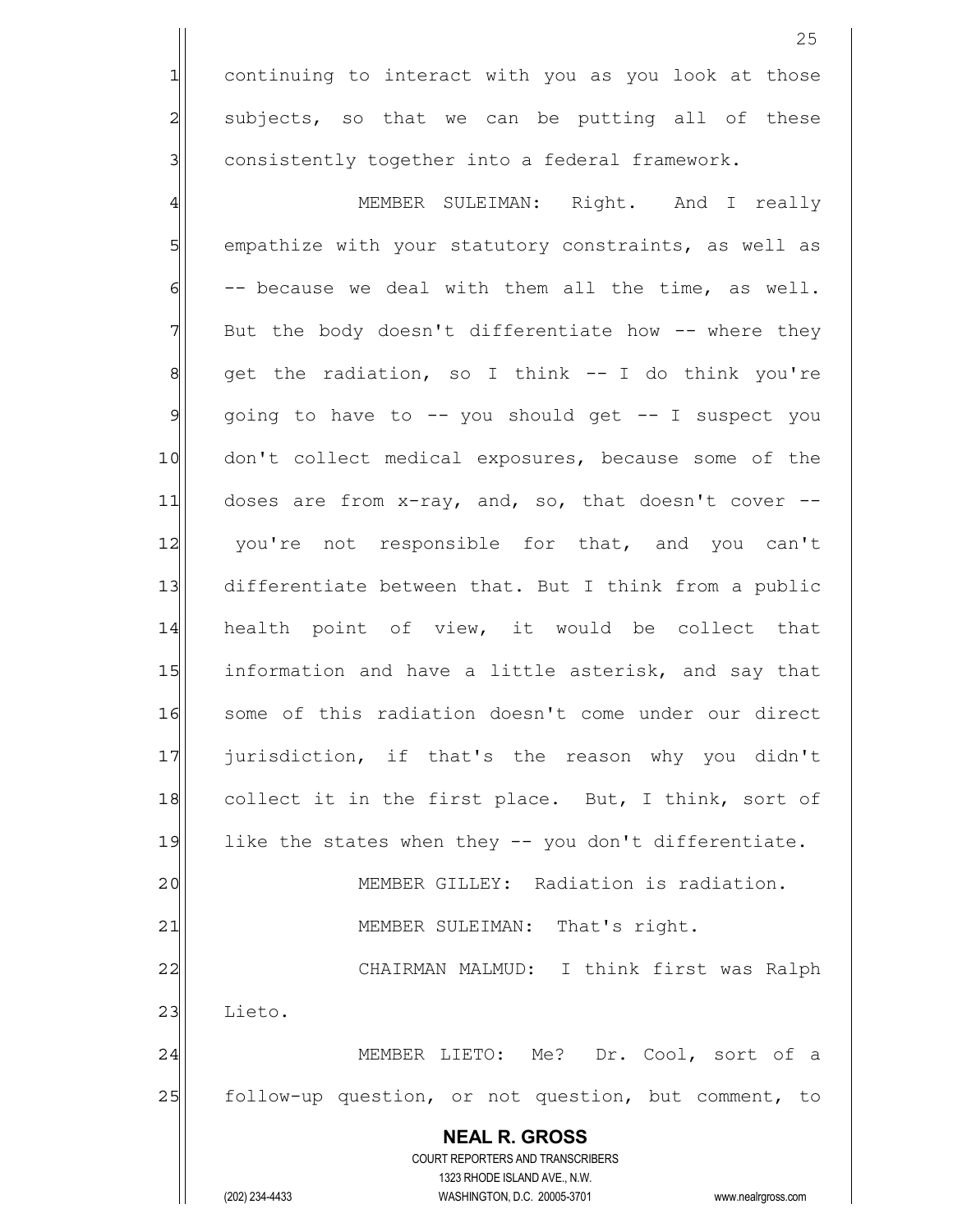|                | 26                                                                  |
|----------------|---------------------------------------------------------------------|
| $\mathbf{1}$   | what Dr. Suleiman just mentioned. There are other                   |
| $\overline{a}$ | federal agencies that have dose limits that are                     |
| $\mathbf{3}$   | extremely archaic. And I would -- I know that, again,               |
| $\overline{4}$ | that there are some constraints that the NRC has, but               |
| 5              | believe that there is the Memoranda of<br>I.                        |
| $\epsilon$     | Understanding. Is this an avenue by which you can                   |
| $\overline{7}$ | sort of encourage these other agencies to sort of come              |
| 8              | up into the -- out of the darkness and into the light               |
| $\mathfrak{S}$ | on this subject? I don't know if that's something                   |
| 10             | that you've been looking at, or have been considering.              |
| 11             | But I think it's important that all federal agencies                |
| 12             | sort of come up to speed on these dose limits, since                |
| 13             | many of them are still back in the `70s.                            |
| 14             | Another question I did have related to the                          |
| 15             | term, to the constraints. And as you go forward, I                  |
| 16             | think this being an entirely new concept, I think a                 |
| 17             | lot of people are going to try to look at this in the               |
| 18             | context of, is this analogous to the ALARA levels that              |
| 19             | are set in terms of action levels of dose, responding               |
| 20             | to dose limits in their various licenses, or is this                |
| 21             | an investigational level, which is a concept that's                 |
| 22             | quite commonly used in radiology.                                   |
| 23             | think the biggest problem in going<br>I.                            |
| 24             | forward with this concept is, if I wrote this down                  |
| 25             | correctly, was that the constraint is considered a                  |
|                | <b>NEAL R. GROSS</b>                                                |
|                | COURT REPORTERS AND TRANSCRIBERS<br>1323 RHODE ISLAND AVE., N.W.    |
|                | (202) 234-4433<br>WASHINGTON, D.C. 20005-3701<br>www.nealrgross.com |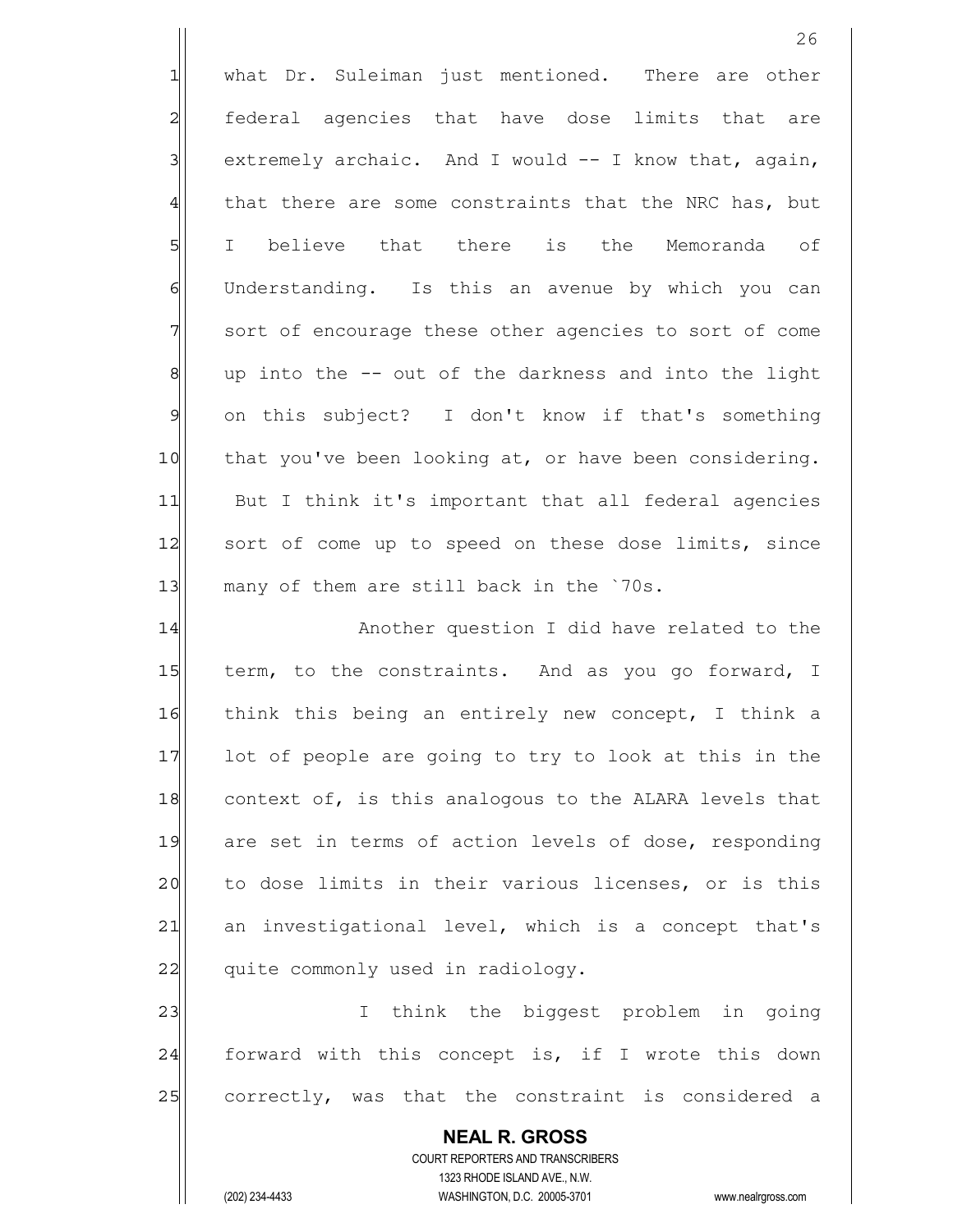1 numerical value licensees cannot exceed. I mean, 2 that's a limit. If they can't exceed it, it's a 3 limit, and that's how it's going to be viewed. So, I 4 think as you go forward in conveying this to other 5 societies and agencies, and groups, that if you can  $6$  kind of put this in a context that they're familiar  $7$  with, that this might have to be replacing, I think 8 | that would be helpful.

9 DR. COOL: Thank you. The two pieces of 10 the puzzle. First, the other federal agencies. Yes, 11 we are working with them. We've had a number of 12 discussions with them, in fact, through the Inter-13 Agency Steering Committee on Radiation Standards. We 14 are looking at exactly what each of the agencies has, 15 what each of the agencies is thinking about doing, and 16 looking to try and have a consistency as we move 17 forward. Obviously, we cannot do more than influence, 18 cajole, push, pull, and otherwise, but that is exactly 19 what we intend to do.

20 On the concept of constraints, yes, you're 21 very right. This is an area where a lot of careful 22 discussion and then very careful wording is going to 23 be necessary if the concept were to be considered to 24 be in the regulations. Because, there is a very fine 25 line between words which become a limit, and words

 **NEAL R. GROSS** COURT REPORTERS AND TRANSCRIBERS 1323 RHODE ISLAND AVE., N.W. (202) 234-4433 WASHINGTON, D.C. 20005-3701 www.nealrgross.com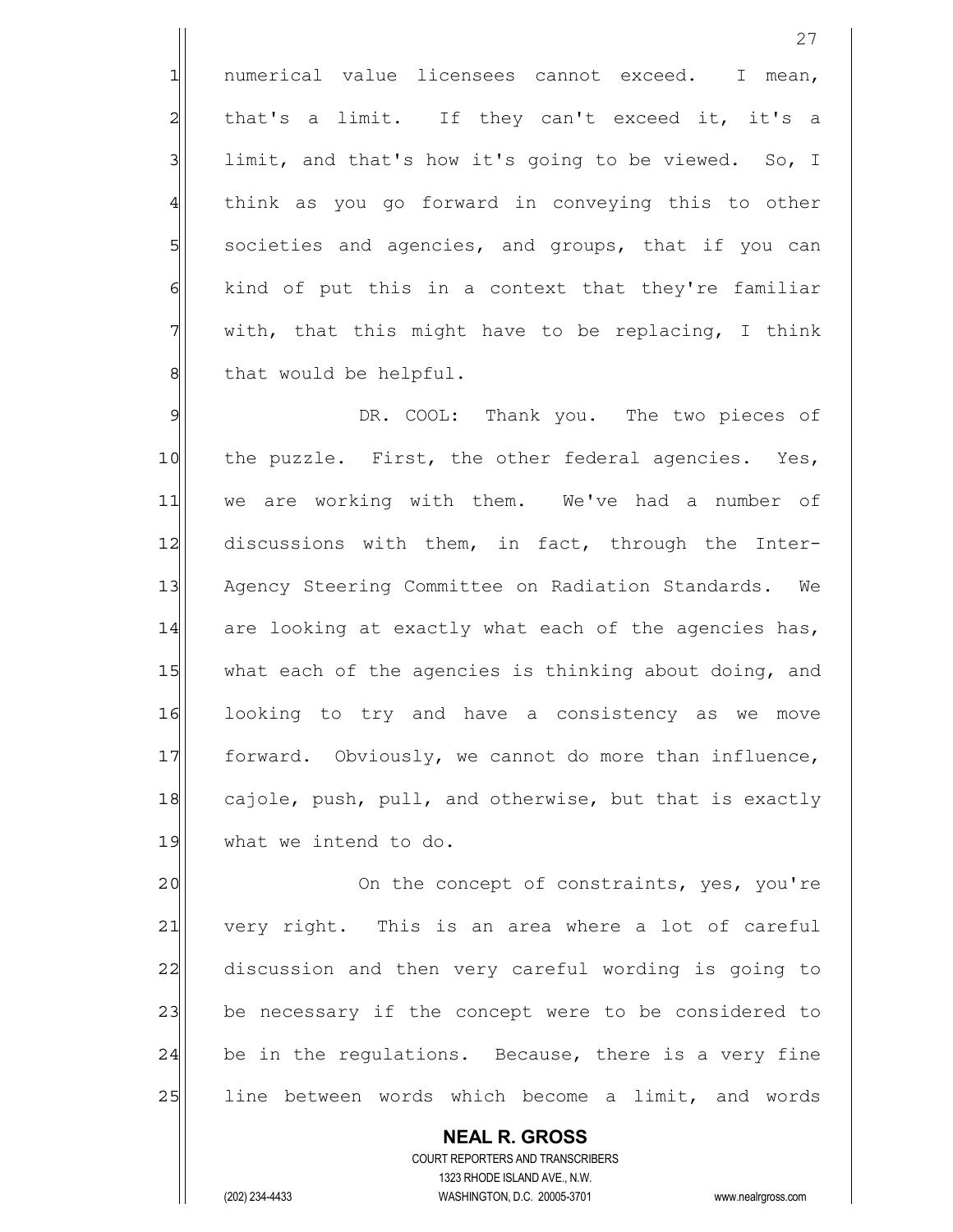1 which are where the licensee would not plan to exceed 2 al in their ALARA program, which is not a limit, but  $3$  which has similar connections to investigation levels, 4 and otherwise. So, there's a whole set of concepts 5 where you might initially plan to be, the boundary of 6 | your ALARA process, what your ALARA process might 7 Suggest to you is the best place to be, the 8 8 establishment of the targets or the goals, which might  $9$  be the result of the optimization, so it might 10 actually be less than their initial plan, and at what 11 point you would go back in and investigate whether or 12 not it was working, or not working. And there's a 13 whole set of things, which does need a very careful 14 understanding and alignment in order to decide exactly 15 what the right relationship is. And it takes a lot of 16 time. 17 CHAIRMAN MALMUD: Before Dr. Vetter asks 18 his question, I wanted to follow-up something that you 19 said, Ralph. When you said some of the regulations  $20$  are archaic, in what ways?

21 | MEMBER LIETO: OSHA limits are basically 22 the limits that were set before the NRC modified 23 theirs in the early 1990s. They're basically the 24 limits that were in place in the early `70s, 5N minus 25 18, 3 rem per quarter, these types of limits that are

 **NEAL R. GROSS** COURT REPORTERS AND TRANSCRIBERS 1323 RHODE ISLAND AVE., N.W. (202) 234-4433 WASHINGTON, D.C. 20005-3701 www.nealrgross.com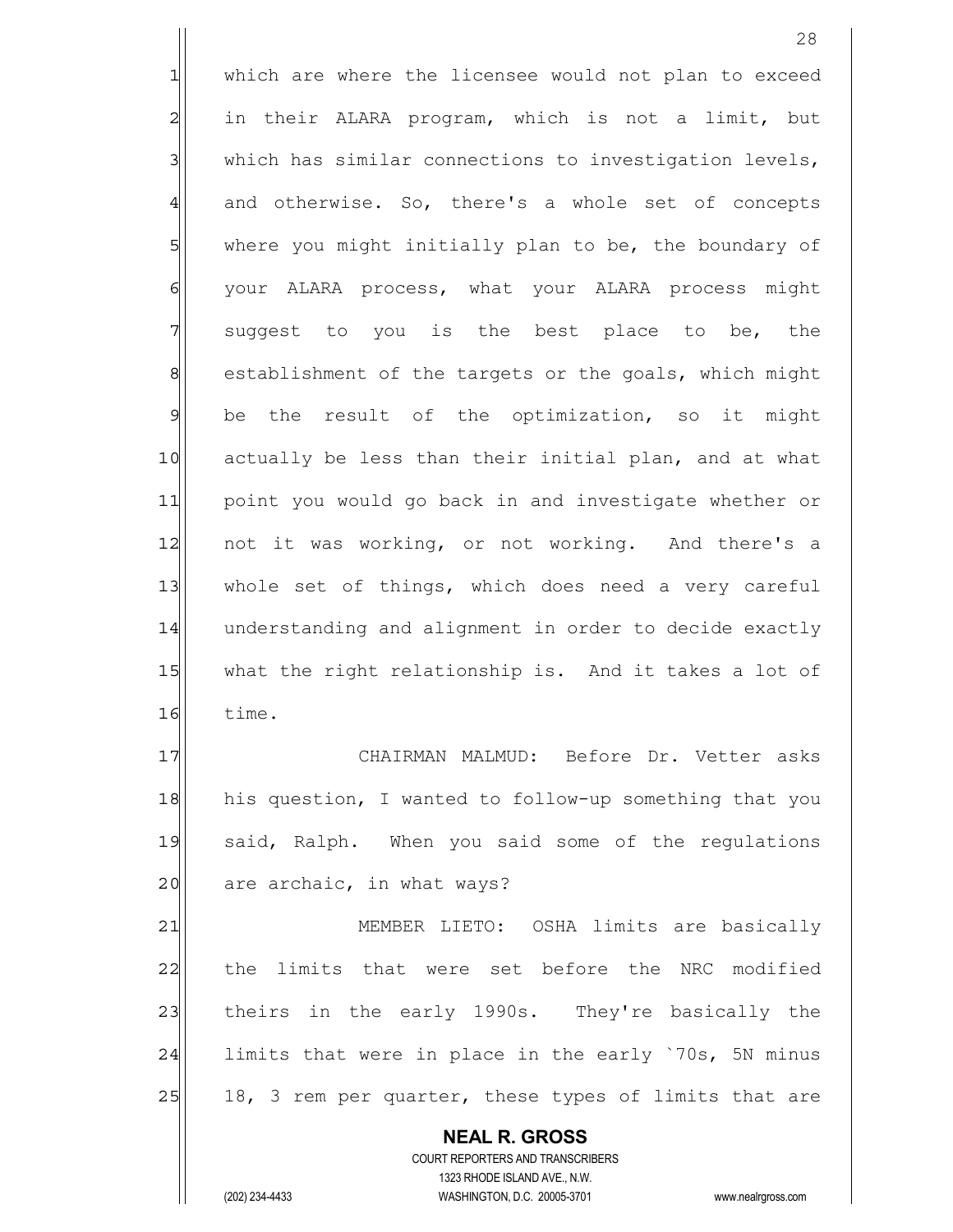1 still in place.

 **NEAL R. GROSS** COURT REPORTERS AND TRANSCRIBERS 1323 RHODE ISLAND AVE., N.W. (202) 234-4433 WASHINGTON, D.C. 20005-3701 www.nealrgross.com 2 CHAIRMAN MALMUD: And these limits are 3 3 excessive compared to current standards? When you say  $4$  they're archaic, do you mean that they are -5 MEMBER LIETO: In some instances 6 G CHAIRMAN MALMUD: In their definition? 7 MEMBER LIETO: Yes. In some instances, 8 8 8 sheet numbers are higher, higher dose limits that are 9 permissible. But they're in areas that usually the 10 NRC does not have regulatory authority over. 11 CHAIRMAN MALMUD: Yes. Thank you. Dr. 12 Vetter. 13 || MEMBER VETTER: In response to Dr. 14 Suleiman's comments, I don't know if he was going 15 there relative to establishing limits for patients, 16 for human subjects. But the ICRP recommendations are 17 **justification and optimization for patients and human** 18 research subjects, and I really don't, at this point, 19 see anything that would suggest that the regulatory 20 structure go beyond that. 21 CHAIRMAN MALMUD: Thank you. Dr. 22 Suleiman, did you wish to comment? 23 | MEMBER SULEIMAN: I just want to clarify, 24 most of our research, there are no limits. I think 25 | the Radioactive Drug Research Committee is a very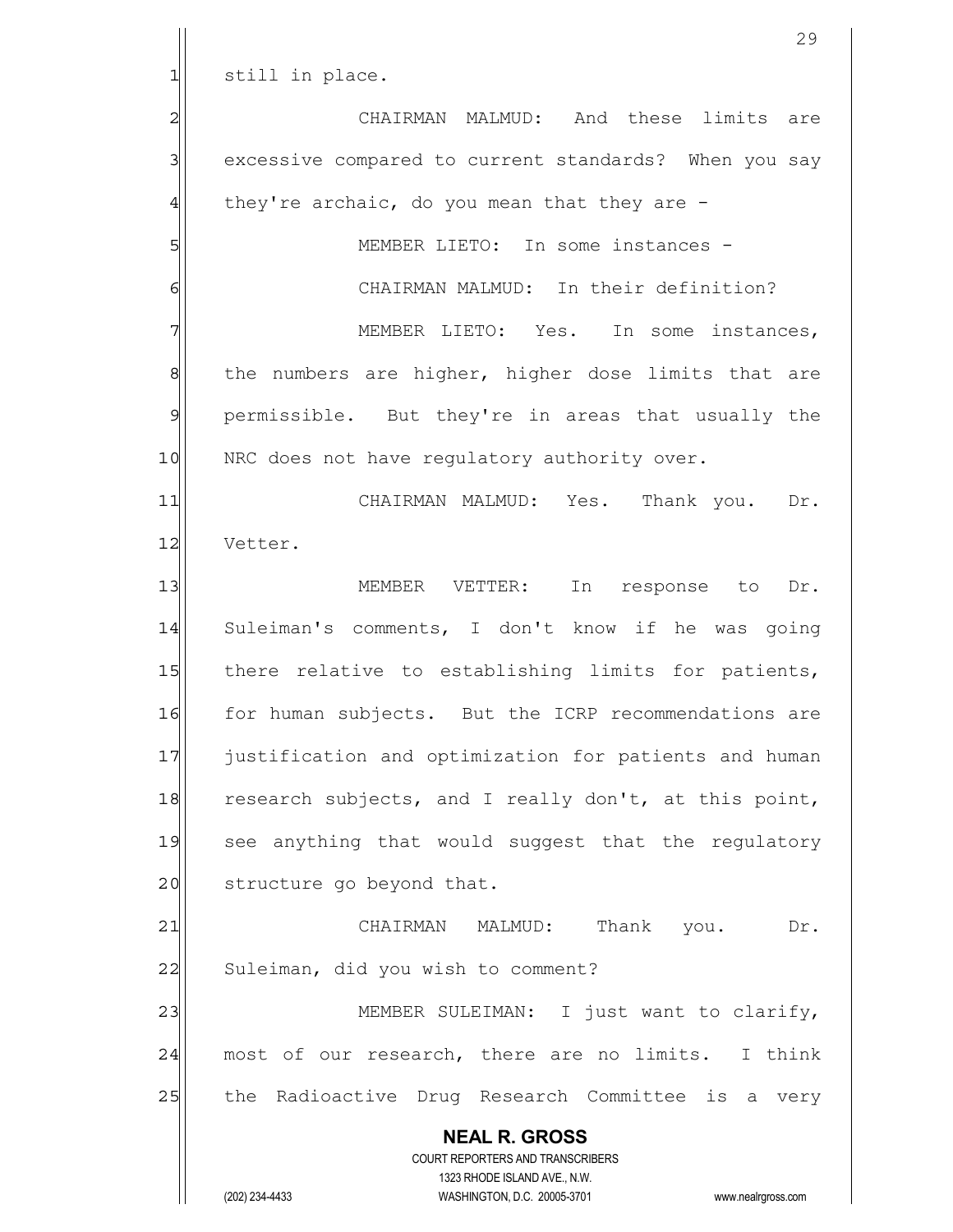1 special set of circumstances, where we allow 2 researchers to not actually have to get filed in the 3 investigation of new drug application, and, so, to 4 release them from that additional burden, they have to 5 5 5 5 comply with certain limits. But if they -- they have  $6$  the option. They can do it under an IND, and then 7 There are no limits. It's up to the expert on the 8 committees.

## 9 | CHAIRMAN MALMUD: Dr. Welsh?

10 MEMBER WELSH: I can appreciate that this 11 is a very sensitive and important subject. It's 12 sensitive because we're talking about regulation. And 13 I can appreciate all the thought and effort that ICRP 14 has put into ICRP 103. I know it came out at a very 15 controversial time, 2007, when doses from medical 16 procedures, such as CT, were in the news on a regular 17 basis. And if we are going to be discussing adoption 18 of some of the recommendations herein, the ICRP 19 report, therefore, would have to be very, very 20 carefully analyzed and evaluated.

21 Questions that come to mind surround the 22 controversy about LNT. I know we don't have time, and 23 this is not the venue or forum for a discussion about  $24$  that, but can you tell us if the LNT model was used in  $25$  ICRP 103, as a starting point?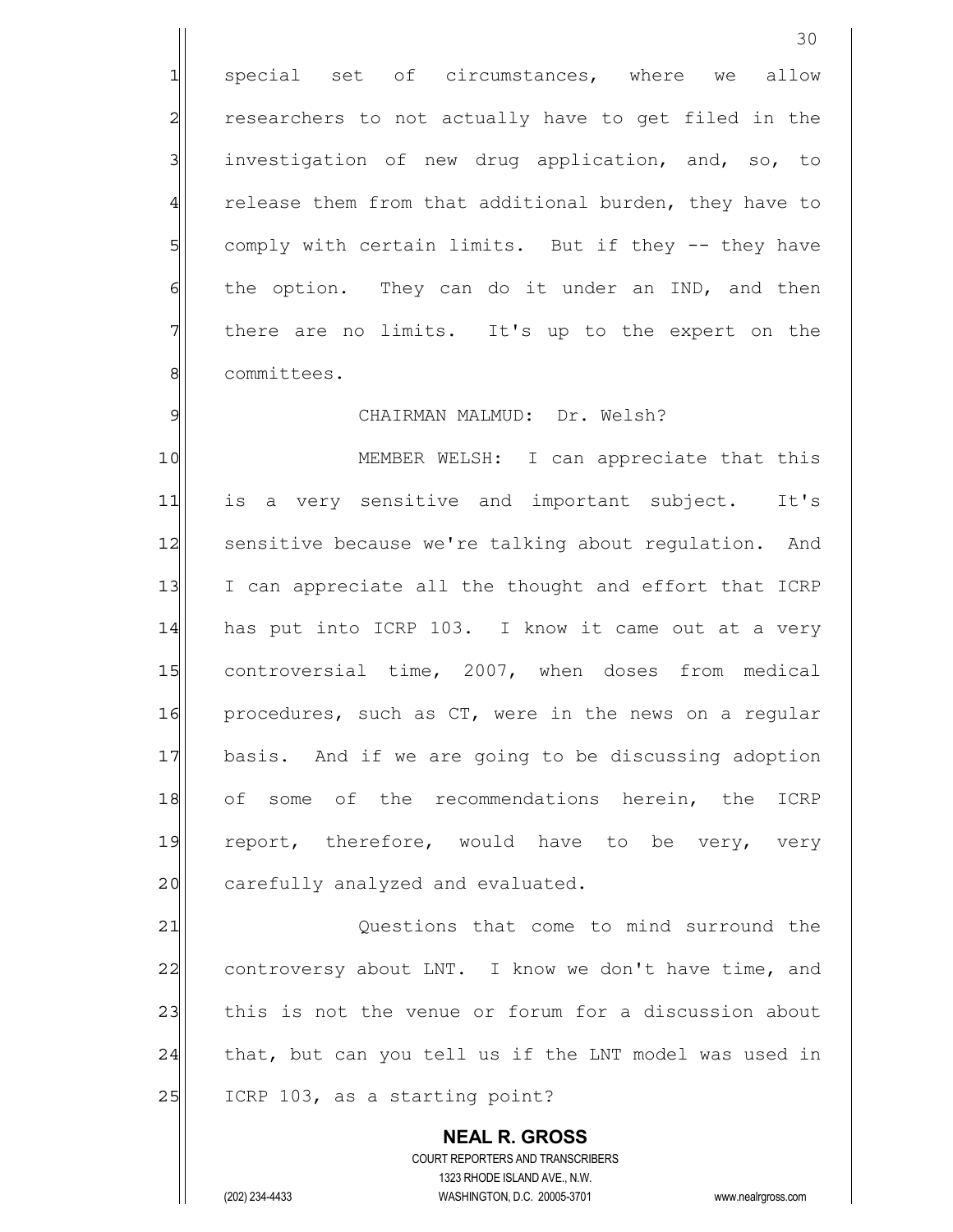1 DR. COOL: Yes, I can tell you, and yes, 2 all it was. The underlying model of Linear Response 3 continues to be the basic model used for the 4 establishment of an appropriate regulatory regime. 5 SI ICRP was actually rather careful in their language 6 about appropriate for a regulatory regime, versus an 7 absolute we believe that this is the way the body 8 8 8 actually behaves, because there is a lot of things 9 going on, and there are a lot of unknowns associated 10 with that, as you know.

11 Furthermore, ICRP has backed away from 12 that, or can be viewed as backing away from that, 13 because they have been very careful to say that a 14 collective dose calculation, as in integrating number 15 of people and their exposures for some period of time, 16 is not an appropriate measure for assessing the risk 17 of that radiation exposure in that population, because 18 of the wide uncertainties at the low doses, the 19 uncertainties associated with the exposure. So, ICRP  $20$  has, in fact, suggested that it not be used in risk 21 assessment, which is one of the places that the Linear 22 No Threshold hypothesis would drive you to, and from a 23 purely mathematical construct.

24 CHAIRMAN MALMUD: Dr. Van Decker.

25 | MEMBER VAN DECKER: Thank you. I've

31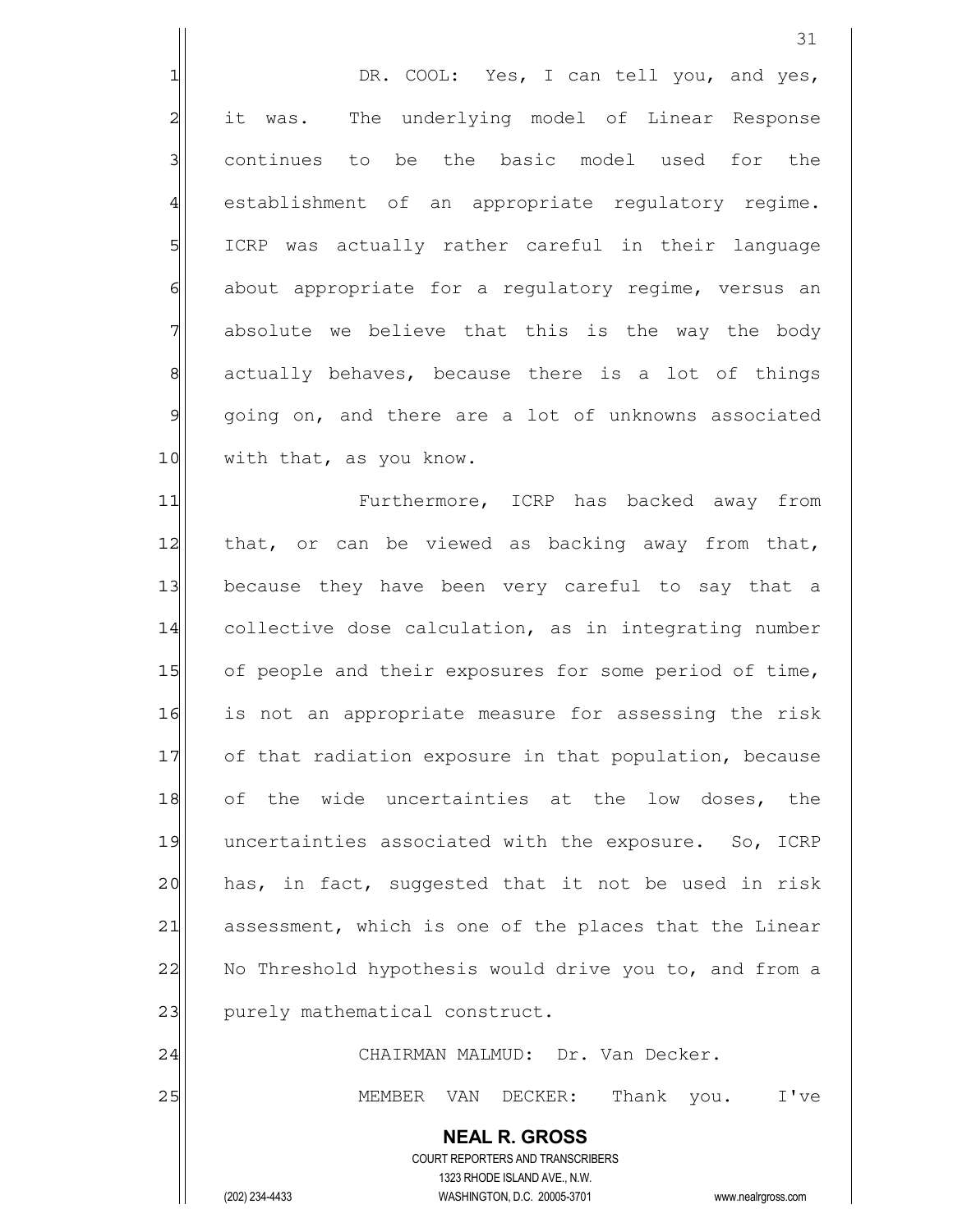1 served on chaired enough Radiation Safety Committees 2 | in 20 years to know that from an occupational worker 3 perspective, the people that are going to be the most 4 affected, obviously, by dose reductions would be 5 s people in constant fluoro environments, and 6 6 interventional radiology in the cardiac cath lab by  $7$  far and away. To the degree that this discussion will 8 81 interact on those people who are being exposed by 9 machine-produced radiation, and clearly take them into 10 the realm where a large percentage of those providers  $11$  will be affected, and the amount of activities they 12 perform in a year, clearly say that you need to be 13 involved with those societies which are not 14 represented at this table right now, Society of 15 Interventional Radiology, which was here yesterday, 16 and the matching one on the other side would be known 17 as the Society of Cardiac Angiography and 18 Intervention, CA&I, known as SCAI in the vernacular. 19 But I think that they would have strong interests in 20 some of this discussion, and understanding the 21 technical and scientific basis for why we would be  $22$  making this move, when most of those members,  $23$  obviously, have battled through the badging, and 24 monitoring, and trickiness of those requirements in 25 that environment, and these types of dose levels that

 COURT REPORTERS AND TRANSCRIBERS 1323 RHODE ISLAND AVE., N.W. (202) 234-4433 WASHINGTON, D.C. 20005-3701 www.nealrgross.com

 **NEAL R. GROSS**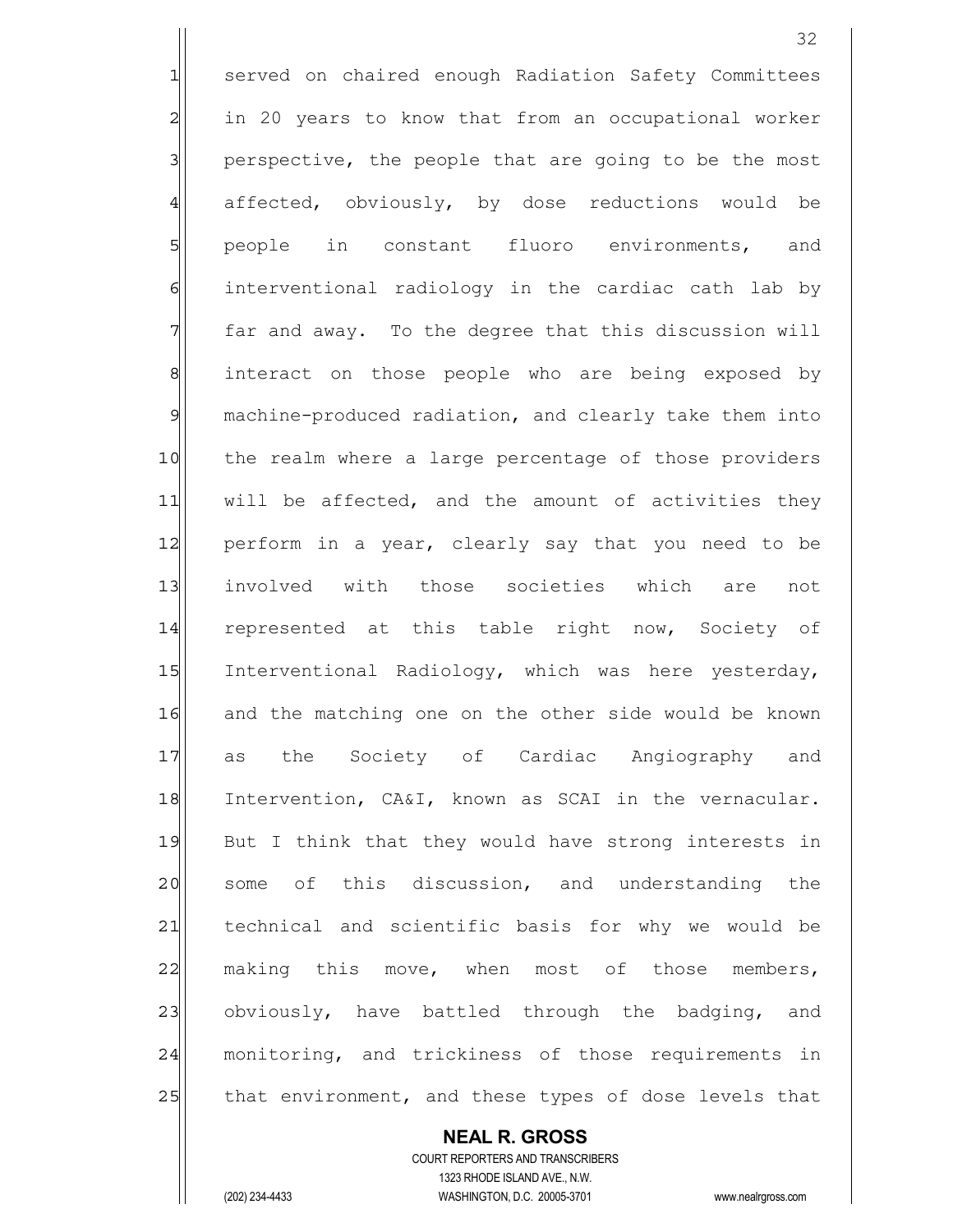**NEAL R. GROSS** COURT REPORTERS AND TRANSCRIBERS 1323 RHODE ISLAND AVE., N.W. (202) 234-4433 WASHINGTON, D.C. 20005-3701 www.nealrgross.com 33  $1$  are easily within this realm for  $-$ - well, let's see, 2 my partner has been doing it for 40 years, 40 years.  $3$  So, I think they'd be interested in being part of the 4 discussion, and I could facilitate half of that for  $5$  you. 6 | DR. COOL: Thank you. 7 | CHAIRMAN MALMUD: Dr. Welsh. 8 | MEMBER WELSH: So, if I could ask Dr. Van 9 Decker to expand a little bit, if we were to change 10 our recommendations from 5 rem per year, to 2 rem per 11 year, do you think that would have a significant 12 | impact on some of the workers in those fields you 13 mentioned? 14 DR. COOL: Oh, in the large centers, this 15 would affect more than 50 percent of the 16 practitioners. 17 | CHAIRMAN MALMUD: Debbie Gilley. 18 MEMBER GILLEY: Dr. Van Decker, does your 19 facility allow the weighting of badges, or are you 20 using simply a personal dosimeter on the outside 21 collar? 22 MEMBER VAN DECKER: I leave those types of 23 | technical considerations up to Radiation Safety 24 Officers that have battled with this. I've seen it 25 done both ways. A lot of times it's been done by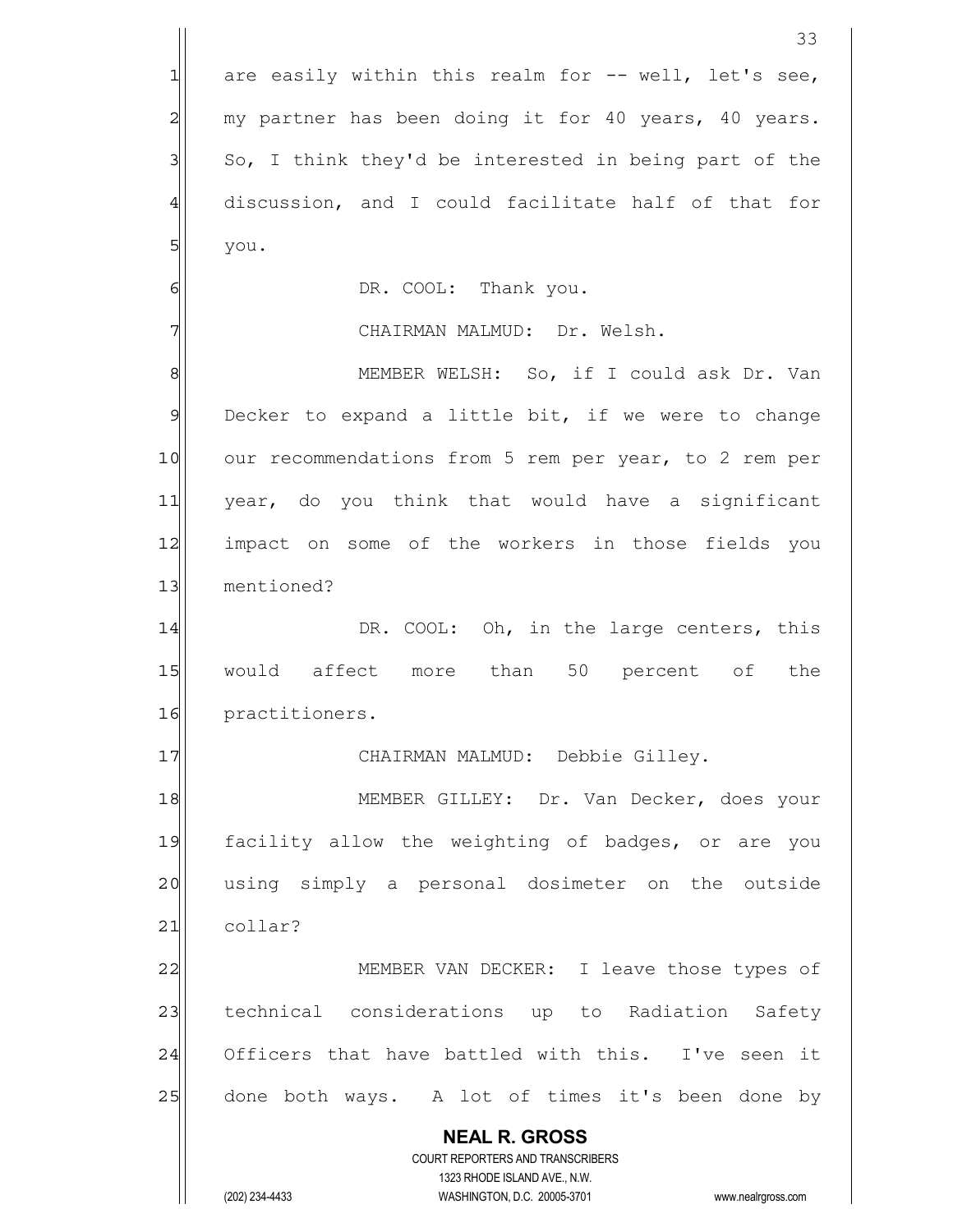**NEAL R. GROSS** COURT REPORTERS AND TRANSCRIBERS 1323 RHODE ISLAND AVE., N.W. 34 1 mathematical calculations for the obvious reasons. 2 MEMBER GILLEY: And you would still exceed  $3$  the 2 rem a year, even with an alternate reporting 4 requirement technique? 5 MEMBER VAN DECKER: I would see it close  $6$  enough in the realm of consideration. 7 | CHAIRMAN MALMUD: Dr. Eggli. 8 8 MEMBER EGGLI: Just to sort of follow-up 9 on Debbie's question. On the Radiation Safety 10 Committee, I review these sorts of doses quarterly. 11 If you take the external badge, and then you do the 12 calculations for deep dose, most of our interventional 13 radiologists would be pushing that 2 rem limit, 14 pushing or exceeding that 2 rem limit. It is not 15 $\vert$  uncommon in a quarter to have 2,000 or 2,500 millirem 16 on an external collar badge. 17 | CHAIRMAN MALMUD: Debbie Gilley. 18 MEMBER GILLEY: My next question is for 19 Dr. Cool. How are the Europeans meeting the 2 rem 20 requirement? Are they simply not doing the number of 21 procedures we have, or is there a better method that  $22$  they are using? 23 DR. COOL: That's one of the things that 24 we want to explore more with them. The first blush we 25 get back is, there aren't any difficulties, they've

(202) 234-4433 WASHINGTON, D.C. 20005-3701 www.nealrgross.com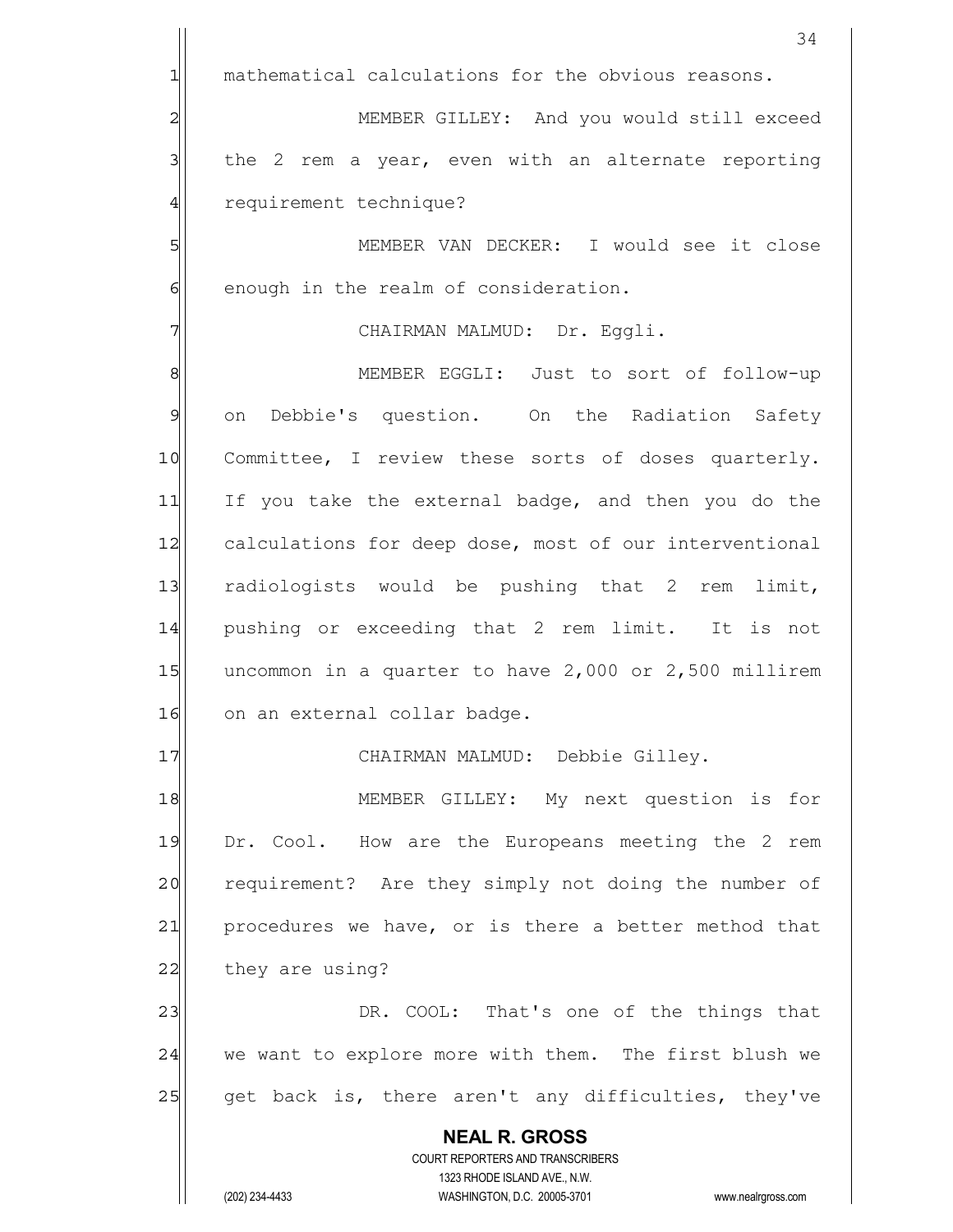**NEAL R. GROSS** COURT REPORTERS AND TRANSCRIBERS 1323 RHODE ISLAND AVE., N.W. 1 been complying with it for years. What we do not know 2 at this point is, when we dig under the surface, do we 3 | find that they're doing an effective dose calculation 4 from external sources? Are they not wearing badges, 5 or some other combination of possibilities? That is a  $6$  question that we do intend to pursue, and for which,  $7$  at the moment, we do not have a real good answer on. 8 8 MEMBER GILLEY: Thank you. 9 | CHAIRMAN MALMUD: Dr. Vetter. 10 MEMBER VETTER: One of the problems that 11 we have in this country at this point in time relative 12 to badges worn by interventionalists, and 13 cardiologists, and so forth, is that we are regulated 14 by 50 different requlators relative to those badges. 15 And, in some states, they're more progressive than 16 others, and they will allow you to correct those 17 mathematically based on more recent computations. 18 Some states say well, we want to take the most 19 conservative point of view, and we will allow you to 20 divide that external badge reading by three. And 21 | that's the rule, and you must follow it. It doesn't  $22$  matter what ICRP has said. So, if we could all get on 23 board with the latest estimates of risk and 24 computations, I don't think we would have a problem 25 | with a 2, although there still are some

(202) 234-4433 WASHINGTON, D.C. 20005-3701 www.nealrgross.com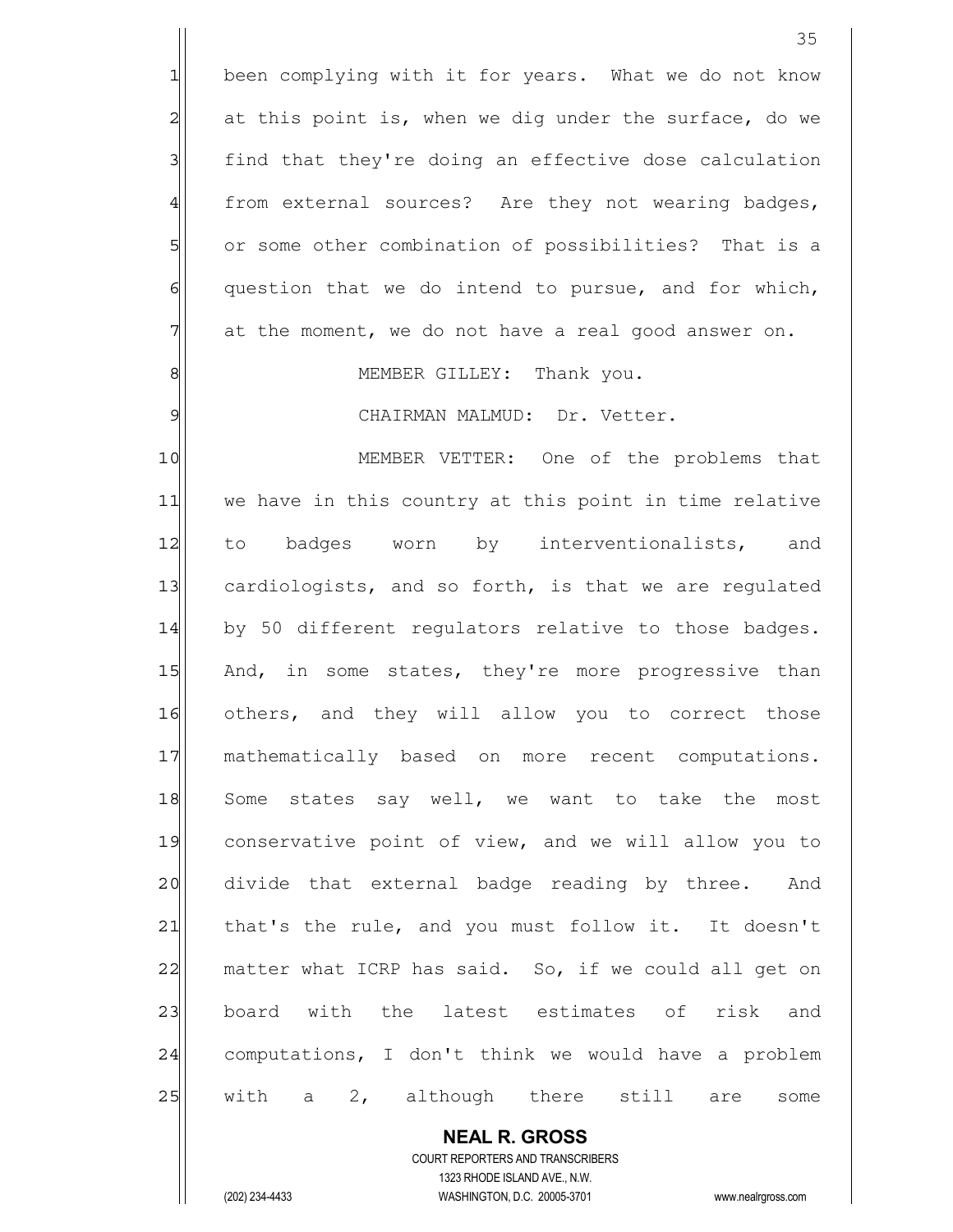36 1 interventionalists that will become close to that. But 2 we certainly today have a huge problem with meeting  $3$  that limit if we have to divide the external badge  $-$ 4 the badge worn on the outside of the apron by three. 5 SI CHAIRMAN MALMUD: Thank you, Dr. Vetter. 6 | MEMBER VETTER: That's to estimate 7 effective dose equivalent. 8 | September CHAIRMAN MALMUD: Thank you. Dr. 9 Suleiman. 10 MEMBER SULEIMAN: I think the need to 11 standardize, actually using effective dose, or 12 effective dose equivalent, it's conceivable some 13 people could actually get more dose, because you may 14 find out that some of the extremities may be weighted 15 much, much less, and so you could actually -- it would 16 be conceivable to have a high -- to fall below the 17 effective dose limit, and still get some pretty high 18 doses to some other tissue. But the need for 19 standardization, and not to dumb down, sometimes we do

20 to keep it simple, but we pay the price, because then 21 you have people say I'll just use the badge, which is 22 a good health physics principle. It gives you the 23 | upper limit, but it's not going to give you an 24 accurate estimate as to the total risk that the 25 andividual was subjected to.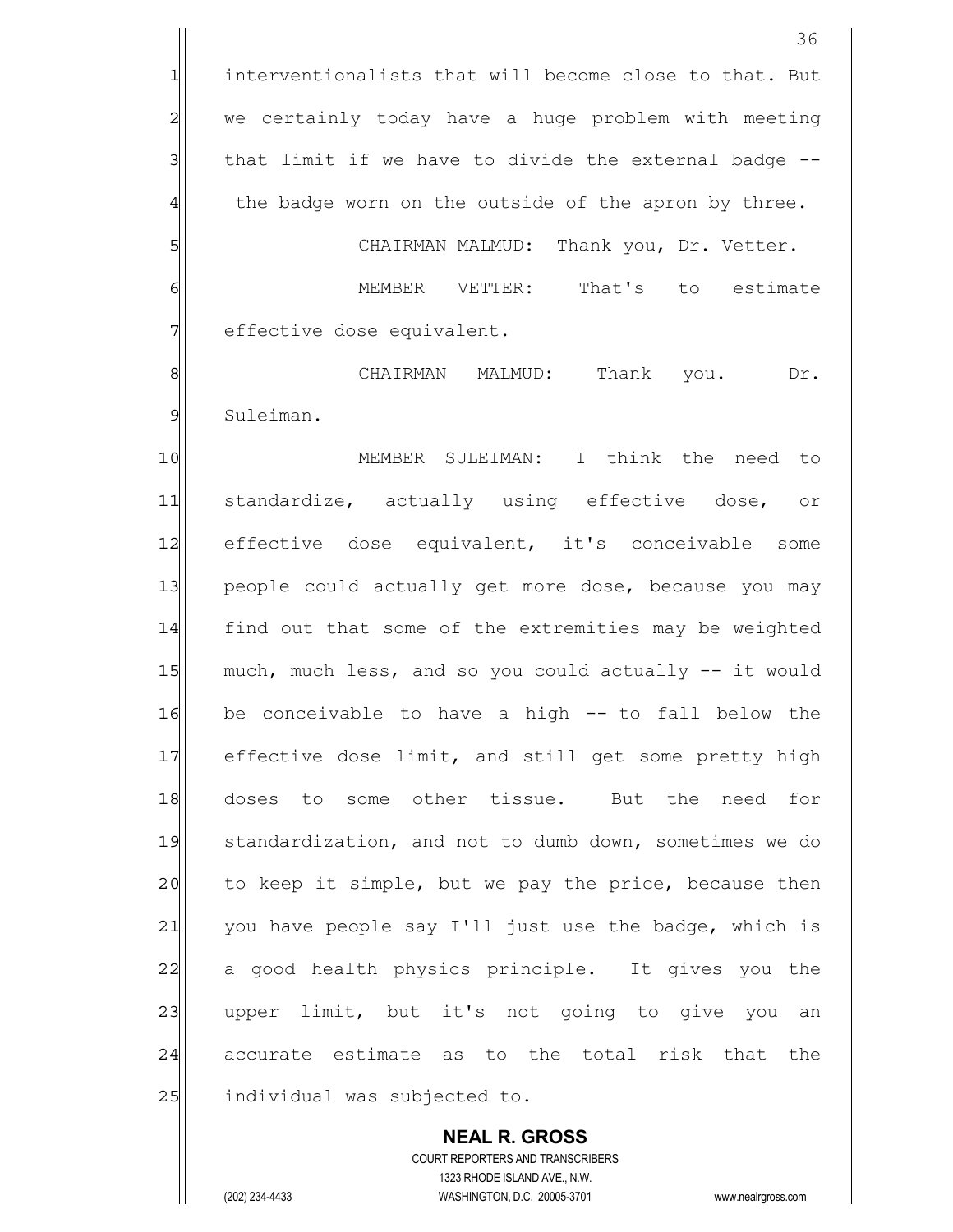**NEAL R. GROSS** COURT REPORTERS AND TRANSCRIBERS 1323 RHODE ISLAND AVE., N.W. 1 1 In terms of the practice, I think the 2 whole purpose of radiation safety is to constrain, 3 because, in my professional opinion, my doctoral 4 thesis was in fluoroscopy, but I think technology, and 5 how I think modern day medicine can be conducted to  $6$  meet a lot of these constraints. I think in some 7 cases, technology can help reduce the doses 8 | significantly. I don't want to go into a large-scale  $9$  discussion on that, but I think the potential is 10 really there, and you see variations of that across 11 the country. So, the constraints do what they're 12 supposed to. The limits do what they're supposed to, 13 and, so I think you're on the right approach. But I 14 think the need to standardize would help solve some of 15 those problems. 16 CHAIRMAN MALMUD: Dr. Cool. 17 | DR. COOL: Thank you. A couple of quick 18 notes. Effective dose is what's now in the NRC 19 regulations, and we do allow the use of the different 20 formulas for calculation. So, that's where the NRC 21 is. Yes, there is the continuing discussion of how 22 that gets implemented in various states and otherwise, 23 the degree of conservatism and things. And noting, of 24 course, that with the new tissue weighting factors, 25 the algorithms that people use are another one of the

(202) 234-4433 WASHINGTON, D.C. 20005-3701 www.nealrgross.com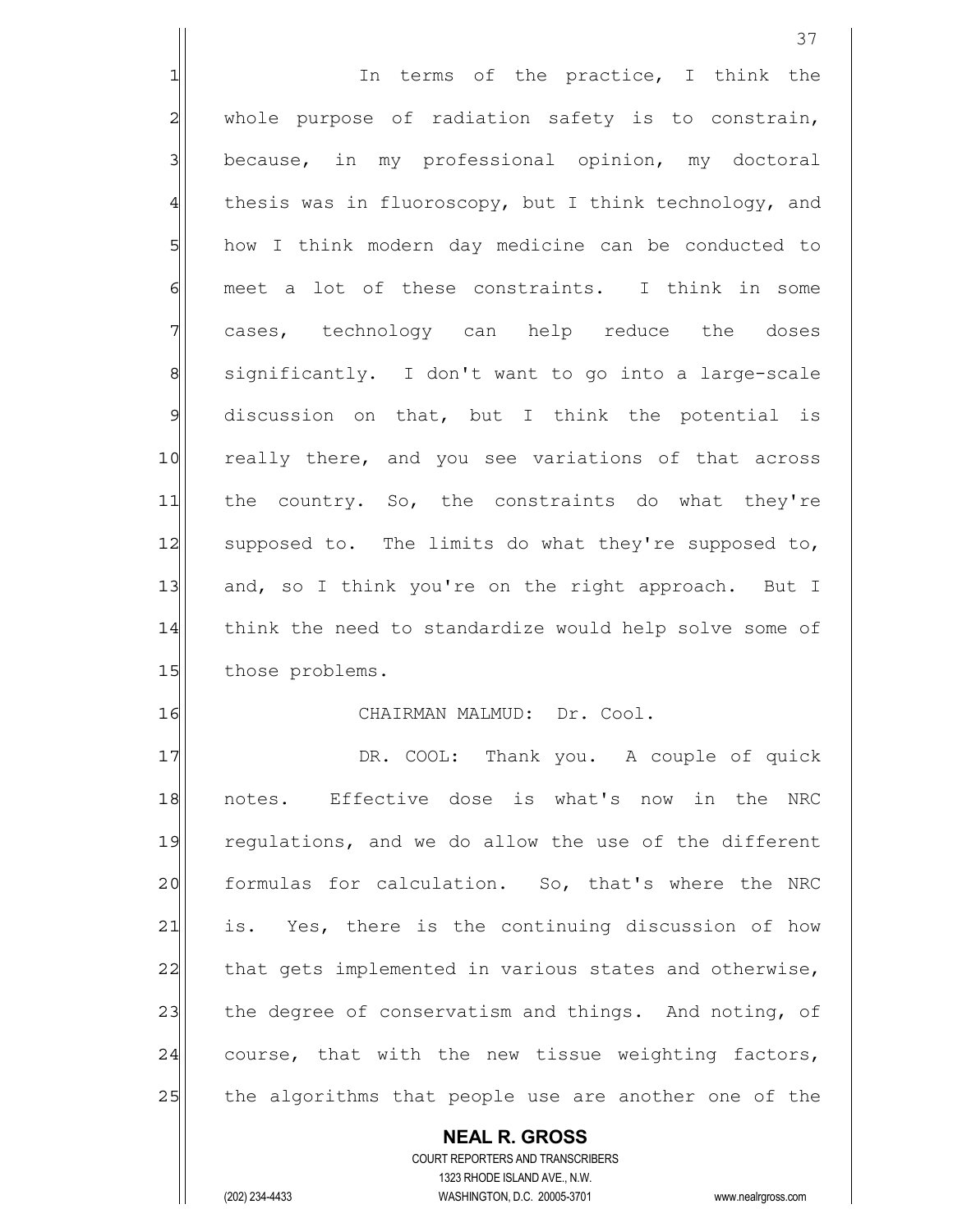1 things that are being updated. There's already been 2 an article in the Health Physics Society that goes 3 3 1 shrough and updates the algorithms for the new tissue 4 weighting factors.

5 Secondly, to note that there are also 6 **6 requirements** in the regulations now for extremity 7 doses. And while there can certainly be some 8 discussion around whether or not there should be 9 changes in those, the ICRP recommendations don't 10 suggest any changes in those areas, so you have that.

11| The third piece, which I'd just like to 12 pick up on, is again the issue of constraints, and the 13 interactions of constraints in the optimization 14 process with the limits. The limits as a legal 15 boundary, someplace that we would hope we don't ever 16 actually get people over, because then there are all 17 sorts of ramifications. Part of the reasons I offer 18 the suggestion to you for discussion is, I can 19 conceive of regulatory requirements utilizing the idea 20 of constraints carefully constructed that might allow 21 increasing the protection, accomplishing things for 22 some of these interventional radiologists and 23 cardiologists, and otherwise, and getting them in the  $24$  place where we might wish them to be from a protection 25 standpoint, but not, necessarily, do that by means of

## **NEAL R. GROSS**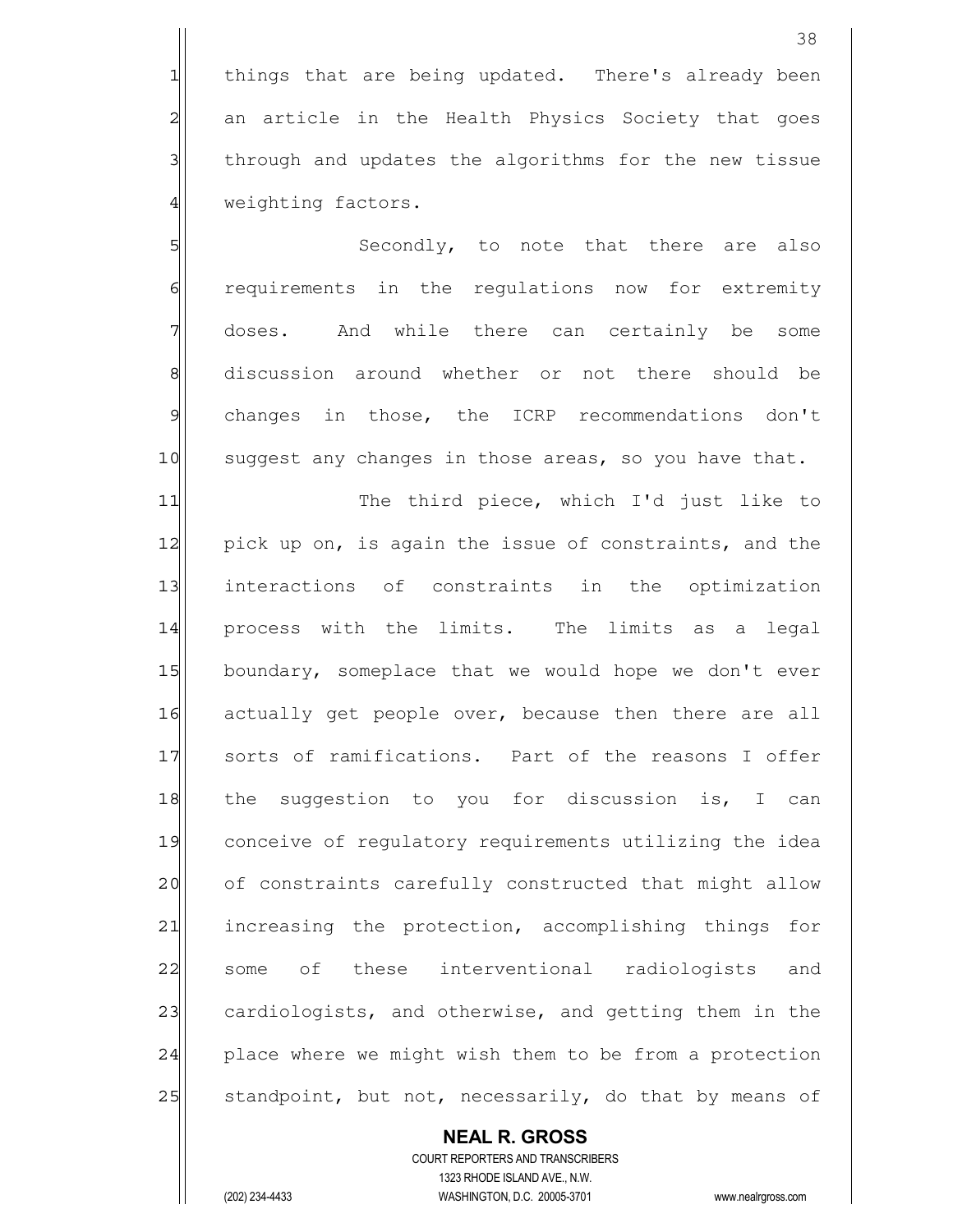$1$  just taking down the limit, which would put them in a 2 legal quagmire, where it was do I become illegal, or  $3$  do I take care of this person before they die?

4 GHAIRMAN MALMUD: Dr. Cool, not being a 5 fluoroscopist, but having observed fluoroscopy in a 6 6 number of institutions, and having observed human 7 behavior, I would fully agree with your last comment,  $8$  that lowering the limits will not achieve the goal. 9 The first thing that should be done is, perhaps, to 10 collect a sound database, which we do not have 11 currently. It might be required that before the 12 exposure to a machine, or to a radiopharmaceutical, 13 that there be a timeout, just as there is in surgery, 14 in which there is assurance that the badges are being 15 worn by the individuals who are supposed to be wearing 16 their radiation exposure badges, so that a sound 17 database can be obtained. Right now, it's not at all 18 uncommon for someone to forget his or her badge, or to 19 forget a portion of the badging, the finger badge, the 20 badge on the collar, what have you, and that to 21 tighten the rules in the face of the absence of a 22 sound database, would create problems, which you've 23 alluded to for the population as a whole, particularly  $24$  those who provide radiologic services. So, my own 25 inclination would be, though I am a firm believer in

## **NEAL R. GROSS**

 COURT REPORTERS AND TRANSCRIBERS 1323 RHODE ISLAND AVE., N.W. (202) 234-4433 WASHINGTON, D.C. 20005-3701 www.nealrgross.com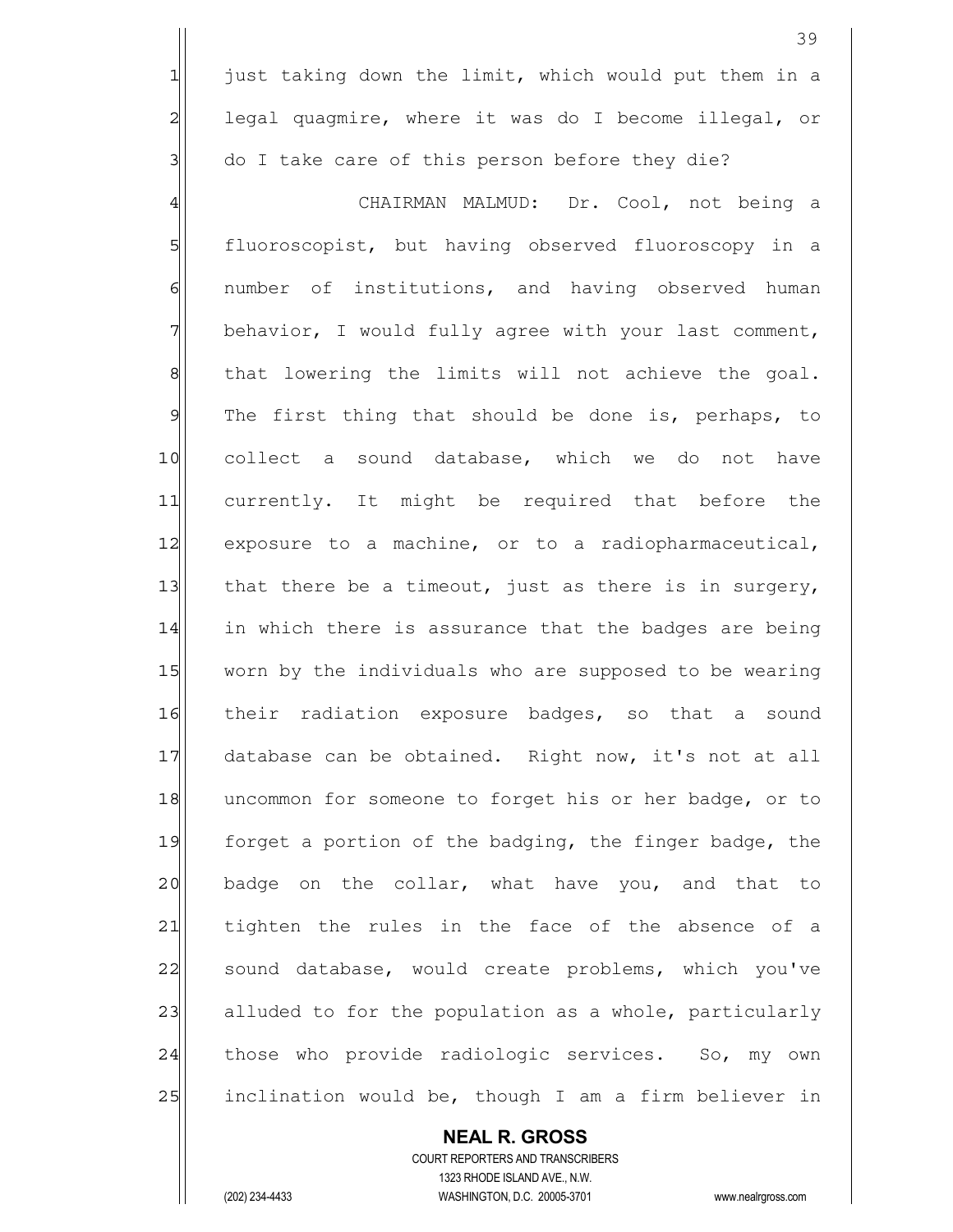1 ALARA, that a database is the first thing that we  $2$  need, and we don't have one. And I doubt that the 3 Europeans have one either. I have a number of 4 European colleagues and they have the same beliefs and 5 practices as my American colleagues. And I see it, 6 and this is among very educated people, who just  $7$  forget the badge on the day that they're going to  $-$ 8 at a moment when they're going to get some exposure. 9 So, I would first argue for a sounder database before 10 the rules are tightened, but that's a personal 11 opinion, and I'm certain that my colleagues in 12 diagnostic and oncologic radiology would have their 13 own opinions with regard to professional behavior in 14 these environments. And, also, this applies to 15 technologists. I don't think we have a database. 16 We'd be measuring the unknown with the unknown under 17 current circumstances.

18 and Having observed the tightening of the 19 rules in the operating room, which have been very 20 effective in reducing a number of untoward incidents 21 in operating theaters, it may be that we need the same 22 kind of practice in the world of radiology, not 23 regulated by the NRC, but within each institution so 24 that we could achieve a database in which we might 25 make some observations. Otherwise, some people will

 **NEAL R. GROSS** COURT REPORTERS AND TRANSCRIBERS 1323 RHODE ISLAND AVE., N.W. (202) 234-4433 WASHINGTON, D.C. 20005-3701 www.nealrgross.com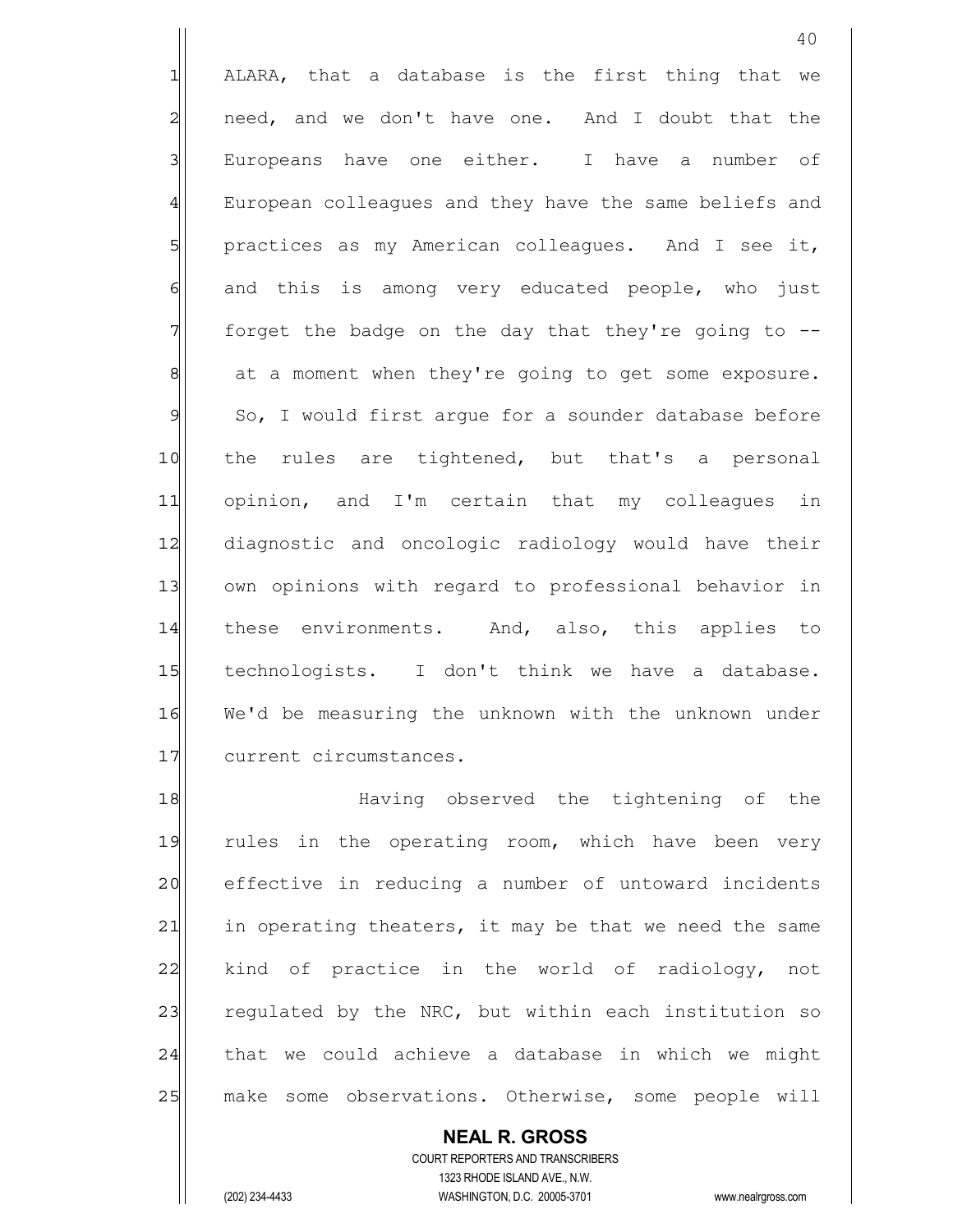1 feel that their livelihood is being interfered with, 2 and there's a natural tendency not to want that to 3 3 occur, even when it puts the individual at risk, or 4 when the individual feels that he or she can't provide 5 s assential patient care on behalf of the lives or the 6 6 well-being of a patient because of an abstract 7 concept. Mr. Lieto.

8 8 MEMBER LIETO: Just to follow-up on your 9 statement there, Mr. Chairman. As you go -- if you do 10 | go forward with getting a database of information in 11 medical users, I would encourage you to try to 12| separate, where possible, machine users from 13 radioactive material users, because I think you might 14 find that although there are very high-end machine 15 users in interventional radiology, there is a 16 tremendous amount of what I call psychological 17 monitoring that's done in medical institutions for 18 nursing staff, OR staff, so forth, because they think 19 they might get exposed. So, when you look at the 20 averages of x-ray users, it's going to be maybe low, 21 and when you look at radioactive material users, where 22 you're monitoring the people that are actually 23 handling it, and there's very little of what I call 24 psychological monitoring that goes on, you may find 25 that the numbers are a little bit higher, I'll say

 **NEAL R. GROSS** COURT REPORTERS AND TRANSCRIBERS 1323 RHODE ISLAND AVE., N.W. (202) 234-4433 WASHINGTON, D.C. 20005-3701 www.nealrgross.com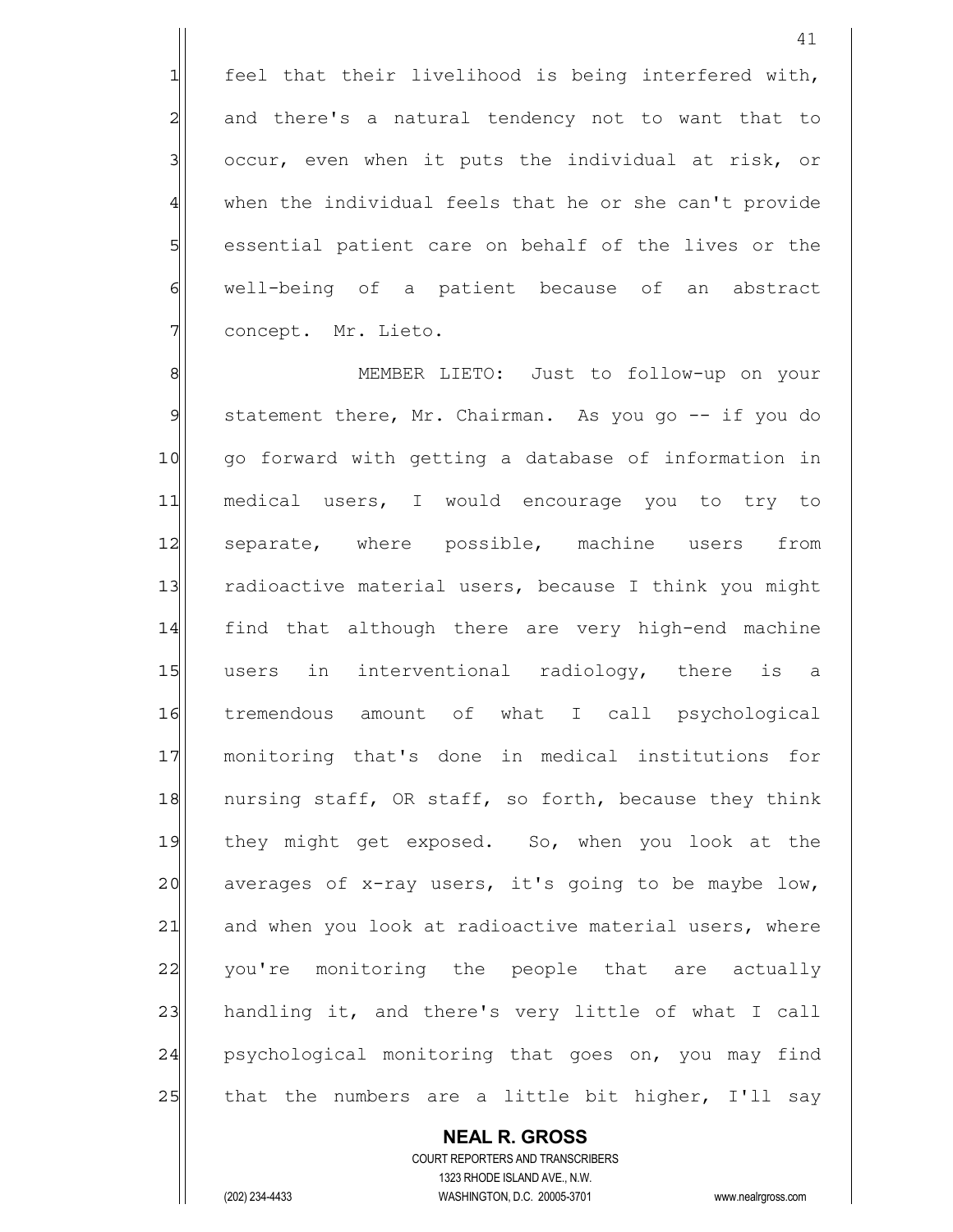$1$  above maybe the ALARA levels. So, if you can, as you 2 go forward, if you can separate out this database by 3 all those users, it might provide some differing 4 information on what the exposure levels are in the 5 different groups.

6 | GI UR. COOL: I think we would very much  $7$  agree. Yes, we need a database. We need information 8 8 with which to have a basis to propose or not propose 9| anything. And the better the fine structure that we 10 can get on that database, the better the information 11 and the decisions will be. I think we're much in 12 agreement with that.

13 CHAIRMAN MALMUD: I think we agree. And 14 my observation would be that we'll never be able to 15 achieve a sound database if the penalties are too 16 great to the individual in the collection of that 17 database. Was there someone else? Yes, Dr. Suleiman. 18 MEMBER SULEIMAN: I hate to throw in an 19 idea, but why not? Have you ever thought about, if 20 the medical community feels so strongly, would they 21 allow a higher occupational limit for some life-22 | threatening, or for some high-risk procedures? 23 DR. COOL: I'm going to say first, thank

24 you. Nothing is outside the realm of possible 25 consideration. And, thirdly, today in the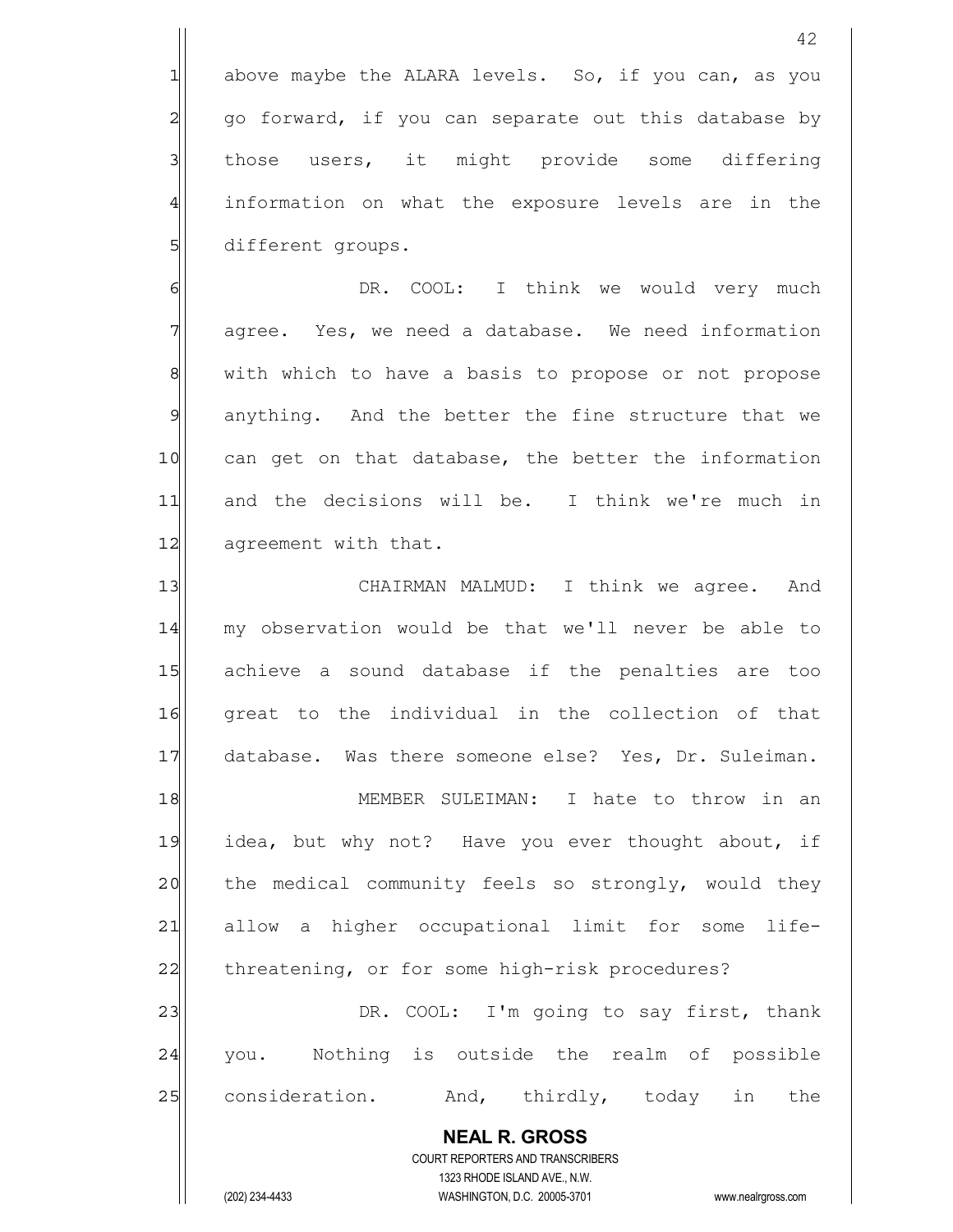1 requirements there is, in fact, a special case 2 provision called, "Plant Special Exposure", which 3 would allow, upon a careful set of considerations, to 4 exceed the dose limits, very highly restricted. I know 5 of only one case where someone has ever actually gone 6 6 fem through the process, and applied to be able to have 7 permission to use that, and their controls were such 8 8 that they didn't ever actually do that.

9 MEMBER SULEIMAN: I think the kind of 10 person that would go for that would probably have good 11 enough procedures; they wouldn't exceed it, yes.

12 DR. COOL: But we can engage in all sorts 13 of discussions on the possibilities, and back and 14 forth. That's the whole purpose of starting the 15 dialogue now, while there isn't a proposal on the 16 | table, so that people don't feel like they have to 17 defend their particular turf, and can rather help us 18 understand what the entire landscape looks like.

19 CHAIRMAN MALMUD: Thank you, Dr. Cool. 20 Dr. Eggli.

21 MEMBER EGGLI: I don't think in the 22 materials arena at my institution we're going to have 23 any trouble meeting these limits. But in the machine- $24$  generated, we are. And I am absolutely certain that 25 there isn't a single interventional radiologist in our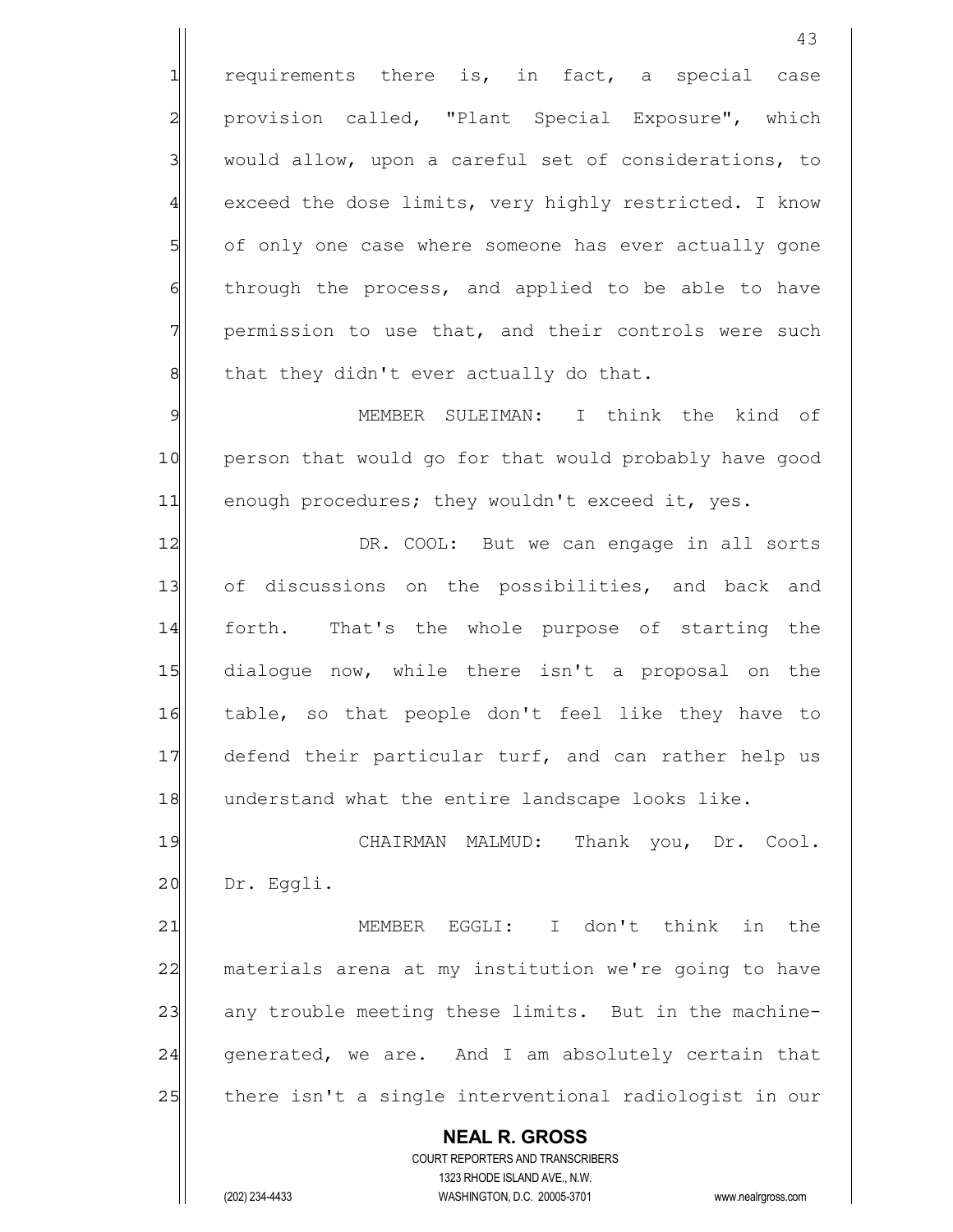1 institution, or interventional cardiologist in our 2 institution that's the least bit worried about their 3 3 cumulative exposure. And they have the education to 4 understand what those risks are.

5 S 6 care issue, not all interventionalists are created 7 equal. Some are more talented than others, and they 8 8 tend to take care of the most critically ill patients, 9 and they tend to be the more complex procedures, and 10 | they tend to get over-exposed in those procedures. 11 And I could name to you the people I consider are most 12 talented interventionalists, both in cardiology and 13 radiology, and I can tell you that when I look at 14 their quarterly exposure reports, they're going to top 15 the charts.

16 CHAIRMAN MALMUD: Dr. Eggli's 17 observations, my observations from different 18 perspectives are the same. I mean, among radiologists 19 and cardiologists, the interventionalists are really 20 the heroes of the profession. They're the ones who 21 are called on true emergencies. When I provide I-131 22 therapy, I'm getting some beta radiation, it's 23 | scheduled, and all the safety regulations could be 24 employed in a careful, timely fashion. When an 25 interventional radiologist has to do a procedure on a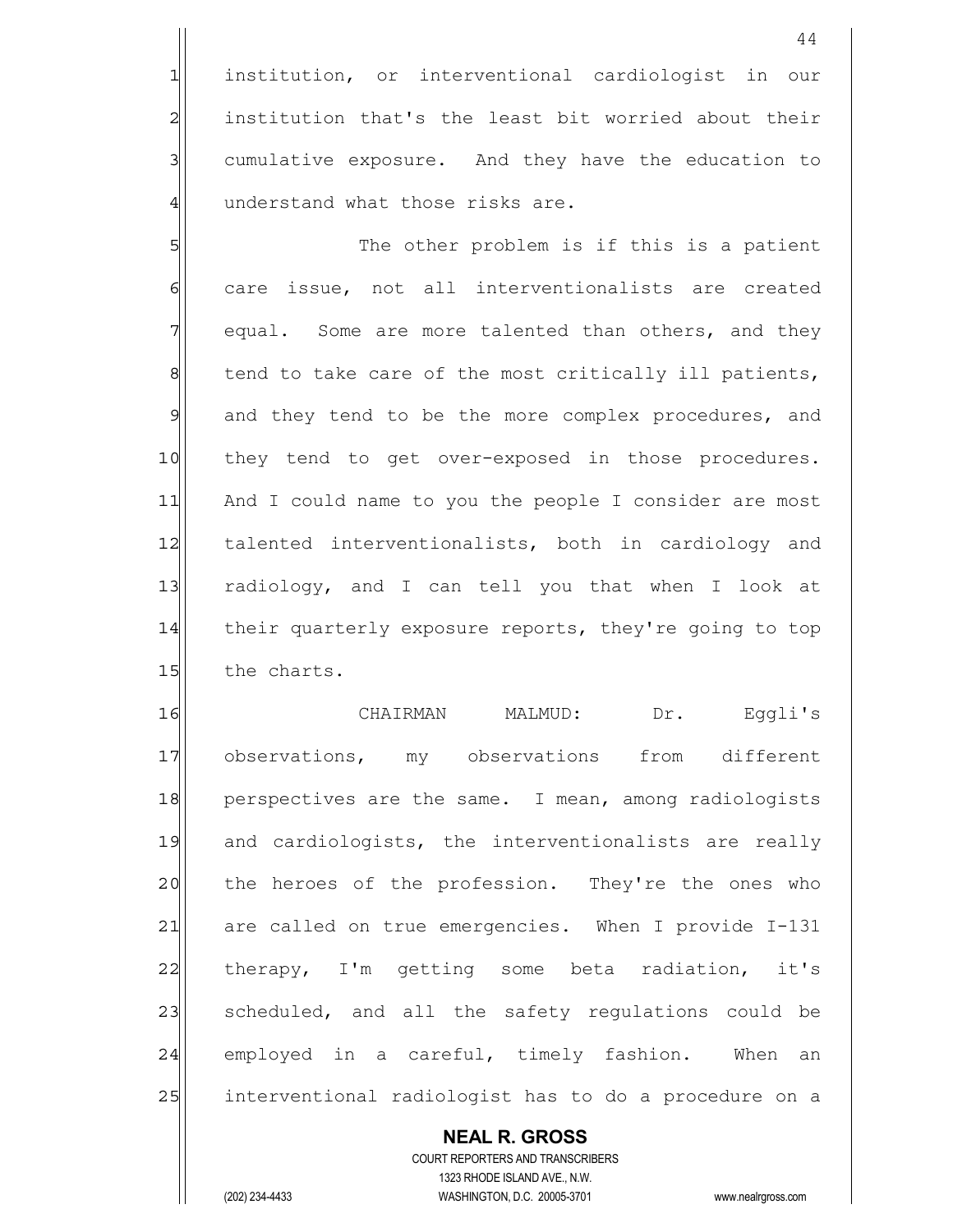1 patient whose life is really at risk for that moment, 2 or the interventional cardiologist, same situation, 3 3 1 their natural tendency is to put the patient first and 4 and incomponent and anything that we would do 5 5 5 5 that would interfere with that would be 6 counterproductive in terms of the welfare of the 7 public. But, we still should have database, so that 8 8 we understand where we are, and I think we're all  $9$  pretty much saying the same thing. And all of us, 10 from different perspectives, have made the same 11| observations. We're dealing with an issue that 12 profoundly affects emergency patient care, or could 13 affect emergency patient care. It's very different in 14 my situation.

15 In my situation, when I'm giving a patient  $16$  an oral dose of I-131, and the resident shows up with 17 the white coat, but without the badge, I say, "Out. 18 You may not participate in this therapy without your 19 badge." If the excuse is they lost or misplaced the 20 badge, that's fine. They don't participate in that 21 therapy that day. But that's very measured, as 22 opposed to the patient who's brought into the 23 emergency department with acute myocardial infarction 24 who's rushed to the interventional lab, and then a 25 lifesaving procedure is performed, very different set

 COURT REPORTERS AND TRANSCRIBERS 1323 RHODE ISLAND AVE., N.W. (202) 234-4433 WASHINGTON, D.C. 20005-3701 www.nealrgross.com

 **NEAL R. GROSS**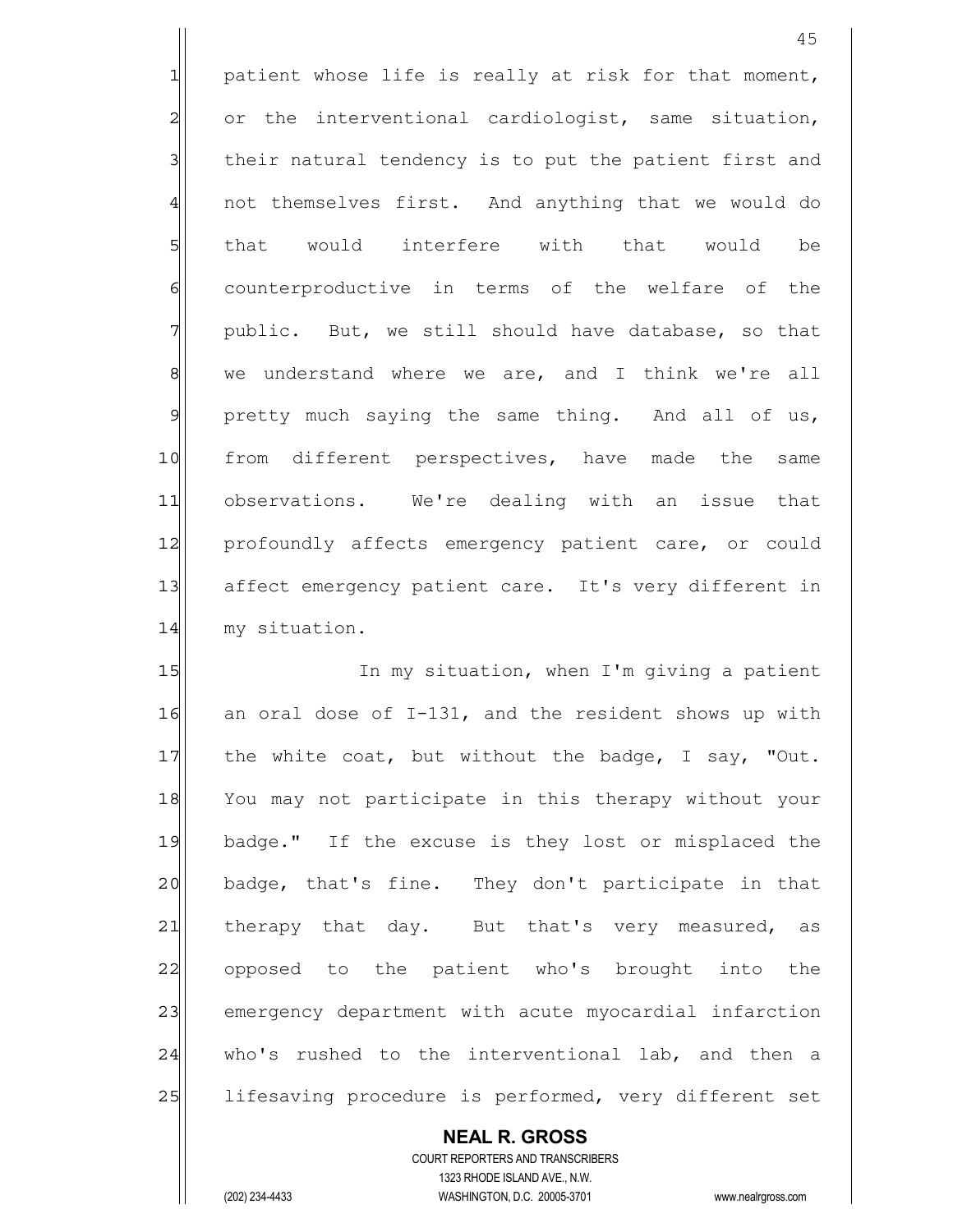1 of circumstances, and a very committed physician, 2 who's performing this procedure without concern for 3 his own well-being, or her own well-being. Dr. Welsh? 4 | MEMBER WELSH: I think most of the points 5 5 5 that I was about to make have been eloquently stated.  $\left|\begin{matrix} \n0 & 1 \n\end{matrix}\right|$  concur with the idea of having a database. I 7 suspect if we have an accurate database, Dr. Van 8 Decker's prediction might come true, and that we will 9 see individuals who are critically important in 10 medical care approaching the proposed 2 rem per year 11 limit. And if that happens, I would say that from a 12 patient perspective, we have to be cognizant of the 13 potential consequences.

14 I have the good fortune of practicing at a 15 major academic facility in Wisconsin, but, also, at a 16 much smaller facility, where it's approximately 70 17 miles between any given radiation oncologist, and 18 maybe 120 miles between interventional radiologists. 19 And we've heard that not all interventional 20 radiologists are created equal, so, therefore, the one 21| that's 120 miles away is the one that's of choice. If  $22$  that individual exceeds the limit, you might have to 23 drive 500 miles, 300 miles to get to a competent 24 interventional radiologist. And I think that that has 25 to be factored into some of these regulation

 COURT REPORTERS AND TRANSCRIBERS 1323 RHODE ISLAND AVE., N.W. (202) 234-4433 WASHINGTON, D.C. 20005-3701 www.nealrgross.com

 **NEAL R. GROSS**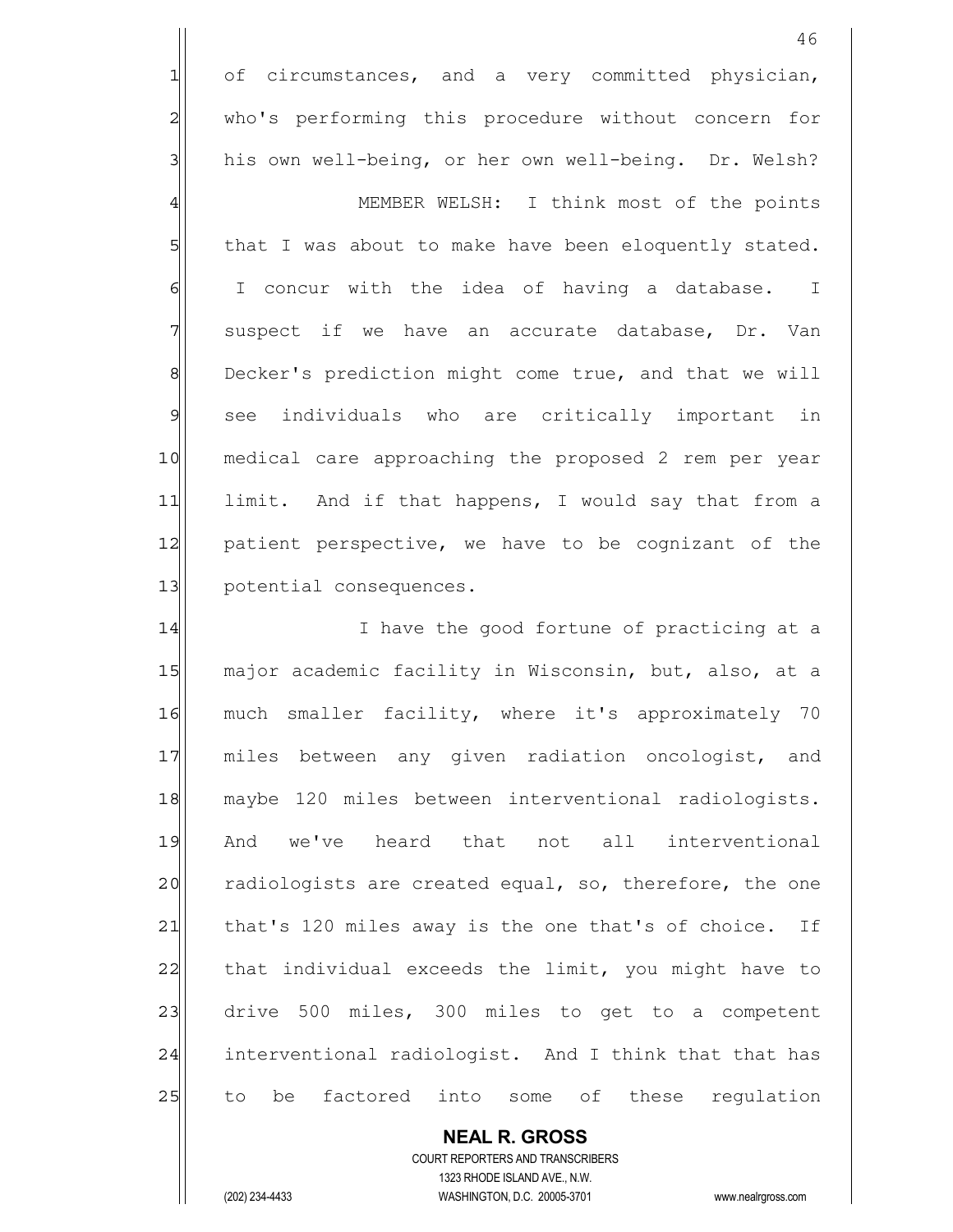$1$  decisions, as well.

2 CHAIRMAN MALMUD: If I may, part of what  $3$  I'm trying to drive at is, is all these statements are 4 valid. If the database exists, there may evolve from 5 5 5 5 the database a better way of reducing the radiation 6 burden to the provider. But in the absence of a 7 database, there's no urgent need to change the 8 8 methodology, currently. But the interventional 9 radiology field is filled with brilliant individuals 10 who will respond, if necessary, to changes that are 11 | necessary. That's my general observation of these 12 highly trained individuals, so I'm optimistic that a 13 database will generate a better standard of practice, 14 if it's needed. But constraining the current limits 15 | will have the opposite effect. Everyone will forget 16 to wear his badge. We have Dr. Guiberteau. 17 MEMBER GUIBERTEAU: Well, I've been

18 listening to this with a lot of interest. This topic 19 is one that is of major concern to the diagnostic 20 radiology community, primarily from the point of view 21 of the interventional radiologists. I think in our 22 discussions in various organizations, there is, as has 23 been mentioned by various commenter's, the need for an 24 understanding of what interventional radiology 25 consists of.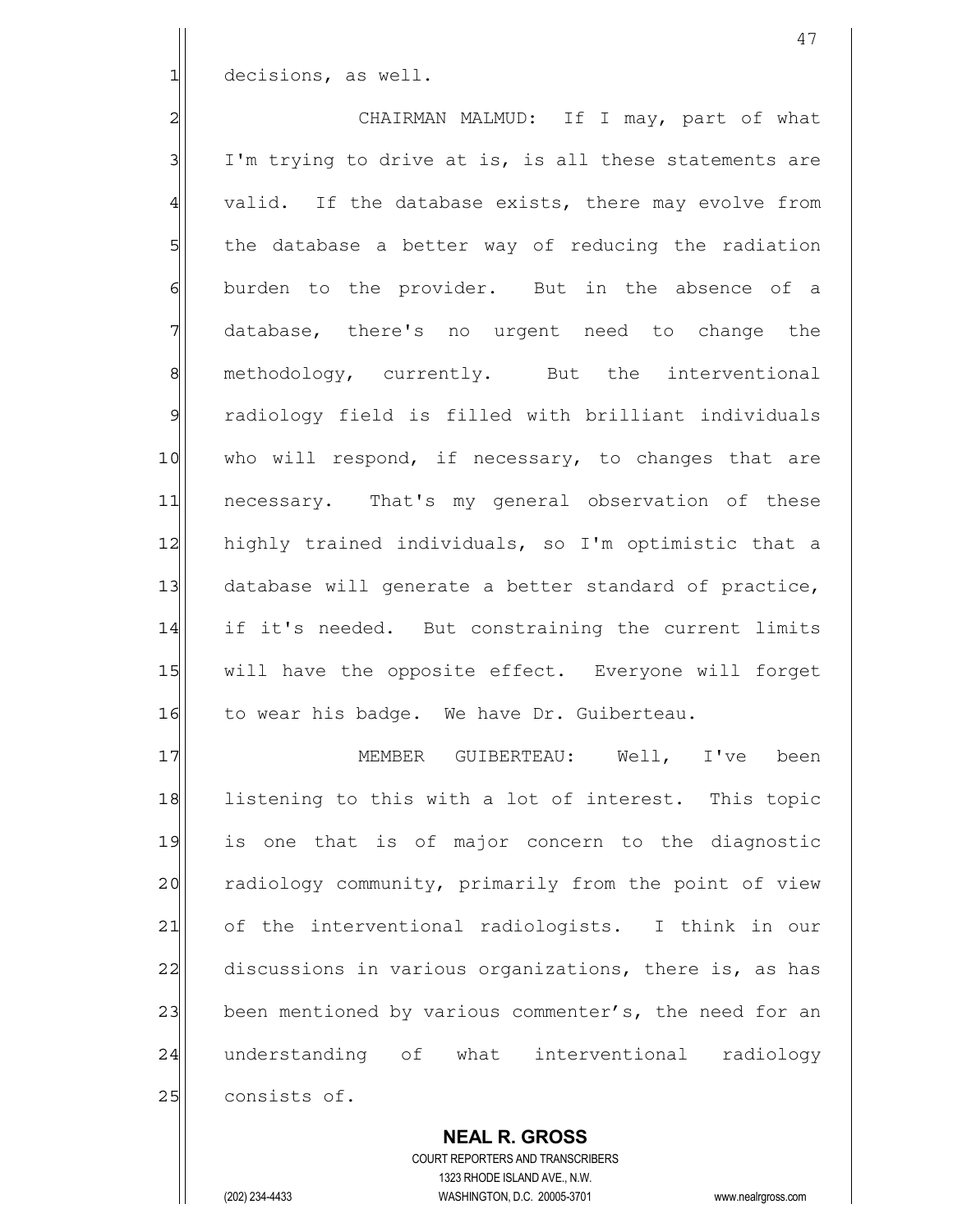1 1 I do think the average procedure, it's 2 well understood that you can stay within the limits of 3 | exposure. But there are studies, outliers, both with 4 respect to the individuals performing them, and to the 5 5 5 5 difficulty of the case, that place them at higher dose 6 levels.

7 There is also an exceeding interest in if 8 8 8 10 the physician badged is exceeding his limits, then the 9 dose of the patient is exceeding the values that would 10 not be tolerated in most circumstances, and those need 11 to be justified.

12 There have been numerous articles in the 13 last several years in the literature imploring further 14 investigation of these incidents with patients, and 15 with physicians, and I think we would all agree in the 16 | radiology community that a valid database would be the 17 place to start. And I guess my question is, to you, 18 is that where in terms of being a regulatory agency 19 could this information be achieved?

20 DR. COOL: I think the answer is yes, we 21 are trying to think about the right ways to try and  $22$  gather the data. There are, of course, two 23 opportunities. One is to try and go back and capture 24 by some voluntary means data that has been collected 25 over the last couple of years, recognizing that it has

 COURT REPORTERS AND TRANSCRIBERS 1323 RHODE ISLAND AVE., N.W. (202) 234-4433 WASHINGTON, D.C. 20005-3701 www.nealrgross.com

 **NEAL R. GROSS**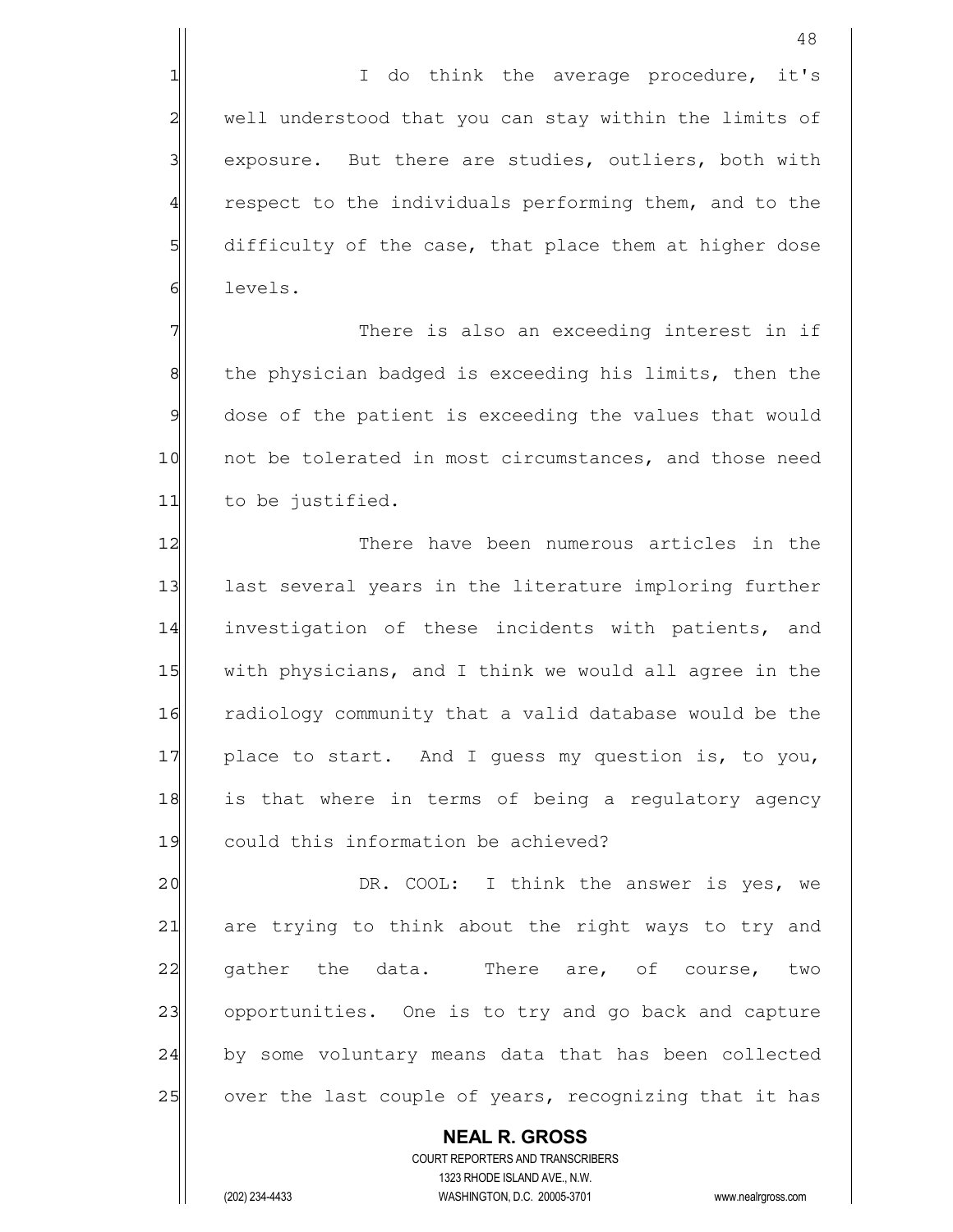1 the potential for I forgot my badge, and other things, 2 which make the uncertainties greater. There is, of  $3$  course, always the possibility, I suppose, for trying 4 to do some special effort prospectively for some 5 sq period of time to try and improve on the quality of  $6$  that data as we go through the process, as well.

7 7 Step one, I think, for us is recognizing  $8$  that there is a lot of data that is out there, which  $9$  we do not have access to, is to try and find the right 10 ways to get access to that data. And sadly, that 11 means that we have to go through a series of 12 commotions and steps, including our friends in the 13 Office of Management and Budget in terms of how many 14 people we can ask questions of, and what kind of data 15 we can ask for, and otherwise. But we are exploring, 16 trying to get what's out there, in order to try to 17 start building upon that. My colleague, Vince 18 Holahan, may have something to add to that, as well.

19 MR. HOLAHAN: Good morning. I'm Vince 20 Holahan. I'm Senior Advisor for Health Effects in the 21| Office of Research. One of the things that our group 22 does is, we set up the REIRS database, that's the 23 Radiation Exposure Information Reporting System. We 24 use that for all of our power plant workers, and a 25 | number of material users. With that, we can look at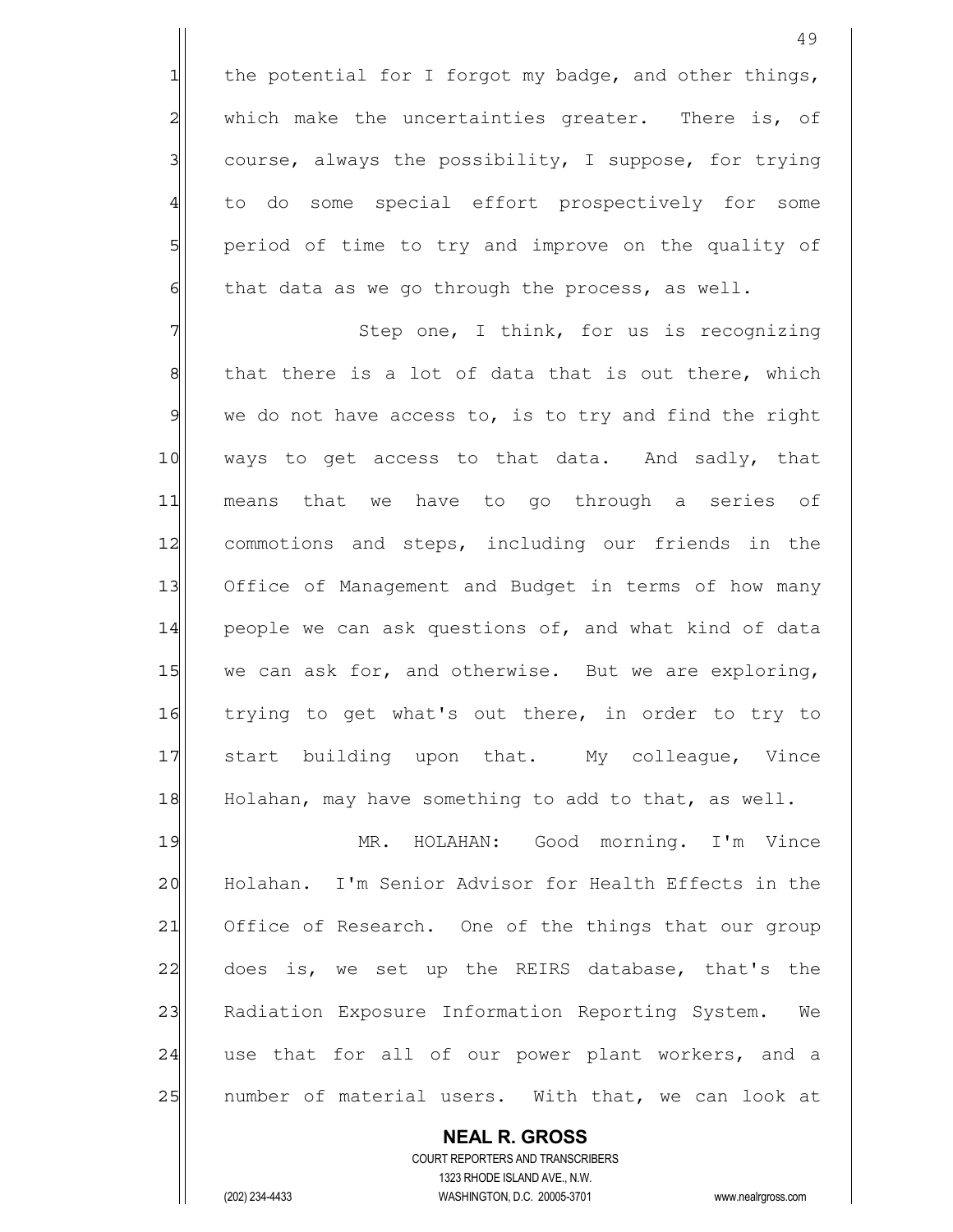1 trends, annual trends, three-year rolling trends, and  $2$  so forth. Unfortunately, we don't -- at this time; we 3 don't have the authority to collect the medical data 4 from the states, and particularly, the Agreement 5 States.

6 6 Fortunately, you'll hear about this in the 7 The next hour, the NCRP issued Report 160. And in Chapter 8 8 7 of that report, it addresses occupational exposure 9 to include medical. They went to the dosimetry 10 vendors and used the dosimetry vendors to provide 11 information to look at years 2003-2006. And what you 12 find among the 600,000 badged medical workers, there 13 are about 600 that are exceeding the occupational dose 14 limit of 5 rem a year in each of those years. The 15 | good news is most of the workers are receiving very 16 little or no exposure.

17 What we can possibly do is go to those 18 vendors and see if we can get additional information 19 from them, and that will provide us information 20 sooner, rather than later, to address some of the 21| questions you're talking about. If we have to set up 22 an individual database, that's going to probably take 23 a change in statute to give us the regulatory ability 24 to do that, because right now, as was indicated 25 earlier, I think it was by Dr. Vetter, some

 COURT REPORTERS AND TRANSCRIBERS 1323 RHODE ISLAND AVE., N.W. (202) 234-4433 WASHINGTON, D.C. 20005-3701 www.nealrgross.com

 **NEAL R. GROSS**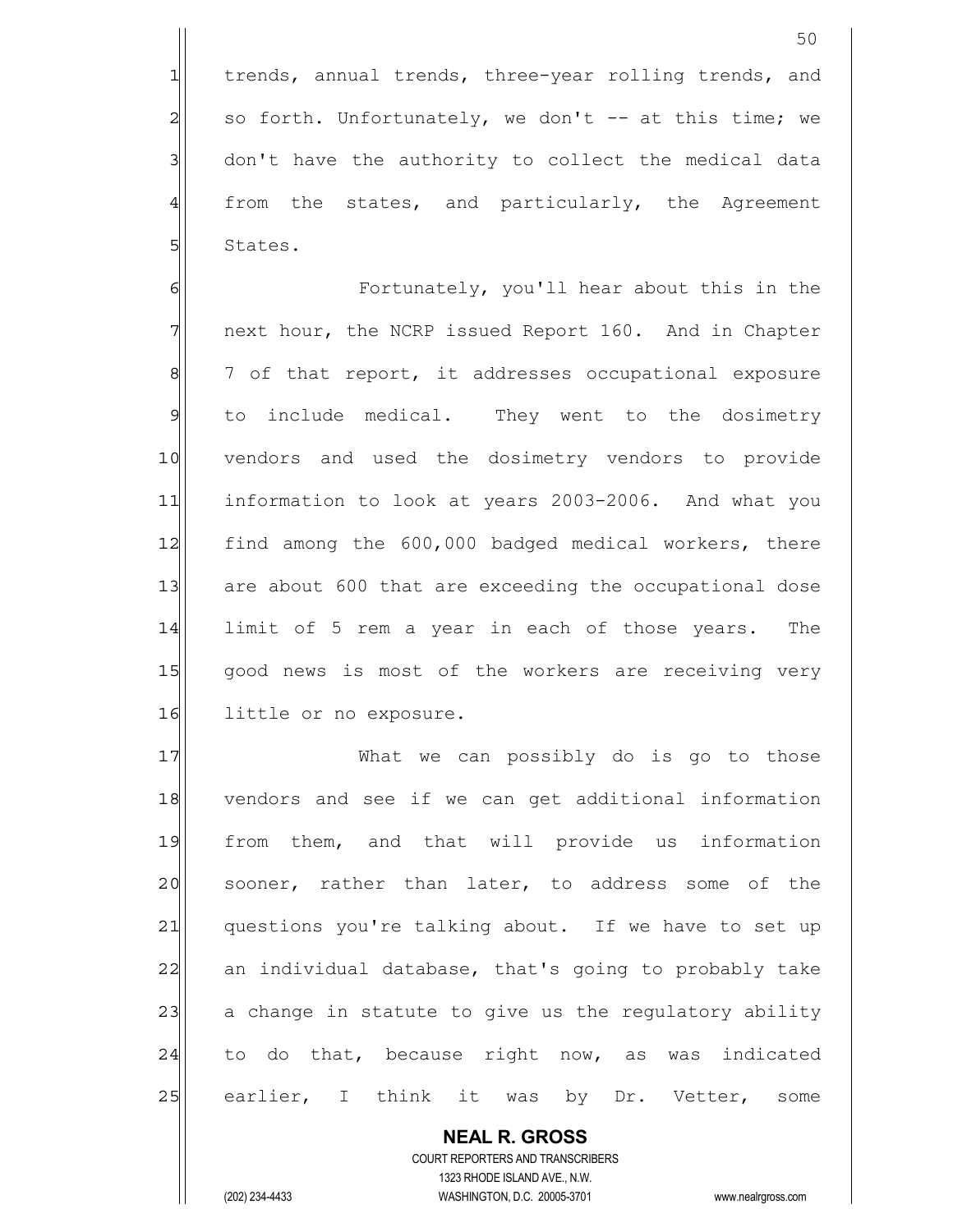1 institutions report to the state on an annual basis  $2$  what the exposures are, some do not. They're just 3 3 inspectible type of reports, so there is no mechanism 4 to obtain that information now. And what we're 5 finding is, in particular with the industrial 6 radiographers, our database is actually getting 7 Smaller, because as soon as a state decides to become 8 an Agreement State, they no longer send that  $9$  information to us, and we put it into our database. 10 CHAIRMAN MALMUD: Thank you. Dr. Vetter.

11| MEMBER VETTER: I wanted to point out just 12 one caution relative to interpreting data from the 13| vendors, and that is that all they have is a badge 14 reading. And that will not take into account whether 15 the individual is wearing an apron, so the badge 16 reading, itself, does not, necessarily reflect the 17 effective dose, or effective dose equivalent.

18 CHAIRMAN MALMUD: It also depends whether 19| the individual is wearing the badge outside of the 20 apron, or inside the apron. Mr. Lieto.

21 MEMBER LIETO: It's also the aggregate of 22 radioactive material users and machine users lumped 23 together, so you're looking at that cross-aggregate, 24 if you will, of wearers. It's not separating out the 25 radioactive material wearers versus the machine

 **NEAL R. GROSS** COURT REPORTERS AND TRANSCRIBERS 1323 RHODE ISLAND AVE., N.W. (202) 234-4433 WASHINGTON, D.C. 20005-3701 www.nealrgross.com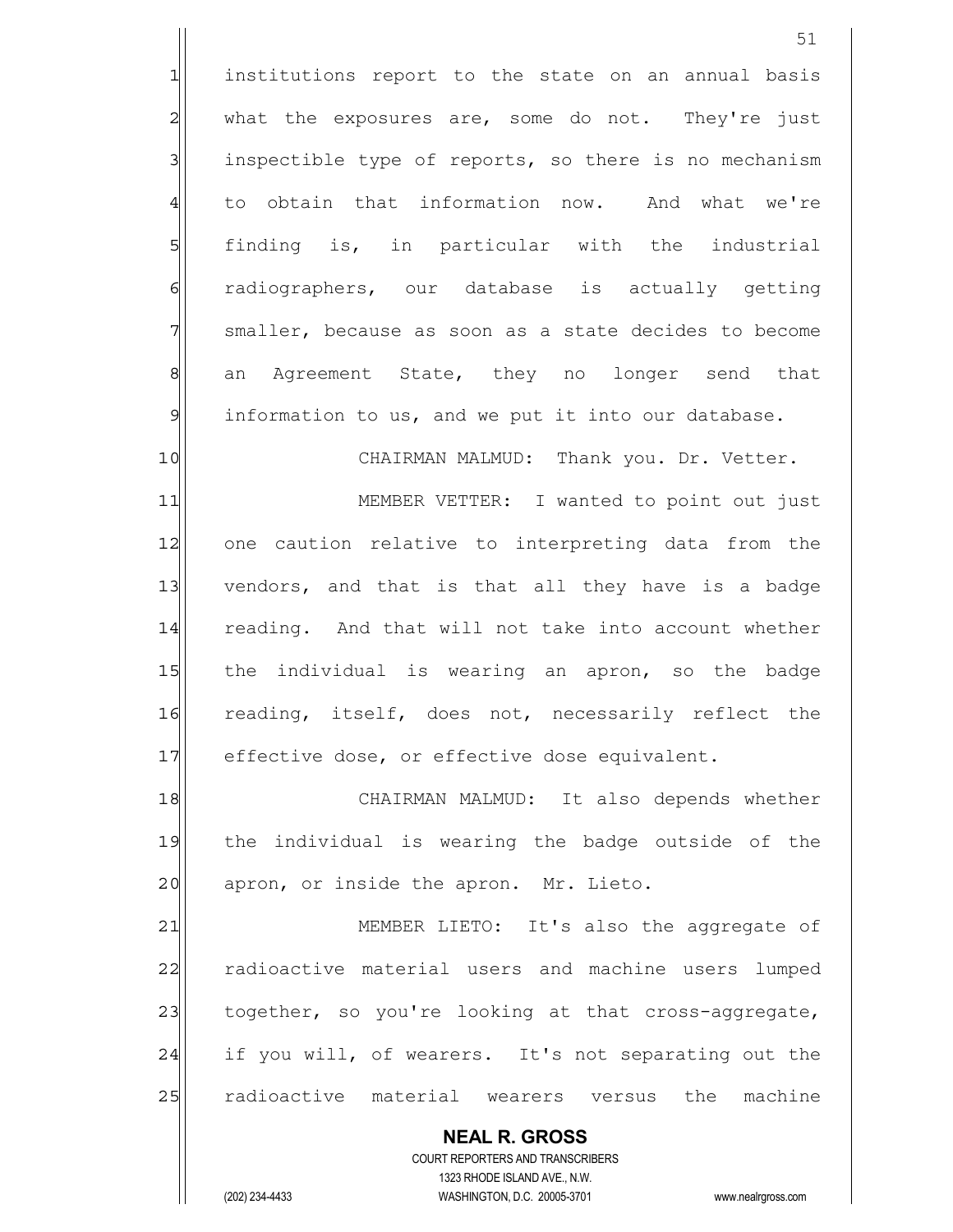1 wearers. And that's something only really I think the 2 licensee or registrant can do.

3 | CHAIRMAN MALMUD: Dr. Suleiman.

4 | MEMBER SULEIMAN: I think it's a probably 5 soluble problem. The data is out there, and rather 6 6 6 fhan argue the argument like these arguments always 7 are arqued in terms of anecdotal stories about 8 8| individuals, let the data speak for itself. I think 9 most hospital RSOs, I would assume, are looking over 10 their data. It wouldn't take much effort to parse by 11 department and get an idea. If everybody in the group 12 is giving high doses, or whether you've got low doses, 13 collect the data, maybe work through the vendors, 14 maybe work through some of the hospitals or some of 15 the societies. There ought to be a way to get some 16 preliminary information.

17 There was a global effort to put the NCRP 18 report together. It's just a case of going one level 19 further and trying to parse by the different 20 specialties. And the data will just leap out at you. 21 You'll either get a very broad distribution, or 22 you'll get some clustering. And then you'll have some 23 | numbers to make some valid discussions with.

24 CHAIRMAN MALMUD: Thank you, Dr. Suleiman. 25 I think Dr. Howe was next.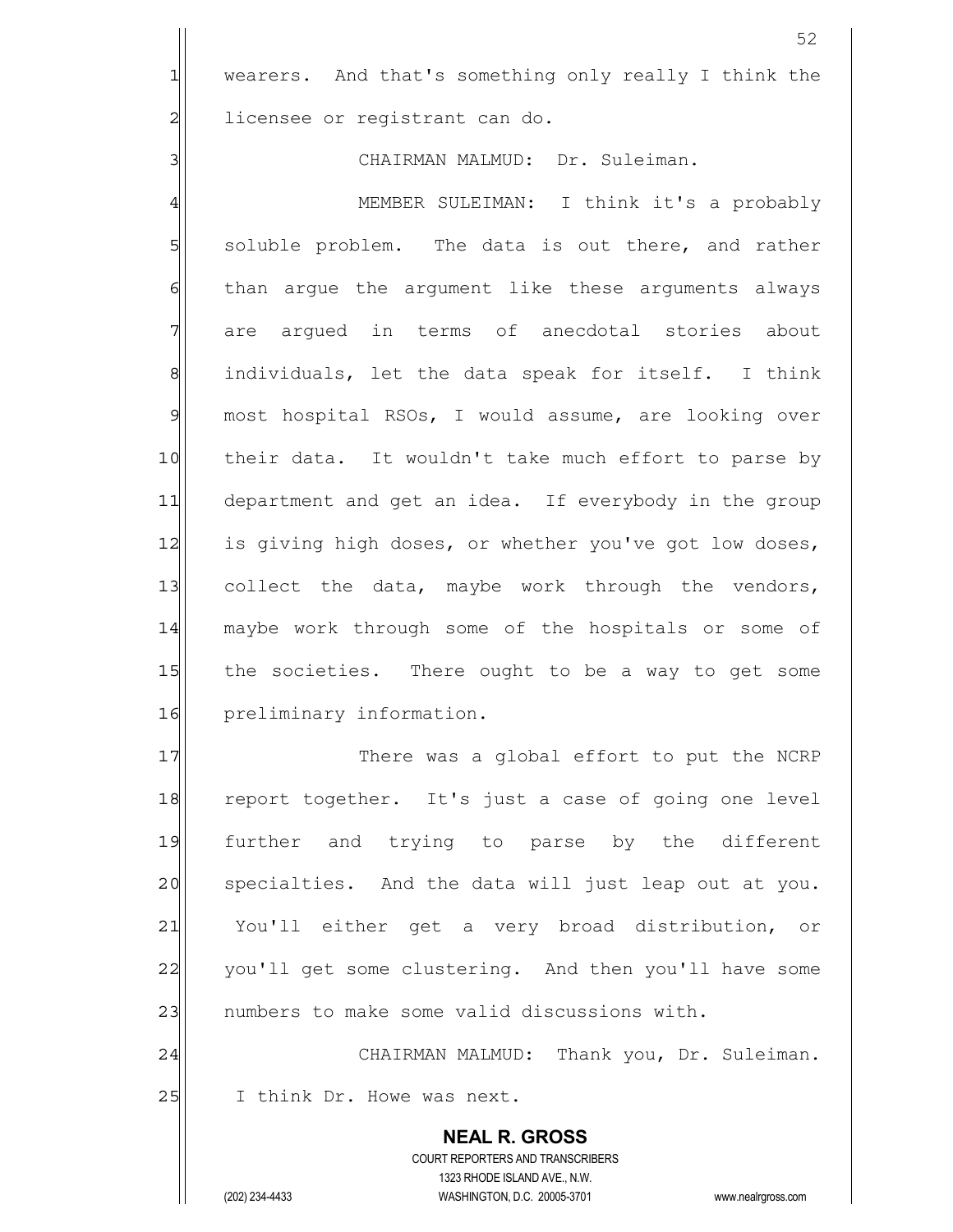1 1 DR. HOWE: This is just kind of a generic  $2$  comment. As I'm listening to the discussion, I'm 3 3 hearing that we need to make a clear distinction 4 between machine dose and materials dose. As we move 5 into more emerging technologies, such as intervascular 6 brachytherapy, such as microspheres, we're starting to 7 pick up more of the interventional radiologists. Now, 8 | we're clearly not picking them all up, but we are 9 starting to pick up a group that wasn't in our 10 regulatory sphere in earlier days, so I think that's 11 something that the Committee and the NRC needs to keep 12 in mind, as we move forward. 13 CHAIRMAN MALMUD: Thank you for bringing

14 that to our attention. If I may address Dr. 15 Suleiman's comment, I'm still concerned, Dr. Suleiman, 16 | that we don't have an adequate database, and that 17 further constraints on the limits in the face of an 18 inadequate existing database would be 19 counterproductive. The goal is -- we agree on our 20 goal, which is to reduce the radiation burdens, the 21 unnecessary radiation burdens to providers. My 22 concern is that if the limits are reduced, as might an 23 outcome of agreement internationally, that the 24 database will never be achieved. Dr. Lewis.

25 MR. LEWIS: Thank you for the promotion.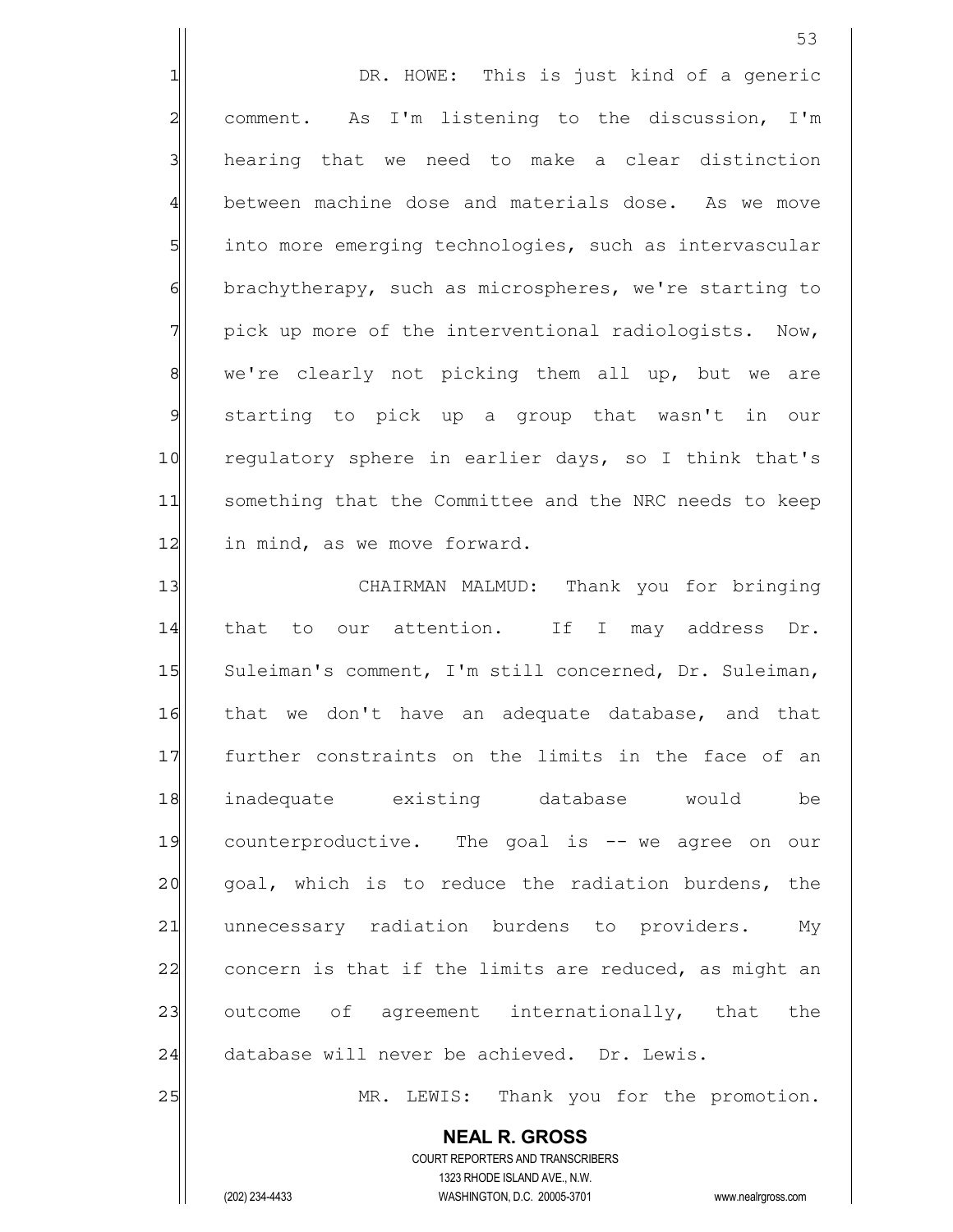|               | 54                                                                                                  |
|---------------|-----------------------------------------------------------------------------------------------------|
| $\mathbf{1}$  | I'm not a doctor.                                                                                   |
| 2             | (Laughter.)                                                                                         |
| 3             | CHAIRMAN MALMUD: Honorary Dr. Lewis.                                                                |
| 4             | MR. LEWIS: I would like to make a                                                                   |
| 5             | suggestion to the Committee, and Vince Holahan has                                                  |
| 6             | already kind of invoked this, that much of this                                                     |
| 7             | discussion, I think, will be very relevant to the next                                              |
| 8             | topic on the agenda, which is what to do about NRCP                                                 |
| $\mathcal{Q}$ | 160. And just a suggestion, if we want to revisit                                                   |
| 10            | that, or kick that off now, that's -- I'll leave it                                                 |
| 11            | for the Chair's discretion.                                                                         |
| 12            | CHAIRMAN MALMUD: Thank you. Dr.                                                                     |
| 13            | Guiberteau.                                                                                         |
| 14            | MEMBER GUIBERTEAU: Just two comments.                                                               |
| 15            | One, to comment on Dr. Howe's observation. As we move                                               |
| 16            | into hybrid technologies in both nuclear medicine, and                                              |
| 17            | diagnostic radiology, where we're performing both CT                                                |
| 18            | and materials imaging, there have been a number of                                                  |
| 19            | reports of occupational exposures, depending on the                                                 |
| 20            | state, where some states have very strict rules about                                               |
| 21            | who can operate these -- perform these procedures, and                                              |
| 22            | others do not. We have found that there are large                                                   |
| 23            | lapses in those who are trained in materials use,                                                   |
| 24            | technologists, who are now trained to operate a CT                                                  |
| 25            | unit, but not, necessarily, the radiation safety                                                    |
|               | <b>NEAL R. GROSS</b>                                                                                |
|               | COURT REPORTERS AND TRANSCRIBERS                                                                    |
|               | 1323 RHODE ISLAND AVE., N.W.<br>(202) 234-4433<br>WASHINGTON, D.C. 20005-3701<br>www.nealrgross.com |
|               |                                                                                                     |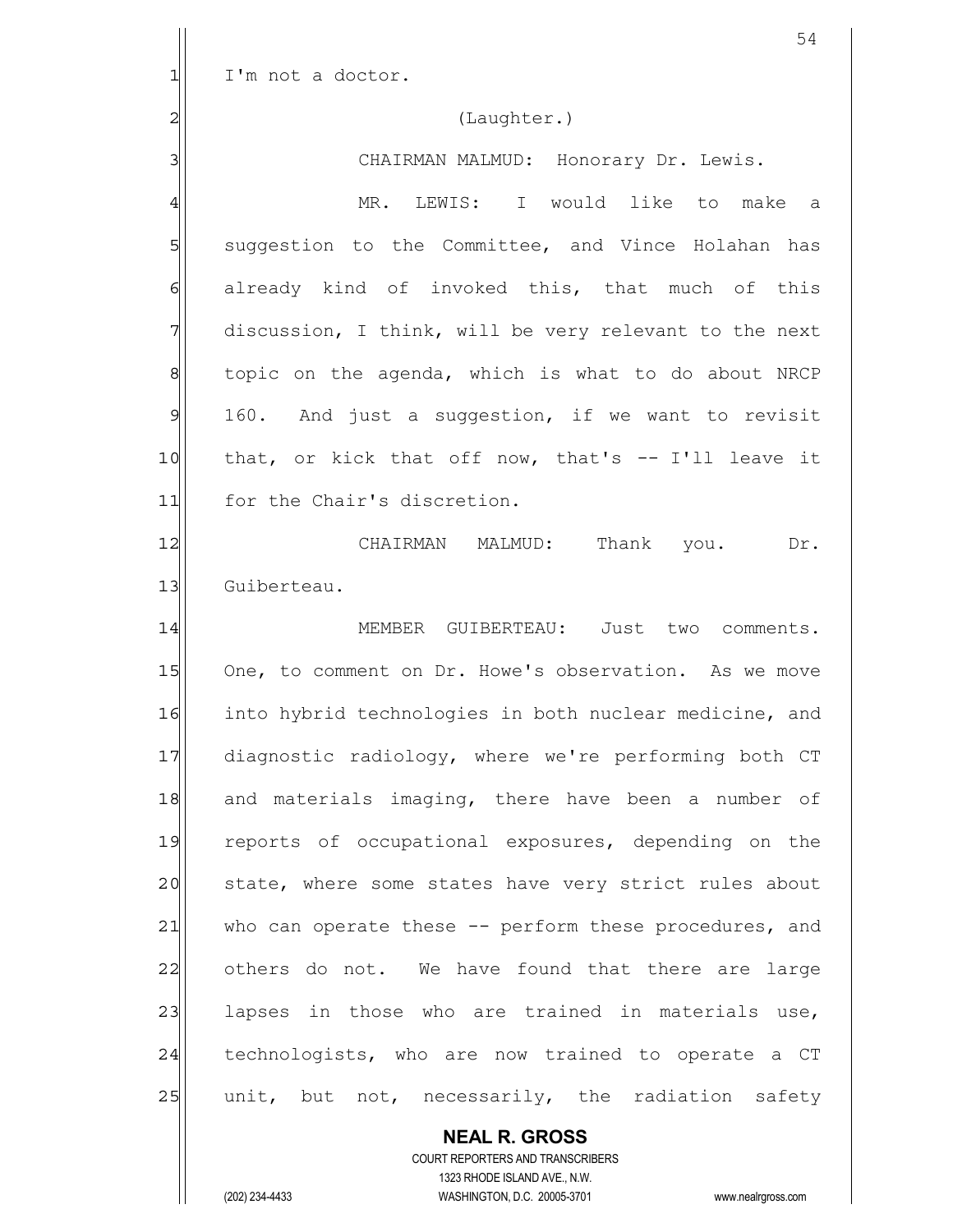1 aspects of it. And usually vice versa, particularly 2 when you're using high-energy radiopharmaceuticals in  $3$  addition to this. And that is something that I think  $4$  this Committee should be very interested in.

5 Secondly, just a matter of expression of  $6$  the difficulty in collecting valid data, that I'm 7 certain that the radiology community understands how 8 difficult this methodology is due to compliance issues 9 with those who are performing the procedures, with the 10 methodology of calculating doses, and what is being 11 reported. And, finally, just with deformation of the 12 data due to observational scientific collection of the 13 data, as per the Hawthorne Westinghouse experiments 14 many years ago. So, it isn't very easy, and I think 15 the only way to start is to try to get to the 16 information as broad as possible, and as granular as 17 possible, so that you can separate out what we're 18 collecting.

19 CHAIRMAN MALMUD: Thank you, Dr. 20 Guiberteau. Dr. Thomadsen.

21 | MEMBER THOMADSEN: Just a potential 22 suggestion. Since you're talking this June to the 23 Health Physics Society, maybe they could bypass the 24 problems that were discussed with having the NRC 25 establish a database, and they might be able to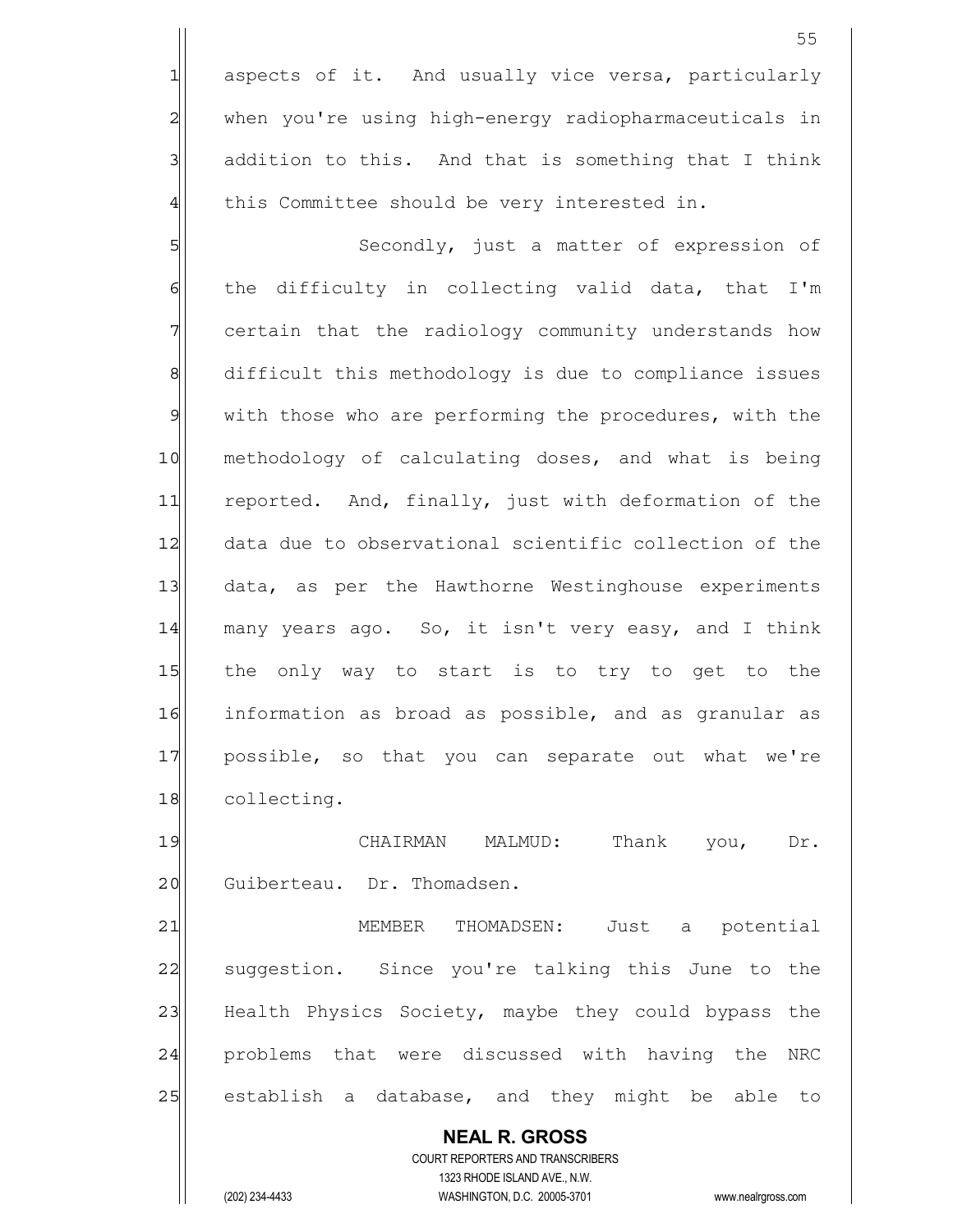1 facilitate a database for you.

2 DR. COOL: Thank you. That's certainly 3 another possibility. We've also been in discussions 4 with Lynne Fairobent and others in AAPM to try and 5 | find some mechanisms that would get us a view of some 6 of this data without it having to appear that the  $7$  regulatory agency was going to come after you.

8 8 SH CHAIRMAN MALMUD: Thank you. Now, if 9 may, we'll get back to a suggestion that Dr. Vetter 10 made earlier, and that is that we establish a 11 subcommittee within the ACMUI in order to work with 12 you. Are you receptive to that idea?

13 DR. COOL: Yes, sir.

14 CHAIRMAN MALMUD: Then we will come up 15 with a subcommittee for you. Did I interfere with 16 someone asking a question? And we will find a 17 Subcommittee of three that can work with you. We're 18 currently in a state of transition here. We have 19 three very experienced members of the Committee who 20 are leaving, and we're recognizing their service and 21 the loss to the Committee of their services today. 22 And I will get back to you with a recommendation.

23 | DR. COOL: Thank you very much. We 24 appreciate that, and we very much look forward to 25 interacting with that subcommittee, and with all of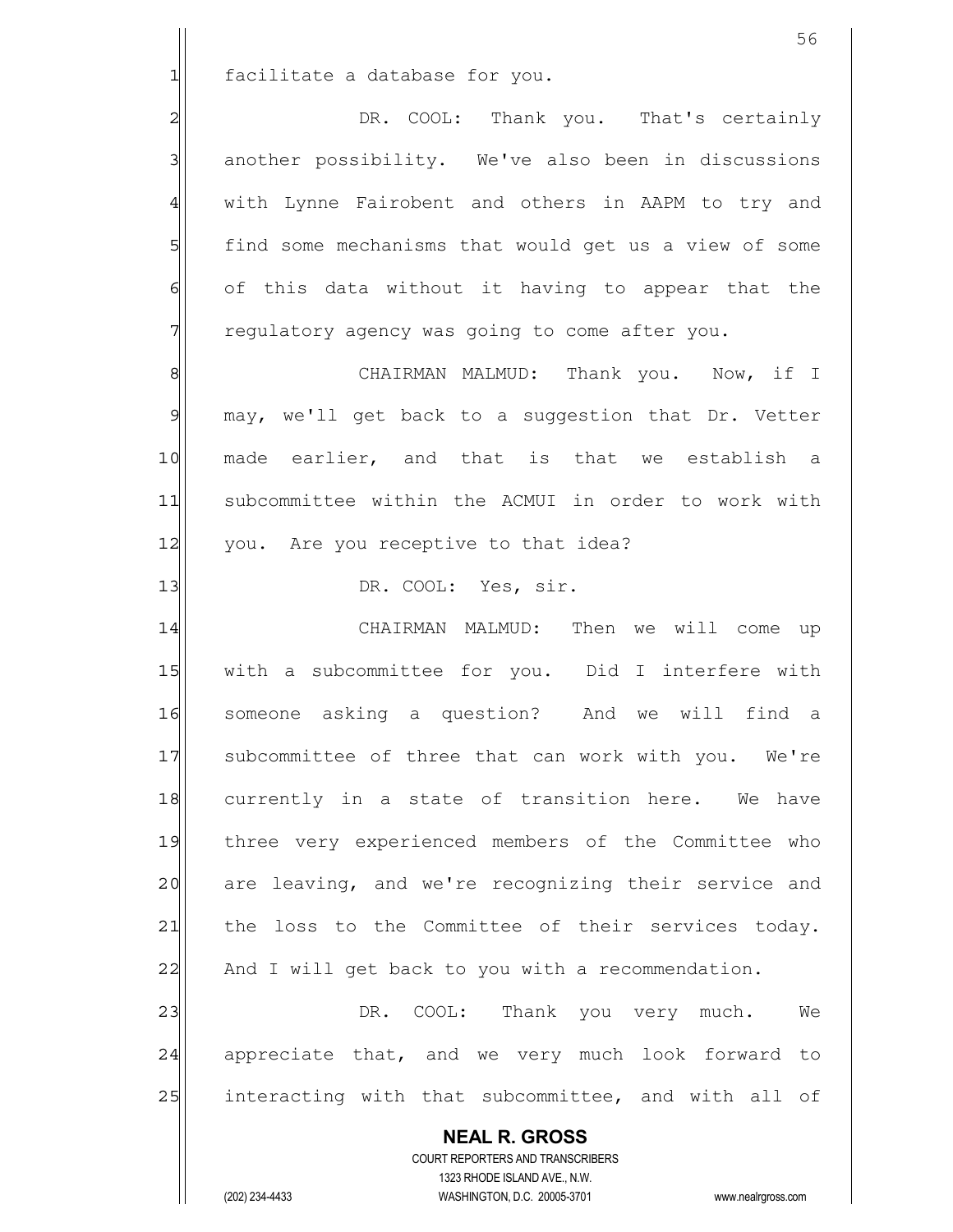**NEAL R. GROSS** COURT REPORTERS AND TRANSCRIBERS 1323 RHODE ISLAND AVE., N.W. 57  $1$  you. And I would, again, ask - I know that following 2 the last meeting, I had conversations with a couple of 3 you about groups and otherwise. We were not able to 4 follow those up because of the time frame of the 5 SQ Commission decision, and otherwise, but I am very 6 interested to find connections to some of your 7 | organizations, and to your respective groups of 8 8 licensees, because these are the discussions that are 9 9 needed now, and we look forward to it. Thank you very 10 much. 11 CHAIRMAN MALMUD: Thank you. We will move 12 on to the next item on the agenda. Ashley, are we 13 Sticking to the agenda thus far? 14 MS. COCKERHAM: Yes, until we get to this 15 afternoon. 16 CHAIRMAN MALMUD: Who will be the next 17 presenter? 18 MR. LEWIS: I'd be happy to tee up the 19 topic, if you'd like. But we were really looking for 20 just a brainstorming open session from the Committee  $21$  about the report, the NCRP report. So, with that, 22 before I start, as Chris mentioned in his opening 23 remarks, the NRC staff is aware of at least three 24 Committee members who were involved substantially in 25 the NCRP 160 report preparation and publication. And

(202) 234-4433 WASHINGTON, D.C. 20005-3701 www.nealrgross.com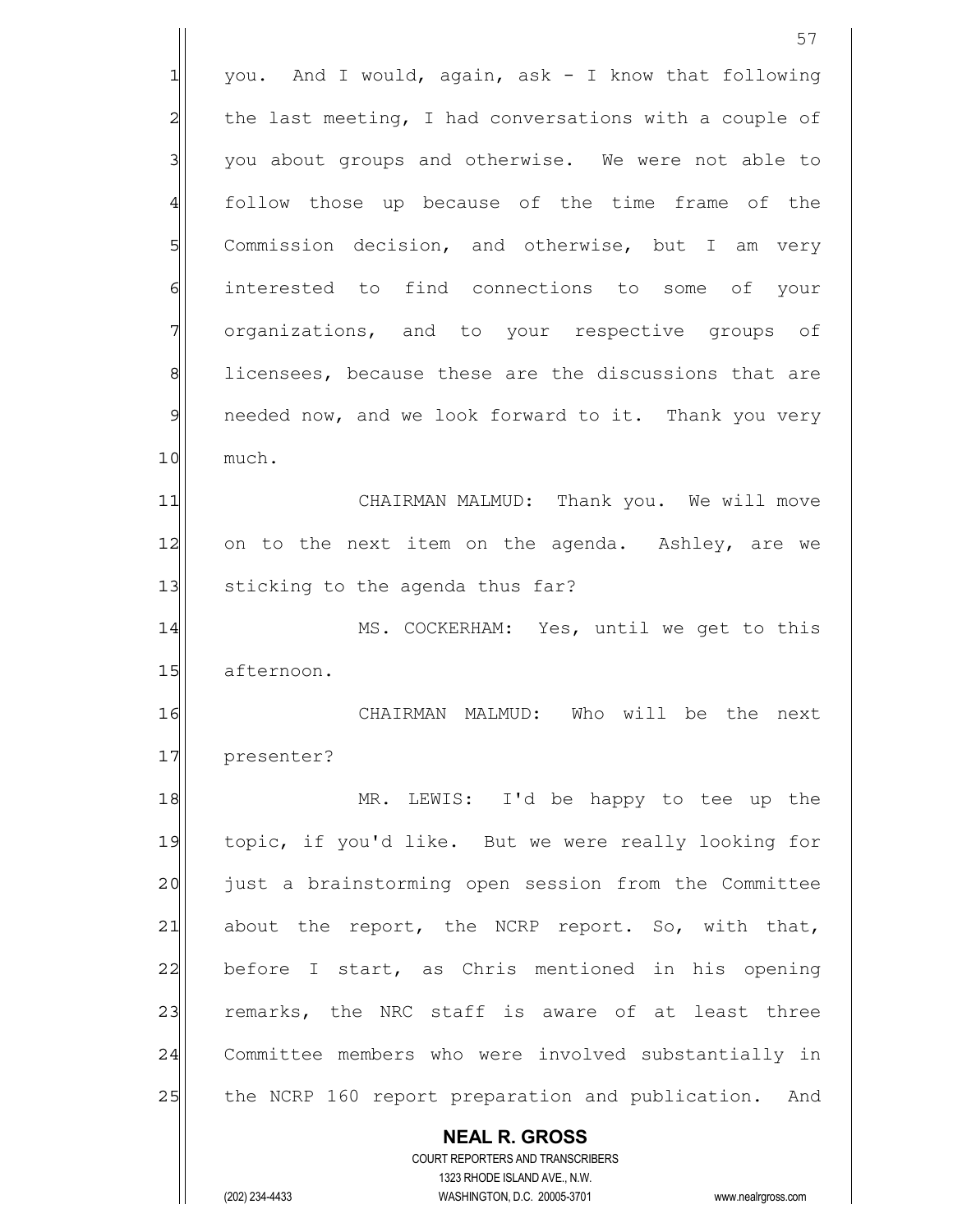**NEAL R. GROSS** COURT REPORTERS AND TRANSCRIBERS 1323 RHODE ISLAND AVE., N.W. 58 1 we just need to remind you of the conflict of interest 2 provisions that are in the ACMUI bylaws. And any 3 member who was involved in this report would need to 4 recuse themselves of the discussion. I believe you 5 5 5 can just answer factual questions, but any kind of 6 substantive discussion you should recuse yourselves 7 from the areas where you have a conflict of interest 8 8 in preparing for the report. And if there are any 9 other Committee members who are involved that the 10 staff isn't aware of, they should identify themselves, 11 as they should with any topic. 12 MEMBER NAG: Excuse me. Could I have -- I 13 know they prepared the report. Wouldn't that be 14 helpful in the discussion? I mean, why would they 15 have to recuse themselves? 16 MR. LEWIS: Because, legally you're 17 required as a Committee member to recuse yourselves of 18 any discussion if you're trying to influence the 19 Committee on a report you prepared outside of your 20 ACMUI duties. 21 | MEMBER NAG: Oh, outside. I see. 22 MEMBER SULEIMAN: I want to clarify this. 23 If you look at the preamble of the report, it's just 24 a scientific collection of data. It doesn't make any 25 recommendation. It's just a census, so it's not

(202) 234-4433 WASHINGTON, D.C. 20005-3701 www.nealrgross.com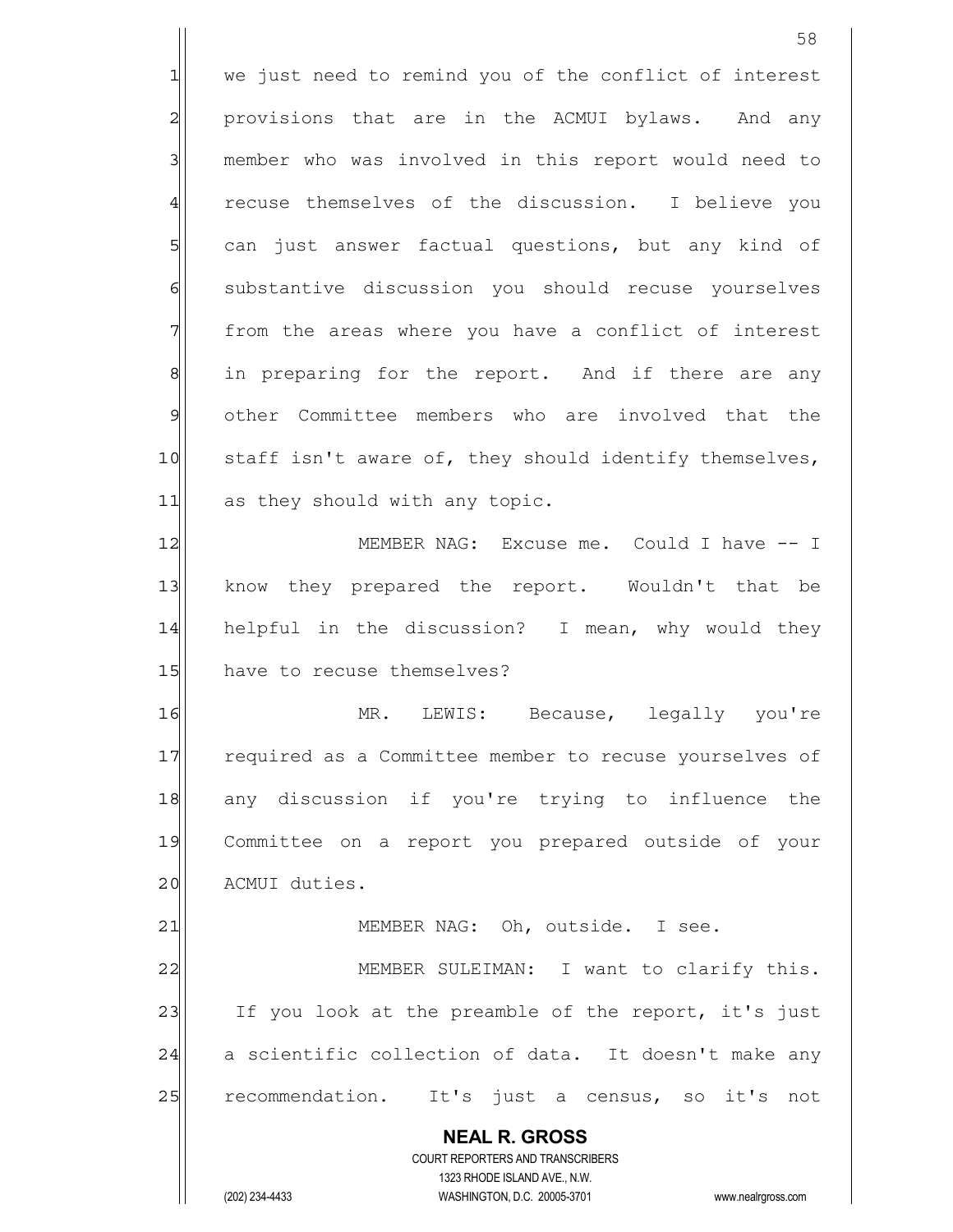1 advocating any specific position.

2 MR. LEWIS: Well, let me finish my tee  $3$  off, and you'll see kind of  $-$  because we are  $-$  the 4 | NRC staff is asking the Committee to give us policy 5 5 5 5 advice about what to do about the report. So, from 6 6 that perspective, it would be a conflict according to 7 our attorneys.

 $\|$  8 0kay. On March 3<sup>rd</sup> of this year, the 9 National Council on Radiation Protection Measurements, 10 which we've already referred to as NRCP, held its 11 annual meeting in Bethesda, and they issued a report 12 called NCRP 160, titled, "Ionizing Radiation Exposure 13 of the Population of the United States", which I 14 believe you all have a copy of at this point, at least 15 the pre-publication copy. And we had heard just last 16 week that it went to final publication, so the ring 17 binder that you have.

18 The report has a punch line finding that 19 essentially says that the increase -- Americans were 20 exposed in 2006 to more than seven times as much 21 ionizing radiation as they were in the early `80s. 22 So, the average dose to the population has increased 23 by a factor of seven over the recent times. They 24 attribute this increase, primarily, to the use --25 machine-produced radiation, such as increased use of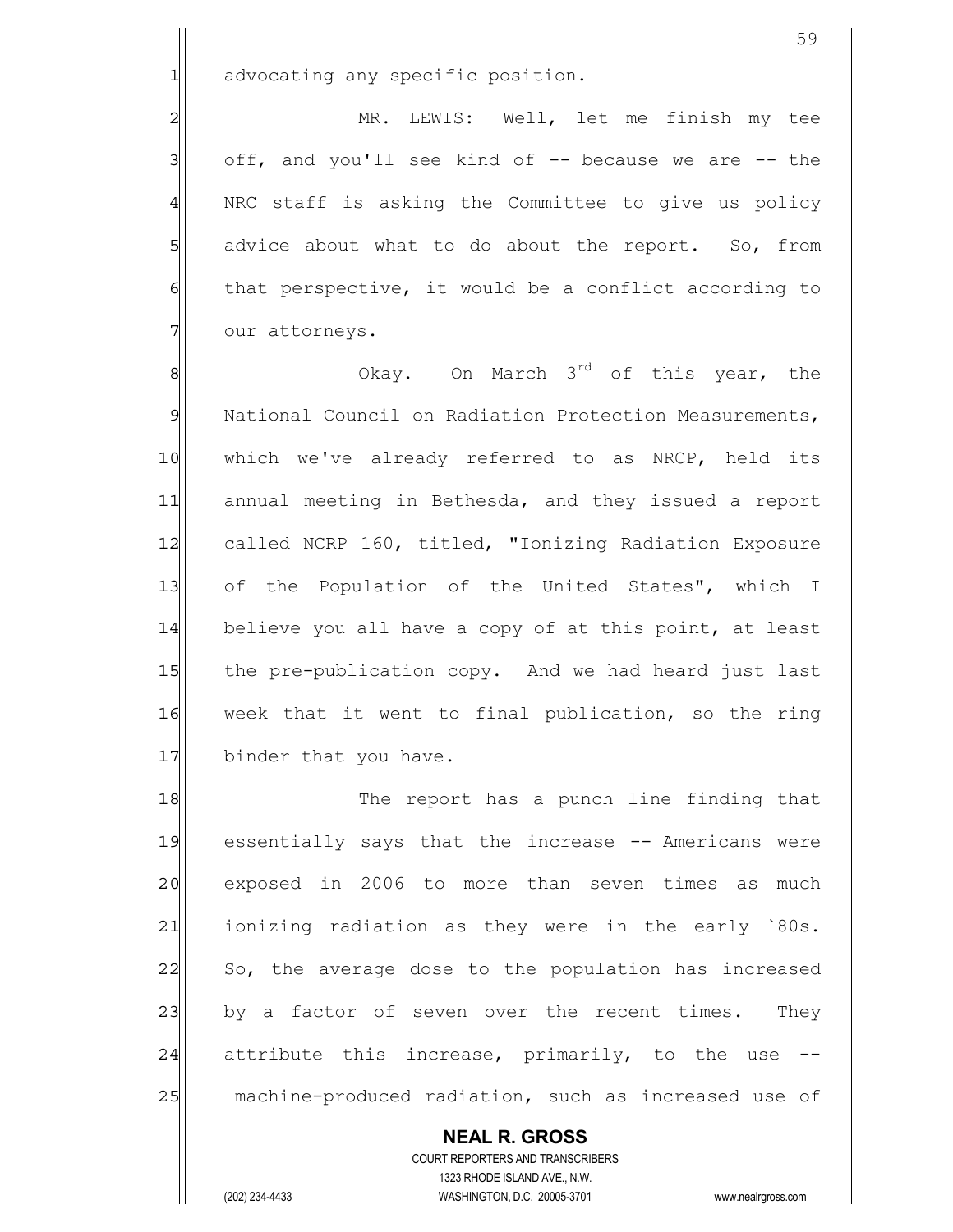1 computed tomography, and also to diagnostic nuclear 2 medicine procedures.

3 3 These two modalities were responsible for 4 the majority of all the increases, so in addition to 5 more minor contributors, such as increased background 6 6 fologologon. I believe the occupational exposure where  $7$  they had data actually went down over that time. So, 8 the NRC is asking for the Committee to give us policy 9 advice, as is your primary mission, about this report. 10| And we're asking, in particular, does this report 11 contain any information that suggests that there are 12 gaps in NRC's policies and requirements that need to 13 be addressed. And where there are already NRC 14 policies, such as our medical use policy, are those 15 policies serving the public well. For example, should 16 NRC revisit its decision to not intrude in the 17 practice of medicine, as regards to diagnostic nuclear 18 medicine, and protection of patients, given that the 19 increases in diagnostic nuclear medicine are primarily 20 responsible for these dose increases? And any 21 additional issues that the Committee may wish to bring 22 to the NRC's attention, such as the lack of a database 23 for material licensees that we were just discussing. 24 You have pretty much -- that's kind of the

25 extent of the task we're asking for you. You have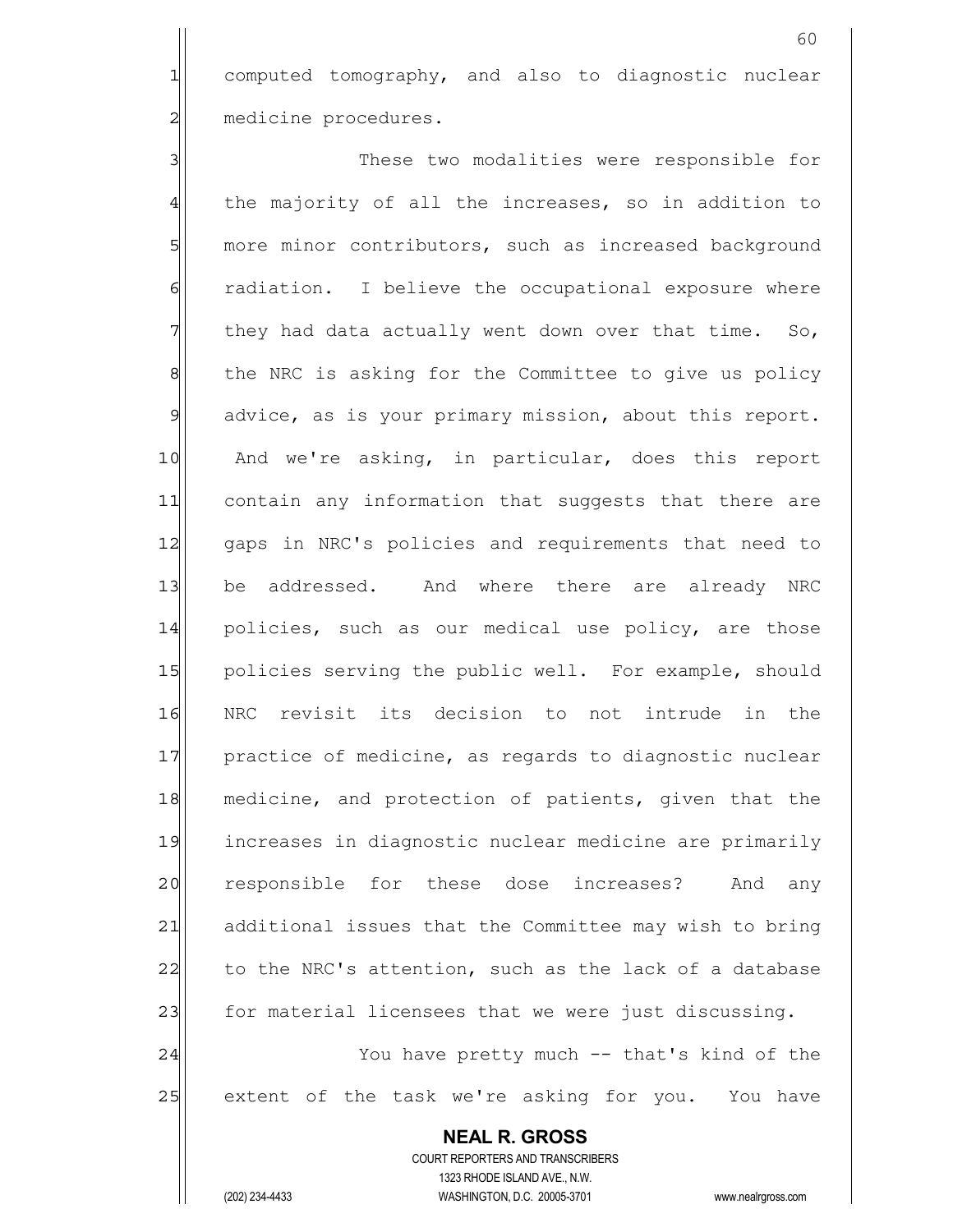|                | 61                                                     |
|----------------|--------------------------------------------------------|
| 1              | kind of an open book to tailor that task. We have, of  |
| $\overline{c}$ | course, limited NRC authority over machine-produced    |
| 3              | radiation, but we do have policies that are related to |
| 4              | non-machine-produced radiation, some of which is       |
| 5              | mentioned extensively in the NCRP report.              |
| 6              | So, with that, I'll just turn it back over             |
| 7              | to Dr. Malmud.                                         |
| 8              | CHAIRMAN MALMUD: Dr. Eggli.                            |
| 9              | MEMBER EGGLI:<br>As a<br>nuclear<br>medicine           |
| 10             | practitioner, I could talk about some of the increased |
| 11             | patient exposure that has arisen in diagnostic nuclear |
| 12             | medicine. I think it probably comes in predominantly   |
| 13             | two areas where we have seen significant growth in the |
| 14             | use of diagnostic nuclear medicine over the last       |
| 15             | several years. One of them would be<br>nuclear         |
| 16             | cardiology, and then secondly, PET imaging.<br>And let |
| 17             | me start with PET imaging first in my comments.        |
| 18             | PET is a high-energy photon. There are                 |
| 19             | patient exposures that result from this. However, you  |
| 20             | have to look at the benefit that that's creating. If   |
| 21             | you look at all cancers, and the "conventional"        |
| 22             | imaging modalities, what a conventional modality is,   |
| 23             | are what other people, other than you are performing.  |
| 24             | You're the forefront, and they're the conventional.    |
| 25             | So, if you want to look at CT, it has been the gold    |
|                | <b>NEAL R. GROSS</b>                                   |

 COURT REPORTERS AND TRANSCRIBERS 1323 RHODE ISLAND AVE., N.W. (202) 234-4433 WASHINGTON, D.C. 20005-3701 www.nealrgross.com

 $\prod$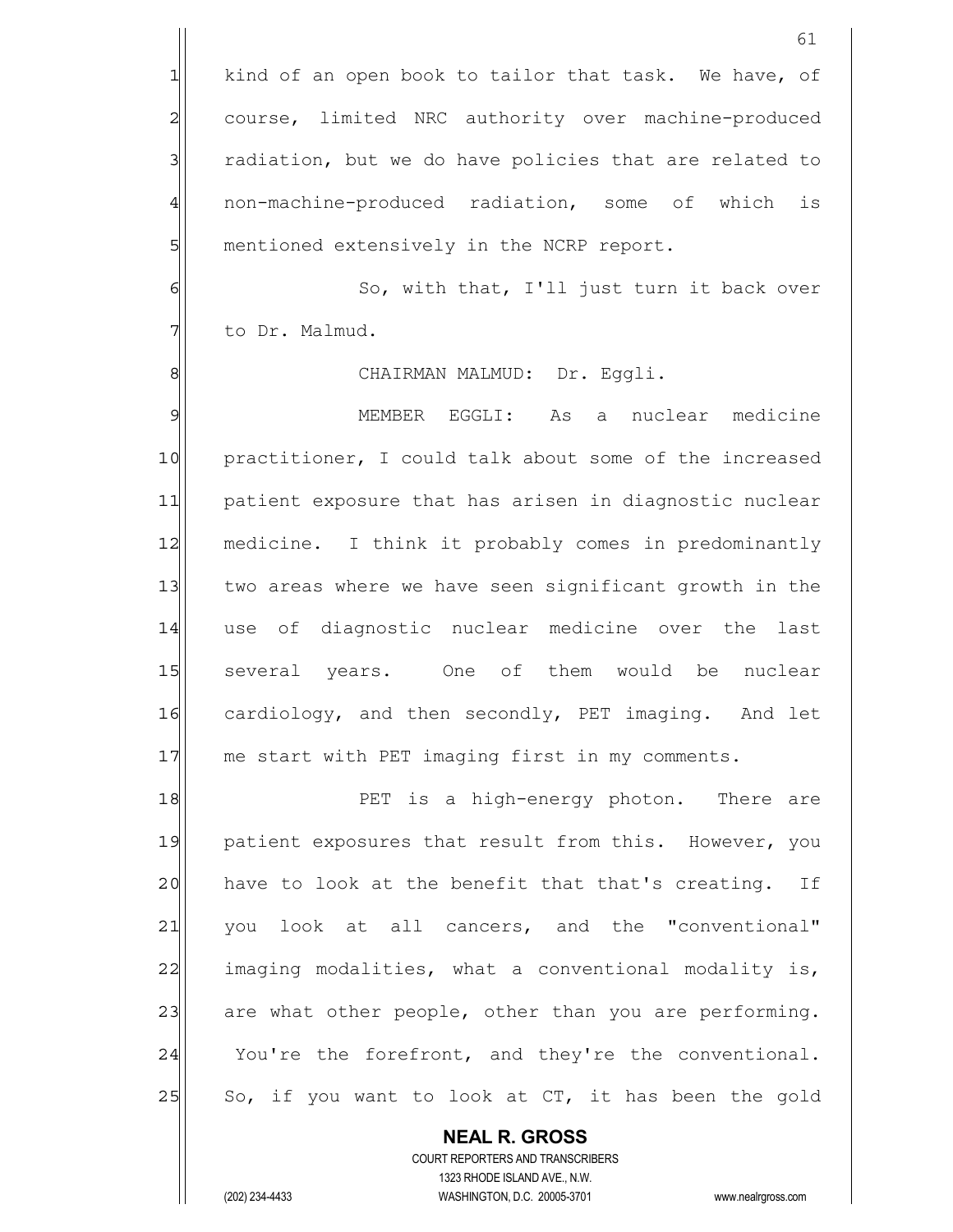1 standard for diagnosis and monitoring of tumors for 2 years. And the CT has an accuracy, and a sensitivity 3 3 and specificity that's always down in the low 60s  $4$  percent or worse. Now you add PET to the mix.

5 S 6 6 and specificities rise into the high 80s and low 90s, 7 When you combine with PET CT. It has made a huge 8 difference in the quality of care provided to 9 patients. And then if you look at the cost across the 10 board of diagnosing and managing diseases, the adding 11 of PET CT into the diagnostic algorithm has reduced 12 the cost of diagnosing and following diseases between  $13$   $\frac{1}{8}$   $\frac{1}{10}$   $\frac{1}{10}$  and \$2,500 per patient. So, economically it 14 makes sense, and from a patient care point of view, it 15 makes sense. And anything that is done that reduces 16 the diagnostic efficacy for a cancer patient is 17 morally unacceptable.

18 | CHAIRMAN MALMUD: Thank you, Dr. Eqqli. 19 You said that there were two. The first one you 20 mentioned was PET, and the second one was nuclear 21 cardiology, or cardiovascular nuclear medicine. I 22 think that the figures for cardiovascular disease, and 23 we have a provider here, Dr. Van Decker, they speak 24 for themselves, and that is the death rate from 25 coronary artery disease in the United States has seen

 **NEAL R. GROSS** COURT REPORTERS AND TRANSCRIBERS 1323 RHODE ISLAND AVE., N.W. (202) 234-4433 WASHINGTON, D.C. 20005-3701 www.nealrgross.com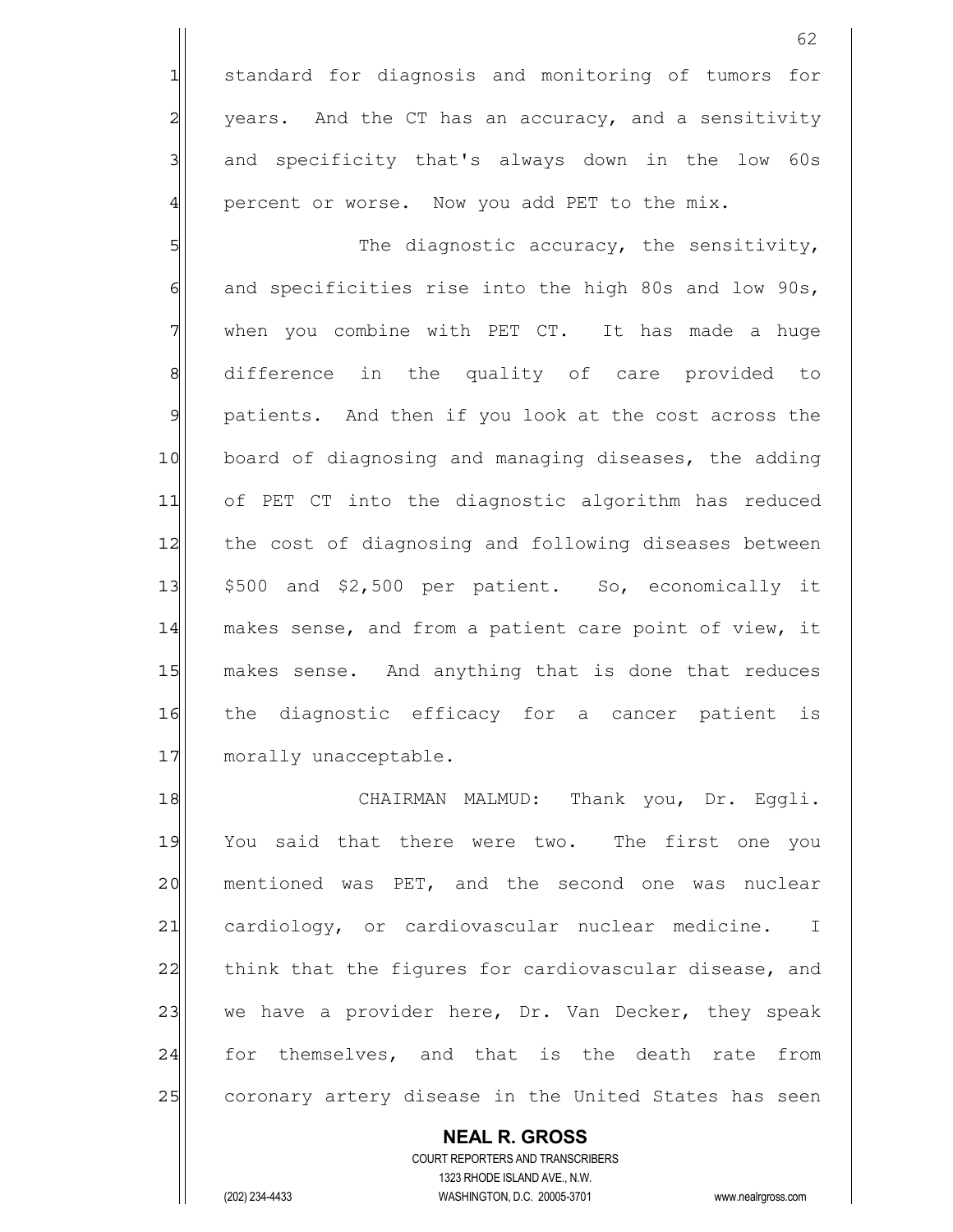|                | 63                                                                                                  |
|----------------|-----------------------------------------------------------------------------------------------------|
| 1              | a profound change. There are many elements to it;                                                   |
| $\overline{c}$ | perhaps one would credit the statins more than the                                                  |
| 3              | interventional radiologists, but both contribute to                                                 |
| 4              | the change in the mortality and morbidity associated                                                |
| 5              | with cardiovascular disease.                                                                        |
| 6              | MEMBER EGGLI: I thought it would be                                                                 |
| 7              | better for Bill to speak to that, than me.                                                          |
| 8              | CHAIRMAN MALMUD: All right. I'm going to                                                            |
| 9              | introduce Bill. So I'm going to ask Dr. Van Decker,                                                 |
| 10             | whose life is committed to nuclear cardiology to speak                                              |
| 11             | on behalf of that technique. Clearly -                                                              |
| 12             | MEMBER VAN DECKER: I like the way I could                                                           |
| 13             | save my voice here.                                                                                 |
| 14             | (Laughter.)                                                                                         |
| 15             | CHAIRMAN MALMUD: But, clearly,<br>the                                                               |
| 16             | techniques that you employ have reduced the death rate                                              |
| 17             | from cardiovascular disease in the United States. Dr.                                               |
| 18             | Van Decker, with that introduction.                                                                 |
| 19             | MEMBER VAN DECKER: I'll make a couple of                                                            |
| 20             | comments, also. Obviously, I think that -- first of                                                 |
| 21             | all, I'd like to say I think that the report is a                                                   |
| 22             | scientific report. Staying away from anything that                                                  |
| 23             | this may mean as a useful thing for everyone involved                                               |
| 24             | in ionizing radiation. I mean, I think that it's                                                    |
| 25             | actually somewhat helpful, if it hadn't been such a                                                 |
|                | <b>NEAL R. GROSS</b>                                                                                |
|                | COURT REPORTERS AND TRANSCRIBERS                                                                    |
|                | 1323 RHODE ISLAND AVE., N.W.<br>(202) 234-4433<br>WASHINGTON, D.C. 20005-3701<br>www.nealrgross.com |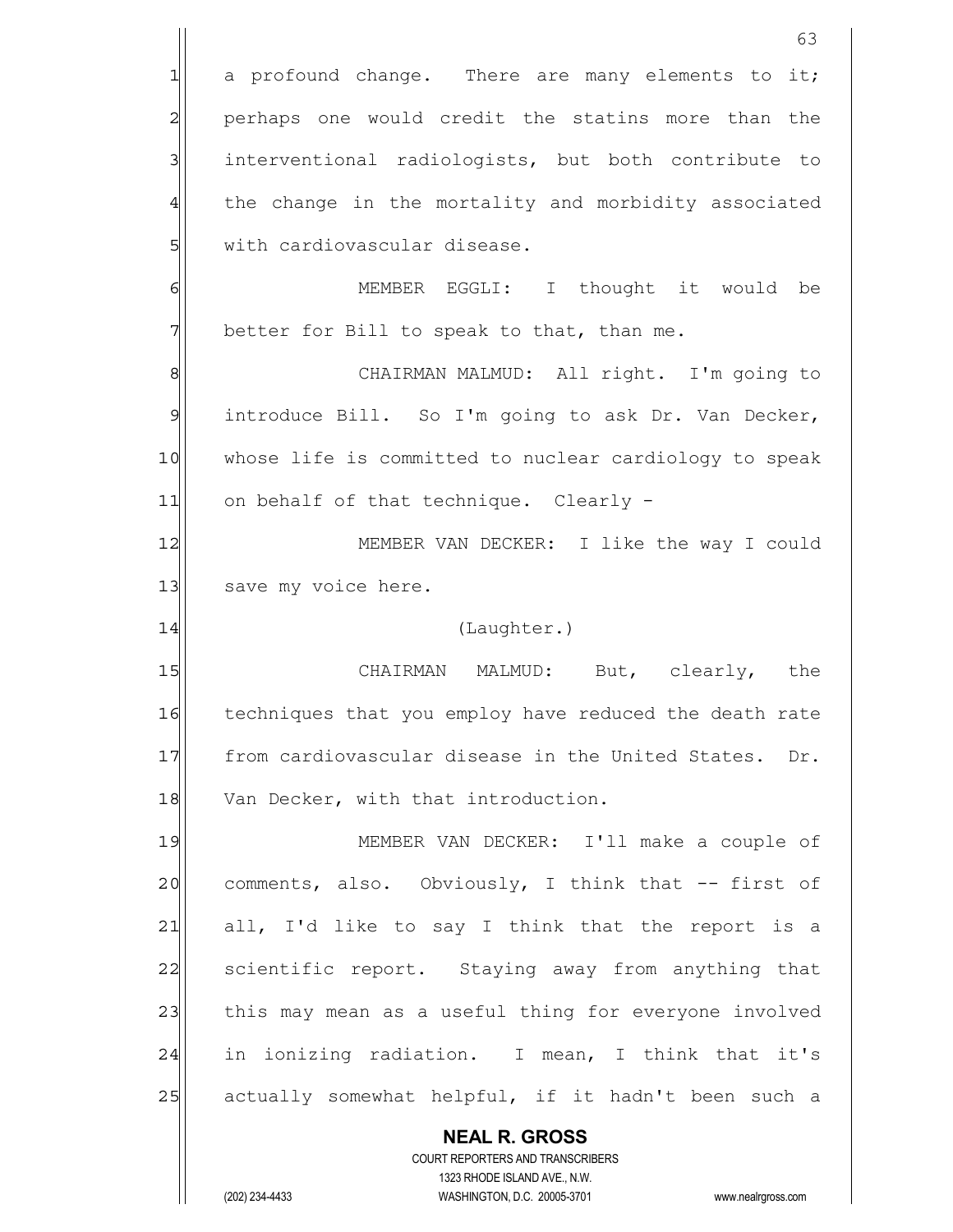1 long period of time between the look-see, because two 2 points in a line to see where you are, when you look  $3$  at large decades of time when technology is growing, 4 it gives you a skewed idea, sometimes, of what's gone 5 on. But I think that a lot of people put a lot of  $6$  work into this, and I think the information is useful  $7$  for all providers to kind of look at, and try to make 8 | some thoughts about.

9 Mow, as far as the cardiovascular disease 10 and nuclear medicine portion of this goes, I guess I 11 would make the following comments. You know, if you 12 look at CDC data from 1980 to 2006, the life 13 expectancy of females has gone from 77.7 years to 80.7 14 | years. The life expectancy of males has gone from 15 70.0 years to 75.4 years, which means that men have 16 made proportionally a larger increase in the life 17 expectancy over the last 40 years than females. If 18 you want to look at statistics and what they really 19 tell us, that's probably because, unfortunately, men 20 have more coronary disease than women, and men die of 21 coronary disease. And we do a much better job with 22 that situation than a lot of other things we need to 23 focus on. 24 and thing -- and, so, the use of

25 diagnostic techniques has not decreased life

## COURT REPORTERS AND TRANSCRIBERS 1323 RHODE ISLAND AVE., N.W. (202) 234-4433 WASHINGTON, D.C. 20005-3701 www.nealrgross.com

 **NEAL R. GROSS**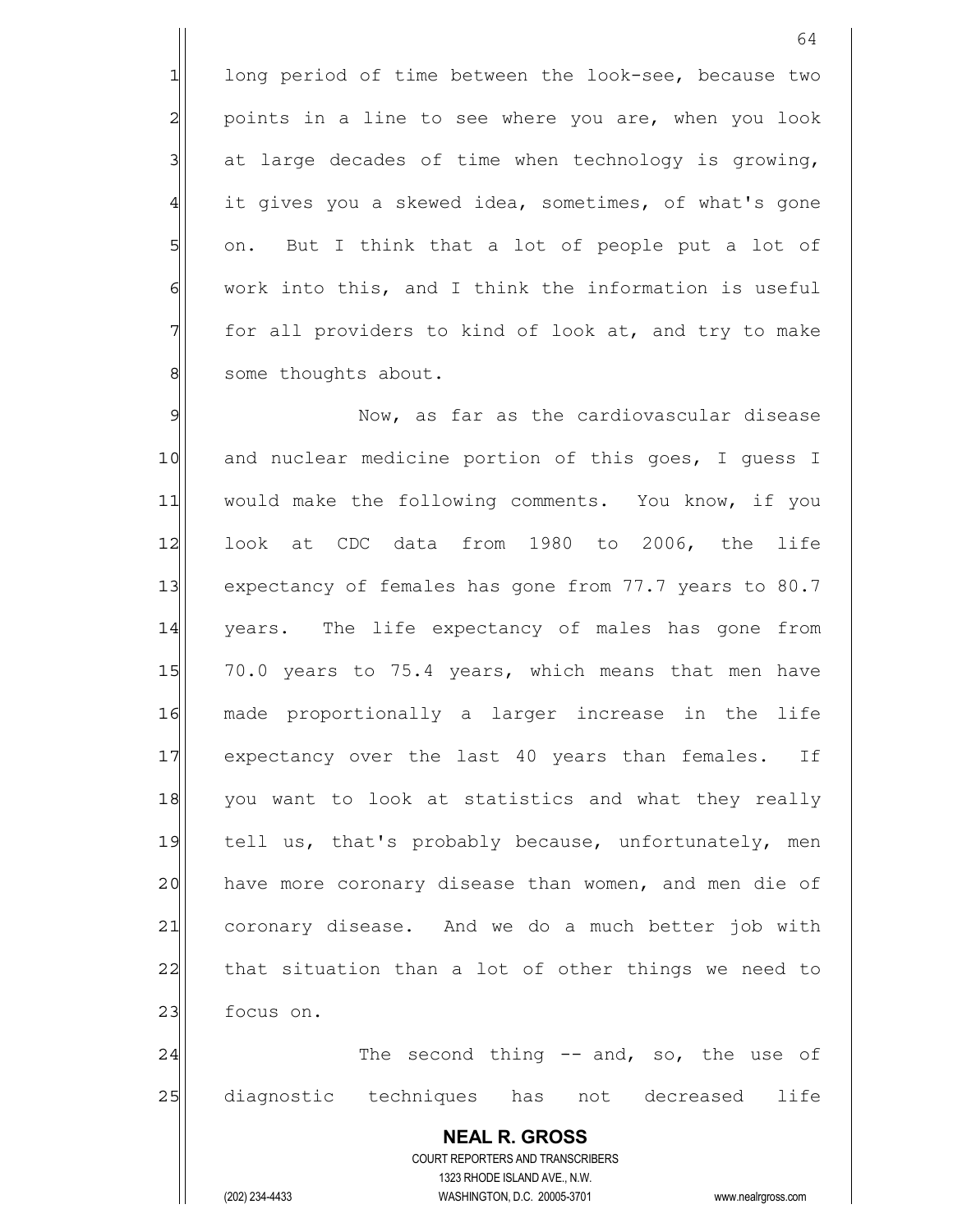1 expectancy over the last 30 years, that's for sure, or 2 our therapeutics, obviously. The other thing I would 3 | point out looking at CDC data is that the death rate 4 from ischemic heart disease from 1980 to 2006 has 5 taken a dramatic decrease. It's gone from about 492  $6$  per 100,000 to about 211 per 100,000, which is a 7 7 reduction of way over 50 percent. And I would agree 8 | with Dr. Malmud that obviously there are a lot of 9 things that go into that in the cardiovascular 10 provider community. My cousin is an interventional, 11 the medical work with statins, some lifestyle issues 12 that we've tried to push with the public, but when we 13 recognize the fact that the incidents of diabetes and 14 the incidents of obesity is going up, and up, and up, 15 and that we're dealing with an older and older 16 population with a much, much more higher incidence of 17 the disease process, I think that speaks very, very 18 well for what some of the diagnostic techniques have 19 been able to identify and allow us to do.

20 I would also point out from the CDC data 21 | that if you looked at death from malignant neoplasm 22 from 1980 to 2006, that that number has also gone 23 down, not to the same percentage, from about 198 per  $24$  100,000, to about 183 per 100,000. So, I quess we 25 | need to be finding it sooner, and doing better things

 COURT REPORTERS AND TRANSCRIBERS 1323 RHODE ISLAND AVE., N.W. (202) 234-4433 WASHINGTON, D.C. 20005-3701 www.nealrgross.com

 **NEAL R. GROSS**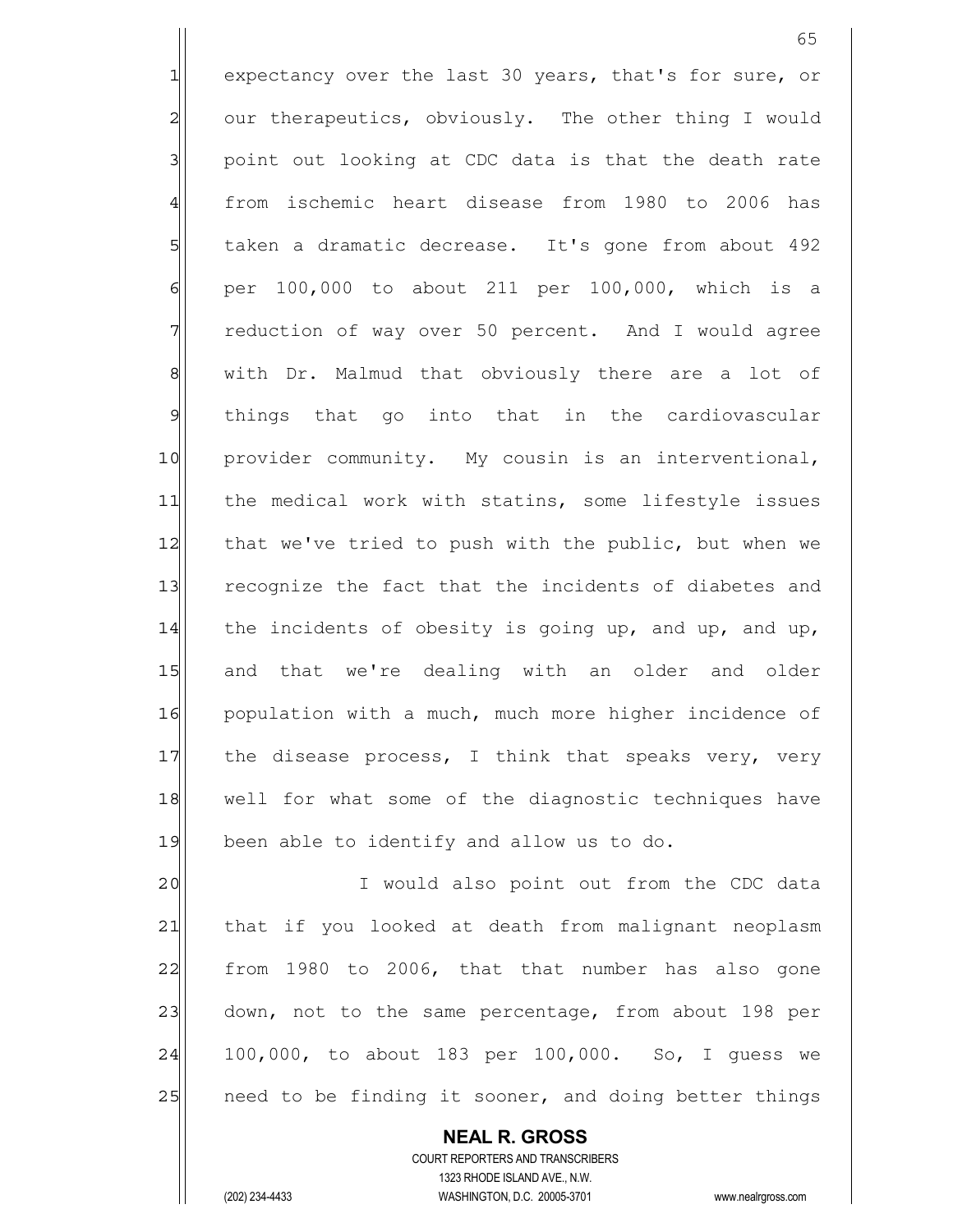**NEAL R. GROSS** COURT REPORTERS AND TRANSCRIBERS 1323 RHODE ISLAND AVE., N.W. (202) 234-4433 WASHINGTON, D.C. 20005-3701 www.nealrgross.com 66  $1$  with it from other ends, but it certainly has not gone  $2$  up. 3 MEMBER EGGLI: And if I could add to that 4 just slightly, Bill, the incidents of cancer continues  $5$  to rise, while the death rates are decreasing. 6 6 MEMBER VAN DECKER: Which is probably more 7 a reflection of more people living to elderly ages, 8| and from the cardiovascular provider community, we 9 look it as, if we keep hearts alive longer that 10 somebody is going to have to treat the cancer that 11 will eventually declare itself from bad DNA repair 12 mechanisms, so our goal for the oncology community is, 13 we'd like to try a few peaks going along longer to see 14 where we get. But I think that's all an important 15 piece of the discussion. 16 I mean, what really has happened here on a 17 treatment paradigm is that the cardiovascular nuclear 18 medicine piece of this has become the seamless major 19 Screener in cardiac disease for significance of chest 20 pain symptoms, and significance of who goes on to 21 mechanical intervention in the Cath Lab, or by 22 coronary artery bypass grafting. 23 and think whatever modality or whatever 24 technology fills the role of what is our screener to 25 our high-risk interventions, what is our screener to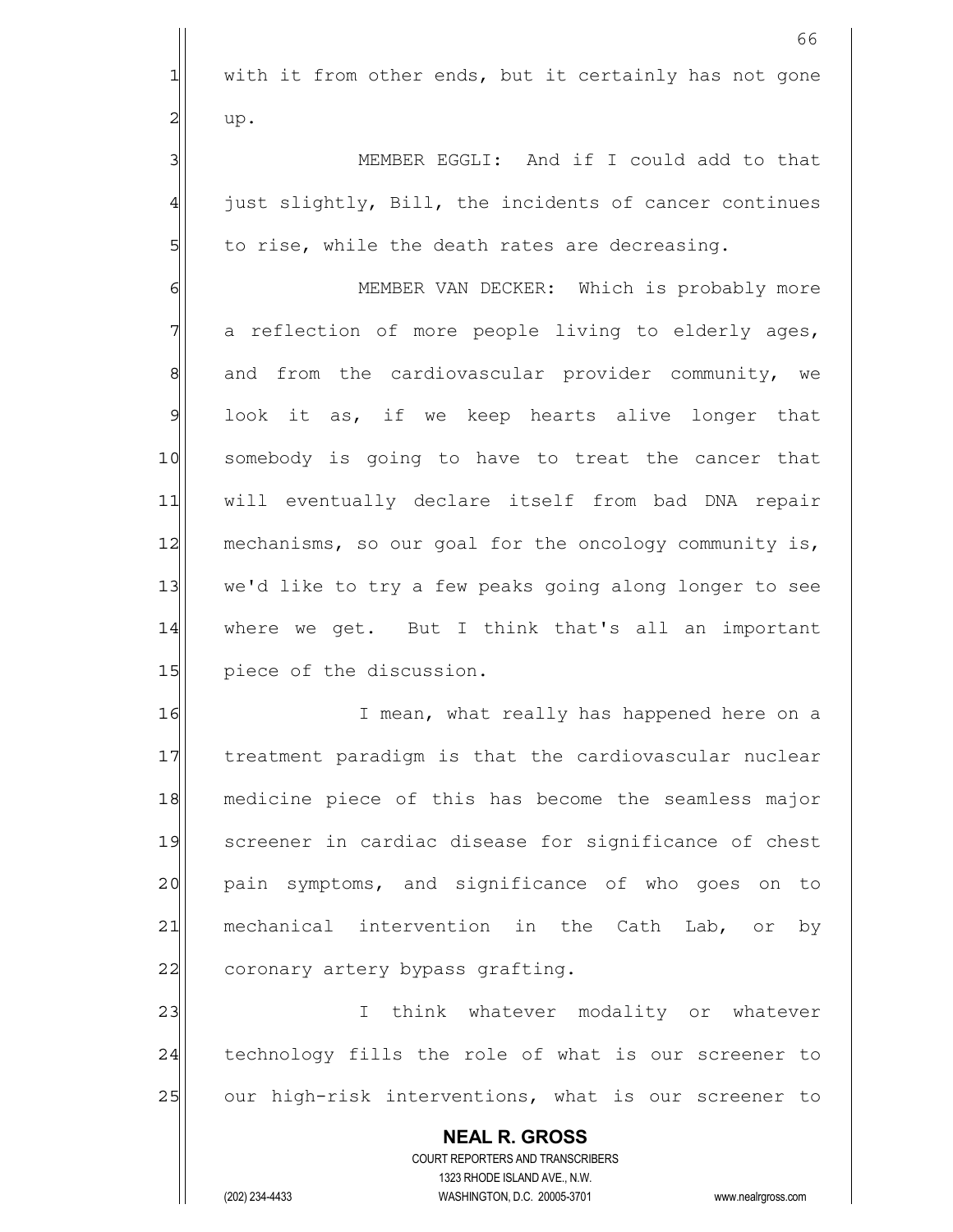1| more patient reassurance, and medical management is 2 going to have a very high number in this nation,  $3$  because that's what we need, and that's what we do, 4 and that functional piece is incredibly important. 5 | And I think that you will see multiple competing 6 modalities, and multiple competing thought processes  $7$  for trying to fill that hole, because that hole  $-$ - or 8 8 8 10 trying to compete in that hole, because that is where 9 the rubber hits the road of how we take care of 10 patients. As we've taken care of more and more 11 patients that are going to clearly be where we are.

12| I would just make a couple of more 13 comments. I don't think that the community is blind 14 to the fact that this is an ionizing radiation 15 technique, just as CT scanning is. And, therefore, on 16 a performance improvement basis, which I always credit 17 Dr. Suleiman for bringing out so well in all our 18 discussions, we need to see if we can do better and 19 better in that regard. I think if you looked at the 20 professional component of this, we see strong evidence 21 that we have been reacting to this over the years.

22 I think that the protocols of acquisition 23 have been maneuvered around to try to give the least 24 amount of dosing possible to the patient, much more 25 emphasis on maybe doing stress only imaging. There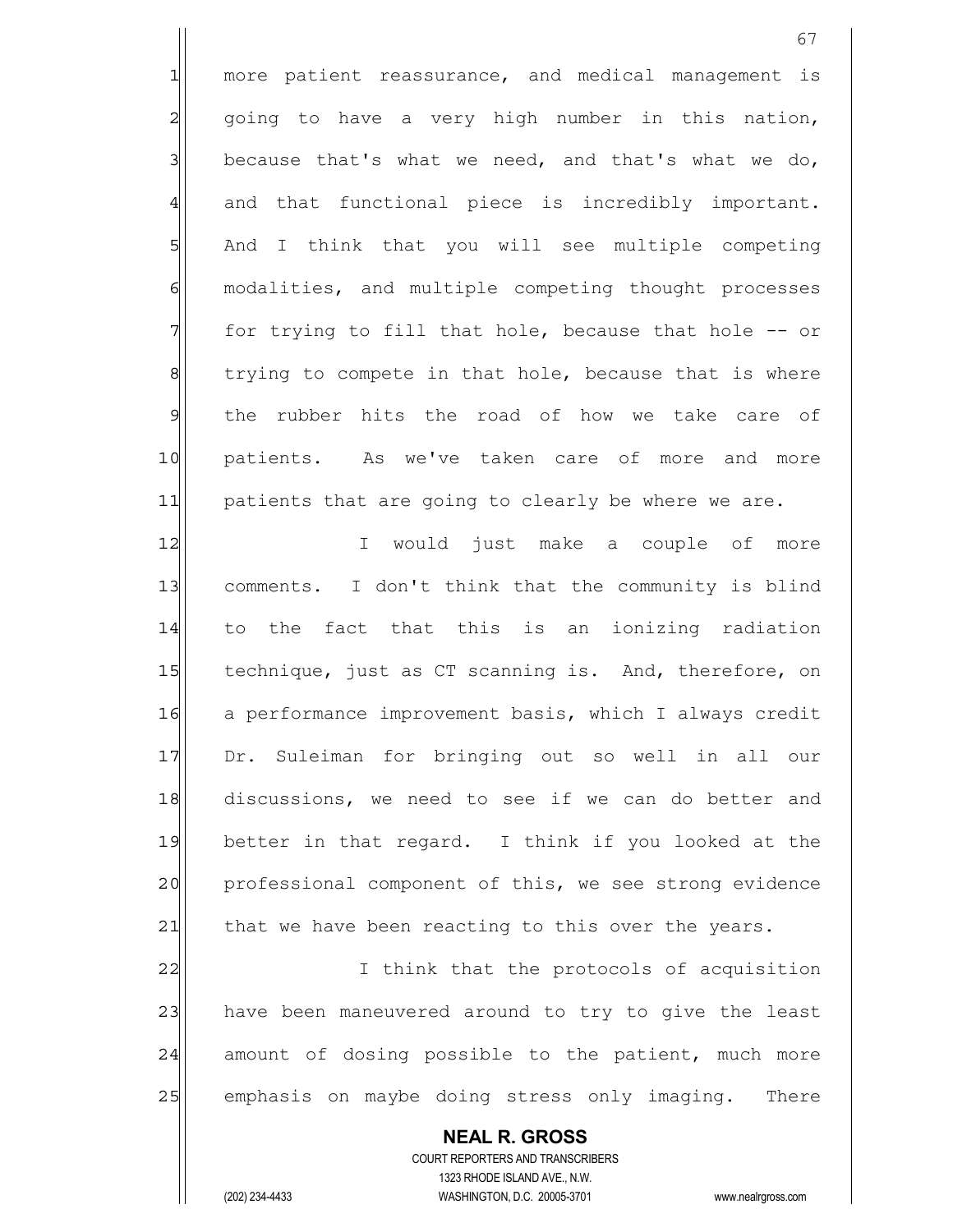1 are clinical appropriateness criteria out there, so 2 that we're only trying to use this in our highest risk 3 3 chest pain patients, and our highest risk coronary 4 artery disease patients, and maybe use other 5 5 5 modalities for the less at-risk patients. And 6 appropriate use criteria have been popularized  $7$  throughout this nation, both in the provider section, 8 and in the reimbursement section.

9 9 I think that the interest of the community 10| in trying to -- and in all of nuclear medicine, not 11 just nuclear cardiology, to reduce dosing has actually 12| pushed for some great science in the realm of camera 13 development. I think for the first time in the next 14 three years we're going to see detector acquisitions 15 that are more solid-state, more efficient. And rather 16 than decreasing the amount of time the patient is 17 under the camera, a lot of that efficiency will 18 probably be utilized to decrease the amount of dose 19 qiven to acquire in the same period of time. So, I 20 think that there's a variety of things in place to try 21| to improve these dynamics.

22 And I think that the community has, 23 obviously, worked very, very hard to make sure that 24 the quality of studies is at the highest level, so 25 that the benefit of the patient undergoing the study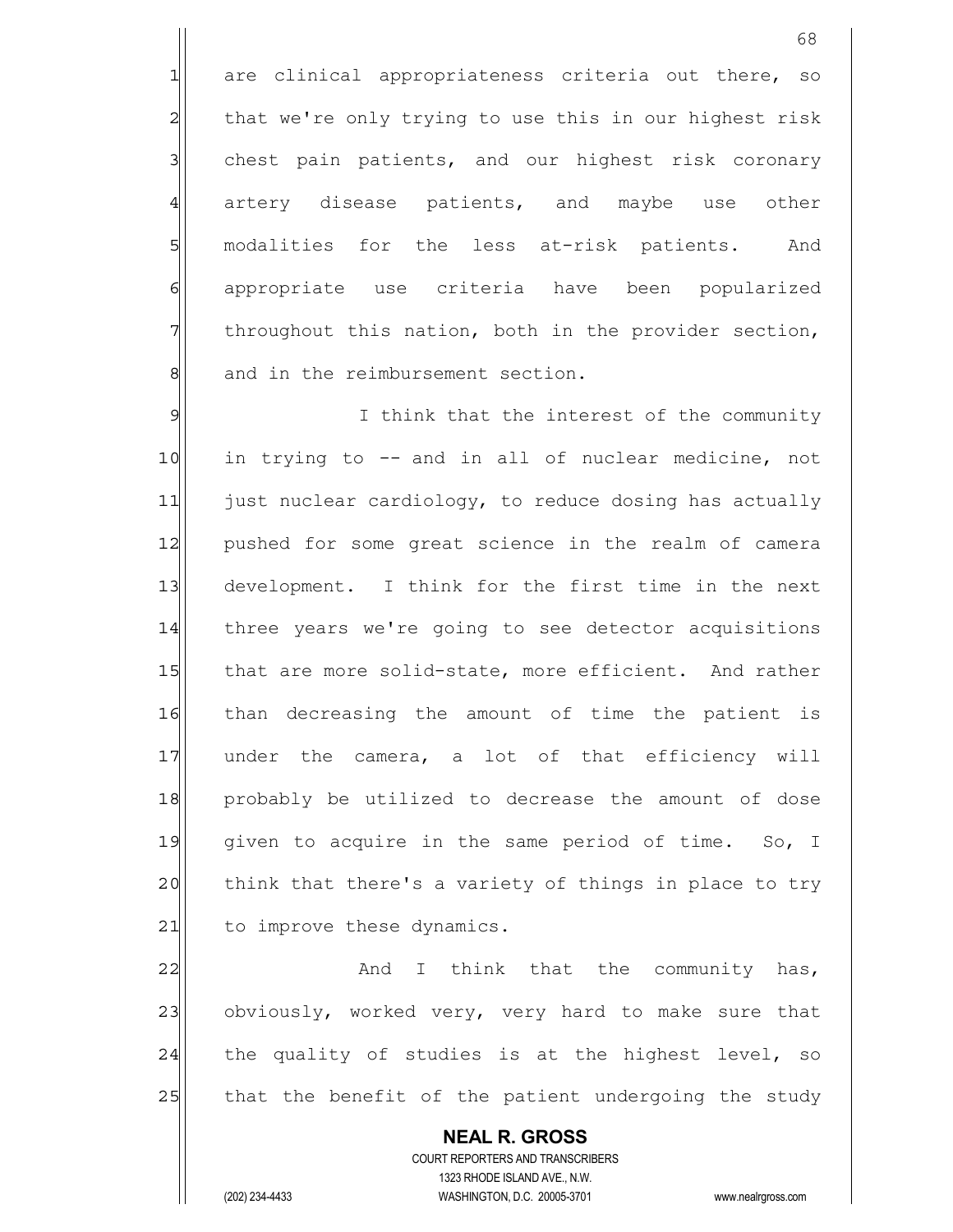1 really has a quality outcome, and it really makes a 2 decision in the patient decision tree for where  $3$  they're going in their care.

4 and  $0$  obviously, people are living longer, and 5 so sometimes several years later, especially if 6 6 fell they've had interventions, they need to get screened 7 again, so the more we carry people along and make this 8| a chronic disease process, rather than dead in Cath 9 Lab with their MI coming in, because the first 10 presentation frequently can be death, the more of some 11 type of study doing this functional assessment we're 12 going to see. This certainly has been our most 13 reliable to-date.

14 I would also point out a couple of last 15 points that the population that we're studying is 16 mostly in the 50s, 60s, 70s, and 80s, so it is an 17 older population. Other than anomalous coronaries, 18 when people have really been screened for all kinds of 19 things, it sometimes happens in the younger age 20 groups. We're really dealing with people who are more  $21$  along in their life expectancy, and, therefore, 22 obviously, on a 10-year mark from the exposure, even 23  $\vert$  an LT model becomes less of an impact, hopefully. 24 And the last part of this I would point

25 out is something that the report kind of alluded to,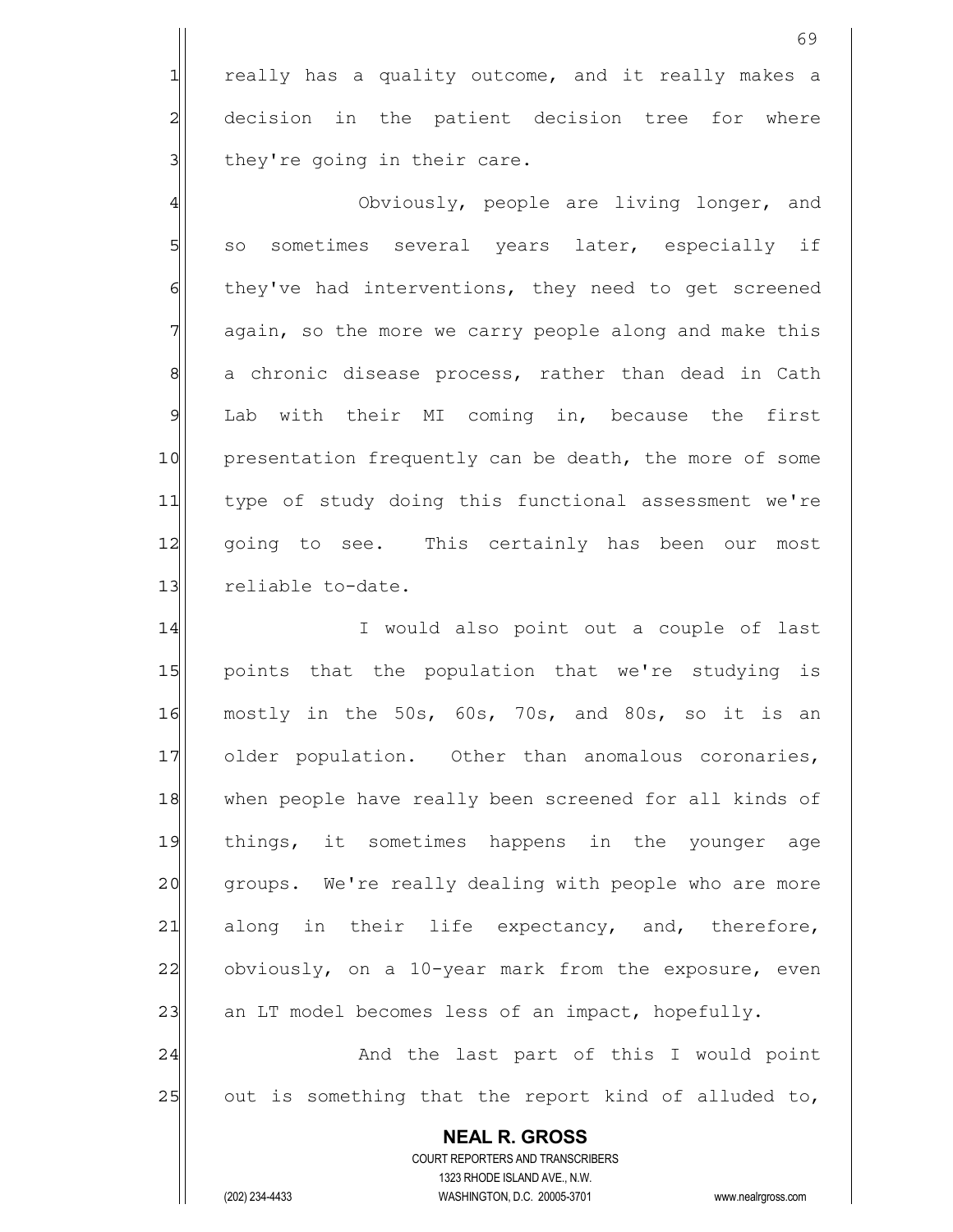1 which was predicting the growth of studies down the  $2$  line, which is why I think when you look back, and 3 you're looking over 20 years, and medical technology  $4$  is rapidly advancing, it becomes very hard. I think 5 5 5 that at some point in time you kind of define your 6 6 population of where your technology has saturated into 7 what you need to do, and then your growth rate slows. 8 I think that if you looked at the growth of nuclear 9 cardiology studies over the past three years, they've 10 actually been flat, if anything, slightly down. And I 11 think that, obviously, they will probably truck along 12 at about that rate, or maybe grow a few percentage 13 points as the population ages. Some here, depending 14 on what other -- depending on how much better the 15 oncology community gets at treating oncology, so that 16 people can develop their cardiac disease, so that we 17 can treat it some down the line. And we would be 18 happy to be able to do that.

19 and, in that regard, probably on a 20 clinical basis, I'm seeing a lot of care go on around  $21$  me, probably a growth of CT, which has become such an 22 incredible tool from a large variety of disease 23 processes, probably we'll end up seeing much more 24 growth in that realm than anything in this realm. So, 25 I've probably gone on too long in all this regard, but

 **NEAL R. GROSS** COURT REPORTERS AND TRANSCRIBERS 1323 RHODE ISLAND AVE., N.W. (202) 234-4433 WASHINGTON, D.C. 20005-3701 www.nealrgross.com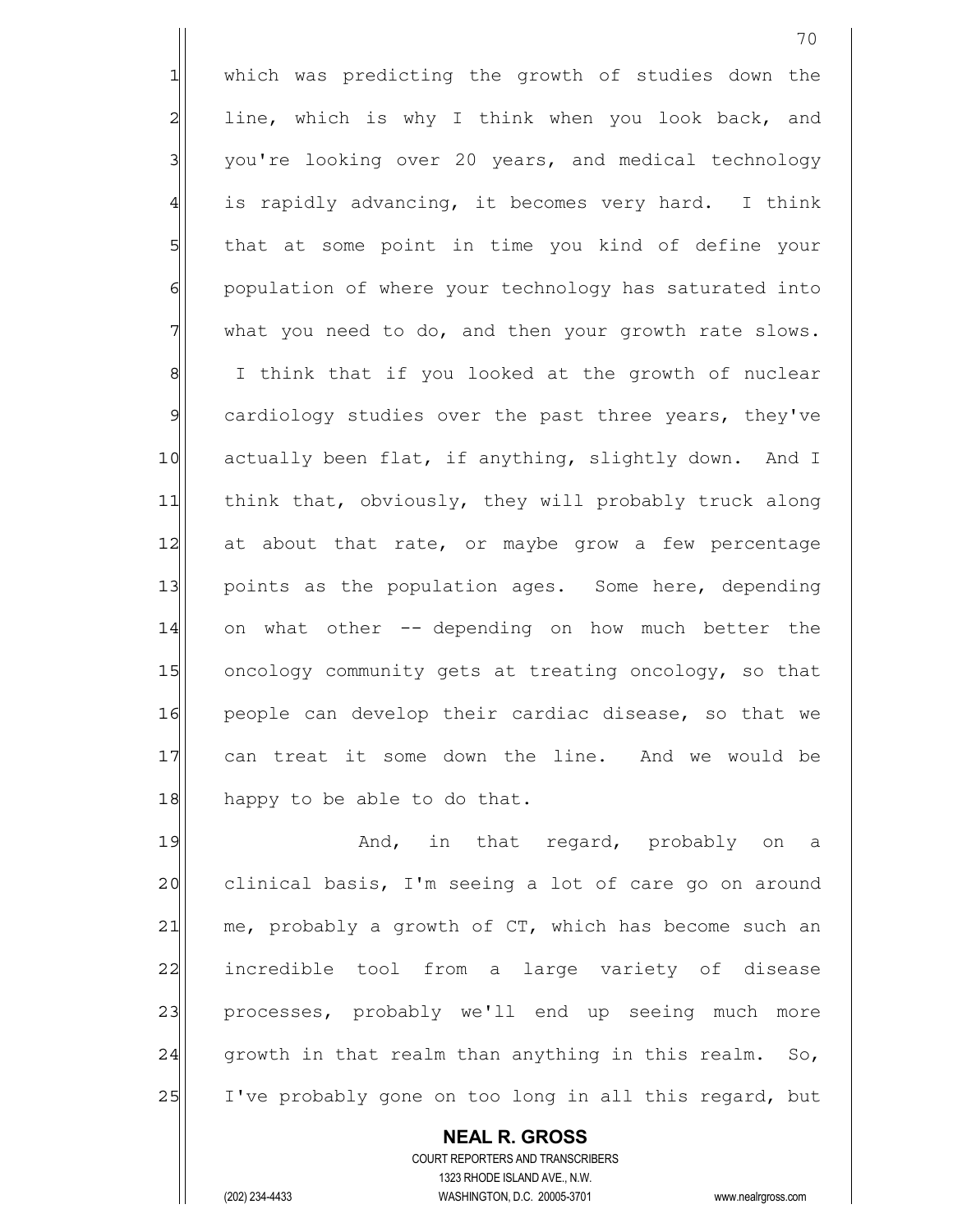**NEAL R. GROSS** COURT REPORTERS AND TRANSCRIBERS 1323 RHODE ISLAND AVE., N.W. (202) 234-4433 WASHINGTON, D.C. 20005-3701 www.nealrgross.com  $1$  it is my passion, and part of what I do. I just 2 wanted to make sure we put this in some perspective.  $3$  I do think the information is useful. I think that it 4 is understandable, given the prevalence of cardiac 5 disease. It's understandable, given then niche this 6 6 has filled for us in patient management. I think that 7 The life expectancies and death statistics prove out 8| that this has been a very positive effect. And I'm 9 sure other people will say that diagnostic testing is 10 important in providing good patient care. 11 My recommendation, if there was going to  $12$  be a recommendation is, I think that something like 13 this should be updated every once in a while. We 14 should see how things go on a line, and how the 15 medical community reacts to the facts before we decide 16 if there's a regulatory piece to this that's important 17 for interfering with how medicine gets practiced more 18 than other things going on right now, but that's one 19 person's thoughts. 20 CHAIRMAN MALMUD: Thank you, Dr. Van 21 Decker. Dr. Eggli, and then Dr. Nag. 22 MEMBER EGGLI: I would like to follow a 23 little further on the PET CT. Unfortunately, cancer 24 is less discriminating than heart disease. The 25 | youngest PET CT I've done is a six-month old. But I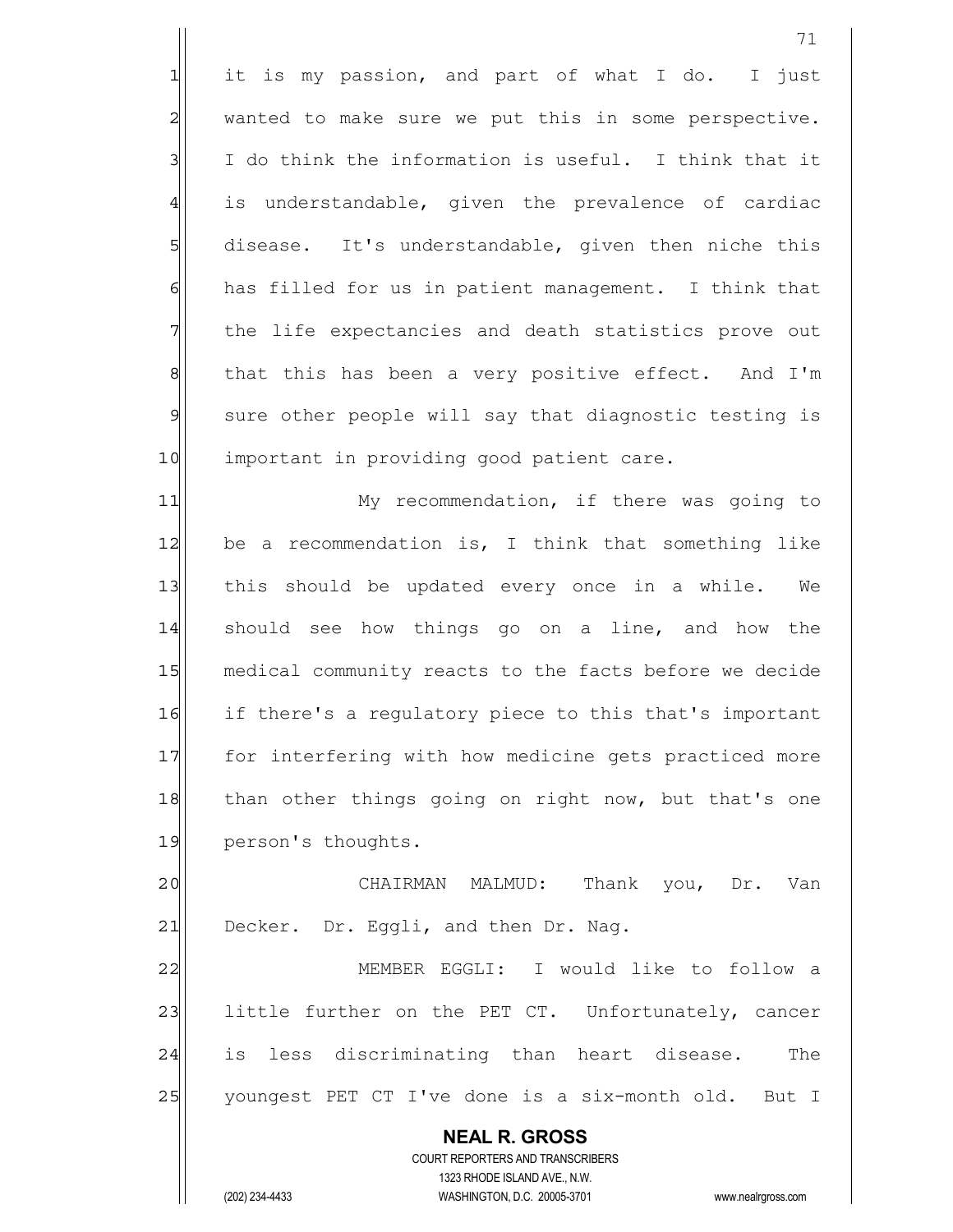1 think you've actually already seen the high water mark 2 on this exposure. And I think that by the time a  $3$  report is created, the data is already old.

4 Machines are better now than they were two 5 | years ago. They're capable of dose modulation. In 6 6 follow the PET CT arena, some of the radiation exposure in 7 nuclear medicine is from the CT portion of a PET CT. 8 | The vendors have figured out how to use modulated  $9$  doses in the attenuation correction algorithms. Plus, 10 | what you begin to look at is a decrease in overall CT 11 use.

12 Initially, in the era of PET CT, patients 13 would get a PET CT. There would be an exposure for 14 the CT portion of the PET CT, and then the patient 15 would go across the hall and get a diagnostic quality 16 CT, the same day, or within a week in follow-up. 17 We're beginning to no longer do that, as both 18 physicians and payers recognize that there's excess 19 radiation exposure, and excess cost. So now, 20 interestingly, instead of cranking down our techniques 21 on the PET CT, we're cranking them up, giving IV 22 contrast, and we're doing diagnostic quality CT scans 23 with the PET CT, saving the patient an additional CT  $24$  scan. And, effectively, the exposure savings would 25 have been the equivalent radiation of what we would

 **NEAL R. GROSS** COURT REPORTERS AND TRANSCRIBERS 1323 RHODE ISLAND AVE., N.W. (202) 234-4433 WASHINGTON, D.C. 20005-3701 www.nealrgross.com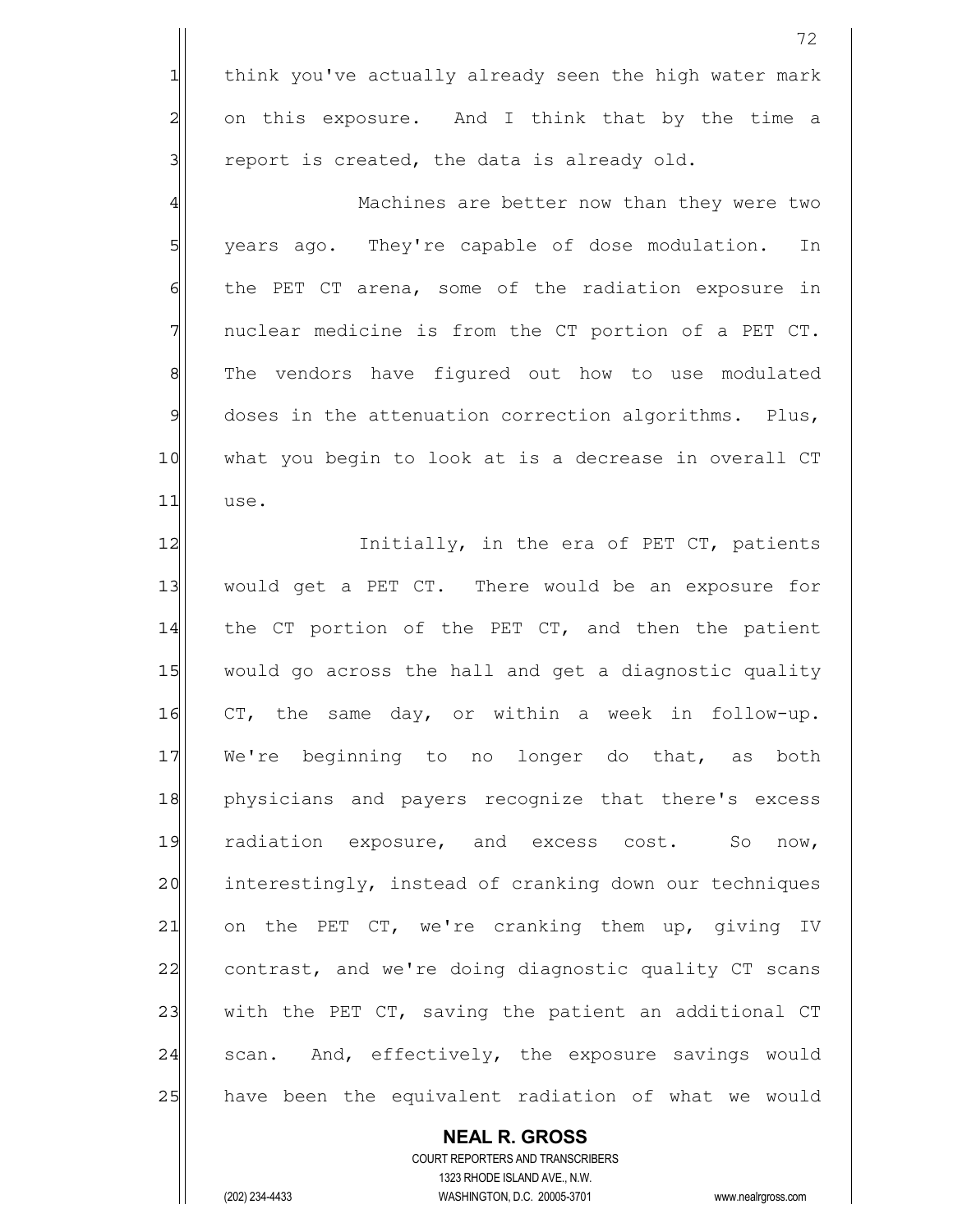1 have done on a PET CT previously, that wasn't 2 diagnostic. So, I actually think we're passed the 3 high water mark on these radiation exposures on a per 4 individual patient basis, and that we are doing many 5 5 5 5 things to reduce the exposures to those patients.

6 Mhat Bill was speaking of the better 7 detectors, will allow us to dramatically reduce the 8 8 cardiac doses. There are newer detector materials out 9 there in PET scanners now. If you look at the 10 difference of what you have to give to get a good scan 11|| on a BGO crystal versus an LYSO crystal on a PET CT 12 scanner, we can have some dose reduction of the PET 13 dose on those more efficient scanners. The fact that 14 the algorithms for reconstruction have become more 15 | sophisticated, and we're doing 3D PETs rather than 2D 16 PETs, has allowed us to decrease the dose to the 17 | patient, while improving the quality of the overall 18 imaging. So, again, I think you've seen the high 19 water mark. And I think you'll see it dropping from 20 this point forward.

21 CHAIRMAN MALMUD: Thank you, Dr. Eggli.  $22$  Dr. Nag. 23 MEMBER NAG: Yes. I'm going to talk from

24 a radiation oncologist point of view, who has treated 25 cancer patients for about more than 30 years now.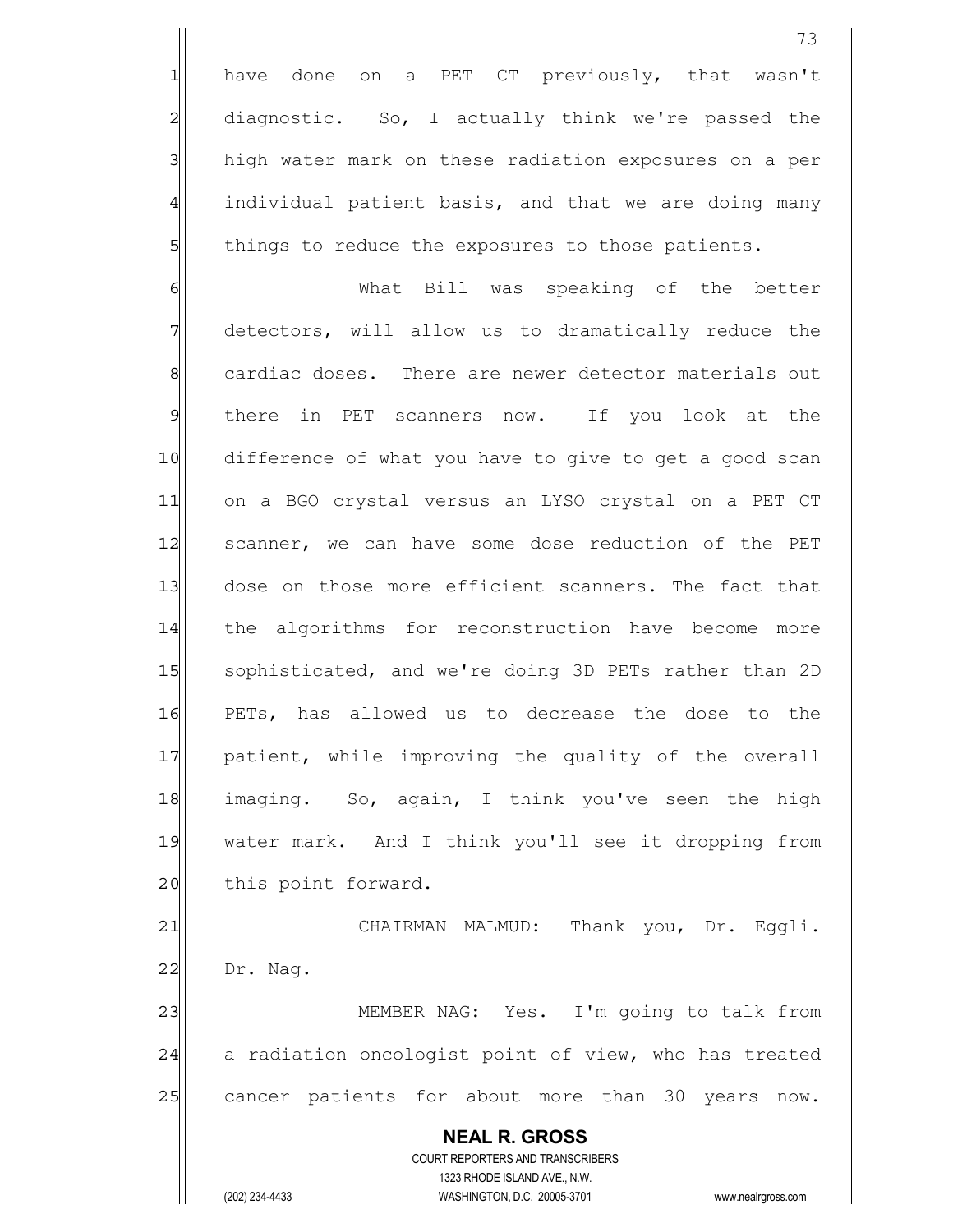1 There are several risk-benefit determinations for 2 analysis that needs to be made. On one hand, you have 3 3 patient and the general public who are scared to have  $4$  a CT done, when that patient is going to get thousands 5 of rem from the radiation from the therapy, and you're 6 going to get an additional million in the order of 7 millirem, they are scared of that. And that fear, we  $8$  have to educate them about that fear.

9 9 On the other hand, you have to promote the 10 ALARA principle that not to have indiscriminate 11 Screening CT where the CT may have been done somewhere 12 else, or similar information may already be there, but 13 it may be that for the non-availability of the 14 previously done CT, or the physician did not properly 15 analyze and order the CT for every patient no matter 16 what. It's like a screening CT. So I think that 17 critical cost-benefit analysis has to be done. So, 18 you do have major benefits, as we have heard, from 19 both CT, PET scan, and other studies. But, at the 20 same time, you have to lose so-called unnecessary CTs, 21 and other imaging. 22 CHAIRMAN MALMUD: Thank you. Are there 23 other comments? Dr. Guiberteau.

24 | MEMBER GUIBERTEAU: Just a couple of 25 comments from the diagnostic radiology community,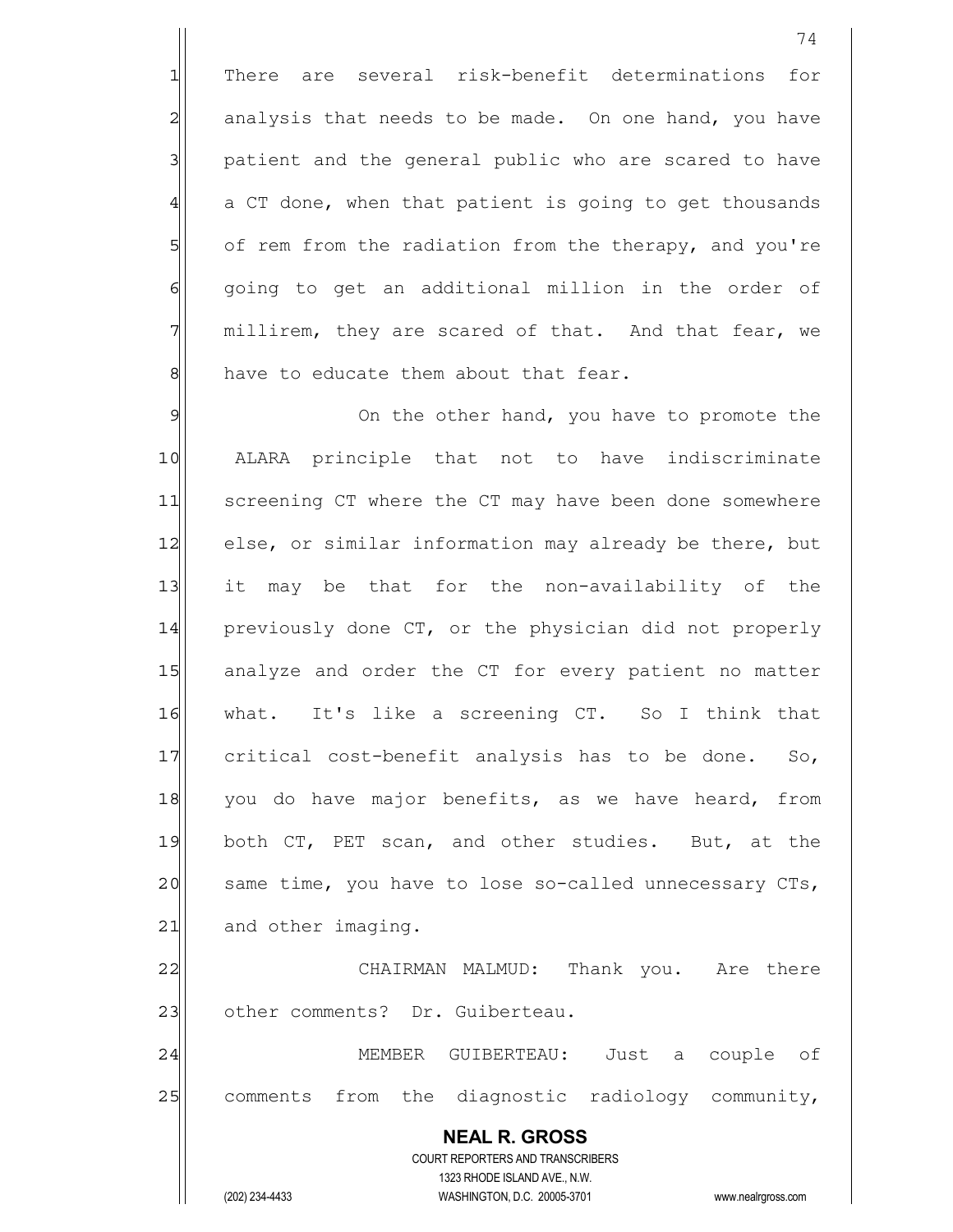1 which also performs nuclear medicine, and 2 cardiovascular nuclear medicine. And I think in terms 3 of the overall spectrum of ionizing radiation 4 procedures that are performed, nuclear medicine has 5 5 5 done an outstanding job in doing what we can to 6| decrease the doses to patients, both with better  $7$  management of the doses, and better technology.

8 8 I do think that the two areas involved 9 are, as we've discussed, primarily the increasing use 10 of cardiovascular nuclear medicine as a screener of 11 high-risk patients, has only increased, and generally 12 to the benefit of our population. And I have to also 13 say, we're doing a better job in PET CT, primarily, 14 better requlation of our doses. You have a high-15 energy radiopharmaceutical, but it's very short-lived. 16 And, in many cases, there are difficulties in 17 determining what dose a patient will get when that 18 patient shows up. But we're doing a better job with 19 that.

20 I also think that the protocols that are 21 coming out for the procedure, even though we're doing  $22$  what we can to manage, the treatment protocols  $-$  as 23 you know, most of these studies are ordered by non-24 radiologists, or non-nuclear medicine physicians based 25 on the protocols that they use in other disciplines.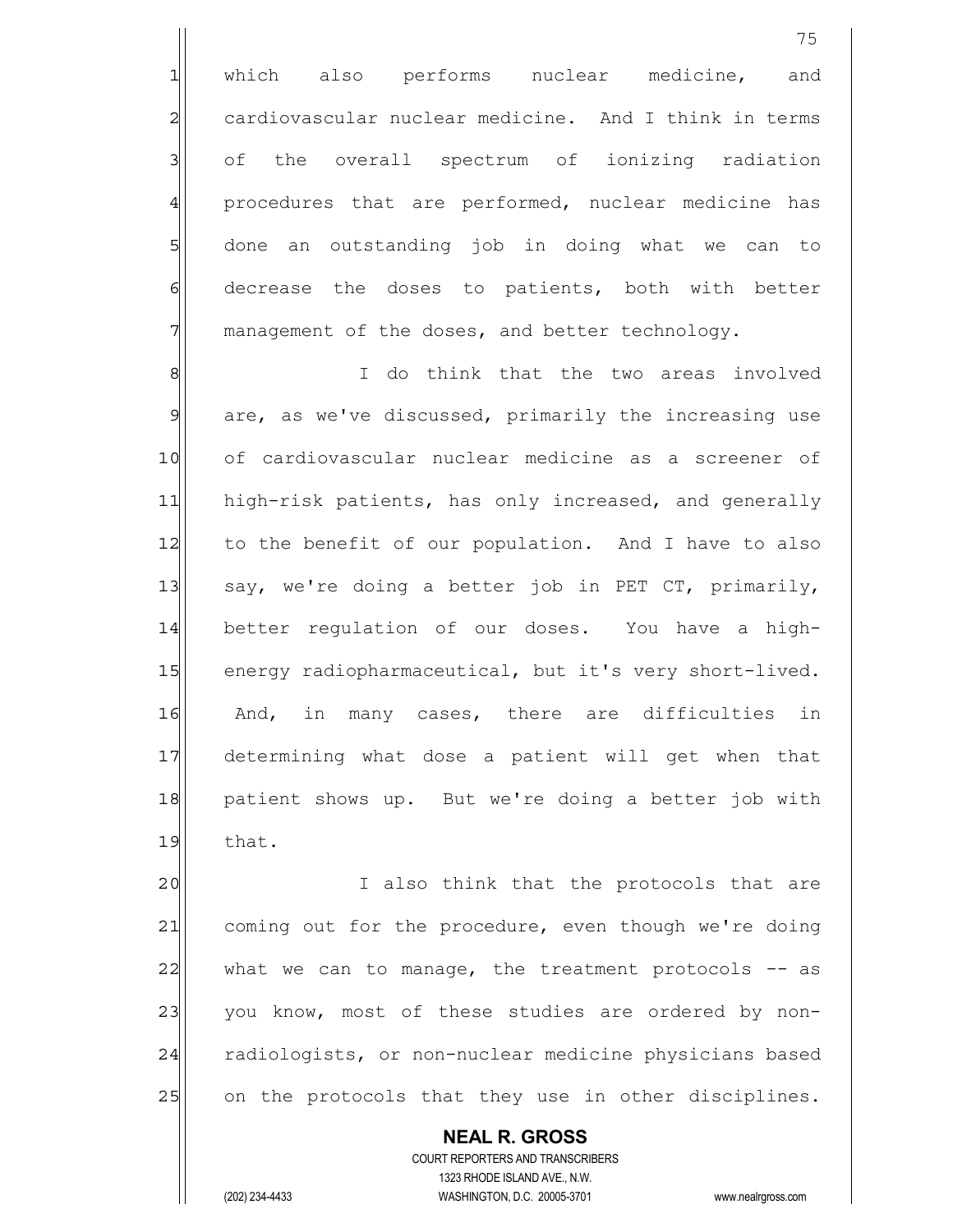1 And many of the protocols coming out of the oncology 2 community, medical oncology, and the oncologic major 3 hospitals in the United States are using more 4 frequently this in terms in individual patients to 5 5 5 determine the success of a treatment regimen they're 6 6 giving. And, so, if you perform a PET scan and find  $7$  out that the patient is not responding, you can change  $8$  the dose to  $-$ - you can change the regimen to something 9 that works. So, I think the monitoring of patients 10 has increased somewhat in most of the current 11 protocols, and that, again, contributes to this. 12 Finally, I also believe that the American 13 College of Cardiology, the Society of Nuclear 14 Medicine, and the American College of Radiology have

15 all cooperated in terms of what we consider the 16 appropriateness of these examinations. And this is a 17 medical practice issue.

18 The inappropriate utilization of these 19 procedures, and there are various numbers, depending  $20$  on how you look at it, is something that we are trying  $21$  to decrease, so that we don't get shotgun medicine 22 being performed, and procedures being done that 23 basically are not indicated. The American College of 24 Radiology has 160 appropriateness criteria, with 700 25 iterations under that, which we distribute on a

 COURT REPORTERS AND TRANSCRIBERS 1323 RHODE ISLAND AVE., N.W. (202) 234-4433 WASHINGTON, D.C. 20005-3701 www.nealrgross.com

 **NEAL R. GROSS**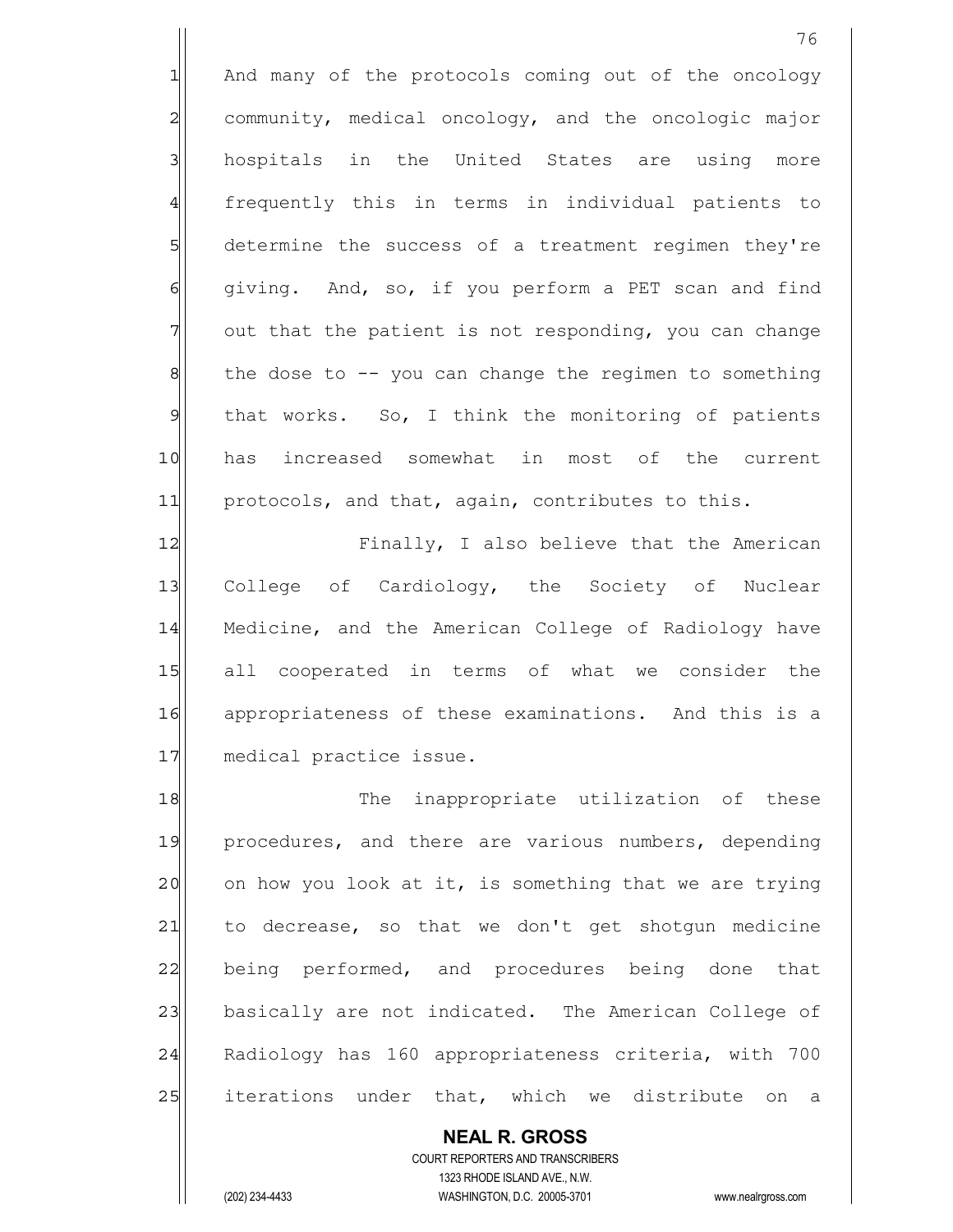1 regular basis to payers, and to medical practitioners  $2$  outside of our discipline, so that they will know what 3 sl the quidelines are before we will perform these 4 procedures. And I think with, again, the new payment 5 protocols that are coming in from CMS, that these will 6 only increase. So, we're trying our best, and I have 7 The say in terms of both nuclear cardiology, nuclear 8 medicine, and radiology, we're all trying our best to 9 keep these doses down. And I think in nuclear 10 medicine, we're doing really a pretty outstanding job. 11 CHAIRMAN MALMUD: Thank you, Dr. 12 Guiberteau. Dr. Fisher. 13 MEMBER FISHER: Thank you. I'd like to 14 address this from a patient perspective, if I might.

15 The NCRP report is really well done. I've read it. I 16 spent a lot of time going through it. It's a fabulous 17 piece of science. A lot of data have been collected.  $18$  The issues are, at least as you've explained them, 19 one of collective dose versus individual dose, 20 collective risk versus individual risk, and collective 21 benefit versus individual benefit. The increases in 22 medical exams, including pediatric exams, pediatric CT 23 have increased the collective doses to the population 24 of the United States. And the effect on the 25 | individual, however, is one case at a time. And some

 **NEAL R. GROSS** COURT REPORTERS AND TRANSCRIBERS 1323 RHODE ISLAND AVE., N.W. (202) 234-4433 WASHINGTON, D.C. 20005-3701 www.nealrgross.com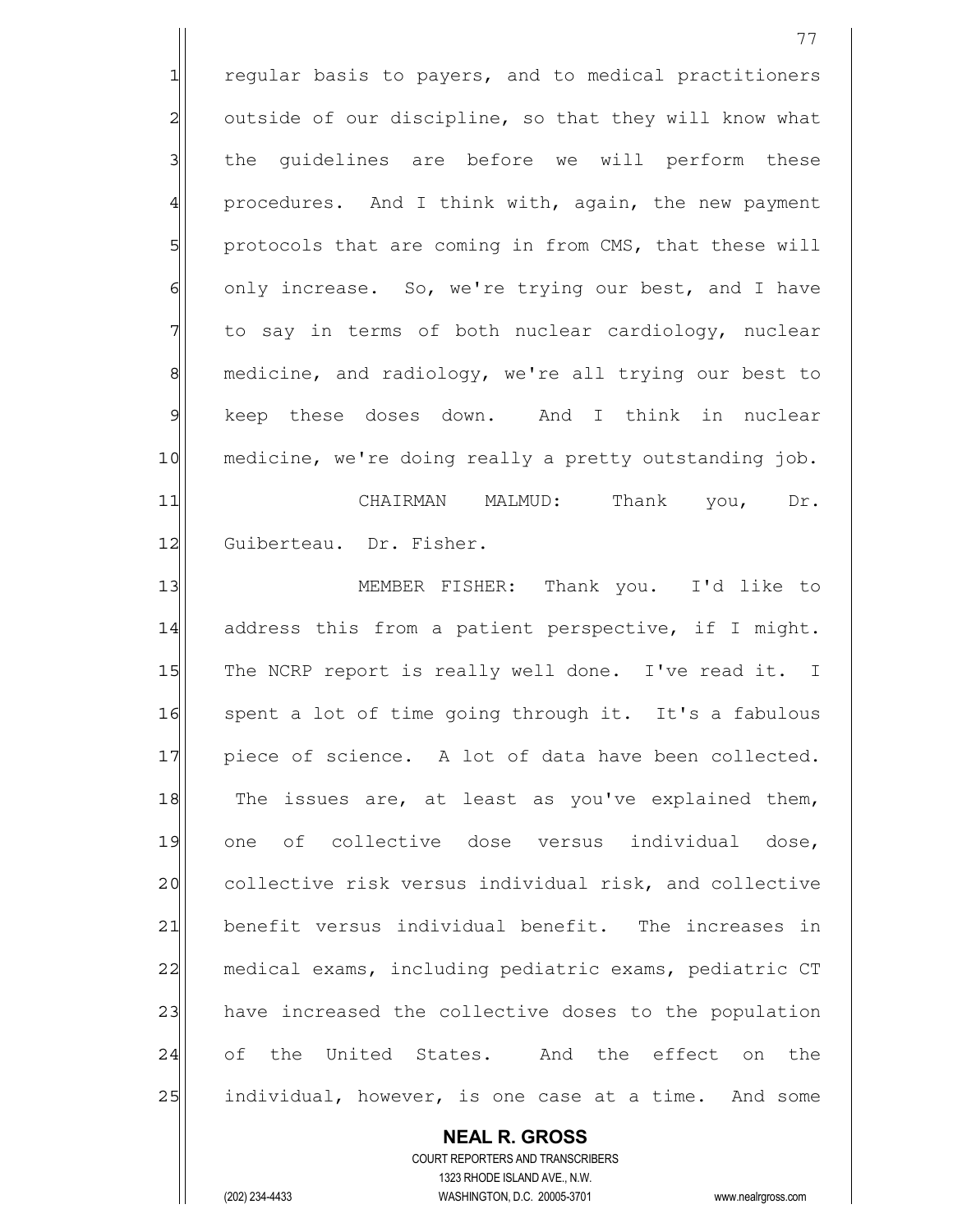1 people who have received these exams, their individual 2 dose has gone up quite a bit. Many others have had no 3 exams.

4 The collective risk from these doses, 5 | there is going to be a calculation of some increment 6 of collective risk. The individual risk, however, as 7 Dr. Nag pointed out, is close to negligible. The 8 collective benefit is difficult to measure. The 9 individual benefit is either going to be zero, or very 10 great.

11 I lave a neighbor, close friend who went 12 in for one of these storefront CT exams, was diagnosed 13 with a very small tumor, had that cancer removed, and 14 is very fortunate today. And I was really quite 15 surprised to hear that anecdotal story, because that's 16 usually not the case. Usually, patients go in for a 17 CT exam on a well-patient history, and nothing is 18 found, and so there's a little bit of dose, and no 19 real benefit. But in that one individual patient 20 where the radiographic, radiologic exam finds 21 something, or helps to find an illness, or helps 22 explain damage to a childhood brain from a sports 23 injury, helps in the diagnosis of that patient,  $24$  leading to better treatment. I think what needs to be 25 pointed out is that the individual benefit of those

 **NEAL R. GROSS** COURT REPORTERS AND TRANSCRIBERS 1323 RHODE ISLAND AVE., N.W. (202) 234-4433 WASHINGTON, D.C. 20005-3701 www.nealrgross.com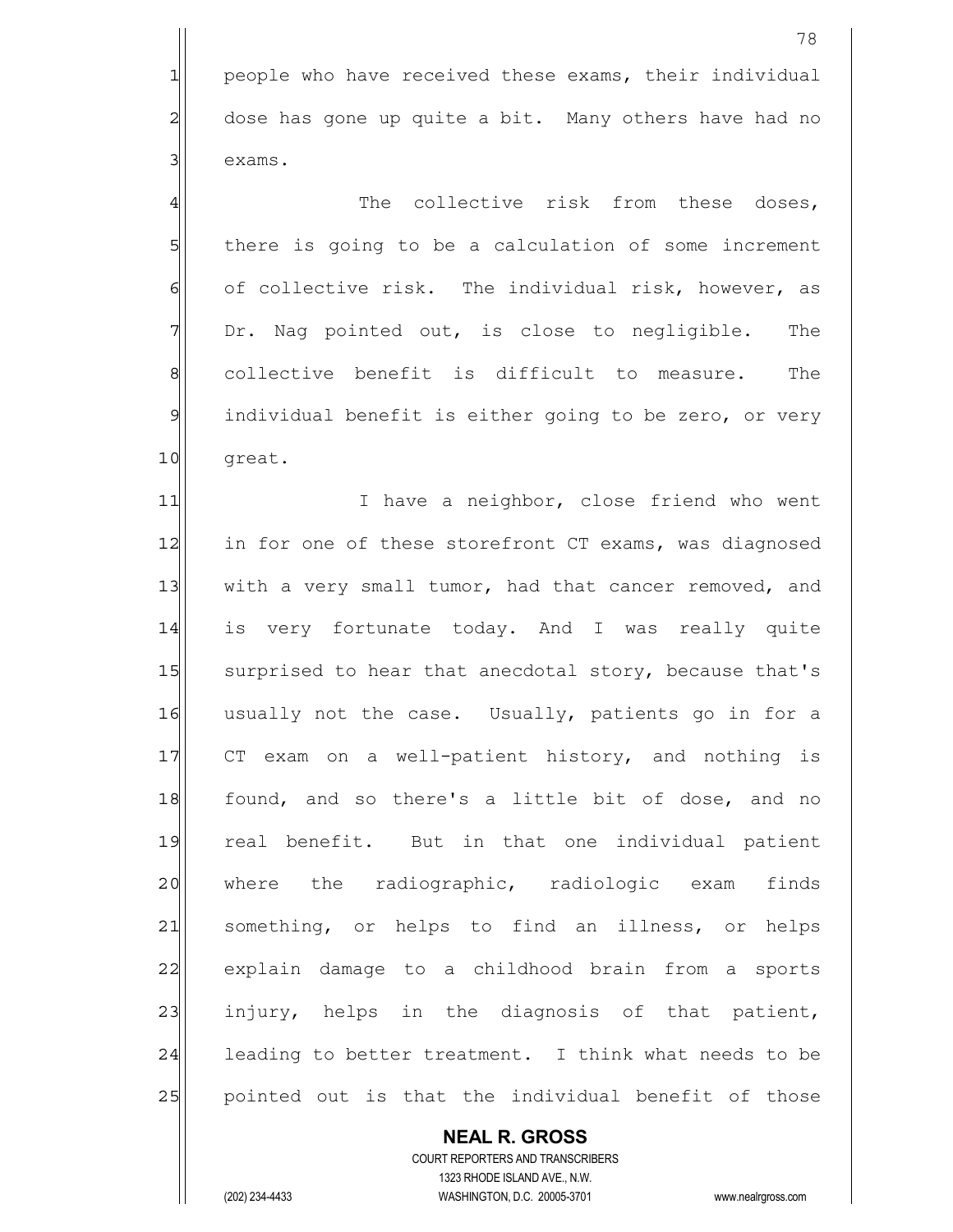|                | 79                                                                  |
|----------------|---------------------------------------------------------------------|
| 1              | exams is very high. And the individual risk is very                 |
| $\overline{c}$ | small, in those cases.                                              |
| 3              | CHAIRMAN MALMUD: Thank you, Dr. Fisher.                             |
| 4              | MR. LEWIS: If I could just -                                        |
| 5              | CHAIRMAN MALMUD: Oh, please. Mr. Lewis.                             |
| 6              | MR. LEWIS: -- respond slightly, because I                           |
| 7              | agree with 99 percent of everything you said. But I                 |
| 8              | would not go so far as to say the individual risk is                |
| $\mathcal{Q}$  | zero of a several rem exposure. That does introduce,                |
| 10             | at the minimum, an increased chance of a latent cancer              |
| 11             | appearing. And that's the basis of our entire                       |
| 12             | requlatory structure, but in cases where the                        |
| 13             | individual benefit is great, that's an acceptable                   |
| 14             | risk. In cases where the individual benefit is zero,                |
| 15             | as you said, then that's the question at hand.                      |
| 16             | Yes. I didn't mean to<br>MEMBER FISHER:                             |
| 17             | imply that the risk was zero. Certainly, that would be              |
| 18             | a foolish thing to state, but the enormous benefit in               |
| 19             | those cases really has to be taken into account.                    |
| 20             | CHAIRMAN MALMUD: Thank you. I think, Dr.                            |
| 21             | Suleiman, you -                                                     |
| 22             | MEMBER SULEIMAN: Yes. I<br>mean, my                                 |
| 23             | takeaway from the report is that first, when you look               |
| 24             | at the medical doses, you've got to realize those                   |
| 25             | doses are associated with a benefit. So, I look at it               |
|                | <b>NEAL R. GROSS</b>                                                |
|                | COURT REPORTERS AND TRANSCRIBERS                                    |
|                | 1323 RHODE ISLAND AVE., N.W.                                        |
|                | (202) 234-4433<br>WASHINGTON, D.C. 20005-3701<br>www.nealrgross.com |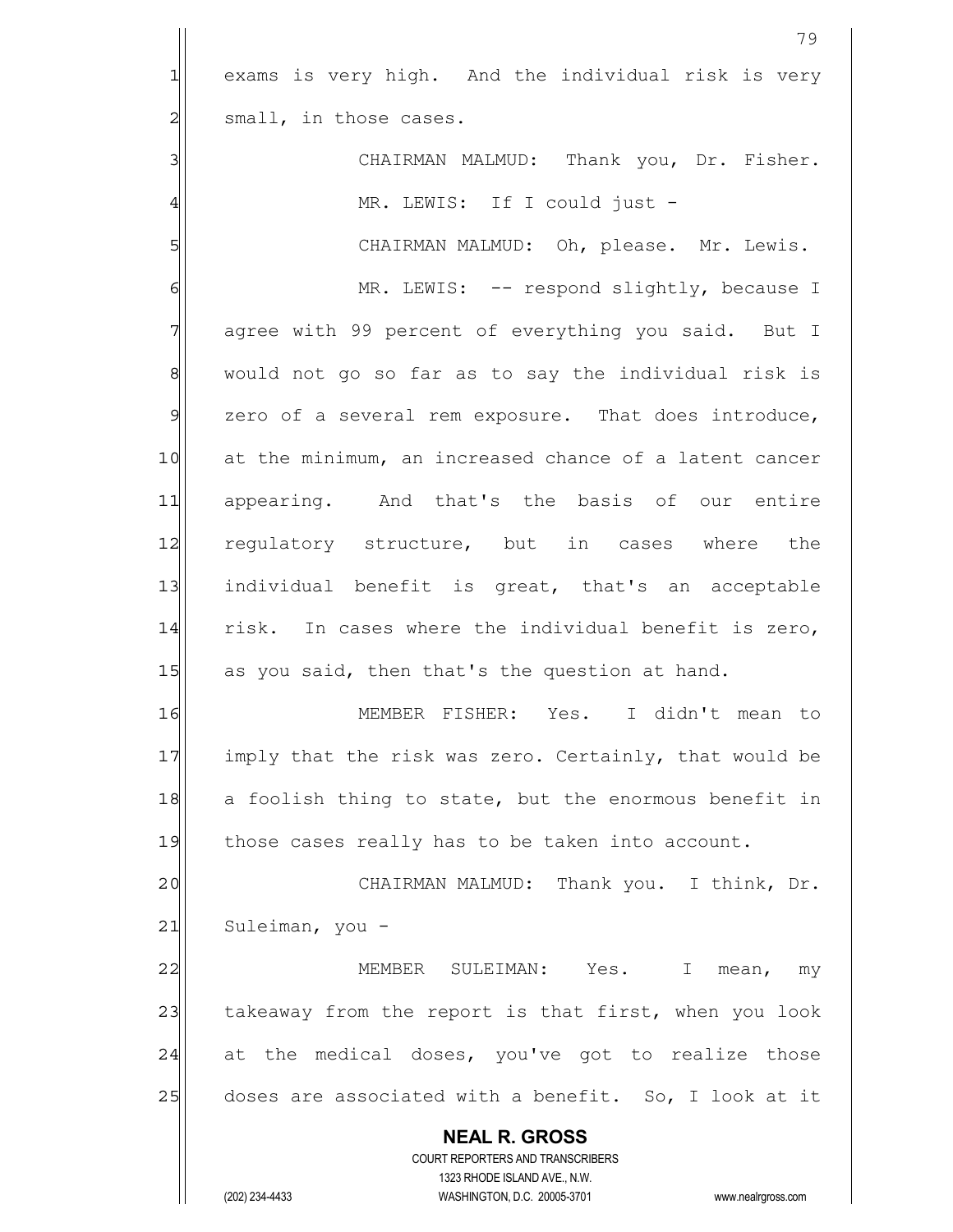1 from a point of view that this is just one risk of 2 many that patients undergo, radiation being just one  $3$  of them, and all the benefits that you get with this.

4 A What I take away from this is, look at all 5 5 5 5 the other components that the public gets radiation 6 from, and they're so much lower. And I think, as a 7 society, the biggest problem is, we just don't 8 8 8 anderstand risk very well. We were talking the other 9 day, the risk of getting killed in an automobile 10 accident is very high. And if you translate the risk, 11 it's very negligible. It's never zero, but it's close 12 to zero, so I think the take away message here is, if 13 you were to exclude the risk where there's a medical 14 benefit from it, how much radiation are people 15 getting, trying to sort of put a better perspective on 16 it. That's what I think the snapshot is intended to 17 do, and not be a debate about what are the values of 18 all these.

19 19 I mean, there are societal values from 20 | nuclear power, from all these other technologies, and  $21$  there are benefits, both individual, and societally. 22 But I think this is just one element of that, because 23 we get risk from many, many other things. We probably  $24$  do a better job in radiation of quantifying than any 25 of the other risks we deal with.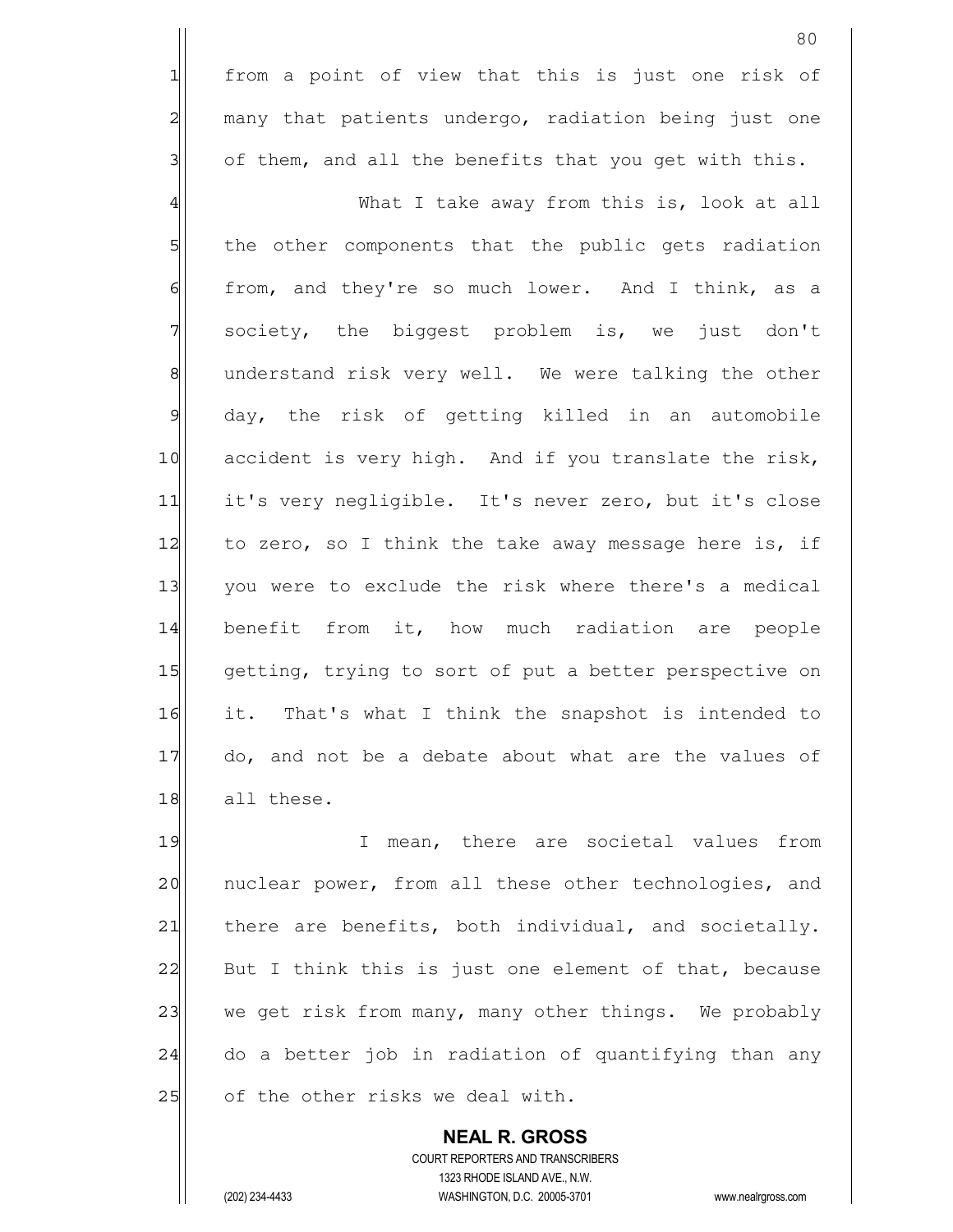1 CHAIRMAN MALMUD: Thank you. Dr. Eggli, 2 chen Dr. Vetter.

81

 **NEAL R. GROSS** COURT REPORTERS AND TRANSCRIBERS 3 3 MEMBER EGGLI: I would like to make an 4 additional comment of things that we in the profession 5 5 5 are doing to mitigate radiation exposure risk. In 6 many situations in an emergency department, a CT 7 Scanner has come close to replacing a stethoscope and 8 a physical exam. A patient comes in with abdominal 9 pain, the likelihood is the ER doctor is going to 10 order an abdomen and pelvis CT. We now run our 11 department with extremely sophisticated information 12 systems, and we've set flags in those systems to 13 trigger an alert when a patient has frequent 14 radiologic exams. That allows us then to go back to 15 the practitioner and say, you know, this patient was 16 in here 17 days ago with the same abdominal pain, and 17 we did a CT at the time, and it was negative. So, the 18 profession is doing what it can, again, to help 19 mitigate. And one of the additional things is the use 20 of these information systems that we can use to track 21 histories. 22 CHAIRMAN MALMUD: Thank you. I think Dr. 23 Vetter was next. 24 MEMBER VETTER: Thank you. I agree with 25 what's been said around the table about the scientific

1323 RHODE ISLAND AVE., N.W.

(202) 234-4433 WASHINGTON, D.C. 20005-3701 www.nealrgross.com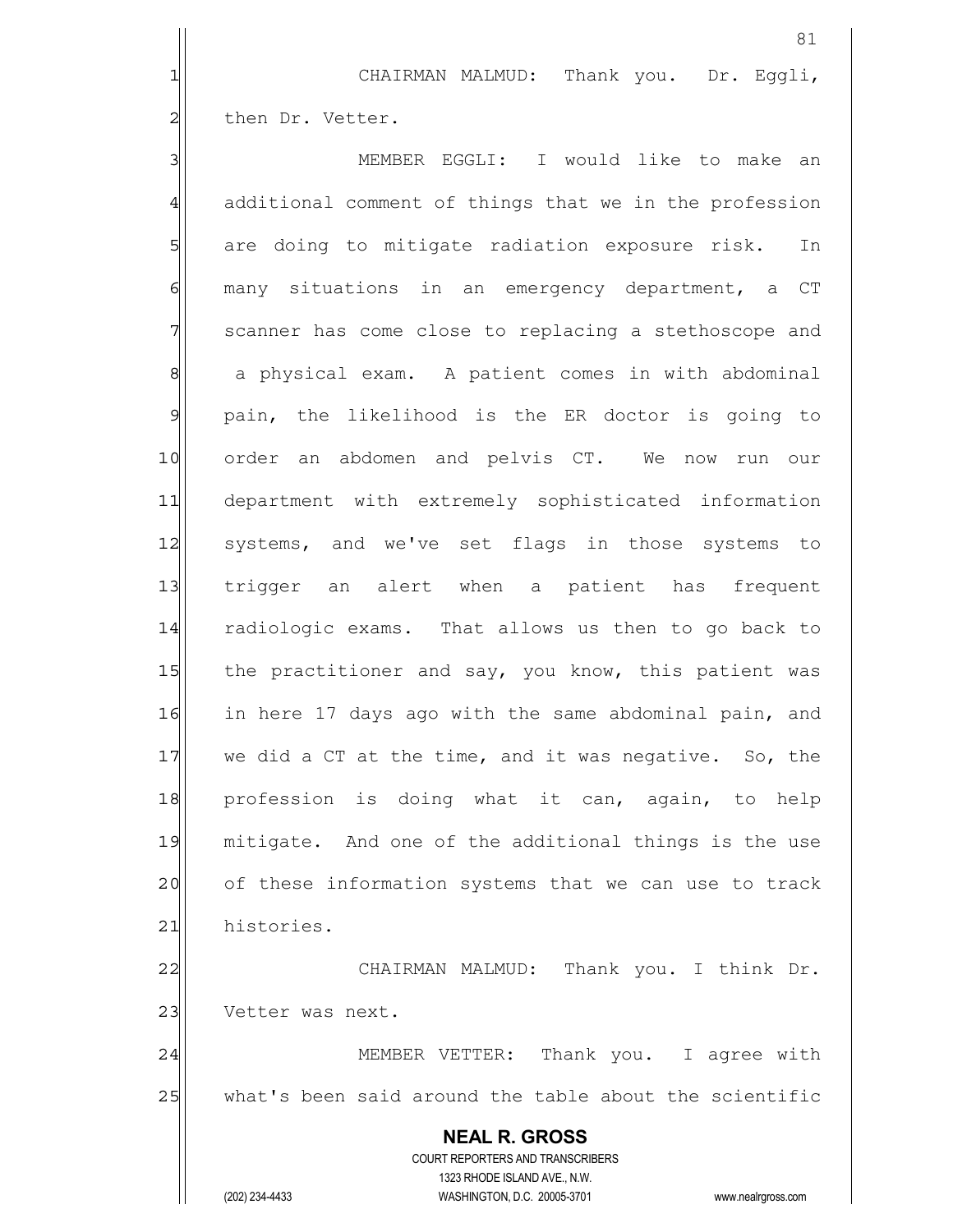1 rigor of this report. I think it's an outstanding 2 report, but bottom line is, it's simply a scorecard, 3 and it's a scorecard that was last published in the 4 `80s, and now it's updated. And like Dr. Van Decker 5 said, it's appropriate to update it periodically, but 6 it's simply a scorecard. And it tells -- what does  $7$  the scorecard tell us? It tells us that the largest 8 8 increase in exposures, almost all the increase in 9 exposures, due to the application of radiation in 10 medicine, which the NRC does not, in terms of patient 11 doses, does not regulate. And medicine -- why has 12 that gone up, is because of increased availability of 13 technology, and new technology, and increased 14 availability of the technology to a wider variety of 15 patients. More patients have opportunity to be 16 exposed.

17 Medicine, if you read the medical 18 literature, medicine is very concerned about that, and 19 they are looking at utilization, they're looking at 20 doses, try to reduce doses. They're looking at all of 21 that, so I don't think any of this has been done 22 irresponsibly. So, what the report tells me, and if 23 you look at the other areas of the report, I don't 24 think we have a problem. Where would you go to try to 25 reduce exposures? In the consumer products area,

 COURT REPORTERS AND TRANSCRIBERS 1323 RHODE ISLAND AVE., N.W. (202) 234-4433 WASHINGTON, D.C. 20005-3701 www.nealrgross.com

 **NEAL R. GROSS**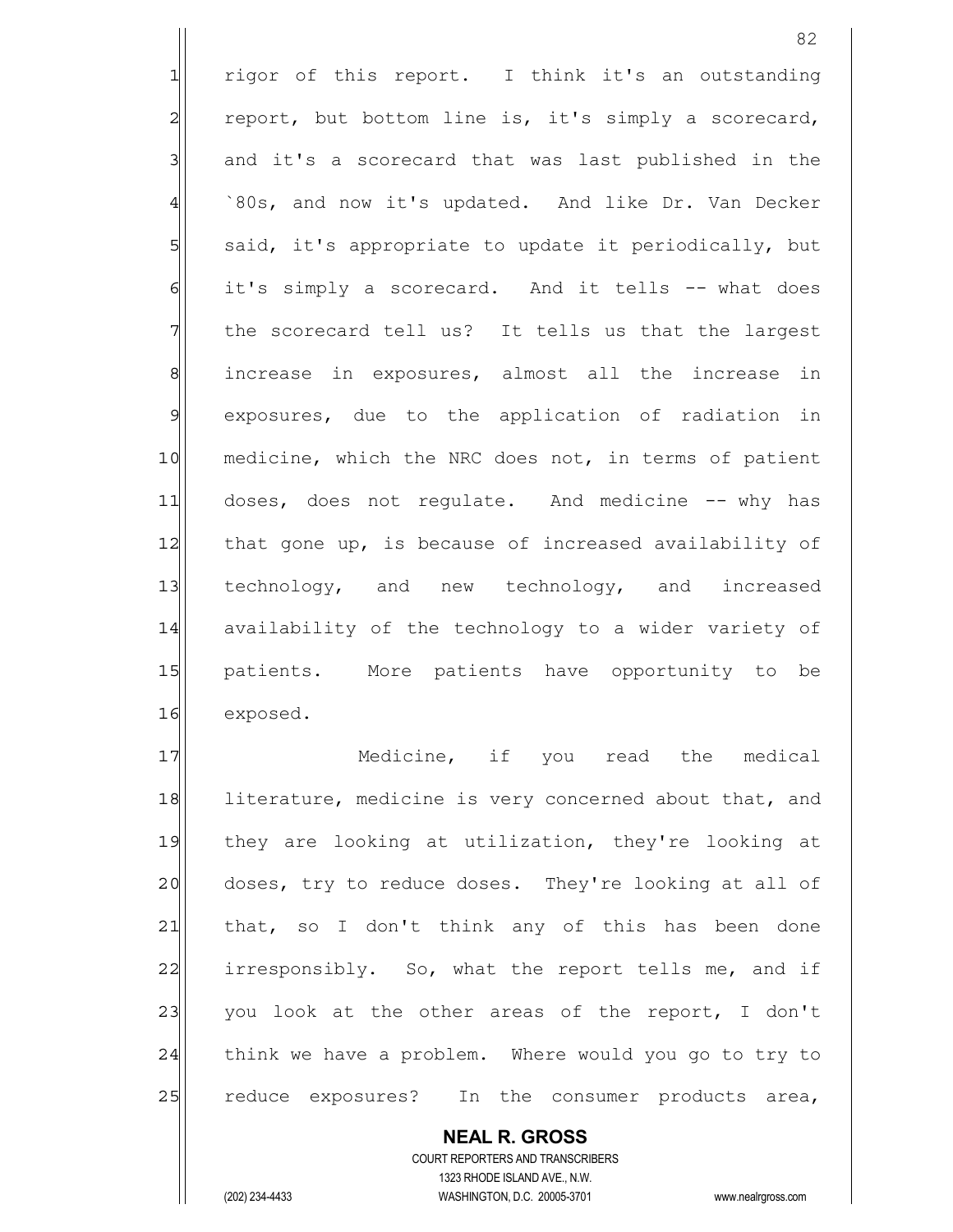|                | 83                                                                                                  |
|----------------|-----------------------------------------------------------------------------------------------------|
| $\mathbf{1}$   | you'd try to get people to stop smoking.<br>In the                                                  |
| $\overline{a}$ | background area, you'd try to get people to do                                                      |
| $\overline{3}$ | something about radon on their homes, but in the                                                    |
| $\frac{4}{3}$  | occupational area, as you mentioned, Mr. Lewis,                                                     |
| $\overline{5}$ | actually, the occupational exposure has gone down a                                                 |
| $\epsilon$     | little bit. So, if you look at all of the other areas                                               |
| 7              | of the report, what the report says to me is that the                                               |
| $\mathbf{8}$   | NRC, relative to these exposures, the NRC and                                                       |
| 9              | regulators have been doing their job. And I don't see                                               |
| 10             | any -- I don't think the report makes any suggestion                                                |
| 11             | that regulators need to take any action to reduce                                                   |
| 12             | exposures.                                                                                          |
| 13             | CHAIRMAN MALMUD: Thank you, Dr. Vetter.                                                             |
| 14             | Was there another comment? Dr. Welsh.                                                               |
| 15             | MEMBER WELSH: I agree with Dr. Fisher's                                                             |
| 16             | points about the benefits of medical imaging. And I                                                 |
| 17             | can appreciate the anecdote. I think that any                                                       |
| 18             | clinician can come up with dozens of anecdotes that                                                 |
| 19             | they've seen with their patients, and the medical                                                   |
| 20             | literature is replete with documentation of<br>the                                                  |
| 21             | numerous benefits.                                                                                  |
| 22             | I don't disagree with Dr. Lewis' comment,                                                           |
| 23             | that the risk may be non-zero. But I think that we                                                  |
| 24             | have to acknowledge that the data in this very low                                                  |
| 25             | dose realm is a bit sketchy, and it's difficult to                                                  |
|                | <b>NEAL R. GROSS</b>                                                                                |
|                | COURT REPORTERS AND TRANSCRIBERS                                                                    |
|                | 1323 RHODE ISLAND AVE., N.W.<br>(202) 234-4433<br>WASHINGTON, D.C. 20005-3701<br>www.nealrgross.com |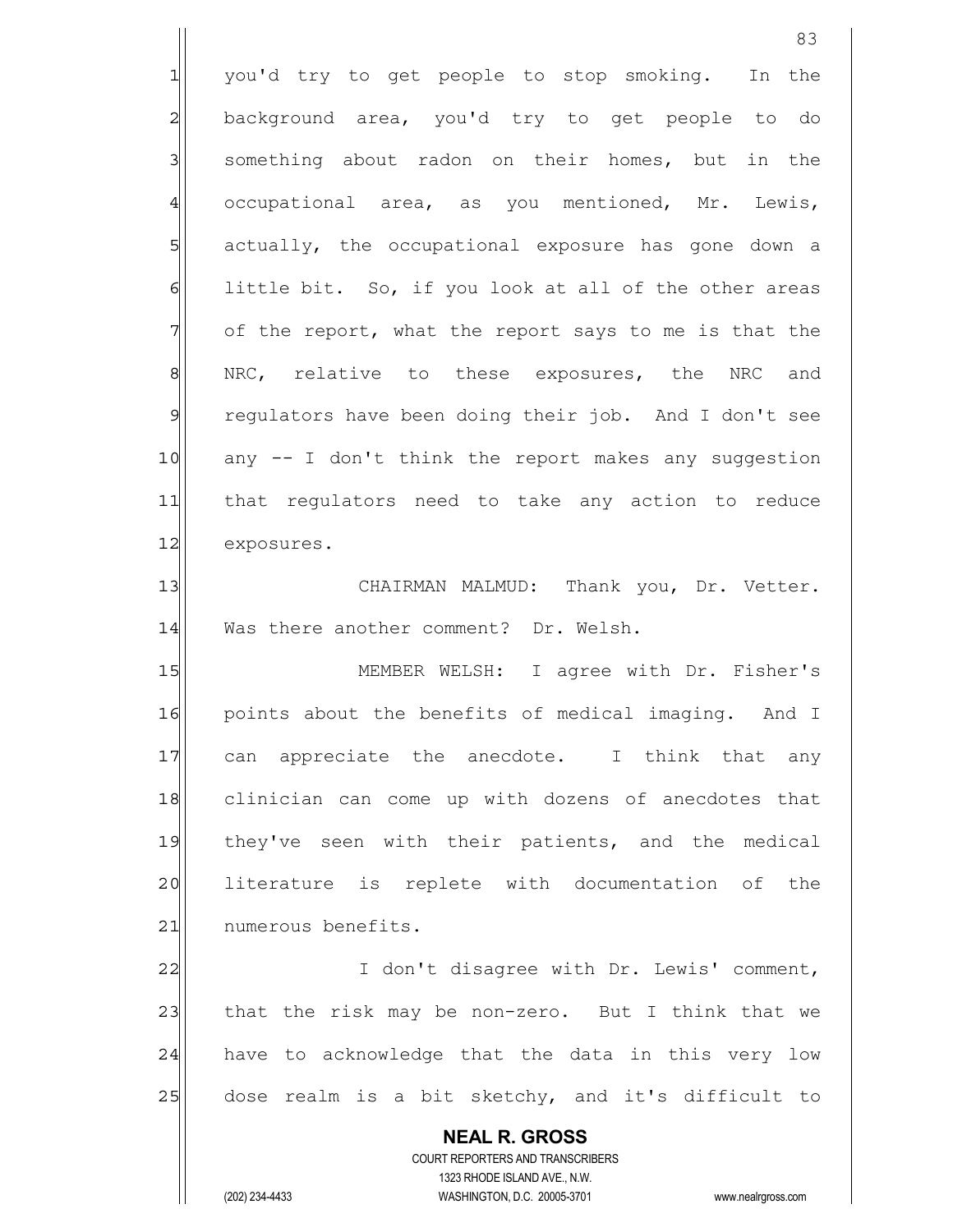1 fully interpret. While I agree with the ALARA 2 principle, I think that it has to be acknowledged that 3 I the scientific data is not complete. And we're all 4 familiar with Kerala, India, Ramsar, Iran where doses 5 5 from background radiation can be the equivalent of  $6$  dozens, if not a hundred CT scans annually, so if you 7 look at the epidemiology and life expectancy in 8 Kerala, it's higher than most of India. It's 9 sometimes difficult to put all of this together, and 10 then integrate that with our instinct to say that we 11 should reduce the number of medical imaging studies 12 because of the increase in dose to the public. I 13 think it does have to be tempered with a little bit of 14 common sense. 15 | CHAIRMAN MALMUD: Thank you. If I may,

16 I'll try and summarize what the Committee appears -- 17 what I've heard the Committee say. Number one, 18 there's a consensus that the report is an excellent 19 document, and we're grateful to those who prepared it. 20 Number two, we believe that the NRC should continue 21 to maintain records, keep us aware of radiation 22 exposure so that we can bring that into the thought 23 processes with regard to caring for patients. Number  $24$  three, it's a medical principle first, do no harm. 25 And the medical community is eager to adhere to that

 **NEAL R. GROSS** COURT REPORTERS AND TRANSCRIBERS 1323 RHODE ISLAND AVE., N.W. (202) 234-4433 WASHINGTON, D.C. 20005-3701 www.nealrgross.com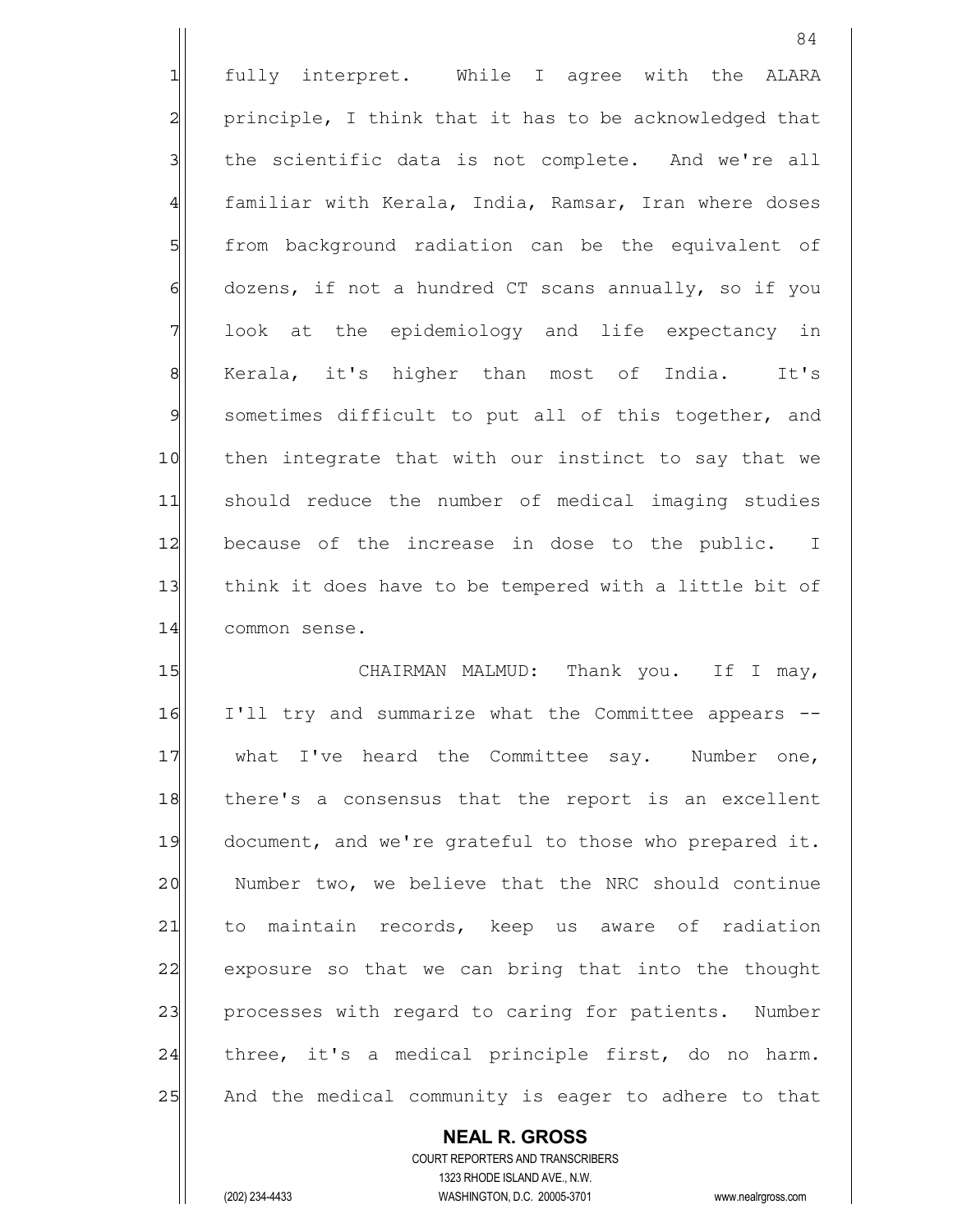1 principle. But the current belief is that given the 2 data with regard to the morbidity and mortality of 3 cardiovascular disease, and the incremental progress 4 being made in cancer, that the benefits currently 5 5 5 5 appear to outweigh the risks. And, lastly, you heard 6 several members of the Committee comment on our 7 continued concern with regard to radiation exposure to 8 8 children, who appear to be more radio sensitive, and 9 whose life expectancy is such that we need to be 10 continuously aware of the risk to them of unnecessary 11 radiation. Does that summarize what the Committee has 12 concluded? That's our response. Mr. Lewis? 13 MR. LEWIS: Would the Committee like to 14 comment at all on the -- on whether or not NRC should

15 revisit any of its policies in this area, as a matter 16 of going forward?

17 CHAIRMAN MALMUD: Well, I believe that one  $18$  -- my second point was that the  $-$ - we would encourage 19 the NRC to continue to keep records of, and keep us 20 aware of radiation exposure, so that that data may be 21 brought into the diagnostic armamentarium and assist 22 physicians in decision making with regard to the 23 advantage, or disadvantage of employing a radiologic 24 technique in the care of patients. But the actual 25 decision should be within the realm of medical

 COURT REPORTERS AND TRANSCRIBERS 1323 RHODE ISLAND AVE., N.W. (202) 234-4433 WASHINGTON, D.C. 20005-3701 www.nealrgross.com

 **NEAL R. GROSS**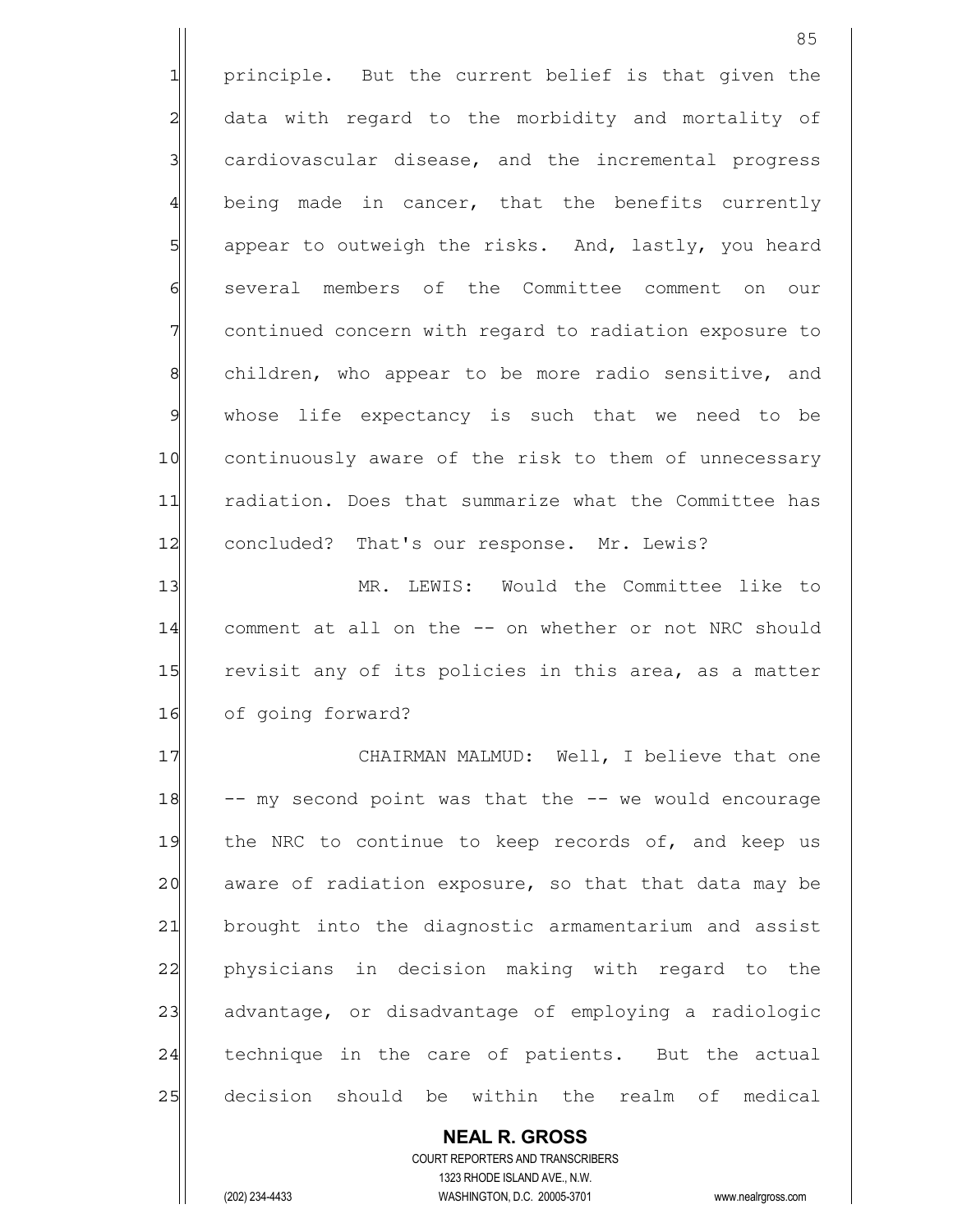|                 | 86                                                                                                  |
|-----------------|-----------------------------------------------------------------------------------------------------|
| $\mathbf 1$     | practice, and not NRC. But we're appreciative of the                                                |
| $\overline{c}$  | data. In fact, we need the data.                                                                    |
| 3               | Dr. Eggli, were you going to make a                                                                 |
| 4               | comment?                                                                                            |
| 5               | MEMBER EGGLI: Your question is, did you                                                             |
| 6               | want that in the form of an official statement from                                                 |
| 7               | the Committee, in the form of a motion, or is Dr.                                                   |
| 8               | Malmud's summary adequate for your purpose?                                                         |
| $\mathcal{Q}$   | MR. LEWIS: Well, that's a good question.                                                            |
| 10              | I will defer to the Committee to decide if they want                                                |
| 11              | to have a motion, but it will be on the record what he                                              |
| 12              | just read.                                                                                          |
| 13              | MEMBER EGGLI: I would propose a motion                                                              |
| 14              | that because the increase in exposure related to                                                    |
| 15              | materials was for medical indication, and<br>not                                                    |
| 16              | occupational, in keeping with the NRC's policy of not                                               |
| 17              | dabbling in the practice of medicine, that no<br>new                                                |
| 18              | action is required on the part of NRC.                                                              |
| 19              | MEMBER VETTER: Second.                                                                              |
| 20              | CHAIRMAN MALMUD: There's a motion which                                                             |
| $\overline{21}$ | has been seconded. Discussion of the motion?<br>Mr.                                                 |
| 22              | Lieto.                                                                                              |
| 23              | MEMBER LIETO: I have a question regarding                                                           |
| 24              | the policy. Does it state in the policy something to                                                |
| 25              | the effect that will not interfere with the practice                                                |
|                 | <b>NEAL R. GROSS</b>                                                                                |
|                 | COURT REPORTERS AND TRANSCRIBERS                                                                    |
|                 | 1323 RHODE ISLAND AVE., N.W.<br>(202) 234-4433<br>WASHINGTON, D.C. 20005-3701<br>www.nealrgross.com |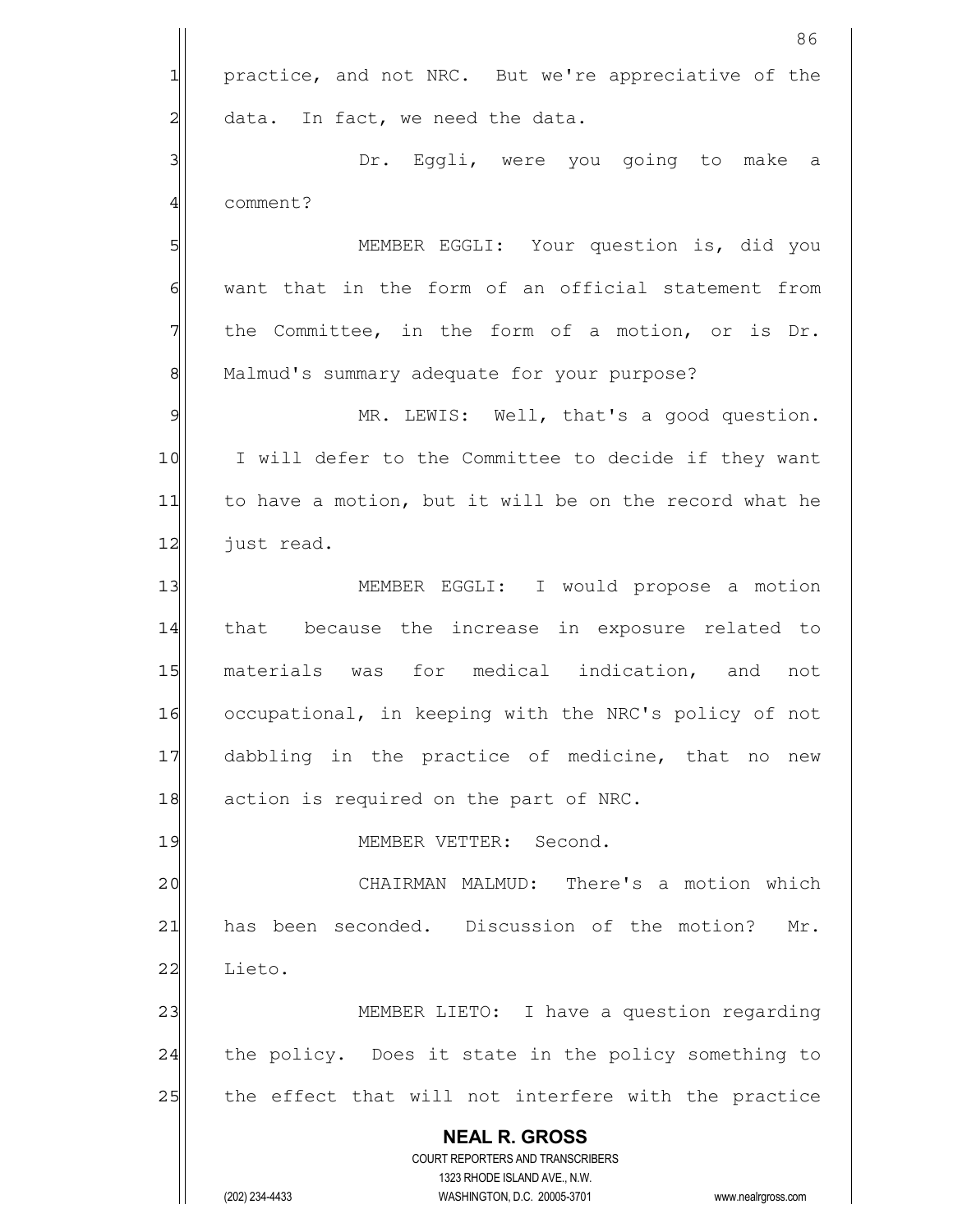87 1 of medicine because studies are medically justified, 2 Some type of medical justification terminology? 3 MR. LEWIS: Donna-Beth and Ron have that 4| committed to memory, so I will defer to their 5 | expertise. 6 6 OR. HOWE: I think the medical policy says  $7$  that we will regulate the radiation safety of patients 8 8 When necessary, and the NRC has traditionally taken a 9 position that when you're into procedures that require 10 | written directives, that's your threshold, and we do 11 require written directives to make sure the 12 administrations are in accordance with the physician's 13 wishes, and that they're in writing to make sure there 14 are no errors in there. So, we don't get involved in 15 the actual dose to the patient, we use the physician

16 as the gold standard. And that's the point at which we 17 jump into protection of the patient.

18 MR. LEWIS: And just to be fully clear, 19 being an NRC policy, we do have the legal authority to 20 do it, and we've taken a policy decision to not get 21 into the practice of medicine, so there is an issue of 22 | should we revisit that policy, as the Committee has  $23$  weighed in.

24 CHAIRMAN MALMUD: Thank you. Dr. 25 Suleiman.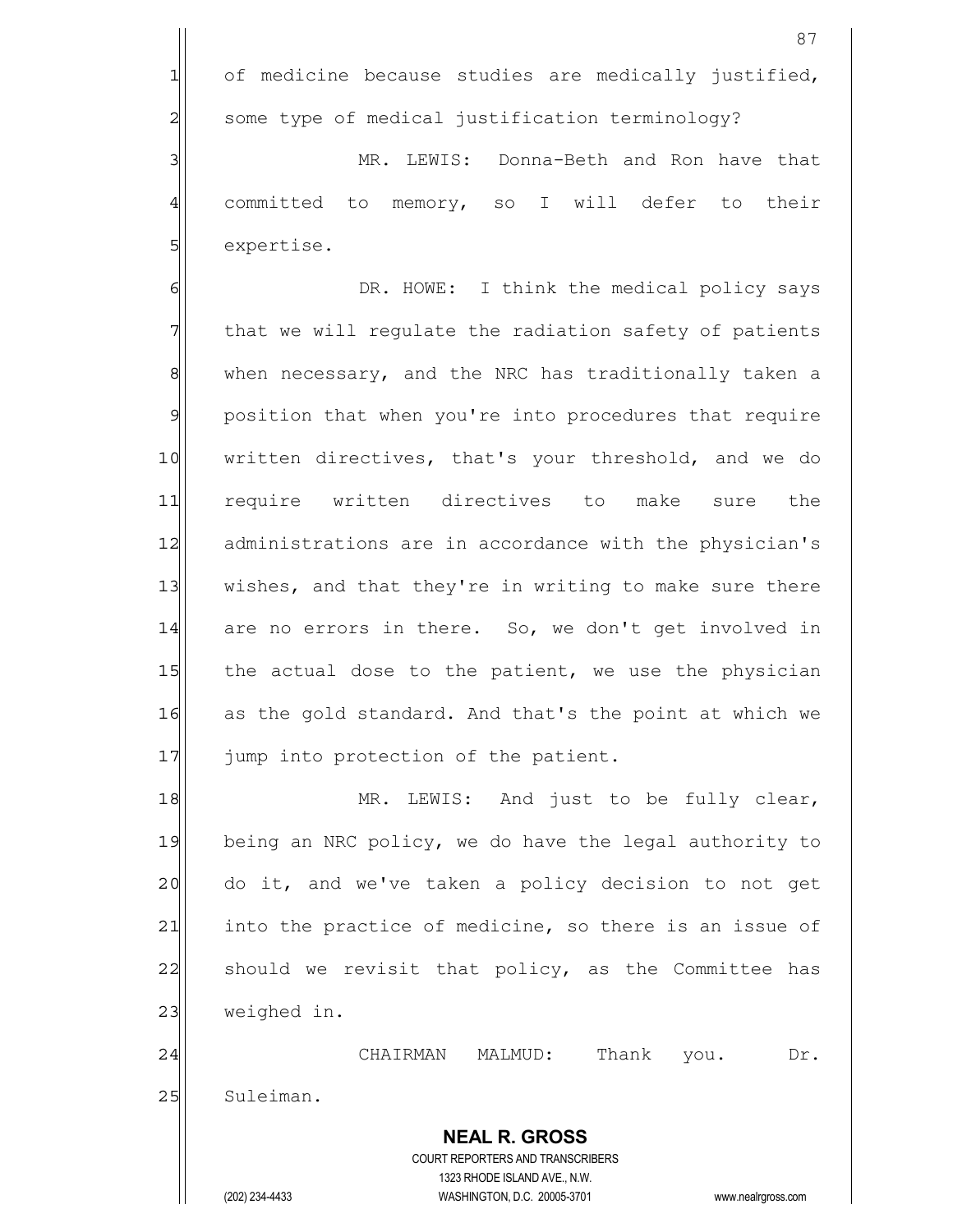**NEAL R. GROSS** COURT REPORTERS AND TRANSCRIBERS 1323 RHODE ISLAND AVE., N.W. 1 1 MEMBER SULEIMAN: This is a snapshot of 2 some scientific information. Why do we need to make 3 3 any kind of motion just for the sake of making a 4 motion? I tell you what I think would be of value in  $5$  terms of  $-$  if the information is collected both by 6 6 6 feam of the Agreement States in terms of the 7 occupational doses, that this is the discussion prior 8 to this one, where if that information could be 9 collected somehow, or looked at as an early warning, 10 you may have some new technology creeping in, and get 11 an early warning. Let's say PET with the high gamma 12| is exposing those workers at a higher rate than 13 previously, that would sort of fall in the realm. I 14 think it's more -- that could be useful. I don't know 15 whether they can collect that information or not, but 16 I think we need to use scientific objective data. And 17 if it's being collected, let's use it beneficially. 18 But I don't see the value of having some sort of 19 motion, unless there's a real specific objective to  $20$  it. 21 | CHAIRMAN MALMUD: Thank you. Mr. Lieto. 22 MEMBER LIETO: Just a follow-up to my 23 question before. It was pointed out to me that in a 24 policy that states that the NRC will not interfere 25 | with medical judgments of authorized users in the

(202) 234-4433 WASHINGTON, D.C. 20005-3701 www.nealrgross.com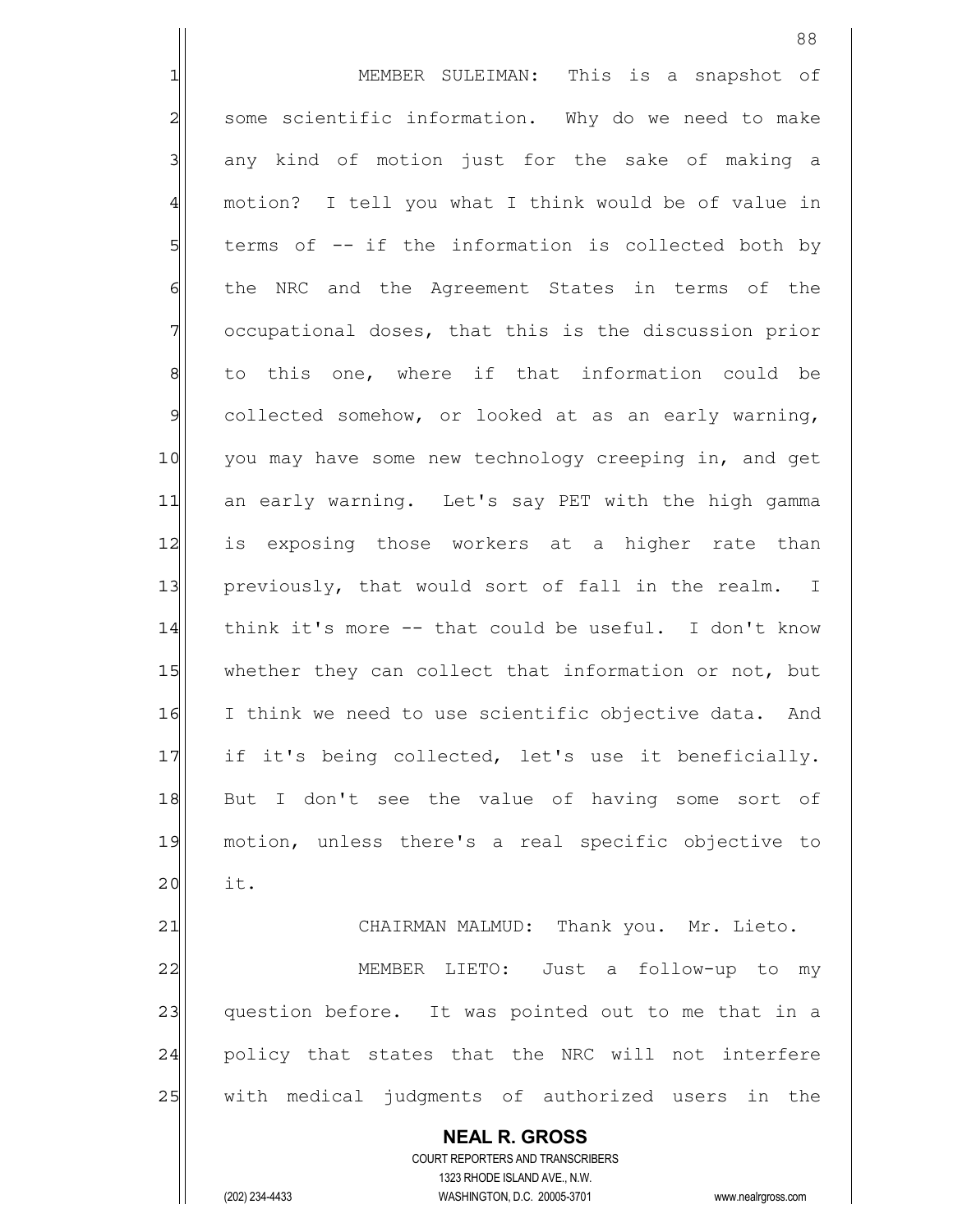1 course of their practice. And I think, to me, the 2 current policy is adequate. I don't think there's  $3$  anything, in light of what's been discussed already, 4 that indicated that either there is a deficiency in 5 the current regulations, or the current medical policy  $6$  that the NRC has. I think it is of the appropriate 7 Scope that this document does not reflect any further 8 8 8 action that's needed by the NRC in the area of medical 9 use of radioactive materials.

10 CHAIRMAN MALMUD: Thank you. Dr. Nag? 11 MEMBER NAG: Yes. I feel that saying that 12 the NRC does not intrude into the practice of medicine 13 applies here, because we are not trying to intrude 14 into medical practice. We are trying to say to use 15 the best judgment, and to weigh cost-benefit ratios. 16 That's not interfering with medical judgment, so I 17 would not go along with this motion. I think a better 18 response to this would be to say that the ACMUI agrees 19 With -- and the summary you made was an excellent 20 summary, and say this was the response of the ACMUI.

21 CHAIRMAN MALMUD: Dr. Eggli.

22 MEMBER EGGLI: To respond to that, my 23 understanding is that Mr. Lewis' question was, should 24 | NRC reconsider that policy, and consider engaging in 25 Some degree of control. Am I correct, sir?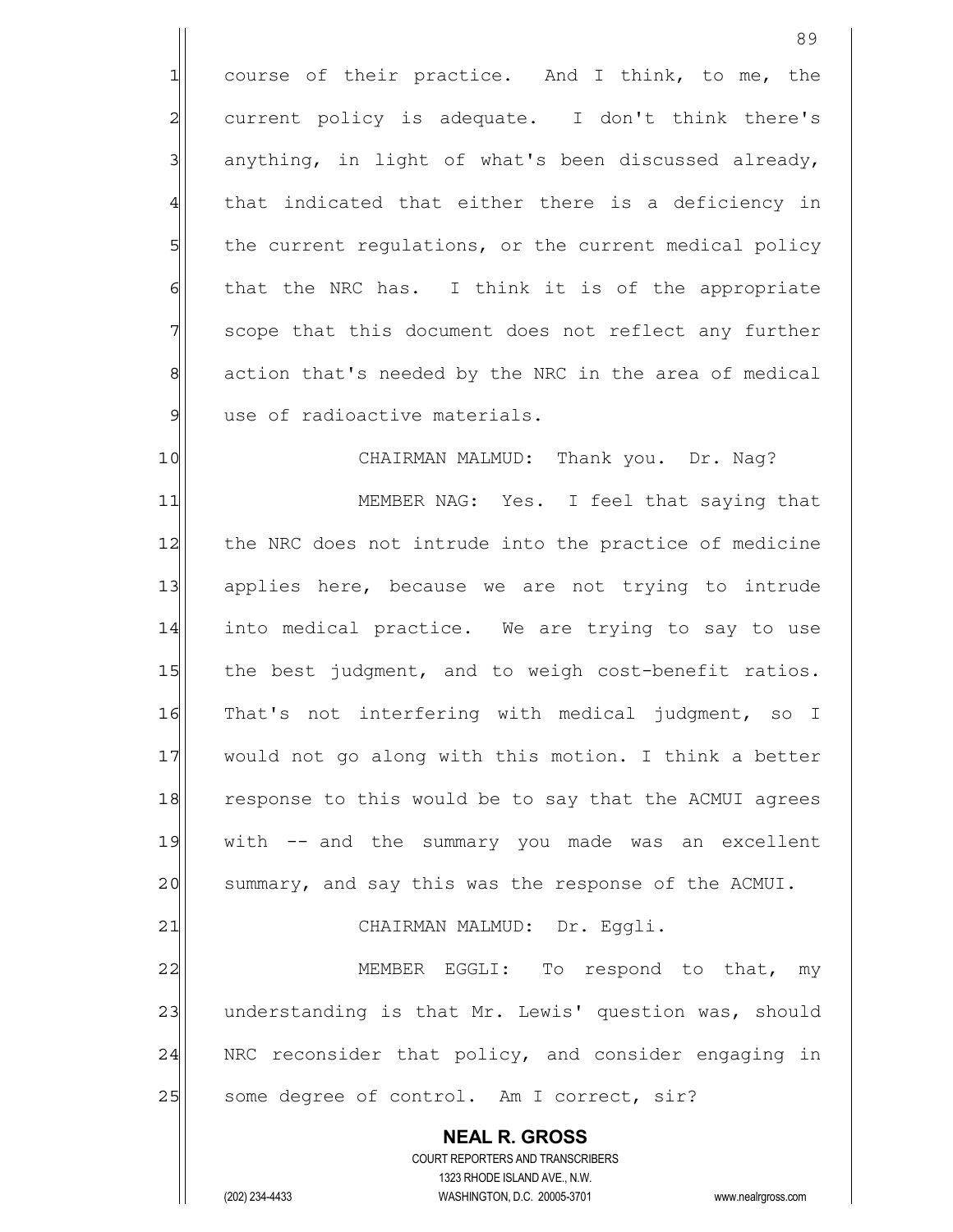90 1 MR. LEWIS: And are there any gaps in any 2 other policies. 3 MEMBER EGGLI: Yes. So that's why I think 4 the motion is appropriate to make the opinion of the 5 Sommittee clear, is that the current processes are 6 6 adequate, and there is no need to go further into  $7$  this. That's the intent of this motion, and that's 8 8 why I think since the question was asked, why it's 9 appropriate to respond specifically to that question. 10 CHAIRMAN MALMUD: Thank you. Any further 11 discussion of this? Dr. Welsh. 12 MEMBER WELSH: I'm fully in support of the 13 | motion. If I understand the concepts and questions on 14 the table, is NRC  $-$  should NRC take any change in its 15 practice based on information gathered about 16 increasing dose to the public from medical diagnostic 17 procedures involving isotopes. I think to do so would  $18$  be encroaching upon medical judgment, and that's, 19 perhaps, not within the purview of NRC. 20 More importantly, or also importantly, 21 vesterday, when we were discussing INES, International 22 Nuclear Event Scale, it really is International 23 | Nuclear and Radiological Event Scale. Similarly, 24 today, NRC will be talking about possibly regulating 25 diagnostic studies, therapeutic interventions using

 COURT REPORTERS AND TRANSCRIBERS 1323 RHODE ISLAND AVE., N.W. (202) 234-4433 WASHINGTON, D.C. 20005-3701 www.nealrgross.com

 **NEAL R. GROSS**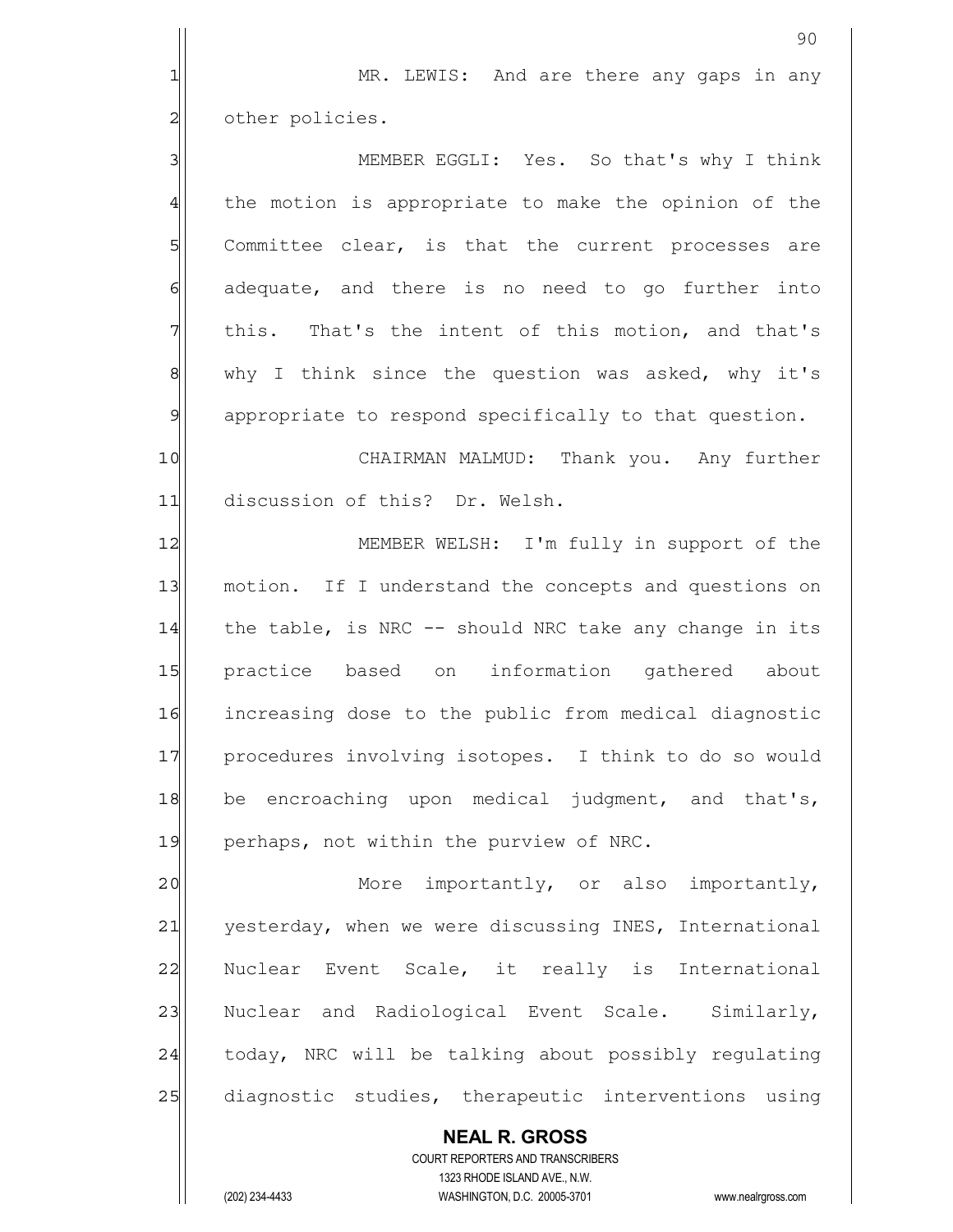**NEAL R. GROSS** COURT REPORTERS AND TRANSCRIBERS 1323 RHODE ISLAND AVE., N.W. (202) 234-4433 WASHINGTON, D.C. 20005-3701 www.nealrgross.com 1 isotopes, and then 50 percent of the medical 2 radiological procedures would, or more than 50 percent 3 would not be under such regulation. And if we were to 4 endorse regulation, we might come to a point where a 5 person can't get a bone scan, but they can get a bone  $6$  survey, and that just doesn't make any sense to me.  $7$  So, I think that unless there was an agency that were 8 8 8 8 approperts of radiation exposure 9 to the public, and to patients, that NRC probably 10 Should not make any changes based on this information. 11 CHAIRMAN MALMUD: Thank you, Dr. Welsh. 12 Any other comments with regard to the motion that Dr. 13 Eggli has made? Dr. Eggli, may I request that we find 14 a synonym for dabbling? 15 (Laughter.) 16 | MEMBER EGGLI: I will accept any 17 appropriate synonym. 18 CHAIRMAN MALMUD: All right. That the NRC 19 $\vert$  and agreement -- by the way, this should also -- we're 20 also looking for the Agreement States to give us a 21 database. Is that possible, Debbie? 22 MEMBER GILLEY: You can surely make a 23 recommendation, but there is no authority for ACMUI. 24 CHAIRMAN MALMUD: Regardless of authority, 25 it's just with encouragement. Alright. So that the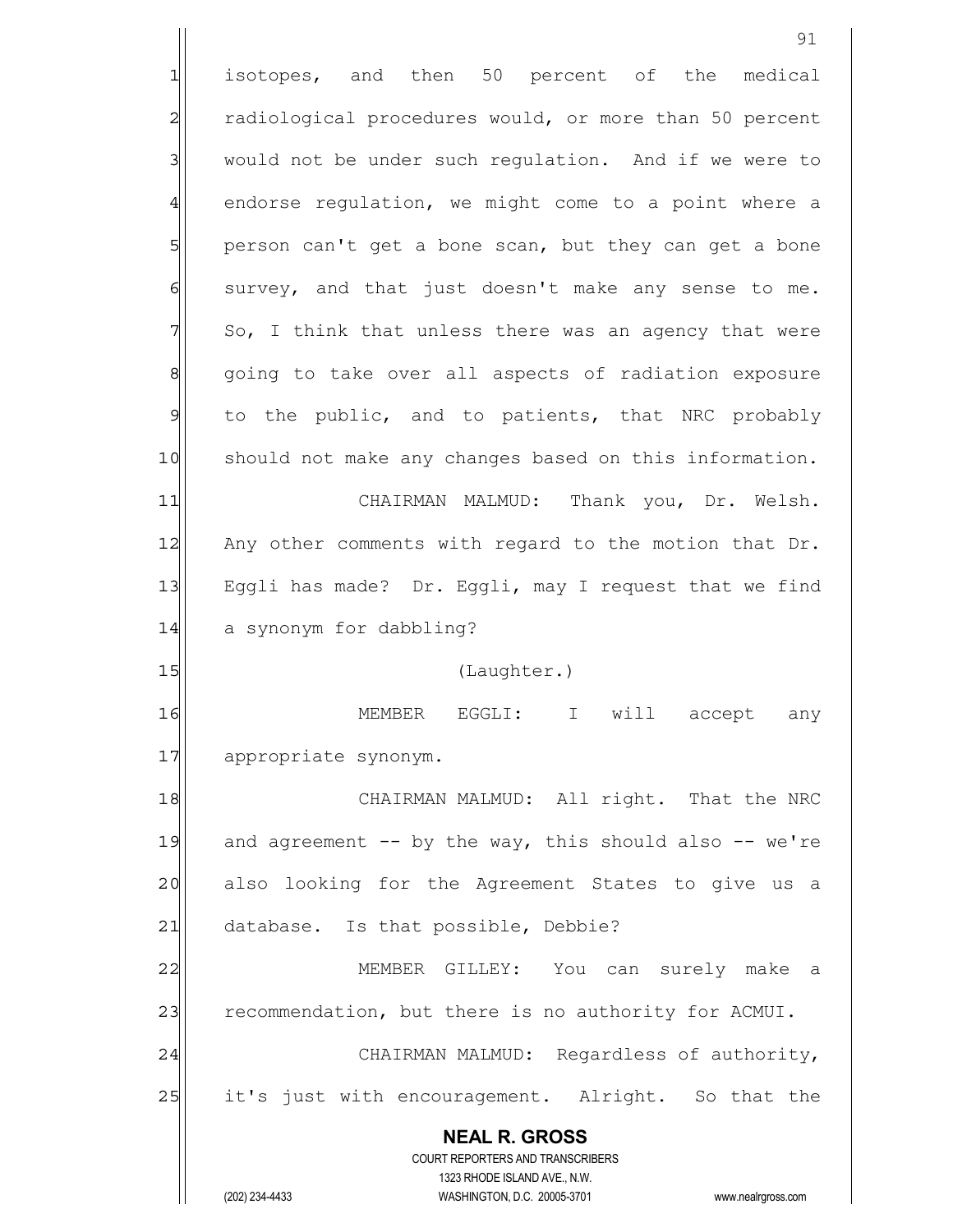92 1 second part, number one, I think there were four parts 2 to the issue. The first one was that we commented on 3 1 the excellence and thoroughness of the report, and are 4 appreciative of it. Number two, that we would hope 5 5 5 5 that the NRC and the Agreement States should be 6 6 6 6 encouraged to keep us aware of the radiation exposure  $7$  to patients, that we encourage them not to  $-$  to 8 8 8 continue not to intervene in the practice of medicine. 9 Is that, intervene? 10 MEMBER EGGLI: Perfectly good word. 11| CHAIRMAN MALMUD: Thank you. The third 12 point is that Committee members recognize that as a 13| basic premise in tentative medicine to first do no 14 harm. And the profession is aware of that, and is 15 concerned about radiation exposure. And the fourth 16 one is that we always are reminded of the need for the 17 benefit to the patient to outweigh the risks, 18 regardless of the procedure being performed. And that 19 was the motion. Does that sum up what you said? 20 MEMBER EGGLI: I'll accept that as the 21 motion. Thank you. 22 CHAIRMAN MALMUD: Who seconded the motion?

23 | MEMBER VETTER: I did.

24 CHAIRMAN MALMUD: Is that acceptable?

25 | MEMBER VETTER: Yes.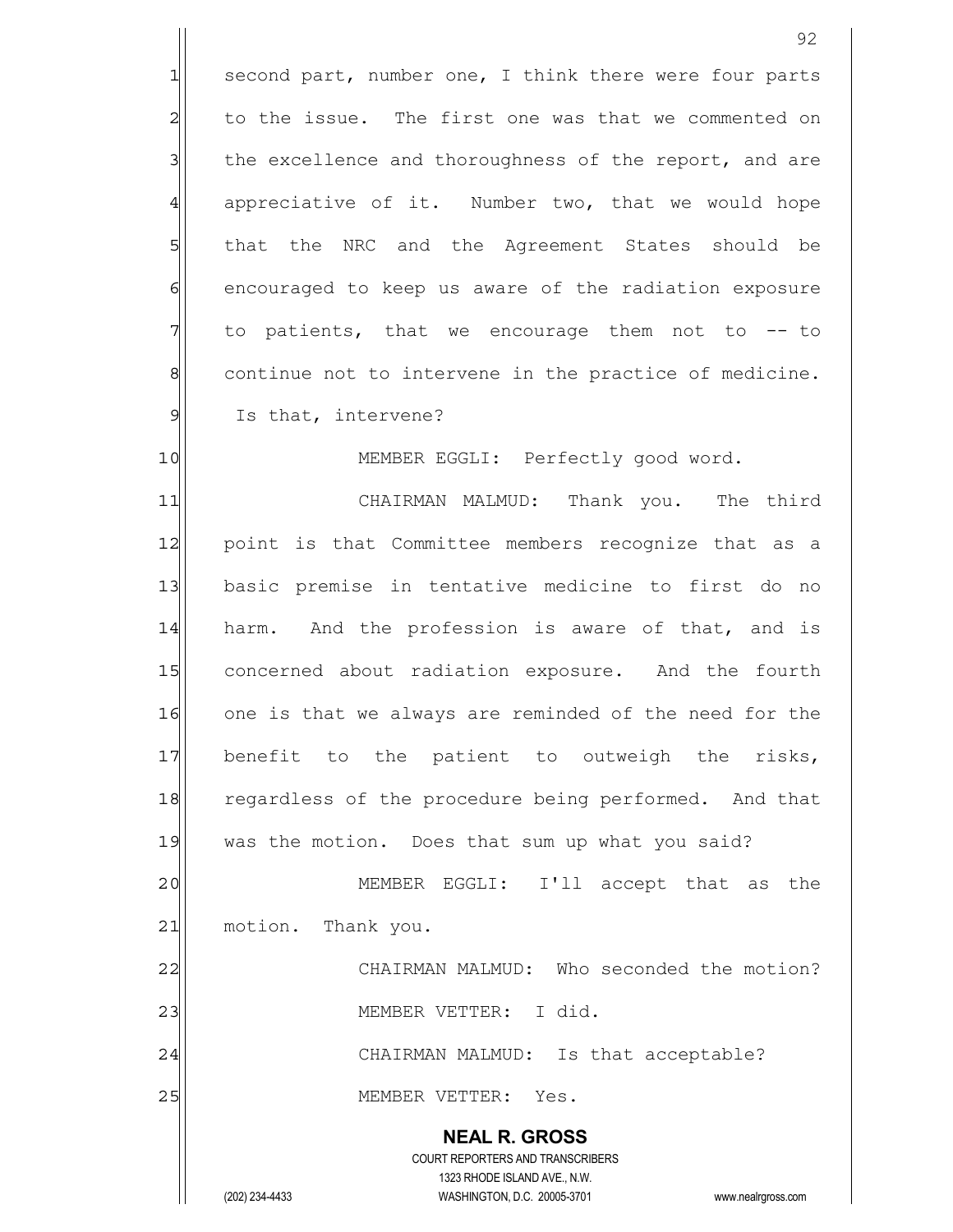|               | 93                                                                  |
|---------------|---------------------------------------------------------------------|
|               | CHAIRMAN MALMUD: Any further discussion?                            |
| 2             | All in favor?                                                       |
|               | (Chorus of ayes.)                                                   |
| 4             | CHAIRMAN MALMUD: Any opposed? Any                                   |
| 5             | abstentions? Two abstentions. Oh, three abstentions.                |
| 6             | Thank you. Mr. Lewis?                                               |
| 7             | MR. LEWIS: Yes, if I could make a final                             |
| 8             | comment. I would request that the Committee make its                |
| $\mathcal{Q}$ | views known to the Commission at the upcoming ACMUI                 |
| 10            | meeting with the Commission.                                        |
| 11            | CHAIRMAN MALMUD: Thank you. We will. We                             |
| 12            | move on to the next item, which I believe is a brief                |
| 13            | break.                                                              |
| 14            | (Whereupon, the proceedings went off the                            |
| 15            | record at $10:23$ a.m., and resumed at $10:38$ a.m.)                |
| 16            | DR. EGGLI: Okay, start again. This is                               |
| 17            | report of the subcommittee on the board<br>the                      |
| 18            | certification pathway for authorized individual                     |
| 19            | This report has partially been presented<br>status.                 |
| 20            | before, where a framework for a recommendation was                  |
| 21            | presented at the last meeting, but I will briefly                   |
| 22            | review the problem.                                                 |
| 23            | Basically if there is a significant time                            |
| 24            | delay between the completion of training and final                  |
| 25            | board certification for trainees who intend to become               |
|               | <b>NEAL R. GROSS</b>                                                |
|               | COURT REPORTERS AND TRANSCRIBERS<br>1323 RHODE ISLAND AVE., N.W.    |
|               | (202) 234-4433<br>WASHINGTON, D.C. 20005-3701<br>www.nealrgross.com |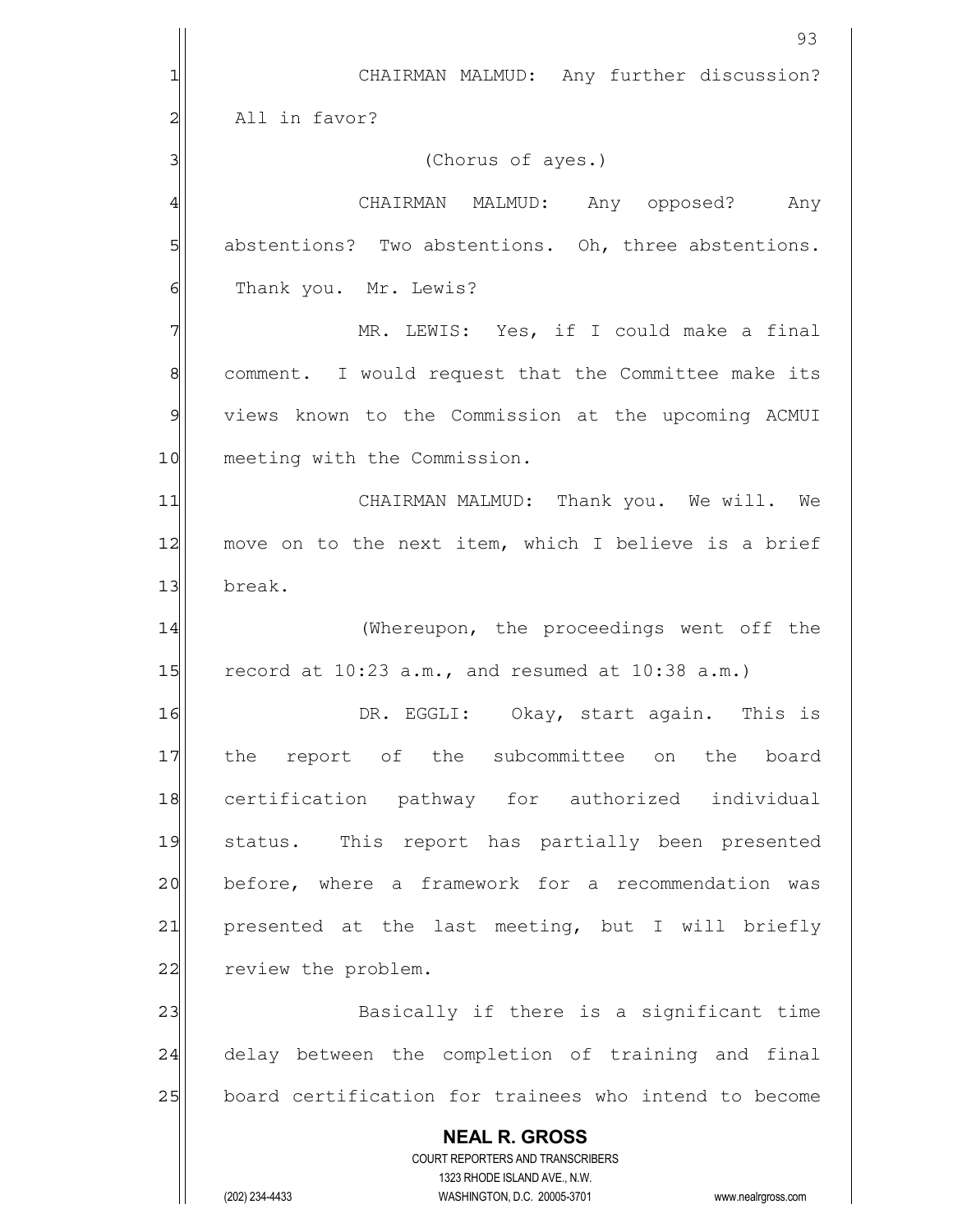1 authorized individuals by the board certification 2 pathway, they may be unemployable for a period of 3 **d** time.

4 As a result the only way for those 5 individuals to become immediately authorized for 6 materials is to utilize the alternate pathway which 7 effectively invalidates the board certification 8 8 pathway for those certification boards.

9 The problem was recognized, and I need to 10 mention and applaud both the American Board of 11 Radiology and the NRC staff, because the problem is 12 not imminent yet, and the time frame for solving the 13 | problem is probably quite adequate.

14 So the subcommittee was charged to 15 recommend a potential solution that would allow an 16 authorized individual - allow a trainee to become an 17 authorized individual prior to that board 18 certification. The subcommittee was specifically 19 charged with developing a recommendation that could 20 apply to diagnostic radiology and the American Board 21 of Radiology.

22 However, the subcommittee thought it would 23 be important to make a recommendation that could be 24 generalized, and could be utilized by any 25 certification board that perceived a problem with

 **NEAL R. GROSS** COURT REPORTERS AND TRANSCRIBERS 1323 RHODE ISLAND AVE., N.W. (202) 234-4433 WASHINGTON, D.C. 20005-3701 www.nealrgross.com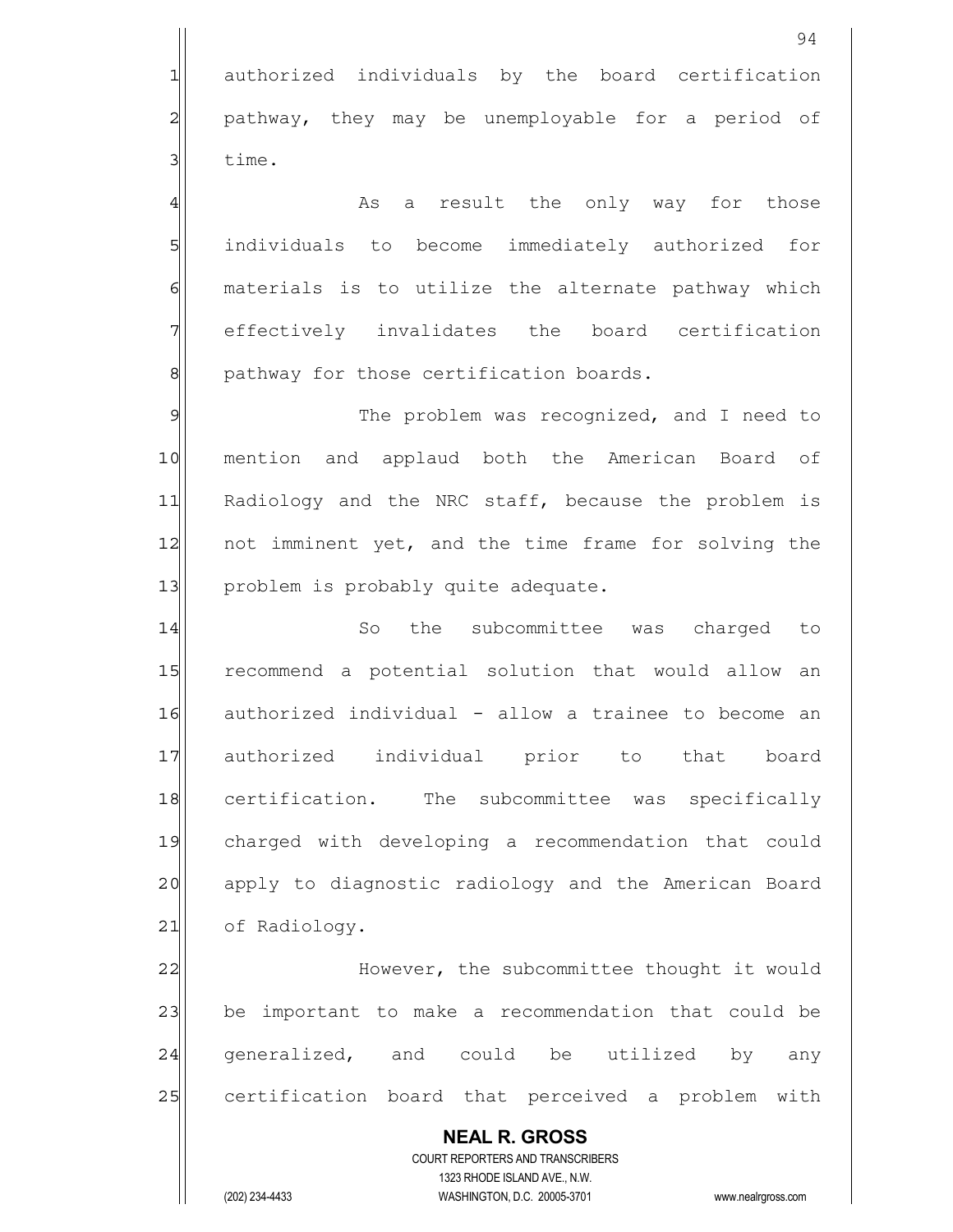1 their trainees becoming authorized individuals between 2 the completion of their training and the final board 3 certification.

4 all it is important to state that this is a 5 framework design and that no board would be required 6 to utilize this framework if they didn't perceive a 7 problem. It's simply a framework available to be used 8| when there is a problem to be solved, and that problem 9 being the time delay between completion of training 10 and final board certification.

11 The initial proposal to - was that NRC 12 recognize certifying boards could issue a separate 13 certificate at the end of training to attest to the 14 trainee's completion of all the TV requirements and 15 necessary examinations to achieve authorized 16 individual status. So the first recommendation is 17 that the boards separate the training - the 18 certification of training for authorized user status 19 from the rest of the board certification.

20 The second proposal was that the NRC 21 accept this certification for the board certification 22 pathway to achieve authorized individual status.

23 This effectively preserves the integrity 24 and utility and intent of the board's certification 25 pathway, while at the same time provides a level of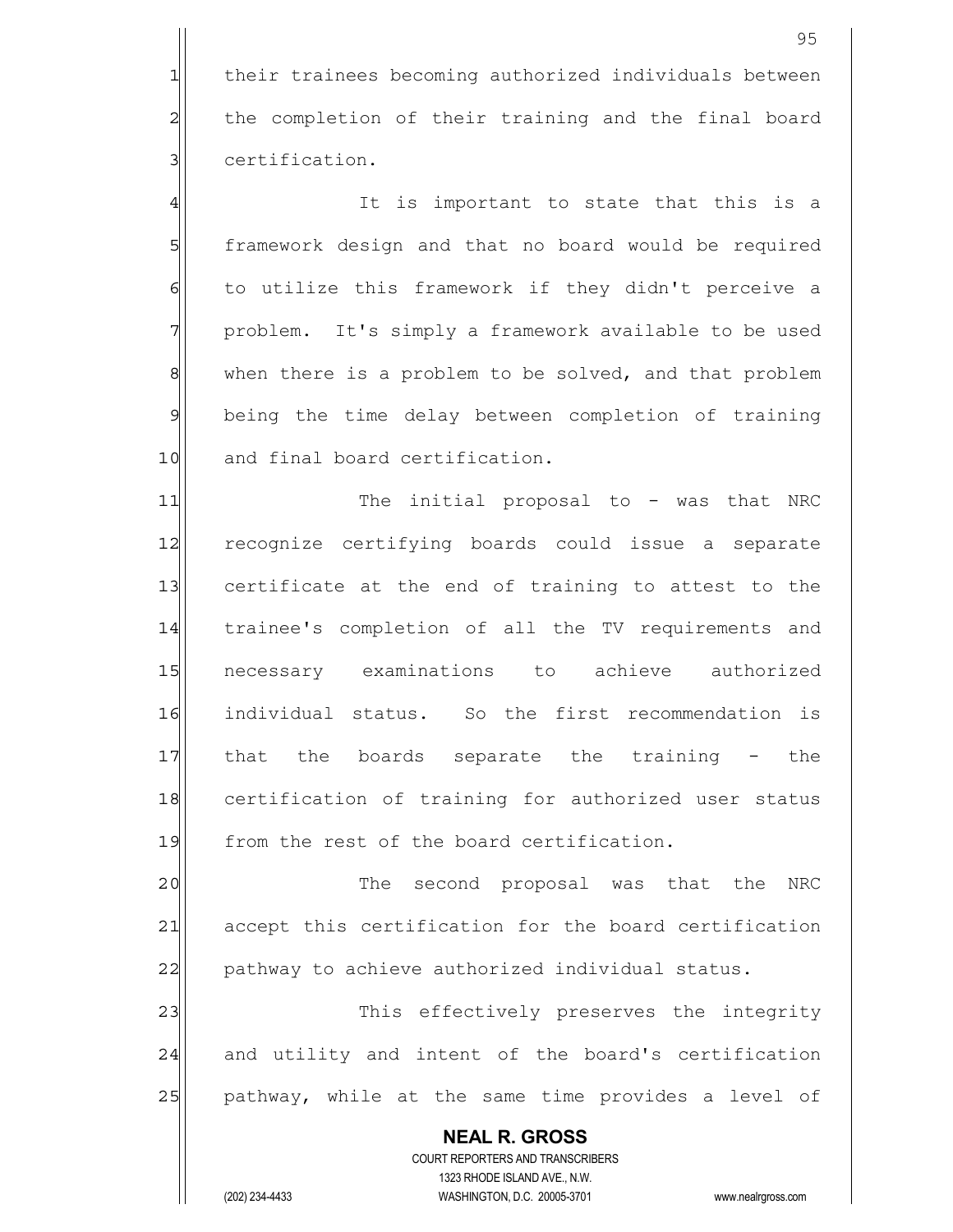1 assurance of the quality and completeness of the 2 all individual's training.

3|| The NRC staff asked a series of clarifying 4 questions about the proposal. There were actually 5 four numbered questions, but we divided question three  $6$  into two parts, so there are five questions we will be 7 answering.

8 8 Me first was to provide clarification 9 that separate AU certificate issued at the end of 10 training is indeed recognized by the board or in 11 effect stands alone, and is not just a piece of paper. 12 And the subcommittee in this case recommends that the 13 certification of completion of T&E is considered by 14 $\vert$  the board a stand alone recognition; which is to say 15 it is not then dependent on the board's subsequent 16 determination at the end, but that it stands alone and 17 remains in force effectively forever once it's issued.

19 clarification that the proposed certification is 20 indeed separate, which is sort of a further refinement 21 of the first question. And again the subcommittee 22 recommends that the certifying boards clarify that the 23 AU training and experience is not an interim but a 24 stand alone certification, and the subcommittee in 25 response to, again, staff questions, recommends that

18 The second question was that - provide

 **NEAL R. GROSS** COURT REPORTERS AND TRANSCRIBERS 1323 RHODE ISLAND AVE., N.W. (202) 234-4433 WASHINGTON, D.C. 20005-3701 www.nealrgross.com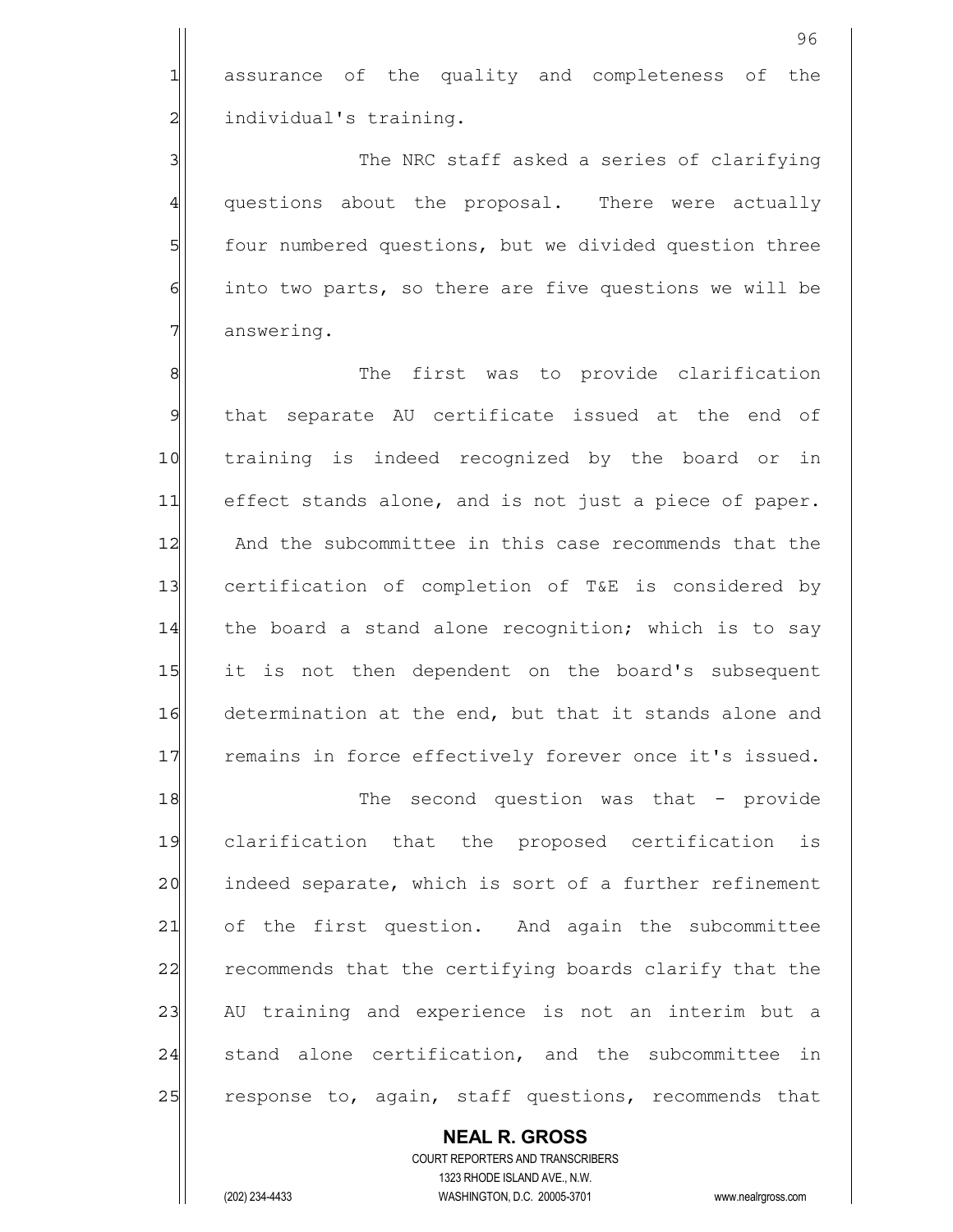1 the certifying boards specifically state what training 2 this is certifying, whether it be training under Part  $3$  200 - training under 290; Part 300 training under 390,  $4$  392, 394; or for any other board part, 400 training 5 under 490 or Part 600 training under 690, in a broadly 6 applicable training algorithm.

7 The next question is to clarify whether or 8 | not successful completion of the NRC tailored 9 examination will be required for trainees who do not 10 pursue or do not achieve the proposed authorized 11 individual training. The - in this case the 12 subcommittee understands that different certifying 13 boards may take a different approach to satisfying 14 this concern. There are two possible approaches that 15 I saw in a general basis, and the first path would say 16 all trainees would be required to acquire the 17 necessary training and experience and to pass the 18 required examinations to become an authorized user as 19 part of their board certification requirement; that if 20 they do not complete this first phase then they are 21 | not eligible ultimately for board certification.

22 Alternatively a certifying board could 23 offer two pathways, one that leads to board 24 certification effectively as ABR does now; one that 25 leads to board certification with authorized user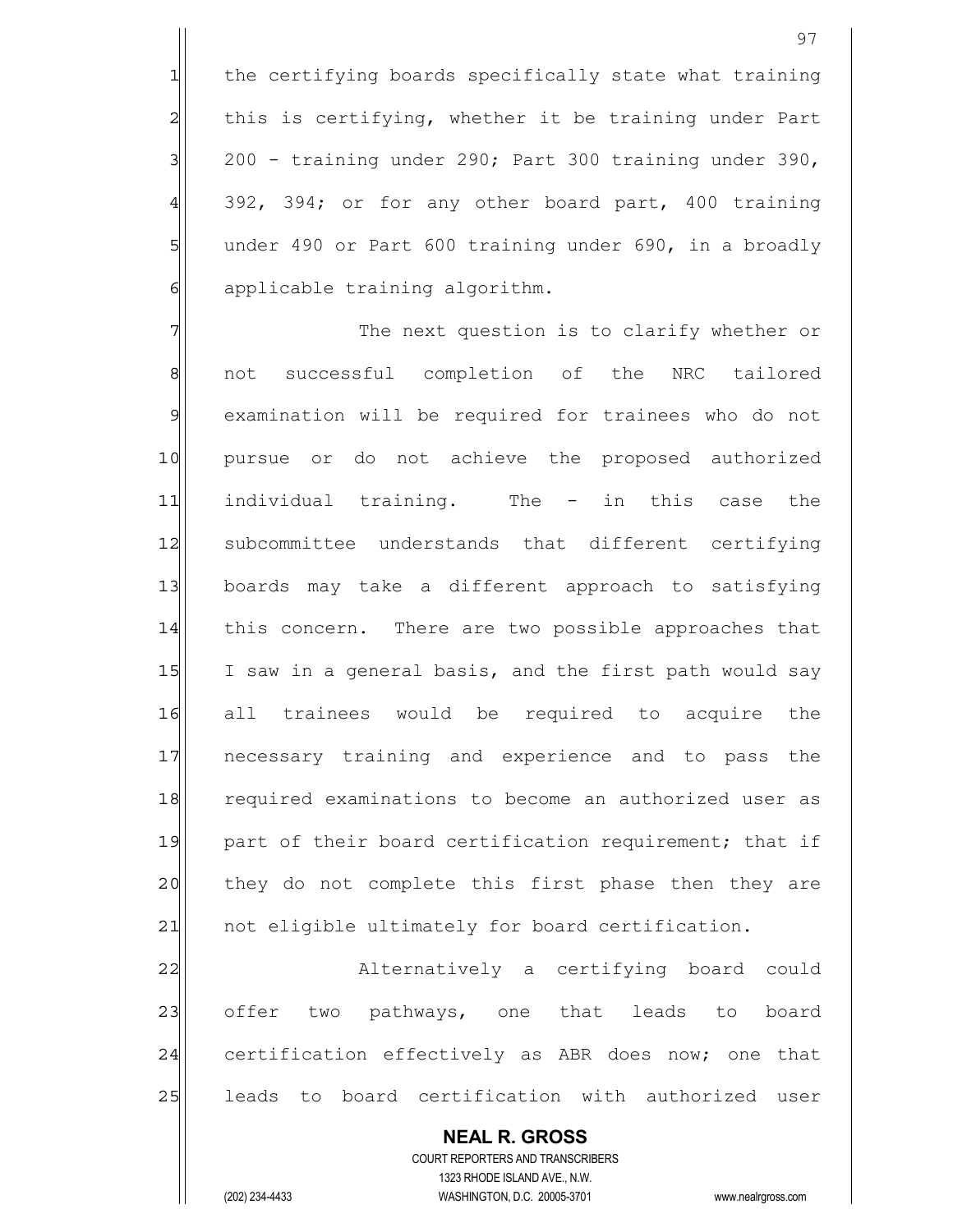1 eligibility; and one that leads to board certification 2 | without authorized user eligibility.

3 3 And the question is, what is the impact of 4 that? And I think that is what the next question 5 Solectively answers, which is to say that if trainees 6 do not achieve the authorized user status as part of 7 Their board certification program and they 8 subsequently determine that they want to become 9 authorized users then their option becomes the 10 alternate pathway and it is no longer an obligation of 11 the board to go retrospectively and provide them with 12 Something so they can get authorized user status.

13 So that if the board were to offer a dual 14 pathway and the individual did not choose to 15 | participate in the training and examinations necessary 16 to become an authorized user, and sometime later 17 determined that they wanted to become an authorized 18 user or authorized individual more broadly, then their 19 option becomes the alternate pathway, and they are no 20 longer eligible for authorized individual status via 21 the board certification pathway.

22 The final comment from staff, which I'm 23 not sure was a question but more of a comment, is that 24 this represents a change in the approval that - or 25 recognition that NRC has already provided to the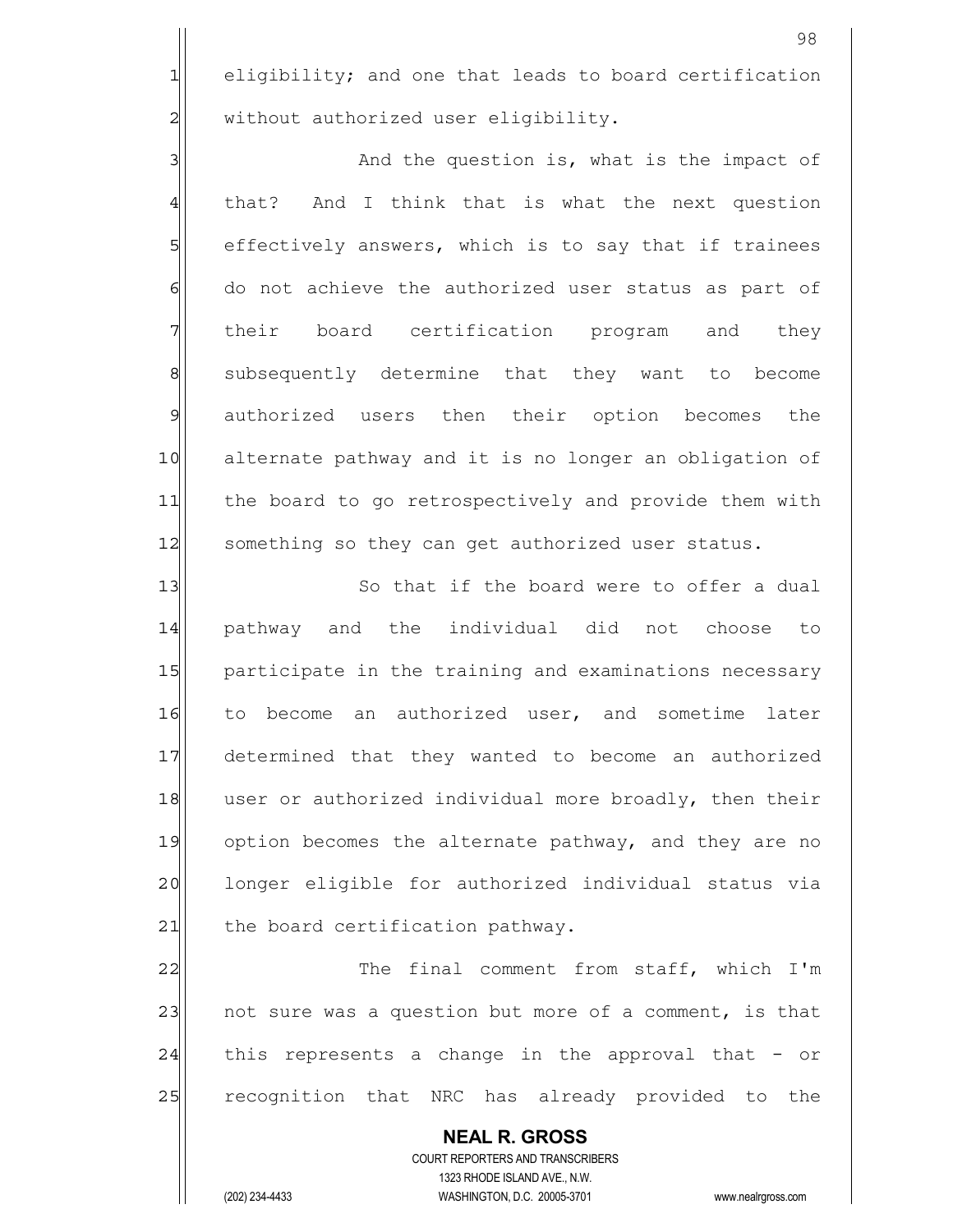1 individual boards, and that the boards would have to 2 amend their proposal to the NRC and have that amended 3 **proposal** recognized.

4 And again the subcommittee's 5 | recommendation would be that the board would do 6 6 exactly that, which they would submit their modified 7 | proposal to NRC for review, for the board 8 8 certification, and to make it clear to NRC as to 9 whether this proposal represents a replacement of 10 their existing recognition or whether this represented 11 an addition to their existing recognition.

12 And that is pretty much as far as we could 13 qo in making a recommendation. I don't think that we 14 could make a recommendation that is more specific and 15 yet broadly applicable. Again the goal is to provide 16 a framework whereby the boards can provide the 17 opportunity for trainees to become authorized 18 individuals prior to the completion of the final board 19 exam, and when there is a large gap between completion 20 of training and final board certification, a program 21 that is not required to be used by any board, but is a 22 framework available to be used if the board chooses to  $23$  do that.

24 and 1 If a board does not perceive that they 25 have a problem, then they have no need to utilize this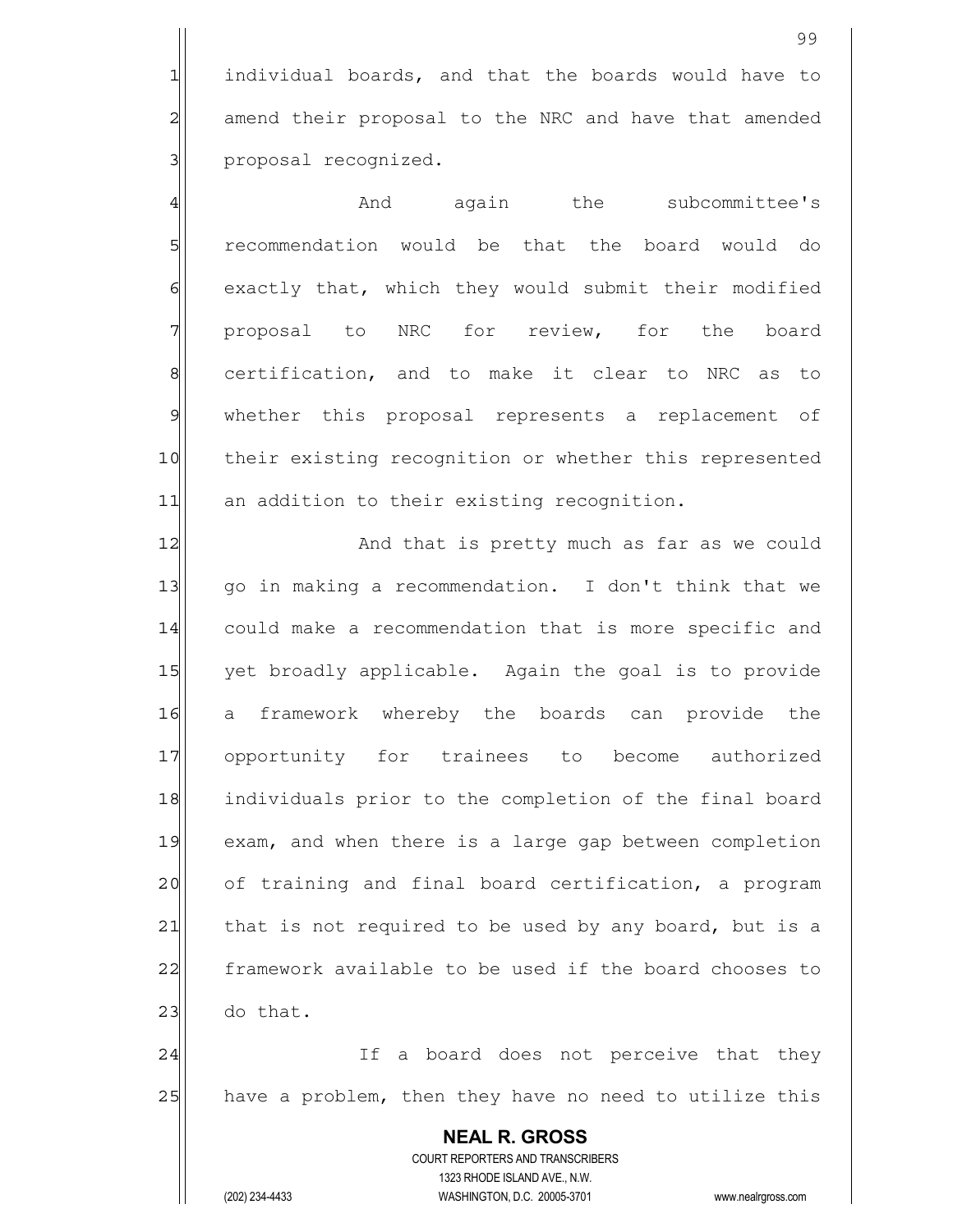1 pathway.

2 and that I think concludes the 3 | subcommittee's report.

4 GHAIRMAN MALMUD: Thank you, Dr. Eggli. 5 Solutions or comments for Dr. Eggli?

6 6 OR. NAG: I have been asked by many of my 7 colleagues in radiation oncology that if this were to  $8$  come into effect, what would happen to those 9 individuals who got the NRC annual status; they did 10 not appear before the board, or they appeared before 11 the board and they failed; and all they decided that 12 they do not need the board and they would not appear 13 for the board. So would you clarify that?

14 DR. EGGLI: Yes, again, for the 15 | subcommittee's point of view, and I quess this is as 16 much a question for NRC staff, is that if they 17 achieved this authorized user status technically they 18 could apply for authorized status, but the reality is 19 they are unemployable, that if their limited 20 employment opportunities for individuals who do not 21 achieve board certification these days. And that is 22 not an NRC regulation; that is coming more and more 23 from third party payers who are beginning to impose 24 credentialing requirements for payment.

25 But I think that the way this proposal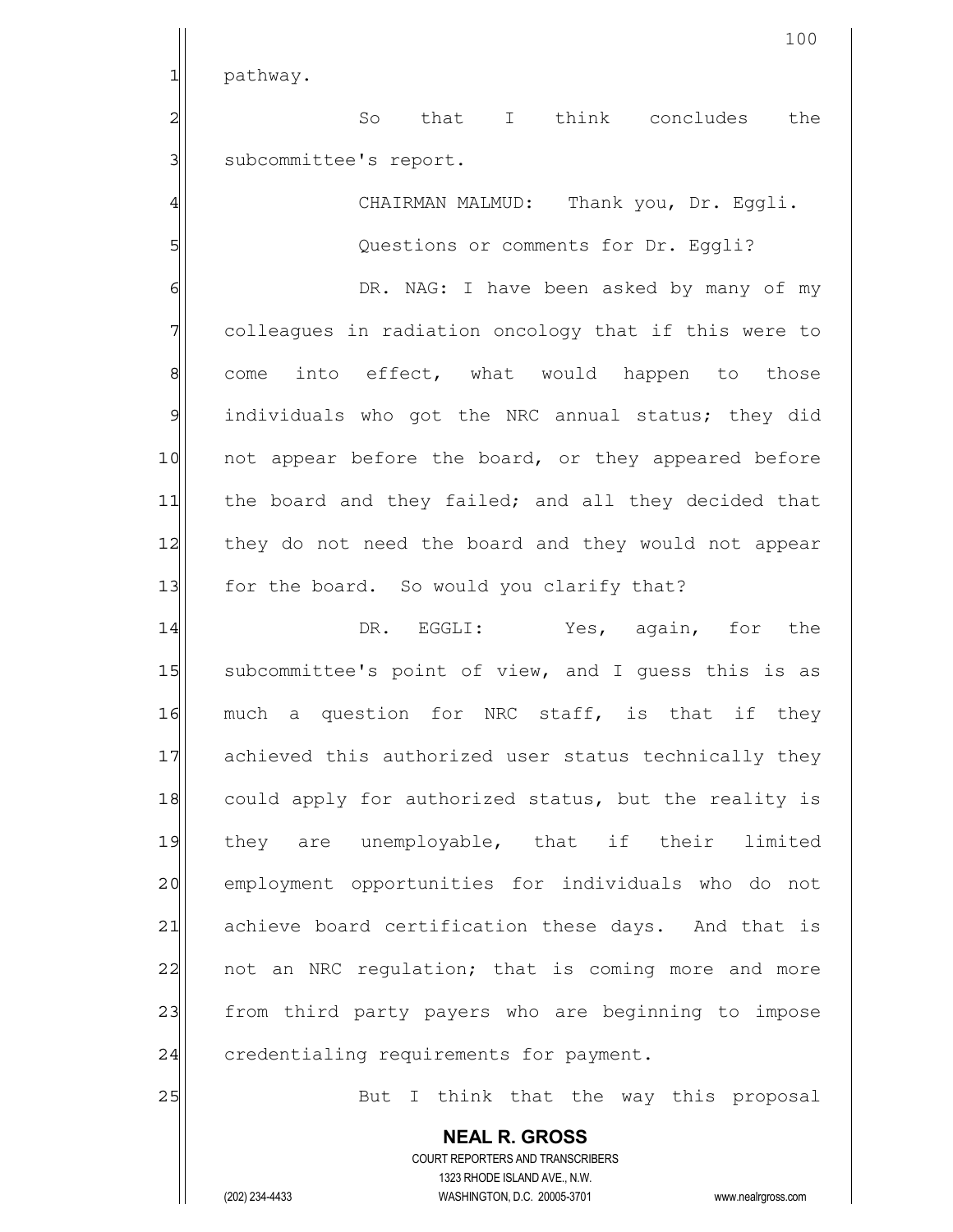**NEAL R. GROSS** COURT REPORTERS AND TRANSCRIBERS 1323 RHODE ISLAND AVE., N.W. 101  $1$  stands is that they could conceivably apply. 2 2 Now the other thing is if though the 3 American Board of Radiologies, radiation oncology 4 section, did not modify their request to NRC to 5 5 5 include this pathway, then it doesn't exist. So it 6 6 is up to the individual boards to determine whether or 7 not this sort of solution is either viable or useful 8 8 for them as a board. 9 So one solution might be that radiation 10 oncology says, we are not going to use this framework; 11 that we are happy with what we have now, and that's  $12$  it. 13 So again this is not imposed on any board. 14 The solution is not imposed. It's a framework, and 15 it's not the individual candidate who decides whether 16 or not to use the framework; it is actually the board 17 that determines whether or not they want to implement 18 a program within the framework. 19 CHAIRMAN MALMUD: Dr. Nag, did Dr. Eggli 20 answer your question? 21 DR. NAG: Partly, but I still think that it 22 will use the authority of the board if they were to  $23$  apply -- if they were to rank two separate -- because 24 many people would say I am going to apply for the NRC 25 AU status, but I don't want to take the trouble to

(202) 234-4433 WASHINGTON, D.C. 20005-3701 www.nealrgross.com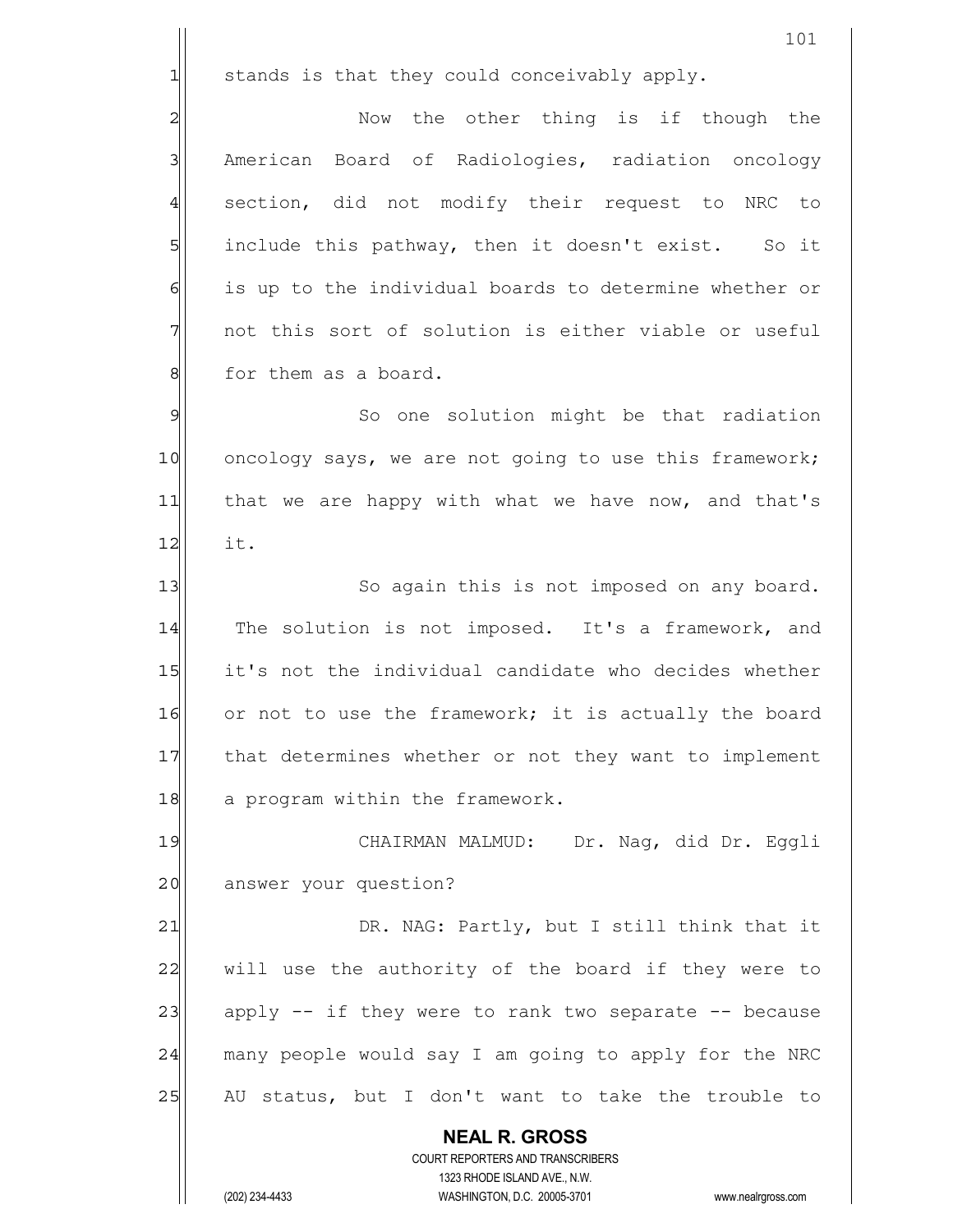102

5 s blee, and not apply for the AU status at the same  $6$  time. So I'm a little -

7 7 DR. EGGLI: The solution is intended is 8 8| intended for the boards that have a significant time 9 gap between completion of training and final board 10 certification. No board is required to utilize it. 11 This may not be the appropriate framework for 12 radiation oncology at all. They are not required to 13 | implement that pathway if it doesn't apply to their 14 diplomates.

15 | DR. NAG: No, it does apply to our 16 diplomate, I thought the solution was that people who 17 are going through the board certification, they finish 18 their residency, and at the end of that residency they 19 are given an AU - NRC AU certificate, that means 20 basically available to them so they don't have to go 21 | through the alternate pathway. And then they appeal 22 to the board, and when they appeal to the board then 23 this becomes a permanent situation. That is my 24 understanding.

25 DR. EGGLI: Okay. What I took away from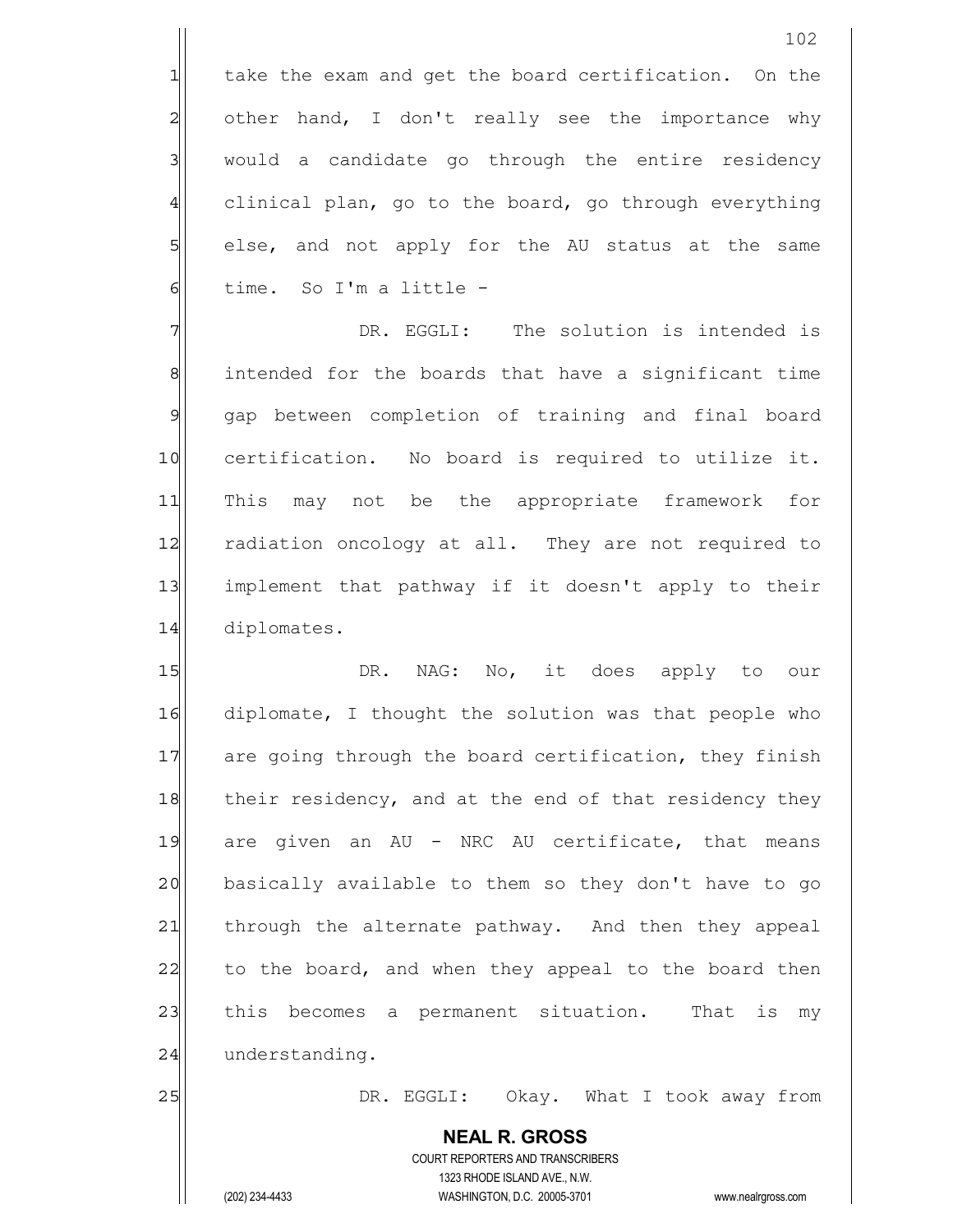1 NRC's questions, and maybe I read too much into  $2$  staff's questions. But my - the feeling that I got 3 3 out of this, and please, the staff should respond to 4 this, was that I saw this as the staff wasn't 5 interested in having to police an interim 6 6 certification that might have to be taken away. And  $7$  therefore the solution needed to be such that it was 8 | not an interim certification.

9 CHAIRMAN MALMUD: I believe that Dr. 10 Zelac is able to comment on the subject.

11 MR. ZELAC: The NRC requlations list 12 specifically particular requirements that an 13 individual board has to satisfy in order for 14 candidates, its candidates, that the board has to 15 require of its candidates in order to have this 16 certification process recognized. In other words the 17 regulations say, if you want a recognized 18 certification process so that your diplomates can 19 follow the certification pathway to authorized status,  $20$  here are the things that have to be met.

21 Those are in the regulations now. What 22 they are basically saying is that through this 23 | suggestion from the subcommittee is that, as I  $24$  understand it, that if a board chooses to, at the end 25 of the residency program, provide an examination which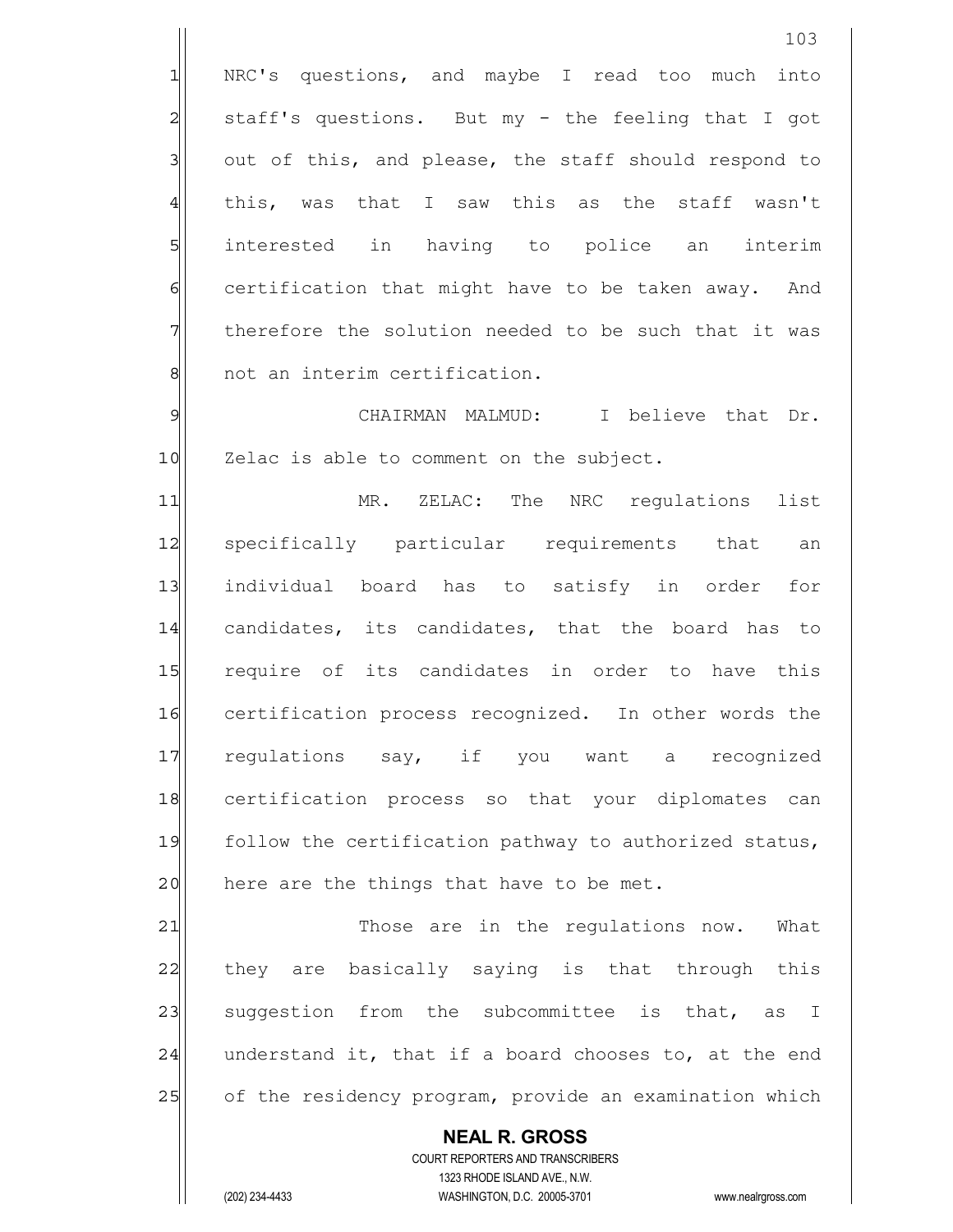|                | 104                                                                 |
|----------------|---------------------------------------------------------------------|
| 1              | will fulfill that portion of the NRC's requirements                 |
| $\overline{c}$ | and subsequently if the candidate passes that                       |
| 3              | examination the board issues a certificate to that                  |
| $\overline{4}$ | person so stating, and then that individual can follow              |
| 5              | the certification pathway in seeking authorized                     |
| 6              | status.                                                             |
| 7              | DR. EGGLI: That's the impact. Debbie                                |
| 8              | Gilley has been trying to get in here.                              |
| $\mathcal{Q}$  | I'm a little confused.<br>MS. GILLEY:                               |
| 10             | Don't we already have an alternate pathway for these                |
| 11             | individuals? And what are the advantages of setting                 |
| 12             | up a third pathway versus trying to make sure the                   |
| 13             | alternative pathway meets the needs of the board                    |
| 14             | eligible authorized users?                                          |
| 15             | DR. EGGLI: I think that the alternative                             |
| 16             | pathway, and I covered it in the four-page single                   |
| 17             | spaced document which would put you to sleep if you                 |
| 18             | tried to read it, but the recordkeeping requirement is              |
| 19             | significantly different for alternate pathway than the              |
| 20             | board certification pathway.                                        |
| 21             | The - and many preceptors these days are                            |
| 22             | not willing to write alternate pathway preceptor                    |
| 23             | statements.                                                         |
| 24             | The other thing is that the boards have                             |
| 25             | some leeway in how they compose the training to meet                |
|                | <b>NEAL R. GROSS</b>                                                |
|                | COURT REPORTERS AND TRANSCRIBERS<br>1323 RHODE ISLAND AVE., N.W.    |
|                | (202) 234-4433<br>WASHINGTON, D.C. 20005-3701<br>www.nealrgross.com |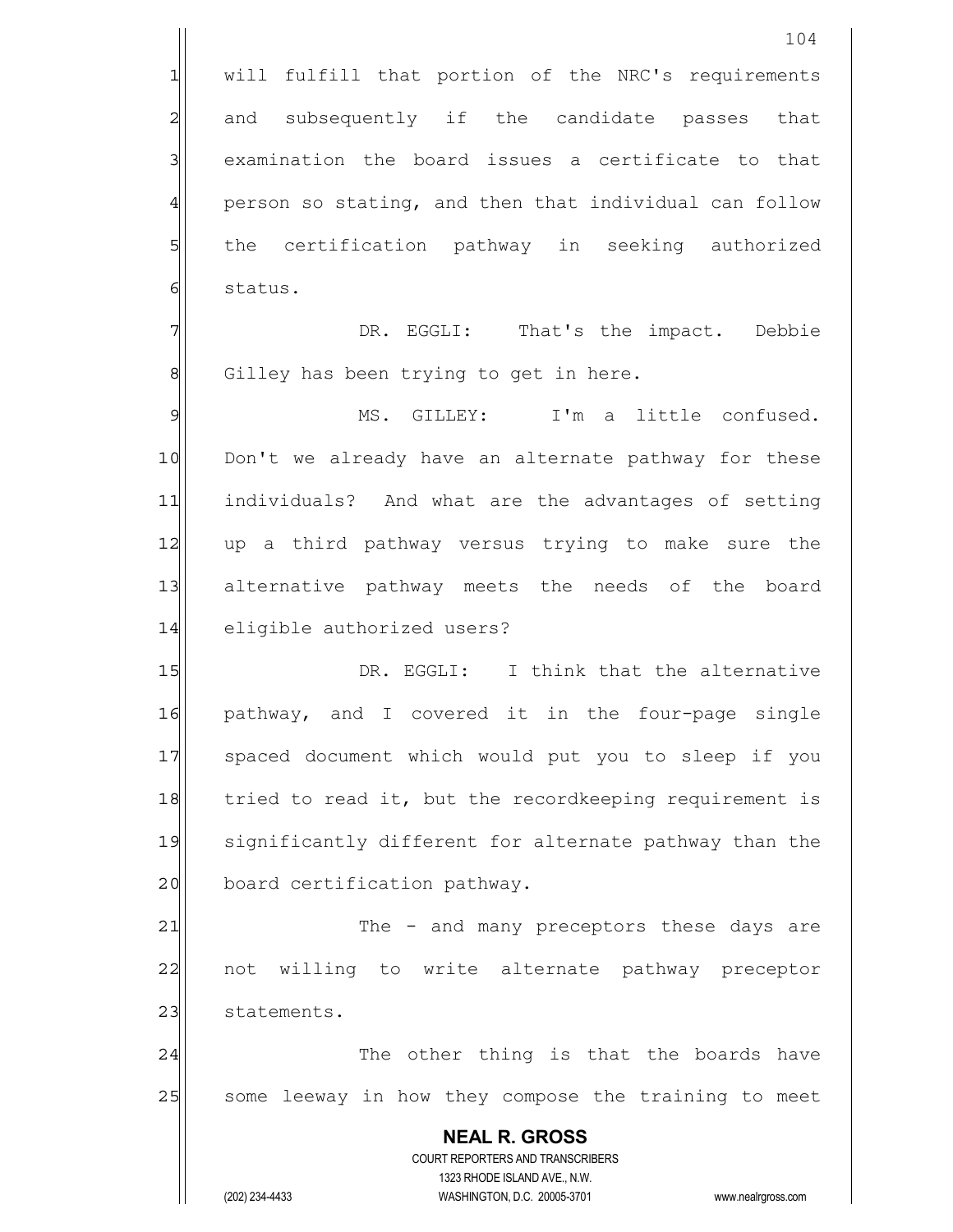**NEAL R. GROSS** COURT REPORTERS AND TRANSCRIBERS 1323 RHODE ISLAND AVE., N.W. (202) 234-4433 WASHINGTON, D.C. 20005-3701 www.nealrgross.com 1 the regulations, where the alternate pathway is 2 | significantly more rigid. 3|| So it imposes on the board certification 4 pathway a recordkeeping burden which is very different 5 5 5 5 than if they have to train rigidly to the alternate 6 6 pathway and keeping all the records that document the 7 alternate pathway than the board certification pathway 8 does. 9 CHAIRMAN MALMUD: Dr. Guiberteau. 10 DR. GUIBERTEAU: Just to reply to Debbie, 11 I don't believe this was intended to be a third 12 pathway. 13 DR. EGGLI: No, it's not. It's still the 14 board certification pathway. It is the proposal of 15 what will NRC accept as evidence of completion of the 16 board certification pathway. 17 MS. GILLEY: But my concern as a 18 regulatory is that alternative pathway, we put 19 somebody on a license, an authorized user, and they do 20 not pass the board or choose not to sit for the board, 21 I have no regulatory authority necessarily to remove 22 them because of that, because they have already 23 demonstrated that they are capable of doing these 24 procedures without any supervision. 25 So there is some legalities, regulatory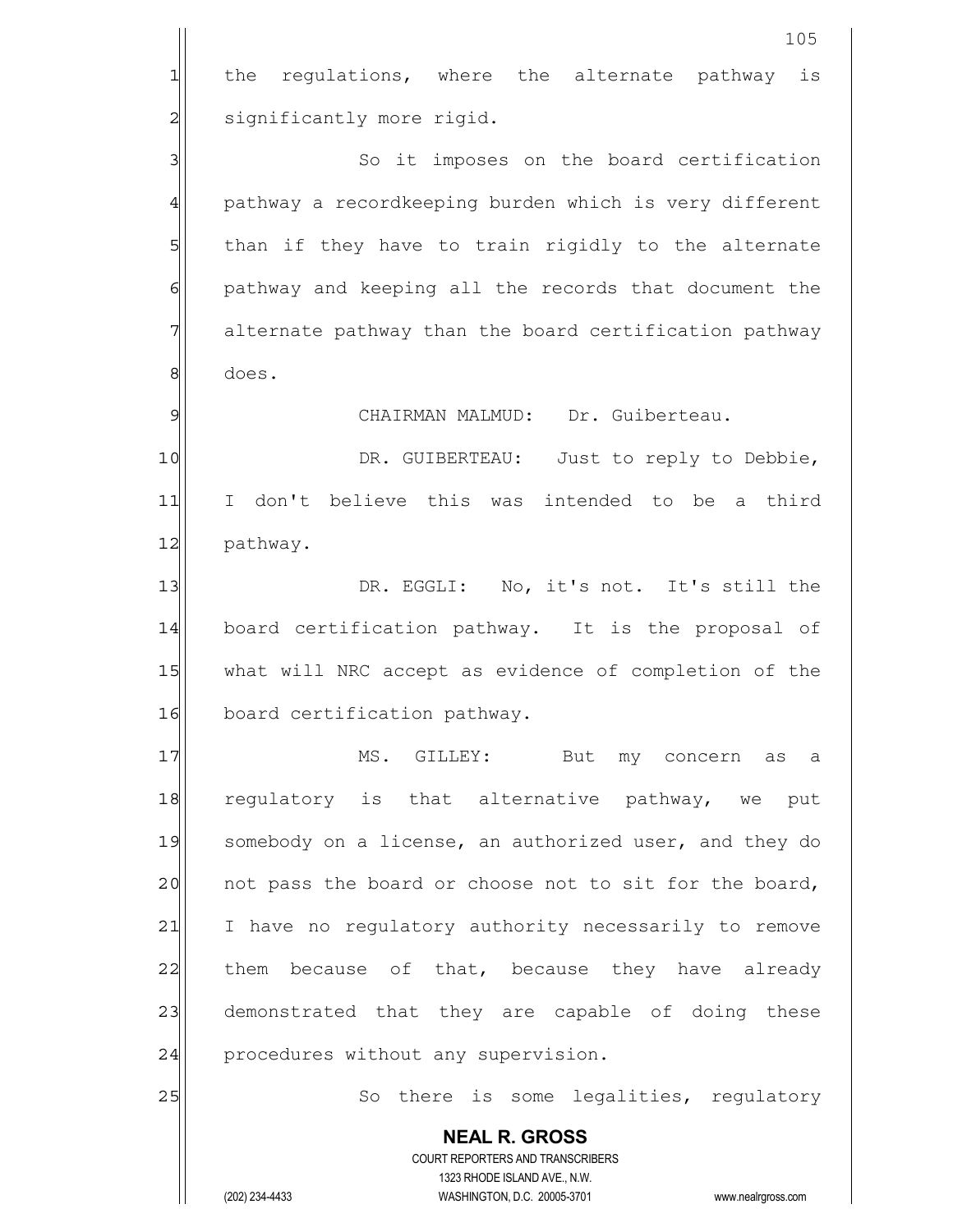1 coordination activities that are very very concerning 2 to those folks who must implement this particular 3 **Seaulation**.

4 CHAIRMAN MALMUD: Dr. Guiberteau?

5 | SI DR. GUIBERTEAU: May I respond? I 6 6 realize this, and wisely so, and I thank our chairman, 7 Doug Eggli, for doing a superb job on this, and Cindy 8 Flannery for advising us. But if I might give you 9 what the ABR is willing to propose or would like to 10 propose, to give you an example, not to be put into 11 | writing at this point, because there is no reason we 12 would do that quite yet. But what has happened is, 13 the American Board of Medical Specialties, which is a 14 combination of 24 boards of which the ABR is one, we 15 have not been in line with the other boards in that we 16 do not require a clinical year after training before 17 they take their final exam.

18 So in the past completion of all the 19 training, completion of all the certification 20 | including the AU eligible status portion of our 21 certificate, was given at a time when they could apply  $22$  and use it in that year of practice.

23 at the moment our final certification is 24 given 15 months after they go into the practice or 25 further training. So if we did not - were not allowed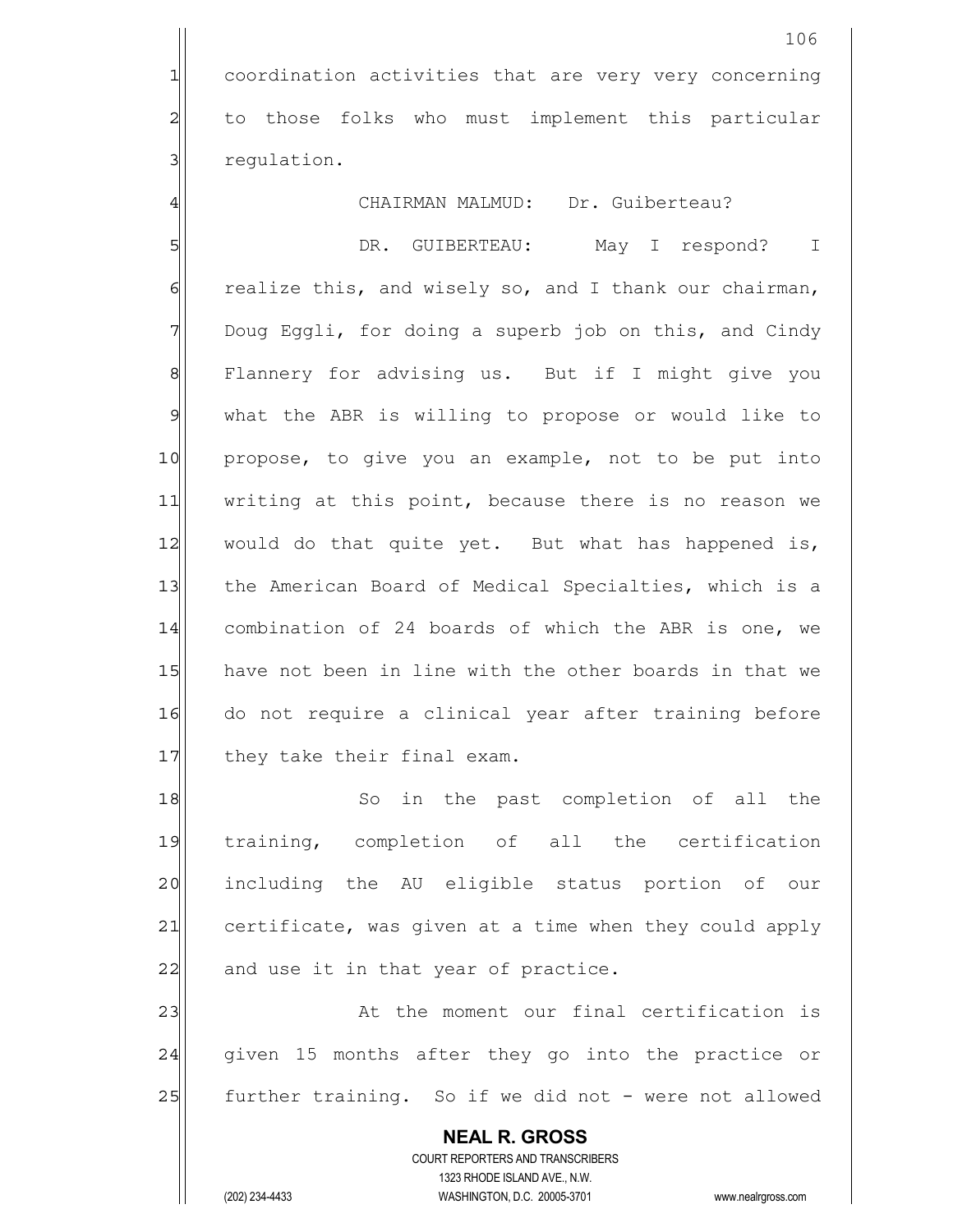1 to give the AU, that is, take the AU portion of our 2 certificate and put that off and give it to them 3 3 || earlier if they complete all of it, they would have a 4 15-month gap in which they would not be able to  $5$  function as an AU, even though they were qualified.

6 6 Our current process for this that we are  $7$  proposing is, in the four years of residency, at three 8 8 years they take a comprehensive examination. This 9 comprehensive examination covers 17 topics, okay. And 10 including in these are the examination on radiation 11 biology, radio-pharmacy, radiation safety, radiation 12 physics, nuclear medicine, et cetera, et cetera.

13|| They must pass this examination at the end 14 of the year - or they must pass this examination 15 before they can then take a dedicated AU examination 16 which is a separate - we propose to be a separate 17 examination.

18 So together those two examinations by the 19 end of their fourth year when they leave us will  $20$  qualify them we believe - because it is the same 21 process we are basically using now - so that we might 22 give them documentation that they should be AU  $23$  eligible under this board certification pathway.

24 This includes the board collecting 25 documentation in terms of they must have attestation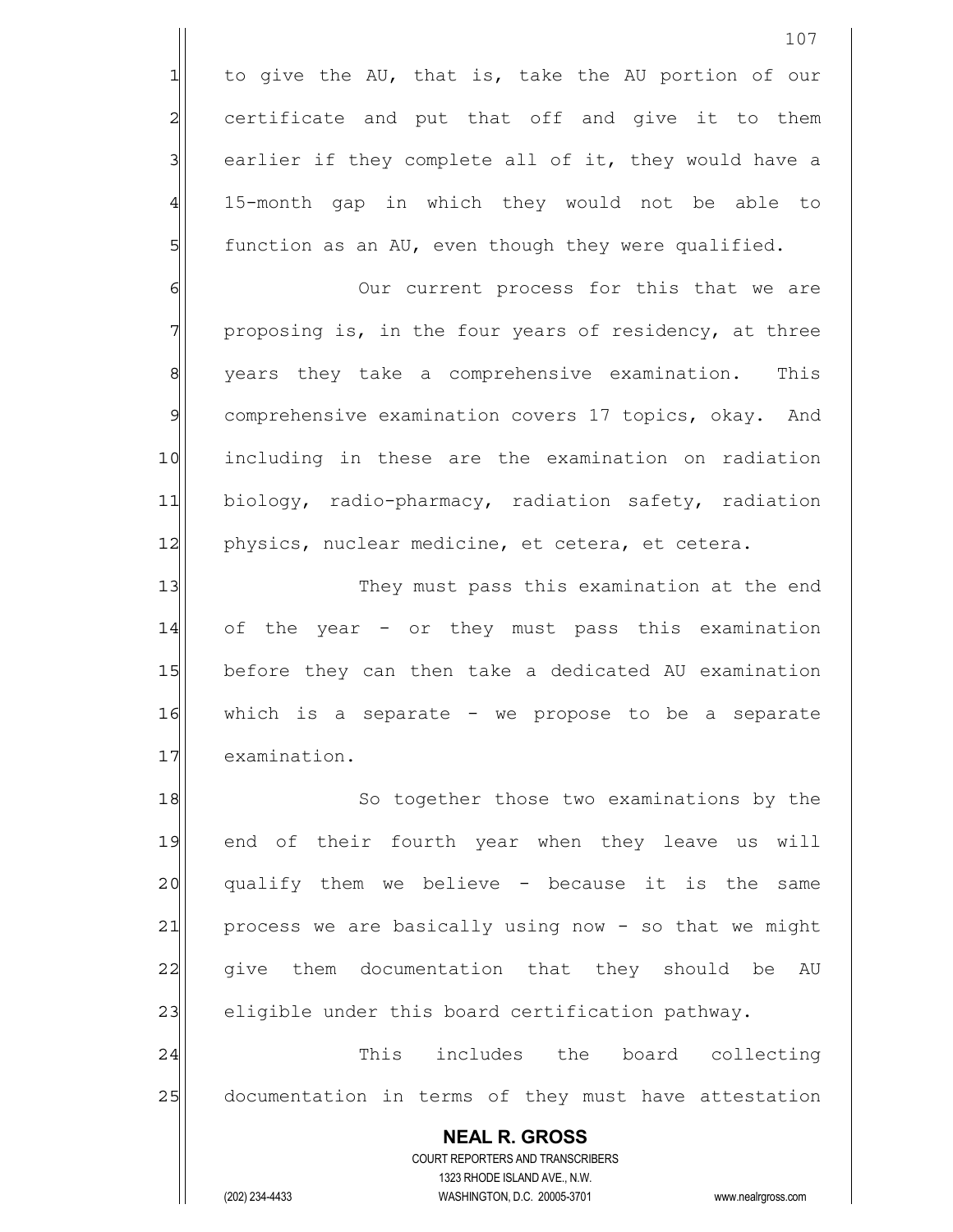6 6 So what we are proposing is, rather than 7 waiting for 15 months to give them one certificate 8 8 8 saying that they are ABR certified and AU eligible, we  $9$  would like to take that off and give it to them 10 earlier.

11 The examination that they take at 15 12 months is based on the practice that they are in. 13 They get to choose three of the topics that they are 14 examined on, and the board gives them two standard 15 topics, both of which are clinically oriented, but for 16 noncognitive - many with non-cognitive skills, 17 professionalism, ethics and those sorts of things.

18 So in effect they have completed all of 19 the necessary training. Everything has been 20 documented, at the time they go into practice, when 21 they leave their programs by the board. And in order 22 not to have a deficit in terms of the number of Aus 23 coming out that are eligible for AU status, we would 24 | like to present this as a variation on the 25 certification pathway.

 **NEAL R. GROSS** COURT REPORTERS AND TRANSCRIBERS 1323 RHODE ISLAND AVE., N.W. (202) 234-4433 WASHINGTON, D.C. 20005-3701 www.nealrgross.com

108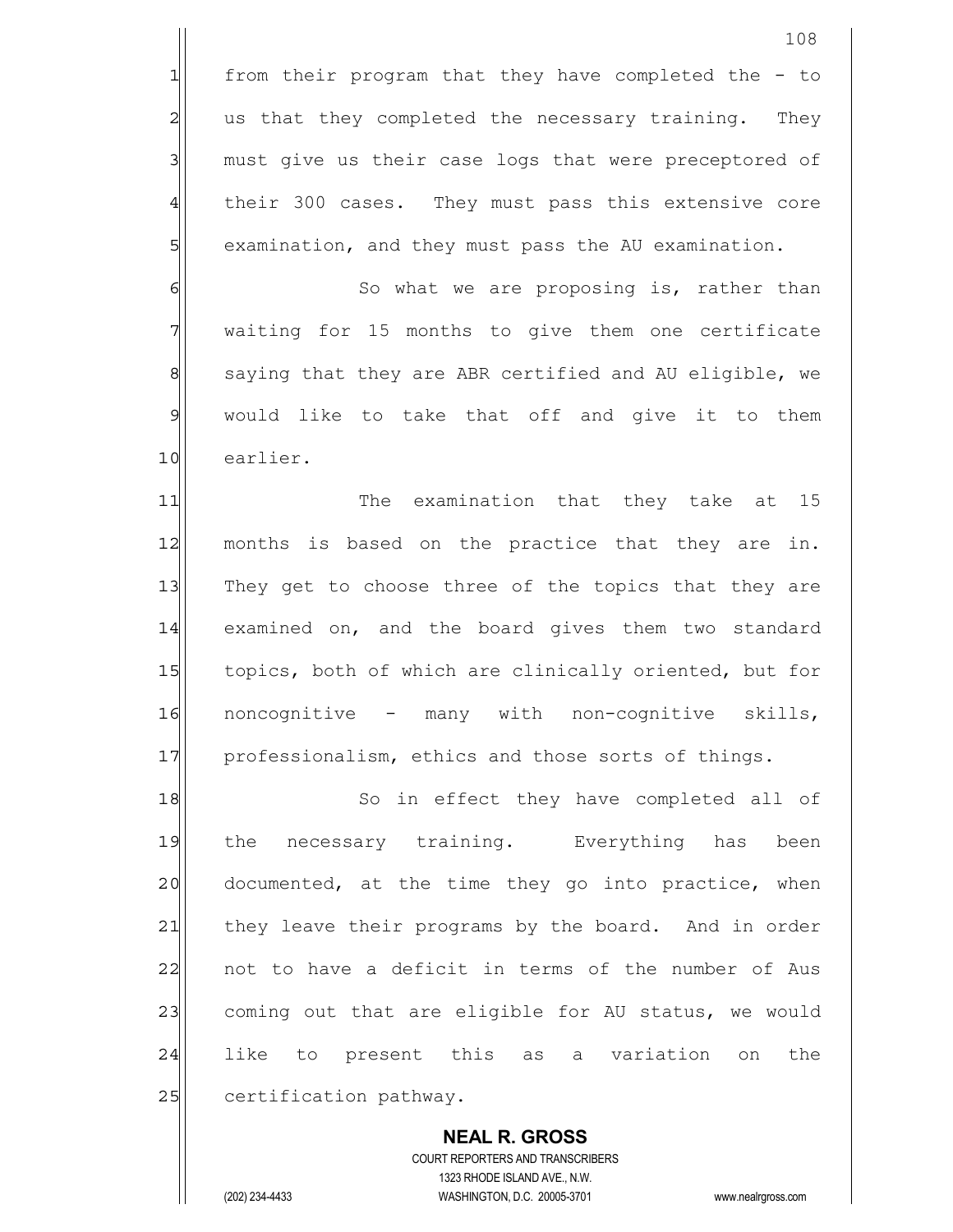**NEAL R. GROSS** COURT REPORTERS AND TRANSCRIBERS 1323 RHODE ISLAND AVE., N.W. (202) 234-4433 WASHINGTON, D.C. 20005-3701 www.nealrgross.com 109 1 CHAIRMAN MALMUD: Thank you, Dr. 2 Guiberteau. 3<sup>|</sup> 4 MS. GILLEY: Currently we are doing this 5 5 5 5 through the alternative pathway. There is a gap now I 6 believe between getting board certification and 7 actually completing your educational requirement. So 8 81 they are sending to us their alternate pathway 9 attestation clinical cases, some of the same things 10 that the American Board of Radiology is looking at 11 doing to provide this document. 12 I'm still confused as to where the gap is 13 in alternative pathway to get them on a license -14 DR. EGGLI: Debbie, let me try to explain 15 that. As a preceptor I will not write an alternative 16 pathway statement for anybody. 17 MS. GILLEY: But we are looking at 18 changing those regulations? 19 19 DR. EGGLI: Not the alternative pathway 20 requiations we are not. 21 MS. GILLEY: We are looking at taking the 22 competency statement out of that. Are you not willing 23 | to write an attestation letter - $24$  DR. EGGLI: No, what I -25 MS. GILLEY: Because that is what you are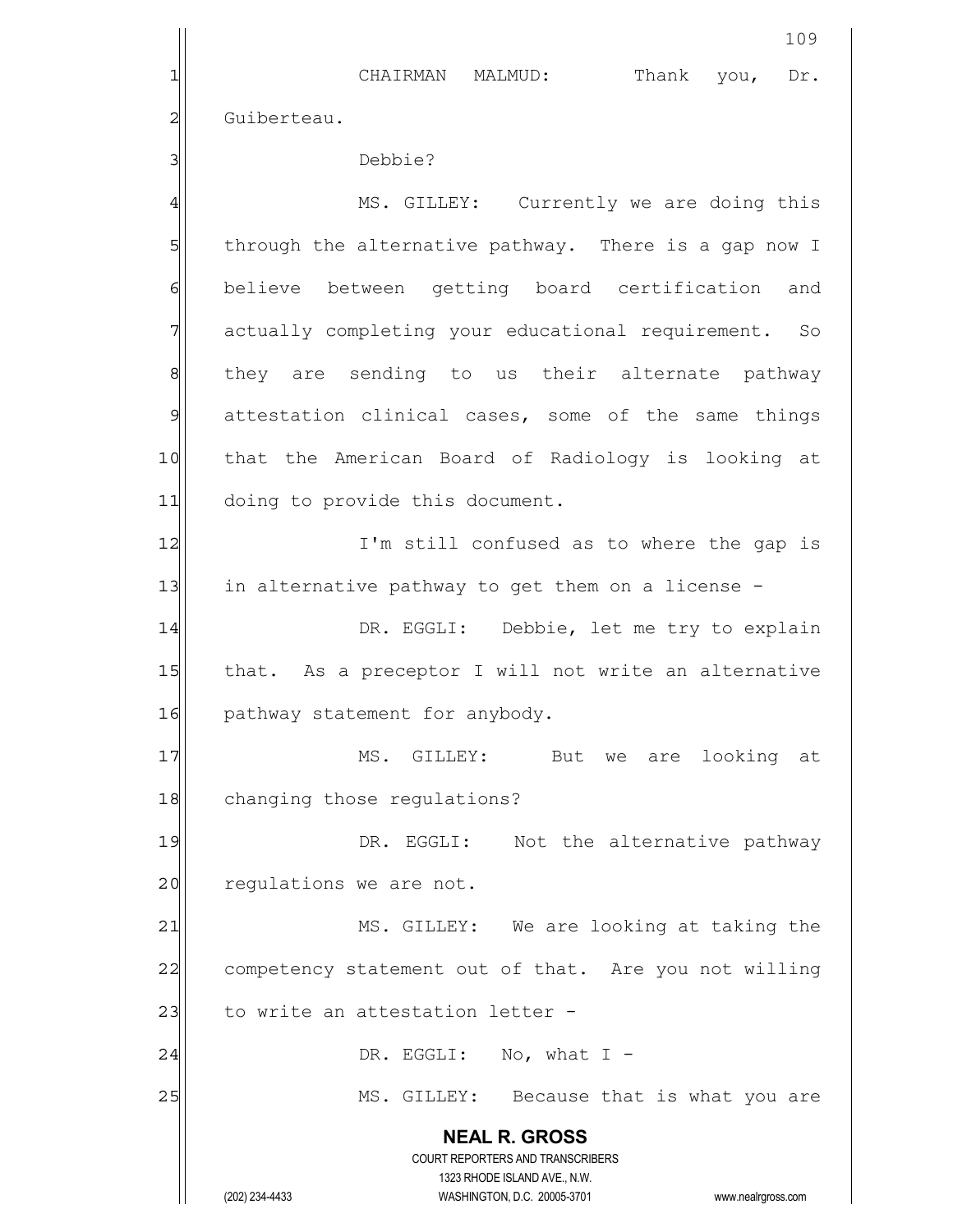$1$  doing  $-$ 

2 DR. EGGLI: No, that is not quite right. 3 It is the recordkeeping requirement for all the 4 individual components in the alternate pathway. I  $5$  don't have to keep those records now, and I don't. 6 Because essentially the program director is certifying 7 The to the American Board of Radiology that that has been 8| completed. The bottom line is, I'm not willing to put 9 my signature on an alternate pathway document that is 10 supposed to have this many hours of this, this many 11 hours of this, this many hours of this. And if you 12 look at NRC's form 313A it asks for the number of 13 hours in each of those areas. I'm not willing to try  $14$  to document that and put my signature on it. 15 MS. GILLEY: But you are willing to do

17 **DR. EGGLI:** No, the attestation to the 18 American Board of Radiology is that they have 19 completed the training requirements within the 20 description of the program of the American Board of 21 Radiology. The board certification pathway covers the 22 topics that must be covered, but no real distribution 23 other than the 80-hour requirement; no real 24 distribution efforts.

16 that for the American Board of Radiology to get them -

25 CHAIRMAN MALMUD: Dr. Welsh.

 **NEAL R. GROSS** COURT REPORTERS AND TRANSCRIBERS 1323 RHODE ISLAND AVE., N.W. (202) 234-4433 WASHINGTON, D.C. 20005-3701 www.nealrgross.com

110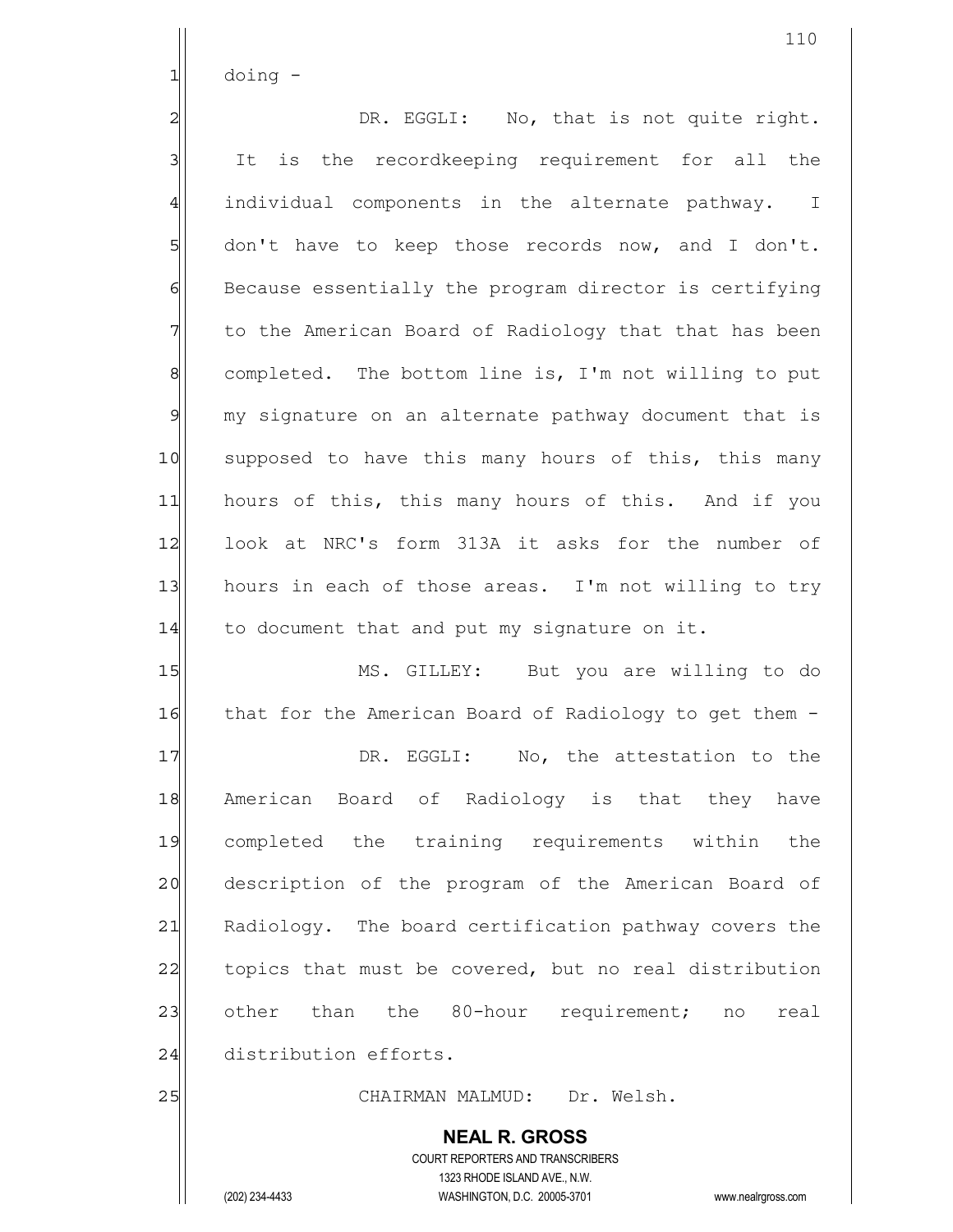1 1 DR. WELSH: Dr. Eggli, perhaps you could 2 clarify a misunderstanding I might be having. Since 3 3 and this is for new graduates to accommodate that brief 4 interval between completing residency and board 5 Solectruing certification, does this new proposal in essence 6 obviate the alternative pathway? Is there not going  $7$  to be -

8 8 Blood DR. EGGLI: No, there will always be 9 people who do not graduate from a recognized training 10 program who are qualified to become authorized users. 11 For instance right now I don't believe there is 12 endocrinology training program that is recognized; and 13 I could be wrong on that. But yet, via the alternate 14 pathway, endocrinologists can become authorized users. 15 So there will always be categories of people who have 16 training and experience appropriate for authorized 17 user status, but do not have a certification from a 18 recognized board, even though they may be board 19 certified.

20 DR. WELSH: But for endocrinologists they 21 wouldn't have this particular problem that we are 22 talking about with radiation oncology and radiology, 23 so this solution is primarily directed towards 24 radiology and radiation.

25 DR. EGGLI: This solution is directed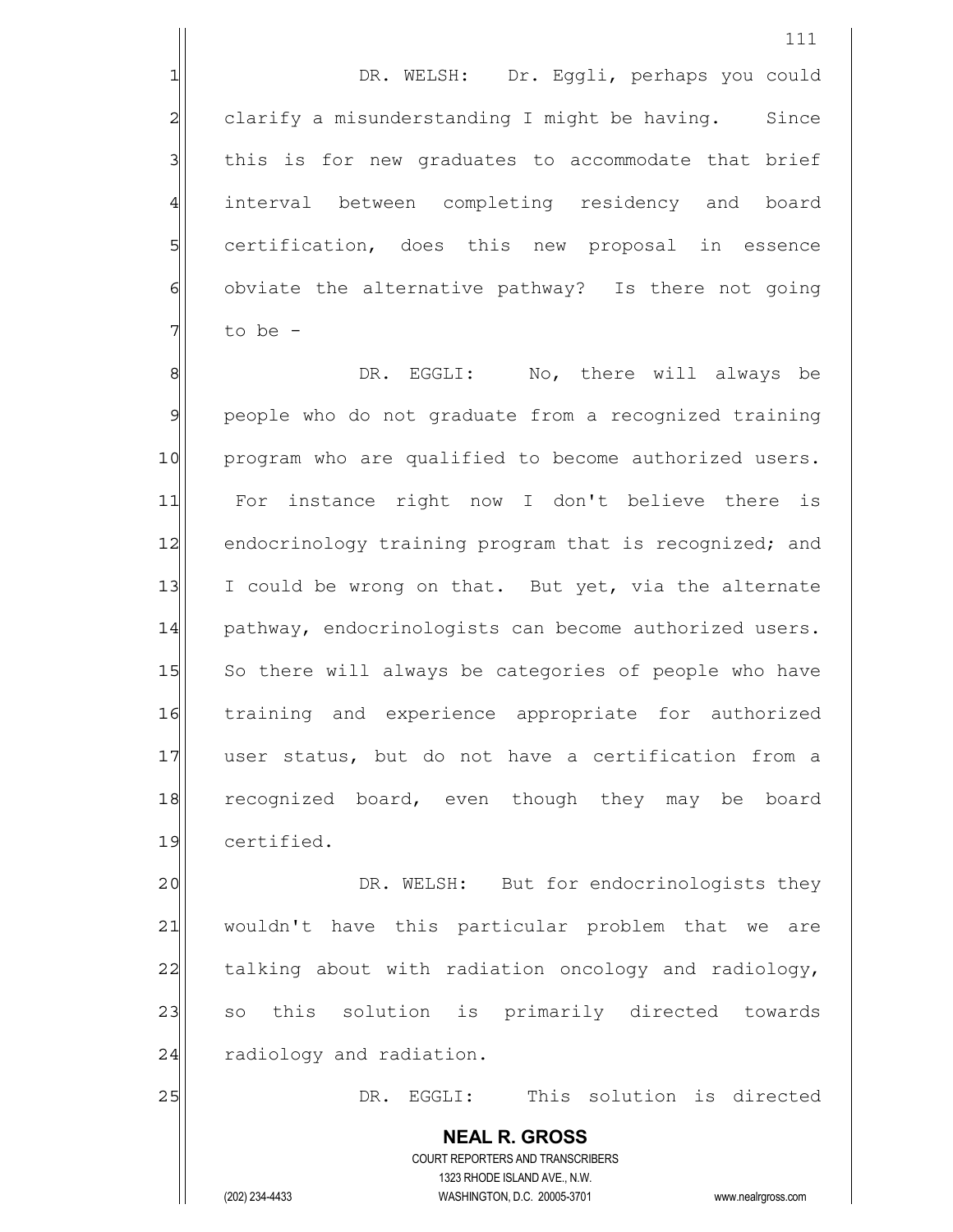**NEAL R. GROSS** COURT REPORTERS AND TRANSCRIBERS 1323 RHODE ISLAND AVE., N.W. (202) 234-4433 WASHINGTON, D.C. 20005-3701 www.nealrgross.com 112 1 toward diplomates or trainees who train in training 2 programs where their program is recognized by NRC for 3 board certification status, but who have a significant 4 time gap between completion of training and final 5 board certification; and that time gap is perceived as 6 6 6 causing a problem with either employment or the 7 ability to deliver care to a patient population. 8 8 CHAIRMAN MALMUD: If I may, we are under 9 a time constraint in that we must be at the hotel by 10 11:15. May we pick up this discussion after lunch? 11 Thank you. 12 DR. EGGLI: Personally, I'd rather just 13 see a motion made to pass. 14|| CHAIRMAN MALMUD: I don't think we are 15 ready for a motion. 16 Me will reconvene promptly at 1:00 17 o'clock, which means we should leave the hotel around  $18$  12:45 to get back here at 1:00. 19 (Whereupon, the above-entitled matter went off the 20  $\vert$  record at 11:06 a.m. and resumed at 12:59  $21$  p.m.) 22 | DR. EGGLI: While people are coming in 23 let me make if I could, Mr. Chairman, make two 24 clarifying points. One is that this is - Steve, we 25 have your briefcase - one of the clarifying points is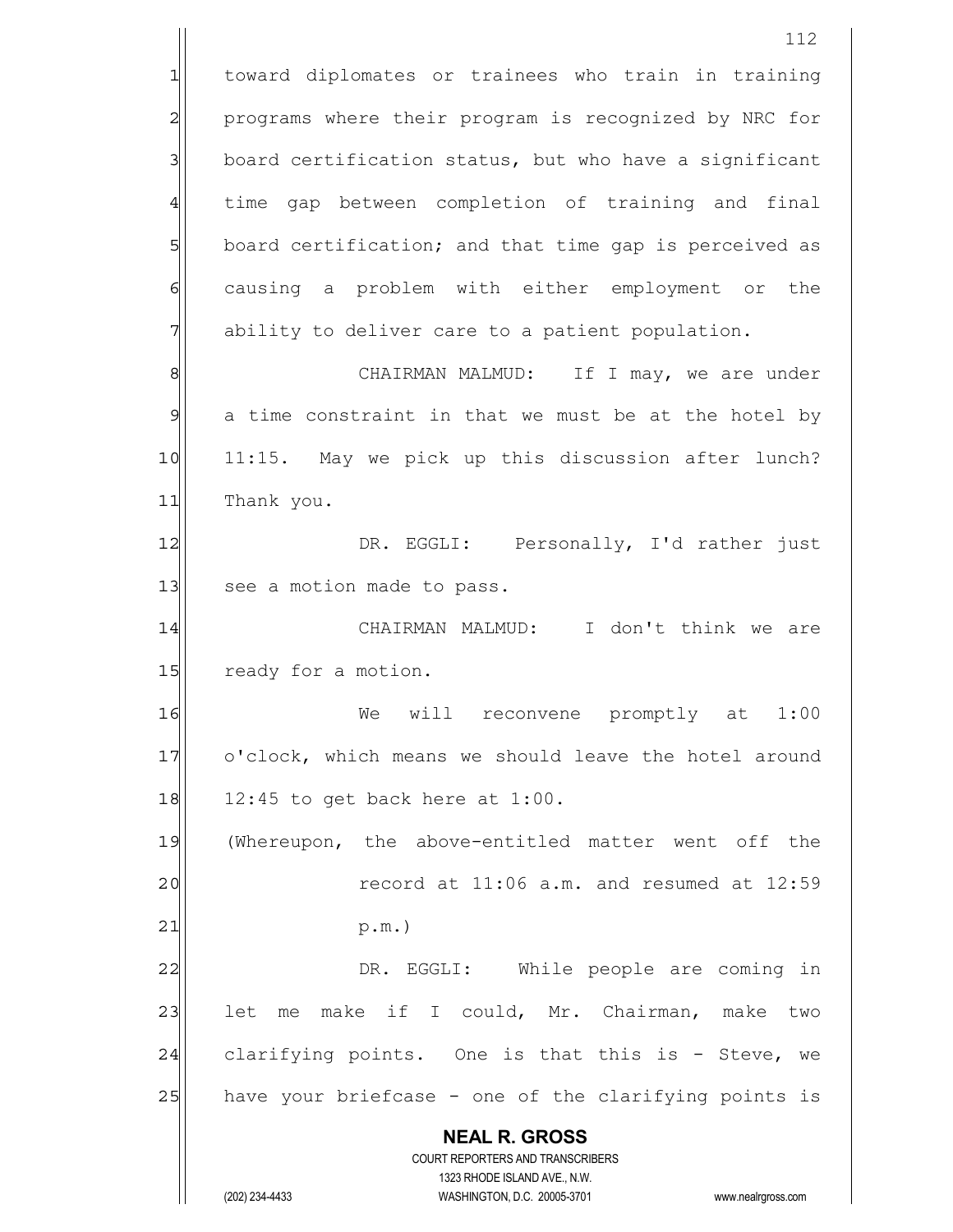$1$  that this is a framework. The proposal was that again 2 that the candidates would complete training experience 3 and any appropriate examinations, and each individual 4 board who chooses to use this framework would submit 5 5 5 5 their proposed program to NRC for evaluation, and NRC 6 6 would need to concur that that proposal met the  $7$  requirements of the regulation.

8 8 So there is no obligation placed on NRC to 9 accept any one proposal if NRC is not satisfied that 10 the requirements and the regulations are being 11 fulfilled.

12 I I think that is the primary clarifying 13 statement. And the other one is, no board is 14 compelled to implement something along this framework 15 if the board has no need for it. We wanted to make 16 this reusable so that the wheel didn't have to be 17 reinvented every time a certifying board came up 18 against a delay if they changed their training 19 paradigm from how it currently exists.

20 || So again the point is that the proposal 21 does say that all candidates or all trainees meet the 22 training, experience and examination requirements; and 23 it says that the board submits a proposal to NRC that  $24$  NRC would have to accept as meeting the regulations, 25 and qualify it as meeting the requirements of the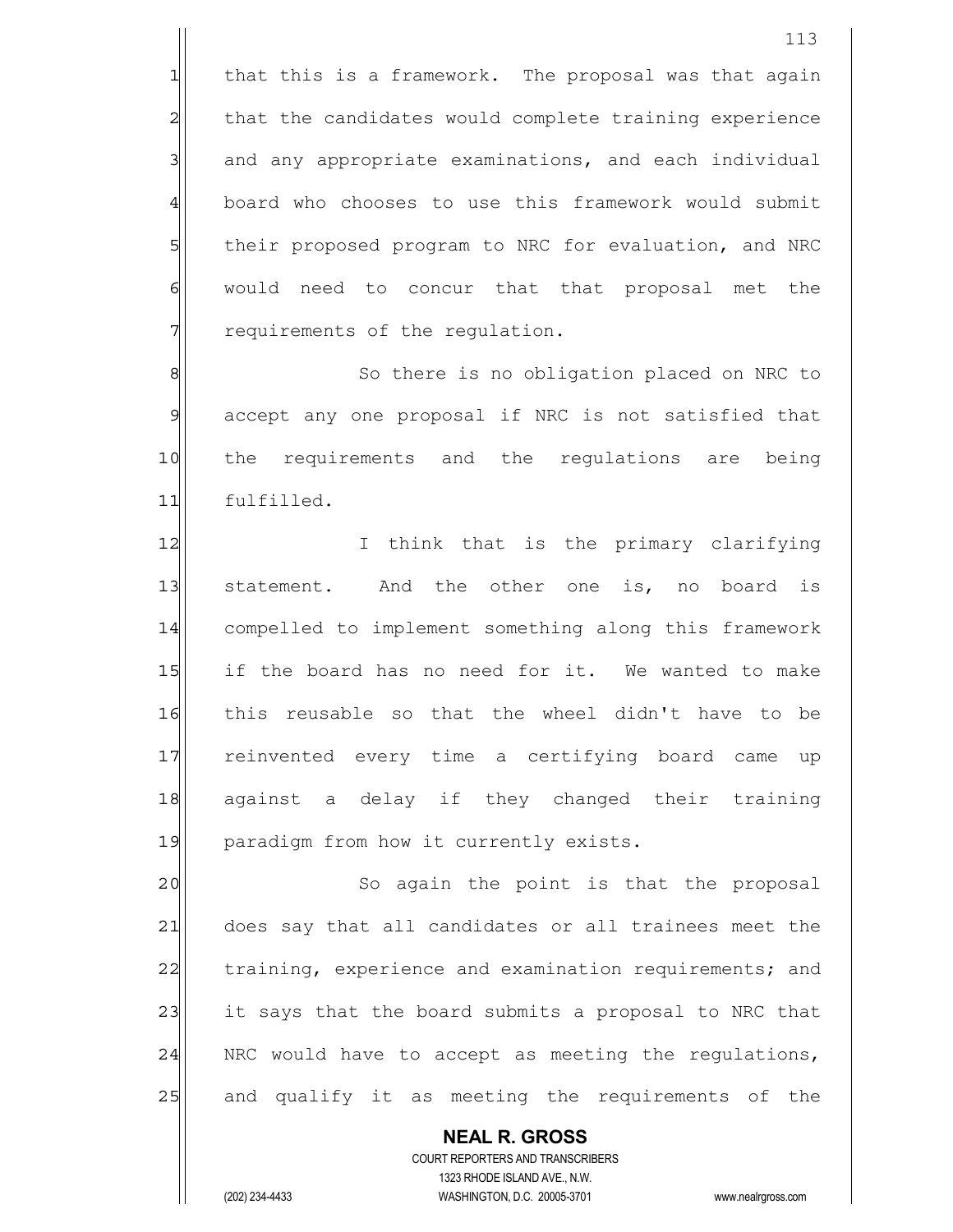|                | 114                                                                                                 |
|----------------|-----------------------------------------------------------------------------------------------------|
| $\mathbf{1}$   | board certification pathway.                                                                        |
| $\overline{c}$ | And then Mr. Chairman, I will turn it back                                                          |
| 3              | for what residual discussion is left.                                                               |
| 4              | CHAIRMAN MALMUD: Does anyone else wish                                                              |
| 5              | to comment on the issue? Dr. Nag.                                                                   |
| 6              | DR. NAG: The solution that was passed at                                                            |
| 7              | the last meeting was something that was applicable to                                               |
| 8              | everyone. We then - NRC official asked for a number                                                 |
| $\mathsf{D}$   | of qualifications. What I wish to ensure is that                                                    |
| 10             | radiation oncology has some of the similar problems in                                              |
| 11             | that we have the examination at the end of the third                                                |
| 12             | year, and they finish residency at the end of the four                                              |
| 13             | years. But they do not appear before the board until                                                |
| 14             | a year later. So we do have a gap problem.                                                          |
| 15             | However we do not have the problem that we                                                          |
| 16             | separate examination because our<br>need<br>regular<br>a                                            |
| 17             | written board has plenty of questions on NRC rule,                                                  |
| 18             | requlations and so forth. So I wish to ensure or I                                                  |
| 19             | wish to clarify that if we pass the new regulation or                                               |
| 20             | the new qualification it will not require a radiation                                               |
| 21             | oncology candidate to mandate a third examination with                                              |
| 22             | the NRC examination.                                                                                |
| 23             | DR. EGGLI: Mr. Chairman, on this, again                                                             |
| 24             | the program that is adopted is a negotiation between                                                |
| 25             | NRC and the certifying board using the framework.                                                   |
|                | <b>NEAL R. GROSS</b>                                                                                |
|                | COURT REPORTERS AND TRANSCRIBERS                                                                    |
|                | 1323 RHODE ISLAND AVE., N.W.<br>(202) 234-4433<br>WASHINGTON, D.C. 20005-3701<br>www.nealrgross.com |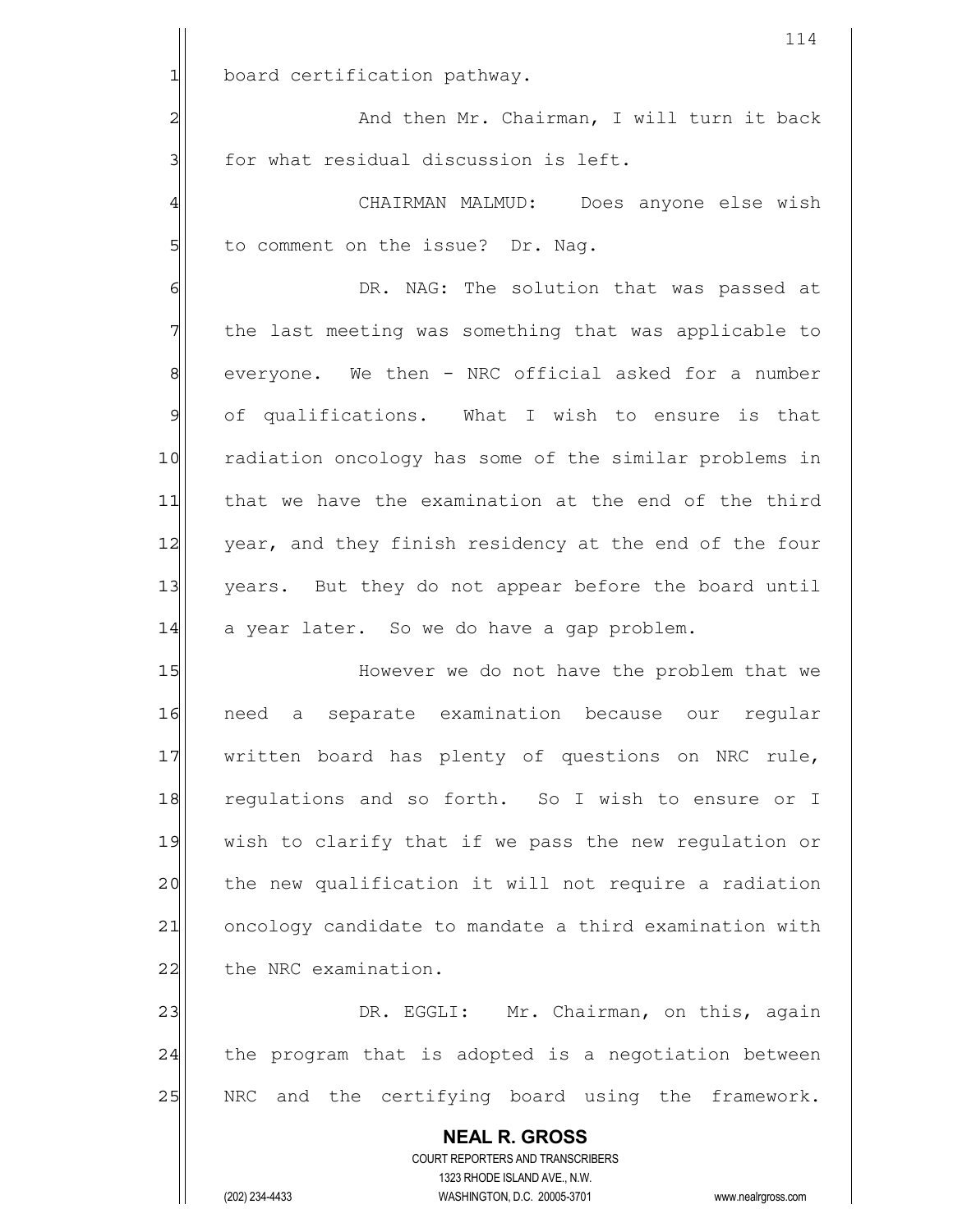**NEAL R. GROSS** COURT REPORTERS AND TRANSCRIBERS 115 1 Again, the thing says, appropriate training experience 2 and examinations. There is nothing in the proposal 3 3 a that says that mandates a separate examination. ABR  $4$  may go that route, but there is nothing in the 5 proposal that obligates an additional examination. If  $6$  NRC, I would think - I would staff to comment, please, 7 if NRC is satisfied that the examination given 8 8 adequately tests and separately scores performance in 9 those portions, NRC may or may not require something 10 separate. 11| Again a separate exam is not mandated, but 12 what it says is this is a negotiation between NRC and 13 the certifying board. 14 **DR.** NAG: The reason I am asking for the 15 clarification is that both the diagnostic and the 16 radiation oncology, both are called radiology. With 17 the name, ABR, it is what you have to do because you 18 are certified by the ABR, someone may mistakenly think 19 that it applies to diagnostic and radiation oncology  $20$  as well. 21 I want to prevent such misunderstandings 22 in the future. I am trying to look in the future and 23 people - and it has happened before. Just because we 24 have written ABR, people have misunderstood that it 25 means to both.

1323 RHODE ISLAND AVE., N.W.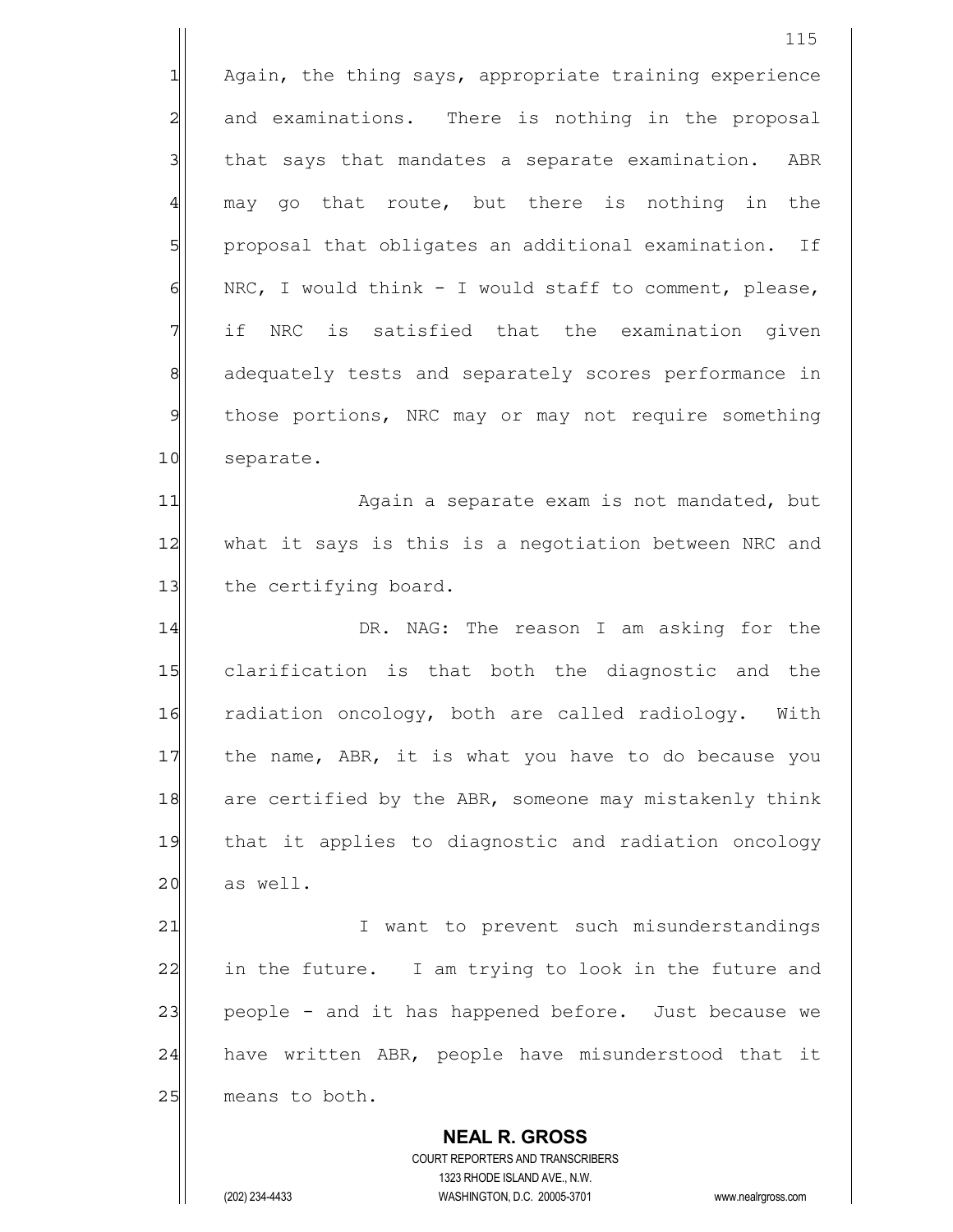|              | 116                                                                                                 |
|--------------|-----------------------------------------------------------------------------------------------------|
|              | DR. EGGLI: Cindy, you are our touch                                                                 |
| 2            | point with NRC on this. Could you please comment?                                                   |
| 3            | MS. FLANNERY: Yes, with regard to Dr.                                                               |
| 4            | Nag's concern, I don't think that will be an issue,                                                 |
| 5            | because there - on our website we have three different                                              |
| 6            | specialties of ABR listed. So I don't think that that                                               |
| 7            | should be an issue. So just because you have a                                                      |
| $\,8\,$      | certification process for ABR diagnostic radiology,                                                 |
| $\mathsf{S}$ | that same process wouldn't apply for ABR radiation                                                  |
| 10           | oncology. So it does differentiate the three                                                        |
| 11           | different specialties on our website, as well as                                                    |
| 12           | listing them under the various sections for 10 CFR 45.                                              |
| 13           | And the third specialty being the medical                                                           |
| 14           | physics, or radiological physics.                                                                   |
| 15           | CHAIRMAN MALMUD: Thank you.                                                                         |
| 16           | MS. GILLEY: Again this is a question                                                                |
| 17           | from NRC. Would this require rulemaking?                                                            |
| 18           | MR. LEWIS: We're not entirely sure at                                                               |
| 19           | this time. But we would have to talk to our                                                         |
| 20           | rulemaking people and our OGC to decide that.                                                       |
| 21           | MS. GILLEY: Okay. The second comment                                                                |
| 22           | then is the way that currently the situation is set up                                              |
| 23           | NRC could make these changes because their                                                          |
| 24           | compatibility. They would be forced onto<br>the                                                     |
| 25           | Agreement States, but without better Agreement State                                                |
|              | <b>NEAL R. GROSS</b>                                                                                |
|              | COURT REPORTERS AND TRANSCRIBERS                                                                    |
|              | 1323 RHODE ISLAND AVE., N.W.<br>(202) 234-4433<br>WASHINGTON, D.C. 20005-3701<br>www.nealrgross.com |
|              |                                                                                                     |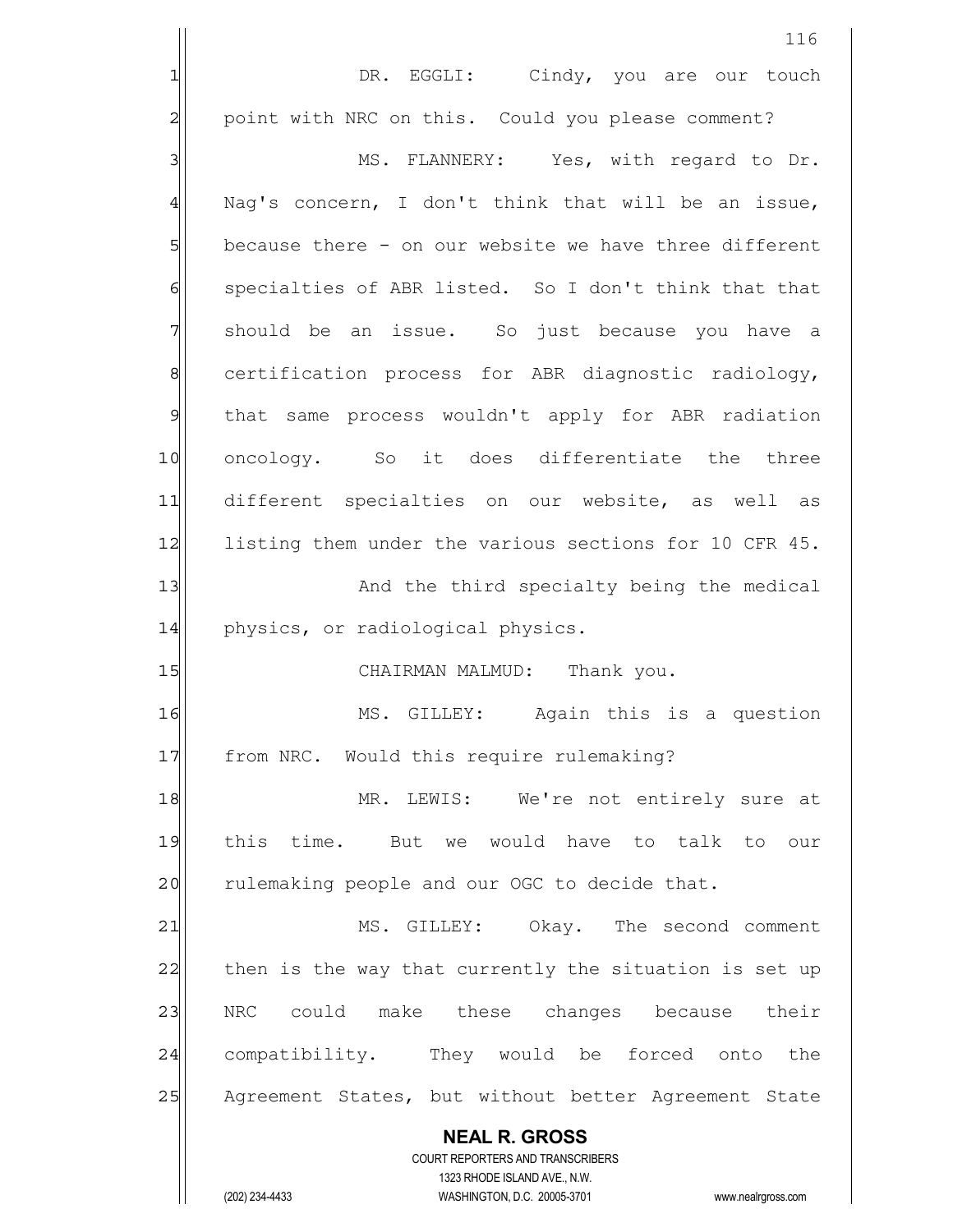|                | 117                                                                                                                                                             |
|----------------|-----------------------------------------------------------------------------------------------------------------------------------------------------------------|
| $\mathbf 1$    | participation I would be a little hesitant to step                                                                                                              |
| $\overline{c}$ | forward in any kind of support of this activity since                                                                                                           |
| 3              | they have not really been informed of that activity.                                                                                                            |
| 4              | Thank you for bringing<br>CHAIRMAN MALMUD:                                                                                                                      |
| 5              | that to our attention.                                                                                                                                          |
| 6              | Any other discussion of this item?<br>Dr.                                                                                                                       |
| 7              | Eggli.                                                                                                                                                          |
| 8              | DR. EGGLI: Again, certainly a vote by                                                                                                                           |
| $\mathcal{Q}$  | this committee to endorse the subcommittee report                                                                                                               |
| 10             | doesn't mean this is going to happen. This just says                                                                                                            |
| 11             | that this is recommended as a potential solution.<br>And                                                                                                        |
| 12             | I would agree with Debbie that the work is clearly not                                                                                                          |
| 13             | done, once a recommendation is made.                                                                                                                            |
| 14             | CHAIRMAN MALMUD: Dr. Welsh.                                                                                                                                     |
| 15             | DR. WELSH: Speaking as a radiation                                                                                                                              |
| 16             | oncologist, I acknowledge that there is the very same                                                                                                           |
| 17             | problem in radiation oncology as there is diagnostic                                                                                                            |
| 18             | radiology. Therefore a solution has to be sought.                                                                                                               |
| 19             | The proposed solution of an AU certificate                                                                                                                      |
| 20             | sounds like a very reasonable solution until those                                                                                                              |
| 21             | individuals go on a year later or whenever to take                                                                                                              |
| 22             | their formal board examination. But I would submit                                                                                                              |
| 23             | that for the radiation oncology residents, that an                                                                                                              |
| 24             | additional examination might be required.                                                                                                                       |
| 25             | DR. EGGLI: Yet there is nothing in the                                                                                                                          |
|                | <b>NEAL R. GROSS</b><br>COURT REPORTERS AND TRANSCRIBERS<br>1323 RHODE ISLAND AVE., N.W.<br>(202) 234-4433<br>WASHINGTON, D.C. 20005-3701<br>www.nealrgross.com |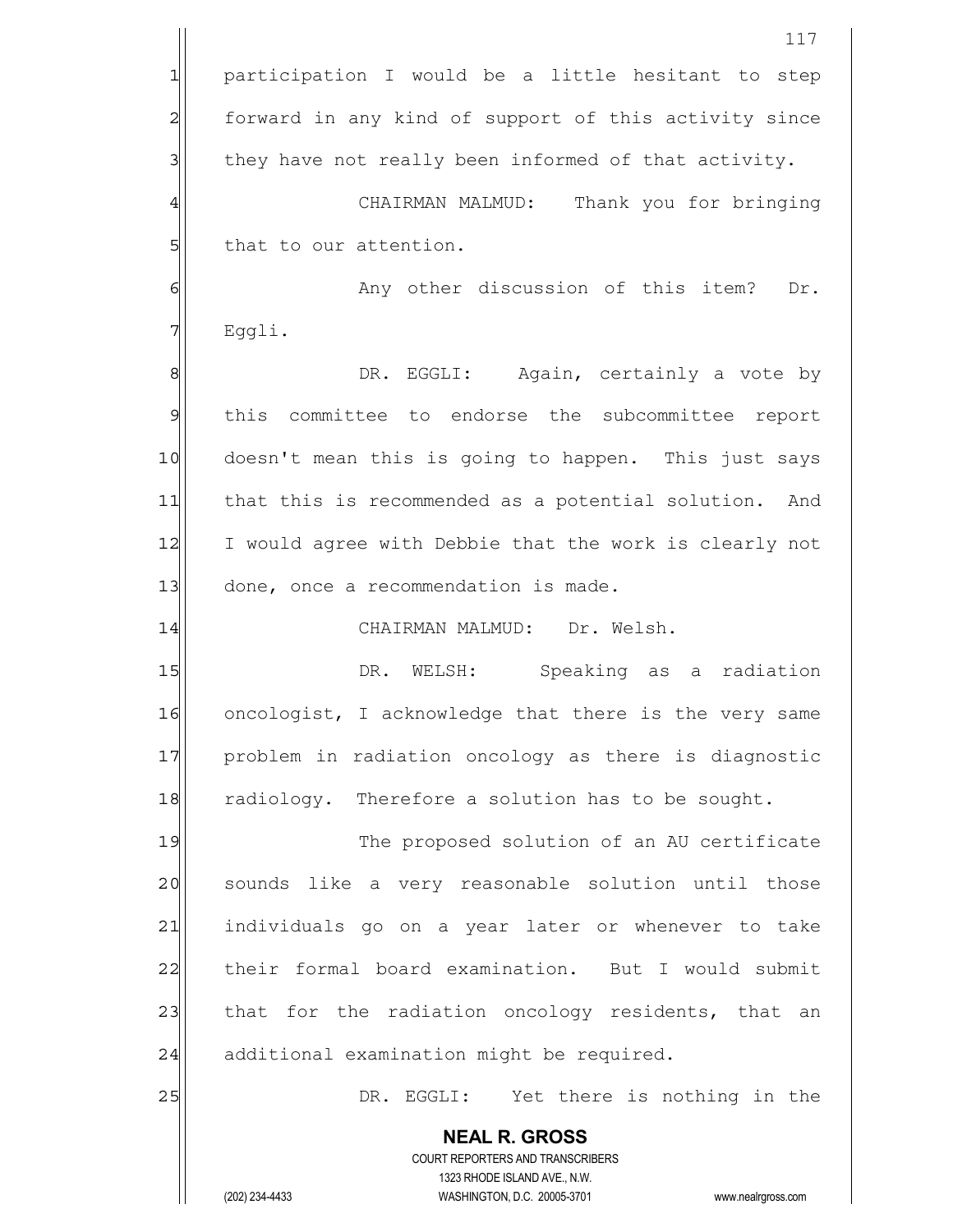**NEAL R. GROSS** COURT REPORTERS AND TRANSCRIBERS 1323 RHODE ISLAND AVE., N.W. 118 1 proposal that would require a separate examination. 2 There is nothing in the proposal that would require a 3 | separate examination. What it says is that the NRC is 4 satisfied that the training experience and 5 S examinations whatever they are that the board submits  $6$  to NRC for approval meet the requirements. 7 7 So I don't think there is anything in this 8 8| proposal that suggests that necessarily a separate 9 exam would be required, as long as the core 10 examinations met the requirements. 11 DR. WELSH: And the core examination is 12 the one that would be taken in the future? 13 DR. EGGLI: The core examination would be 14 whatever the radiation oncology section of the 15 American Board of Radiology defines as its board exam. 16 **DR.** WELSH: So maybe there was a 17 misunderstanding. There is no separate examination 18 for the AU certificate? 19 DR. EGGLI: Right, and there is nothing  $20$  in this proposal that suggests that there needs to be. 21 | DR. WELSH: In that case, I agree with  $22$  this. 23 DR. EGGLI: Offering a second exam would 24 be the American Board of Radiology's diagnostic 25 | radiology section proposal for how they would manage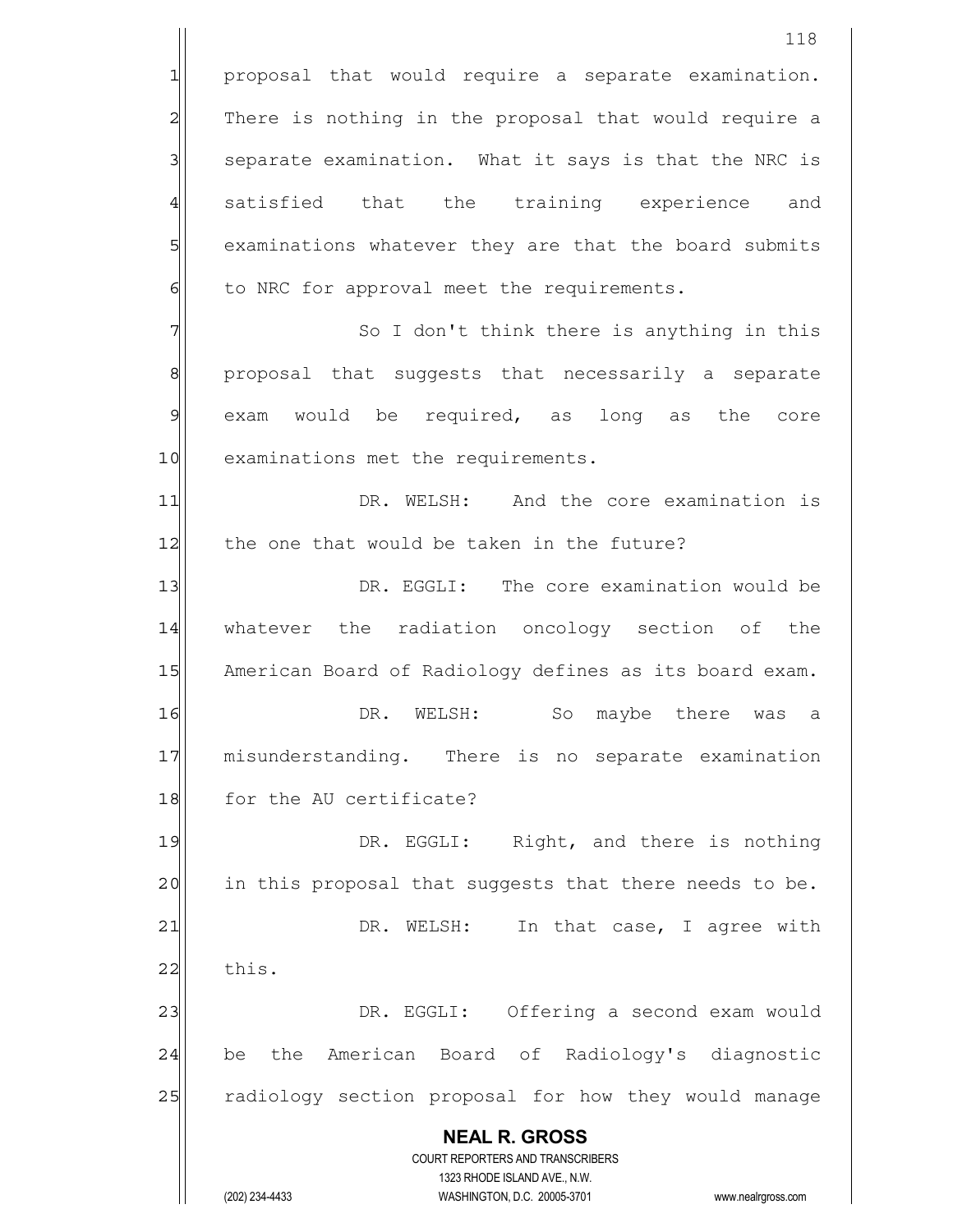119 1 it for diagnostic radiology; that is not imposed on 2 any other portion of any other certifying board. 3 3 DR. NAG: When we make the motion, when we  $4$  are voting on the motion, could that qualification be 5 5 5 added into the motion? Because I am always afraid 6 6 follow hat they will all be lumped into one. So it would 7 help if in that motion you say that a separate 8 8 examination is not necessarily required. 9 DR. EGGLI: I guess I think that is 10 overboard, because again NRC has stated that they do 11 | not consider these the same board. That statement has 12 just been made, that NRC does not consider the 13 diagnostic radiology board exam of the American Board 14 of Radiology to be the same exam as the radiation 15 oncology exam, and there is nothing in the proposal -16 there is nothing in the proposal that says a second 17 exam. The second exam just happens to be the way that 18 the American Board of Radiology diagnostic radiology 19 may approach it. But this, all this says is that the 20 patients - that the candidates pass whatever the 21| appropriate examination is. There is no reference to  $22$  a second examination in the proposal. 23 DR. NAG: I'm sorry. Let me read it out 24 word by word. Please clarify whether successful 25 completion of the NRC tailored examination will be

 COURT REPORTERS AND TRANSCRIBERS 1323 RHODE ISLAND AVE., N.W. (202) 234-4433 WASHINGTON, D.C. 20005-3701 www.nealrgross.com

 **NEAL R. GROSS**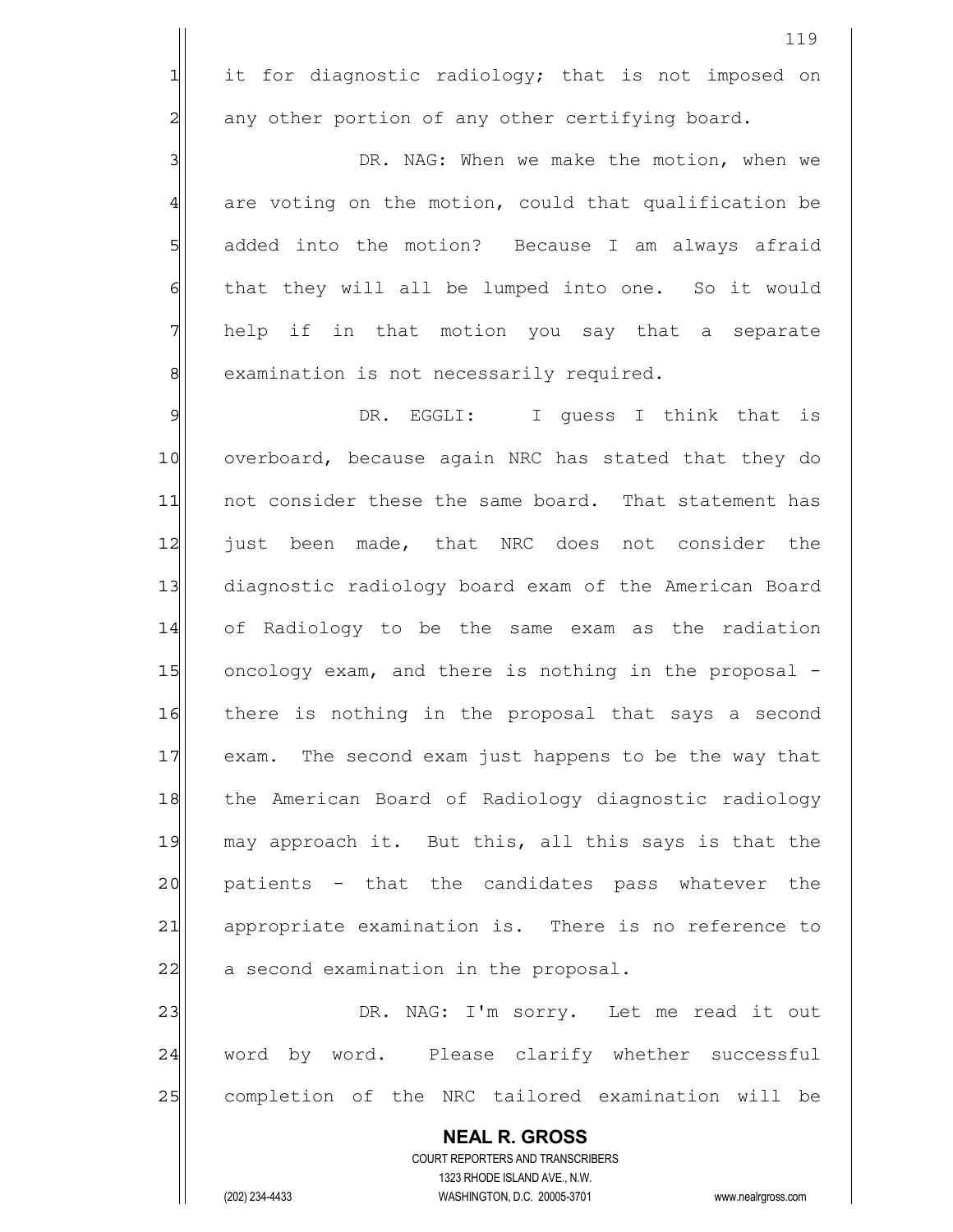|                 | 120                                                                 |
|-----------------|---------------------------------------------------------------------|
| $\mathbf{1}$    | required for ABR candidate, not diagnostic candidate,               |
| $\overline{2}$  | ABR means ABR, for both diagnostic predictions as well              |
| 3               | as therapy candidate, who do not pursue or do not                   |
| $\overline{4}$  | achieve the proposed certification.                                 |
| $5\overline{)}$ | DR. EGGLI: That is the question.                                    |
| $\epsilon$      | DR. NAG: Yes, I think the qualification                             |
| 7               | that they ask for, and if they do not qualify, which                |
| 8               | part of it you are recommending that a second exam be               |
| 9               | required, I am afraid that later on it may be lumped                |
| 10              | together as ABR.                                                    |
| 11              | DR. EGGLI: But the response to that                                 |
| 12              | doesn't make reference - and the proposal doesn't make              |
| 13              | reference to a second exam.<br>The<br>answer to the                 |
| 14              | question does not make reference to a second exam.                  |
| 15              | CHAIRMAN MALMUD: Dr. Guiberteau.                                    |
| 16              | The ABR certification<br>DR.<br>GUIBERTEAU:                         |
| 17              | process in diagnostic radiology decided on its own to               |
| 18              | offer a separate examination for several reasons.                   |
| 19              | First of all if the candidates do not - their programs              |
| 20              | do not submit the proper paperwork, or if they do not               |
| 21              | pass their core exam the first time, then there is no               |
| 22              | need for them to take the AU examination because they               |
| 23              | don't qualify.                                                      |
| 24              | If they go forward, or they take the AU                             |
| 25              | examination and do not pass it, or they go out into                 |
|                 | <b>NEAL R. GROSS</b>                                                |
|                 | COURT REPORTERS AND TRANSCRIBERS<br>1323 RHODE ISLAND AVE., N.W.    |
|                 | (202) 234-4433<br>WASHINGTON, D.C. 20005-3701<br>www.nealrgross.com |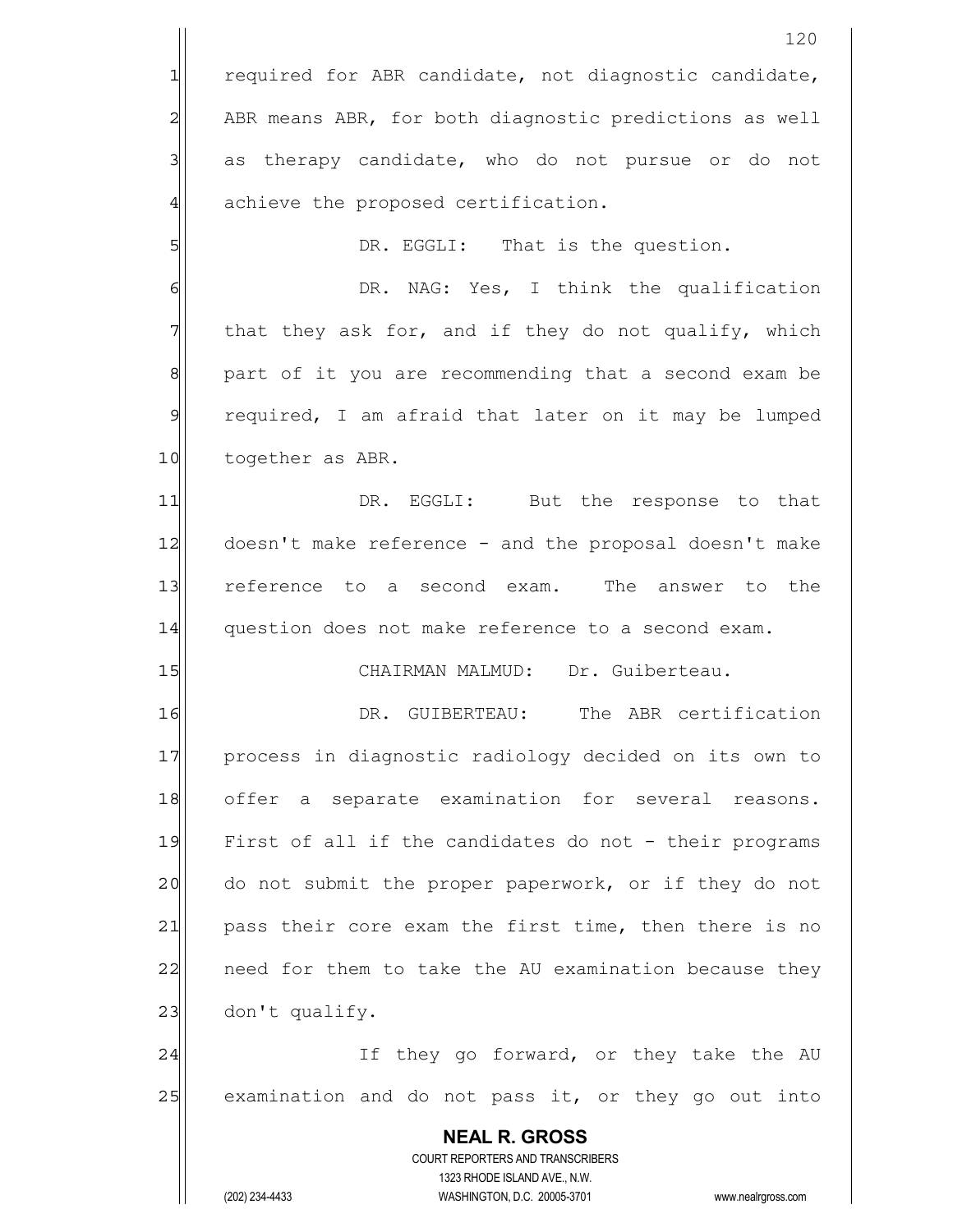1 practice and decide well, I don't want to be an AU and 2 never apply, but later on do, then we will have the 3 3 possibility of opening that examination to cure these 4 issues in the eyes of either the Agreement States or 5 the NRC by allowing them to come by and come back to  $6$  the ABR and to take this examination and pass it.

7 7 So it really is mechanistic in our point 8 of view to be able to offer it in that form. It has 9 nothing to do with requiring a second examination 10 because no one ever brought that up to us. It was our 11 idea to do that so that we would have a free standing 12 examination that we could offer to people who needed 13 to cure an issue with their AU status.

14 DR. NAG: I agree with you completely. You 15 have offered a solution for the diagnostic component 16 of the ABR. But what you are writing here, just ABR 17 and not writing diagnostic ABR, and that may create 18 problems later on. That's all I'm trying to say.

19 **DR. EGGLI:** That is not in the proposal; 20 that is in the question. Let me specifically read the 21 proposal that is put forward in response to that 22 question.

23 and trainees would be proposal says, all trainees would be 24 required to acquire the necessary training and 25 experience, and to pass the required examinations to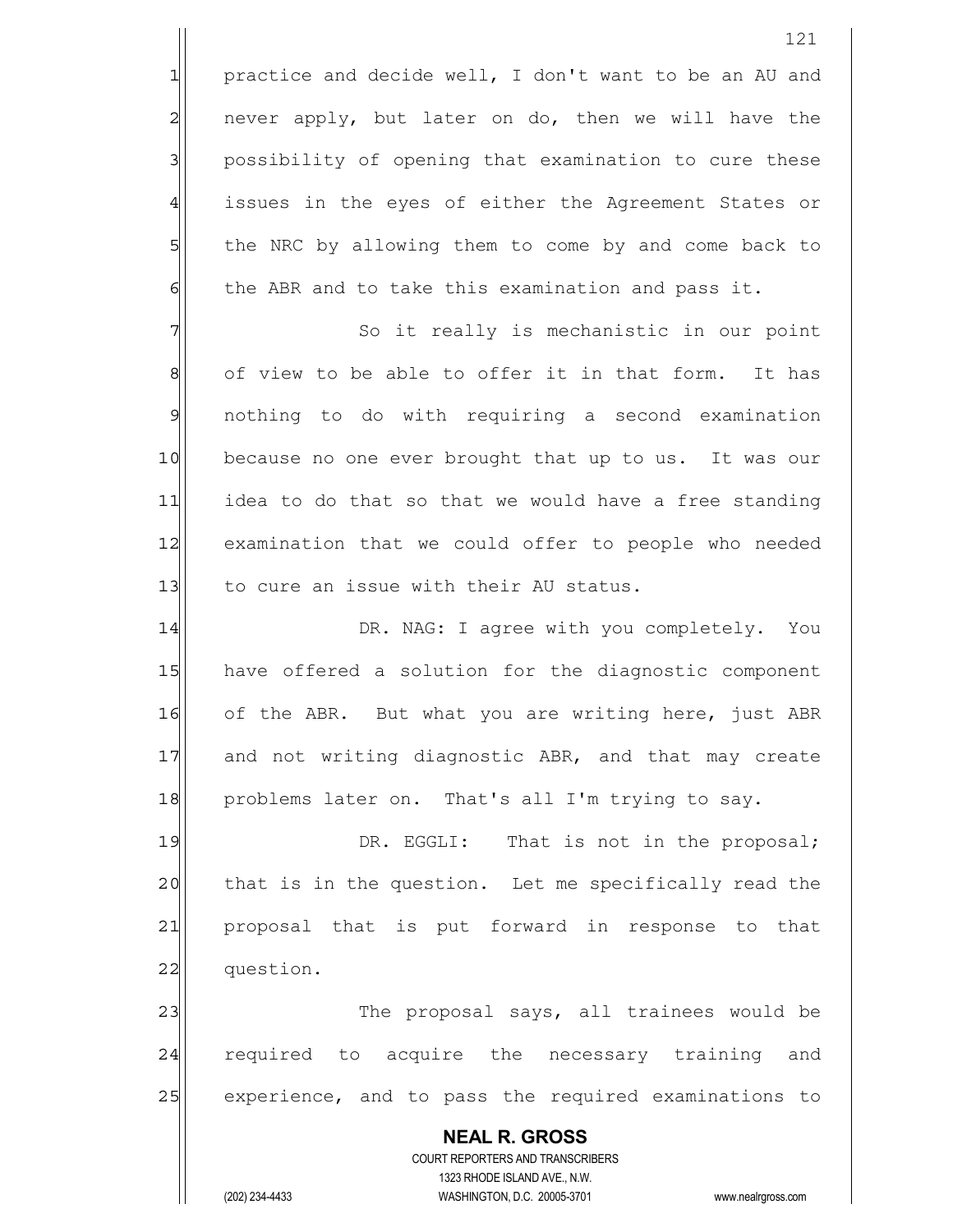122 1 become an authorized user. There is no reference to 2 any specific number of examinations. 3 | So this proposal does not, in response to 4 NRC's question, does not propose necessarily any 5 || additional examination. So this subcommittee's  $6$  proposal is that they - that the candidates get the 7 Training, they get the experience, and they pass 8 8 Mediculer whatever the required examinations are. The required 9 examinations are - NRC will determine whether or not 10 the proposal the board makes meets the requirements. 11 II I I would again ask if you could try to 12 address the question - if NRC is satisfied that the 13 examinations as they exist meet the requirements, I 14 can't see that NRC would necessarily require a 15 separate exam. 16 Could you specifically address that issue, 17 Cindy? If NRC is satisfied that the exam as it 18 currently exists meets all the requirements, would the 19 NRC require a separate or additional exam?

20 MS. FLANNERY: Okay, I think just to  $21$  clarify a little bit. I guess a couple of things. 22 One is, NRC does not recognize a board; we recognize a 23 certification process, okay. And if that 24 certification process meets NRC's requirements then it 25 will be recognized.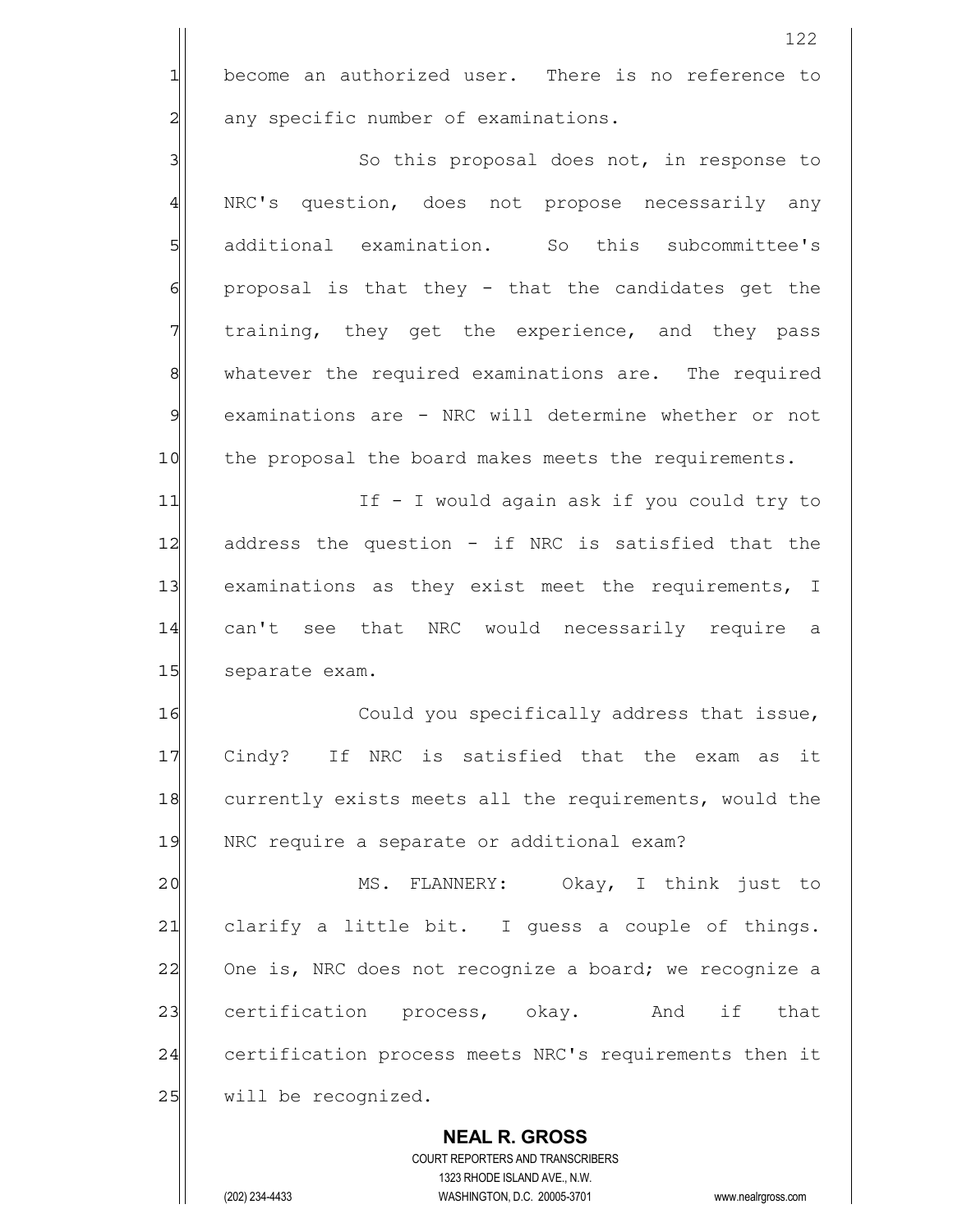**NEAL R. GROSS** COURT REPORTERS AND TRANSCRIBERS 1323 RHODE ISLAND AVE., N.W. (202) 234-4433 WASHINGTON, D.C. 20005-3701 www.nealrgross.com 123 1 and just to kind of break it down, there 2 are three sections really. There is a classroom 3 laboratory training section; there is a supervise 4 experience section; and then there is the exams 5 section. 6 6 And in each of those sections there are  $7$  required topics that need to be included. 8 8 8 If a board can demonstrate that all of 9 those requirements are met, NRC will recognize that 10 certification process, okay. 11 So I think that kind of hopefully 12 addresses Dr. Nag's concern in that we are not 13 recognizing the ABR as a whole; we are recognizing the 14 different certification processes. 15 As far as the question on the exam itself, 16 NRC does not review or evaluate exams. But the board 17 does need to demonstrate that the exam does improve 18 the listed topic the NRC has in its regulations. And 19 if a board can do that with just one exam, then that 20 is fine. Another exam is not required later if that 21 was your question. 22 | DR. NAG: Thank you. 23 DR. EGGLI: I think that was - does that 24 satisfy your question, Subir? 25 CHAIRMAN MALMUD: The other point I would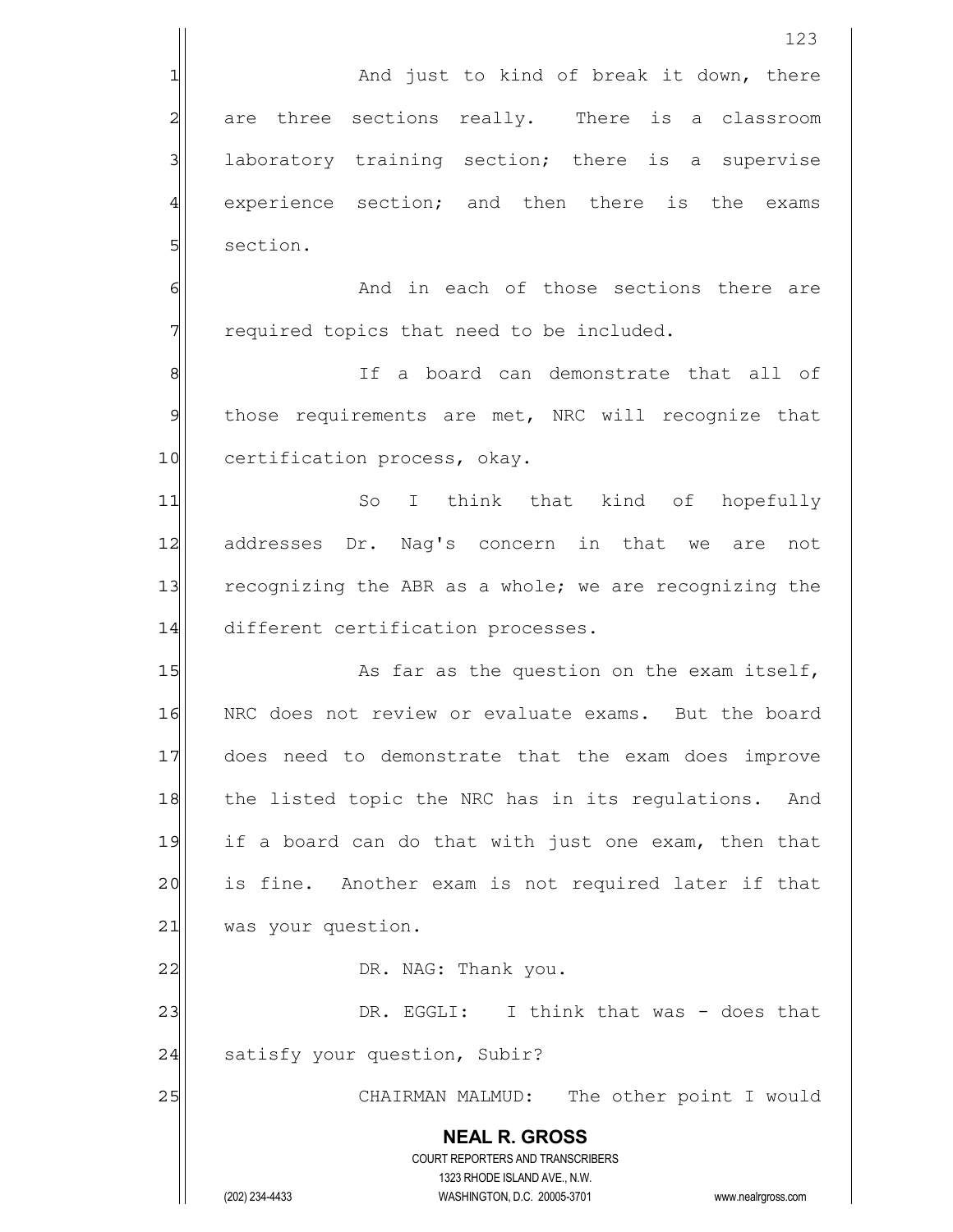**NEAL R. GROSS** COURT REPORTERS AND TRANSCRIBERS 1323 RHODE ISLAND AVE., N.W. (202) 234-4433 WASHINGTON, D.C. 20005-3701 www.nealrgross.com 124 1 make is that we have been sitting on this committee 2 for a number of years together. And the only instance 3 3 in which there was a challenge to someone's status as  $4$  an AU was supported by the NRC, but voted against by  $5$  the members of this board - of this committee. So the 6 | NRC has been reasonable and has shown flexibility not 7 With regard to its standards but with regard to 8 8 interpretation of the standards. 9 Dr. Vetter. 10 VICE CHAIRMAN VETTER: I move that the 11 advisory committee endorse the subcommittee report of 12 the board certification pathway for AU status. 13 CHAIRMAN MALMUD: Is there a second? 14 MR. LIETO: Second. 15 CHAIRMAN MALMUD: Any further discussion? 16 all in favor - oh, Dr. Welsh. 17 | DR. WELSH: In relationship to Cindy's 18 comment that NRC recognizes certification or processes 19 but not boards. So the solution proposed is that 20 there would be certificates that say AU eligible. 21 Will that carry any weight given that it is outside 22 the formal board certification pathway that is issued 23 by the American Board of Radiology? 24 CHAIRMAN MALMUD: that's a question to 25 you, Cindy.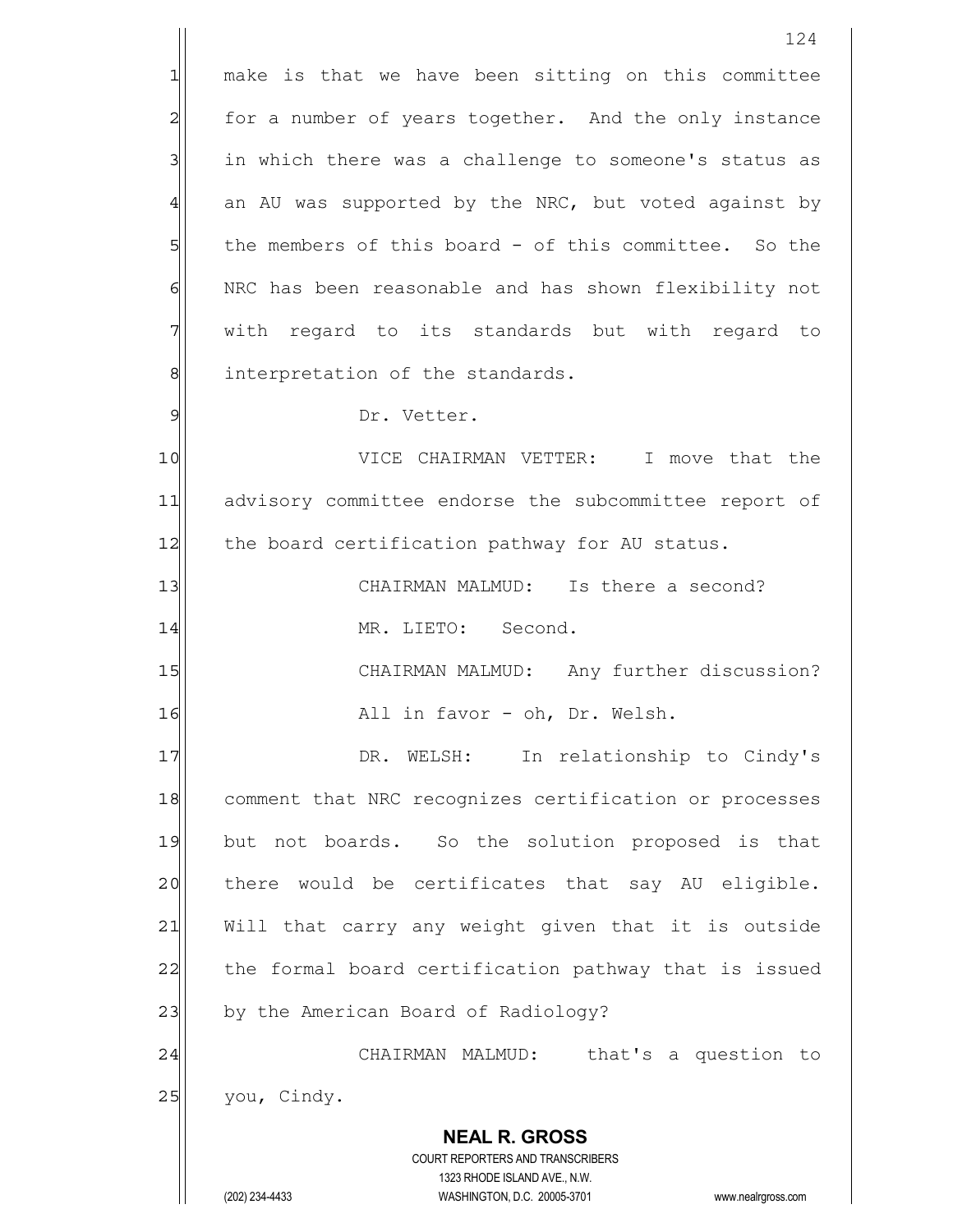|                | 125                                                    |
|----------------|--------------------------------------------------------|
| 1              | I'm not certain<br>MS. FLANNERY:<br>$\mathbb{I}$       |
| $\overline{c}$ | understand the question. The way ABR when they         |
| 3              | submitted the documentation for our review, it was     |
| 4              | explained that the certificates that have AU eligible  |
| 5              | on them would be issued to the diplomates who meet     |
| 6              | NRC's criteria. If it does not have AU eligible on     |
| 7              | it, those diplomates for some reason did not meet      |
| 8              | NRC's criteria, and there are various reasons<br>for   |
| $\mathcal{Q}$  | that.                                                  |
| 10             | And that is identified on our website that             |
| 11             | way. Basically saying that anybody who got certified   |
| 12             | after the identified year with the words, AU eligible  |
| 13             | on the certificate, would be able to apply for AU      |
| 14             | status under the board certification pathway.          |
| 15             | I don't know if that clarifies it.                     |
| 16             | The certificate comes<br>DR.<br>18<br>WELSH:           |
| 17             | months after finishing residency program. So the       |
| 18             | problem at hand is that there is an interval, 12 to 18 |
| 19             | months, in which somebody could complete their         |
| 20             | residency training and not have that certificate       |
| 21             | whether it says AU eligible or not. They won't have    |
| 22             | it for 18 months. There is a proposed solution, but    |
| 23             | I'm questioning whether or not this proposed solution  |
| 24             | would have any merit or weight with NRC given what we  |
| 25             | just said.                                             |
|                | <b>NEAL R. GROSS</b>                                   |

 COURT REPORTERS AND TRANSCRIBERS 1323 RHODE ISLAND AVE., N.W.

 $\mathbf{I}$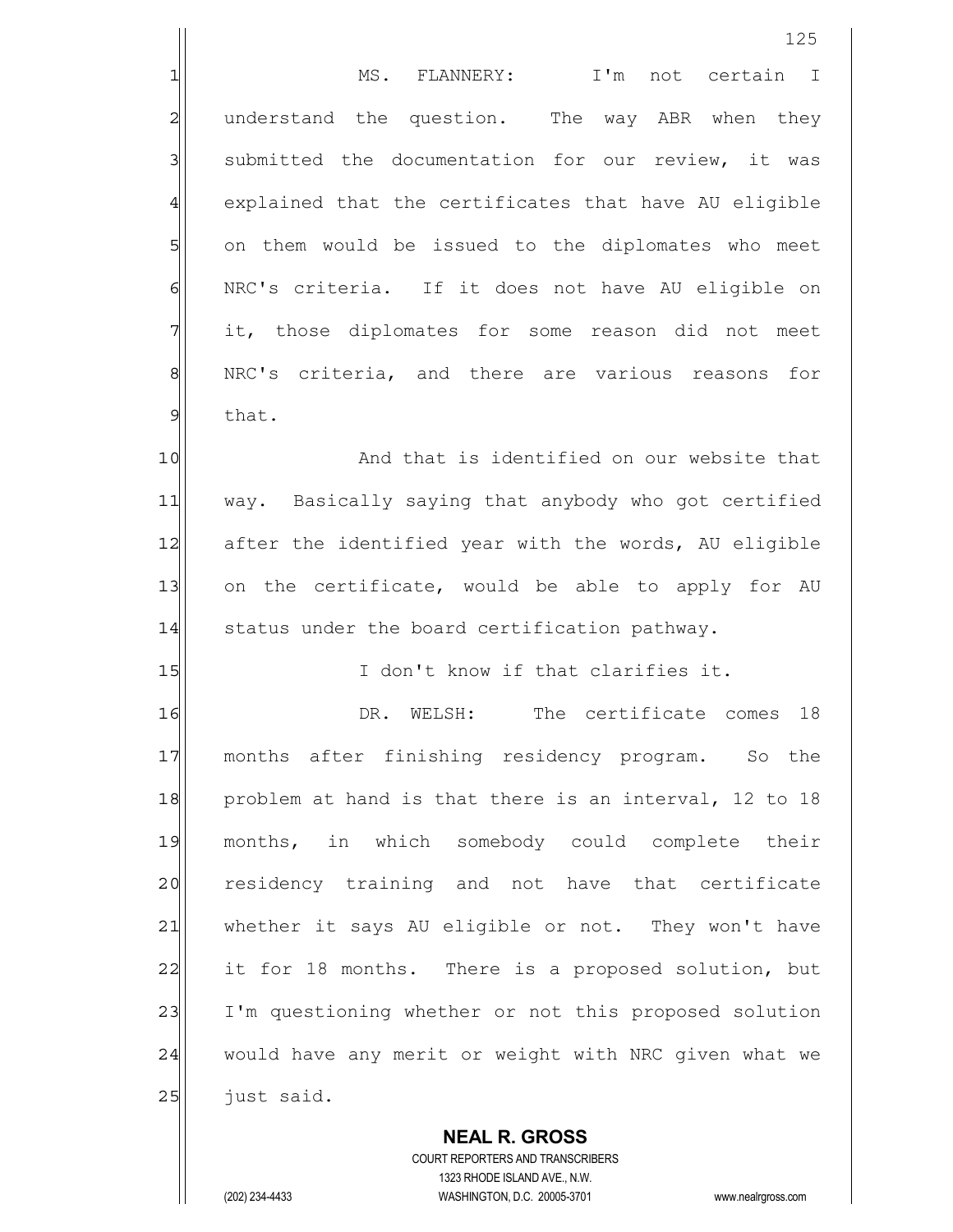126 1 DR. EGGLI: One of the direct statements 2 of the proposal is that NRC will accept that 3 verification by the board that the candidate has 4 completed all of these requirements. And what I 5 5 5 5 thought I had previously heard is that NRC is open to 6 6 6 considering that as a solution dealing with resolving 7 any residual legal questions. 8 8 B. WELSH: And that is my question, 9 given the wording I just heard about recognizing the 10 board's certification process versus recognizing the 11 American Board of Radiology. 12 | DR. EGGLI: I know, but this would be 13 part of that process now. 14 MS. FLANNERY: And it was our 15 understanding of the proposal is that this would be a 16 new certification process, different than what is 17 currently recognized. 18 CHAIRMAN MALMUD: The question has been 19 called. 20 All in favor? 21 (Show of hands.) 22 | CHAIRMAN MALMUD: Any opposed? 23 | (Show of hands.) 24 CHAIRMAN MALMUD: One opposed. Any

25 abstentions?

## **NEAL R. GROSS** COURT REPORTERS AND TRANSCRIBERS 1323 RHODE ISLAND AVE., N.W.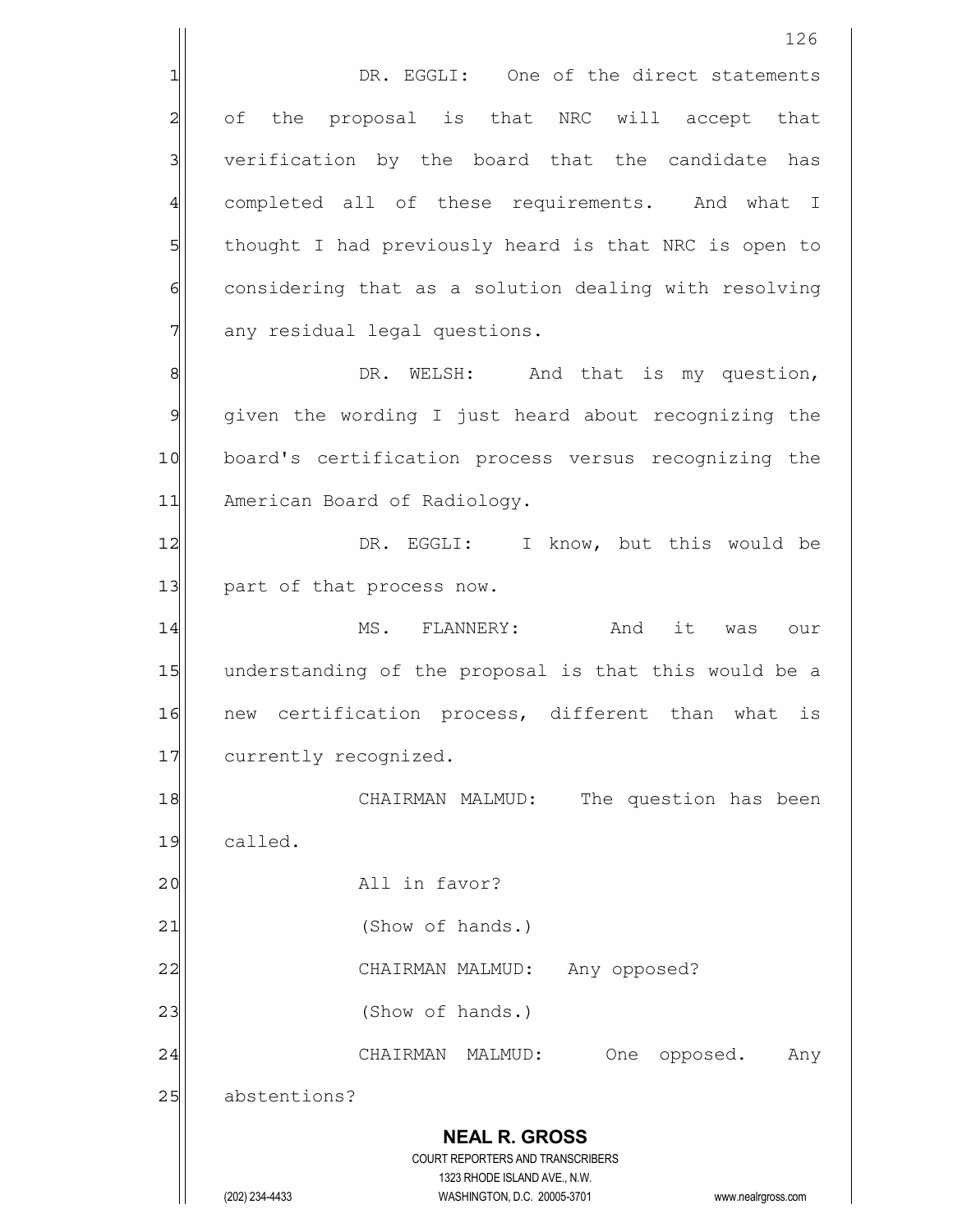|    | 127                                                                                                                                     |
|----|-----------------------------------------------------------------------------------------------------------------------------------------|
| 1  | (Show of hands.)                                                                                                                        |
| 2  | CHAIRMAN MALMUD:<br>One opposition, one                                                                                                 |
| 3  | abstention.                                                                                                                             |
| 4  | MS. GILLEY: May I make a comment on my                                                                                                  |
| 5  | opposition?                                                                                                                             |
| 6  | CHAIRMAN MALMUD: Please do.                                                                                                             |
| 7  | MS. GILLEY: Okay. Without the assurance                                                                                                 |
| 8  | of rulemaking this would have an impact on<br>the                                                                                       |
| 9  | Agreement States because of the opportunity to                                                                                          |
| 10 | evaluate this change would not be brought before 36                                                                                     |
| 11 | Agreement States as to the change in the certification                                                                                  |
| 12 | process. Thank you.                                                                                                                     |
| 13 | CHAIRMAN MALMUD: Thank you.                                                                                                             |
| 14 | I'm sorry, I heard a comment? Oh, please.                                                                                               |
| 15 | MS. CHIDAKL: My name is Susan Chidakl.                                                                                                  |
| 16 | senior attorney in the Office of General<br>Ι<br>a<br>am                                                                                |
| 17 | Counsel that assists and advises the staff with regard                                                                                  |
| 18 | to rulemaking. And with regard to whether regulations                                                                                   |
| 19 | need to be officially - go through a rulemaking                                                                                         |
| 20 | process in order to accomplish what it is that you or                                                                                   |
| 21 | the staff is trying to do.                                                                                                              |
| 22 | I've been sitting in this meeting, and I                                                                                                |
| 23 | apologize, because obviously I was not familiar with                                                                                    |
| 24 | this issue before I heard about it being on the agenda                                                                                  |
| 25 | today.                                                                                                                                  |
|    | <b>NEAL R. GROSS</b>                                                                                                                    |
|    | COURT REPORTERS AND TRANSCRIBERS<br>1323 RHODE ISLAND AVE., N.W.<br>(202) 234-4433<br>WASHINGTON, D.C. 20005-3701<br>www.nealrgross.com |
|    |                                                                                                                                         |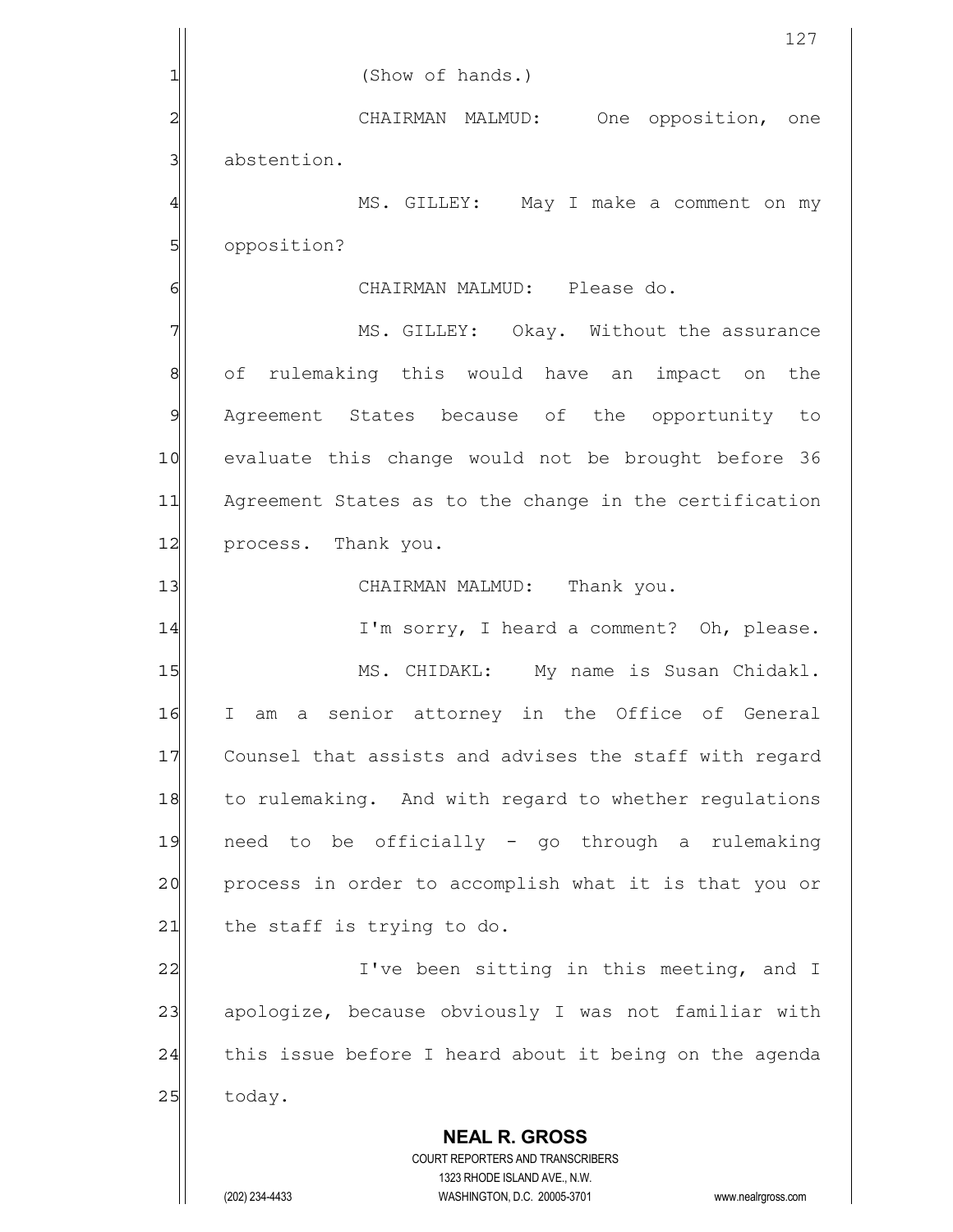|                | 128                                                                 |
|----------------|---------------------------------------------------------------------|
| 1              | I really don't understand what the issue                            |
| $\overline{c}$ | is. So I think that is why the staff is having a hard               |
| 3              | time answering the question as to whether a rule                    |
| 4              | change is going to be necessary or not. And of course               |
| 5              | I'm going to have a lot of input as to whether we have              |
| 6              | to go through a rulemaking or not. Could somebody                   |
| 7              | please explain to me why there is this gap now? Why                 |
| 8              | is there this problem?                                              |
| 9              | In order for me to understand what it is                            |
| 10             | you are proposing to resolve the problem.                           |
| 11             | CHAIRMAN MALMUD: I think Dr. Eggli can                              |
| 12             | handle that.                                                        |
| 13             | The American Board<br>DR. EGGLI:<br>of                              |
| 14             | Radiology was one of the few certifying boards that                 |
| 15             | gave its certification immediately on completion of                 |
| 16             | training. The vast majority of certification boards                 |
| 17             | in the American - that are under the American Board of              |
| 18             | Medical Specialties have a - either an<br>advanced                  |
| 19             | training or a clinical period of time after the                     |
| 20             | completion of training before they issue a final board              |
| 21             | certificate.                                                        |
| 22             | The people when they complete their                                 |
| 23             | training go out and actually work, and this is true of              |
| 24             | all the specialties, they go out and work as sub-                   |
| 25             | specialists in this area. If the use of materials is                |
|                | <b>NEAL R. GROSS</b>                                                |
|                | COURT REPORTERS AND TRANSCRIBERS<br>1323 RHODE ISLAND AVE., N.W.    |
|                | (202) 234-4433<br>WASHINGTON, D.C. 20005-3701<br>www.nealrgross.com |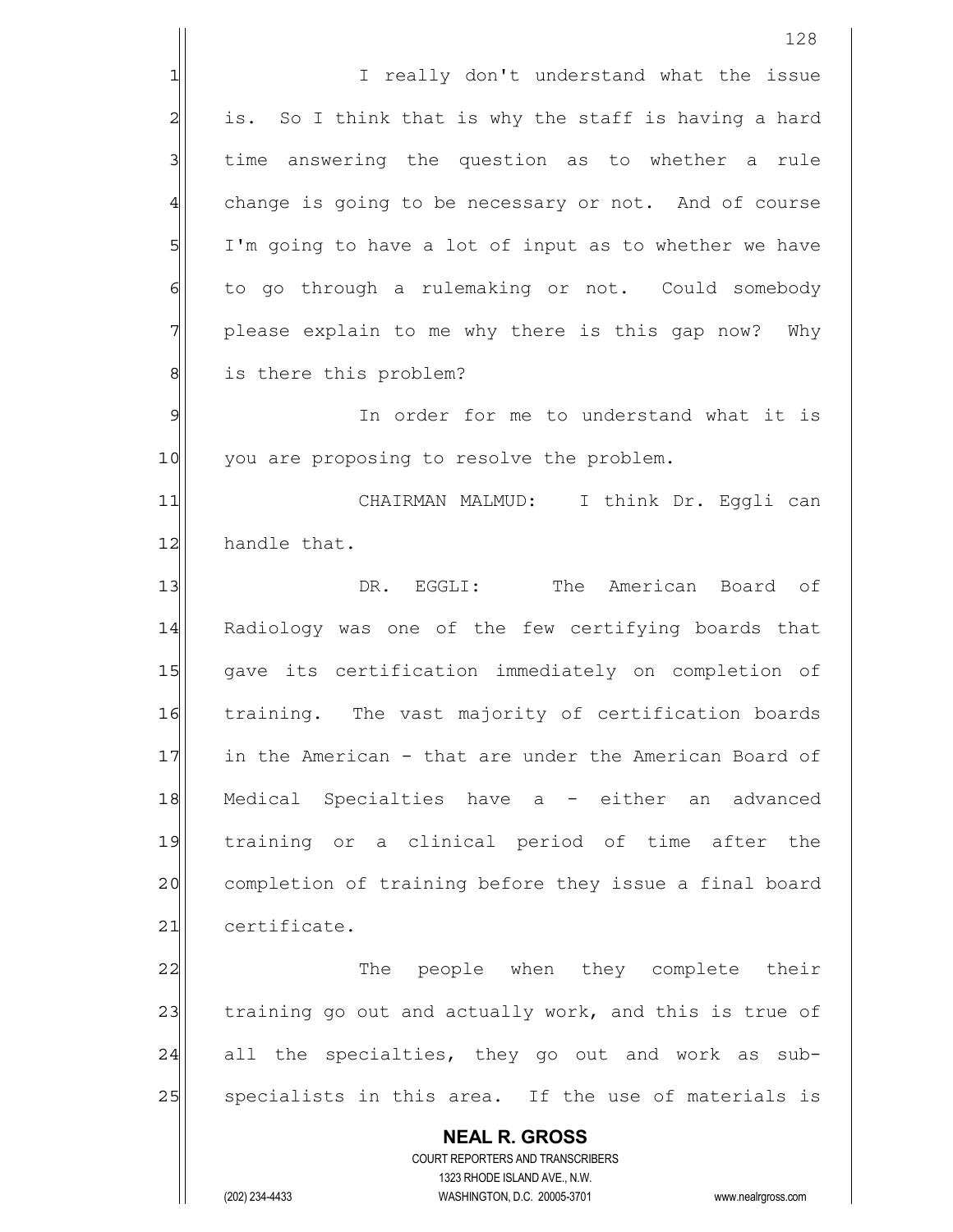|                 | 129                                                                                                 |
|-----------------|-----------------------------------------------------------------------------------------------------|
| $\mathbf{1}$    | unique in that it requires some form of authorized                                                  |
| $\overline{c}$  | status to be able to handle those materials.                                                        |
| $\overline{3}$  | The diplomates in the time gap between                                                              |
| $\overline{4}$  | completion of training and all testing have - what?                                                 |
| $5\overline{)}$ | MS. GILLEY: Completion of testing.                                                                  |
| 6               | DR. EGGLI: A completion of training and                                                             |
| 7               | completion of testing relevant to the authorized user                                               |
| 8               | status, because they won't be tested on that again as                                               |
| $\mathfrak{g}$  | they complete this additional year; will not be able                                                |
| 10              | to work as radiation workers in that gap, which will                                                |
| 11              | basically create an employment problem and possibly an                                              |
| 12              | access problem for patients as they complete that                                                   |
| 13              | final critical phase of training that gets them their                                               |
| 14              | final board certification.                                                                          |
| 15              | MS. CHIDAKL: May I ask a question?<br>When                                                          |
| 16              | you are talking about this clinical aspect, is that                                                 |
| 17              | what is the same thing as in our regulation that says                                               |
| 18              | work experience?                                                                                    |
| 19              | DR. EGGLI: No, they will have completed                                                             |
| 20              | that work experience in the core portion of their                                                   |
| 21              | training. This is purely clinical experience.                                                       |
| 22              | MS. CHIDAKL: It is not required by NRC?                                                             |
| 23              | DR. EGGLI: That is not required by NRC.                                                             |
| 24              | So the American Board of Radiology diagnostic                                                       |
| 25              | radiology is modifying its program to come in line                                                  |
|                 | <b>NEAL R. GROSS</b>                                                                                |
|                 | COURT REPORTERS AND TRANSCRIBERS                                                                    |
|                 | 1323 RHODE ISLAND AVE., N.W.<br>(202) 234-4433<br>WASHINGTON, D.C. 20005-3701<br>www.nealrgross.com |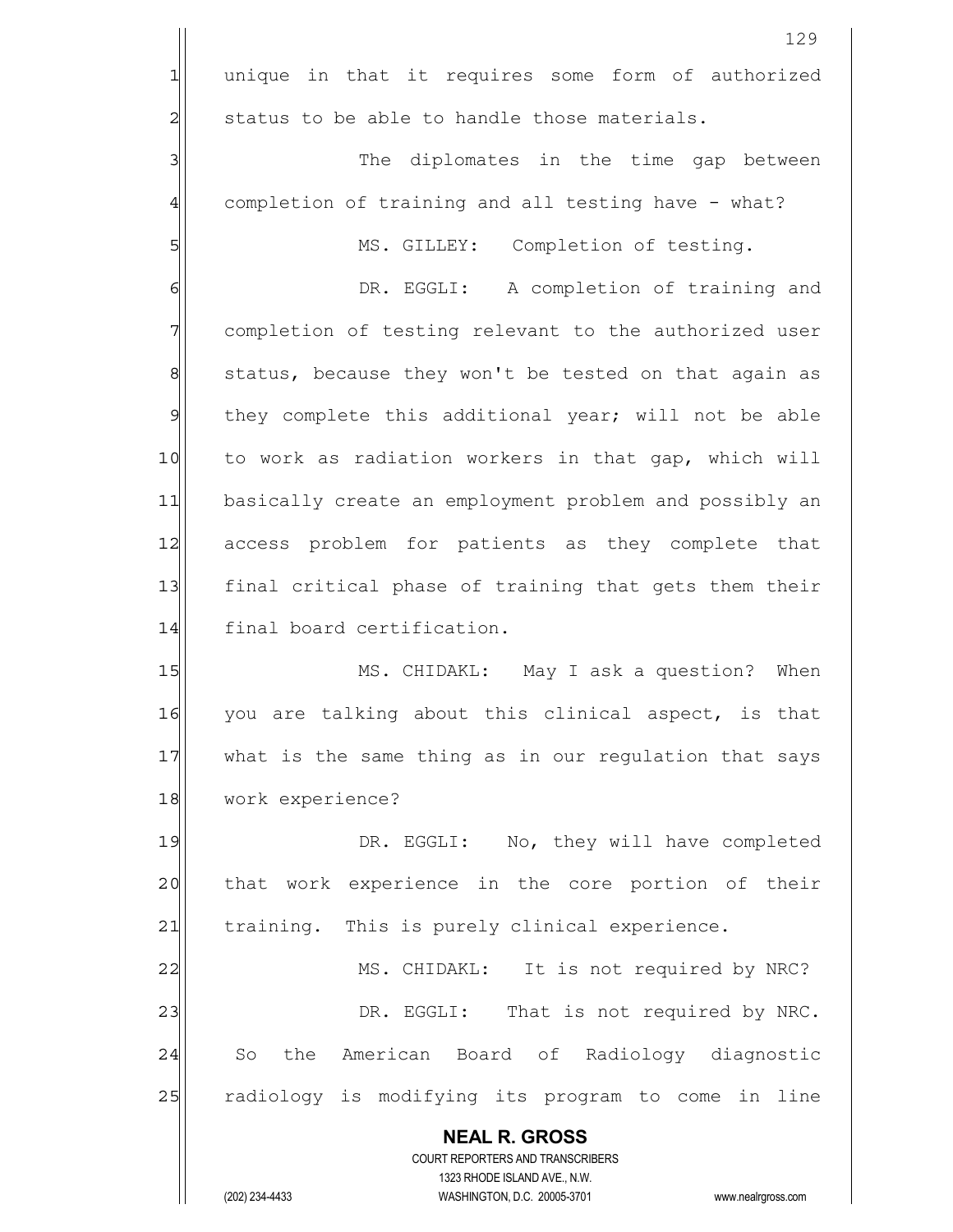130 1 with what the rest of the boards do. The only option 2 all then for these diplomates in the gap is to be 3 3 certified by the alternate pathway. 4 and the way I personally see the alternate 5 pathway is, it is for folks who are training and meet 6 6 all the training and education requirements, but are 7 not training in a program where the training process 8 has been recognized by NRC. 9 Mow what we are doing, if these people 10 would have to go down the alternate pathway, that 11 would completely abrogate board certification as a 12 pathway to user status for the 1,500 annual diplomates 13 of the American Board of Radiology. So part of this 14 is to maintain board certification as a relevant 15 process to achieve user status and to allow these 16 people in the gap between completion of all training 17 relevant to authorized user status to become an 18 authorized user prior to getting that final tag that 19 says board certified. 20 MS. CHIDAKL: In other words if I 21 | understand you correctly the final bit as you - or 22 whatever you want to call it, the final segment, is 23 something above and beyond the NRC's requirements.

24 DR. EGGLI: Above and beyond.

25 MS. CHIDAKL: Thank you for that, I

 **NEAL R. GROSS** COURT REPORTERS AND TRANSCRIBERS 1323 RHODE ISLAND AVE., N.W.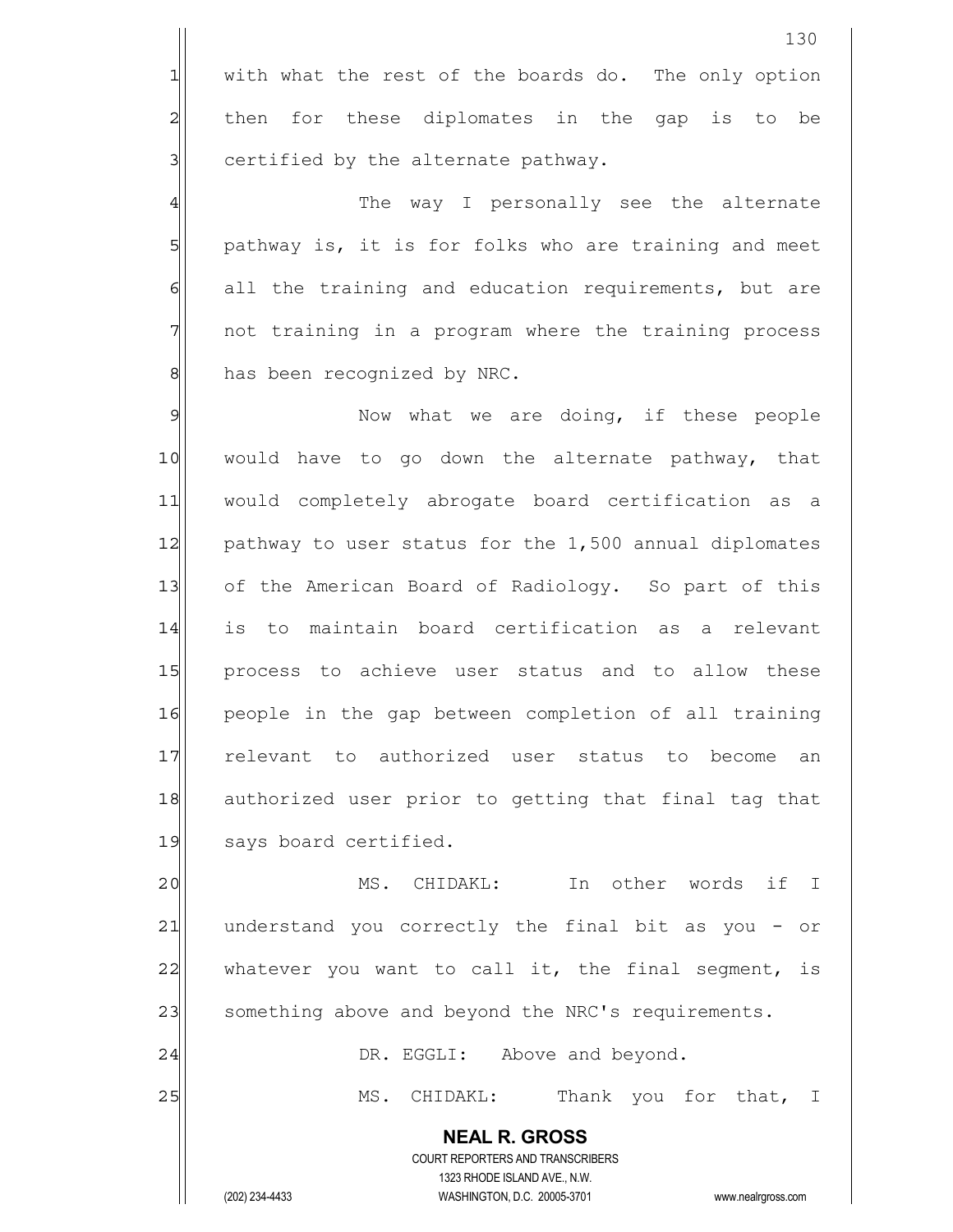|                | 131                                                                 |
|----------------|---------------------------------------------------------------------|
| 1              | appreciate that.                                                    |
| 2              | CHAIRMAN MALMUD:<br>Thank you.                                      |
| 3              | That completes the discussion of that                               |
| 4              | item, and we will move on to the next item on the                   |
| 5              | agenda, which is Mr. Lieto.                                         |
| 6              | MR. LIETO: Thank you, Mr. Chairman.                                 |
| 7              | This is the annual report of the ACMUI                              |
| 8              | subcommittee on medical radioactive material events.                |
| $\mathfrak{S}$ | This will now be an annual report in the future, not a              |
| 10             | partial report in the fall.                                         |
| 11             | And the subcommittee membership listed                              |
| 12             | there, everybody had a piece of the pie<br>and                      |
| 13             | contributed, so you are looking at the sum of all                   |
| 14             | those contributions.                                                |
| 15             | The report is based on the NMED database                            |
| 16             | for fiscal year 2008. It is based on the events that                |
| 17             | had been reported during that time. Again in this                   |
| 18             | report I will talk about that a little further and its              |
| 19             | importance.                                                         |
| 20             | The medical events were reported by                                 |
| 21             | category of use in Part 35 as well as a section that                |
| 22             | includes other reportable material events related to                |
| 23             | the medical use.                                                    |
| 24             | This is the second annual if you will                               |
| 25             | report, so obviously it's still undergoing some                     |
|                | <b>NEAL R. GROSS</b>                                                |
|                | COURT REPORTERS AND TRANSCRIBERS<br>1323 RHODE ISLAND AVE., N.W.    |
|                | (202) 234-4433<br>WASHINGTON, D.C. 20005-3701<br>www.nealrgross.com |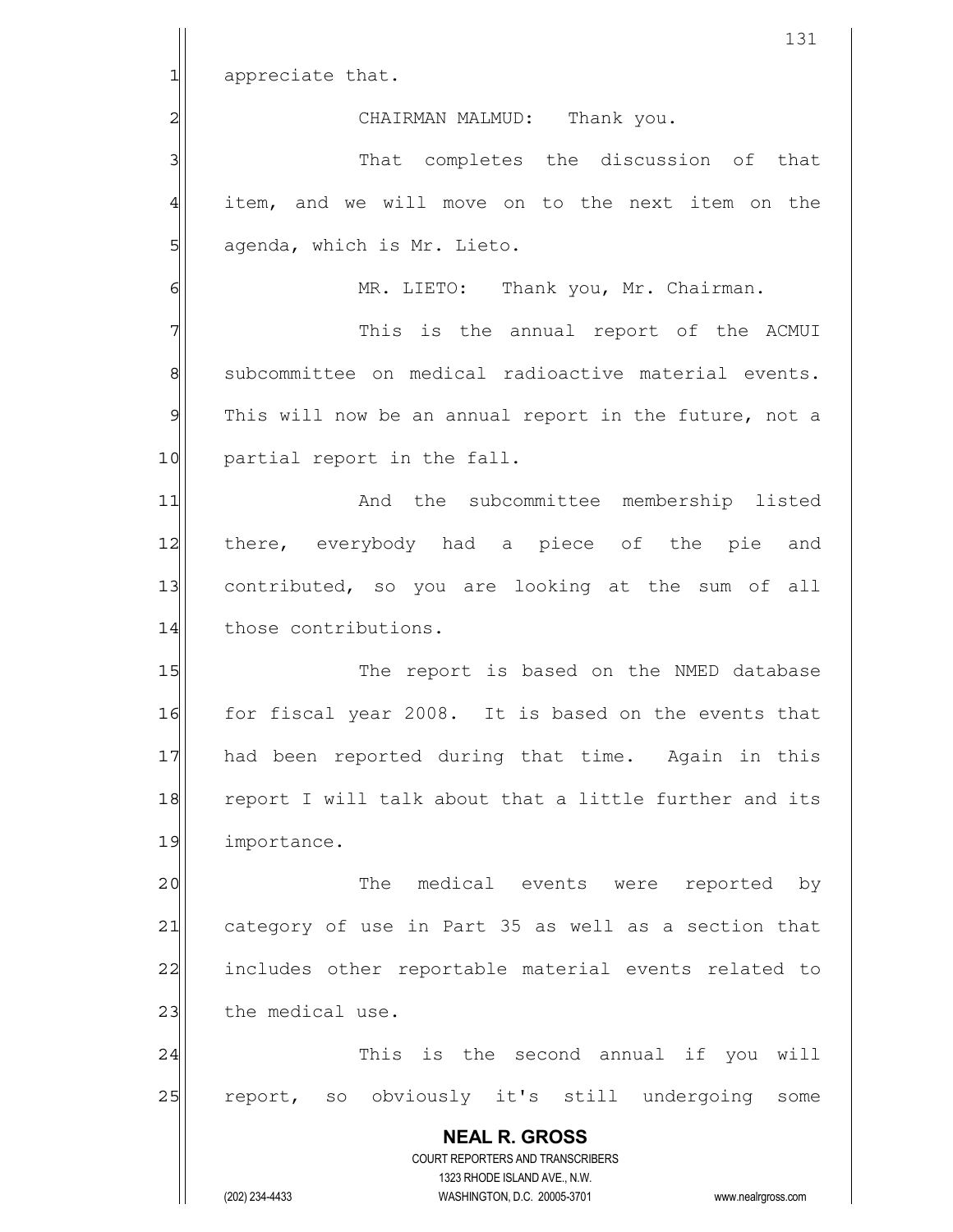1 iterations of improvement, and three features in this 2 report that we have attempted to include to better 3 3 describe the impact of these reports is to indicate 4 the number of patients involved in each event. We are 5 5 5 5 trending over the last couple of reports, the number 6 of patients involved as well as the number of events 7 for each category of use of medical events, as well as 8 8 8 the other reportable events, to give us some type of 9 fill trending information, and have made an attempt to 10 estimate on the frequency of occurrence of these 11| medical events. And I will describe the information 12 that was used for that.

13 The first category of use, or two 14 categories of use, for Parts 35/200, there were three 15 events involving diagnostic prescriptions of 16 radionuclides in which patients got I-131. There were 17 four events involving therapeutic radiopharmaceuticals 18 requiring a written directive, involving four patients 19 for I-131, and one event involving eight patients with 20 Samarium-153.

21 The table here indicates three of the 22 events for  $I-131$ ; each are singular events in terms of 23 patients being affected. The type of error that was 24 described in the NMED report, as well as the actions  $25$  that affected the - as a result of the event being

 COURT REPORTERS AND TRANSCRIBERS 1323 RHODE ISLAND AVE., N.W. (202) 234-4433 WASHINGTON, D.C. 20005-3701 www.nealrgross.com

 **NEAL R. GROSS**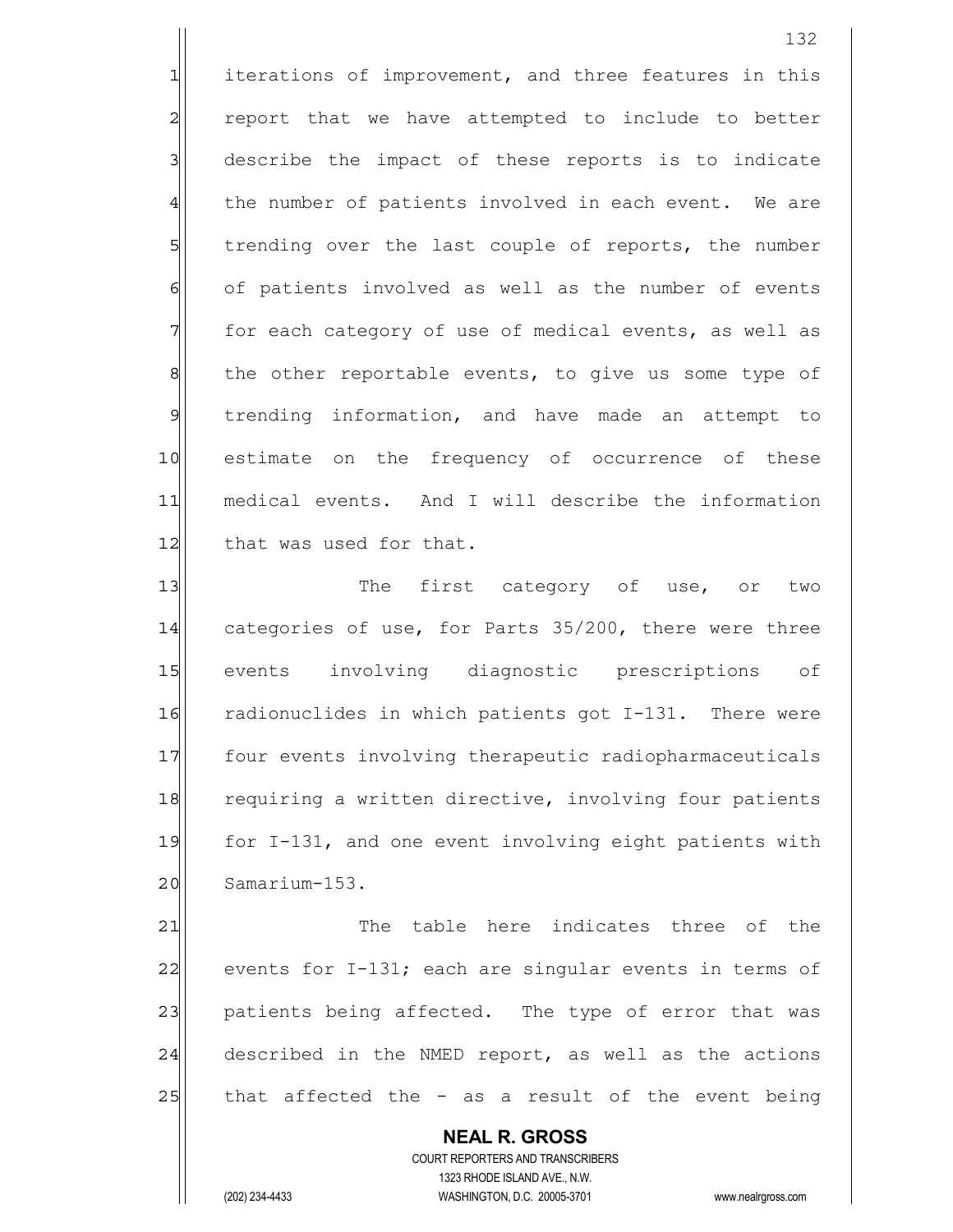1 discovered. All three types of errors reported here  $2$  are human errors, and the actions were - ranged from 3 additional training to a policy procedure 4 modification, as both technicians and all those 5 involved with a written directive.

6 6 The next table here related to these 7 events, again, all human errors related to following 8 either written directive, the written directive or 9 written instructions - excuse me, policies and 10 procedures. In one case follow up action involved 11 disciplinary action. Modification of procedures and 12 retraining. The one event related to the Samarium was 13 discovered after a patient assay of the therapeutic 14 dose, it was determined that the wrong setting was 15 used for the dose calibrator; it was a syringe setting 16 instead of a vial setting - or excuse me, a vial 17 Setting instead of a syringe setting. And then they 18 looked back at previous Samarium administrations there 19 were the same type of error that had been included.

20 The one event down at the bottom of the 21 table there involved sodium iodide 131, two patients 22 were in the department; both scheduled to receive 23 iodine therapies. And the dosages were switched as  $24$  to - regarding the therapies that they were supposed 25 to receive.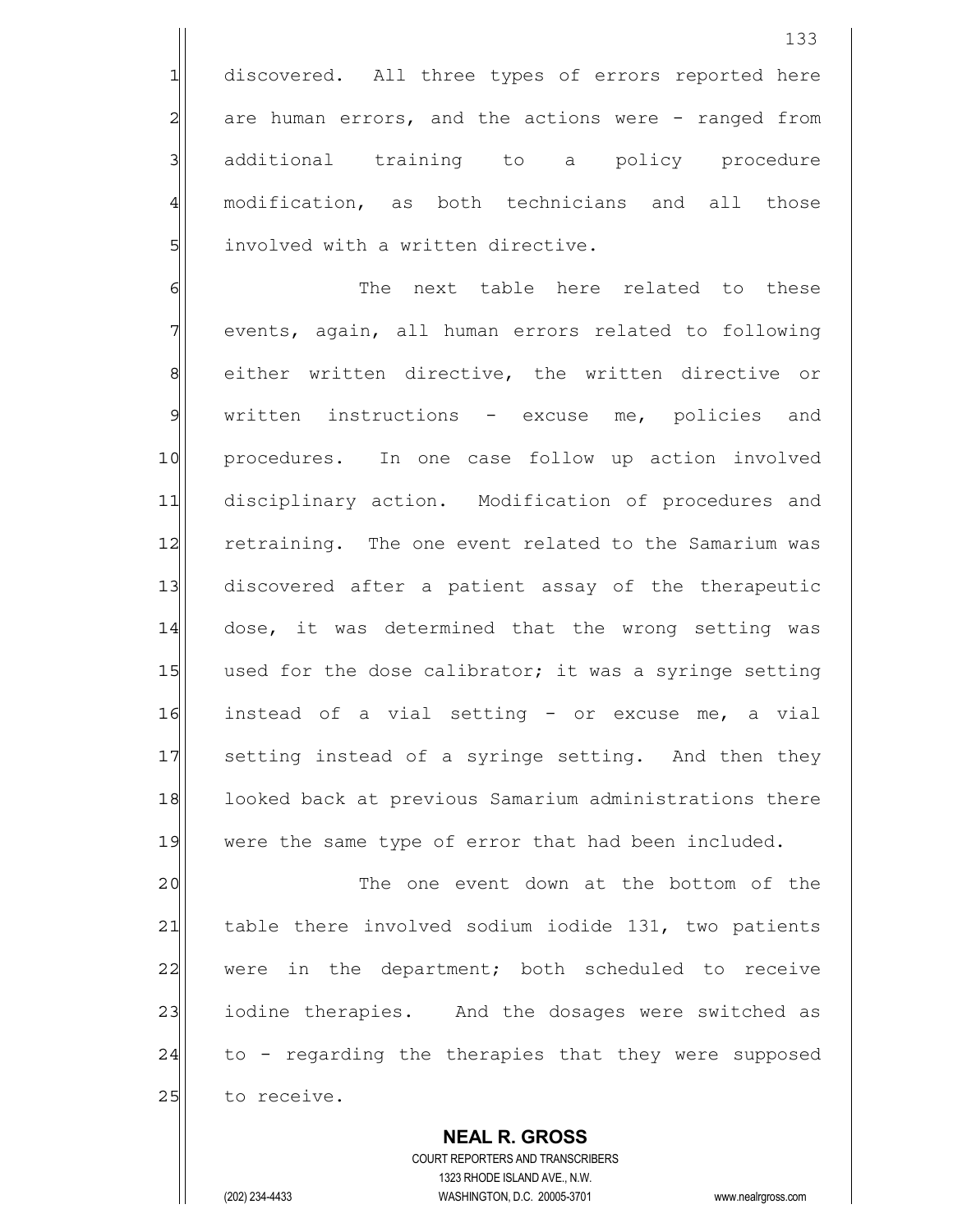1 1 To compare a number of patients to last 2 year's report and the radionuclide involved, not much  $3$  of a change in the number of I-131 patients. There  $4$  were no Y-90 patients involved, but we did see a big 5 jump in Samarium. But I think again this was a 6 6 singular event that occurred. So you can see that the  $7$  - comparing the number of patients involved from  $07$  $\|$  to `08 it almost doubles due to one singular event.

9 Section 11 In providing an estimate of frequency of 10 occurrence of the medical event, the committee used 11 three sources of data in - to use as a denominator for 12 the treatments involved. The principal source was the 13 IMD medical information data. This source of 14 | information was the same that was used in NCRP 106 15 that we talked about earlier. Another source of 16 information was data provided by the American College 17 of Radiology of CMS procedure data for the year 2006.

18 as probably members of this advisory 19 committee can probably better describe, one of the 20 limitations of CMS data is that the data are Medicare-21 Medicaid patients, and that it does not include 22 private payers, and those types of sources of 23 information. But it does provide us with a lower 24 bound of number of individuals that received the 25 treatment. So as a result any estimates of frequency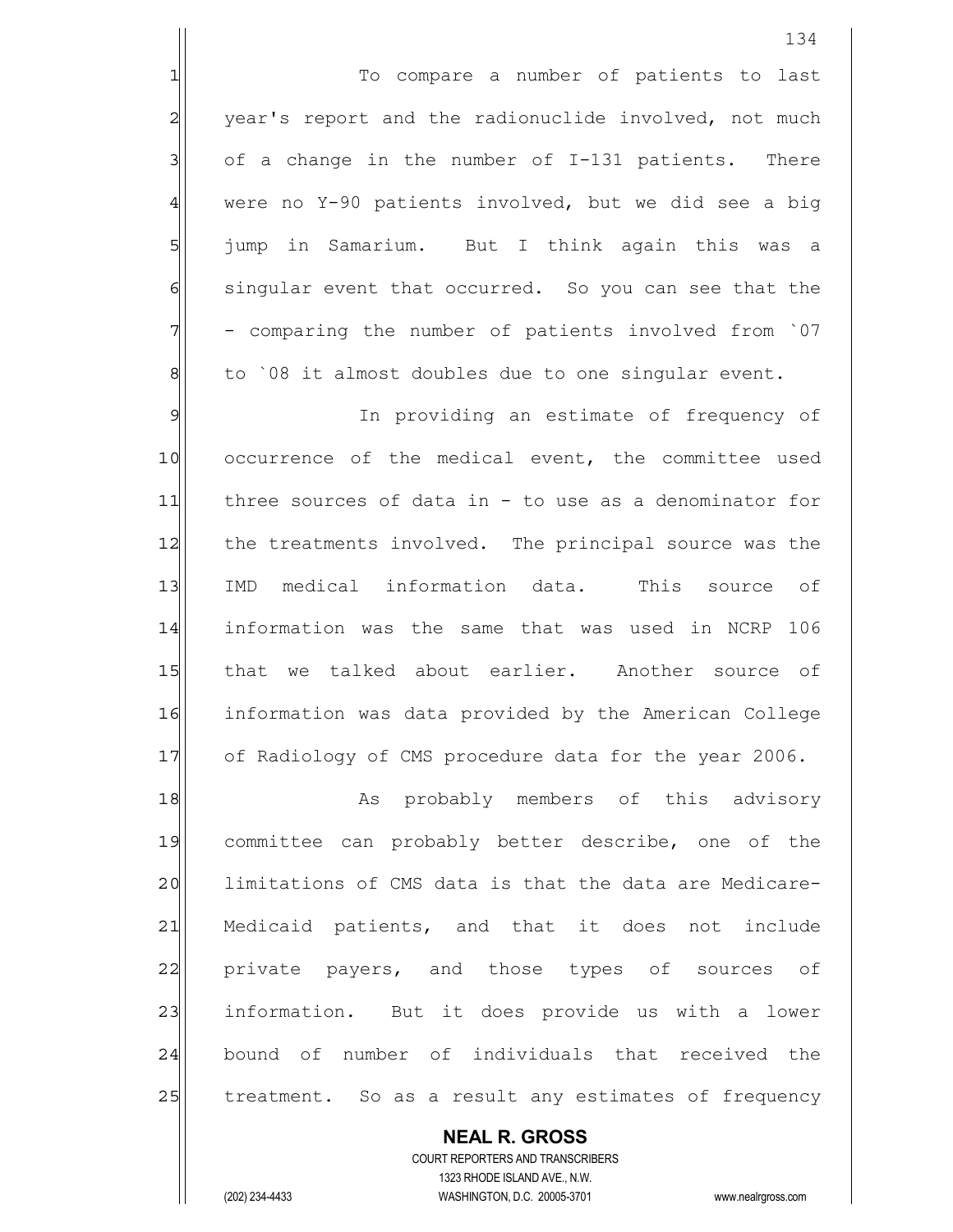1 would maybe provide us with an upper bound on the 2 frequency of occurrence.

3 **S** For the 35-1000 uses, we contacted the 4 vendors themselves, principally Dr. Thomadsen and 5 myself, and got 2008 data in terms of number of 6 fold treatment dosages that were provided by the vendor.  $7$  And this reflects the Y-90 microspheres and the I-125 8 || Gliasite administrations for 2008.

9 So if you look at frequency of occurrence, 10 there were 15 patients involved. Our estimated number 11 of treatments were 26,000, dividing a frequency of 12 $\vert$  occurrence of roughly 6 X 10^-4th.

13 and this compares favorably with the 14 number estimated in last year's report.

15 For 35-400 manual brachytherapy events, 16 there were nine events, and you need to note in your 17 handout, there is a change in this data regarding 35-18 400. After the presentation was sent out for 19 inclusion in your packet it was discovered that one of 20 the I-125 seed events was determined on follow up 21 investigation to not be a medical event. And that was 22 an event that involved three VA patients. So this -23 the slides are intended to reflect that update, and 24 | you may want to make changes in your packet 25 accordingly.

 **NEAL R. GROSS** COURT REPORTERS AND TRANSCRIBERS 1323 RHODE ISLAND AVE., N.W. (202) 234-4433 WASHINGTON, D.C. 20005-3701 www.nealrgross.com

135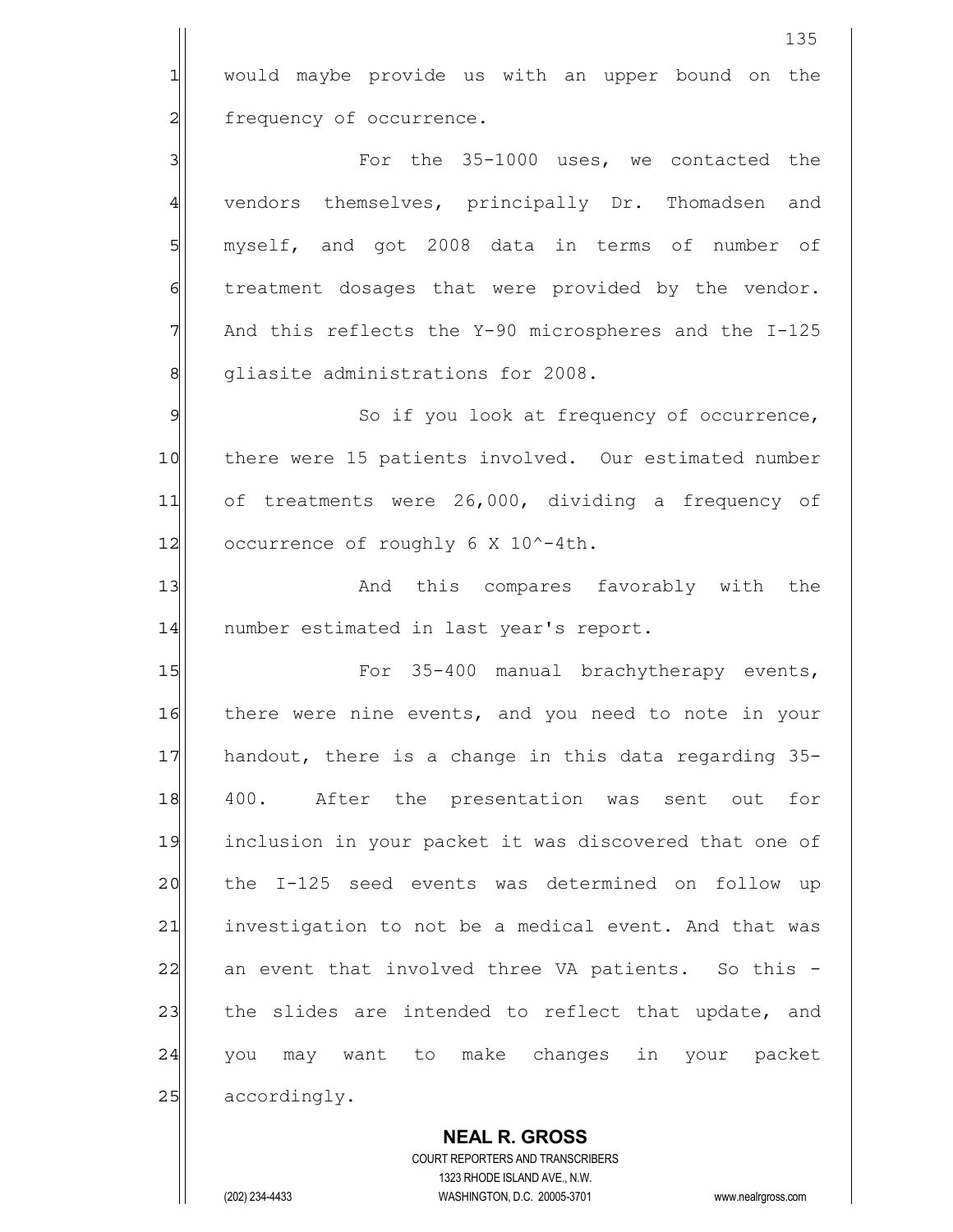1 1 There were nine events involving 111 2 patients. The radionuclide distribution on these  $3$  events were seven events involving  $I-125$  seeds. The 4 one involving palladium 103 seeds and one involving 5 cesium-137 low dose brachytherapy.

6 6 Looking at the distribution events, I want  $7$  to point out here, this should in this second to last 8 8 8 row here, that should say two hospitals in the VA 9 systemic error category.

10 But as you can see the type of errors that 11 were identified, there are three events involving 12 misidentification of the prostate on trans-rectal 13 ultrasound; faulty weld after implantation resulting 14 in seed leakage; a Mike applicator jam resulting in 15 leaked seed - a leaking seed during implant; a wrong 16 dose being entered into the treatment planning system 17 and resulting calculating error; a wrong magnification 18 entered inn to the treatment planning for - I believe 19 that was a gamma knife - or excuse me, I'm trying to 20 remember which one it was - but any how it was a wrong 21 magnification factor in the treatment planning system 22 which resulted in two patients being referred as a 23 medical event.

24 | Casa and again the two VA situations currently 25 being reported, one involving 92 patients, and the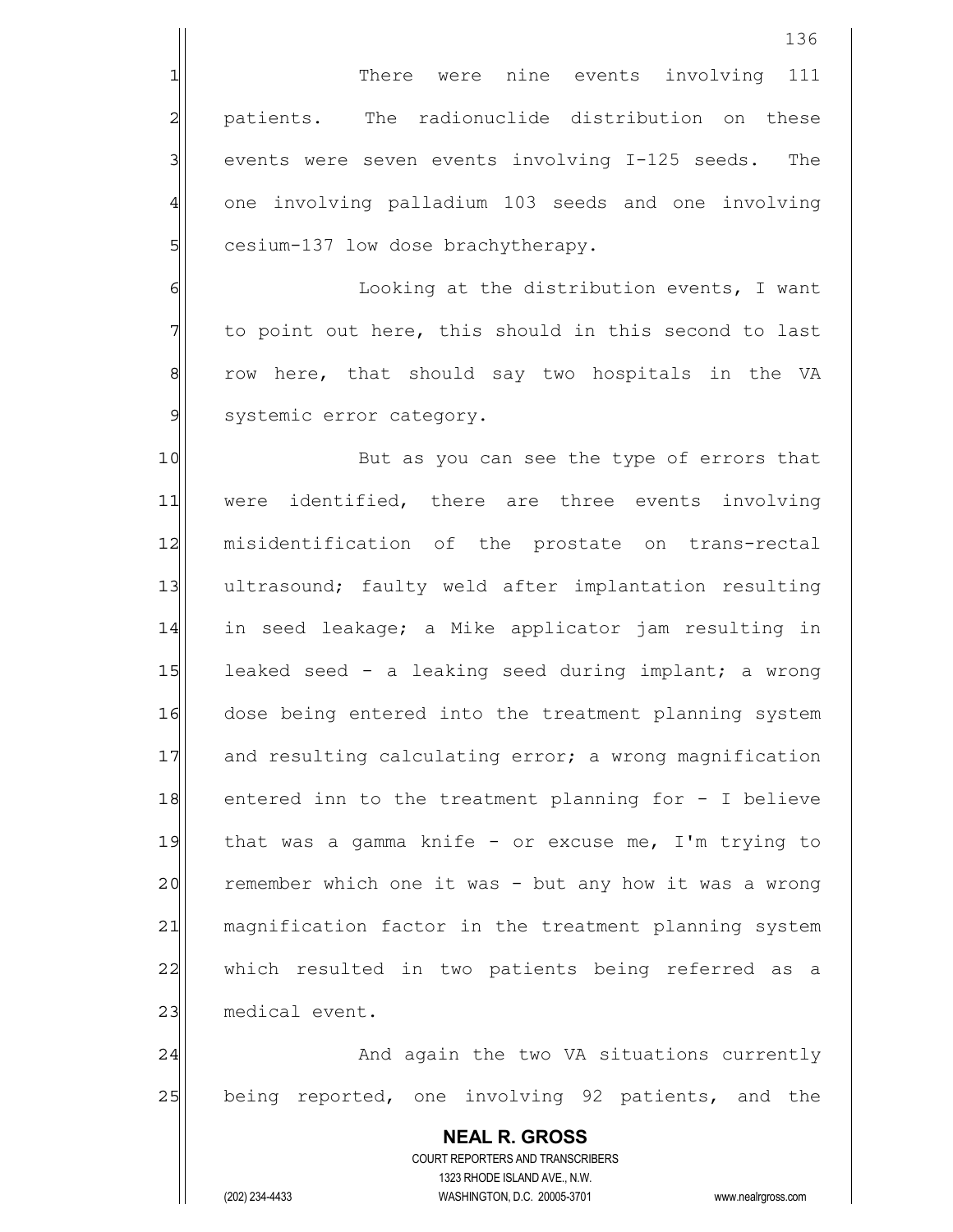|                | <b>NEAL R. GROSS</b><br><b>COURT REPORTERS AND TRANSCRIBERS</b> |
|----------------|-----------------------------------------------------------------|
| 25             | repeat recommendation from last year was<br>adequate            |
| 24             | Mick applicators are needed. And I believe this is a            |
| 23             | treatments; better user training and practice with              |
| 22             | nomogram as a secondary check for these types of                |
| 21             | be checked by a second person; that a use of a                  |
| 20             | subcommittee were, calculations and data entry need to          |
| 19             | Recommendations submitted<br>by<br>the                          |
| 18             | $10^{\wedge} - 3rd.$                                            |
| 17             | estimate on the frequency of occurrence of about 2 X            |
| 16             | over 50,000 treatments for the year resulting in an             |
| 15             | were based on the IMD data for 2006. So 111 patients            |
| 14             | the frequency of occurrence, the number of treatments           |
| 13             | In attempting to provide an estimate on                         |
| 12             | presentations.                                                  |
| 11             | been more than adequately described in previous                 |
| 10             | the bulk of these involving the VA situation which has          |
| $\mathfrak{g}$ | user failure errors, not the device itself. And then            |
| $\mathsf g$    | gland boundaries; Mick applicator errors which were             |
| $\overline{7}$ | prostate implants an improper identification of the             |
| $\epsilon$     | these events, a common error found was with the                 |
| $\overline{5}$ | common issue, observations regarding<br>A                       |
| $\overline{4}$ | 111 - involving 111 patients.                                   |
| $\overline{3}$ | So a total of nine events for a total of                        |
| $\overline{2}$ | patients in that VA system events.                              |
| $\mathbf{1}$   | other involving 10 patients for a total of<br>102               |
|                | 137                                                             |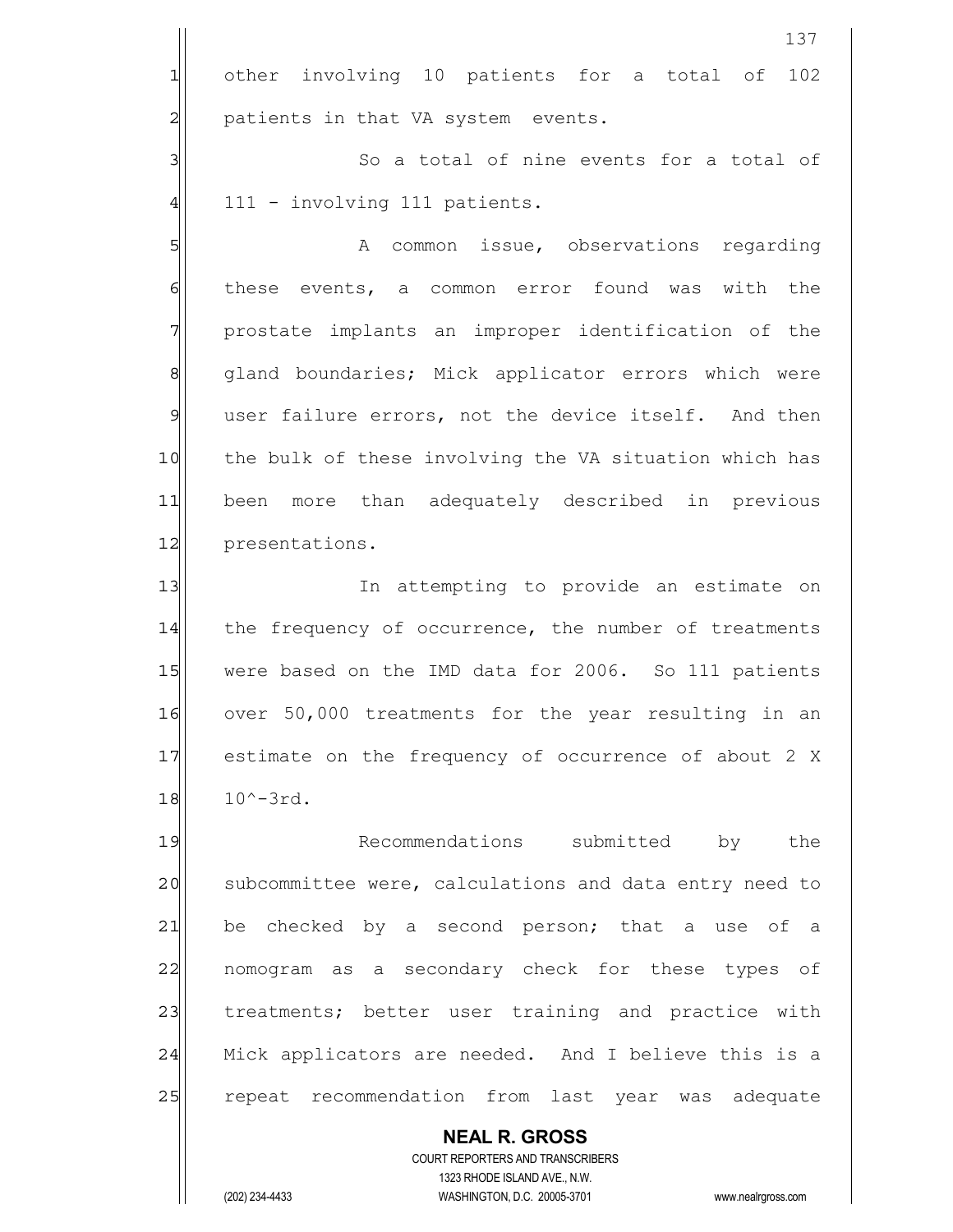1 training on trans-rectal ultrasound and fluoroscopy 2 use for confirmation of the boundaries.

3 3 Going to medical events for remote after 4 loaders in teletherapy, devices in comparing 2007  $5$  through 2008, the - there were 17 events in 2000, ten 6 6 in this year. There were 14 events last year in HDR, 7 eight this year, and you see the distribution, based 8 on descriptions in the NMED that did provide 9 descriptions, we did break these out as to how many 10 involved MammoSite versus vaginal cylinder 11 applications for the HDR treatment.

12|| There were no events involving a low dose 13 remote after-loaders. There was one event involving 14 Gamma knife, and one event involving a cobalt-60 15 teletherapy.

16 Regarding the HDR there were four events 17 With a nucletron device. Three of these events 18 involved wrong catheter link being entered into the 19 treatment planning, and one event involving wrong step 20 size entered into the treatment planning.

21 **For the variant HDR there was - there were** 22 two events, one involving wrong length, and the other 23 in which the MammoSite balloon deflated during  $24$  treatment and resulted in an event causing wrong - or 25 | not wrong, but unintended dose distribution.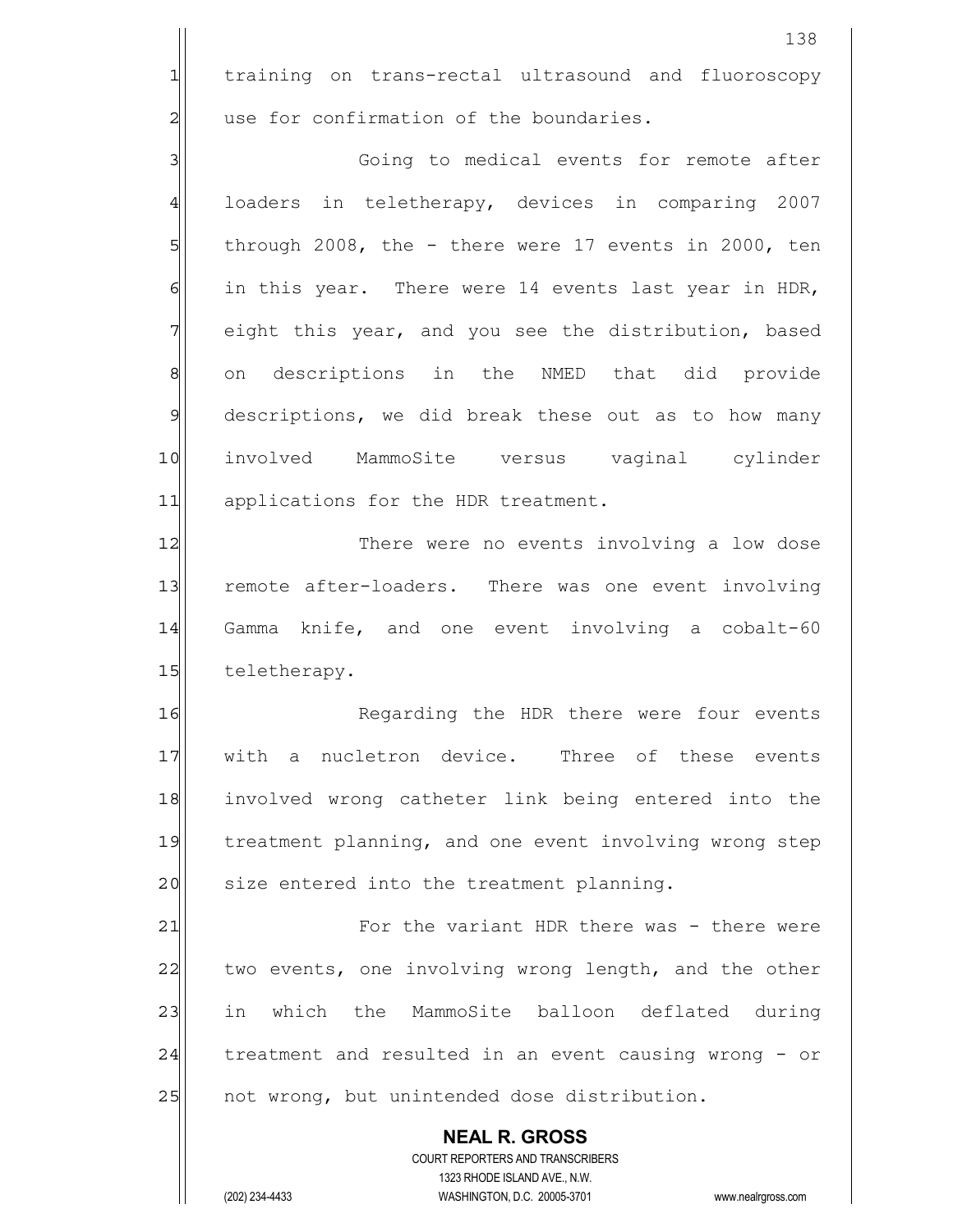139

4 plan.

5 S 6 6 in which the image descriptions were reversed, so the 7 wrong side of the brain was treated. And in the 8 cobalt-60 teletherapy unit event, the therapist 9 misread the written directive, and a wrong dose was -10 the patient was treated with the wrong dose.

11| The look at the HDR errors, there were 12 two things that stood out: wrong length being entered 13 into the treatment planning system; and wrong dose.

14 Compared with the number of - comparing 15 the number of procedures by HDR, Gamma med and 16 teletherapy, in terms of number, coming up with 17 frequency of occurrence, for HDR there were eight 18 failures - and again this was based on the IMV as well 19 as the ACR data. HDR, there were eight failures over  $20$  62,000 procedures for a 1 X 10^-4 frequency of 21 occurrence. Gamma knife, much less, 8^-5th frequency 22 of occurrence. And for teletherapy which is the least  $23$  - shall we say the least number of procedures that are  $24$  performed - was one event over the roughly 2,000 25 procedures, and a frequency of occurrence of  $5 \times 10^{-2}$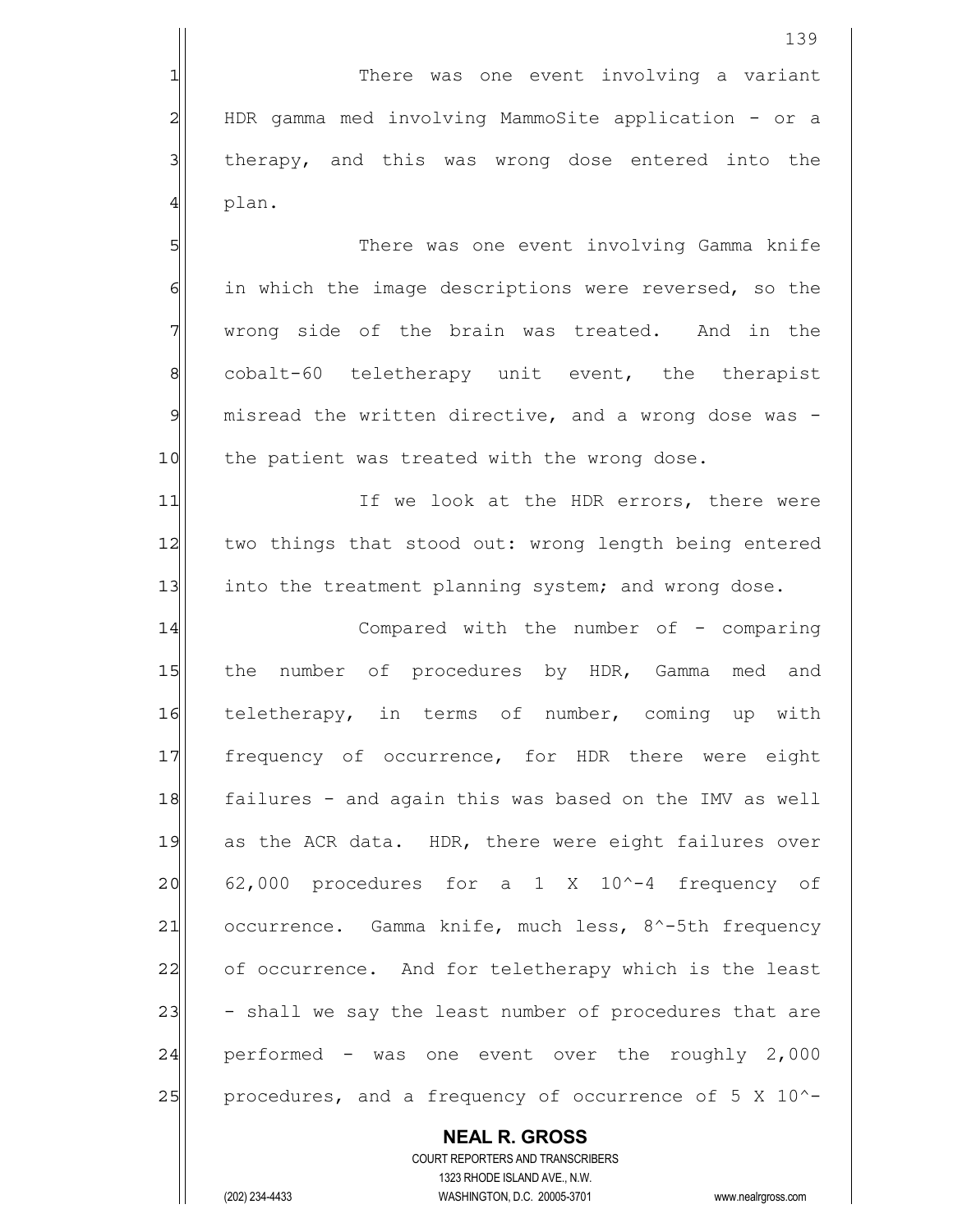$1$  4.

2 and all these events involving the HDR 3 errors were attributed to human error, as opposed to 4 any type of mechanical.

5 **S** Regarding radioactive materials - this  $6$  should actually be broken out with the 35-1000  $7$  separated out, but Part 35 events that are not medical  $8$  - that are other events under 35-1000 there were four 9 events, medical errors. There were two events 10 involving pregnant patients who were administered 11 therapeutic amounts of radioactive materials, actually 12 131, sodium iodide 131. And then the other reportable 13 errors, the categories were broken into lost sources, 14 leaking sources that were not implanted in patients, 15 contaminated licensing packaging, and basically a 16 catch all group called miscellaneous.

17 Regarding medical events in 35-1000 uses, 18 these all were Y-90 microspheres. The two involved 19 TheraSpheres. The other two were not described in the 20 NMED documentation as to what form they were.

21 There was one patient involved with each 22 event. And estimating the frequency of occurrence, 23 there were four patients, and based on the vendor data 24 provided for the number of dosages supplied, which was  $25$  roughly around  $3,500 - 3,600$  treatments, resulting in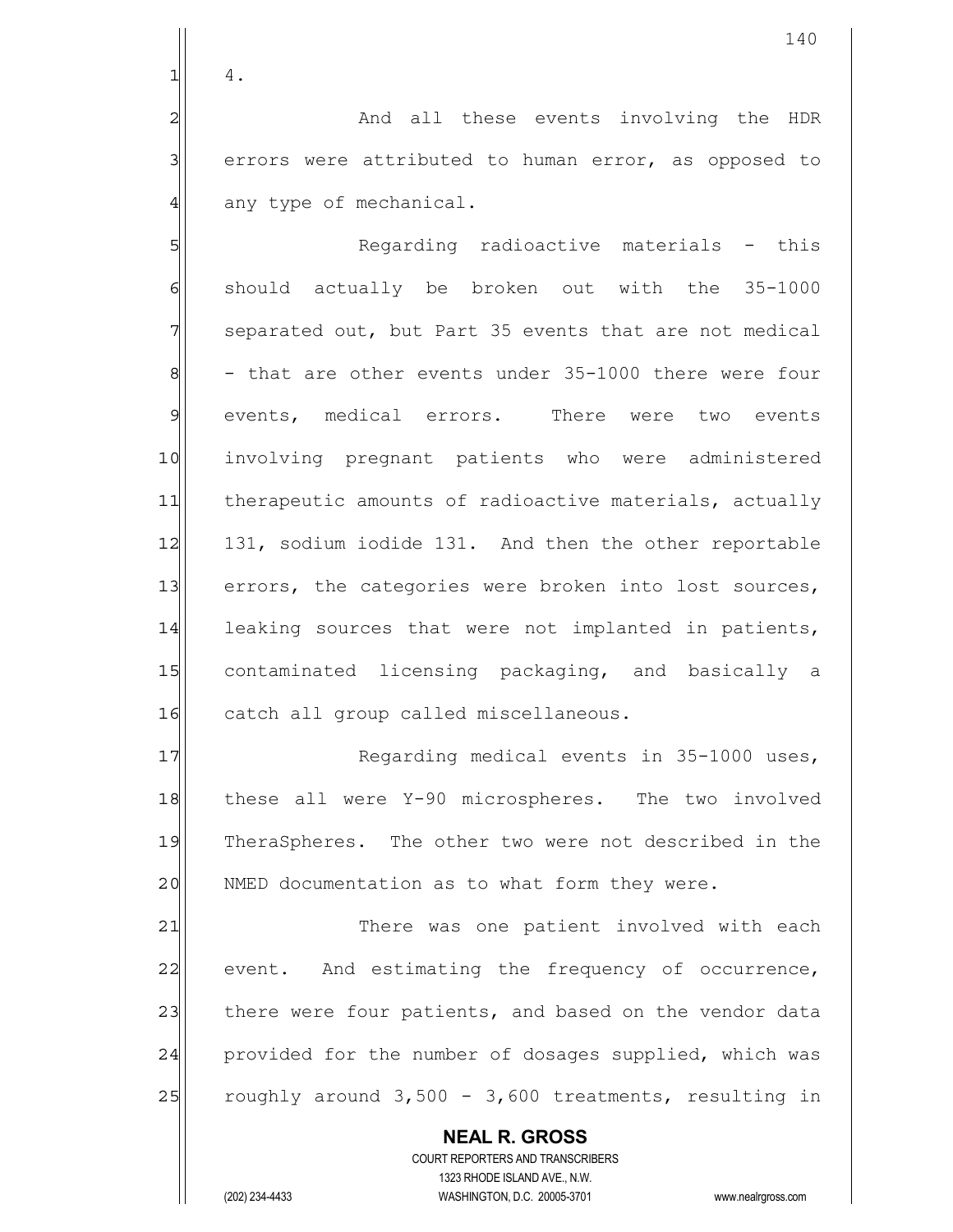$1$  an error of 1 X 10^-3rd.

2 2 There were two pregnant patients. What is 3 3 10 notable about this is that both patients had timely 4 serum HCG pregnancy tests prior to administration. 5 Both tests were negative. I don't see any errors here  $6$  provided - shall we say on the part of the medical  $7$  licensees. They did everything that I think can be 8 8 expected; yet two of these events occurred.

9 Merry 2018 And the doses, the embryo doses, were 10 estimated, and these were both in the range of between 11 30 and 40 rads.

12 Regarding other reportable medical 13| occurrences, regarding lost sources either sealed or 14 unsealed, there were 13 events. The events are 15 described here, ranging from I-131 capsules, iridium-16 192 seeds. There were six events involving I-125 17 seeds being lost, either after implant or during 18 autoclaving process, source being inadvertently 19 disposed into scrap recyclers.

20 One event involved a shipment of 114 21| palladium seeds that were in storage prior to implant 22 - I don't know if they were prior to implant or after 23 receipt - it was determined to not do the implant. 24 But these became lost in a storage area undergoing 25 renovation prior to return to the vendor.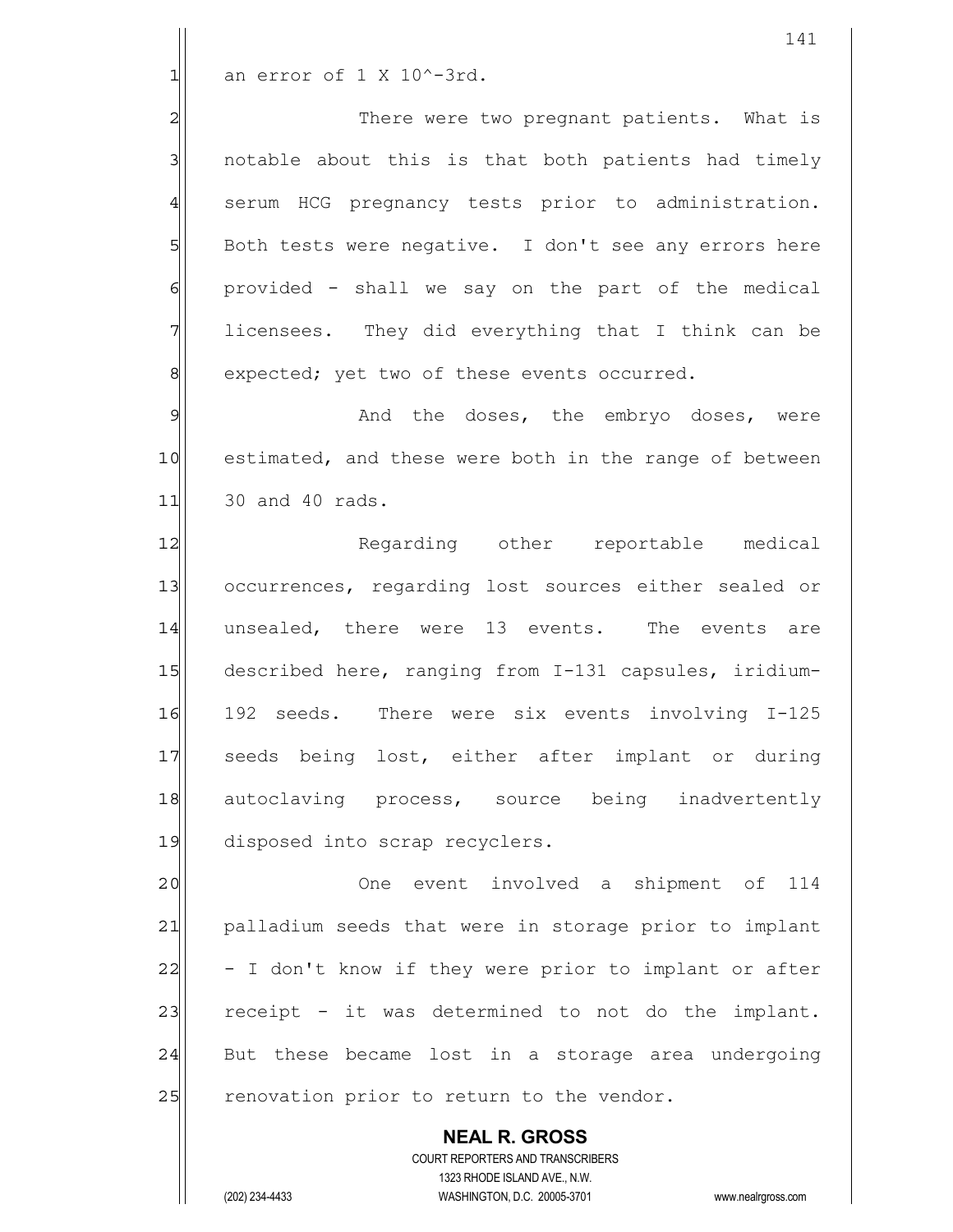1 There were two events that were reported  $2$  after our last - I guess our preliminary report in the  $3$  fall. A patient after implant was with - for I-25C 4 prostate treatment, was cremated; there was quite a 5 SI lengthy description in the NMED report on follow up 6 6 and decontamination of the crematorium. But there 7 Were no excessive exposures to members of the public 8 8 that resulted from this event.

9 9 One was loss and recovery of a plutonium 10 cardiac pacemaker. I quess there are still some of 11 those out there that have not been returned yet. And 12 obviously that speaks to their reliability, but I 13 don't go there.

14 But anyhow evidently upon death of a 15 | patient the funeral director removed the pacemaker; 16 didn't realize the type of pacemaker he had, and just 17 kind of threw it into the box. The other pacemakers 18 are removed, and then when the licensee found out that 19 the patient had passed away conducted an investigation 20 to try to find the pacemaker. And actually there was 21 sort of a back and forth, no it's not here. Then the 22 funeral director realized that he actually did have 23 it, and it did get recovered and returned to Los 24 Alamos for proper disposal.

25 Regarding leaking sources there were seven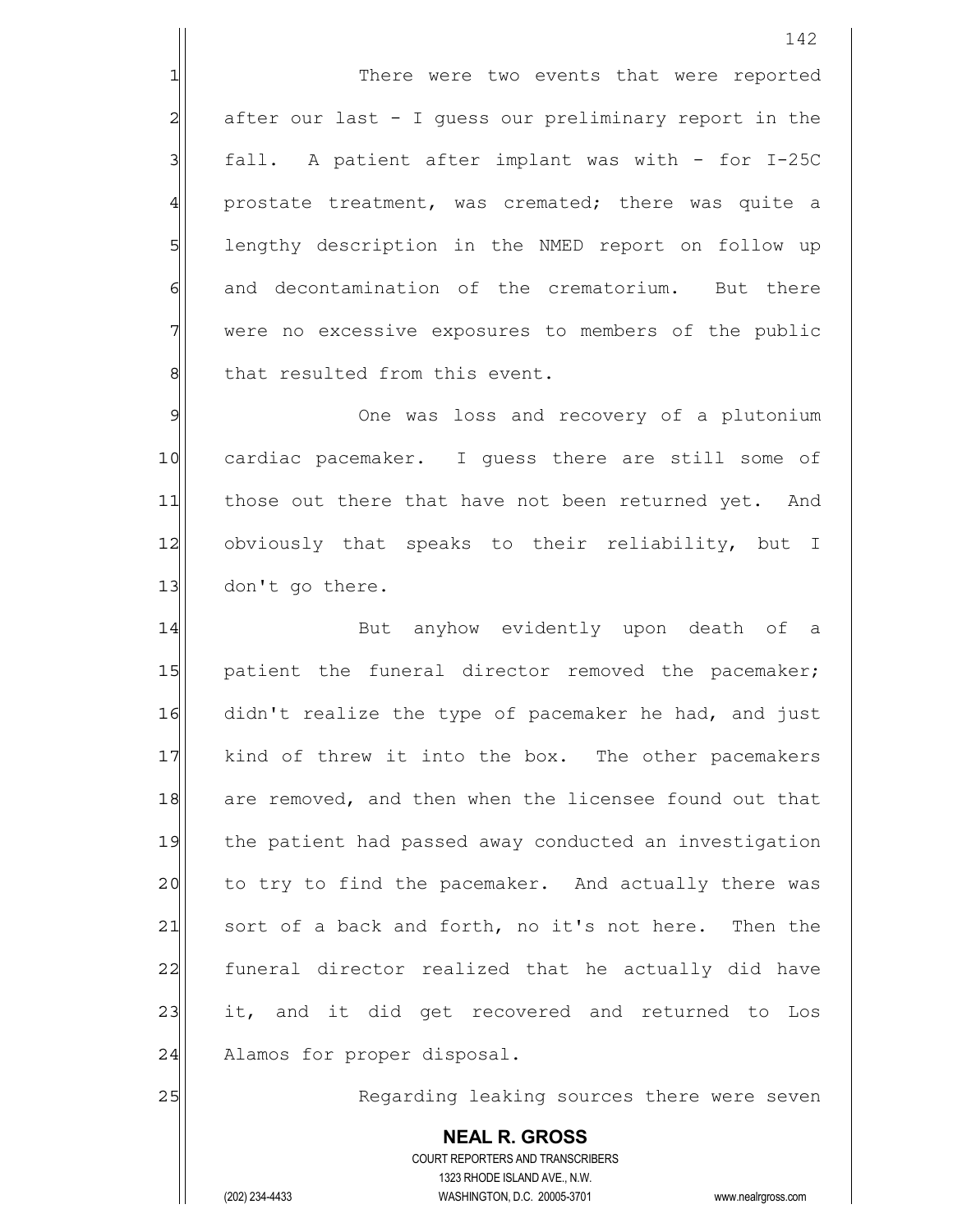143 1 events; all involved iodine-125. These were reported 2 in the fall. Also three of these events were found 3 3| from white testing, surveying, visual inspection of 4 storage containers and prepackaged cartridges which 5 Solve were found to be contaminated. 6 6 Two events were found on seeds which were 7 unused after implant, and another was done after 8 8 autoclaving and cartridge loading. 9 Vendor analysis found that one seed was 10 likely damaged during use in the applicator. One had 11 surface contamination but no defects in terms of the 12 weld or encapsulation. And one event was determined 13 to be excessive force with the seeds being stacked in 14 the shipping container, and the excessive force on the 15 | package resulted in the seeds becoming compromised and 16 leakage occurring. 17 Regarding leaking sources again here are 18 description specifics of events that occurred. One 19 was a jammed applicator, and a technician improperly 20 unloading the seed cartridge with bare hands found 21 both the cartridge and the hands contaminated. There 22 were two events discovered by the vendor during seed

23 assembly. In one case seeds were shipped out before 24 the event was discovered, and then another example was 25 | the crimping work tool was found to be contaminated

 COURT REPORTERS AND TRANSCRIBERS 1323 RHODE ISLAND AVE., N.W. (202) 234-4433 WASHINGTON, D.C. 20005-3701 www.nealrgross.com

 **NEAL R. GROSS**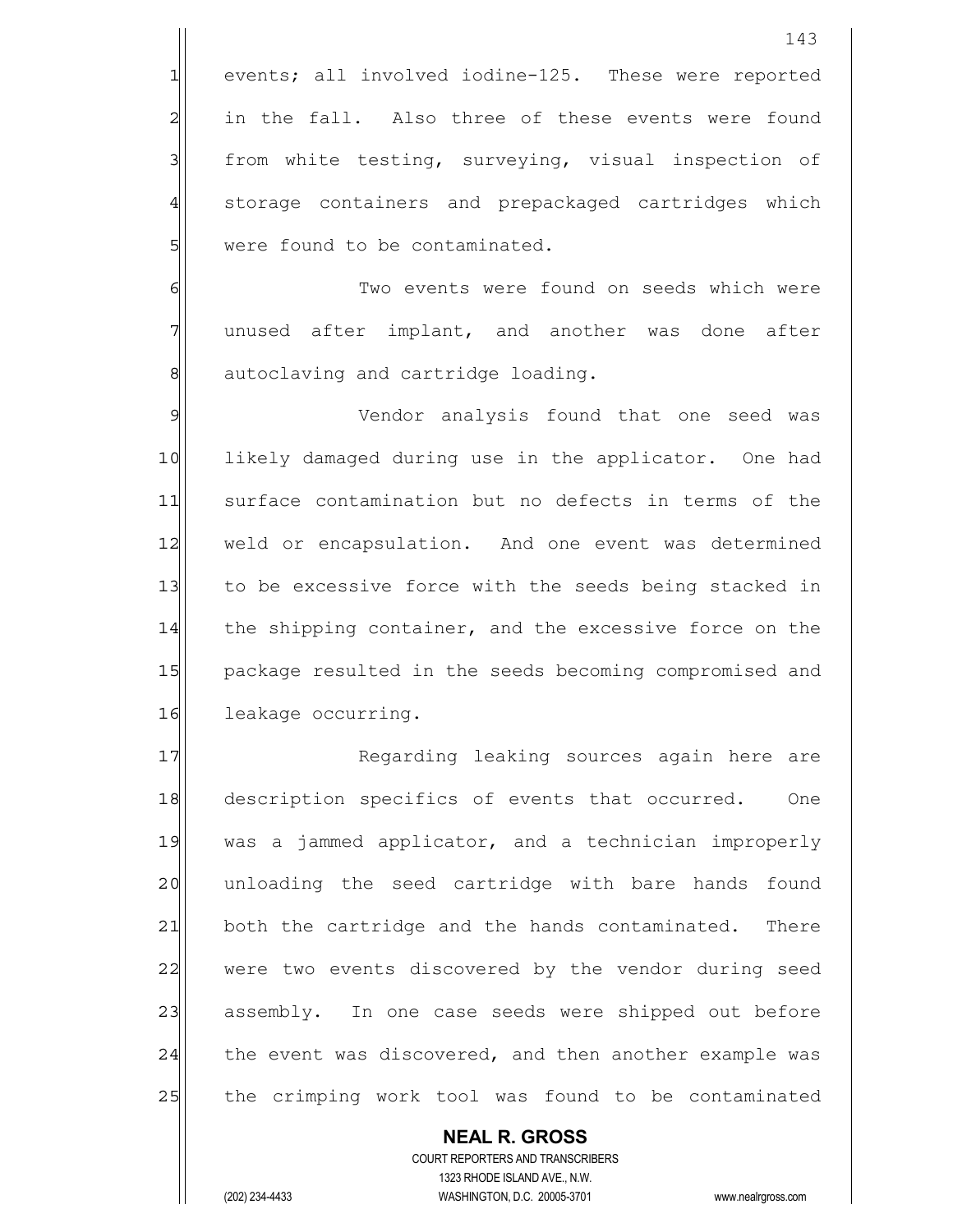$1$  before any seeds were sent out.

2 and the last event did involve a patient 3 | post-implant for seeds coming back for follow up 4 treatment regarding their condition. The patient was  $5$  being addressed and treated with a cauterization tool, 6 and the cauterization tool nicked one of the seeds  $7$  resulting in leakage of the seed and I-125 uptake by 8 both the patient's thyroid and contamination of the 9 equipment.

10 Regarding packaging this was a little -11 there were four events. Three events involved 12 technetium contamination exceeding reportable limits. 13 And again emphasizing the importance of doing 14 obviously leak tests - excuse me, wipe surveys on 15 | packages that are coming in. I think a lot of nuke 16 techs think this is sort of one of those things that 17 you need to just go through for formality purposes. I 18 think this exemplifies the need for this obviously. 19 Packages involved in the events that resulted in this 20 are described in the slide.

21 One package involved the I-125 seed 22 Shipment for implant. It came open but the package 23 itself was not compromised; so the sources were all 24 contained in the package but they were not in their 25 lead shipping container.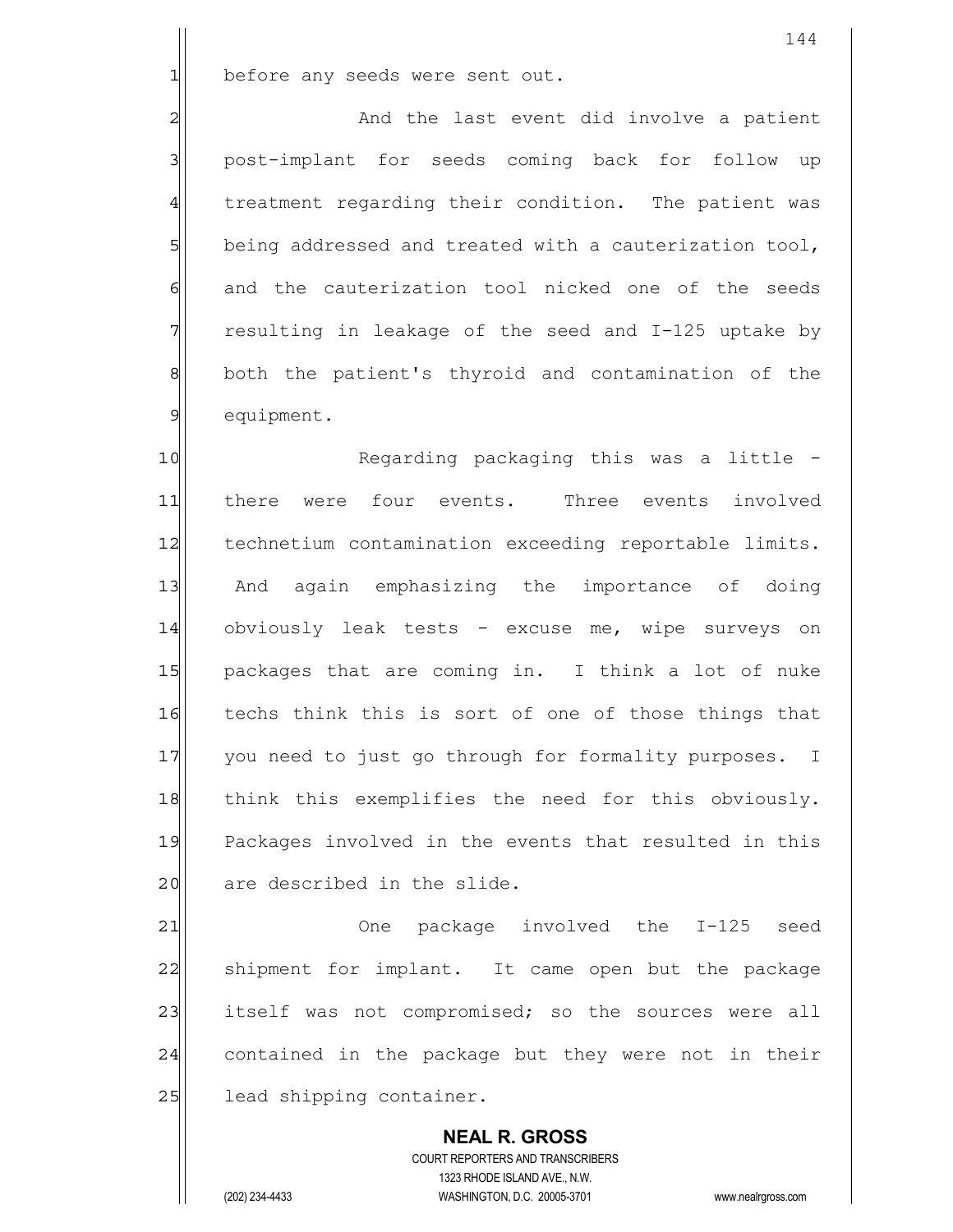1 There were four events involving machine 2 malfunctions. One was a Gamma knife. The shielding 3 doors failed to close after treatment resulting in  $4$  staff having to manually close the door, a negligible 5 dose was reported. I don't know what negligible 6 means, but I'm assuming that we are talking something 7 That is probably less than background levels, or 8 background limits.

9 9 There was no deviation from the written 10 directive, so the net result in any increased dosage 11 to the patient from the treatment outside the expected 12 directive.

13 There were two events involving HDR 14 machines in source failures. The sources failed to 15 retract. Both of these occurred during field 16 engineering servicing events, and in one case the 17 Source became disconnected, and the top of the source 18 capsule was clipped off in the vault, and the second 19 event involved the during a source exchange the old 20 source failed to enter the container. The cause of 21 both the dummy and active sources were extended at the 22 Same pathway and became stuck. In both cases the 23 vendors sent out teams to recover the sources, and 24 take care of the devices and put them back into 25 service.

 **NEAL R. GROSS** COURT REPORTERS AND TRANSCRIBERS 1323 RHODE ISLAND AVE., N.W. (202) 234-4433 WASHINGTON, D.C. 20005-3701 www.nealrgross.com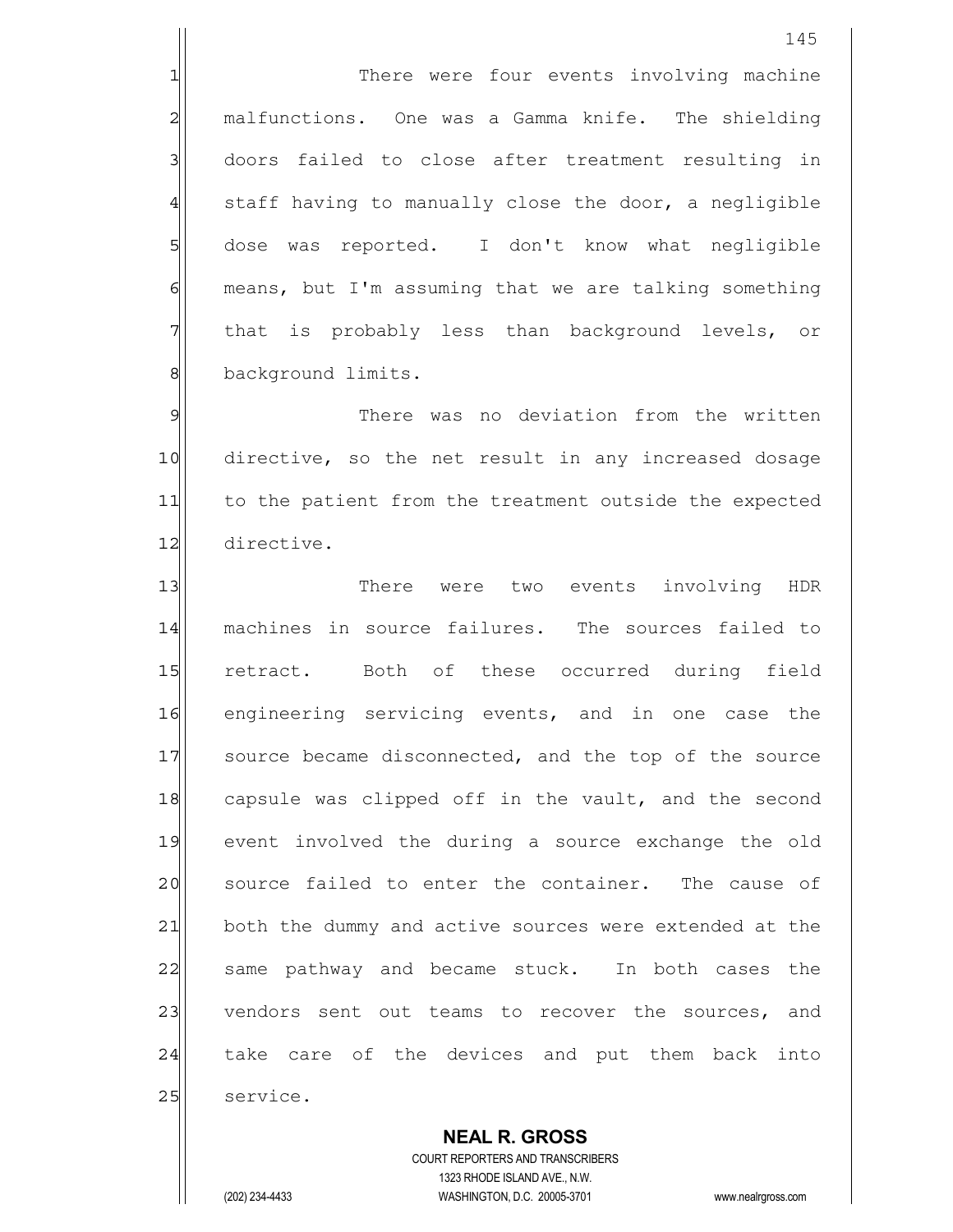|                | 146                                                                                                 |
|----------------|-----------------------------------------------------------------------------------------------------|
| 1              | Another event again did not result in any                                                           |
| $\overline{a}$ | exposure to personnel. It was a Gadalinium-153                                                      |
| 3              | attenuation sources that are part of a Gamma camera                                                 |
| $\overline{4}$ | system, do attenuation correction. These were timed                                                 |
| 5              | to do attenuation corrections when sort of in a pre-                                                |
| $\epsilon$     | program mode when staff was not present. And                                                        |
| 7              | basically late in the evening - or excuse me, early                                                 |
| 8              | mornings. And the shielding failed to retract.<br>The                                               |
| $\mathfrak{g}$ | cause was that during cleaning the cleaning personnel                                               |
| 10             | entangled the cables in such a condition that the -                                                 |
| 11             | after the shields opened the signal to retract failed                                               |
| 12             | to occur.                                                                                           |
| 13             | But the reconstructions determined that no                                                          |
| 14             | inadvertent exposures occurred because staff was not                                                |
| 15             | present.                                                                                            |
| 16             | There were - there was a singular event                                                             |
| 17             | involving overexposure to the extremities. These are                                                |
| 18             | radio-pharmacy techs manufacturing sodium iodine 131                                                |
| 19             | capsules in a radiopharmacy. Extremity doses ranged                                                 |
| 20             | from 50 to 100 rem for the extremities, and the lack                                                |
| 21             | of written procedures and proper handling tools were                                                |
| 22             | cited.                                                                                              |
| 23             | So I tried to trend some of these events.                                                           |
| 24             | If we look at the events over the last three years                                                  |
| 25             | that have been reported by the subcommittee, for 200                                                |
|                | <b>NEAL R. GROSS</b>                                                                                |
|                | COURT REPORTERS AND TRANSCRIBERS                                                                    |
|                | 1323 RHODE ISLAND AVE., N.W.<br>(202) 234-4433<br>WASHINGTON, D.C. 20005-3701<br>www.nealrgross.com |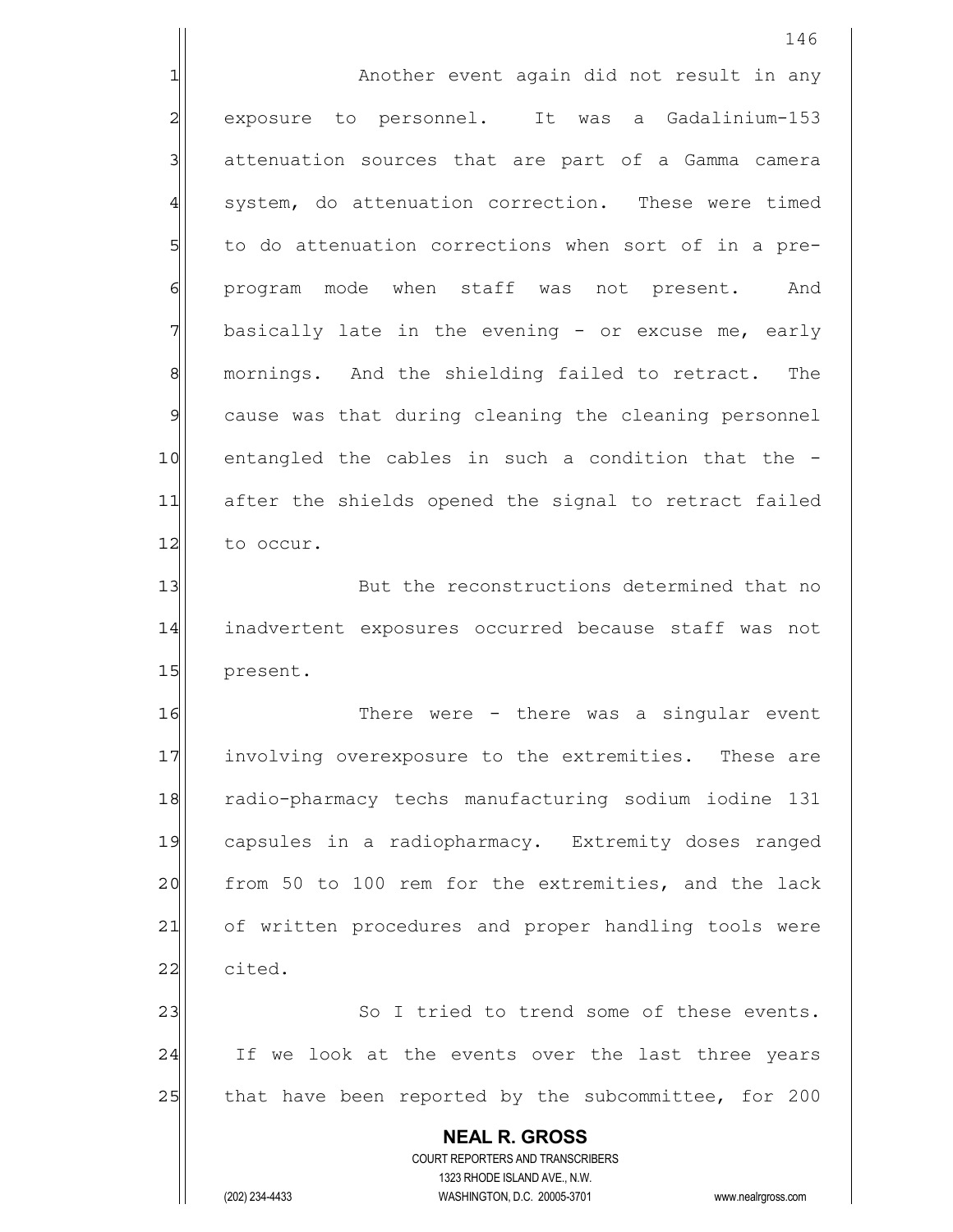|                | 147                                                                                                 |
|----------------|-----------------------------------------------------------------------------------------------------|
| $\mathbf{1}$   | events, 300 events, the number of events has<br>not                                                 |
| $\overline{a}$ | changed much although you could say that the number of                                              |
| $\mathbf{3}$   | patients involved almost doubled.                                                                   |
| $\overline{4}$ | For 400 events, again, principally due to                                                           |
| 5              | the VA event, the number of events has not really                                                   |
| 6              | changed, but the number of patients affected increased                                              |
| 7              | by over a factor of 10.                                                                             |
| 8              | For over 600 events, again, number of                                                               |
| $\mathcal{Q}$  | events actually have decreased, and the number of                                                   |
| 10             | patients involved is almost half.                                                                   |
| 11             | Regarding 35-1000 uses really can't say                                                             |
| 12             | there is any trend there at all; goes up in 07 and                                                  |
| 13             | has dropped down dramatically in `08.                                                               |
| 14             | This to compare this report in the - from                                                           |
| 15             | the subcommittee, when you look at the NMED annual                                                  |
| 16             | report which was published in March, this looks at the                                              |
| 17             | medical events determined by the NMED annual report.                                                |
| 18             | Now as you can see here, the medical events are fairly                                              |
| 19             | constant, or maybe slightly trending downwards.<br>The                                              |
| 20             | abnormal occurrence reports are events which<br>are                                                 |
| 21             | determined by NRC staff and reported annually to                                                    |
| 22             | Congress appear to be increasing, but it's a variance                                               |
| 23             | that really - we're looking at such a small number of                                               |
| 24             | events it's really hard to say whether this is - has                                                |
| 25             | any trend associated with it. And not knowing the                                                   |
|                | <b>NEAL R. GROSS</b>                                                                                |
|                | COURT REPORTERS AND TRANSCRIBERS                                                                    |
|                | 1323 RHODE ISLAND AVE., N.W.<br>(202) 234-4433<br>WASHINGTON, D.C. 20005-3701<br>www.nealrgross.com |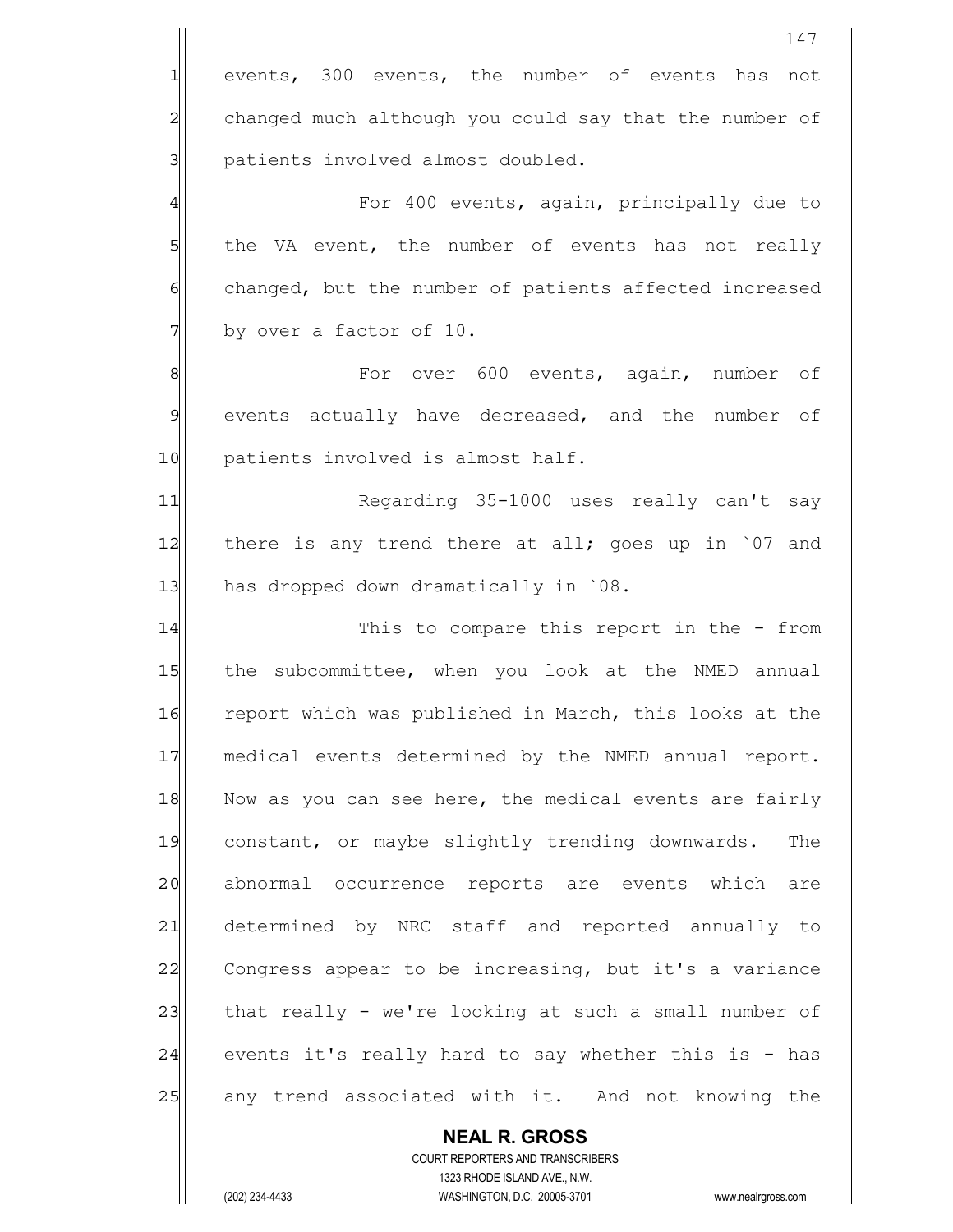1 denominator we can't really say that there is an 2 increasing trend for this, because most of these tend  $3$  to be therapeutic events, therapeutic administrations, 4 and there is increasing use over this five-year time 5 | period of therapeutic applications.

6 6 Now one of the things that I think needs 7 The to be noted is that the numbers on the medical advance 8 | in this - from the NMED annual report doesn't jibe 9 with what this subcommittee has been reporting. We've 10 been within plus or minus three events overall, and so 11 I was trying to figure out what the discrepancy in 12 | this was. And the major factor is that the NMED 13| annual report is based on the date of occurrence. So 14 if an event let's say occurred in fiscal year 2007 but 15 was reported in fiscal year 2008, it would go into our 16 report, but those numbers would go into the previous 17 year's report, and that report would then be adjusted.

18 The big contributor to this issue appears 19 to be that some Agreement States do not report their 20 events in a timely manner. Because if there was 21 | timely reporting the reports from this subcommittee 22 should match the NMED report and that I think is one 23 of the biggest causes for the discrepancy.

24 The subcommittee's opinion - or I should 25 | say the subcommittee chair's opinion is that it's

> **NEAL R. GROSS** COURT REPORTERS AND TRANSCRIBERS 1323 RHODE ISLAND AVE., N.W. (202) 234-4433 WASHINGTON, D.C. 20005-3701 www.nealrgross.com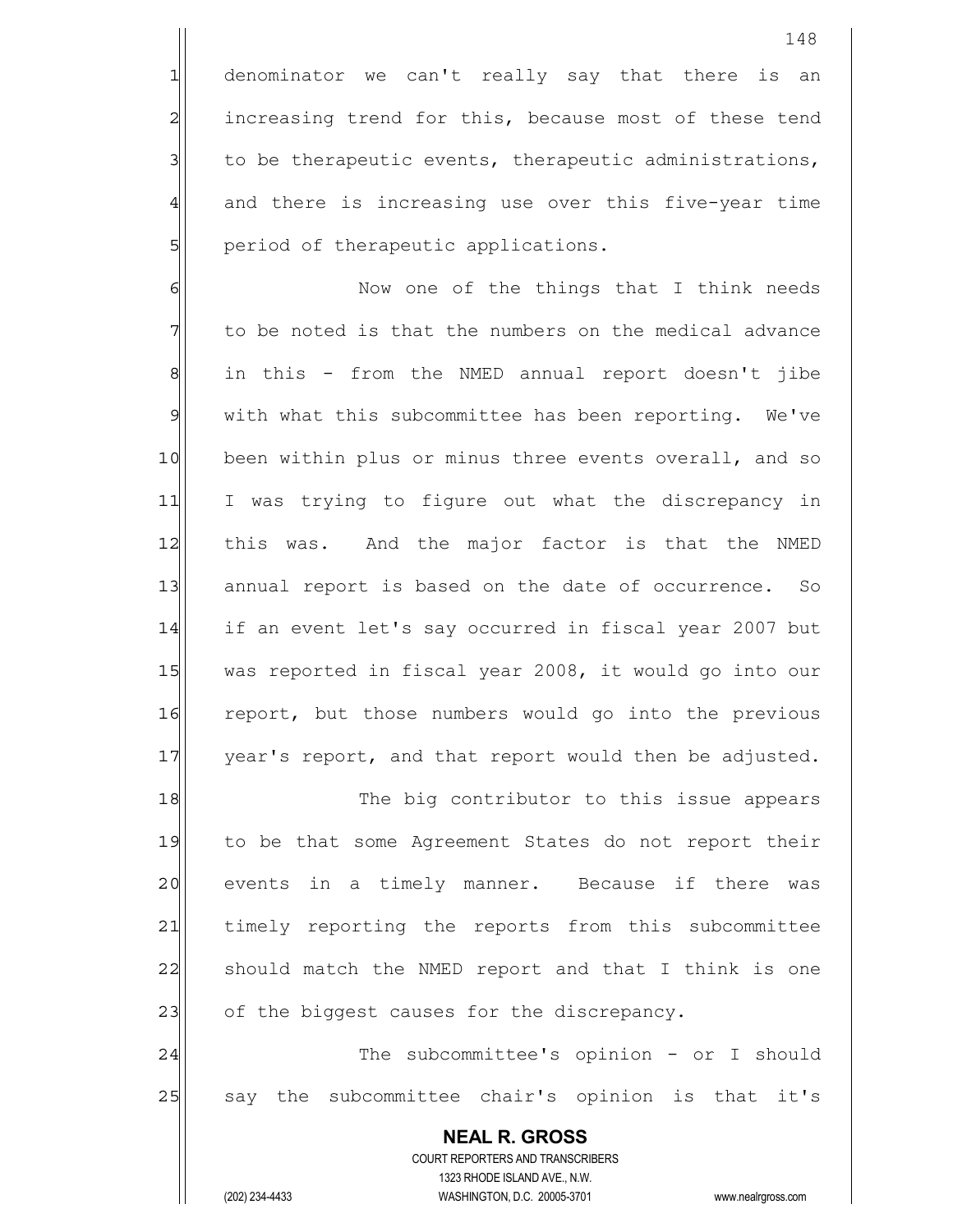1 process is the better of the two, because otherwise 2 you are constantly going back and having to adjust for 3 3 or provide amendment reports, because of events that 4 were not reported in the year that they occurred have 5 to be adjusted for those events.

6 6 And so at this time I want to express my 7 appreciation for Duane Wright who is in the back here, 8 and Tom Smith from Idaho National Lab, who maintained 9 the NMED database for their assistance in answering my 10 many emails and phone calls in this - on this report. 11 And anytime I had an NMED question on an event or a 12 query, results or whatever, they got back to me very 13 very promptly, and were quite patient in some of my 14 questions to them. So I want to express a great deal 15 of appreciation to Duane and Tom.

16 Regarding trending the other medical 17 events, you see what appears to be an increase in the 18 number of lost sources. The subcommittee consensus at 19 this time is not to make any recommendations regarding 20 this. We felt that we needed to maybe see if this 21 changes over time a little bit, or the trend 22 continues.

23 | Charlong sources were up and down over this 24 three-year period. Fetal embryo dose is the same. 25 Landfill alarms which we reported in the past, I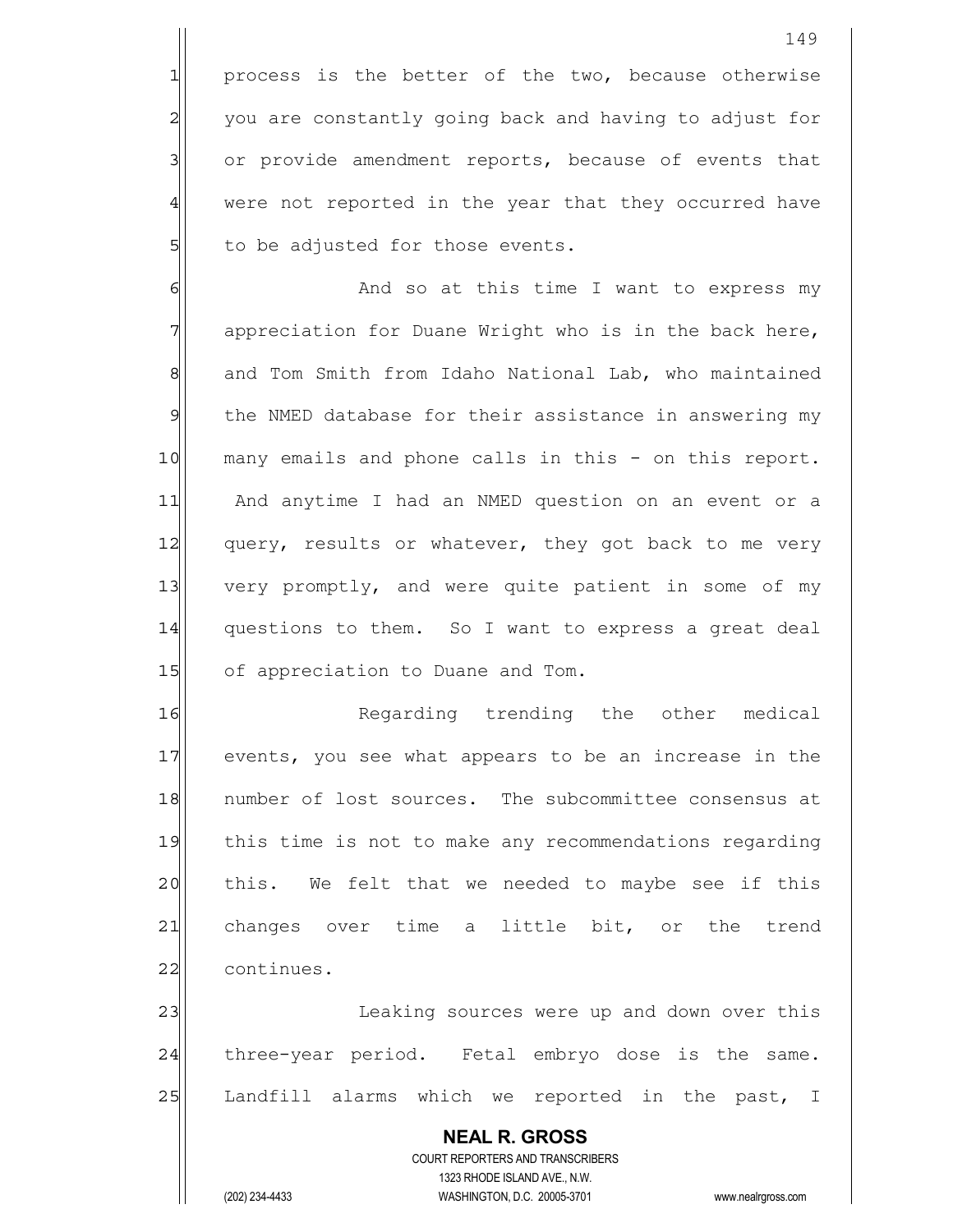|                | 150                                                                                                 |
|----------------|-----------------------------------------------------------------------------------------------------|
| 1              | didn't talk about it previously, but just from the                                                  |
| $\overline{a}$ | fact that we did report it in past reports, I did                                                   |
| 3              | include that, and it's fairly low.                                                                  |
| 4              | And then miscellaneous events. Again, you                                                           |
| 5              | can't really make assessment or comments about trends.                                              |
| 6              | It's been way down, and it goes back up.                                                            |
|                | Regarding recommendations, there was an                                                             |
| $\,8\,$        | event that involved a lot of discussion by the                                                      |
| $\mathfrak{S}$ | subcommittee involving a 90 eye-applicator event                                                    |
| 10             | involving three patients which was initially reported                                               |
| 11             | as a medical event, and because it was originally                                                   |
| 12             | reported as having a wrong calibration resulting in a                                               |
| 13             | 50 percent overdose. This was later retracted,                                                      |
| 14             | because it was determined that at the time<br>the                                                   |
| 15             | prescribed dose was administered, and it wasn't until                                               |
| 16             | a recalibration of the eye applicator was done that it                                              |
| 17             | was determined that the calibration was off based on                                                |
| 18             | the current NIST calibration procedure.                                                             |
| 19             | But it did I think bring up a point that                                                            |
| 20             | the subcommittee wanted to emphasize, which is that                                                 |
| 21             | strontium eye applicators must have a calibration by                                                |
| 22             | the current NIST traceable standard.                                                                |
| 23             | So basically it's a reaffirmation of the                                                            |
| 24             | NRC information notice that went out in May of 2002.                                                |
| 25             | think the reason this came to event is that the<br>I.                                               |
|                | <b>NEAL R. GROSS</b>                                                                                |
|                | COURT REPORTERS AND TRANSCRIBERS                                                                    |
|                | 1323 RHODE ISLAND AVE., N.W.<br>(202) 234-4433<br>WASHINGTON, D.C. 20005-3701<br>www.nealrgross.com |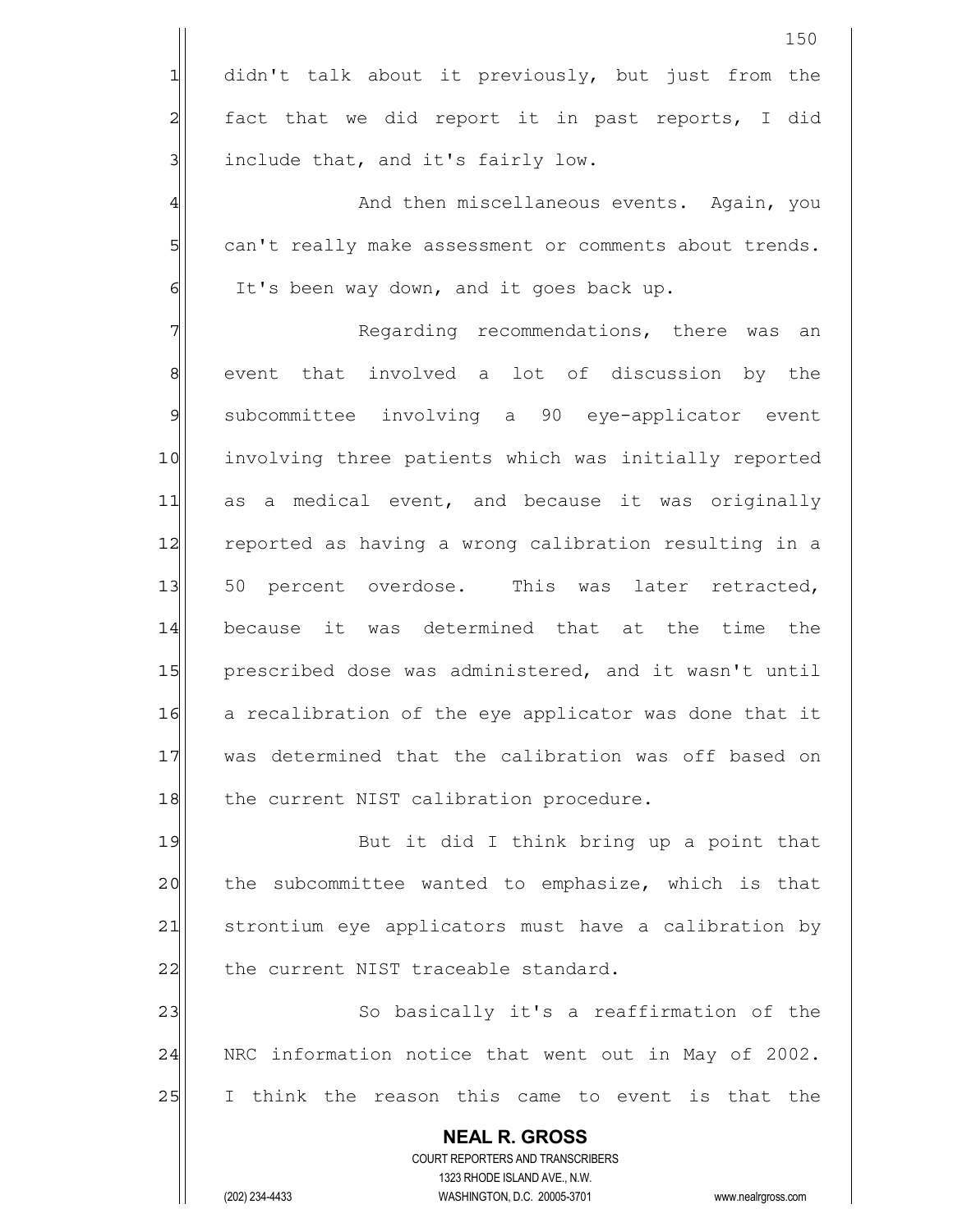1 Agreement States had three years to implement that 2 recalibration requirement, and I think that is the 3 all reason why this came to light.

 $4$   $\parallel$  But the - and again I want to thank both 5 Duane and Dan and Beth for their assistance on that 6 issue.

7 **The Example System** Finally our recommendations: events 8 8| reporting needs to be improved. The subcommittee said 9 very often it's devoid of causes. The remedial action 10 information needed to analyze events for areas of 11 improvement. I think establishing a consistent 12 requirement. And I think also timely reporting is 13 very important.

14 Recognizing events that were reported - or 15 excuse me, events are underreported, this was in the 16 OIG audit of the NRC Agreement State program, I think 17 emphasize the importance of gaining value from these 18 reported events, both medical events and other 19 material events.

20 And again, NMED improvements, I think 21 being able to do some queries by more than a single 22 word so that we are not missing these events would be 23 a very beneficial improvement. And also just being 24 able to do queries by license type. This is not 25 | something currently available but maybe something that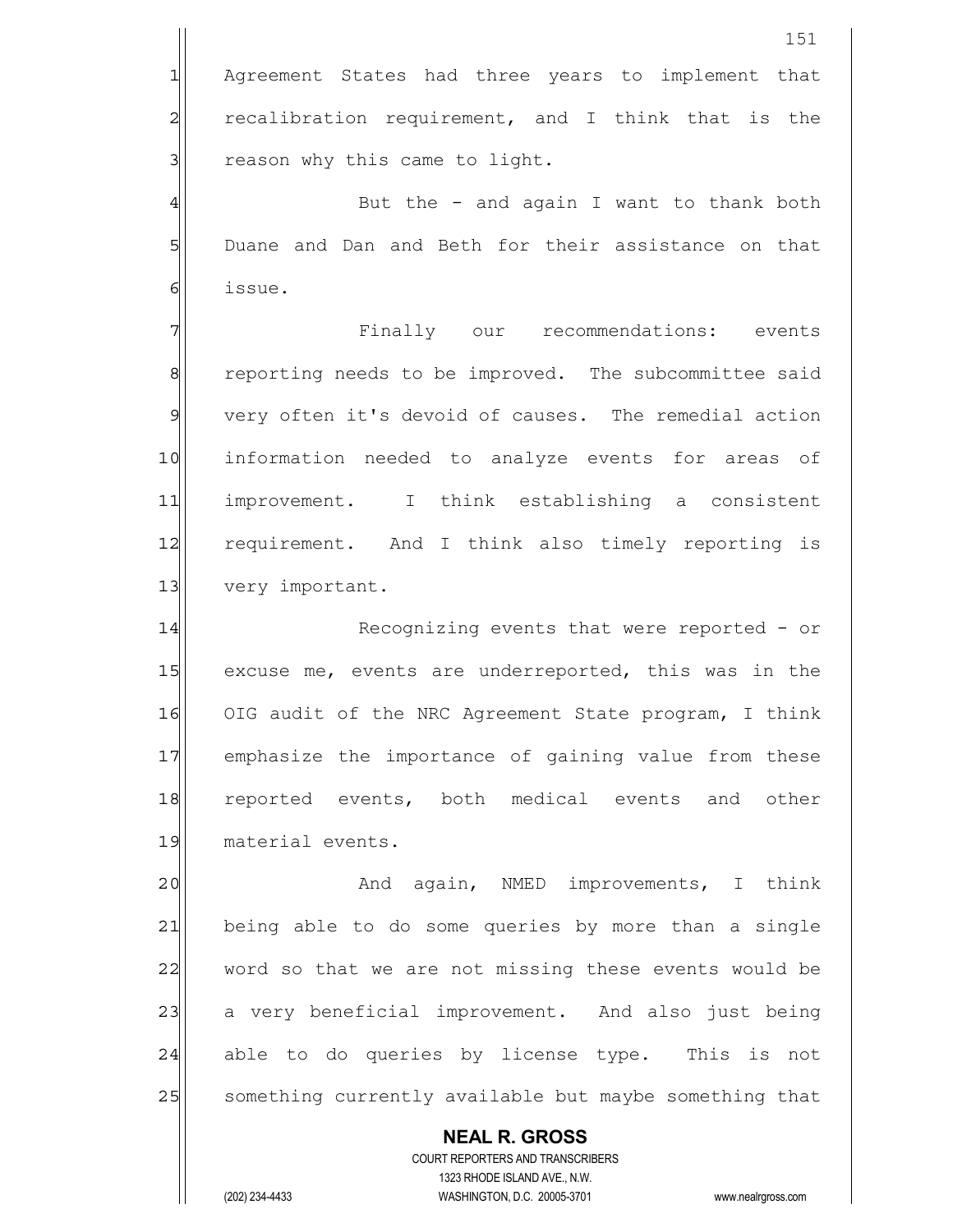|                | 152                                                                 |
|----------------|---------------------------------------------------------------------|
| 1              | may look at in improving our queries<br>NMED<br>and                 |
| $\overline{c}$ | reporting and being able to identify events that                    |
| 3              | relate to medical use.                                              |
| 4              | So I think there is a lot of information                            |
| 5              | that are not medical events that are valuable to                    |
| 6              | licensees.                                                          |
| 7              | And with that, Mr. Chairman, that                                   |
| 8              | concludes the subcommittee's report, and<br>the                     |
| $\mathfrak{S}$ | subcommittee as a whole would be glad to entertain any              |
| 10             | questions, comments.                                                |
| 11             | CHAIRMAN MALMUD: Thank you, Mr. Lieto,                              |
| 12             | an extraordinarily thorough job. And<br>for<br>we                   |
| 13             | appreciate all the effort.                                          |
| 14             | Are there any questions or comments for                             |
| 15             | Mr. Lieto? Dr. Vetter.                                              |
| 16             | CHAIRMAN<br>VETTER:<br>Was<br>there<br>VICE<br>any                  |
| 17             | attempt, or do you think it's feasible to find - on                 |
| 18             | your third from the last slide you have leaking                     |
| 19             | sources, lost source and so forth. Is it feasible, or               |
| 20             | do you have denominators, have you tried to find                    |
| 21             | denominators for those?                                             |
| 22             | MR. LIETO: For the other medical events                             |
| 23             | it was really difficult to come up with denominators.               |
| 24             | For leaking sources, do you look at the number of                   |
| 25             | individual seeds shipped? Or do you look at the                     |
|                | <b>NEAL R. GROSS</b>                                                |
|                | COURT REPORTERS AND TRANSCRIBERS<br>1323 RHODE ISLAND AVE., N.W.    |
|                | (202) 234-4433<br>WASHINGTON, D.C. 20005-3701<br>www.nealrgross.com |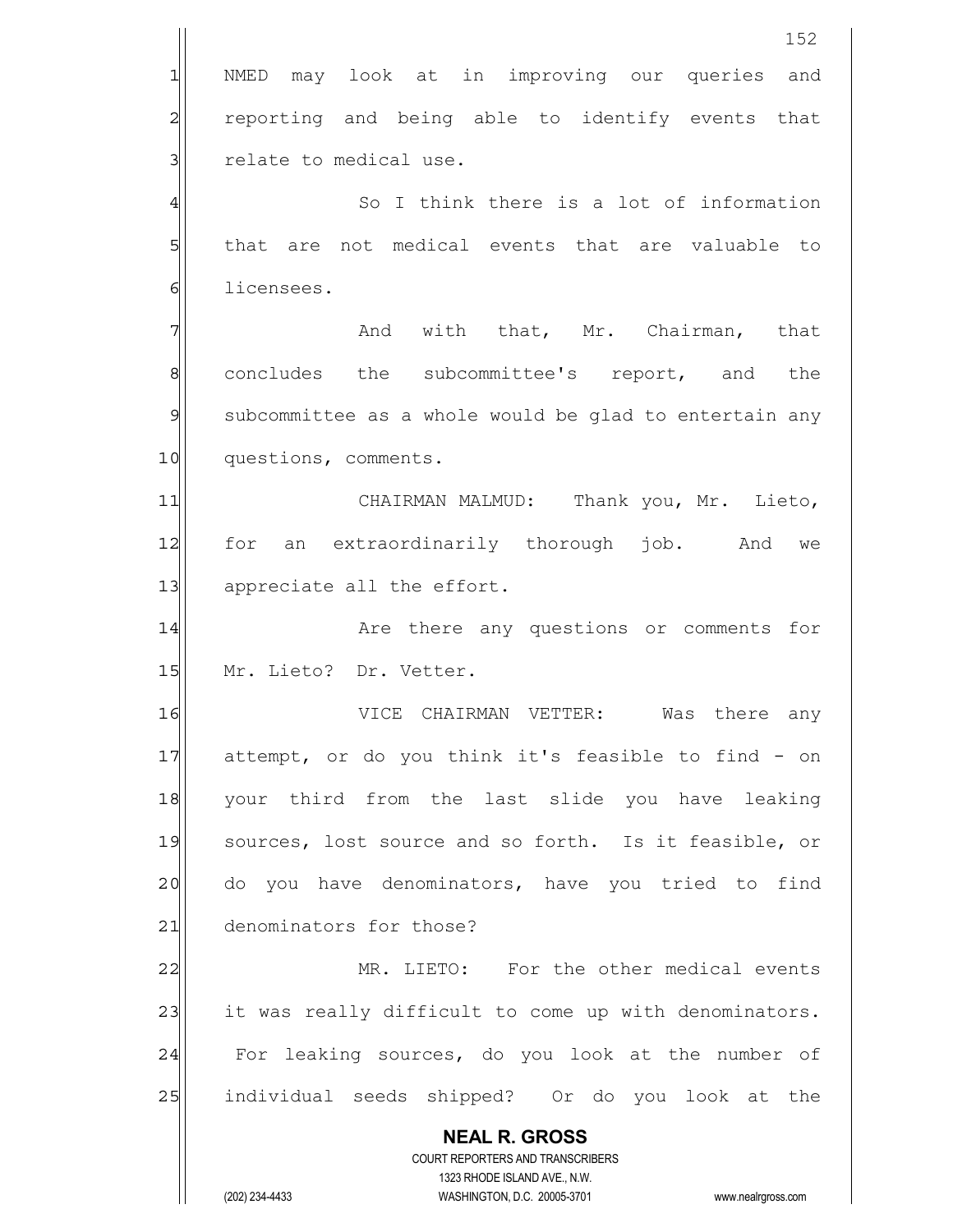|                | 153                                                                                                 |
|----------------|-----------------------------------------------------------------------------------------------------|
| 1              | number of treatments for seeds? And for some of these                                               |
| $\overline{a}$ | events in - I'm sorry, for leaking seal sources -                                                   |
| 3              | VICE CHAIRMAN VETTER: There must be half                                                            |
| 4              | a million sealed sources out there.                                                                 |
| 5              | MR. LIETO: I would not be surprised. I                                                              |
| 6              | mean if we look just at the I-125 I suppose we might                                                |
| 7              | be able to go to vendors and determine how many seeds                                               |
| $\mathbf 8$    | were shipped in the U.S. for treatment use and use                                                  |
| $\mathcal{G}$  | that; that might be a possibility. Because all these                                                |
| 10             | events - at least in this case I believe all the                                                    |
| 11             | leaking sources involved I-125 sealed seeds. But if                                                 |
| 12             | it involved other sources, it might become                                                          |
| 13             | problematic. But that's something I think maybe the                                                 |
| 14             | subcommittee might consider for that.                                                               |
| 15             | For a lot of the other ones, we really                                                              |
| 16             | just could not come up with anything that would be                                                  |
| 17             | logical to use as a denominator, so we just stayed                                                  |
| 18             | away from that.                                                                                     |
| 19             | CHAIRMAN MALMUD: Thank you. Any other                                                               |
| 20             | comments?                                                                                           |
| 21             | DR. THOMADSEN: Just as a rough number -                                                             |
| 22             | CHAIRMAN MALMUD: Dr. Thomadsen.                                                                     |
| 23             | DR. THOMADSEN: Just as a rough number,                                                              |
| 24             | apparently rough, on the slide, a number of manual                                                  |
| 25             | brachytherapy procedures, there were 50,000. Roughly                                                |
|                | <b>NEAL R. GROSS</b>                                                                                |
|                | COURT REPORTERS AND TRANSCRIBERS                                                                    |
|                | 1323 RHODE ISLAND AVE., N.W.<br>(202) 234-4433<br>WASHINGTON, D.C. 20005-3701<br>www.nealrgross.com |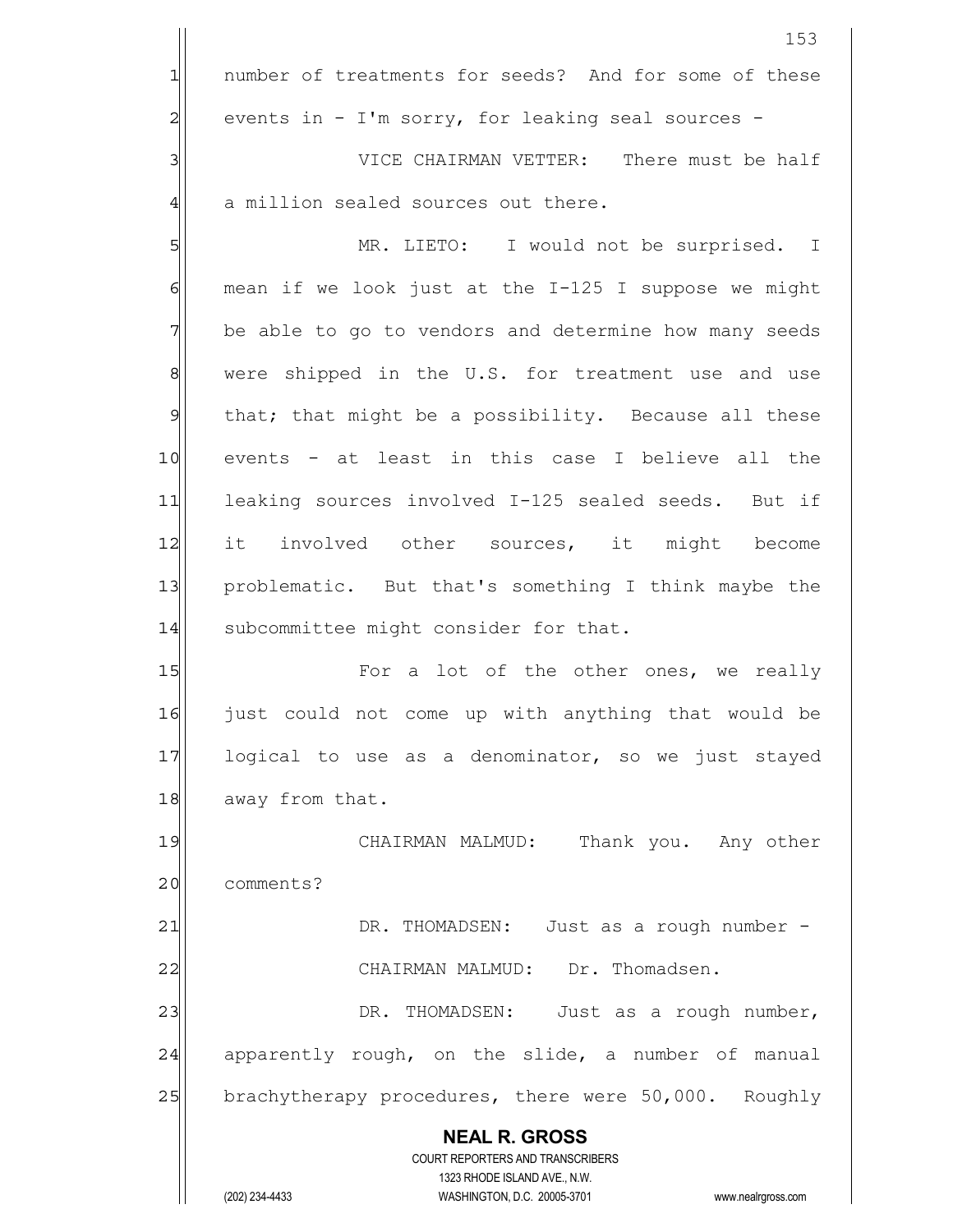|                | 154                                                                 |
|----------------|---------------------------------------------------------------------|
| 긔              | you have around 100 seeds per procedure; that would                 |
| $\overline{2}$ | give you about 5 million seeds out there.                           |
| 3              | CHAIRMAN MALMUD: Thank you.                                         |
| $\overline{4}$ | If there are no other comments, I want to                           |
| $5 \mid$       | thank you for your report - oh, Mr. Lieto.                          |
| $\epsilon$     | MR. LIETO: Just one other thing: it                                 |
| 7              | doesn't require any action by the committee at this                 |
| 8              | time. But at the end of the packet in your booklet is               |
| 9              | a brief set of slides on a topic described as 6-Sigma.              |
| 10             | This is being presented for the committee's                         |
| 11             | edification. It's not anything we need to address at                |
| 12             | this time, but it's a concept that might be considered              |
| 13             | for future reports as a means of describing these                   |
| 14             | events, the medical events especially.                              |
| 15             | Dr. Thomadsen is probably the subcommittee                          |
| 16             | expert on this, and is probably the most versed. But                |
| 17             | we would welcome your feedback if this type of                      |
| 18             | analysis would provide added value for these reports                |
| 19             | in the future, or is just the frequency of occurrence,              |
| 20             | percentage of occurrence, adequate?                                 |
| 21             | But it was a new shall we say method of                             |
| 22             | analysis that the subcommittee had kicked around, but               |
| 23             | we thought it might be a little overwhelming to                     |
| 24             | present in this report, and also time considerations.               |
| 25             | CHAIRMAN MALMUD: Thank you. Is this the                             |
|                | <b>NEAL R. GROSS</b>                                                |
|                | COURT REPORTERS AND TRANSCRIBERS<br>1323 RHODE ISLAND AVE., N.W.    |
|                | (202) 234-4433<br>WASHINGTON, D.C. 20005-3701<br>www.nealrgross.com |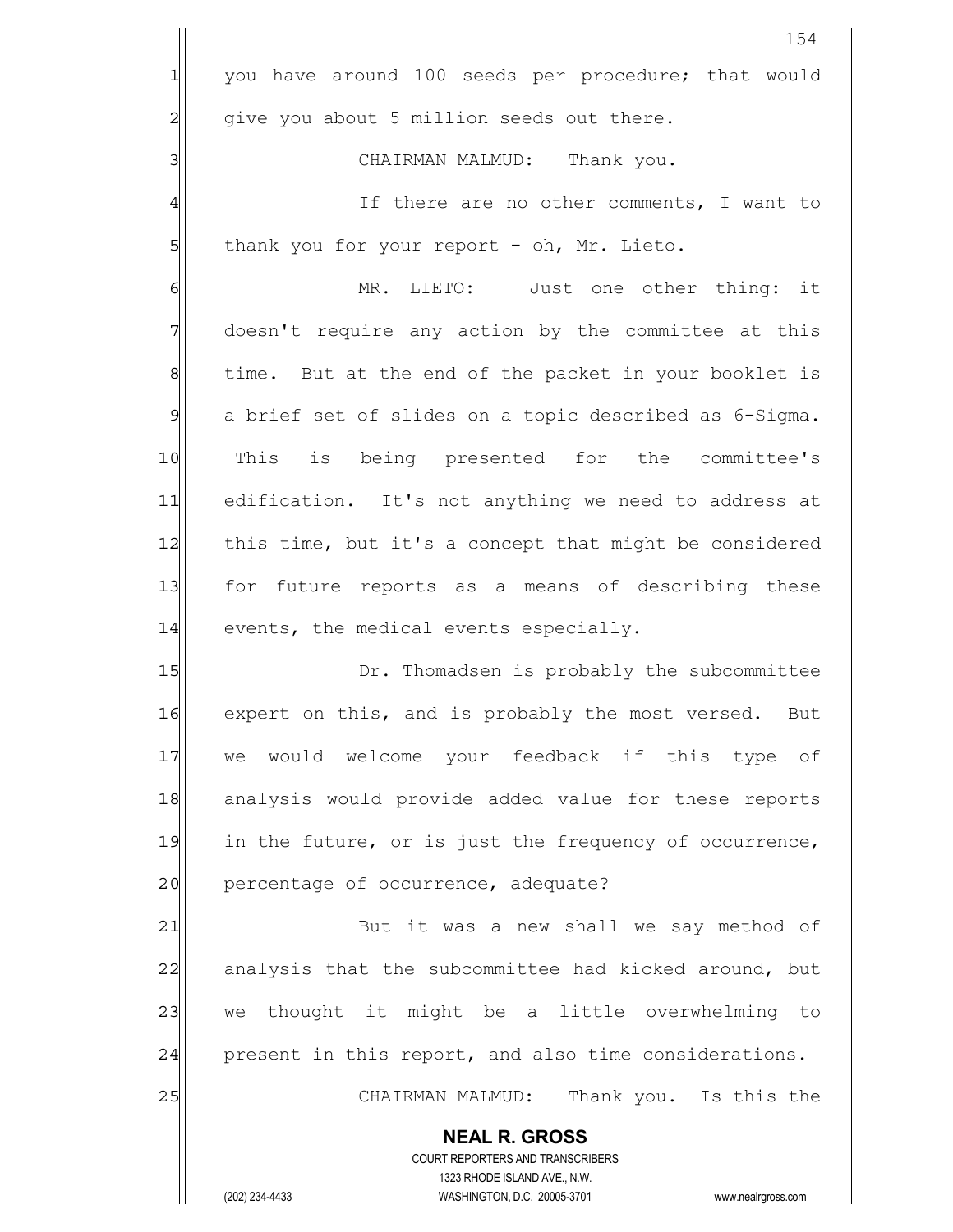|                | 155                                                                                                 |
|----------------|-----------------------------------------------------------------------------------------------------|
| $\mathbf{1}$   | system that the airline industry uses?                                                              |
| $\overline{a}$ | DR. THOMADSEN: Right, developed mostly                                                              |
| 3              | by Motorola and the automobiles. It is used in the                                                  |
| $\overline{4}$ | airlines and many other industries at the moment.                                                   |
| 5              | CHAIRMAN MALMUD: Thank you. It's a                                                                  |
| $\epsilon$     | goal. Our problem remains one of knowing what the                                                   |
| 7              | denominators are, doesn't it?                                                                       |
| 8              | MR. LIETO: Yes.                                                                                     |
| 9              | CHAIRMAN MALMUD: Doctor?                                                                            |
| 10             | DR. VAN DECKER: I was wondering if I                                                                |
| 11             | could ask a question out of curiosity. Going back to                                                |
| 12             | yesterday's discussion on the international INES                                                    |
| 13             | scale, what percentage of these several hundred odd                                                 |
| 14             | little pieces here and there do you think would have                                                |
| 15             | been reported under this, especially under lost sealed                                              |
| 16             | sources and a few other things under level one, and                                                 |
| $17$           | whether you think any of this stuff would have reached                                              |
| 18             | more than level one in the reporting scheme.                                                        |
| 19             | MR. LIETO: The loss sources, no, because                                                            |
| 20             | think these are all category four sources.<br>$\mathbf{I}$                                          |
| 21             | Regarding the medical events, I think the majority of                                               |
| 22             | them might - based on the discussions from yesterday,                                               |
| 23             | might be rooted in that. I mean like the 600, there                                                 |
| 24             | was one event with gammonite that we got $-$                                                        |
| 25             | PARTICIPANT: Pull that mike closer.                                                                 |
|                | <b>NEAL R. GROSS</b>                                                                                |
|                | COURT REPORTERS AND TRANSCRIBERS                                                                    |
|                | 1323 RHODE ISLAND AVE., N.W.<br>(202) 234-4433<br>WASHINGTON, D.C. 20005-3701<br>www.nealrgross.com |
|                |                                                                                                     |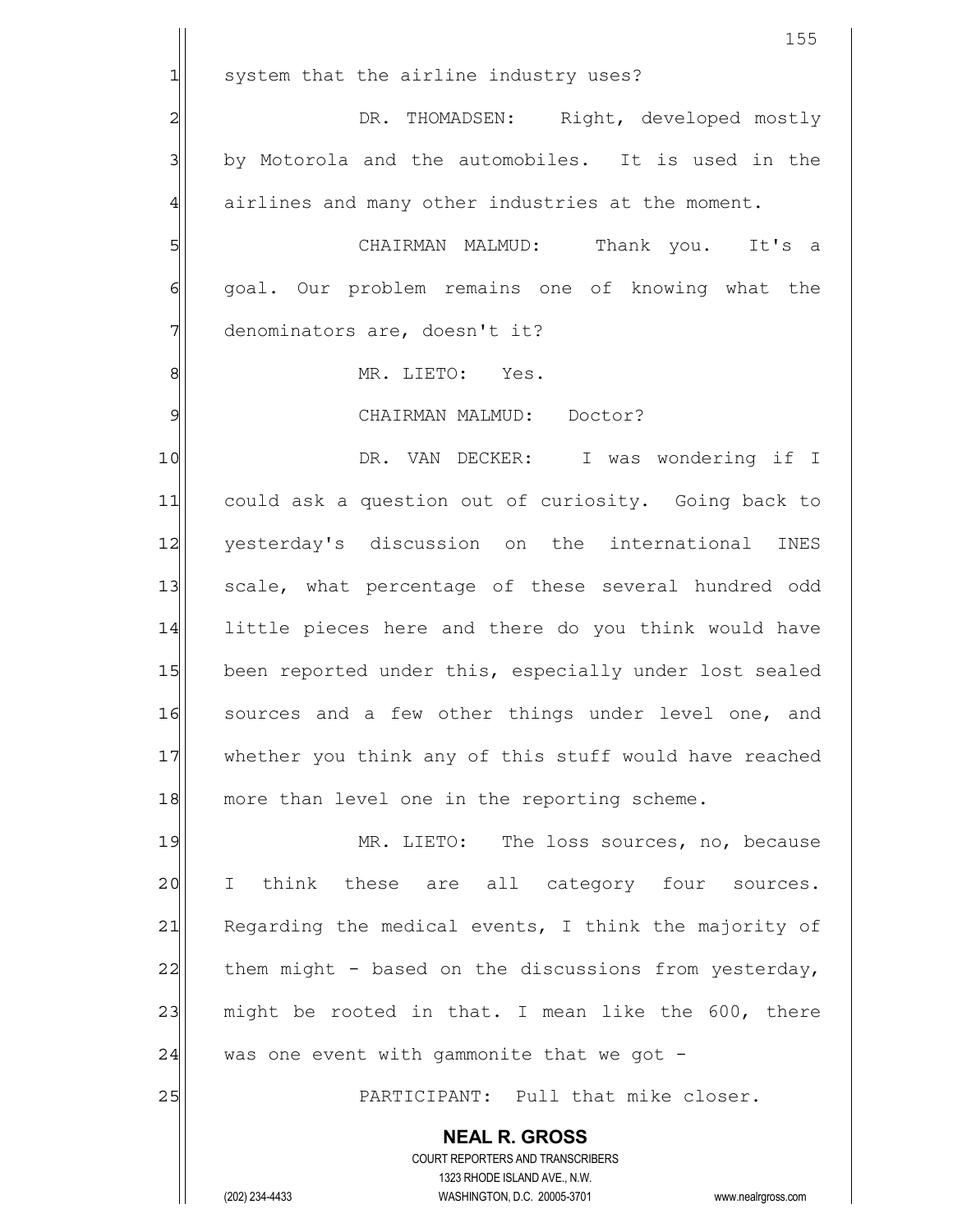**NEAL R. GROSS** COURT REPORTERS AND TRANSCRIBERS 1323 RHODE ISLAND AVE., N.W. (202) 234-4433 WASHINGTON, D.C. 20005-3701 www.nealrgross.com 1 MR. LIETO: Oh, I'm sorry. Because the 2 one event under 600 for gammonite would probably  $3$  definitely have been on that scale, and I think the 4 400s, or the manual brachytherapy. I guess another 5 one, that are not medical events that might be of 6 6 interest, or a question as to whether they would be 7 T reported, would be the fetal dose events to pregnant 8 | patients. 9 CHAIRMAN MALMUD: Dr. Welsh. 10 DR. WELSH: I have a question just out of 11 curiosity regarding the fetal embryo dose cases. Both 12 followed a negative pregnancy test. One of them said 13 that the patient failed to follow directions. Do you 14 know what that meant? 15 MR. LIETO: Well, the patient had been 16 instructed after administration of the therapy, and I 17 guess threw caution to the wind after the therapy and  $18$  - well, let your imagination do the rest. 19 (Laughter.) 20 | CHAIRMAN MALMUD: Dr. Eggli. 21 DR. EGGLI: On the Part 200 events, on 22 the first one where failure to write an adequate 23 written directive was taken, the action was training 24 for scheduling staff? And how is failure to write a 25 | written directive a scheduling problem? Just out of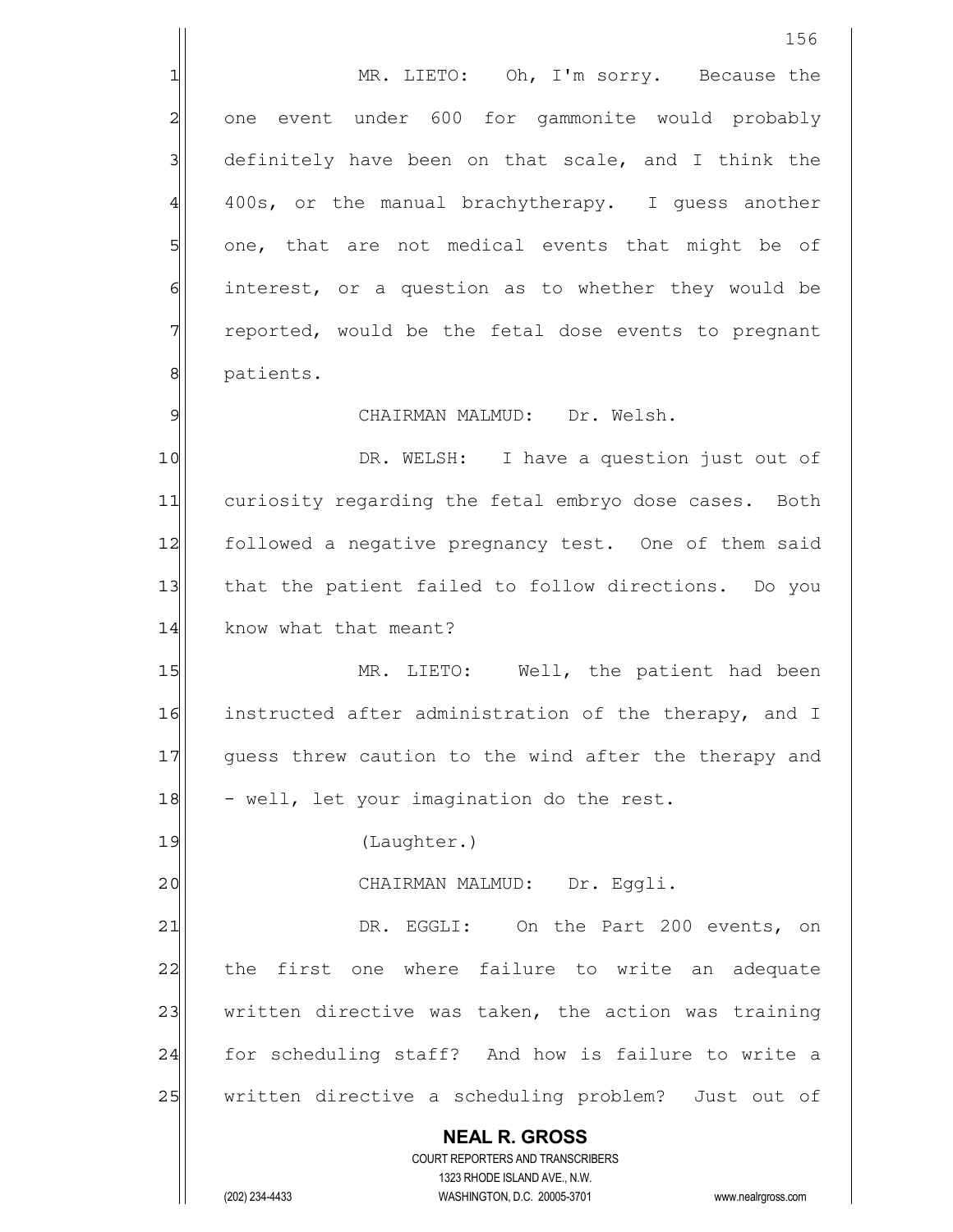|                | 157                                                                                                 |
|----------------|-----------------------------------------------------------------------------------------------------|
| $\mathbf{1}$   | curiosity. This sounds like a physician error, not a                                                |
| $\overline{c}$ | schedule error.                                                                                     |
| 3              | MS. GILLEY: You have as much information                                                            |
| 4              | as we do, which is one of the - excuse me, Debbie                                                   |
| 5              | Gilley. You have as much information as we have.<br>As                                              |
| 6              | many of these are very cryptic explanations of what                                                 |
| 7              | happened. So that's - made them out of the NMED                                                     |
| 8              | report.                                                                                             |
| 9              | EGGLI: It sounds like some poor<br>DR.                                                              |
| 10             | scheduler is taking the rap for a physician error.                                                  |
| 11             | I think that was an event<br>MR. LIETO:                                                             |
| 12             | where the patient was intended to get an<br>$I-123$                                                 |
| 13             | diagnostic uptake study, and instead got an<br>$I-131$                                              |
| 14             | dosage.                                                                                             |
| 15             | DR. EGGLI: And he got - the person who                                                              |
| 16             | writes the written directive doesn't bother to verify                                               |
| 17             | that before running the written directive?                                                          |
| 18             | MR. LIETO: Well, it wouldn't<br>have                                                                |
| 19             | required a written directive, because the intent was                                                |
| 20             | to give a 123 diagnostic study. So there wouldn't                                                   |
| 21             | have been a written directive.                                                                      |
| 22             | DR. EGGLI: Well, if they actually                                                                   |
| 23             | administer a dose greater than what is it 30                                                        |
| 24             | microcuries of I-131, to administer that does would                                                 |
| 25             | have required a written directive, regardless of what                                               |
|                | <b>NEAL R. GROSS</b>                                                                                |
|                | COURT REPORTERS AND TRANSCRIBERS                                                                    |
|                | 1323 RHODE ISLAND AVE., N.W.<br>(202) 234-4433<br>WASHINGTON, D.C. 20005-3701<br>www.nealrgross.com |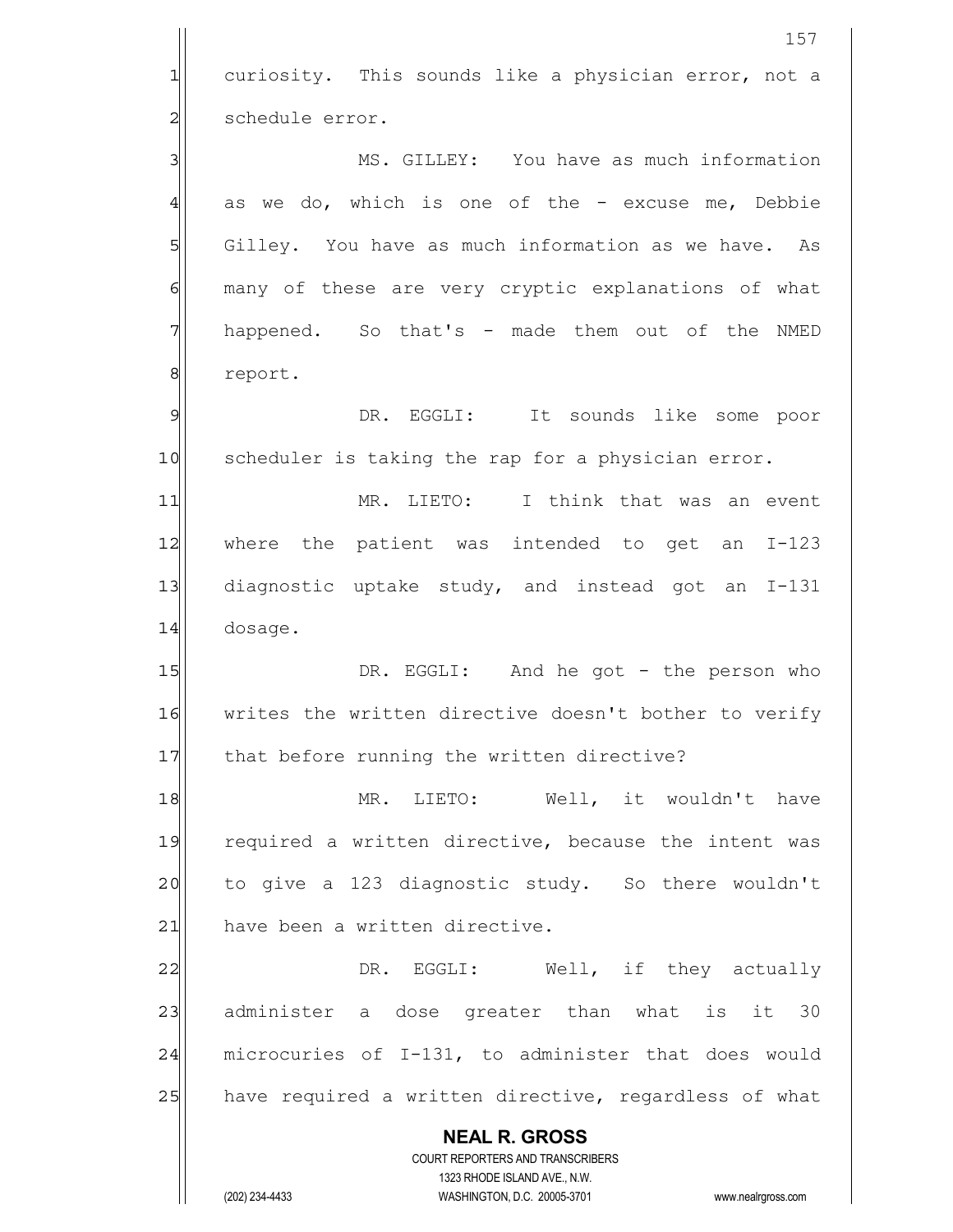**NEAL R. GROSS** COURT REPORTERS AND TRANSCRIBERS 1323 RHODE ISLAND AVE., N.W. 158  $1$  the patient was scheduled for. 2 CHAIRMAN MALMUD: Thank you. May we move 3 on? 4 all Thank you very much, Mr. Lieto. 5 SI 6 agenda. And Cindy Flannery is on for infiltration, 7 infiltrations of therapeutic radiopharmaceuticals as 8 medical events. 9 MS. FLANNERY: Well, this presentation is 10 really just a continuation of a discussion we had at  $11$  the December  $18^{th}$ , 2008 teleconference. And I will 12 just briefly summarize that discussion and where we 13 left off. 14 I lave provided a description of an event 15 involving infiltration of F-18 FDG, and it was 16 reported to the NRC as a possible medical event 17 because the dose to the tissue potentially exceeded 18 the medical event criteria of 50 rem to the 19 surrounding tissue. 20 | I explain how the event was later 21 retracted, because it is and has been NRC's position 22 that infiltrations do not need to be reported to the 23 NRC as medical events. And that is really based on 24 supplementary information to a previous equivalent  $25$  regulation which is  $35.33$ . And that states, quote: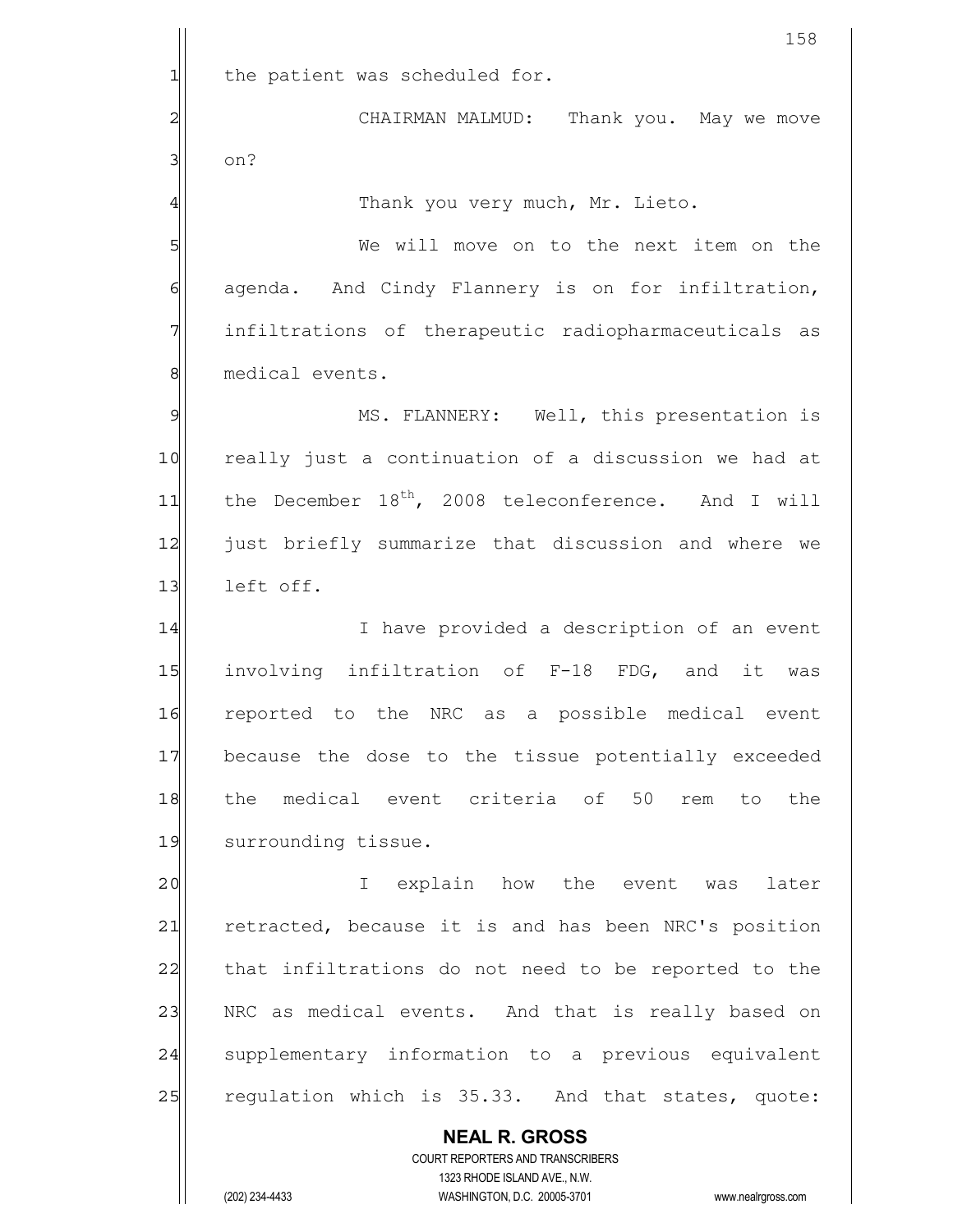1 Extravazation is the infiltration of injected fluid 2 into tissues surrounding a vein or artery. 3 | Extravazation frequently occurs in otherwise normal 4 intravenous or intra-arterial injections. It is 5 virtually impossible to avoid. Therefore the 6 6 commission does not consider extravazation to be a  $7$  mis-administration, unquote.

8 8 So this supplementary information doesn't 9 provide a distinction between diagnostic and 10 | therapeutic administrations. This language is also 11 almost 30 years old. I think IV administrations of 12 therapeutic radiopharmaceuticals are more common now 13 than they were back then, and also now NRC has 14 regulatory authority over NARM, which with its higher 15 energies if infiltrated, it will result in a higher 16 dose to the surrounding tissues than, say, something 17 like technetium 99m.

18 So I think with all these things being 19 taken into consideration, NRC staff felt that it was 20 prudent to seek ACMUI input on whether we should 21 reevaluate our current position on infiltrations.

22 CHAIRMAN MALMUD: Thank you for bringing 23 that before us. Does anyone have any comments on the 24 issue of therapeutic infiltrations? Dr. Eqqli?

25 DR. EGGLI: As a person that does some of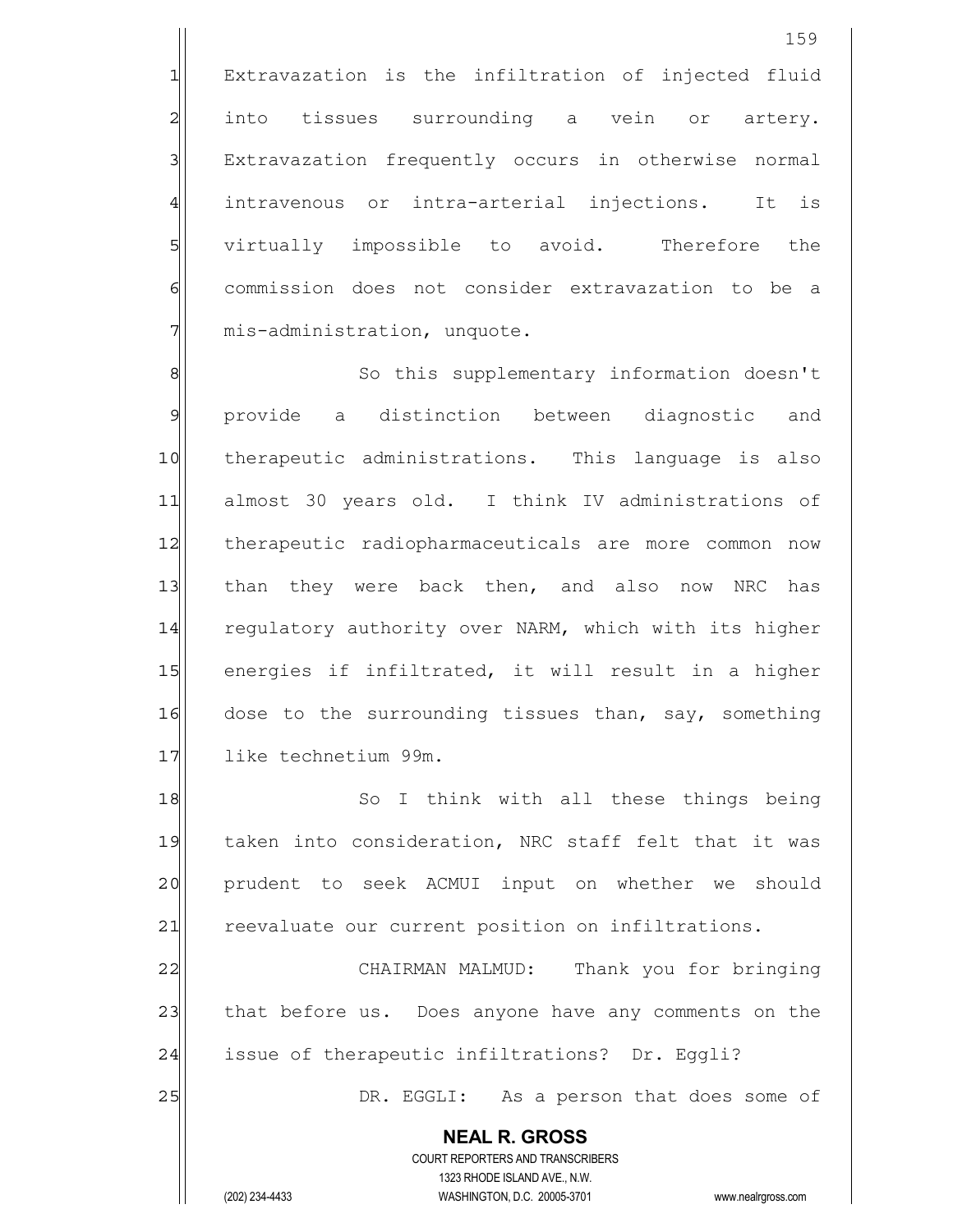1 these things, I have mixed feelings about how it ought  $2$  to be handled. We certainly - the vascular access we 3 obtain for a therapeutic administration gets a whole 4 different level of scrutiny than the vascular access 5 we obtain for a diagnostic administration.

6 | I will not push a radioactive treatment 7 dose forward if I cannot draw blood back from the 8 all line. Now, that doesn't give you 100 percent 9 assurance depending on how you catheterize the vein. 10 | A stainless steel needle can give you a blood return, 11 but you have to tip the needle out. But however we 12 almost never used butterflies anymore for treatment, 13 and we use plastic catheters which are far less likely 14 to produce a blood return with a partial 15 extravazation.

16 So our efforts at making sure we really 17 have a good line before we push a therapeutic agent 18 into a vein is a whole different level of assurance 19 when we administer a diagnostic pharmaceutical for the 20 very reason that you mention here, that the potential 21 tissue consequences are very different.

22 CHAIRMAN MALMUD: Anyone else wish to 23 comment? Debbie? 24 MS. GILLEY: Cindy, your example was for

25 | fluorine 18. You were able to give tissue dose enough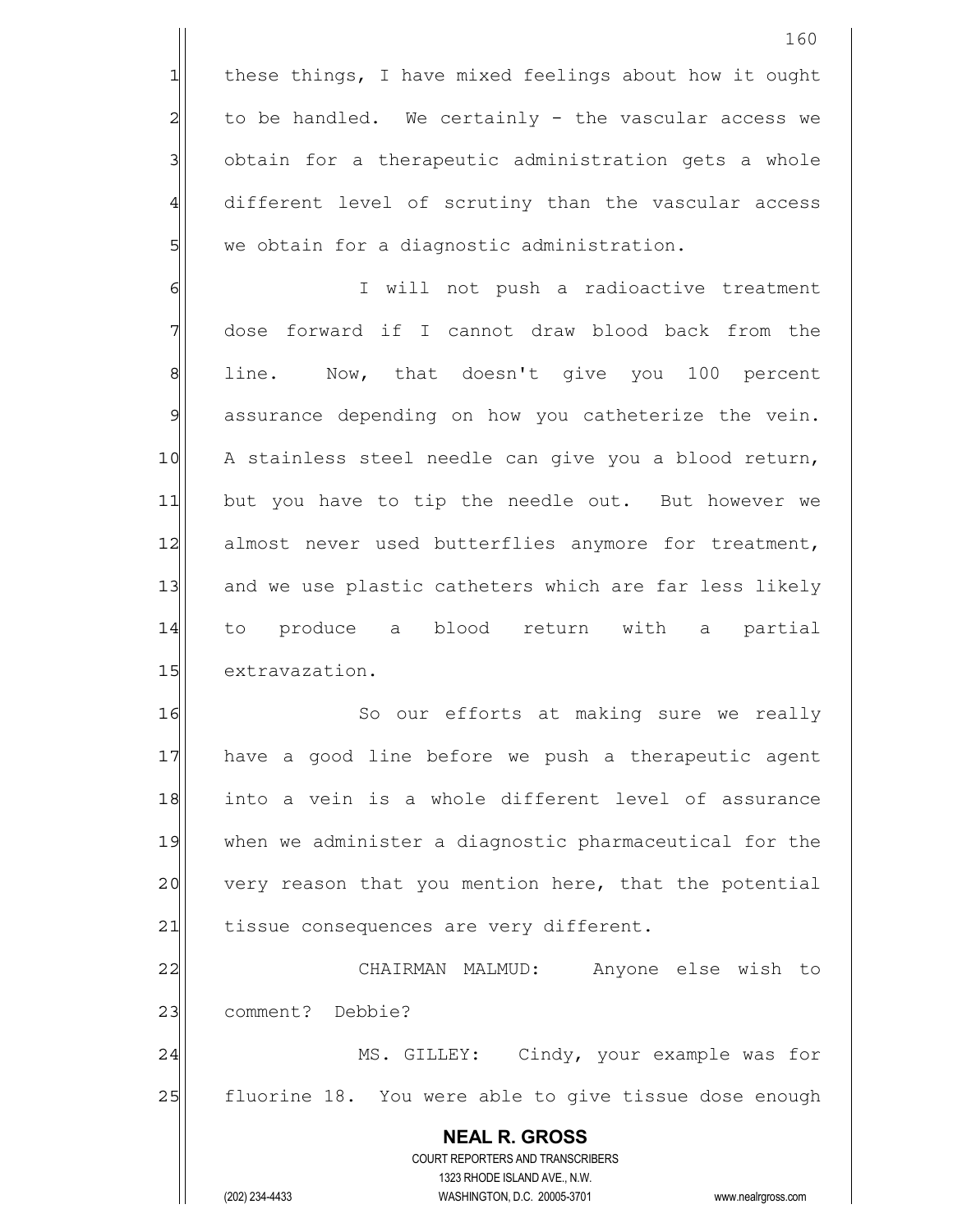**NEAL R. GROSS** COURT REPORTERS AND TRANSCRIBERS 1323 RHODE ISLAND AVE., N.W. 161 1 to meet the requirements of a medical of 50 Rem? 2 MS. FLANNERY: Yes, there was an  $3$  evaluation done by a licensee, and we also did the  $4$  evaluation internally, and that potential was there,  $5$  that the 50 Rad limit could be exceeded. 6 MS. GILLEY: However you are really 7 requesting for therapeutic application, because 8 8 fluorine-18 is a diagnostic -9 MS. FLANNERY: Right. And as far as the  $10$  December  $18^{th}$ , discussion, ACMUI did give a 11 recommendation for NRC to keep its current position 12 and to not require reporting of infiltrations of 13 diagnostic administrations as medical events even if 14 that 50 rad was exceeded. 15 We think the question that is really on 16 the table right now for ACMUI is applicability to 17 therapeutic administrations. So if ACMUI had a 18 recommendation on whether that should be considered 19 for infiltrations of therapeutics. 20 | CHAIRMAN MALMUD: Dr. Nag. 21 | DR. NAG: We have had in injection of 22 therapeutic, liquid radioisotope, for many many years, 23 even when I started my residency, even in the `70s we 24 were injecting things. So injection of therapeutic is 25 | not new. My feeling is that that we need to restate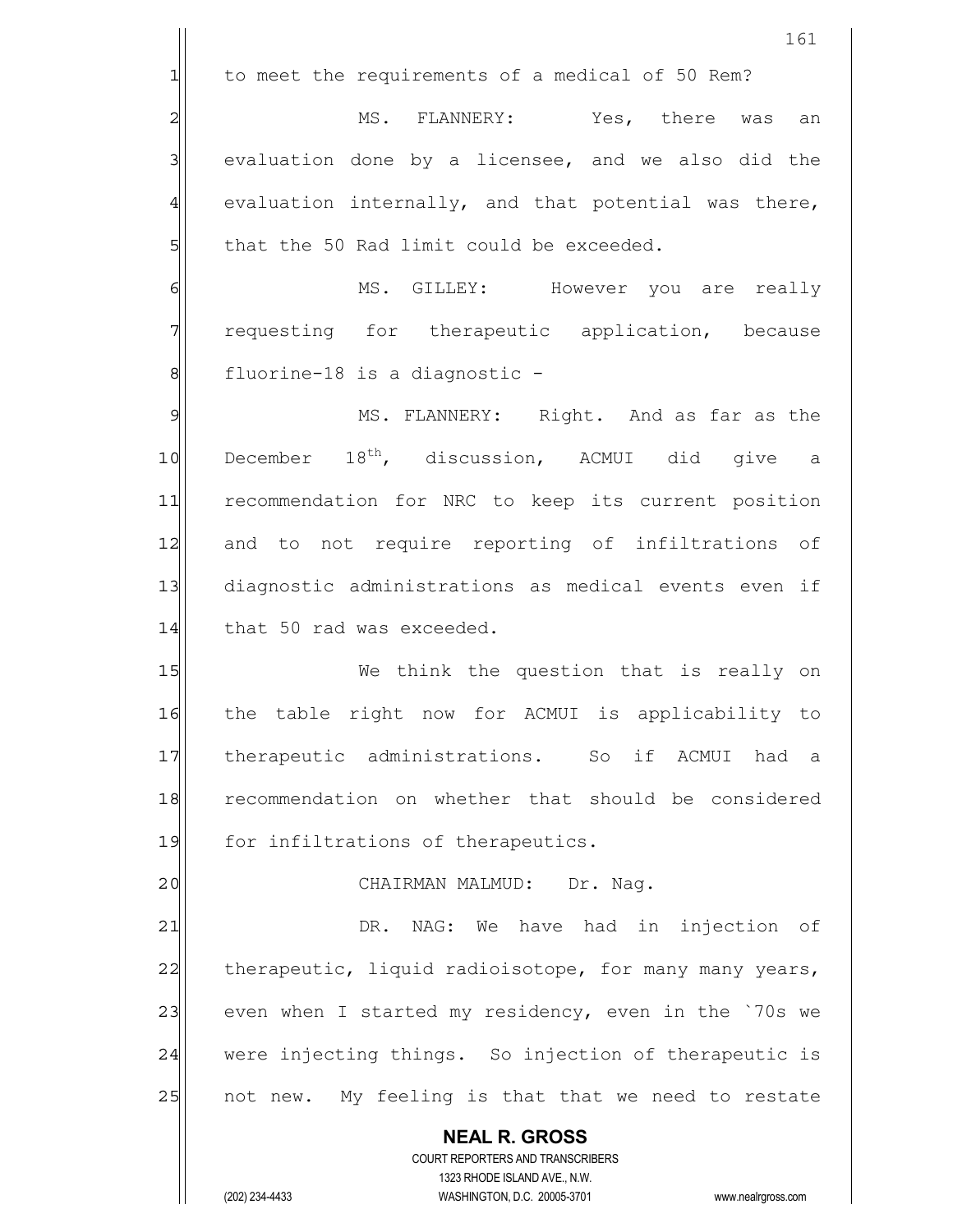**NEAL R. GROSS** COURT REPORTERS AND TRANSCRIBERS 1323 RHODE ISLAND AVE., N.W. 162  $1$  our previous position in the December  $18<sup>th</sup>$  2008 2 meeting that accepted that it would not be considered 3 a medical event. We always take the best precaution  $4$  we can, as Dr. Eggli had stated. But the 50 5 Solut centigrade really it is very difficult to apply, 6 6 because it depends on the volume that you are 7 considering. If you take a very small segment of the 8 8 stint. That portion will get 50 centigrade even if you 9 exhibit a very small amount of radioactivity. The 50 10 centigrade, in almost every circumstance, it will be 11 exceeded depending on what volume you are considering 12 at 50 centigrade. 13 | CHAIRMAN MALMUD: Dr. Vetter. 14 VICE CHAIRMAN VETTER: Yes, that gets to 15 Something I was thinking too: how would you define 16 infiltration in this sense, and how would a 17 technologist recognize that infiltration had occurred? 18 CHAIRMAN MALMUD: That's part of the 19 question we are being asked. Dr. Eggli? 20 DR. EGGLI: I think there is a partial 21| position that might be reasonable, which is, if a 22 therapeutic extravazation results in clinically 23 obvious tissue damage, then maybe it becomes a medical  $24$  event, that first of all if there was no extravazation 25 there wouldn't have been local tissue damage. And if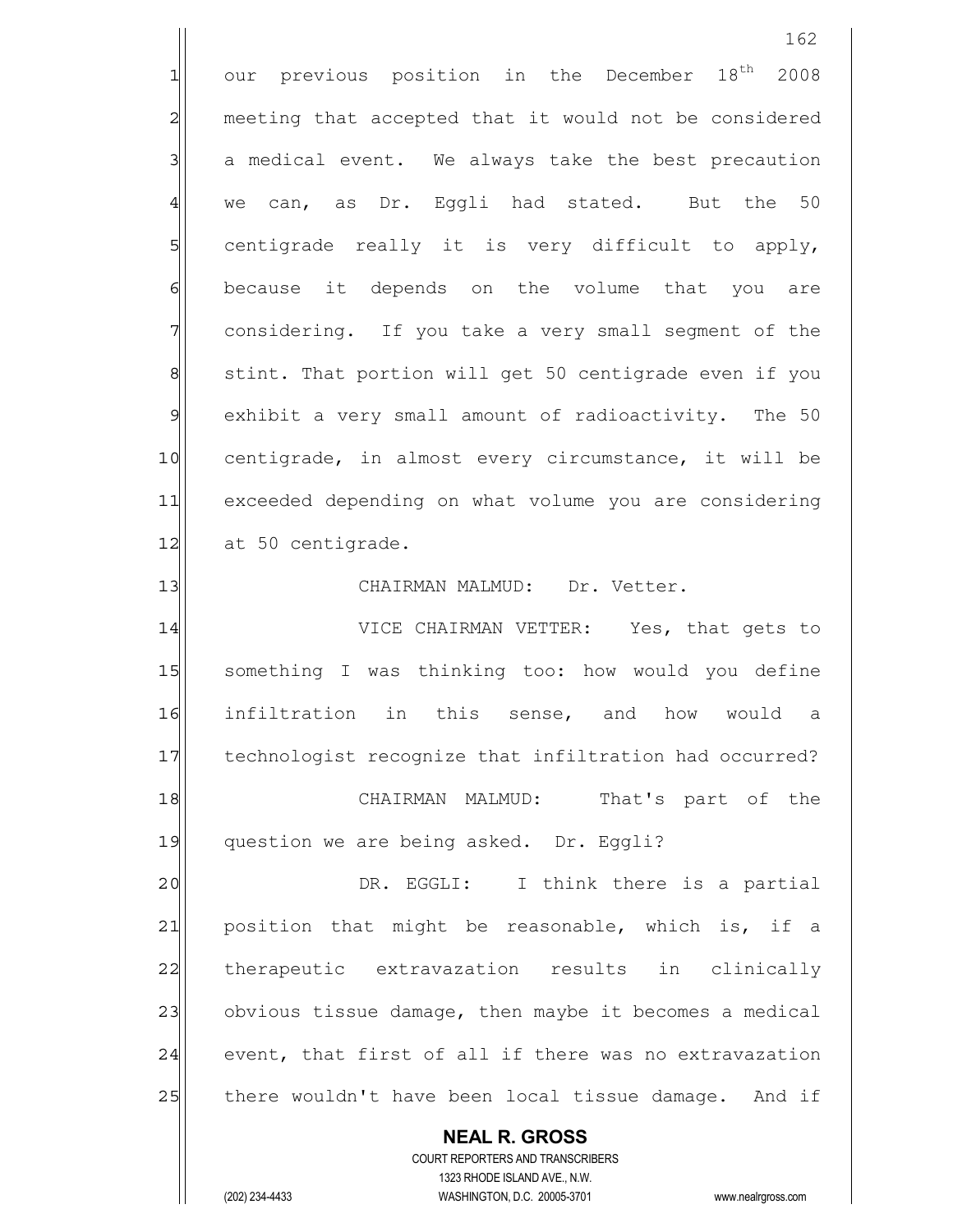|                | 163                                                                                                 |
|----------------|-----------------------------------------------------------------------------------------------------|
| 1              | there wasn't tissue damage it's probably not of real                                                |
| $\overline{a}$ | interest. So whether the possibilities would be to                                                  |
| 3              | consider the criteria of tissue damage resulting.                                                   |
| $\overline{4}$ | This is one of the things that we actually                                                          |
| 5              | worry about very often in diagnostic radiology but we                                               |
| 6              | extravagate nonradioactive<br>iodinated contrast                                                    |
| 7              | materials there is actually probably a greater risk of                                              |
| 8              | tissue damage in that arena than anything we are going                                              |
| $\mathfrak{g}$ | to do therapeutically, certainly by volume of cases.                                                |
| 10             | But if you wanted to track something I                                                              |
| 11             | certainly would track anything that fell short of                                                   |
| 12             | actually producing tissue injury.                                                                   |
| 13             | CHAIRMAN MALMUD:<br>I have a question.<br>Has                                                       |
| 14             | the - has anyone reported to the NRC an incident of                                                 |
| 15             | tissue damage from a therapeutic injection of a                                                     |
| 16             | radiopharmaceutical?                                                                                |
| 17             | MS. FLANNERY: Not that I am aware of.                                                               |
| 18             | However there was a very recent report that was made                                                |
| 19             | of an infiltration of iodine-125 monoclone antibodies.                                              |
| 20             | The patient support was not located properly, and so                                                |
| 21             | that is an example of I think an infusion that still                                                |
| 22             | an infiltration had occurred.                                                                       |
| 23             | In this case there was an estimated skin                                                            |
| 24             | dose of 360 to 710 rads, but there were no adverse                                                  |
| 25             | effects seen at the injection site.                                                                 |
|                | <b>NEAL R. GROSS</b>                                                                                |
|                | COURT REPORTERS AND TRANSCRIBERS                                                                    |
|                | 1323 RHODE ISLAND AVE., N.W.<br>(202) 234-4433<br>WASHINGTON, D.C. 20005-3701<br>www.nealrgross.com |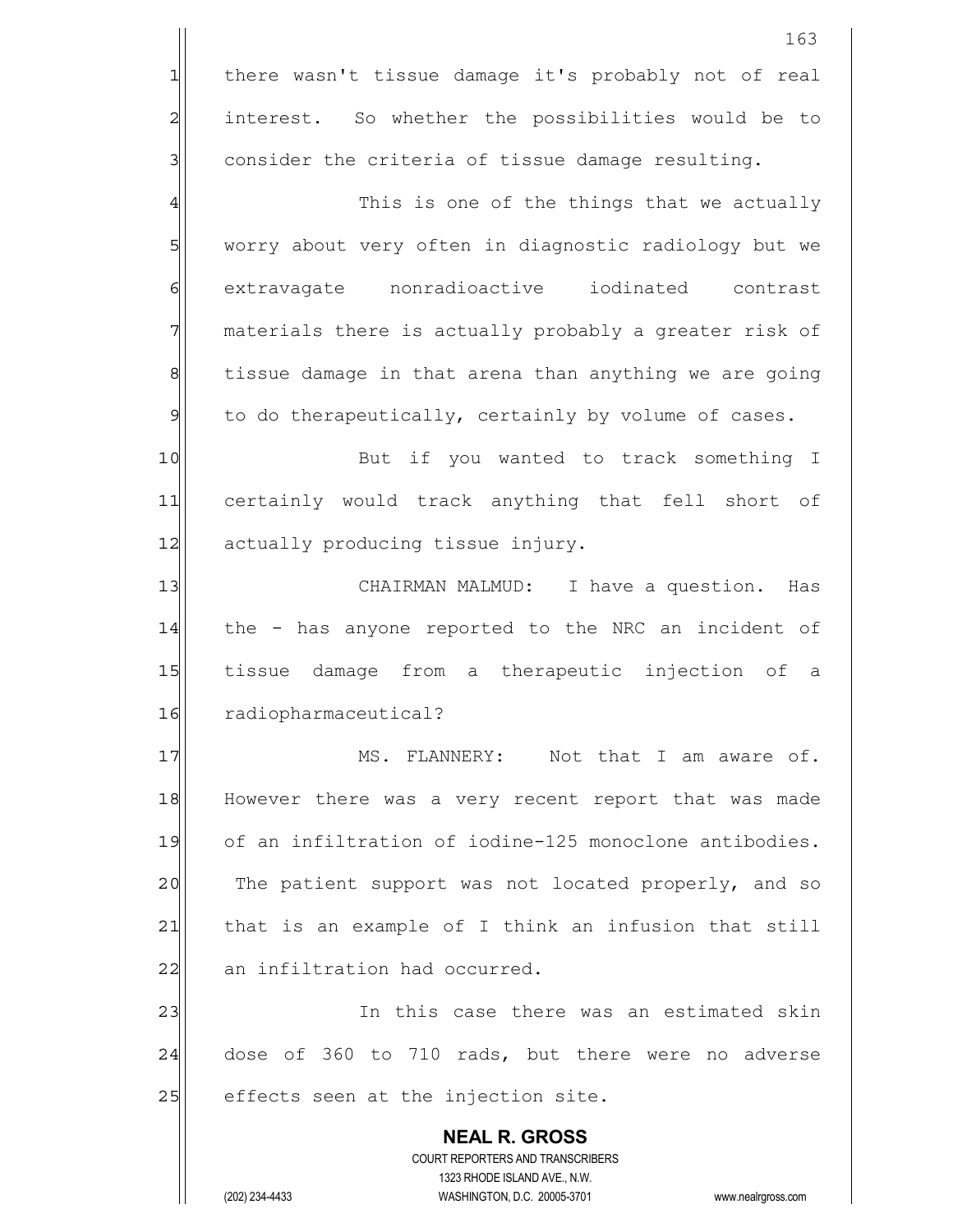|                | 164                                                                                                 |
|----------------|-----------------------------------------------------------------------------------------------------|
| 1              | CHAIRMAN MALMUD: No visual evidence of                                                              |
| $\overline{a}$ | tissue damage was reported. Thank you.                                                              |
| 3              | Someone? Steve?                                                                                     |
| $\overline{4}$ | MR. MATTMULLER: I quess I would like to                                                             |
| 5              | add on to Dr. Eggli's remark. I guess the first                                                     |
| 6              | question that comes to mind, how would you know?                                                    |
| 7              | Because after most therapeutic infusions, we don't                                                  |
| 8              | So unless there is obvious tissue damage<br>scan.                                                   |
| $\mathfrak{g}$ | afterwards we would never know.                                                                     |
| 10             | CHAIRMAN MALMUD: It may become an issue                                                             |
| 11             | in the future. I'm old enough to remember the                                                       |
| 12             | earliest days of chemotherapy when the infiltration of                                              |
| 13             | chemotherapeutic agent intravenously,<br>а                                                          |
| 14             | nonradioactive, would result in tissue damage. And at                                               |
| 15             | that time the hospital that I was training in hired a                                               |
| 16             | nurse whose sole responsibility was the injection -                                                 |
| 17             | preparation and injection of the chemotherapeutic                                                   |
| 18             | agents so that they wouldn't be in the hands of                                                     |
| 19             | everyone else who was doing IVs. But I'm not aware of                                               |
| 20             | anything that has occurred as yet with<br>а                                                         |
| 21             | radiopharmaceutical.                                                                                |
| 22             | Dr. Howe?                                                                                           |
| 23             | DR. HOWE: I don't have an example of                                                                |
| 24             | that, but just to answer an earlier question, and that                                              |
| 25             | would be, if we were to go in this direction, what                                                  |
|                | <b>NEAL R. GROSS</b>                                                                                |
|                | COURT REPORTERS AND TRANSCRIBERS                                                                    |
|                | 1323 RHODE ISLAND AVE., N.W.<br>(202) 234-4433<br>WASHINGTON, D.C. 20005-3701<br>www.nealrgross.com |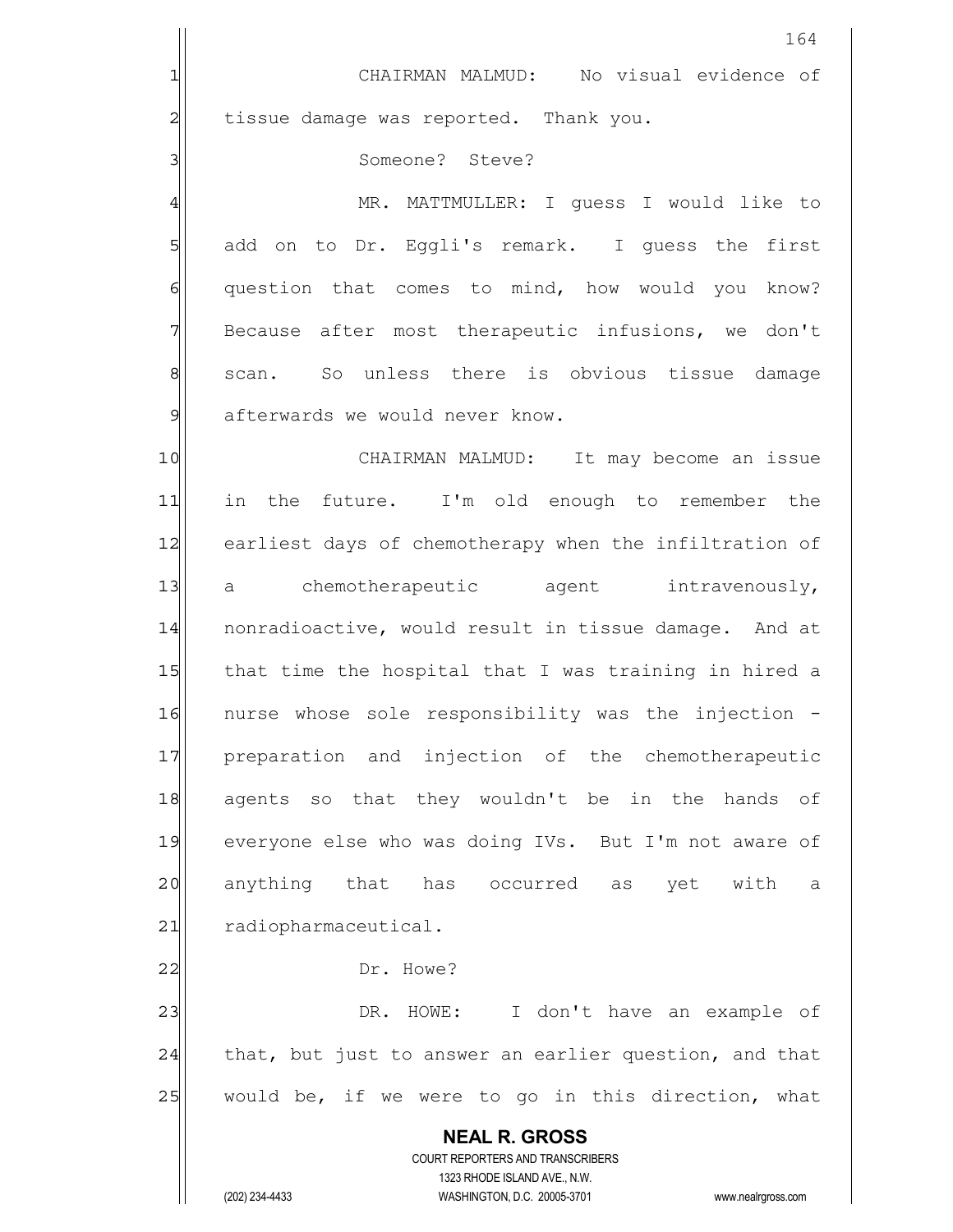**NEAL R. GROSS** COURT REPORTERS AND TRANSCRIBERS 1323 RHODE ISLAND AVE., N.W. (202) 234-4433 WASHINGTON, D.C. 20005-3701 www.nealrgross.com 1 kind of criteria would we use? We don't use the word, 2 diagnostic, and therapeutic, very often. And so I 3 | would think we would make the distinction between 4 written directive and non-written directive. 5 S  $\delta$  I-131, because that is oral. And we are talking about  $7$  something that is being injected. 8 8 So you would be in essentially for all 9 practical purposes your therapeutic administrations. 10 And then if as Dr. Eggli said you wanted to go to 11 obvious tissue damage then that limits the number 12 further to effects. And to answer your question about 13 the future, as we get into more beta pharmaceuticals 14 we have a higher potential. 15 | CHAIRMAN MALMUD: Yes. Dr. Welsh. 16 DR. WELSH: So I would say I like Dr. 17 Eggli's comment because if we need to do anything at 18 all. Because if we want to say that we are going to 19| go with the dose, more than 50 centigrade and 50 rem, 20 first of all how do you verify the dose? And 21 secondly, as Dr. Nag pointed out, there are area and 22 volume concerns here, so that a small microscopic area 23 might get 50 Rem. Other square centimeters might get 24 less than that. 25 So it becomes a very tricky analysis.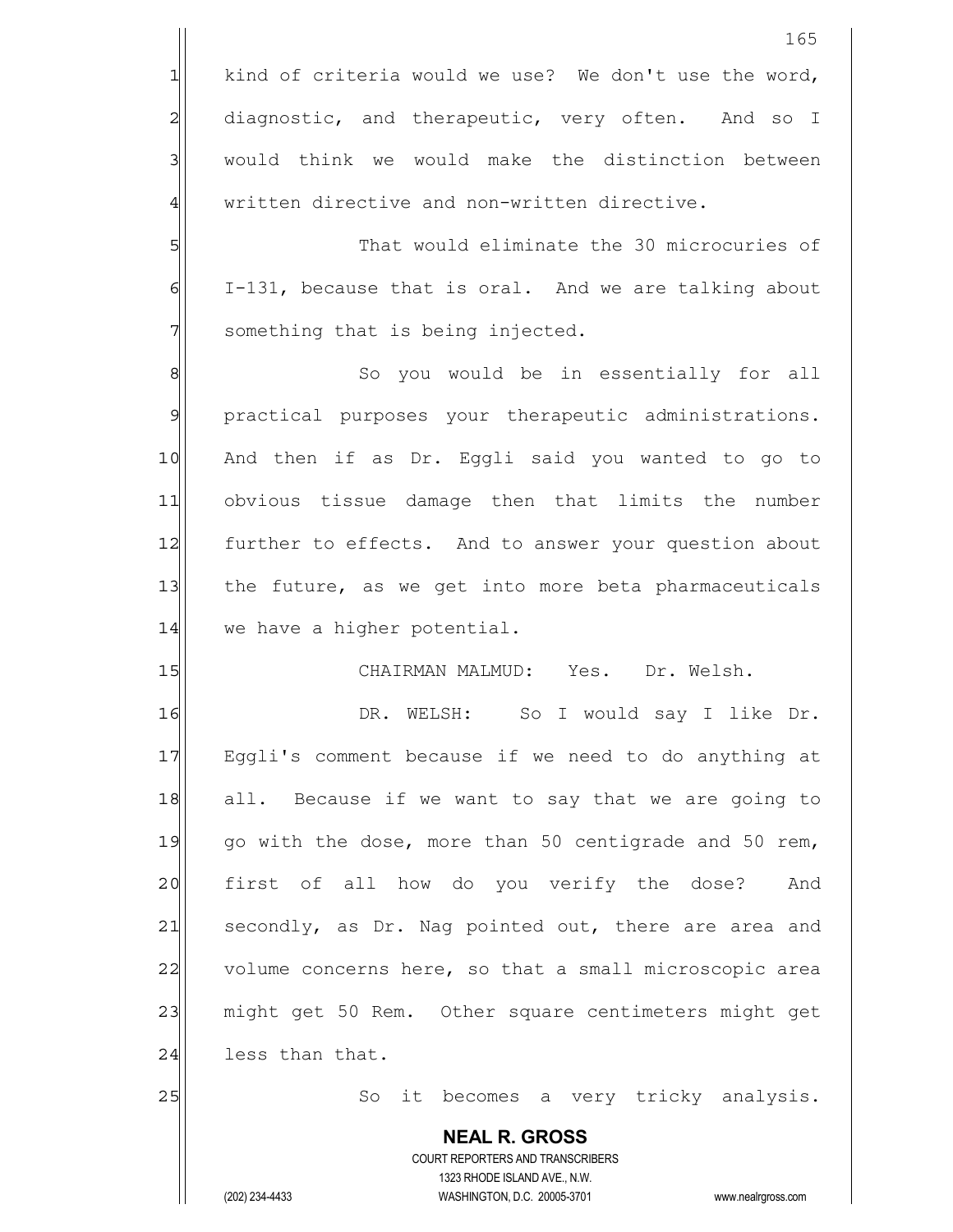1 Therefore if we are going to do anything at all I 2 would favor what Dr. Eggli said, that the important  $3$  point is if there is any tissue damage, that's the 4 important criteria.

5 | CHAIRMAN MALMUD: Dr. Nag.

6 6 OR. NAG: If you go by tissue damage, the 7 Tissue damage can be called both by the extravazation 8 of the radioactive material or by the saline or 9 whatever material that you are giving before or 10 afterwards. And it becomes difficult to say that this 11 was - number one it becomes difficult to say what 12 caused the damage; and number two, the damage 13 Sometimes is caused way later, so you have to come  $14$  back and find it late in the day.

## 15 | CHAIRMAN MALMUD: Dr. Eggli.

16 || DR. EGGLI: I'm not aware of any case of 17 Saline extravazation causing tissue damage. As a 18 matter of fact, when you can't get an IV 19 administration of saline to a vastly dehydrated 20 patient interstitially is an accepted practice. So 21 again I'm not aware of the vehicle for a radioactive 22 treatment having the capability of being responsible 23 for tissue damage.

24 CHAIRMAN MALMUD: I think you are correct 25 | with regard to the saline. You perhaps, Dr. Nag,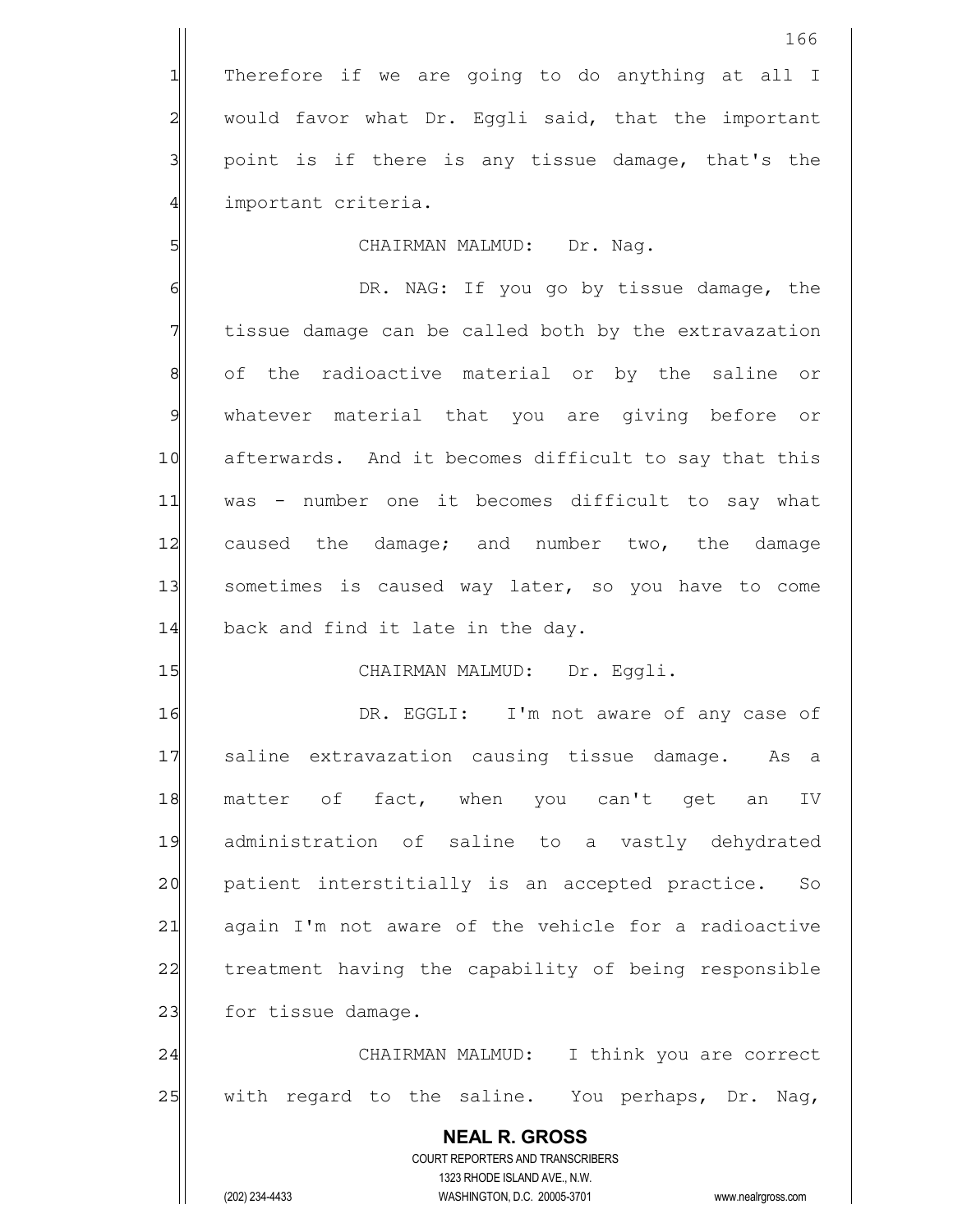1 meant the pharmaceutical itself rather than the 2 radioactive component of it causing the irritation and 3 | the tissue damage.

4 and the Dr. Howe pointed out an interesting 5 selement, and that is that the way we might describe 6 fold this is with a written directive rather than 7 Therapeutic dose. The question is, should this be 8 3 just reported as a non-event but at least reported for 9 recordkeeping. Or is this something that really is 10 already handled with regard to the individual 11 institution or lab or office that injected the 12 pharmaceutical, radiopharmaceutical, having to deal 13 with sequellae of a local reaction? Which is what can 14 happen on a regular basis in other situations. These 15 things occur without radioactivity in the hospital, 16 and the patients are certainly quite eloquent in 17| pointing out the pain or the irritation that has 18 occurred, and the hospital does have to deal with 19 these issues directly. I'm not sure I have an answer. 20 Ralph.

21 MR. LIETO: If we have then reported, 22 | then what are you going to do with the data? I mean 23 are you going to  $-$  I mean in terms of like a remedial  $24$  action or a root cause, I mean I'm really at a loss as 25 to you are reporting this data, but what are you going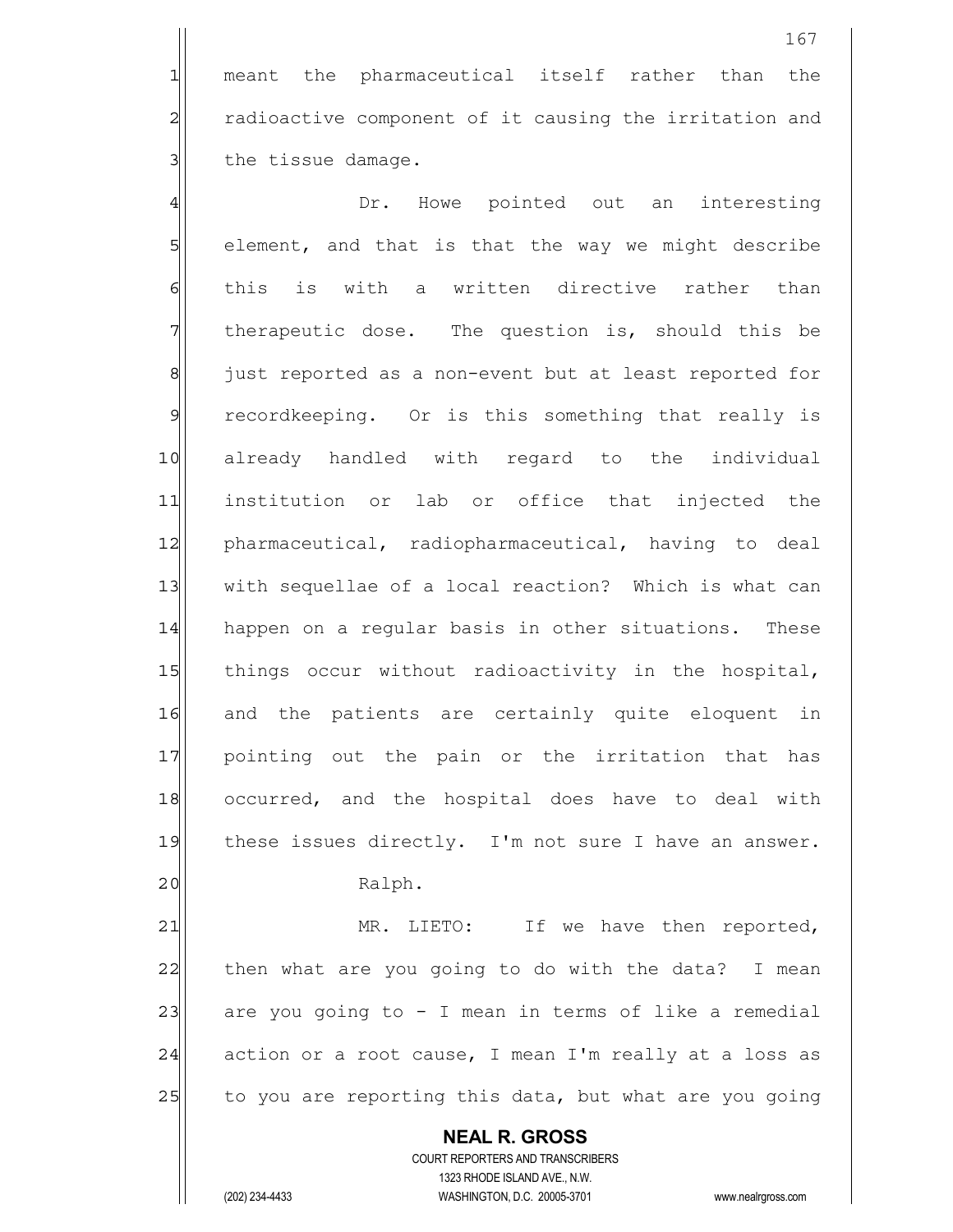**NEAL R. GROSS** COURT REPORTERS AND TRANSCRIBERS 1323 RHODE ISLAND AVE., N.W. (202) 234-4433 WASHINGTON, D.C. 20005-3701 www.nealrgross.com 168 1 to do with it if you have them report this? And I 2 | think you are looking at such an extremely unusual 3 3 3 occurrence. If this was happening more often, I would  $4$  have thought we would hear about this as occurring 5 | with licensees. Which I have a question, the report  $6$  that you have with the monoclonal antibodies, was this 7 something that was in the literature? Was this 8 8 8 something just reported to a region? Or -9 MS. FLANNERY: It happened in an 10 Agreement State, like it was just reported two weeks  $11$  ago. 12 MR. LIETO: Okay, so this was like an 13 event report? 14 CHAIRMAN MALMUD: It may be that we  $15$  should - oh, go ahead. 16 MR. LIETO: Because you know a question 17 regarding the dose, which I think either Dr. Vetter or 18 someone talked about, is the methodology that they are 19 using to calculate these doses I think needs to be 20 reviewed, because looking at the - with the fluorine- $21$  18 I mean it's kind of like, okay, you pick the size, 22 and then this is the dose that you will get. And then 23 they range from above reporting to below reporting. 24 | So I think if we are going to do some type 25 of dose assessment on this, I think there needs to be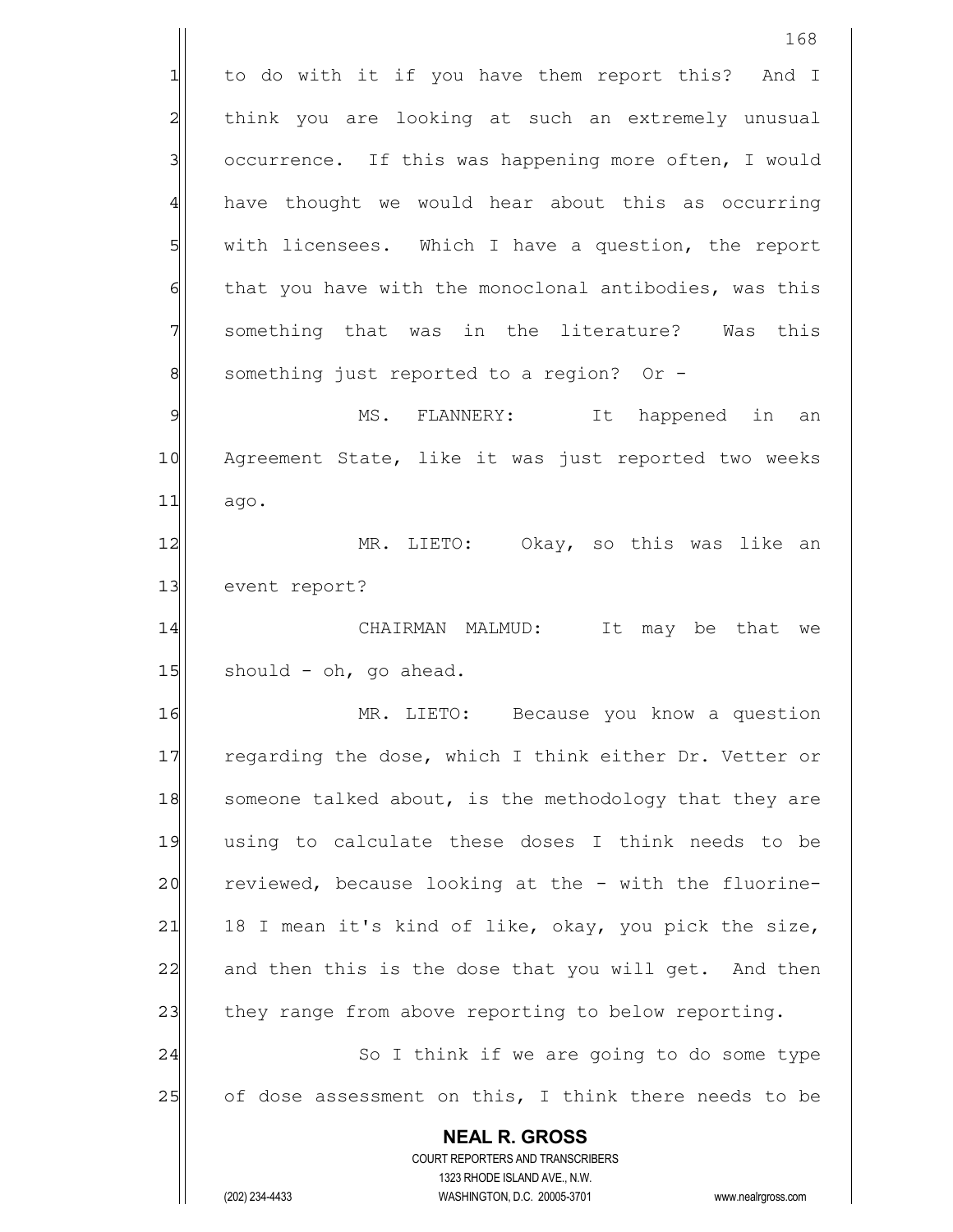1 standardization on the dosimetry and how we are going  $2$  to calculate this.

3 3 CHAIRMAN MALMUD: And certainly part of 4 the issue will be separating the reaction to the 5 s fadioactivity versus the reaction to the 6 **pharmaceutical.** And we don't have any database or 7 | expertise for handling that. Also, the issue hasn't 8 8 8 occurred yet, so we are talking about a theoretical 9 issue at the moment.

10 Dr. Suleiman and then Dr. Nag I think. 11| DR. SULEIMAN: Something like this should 12 be reported to FDA under their adverse event or severe 13 adverse event reporting system. If it's a 14 pharmaceutical that causes some severe problems, it 15 would get - it should get reported. It could be that 16 there is misinformation on the labeling in terms of 17 how it's used. It could be the medical device through 18 which it is being administered.

19 19 So there are also - the nonradioactive 20 risk components of the whole process. So there are 21 mechanisms to get this reported. So if we see a trend  $22$  with a specific drug, or if we see a trend with a 23 specific medical device we will take action.

24 CHAIRMAN MALMUD: Then we will hope that 25 Dr. Suleiman's agency will inform us at the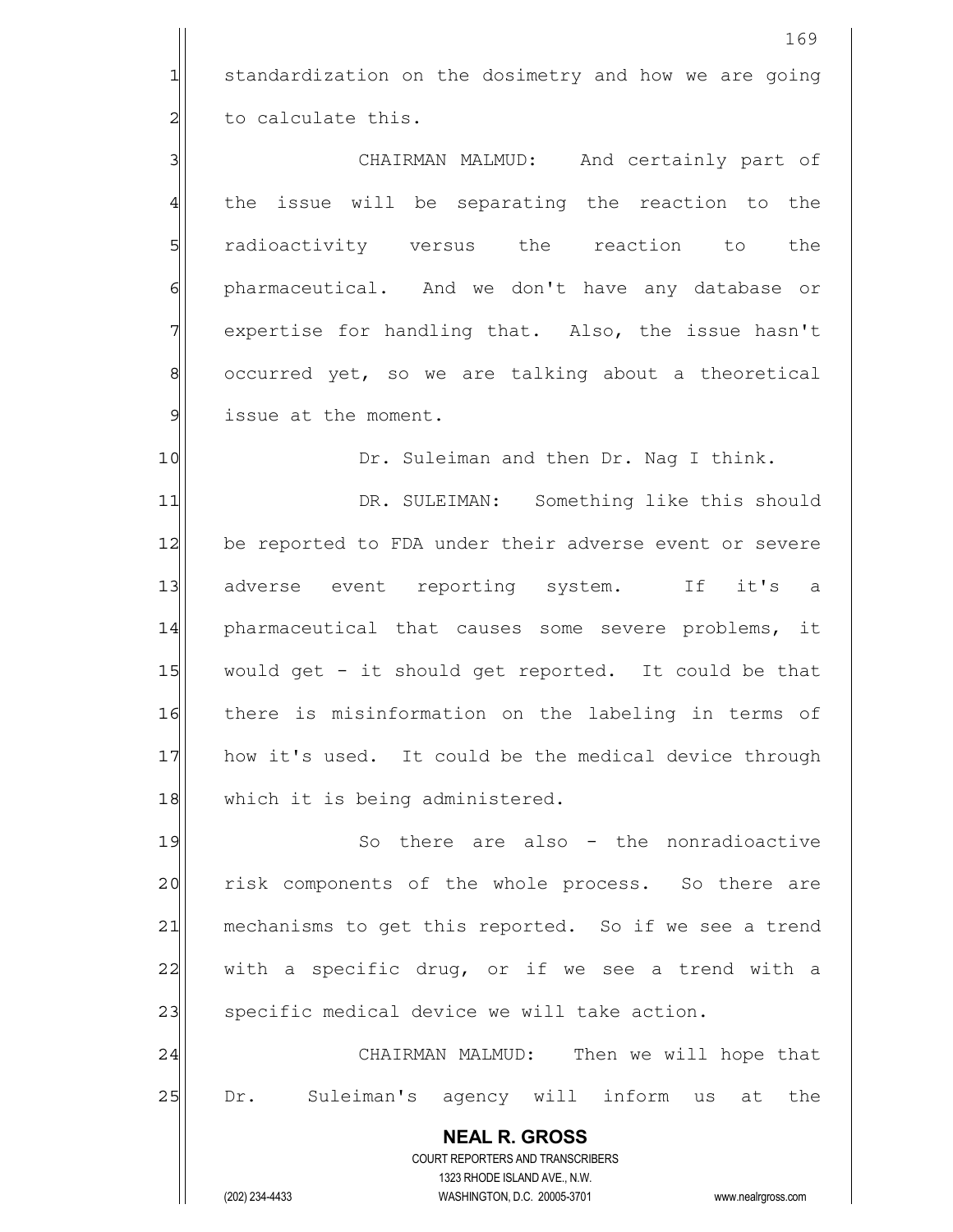1 appropriate time if necessary.

Dr. Nag.

| 31             | DR. NAG: I would highly support Dr.                                                                                                                                    |
|----------------|------------------------------------------------------------------------------------------------------------------------------------------------------------------------|
| $\overline{4}$ | Suleiman's suggestion that this is already being                                                                                                                       |
| 5              | reported as an adverse event. However the first thing                                                                                                                  |
| 6              | before us is, should NRC consider it as a medical                                                                                                                      |
| 7              | event. Now if we consider this as a medical event, if                                                                                                                  |
| $\,8\,$        | we go through all the procedures and identify                                                                                                                          |
| $\mathcal{G}$  | whatever-3 or 4 or 5-- the patient will have to be                                                                                                                     |
| 10             | informed; the physician have to be informed, blah blah                                                                                                                 |
| 11             | blah, and the - you have to go into all the reporting                                                                                                                  |
| 12             | mechanisms. And therefore I am thoroughly against                                                                                                                      |
| 13             | this being reported as a medical event.                                                                                                                                |
| 14             | CHAIRMAN MALMUD: Would you make a motion                                                                                                                               |
| 15             | that this not be reported as a medical event at the                                                                                                                    |
| 16             | current time?                                                                                                                                                          |
| 17             | DR. NAG: Yes.                                                                                                                                                          |
| 18             | Second to your motion?<br>CHAIRMAN MALMUD:                                                                                                                             |
| 19             | Dr. Welsh seconds the motion.                                                                                                                                          |
| 20             | there any further discussion of this<br>Ιs                                                                                                                             |
| 21             | motion? Dr. Eggli?                                                                                                                                                     |
| 22             | EGGLI: Just one residual comment.<br>DR.                                                                                                                               |
| 23             | to use residual damage, I would<br>Ιf<br>I.<br>were<br>put                                                                                                             |
| 24             | permanent in front of it. And I'll tell you what, the                                                                                                                  |
| 25             | patient already knows. So there are<br>reporting<br>no                                                                                                                 |
|                | <b>NEAL R. GROSS</b><br><b>COURT REPORTERS AND TRANSCRIBERS</b><br>1323 RHODE ISLAND AVE., N.W.<br>(202) 234-4433<br>WASHINGTON, D.C. 20005-3701<br>www.nealrgross.com |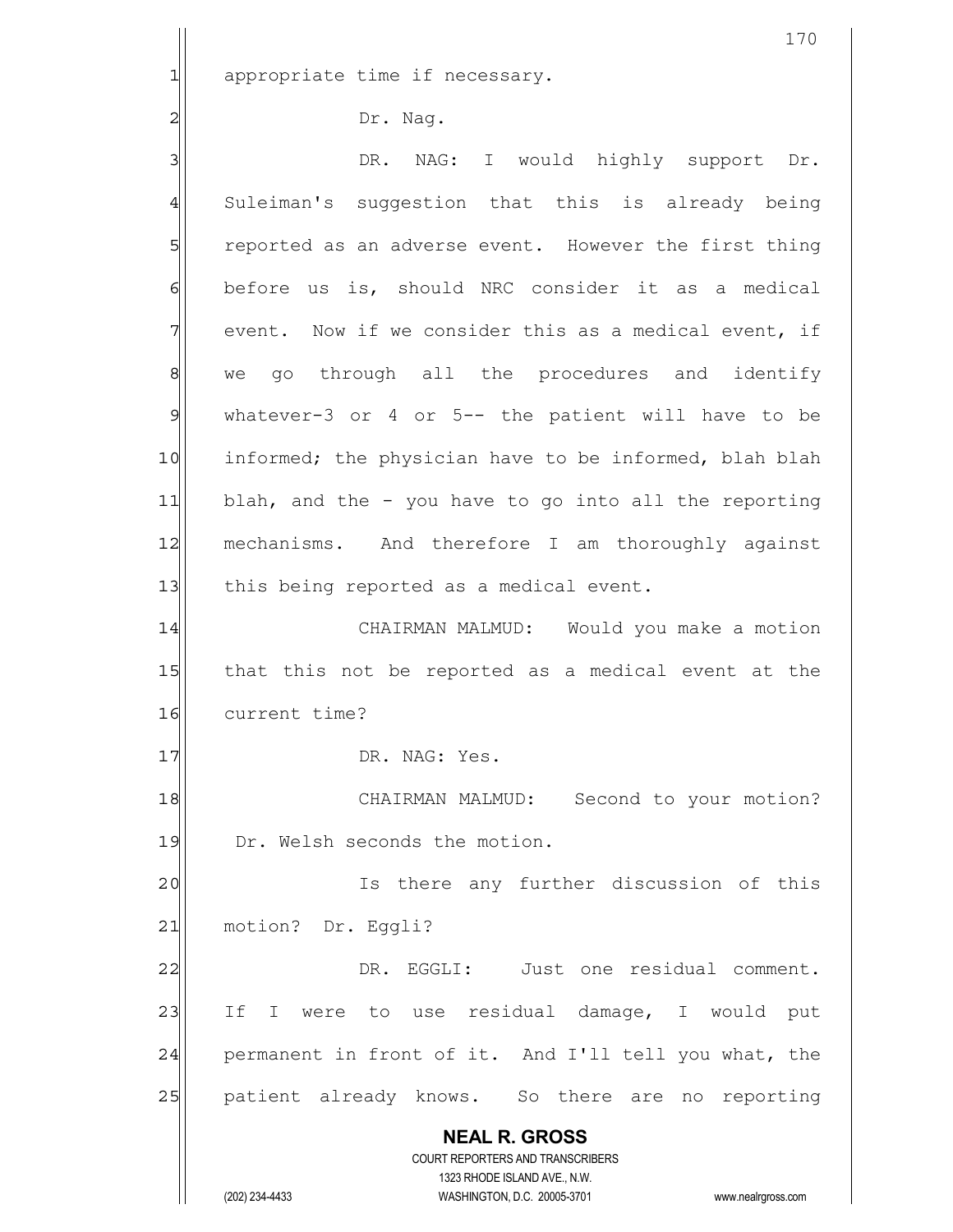|               | 171                                                                 |
|---------------|---------------------------------------------------------------------|
| 1             | issues.                                                             |
| 2             | But that doesn't mean I disagree with the                           |
| 3             | motion that Subir is making.                                        |
| 4             | CHAIRMAN MALMUD: You wish to amend the                              |
| 5             | motion to have the word, permanent -                                |
| 6             | DR. EGGLI: Well, no, right now Subir's                              |
| 7             | motion is that therapeutic infiltrations<br>not<br>be               |
| 8             | considered medical events. But regardless if there is               |
| $\mathcal{Q}$ | permanent tissue damage, the patient knows;<br>the                  |
| 10            | referring doctor knows; and everybody knows.                        |
| 11            | CHAIRMAN MALMUD: And it would go through                            |
| 12            | the FDA probably.                                                   |
| 13            | So the motion is not amended. It has been                           |
| 14            | seconded. Any further discussion of the motion? Yes.                |
| 15            | DR. FISHER: Just a quick question. It                               |
| 16            | not be a medical event. Is it still a<br>mav                        |
| 17            | misadministration in your view?                                     |
| 18            | DR. NAG: The word, medical event, has                               |
| 19            | replaced mis-administration. So mis-administration                  |
| 20            | and medical event are now synonymous. We don't use                  |
| 21            | the word, mis-administration, anymore.                              |
| 22            | DR. FISHER: That's why I asked the                                  |
| 23            | question, because does the<br>intended                              |
| 24            | radiopharmaceutical provide any benefit to the                      |
| 25            | patient? Was there enough material that - I mean                    |
|               | <b>NEAL R. GROSS</b><br>COURT REPORTERS AND TRANSCRIBERS            |
|               | 1323 RHODE ISLAND AVE., N.W.                                        |
|               | (202) 234-4433<br>WASHINGTON, D.C. 20005-3701<br>www.nealrgross.com |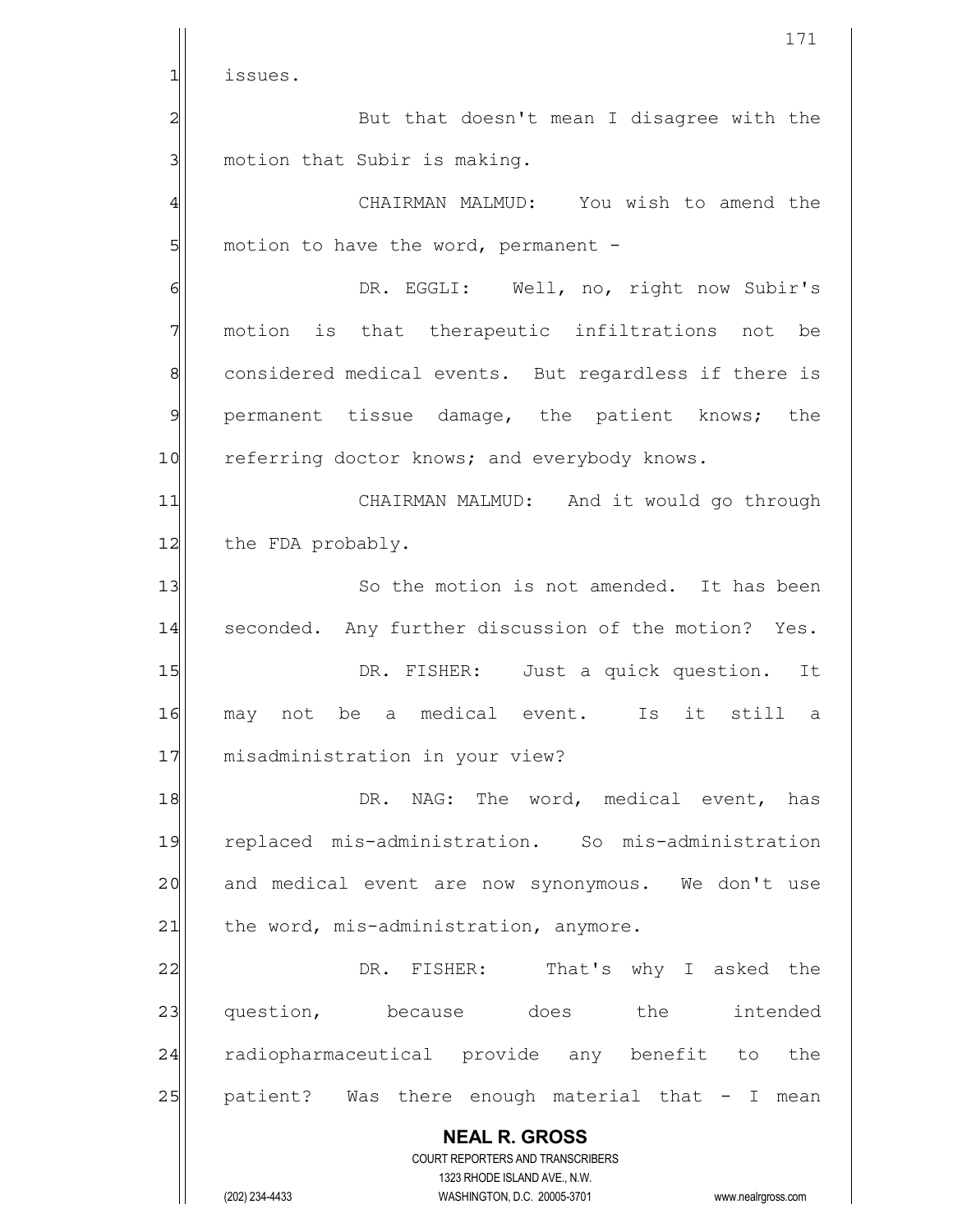1 maybe you had skin damage at the point of injection. 2 Did the patient still receive the intended benefit of 3 1 the infusion? Or was it a mis-administration that 4 resulted in the patient not receiving the desired 5 5 bluestment?

6 6 OR. NAG: There is a technical definition 7 of medical event, and it is very specific. For 8 8 example in a permanent implant you administer the 9 required number of millicuries. It went to the proper 10 place, but then migrated to other areas. That is not 11 called a medical event. It is not what we intended, 12 but that is not a medical event.

 **NEAL R. GROSS** 13 I think this is something very similar. 14 CHAIRMAN MALMUD: Excuse me, Dr. Nag, 15 what Dr. Fisher is saying, if I may interpret it, is 16 that if you intended - if the intention was to 17 administer 10 millicuries, but 8 millicuries 18 infiltrated at the injection site, and the patient 19 only was able to get two millicuries intravenously to 20 the target organ, since he only got 20 percent of the  $21$  administered dose was that - isn't that a medical 22 event? That's what Dr. Fisher meant by his question  $23$  if I interpreted his question correctly. Then Dr.  $24$  Eqgli, you had a comment. 25 | DR. EGGLI: I think in response to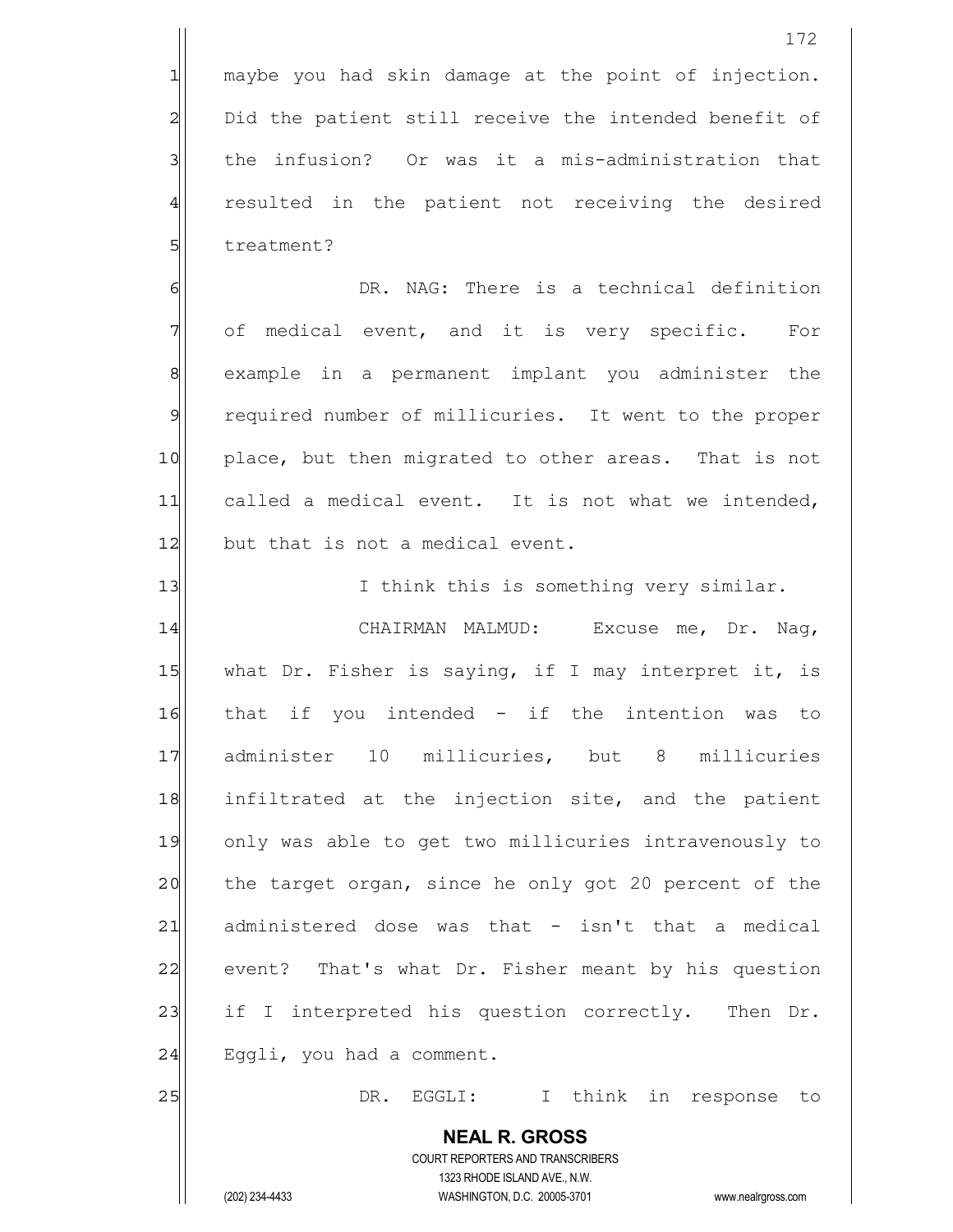**NEAL R. GROSS** COURT REPORTERS AND TRANSCRIBERS 1323 RHODE ISLAND AVE., N.W. 173 1 Darrell on this, the answer is by the definition of 2 medical event, yes, it's a medical event. However 3 1 this particular medical event is specifically exempted 4 from being defined as a medical event. If that sounds 5 Solucifular, but this occurrence would meet the medical 6 event criteria, but it is specifically exempted from 7 consideration as a medical event. 8 CHAIRMAN MALMUD: What exempts if from 9 consideration? 10 **DR.** EGGLI: Infiltration. It is 11 specifically exempted from being defined - by 12 definition the medical event, the infiltration is 13 exempted from being classified as a medical event. 14 MS. FLANNERY: That is correct. Based 15 on the statement and the supplementary information. 16 CHAIRMAN MALMUD: Thank you. 17 Mr. Lieto? 18 MR. LIETO: I'm going to be maybe on thin 19 ice by disagreeing with Dr. Eggli, but I would not 20 consider it a medical event. Because not based on the 21| exemption; it's because the written directive was to 22 administer 10 millicuries. They administered 10 23 millicuries. The written directive isn't a 10 24 millicuries - that so many millicuries goes to a 25 certain organ, so forth and so on. So if they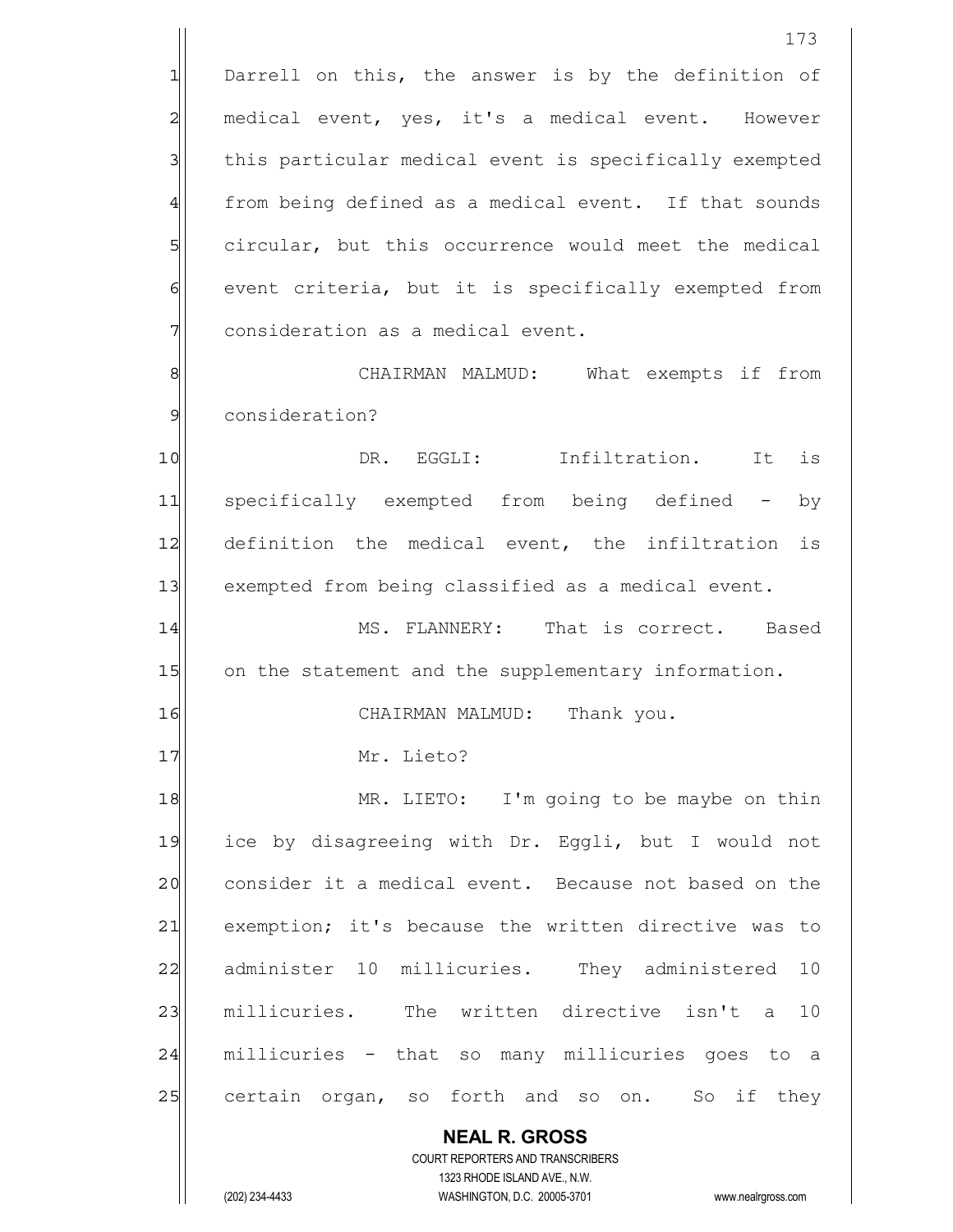|                | 174                                                                 |
|----------------|---------------------------------------------------------------------|
| 1              | administer 10 millicuries -                                         |
| $\overline{c}$ | DR. EGGLI: I have to disagree -                                     |
| 3              | CHAIRMAN MALMUD: You are both agreeing                              |
| 4              | though that it is not a medical event.                              |
| 5              | DR. EGGLI: But I have to disagree with                              |
| 6              | Ralph because part of the written directive specifies               |
| 7              | route of administration.                                            |
| 8              | And Flannery has<br>CHAIRMAN MALMUD:                                |
| $\mathcal{Q}$  | explained the reg, and the reg speaks for itself; so                |
| 10             | we will live with the reg as it is. And it still is                 |
| 11             | in line with the motion on the floor.                               |
| 12             | Have we voted on the motion?                                        |
| 13             | DR. NAG: Not yet.                                                   |
| 14             | CHAIRMAN MALMUD: No. May we vote on the                             |
| 15             | motion? Want to call the motion?                                    |
| 16             | All in favor?                                                       |
| 17             | (Show of hands.)                                                    |
| 18             | Any opposed?<br>CHAIRMAN MALMUD:                                    |
| 19             | (Show of hands.)                                                    |
| 20             | Any abstentions?<br>CHAIRMAN MALMUD:                                |
| 21             | (Show of hands.)                                                    |
| 22             | One abstention - oh<br>CHAIRMAN MALMUD:                             |
| 23             | excuse me, two abstentions. So the motion passes.                   |
| 24             | Thank you.                                                          |
| 25             | MS. FLANNERY:<br>All right, thank you very                          |
|                | <b>NEAL R. GROSS</b>                                                |
|                | COURT REPORTERS AND TRANSCRIBERS<br>1323 RHODE ISLAND AVE., N.W.    |
|                | (202) 234-4433<br>WASHINGTON, D.C. 20005-3701<br>www.nealrgross.com |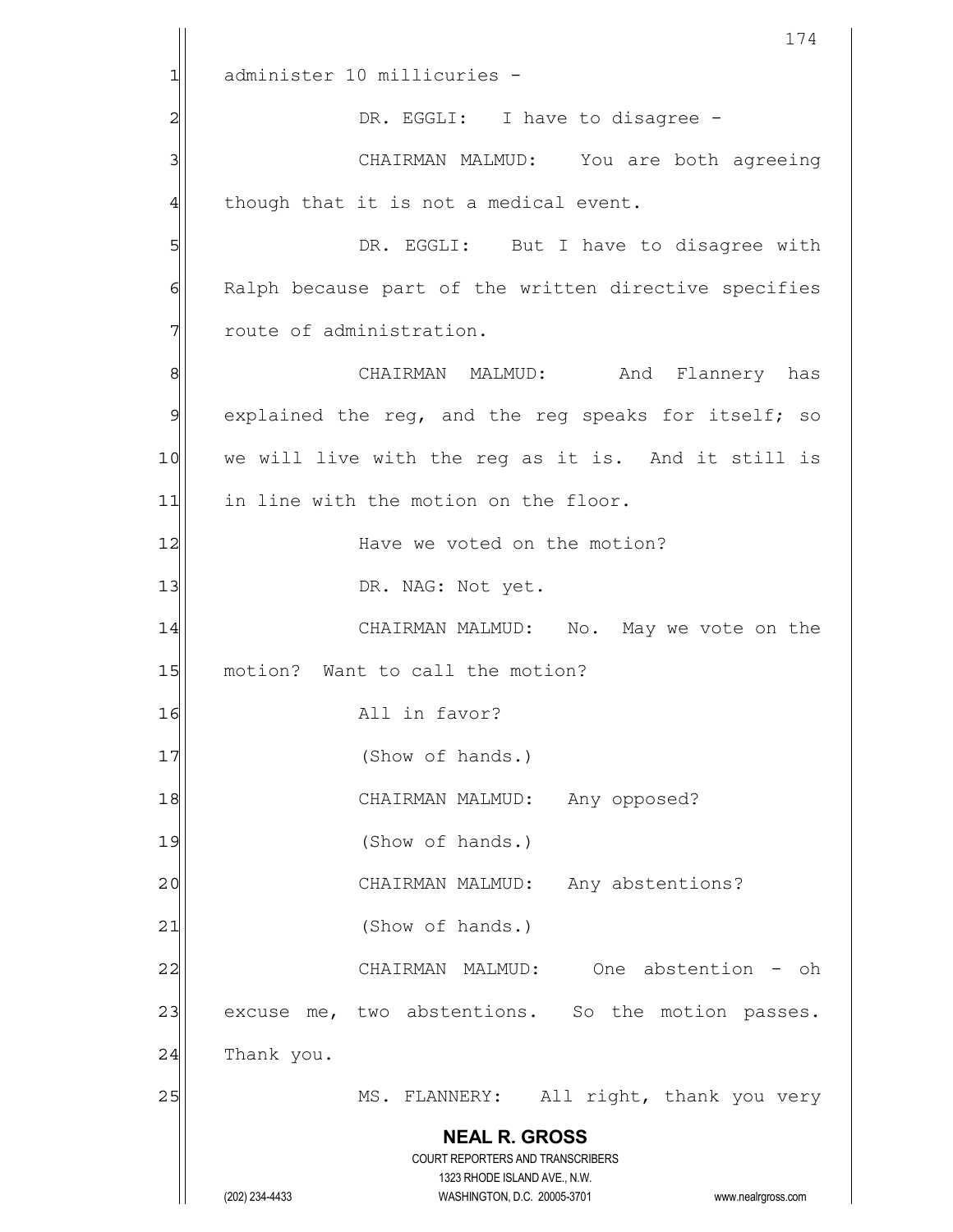|                 | 175                                                                                                 |
|-----------------|-----------------------------------------------------------------------------------------------------|
| 1               | much.                                                                                               |
| 2               | CHAIRMAN MALMUD: Thank you.                                                                         |
| 3               | We will now move ahead, and the next item                                                           |
| 4               | is the summary of the enforcement process<br>and                                                    |
| 5               | enforcement actions against medical licensees.                                                      |
| 6               | MS. COCKERHAM: Dr. Malmud, can I suggest                                                            |
| 7               | that we take a break, and then we will resume with the                                              |
| 8               | outgoing member presentations?                                                                      |
| 9               | CHAIRMAN MALMUD: Yes, we will. We will                                                              |
| 10              | follow your suggestion. Thank you.                                                                  |
| 11              | (Whereupon, the above-entitled matter went off the                                                  |
| 12              | record at 2:36 p.m. and resumed at 2:49                                                             |
| 13              | $p.m.$ )                                                                                            |
| 14              | CHAIRMAN MALMUD: Ashley.                                                                            |
| 15              | MS. COCKERHAM: We can go straight into                                                              |
| 16              | outgoing member presentations, if Dr. Nag wants to                                                  |
| 17              | start, and then Mr. Lieto, followed by Dr. Vetter.                                                  |
| 18              | CHAIRMAN MALMUD: All right, thank you.                                                              |
| 19              | now invite our outgoing members to give a<br>We                                                     |
| 20              | presentation, if they wish, beginning with Dr. Nag.                                                 |
| $\overline{21}$ | DR.<br>NAG: I am not going to make any                                                              |
| 22              | formal presentations. I know everybody is waiting to                                                |
| 23              | -- would like to finish this off very quickly. But I                                                |
| 24              | would really like to thank and appreciate all the NRC                                               |
| 25              | officials, all the current as well as the past ACMUI                                                |
|                 | <b>NEAL R. GROSS</b>                                                                                |
|                 | COURT REPORTERS AND TRANSCRIBERS                                                                    |
|                 | 1323 RHODE ISLAND AVE., N.W.<br>(202) 234-4433<br>WASHINGTON, D.C. 20005-3701<br>www.nealrgross.com |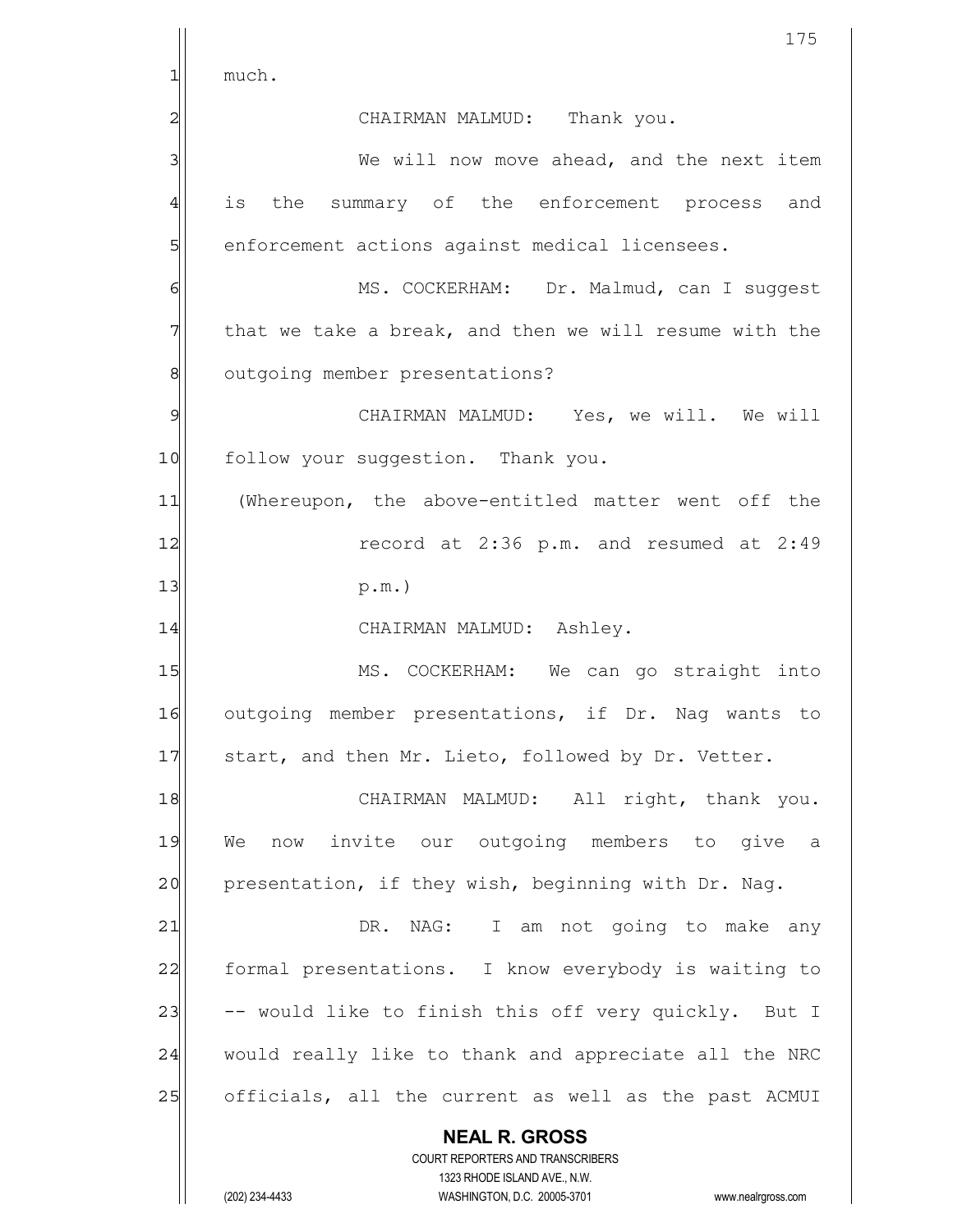**NEAL R. GROSS** COURT REPORTERS AND TRANSCRIBERS 1323 RHODE ISLAND AVE., N.W. (202) 234-4433 WASHINGTON, D.C. 20005-3701 www.nealrgross.com 176 1 members whom I have had the honor and privilege of 2 working with. 3 I don't know how much I have contributed 4 to the ACMUI or NRC, but I can tell you that I have 5 Sommed a lot from my experience in the last nine 6 6 years. I have learned how the process works, how the 7 qovernment works. I have learned how to say my 8 8 8 contribution and also learned when to shut up and not 9 talk. 10 I have seen over the last nine years that 11 there has been quite a bit of change in the NRC over 12 these years. Specifically, what I have seen is that 13 the NRC has become more willing to listen to the 14 ACMUI, and that that has been increased or heightened 15 by having recommendations that have been made into 16 formal motions and that have been written into formal 17 motions, into action items and not only into action 18 items but there has been a close follow-up in the 19 subsequent meeting to make sure that the action items 20 have been worked upon. 21 | That, I think, has been a major change in  $22$  the NRC from the time that I first started. 23 | Another point I might want to make comment 24 is that in the Federal Register there was a 25 | notification for a radiation oncologist physician to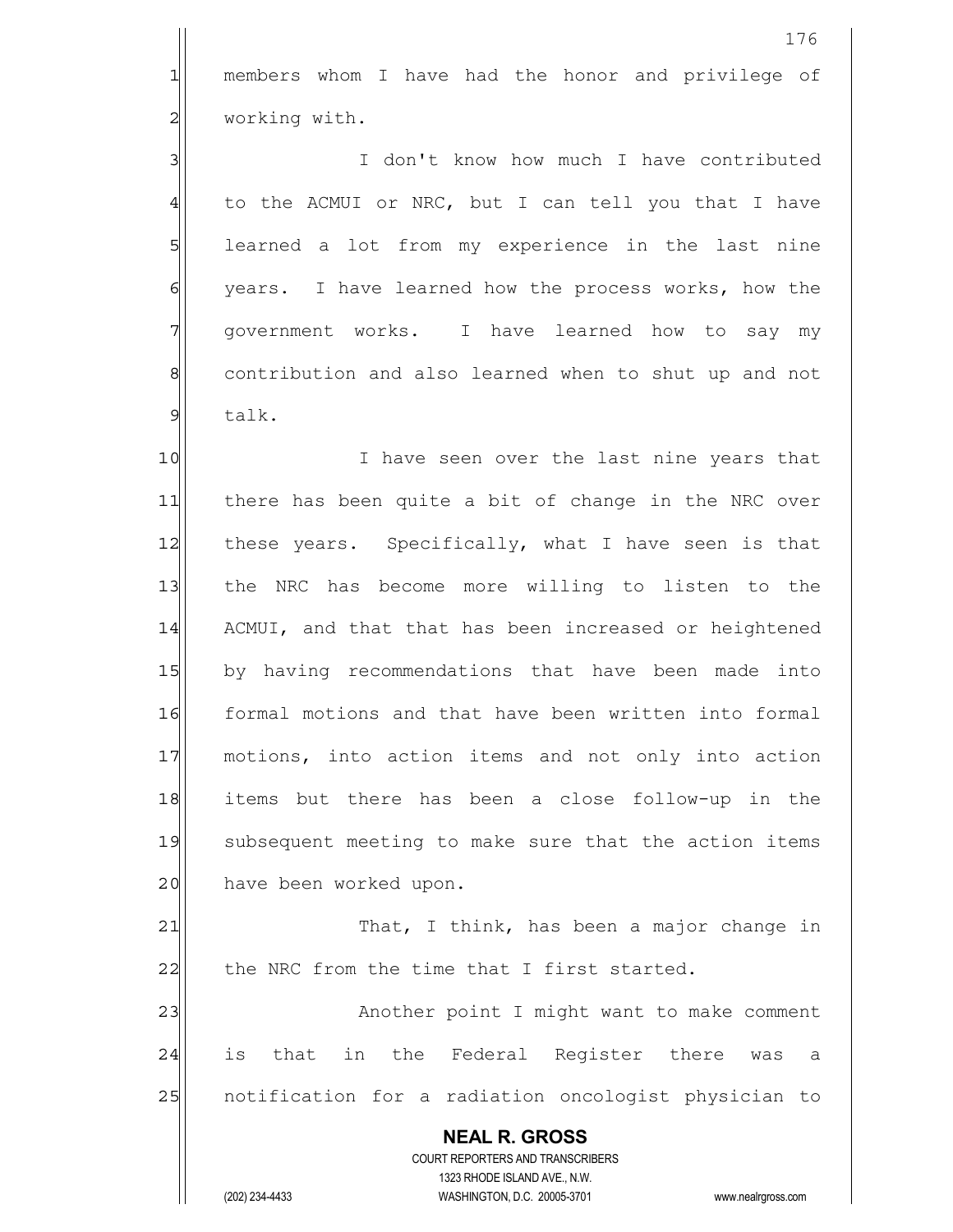|                | 177                                                                                                 |
|----------------|-----------------------------------------------------------------------------------------------------|
| 1              | fill up my position, and specifically it stated that                                                |
| $\overline{c}$ | person must have gamma knife experience.                                                            |
| 3              | I heartily agree that the person who is                                                             |
| 4              | going to fill my position should have both gamma knife                                              |
| 5              | and brachytherapy experience. It is highly imperative                                               |
| 6              | that this new person have brachytherapy experience as                                               |
| 7              | well.                                                                                               |
| 8              | So the ideal situation would be someone                                                             |
| $\mathfrak{S}$ | with both brachytherapy and gamma knife. However, if                                                |
| 10             | you do not find someone with both brachytherapy and                                                 |
| 11             | gamma knife experience, I would highly recommend that                                               |
| 12             | the person have at least a broad brachytherapy                                                      |
| 13             | experience, the reason being as follows.                                                            |
| 14             | Brachytherapy is not a narrow subject. It                                                           |
| 15             | is a very broad subject, including HTR, including low                                               |
| 16             | dose removable brachytherapy, low dose rate permanent                                               |
| 17             | brachytherapy and many of the new emerging modalities,                                              |
| 18             | and this cannot always be fulfilled by one person. So                                               |
| 19             | you would need a second person to help along with                                                   |
| 20             | that.                                                                                               |
| 21             | Secondly, a gamma knife usually -- not                                                              |
| 22             | always, but usually is done by someone with basically                                               |
| 23             | external beam experience and someone<br>who<br>is                                                   |
| 24             | specialized in brain tumors.                                                                        |
| 25             | So it is very difficult to find someone                                                             |
|                | <b>NEAL R. GROSS</b><br>COURT REPORTERS AND TRANSCRIBERS                                            |
|                | 1323 RHODE ISLAND AVE., N.W.<br>(202) 234-4433<br>WASHINGTON, D.C. 20005-3701<br>www.nealrgross.com |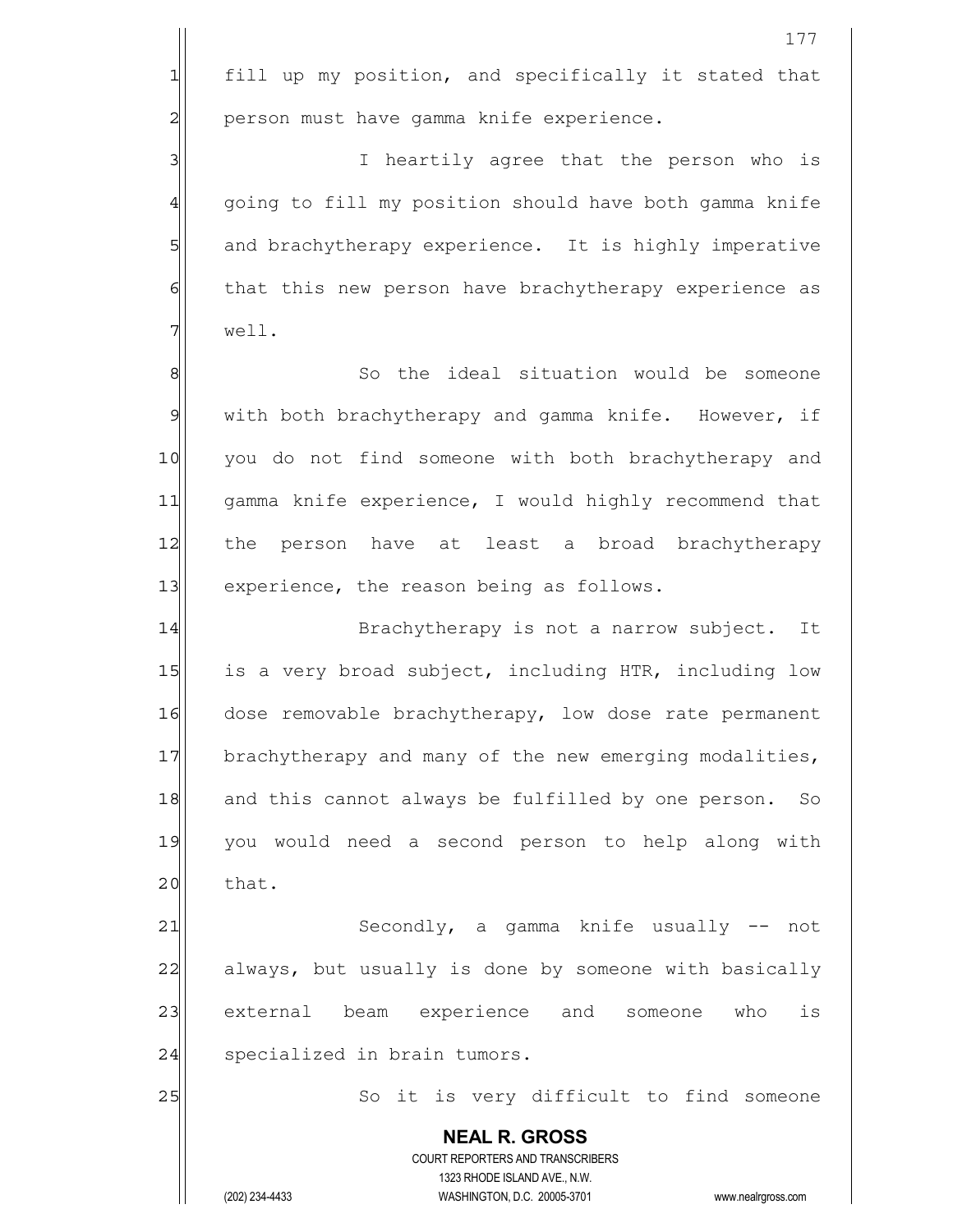1 with that kind of specialized experience to have also 2 a brachytherapy -- a broad brachytherapy experience.

3 3 Looking at the number of medical events 4 and the number of concerns that have been brought 5 before the ACMUI over the last nine years, a vast 6 6 majority of that has been problems or incidents with 7 The brachytherapy component, very small number with  $8$  the gamma knife component and, if it does come up, I 9 submit you can very easily get a consultant to advise 10 you on that specific problem or that specific issue.

11 So I think this would sum up my 12 observation over the years, and again I wish to 13 conclude by thanking all the members of the ACMUI and 14 the members of NRC, obviously, who are here for the 15 very great learning experience that I have had in my 16 tenure in the ACMUI.

17 | CHAIRMAN MALMUD: Thank you, Dr. Nag. I 18 can assure you, having been a member of the Committee 19 for the last number of years, that you have 20 contributed considerably to the Committee, both in the 21 subcommittee work that you have done and, very 22 importantly as well, in looking over the fine details 23 of some of the motions that have been made and making 24 recommendations for refining them in order to avoid 25 unintended consequences.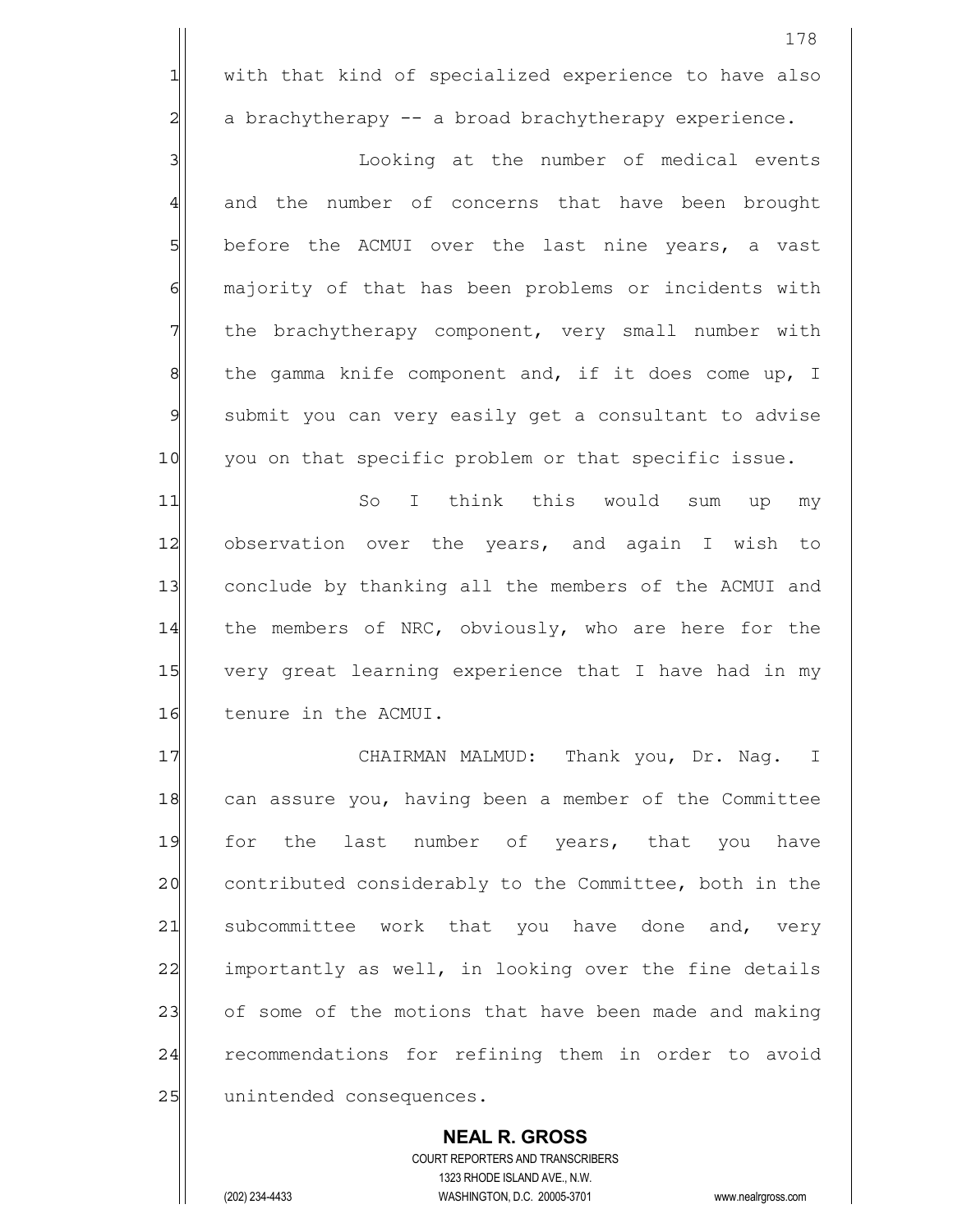5 S

6| MR. LIETO: I guess it is me. As I 7 The thought about attempting to put my experiences on the 8 ACMUI into some thoughtful and unbiased perspective, I 9 figured that such an attempt probably requires a 10 | wisdom I don't possess and is better possessed by my 11 learned ACMUI colleagues, both past and present.

12 as I was preparing this presentation, I 13 was reflecting on my past years in the ACMUI and some 14 of the accomplishments which far exceed any 15 disappointments, as well as some of the compromises 16 that have occurred. But I figured, since Ashlev 17 insisted that this be brief, these things probably are 18 better addressed by a reflection of the minutes and 19 summaries that already exist.

20 Being a fan of old movies, I remember when 21 I first started on the ACMUI the first year at least 22 was somewhat  $-$  I was really, I have to say, naive, 23 and I think a lot of members might have the same 24 impression, and I was totally in a reactive state to  $25$  what was going on.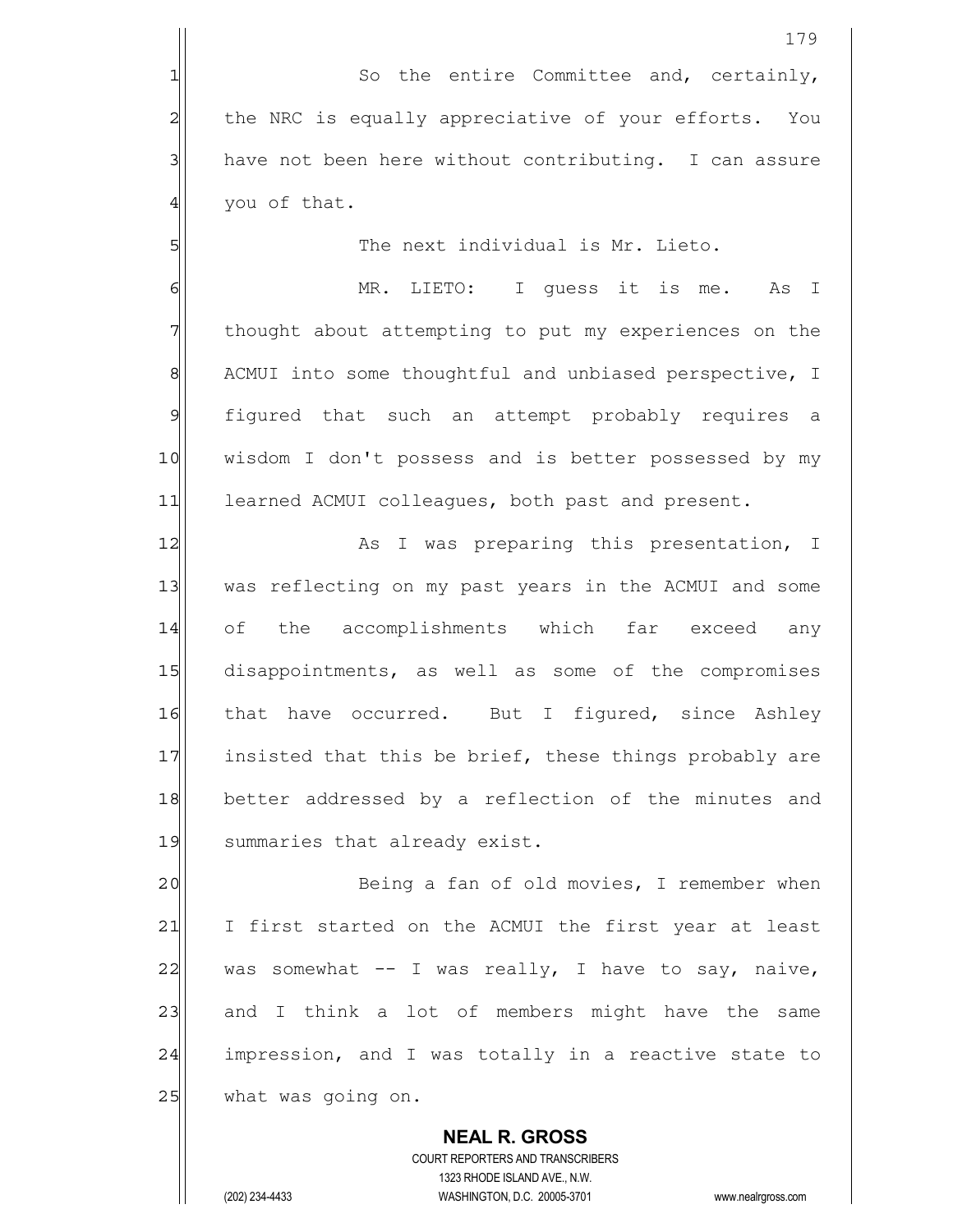180 1 There was no advance preparation for 2 coming into this, and I think the current process has 3 been so far improved for incoming members from when I 4 first started that you are kind of almost like a deer 5 5 5 in the headlights for your first year or so. But I  $6$  would not  $-$  I would be remiss in not expressing my 7 appreciation to those that assisted me, both past NRC 8 8 8 staff and past colleagues, on the NRC workings at the 9 time. 10 I would also like to express my 11 appreciation to my outgoing colleagues who also 12 assisted me, but especially Tom Essig from NRC staff, 13 but also past members like Nicky Hobson, especially 14 Sally Schwartz and Jeff Williamson who was a very, 15 very quiet influence on all of us. 16 I guess I would also be foolish to expect 17 that anyone who comes into this role possesses all the 18 information and expertise to adequately support what 19 they need to do. 20 I think one of the things that I have 21 learned in representing the nuclear medicine/physics 22 area of expertise in my role is that I have always 23 been a firm believer in the words that Woodrow Wilson 24 quoted -- in this Woodrow Wilson quote, which is "I 25 | not only use all the brains I have, but all that I can

 COURT REPORTERS AND TRANSCRIBERS 1323 RHODE ISLAND AVE., N.W. (202) 234-4433 WASHINGTON, D.C. 20005-3701 www.nealrgross.com

 **NEAL R. GROSS**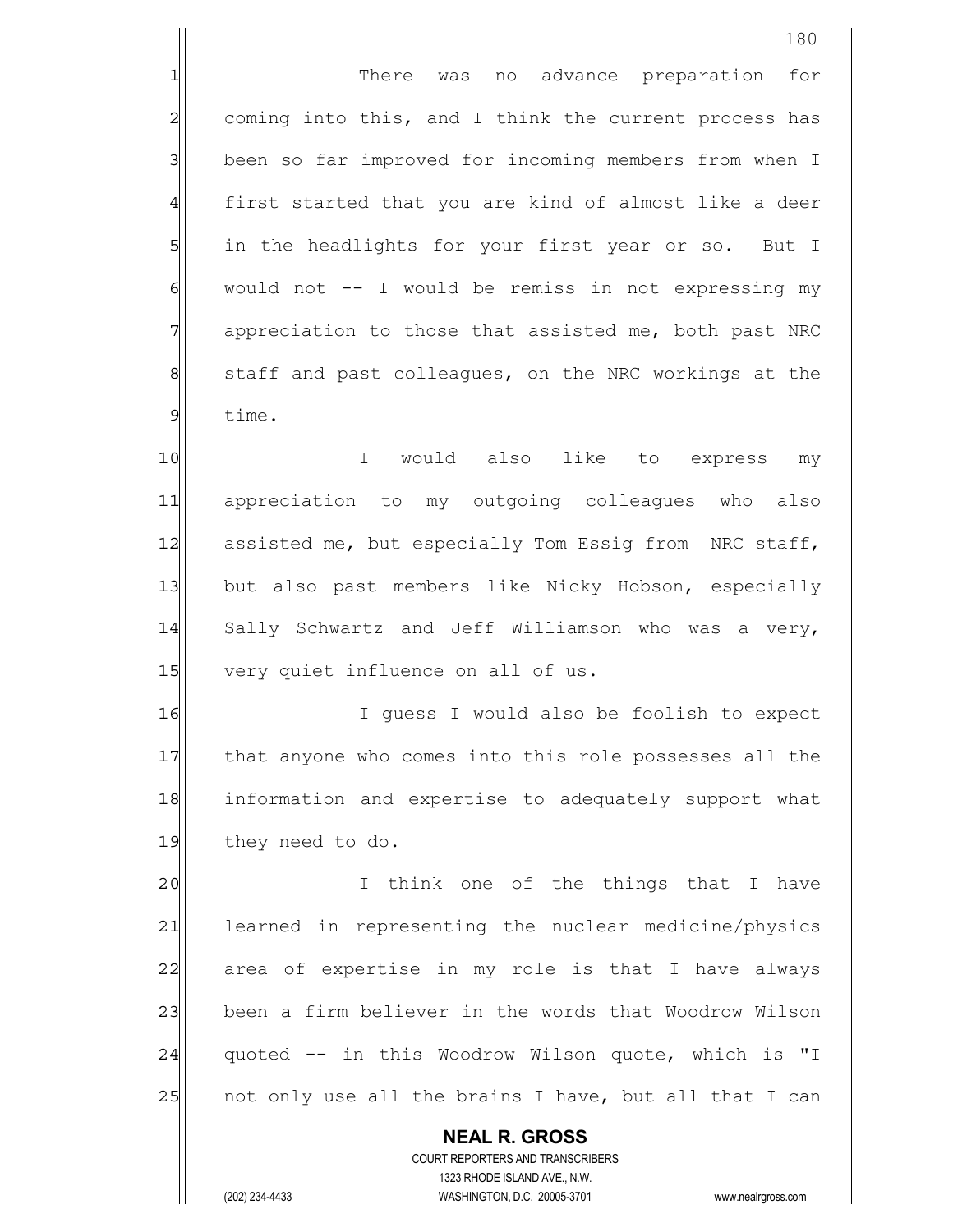1 borrow."

2 all intuint we need to gain that expertise 3 from other parties, but we need to be careful not to 4 develop a partisan perspective in this role, and I 5 5 5 5 think we need to maintain a process that what is in 6 6 the best interest of the patients and what is also in 7 The best interest of the practice of radiation 8 medicine.

9 9 I guess I was asked to provide some words 10 of wisdom. Again, you guys are going to look out, 11 because they really don't exist. But I thought there 12| might be some areas that are opportunities for 13| improvement, which are in areas that, I think -- there 14 is a term that management likes to use, but maybe this 15 might better be expressed as challenges for the 16 present or future.

17 One of the things, I think, that we all 18 recognize is that medical technology is developing far 19 faster than the requlations can stay abreast. 20 Licensees and, I think, especially the NRC, want to  $21$  avoid major rulemaking, which takes years to do.

22 Now whether these opportunities or 23 suggestions that I am going to briefly describe occur  $24$  in rulemaking or quidance based, I think that will be 25 determined by what are the best by applying sound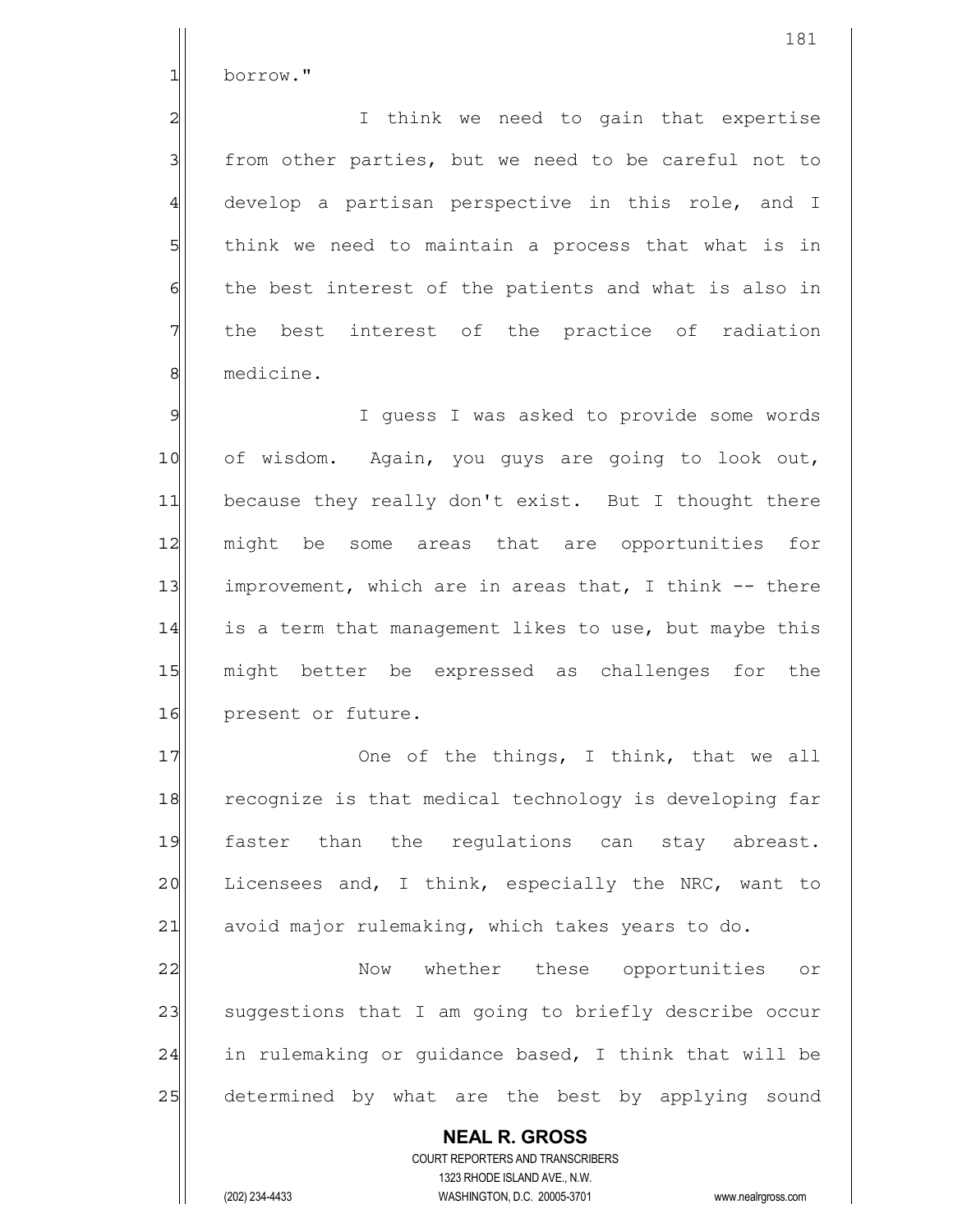**NEAL R. GROSS** COURT REPORTERS AND TRANSCRIBERS 1323 RHODE ISLAND AVE., N.W. 1 scientific principles and performance based approach  $2$  to problems and using a team approach. 3 3 I think the first thing that I wanted to 4 mention was the training and experience or board 5 Solut certification. This Part 35 revision has been in some 6 phase of development or revision for almost 15 years,  $7$  from what I can tell, and it still has problems. 8 8 September 11 This has, I think, been maybe a major 9 disappointment during my stay on the ACMUI. I think 10 it went from a straightforward, workable process and 11 has just been an ongoing quagmire that has expended a 12 tremendous amount of not just only NRC staff resources 13 but also the affected parties involved, and we still 14 have the board certification process somewhat 15 marginalized. 16 So I think it is an area that we still 17 need to address and, hopefully, can resolve and 18 improve. Maybe what we need to do is look at a whole 19| different paradigm as to the training and experience 20 and what that needs to be established in the 21 requiations. 22 | Talso wanted to say a comment about NRC 23 support for the ACMUI. The agenda, the ongoing items, 24 the subcommittee activities far exceed anything that 25 existed when I started, and I want to say that I know

(202) 234-4433 WASHINGTON, D.C. 20005-3701 www.nealrgross.com

182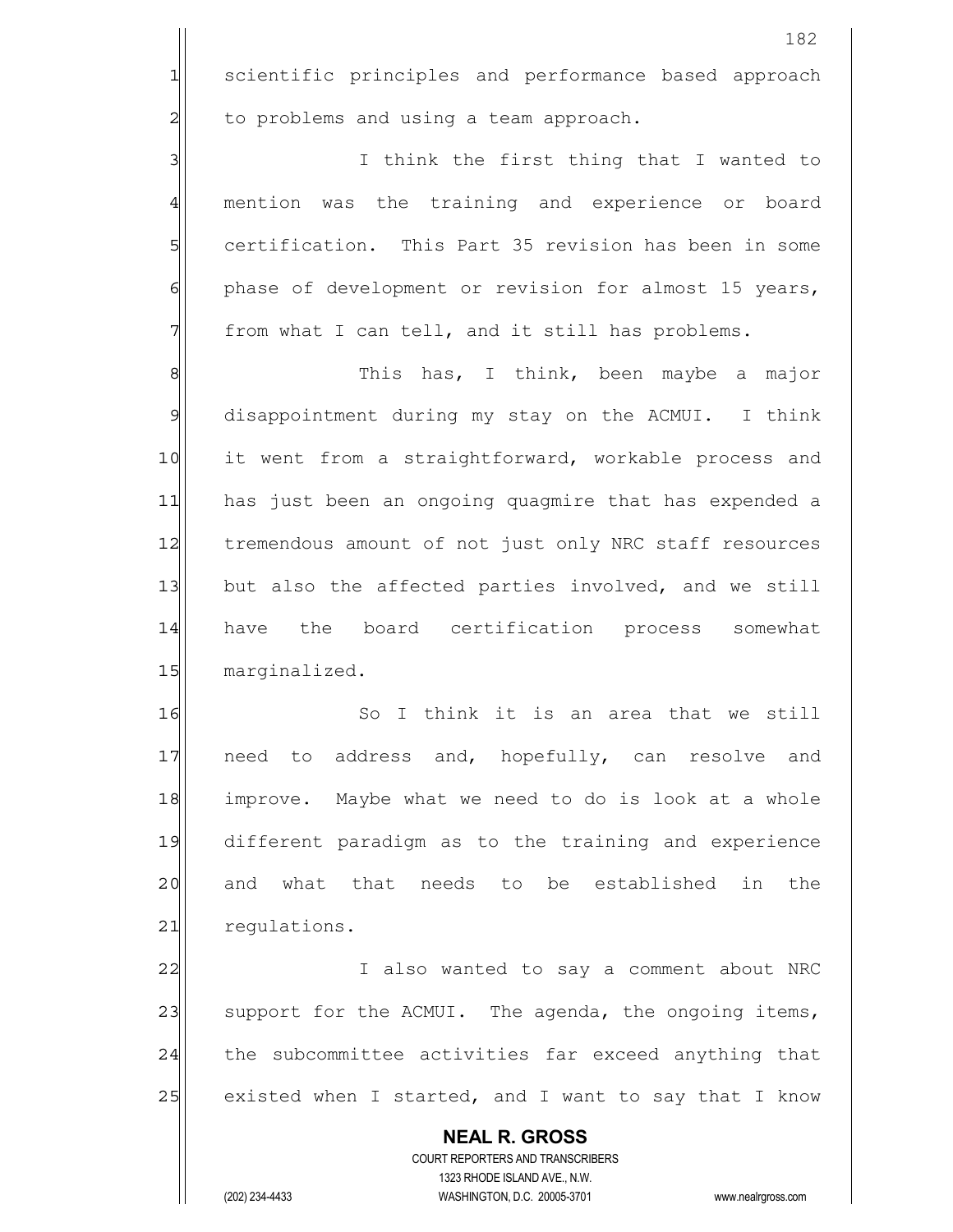1 that NRC employment, looking at some of your staffs, 2 has increased over about 20 percent in the last three 3 years, but there really has not been anything to 4 address the increased needs for the medical use 5 5 5 5 activities supporting this committee.

6 6 I think when I was looking at the NRC  $7$  website, I think there is about 20-plus FTEs that 8 | support the Advisory Committee for the Reactor Waste 9 Group, but there is about .6 assigned to the ACMUI, 10 and I think this inequity needs to be addressed.

11| Twould like to personally recognize those 12 two ladies over there, Ashley and Cindy, for all they 13 have done. There have been some improvements since my 14 arrival here, but what these quys have achieved has 15 been super, and I think that there are some times, 16 especially with all the phone calls I make to Ashley 17 and e-mails and so forth, there's got to be three 18 people there that are answering all that stuff. I 19 think she does a tremendous amount in supporting and 20 what she accomplishes for the ACMUI, and for the 21 assistance I want to say thank you.

22 | The one thing, I think -- Another thing 23 that we need to be aware of in the future is the 24 patient release rule. This is still under attack.  $25$  The Part 35 patient release  $-$  or excuse me, the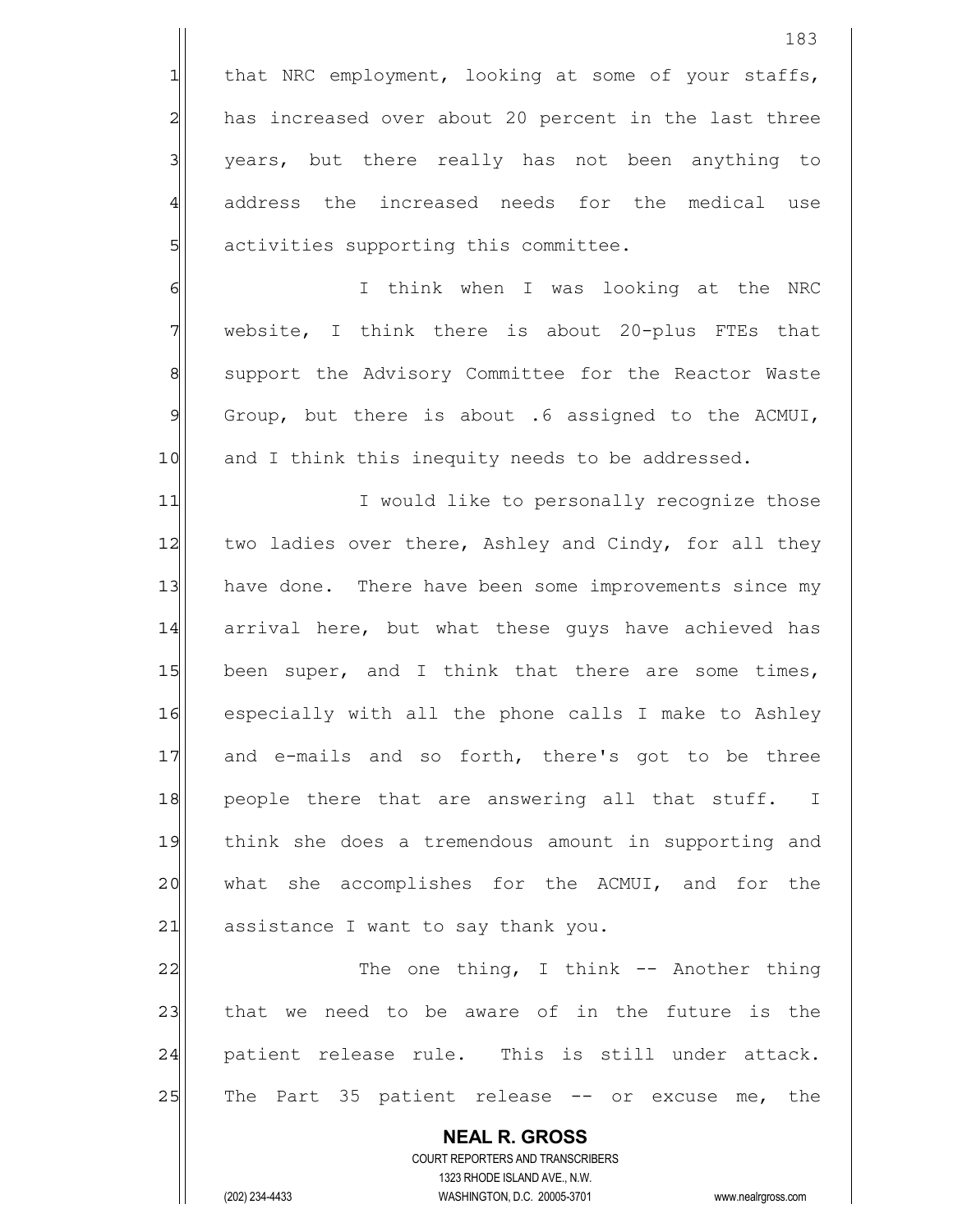$1$  Section 3575 that provides this  $-$  I don't know if 2 many of you know this or realize this, but recently 3 | Mr. Peter Crane filed an appeal in Federal Appeals 4 Court, a move to rescind this patient release rule  $5$  again.

6 Maybe he thinks what is going on is well 7 intentioned, but I most definitely think it is wrong-8 headed, and I think that I would like to emphasize 9 that it is critical for the ACMUI to continue its 10 | support of NRC staff in the denial of this petition, 11| because I think it is not in the best interest of 12 patients, and I think the ACMUI, if needed, should 13 also encourage the medical community to provide  $14$  assistance to the NRC, if that is what is needed.

15 The other area that -- items or, I quess, 16 opportunities or challenges to be, I think, addressed 17 in the future is the National Source Tracking System.

18 Currently, this only affects Category 3 19 and Category 4 sources. While I can understand the 20 | need for it in that range, I think its implementation 21| to date has been very expensive. It is still fraught 22 with some problems in its implementation, and still, I 23 think, it needs added input from affected licensees. 24 But my concern is mostly of this is extended into the 25 category 3 and 4 sources which will affect a large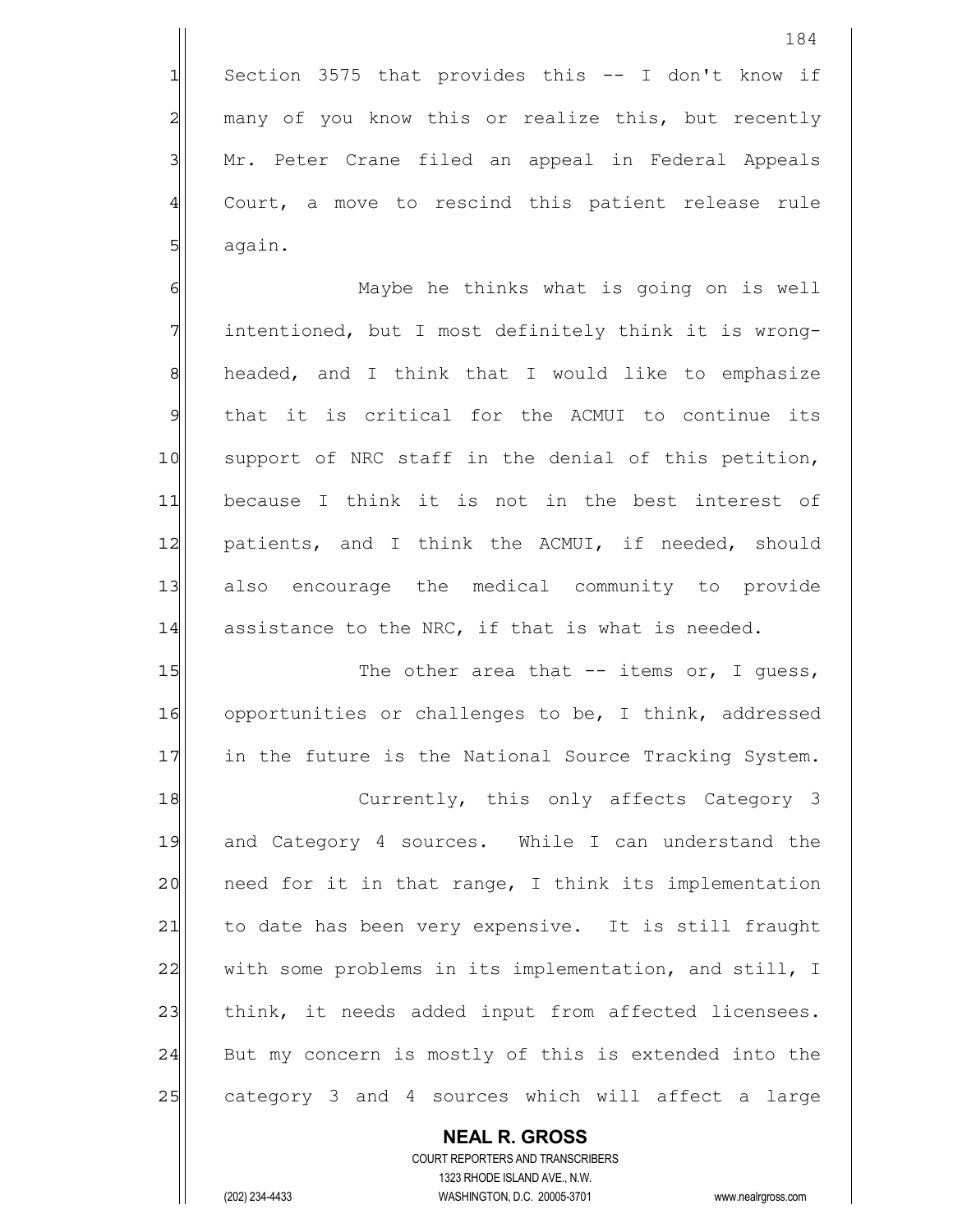1 number of medical shipments.

2 2 I think it has the potential of being 3 3 extremely burdensome in requiring resources that far  $4$  exceed any benefits for tracking into that range.

5 S 6 ICRP-2005 recommendations. But I think we have 7 already seen, as discussed earlier in our 8 8 presentation, and I think we know where those areas of 9 concern may be problematic. I will kind of leave that 10 there.

11 The last item was something that, I think, 12 is going to be of increasing concern and needs to be 13 brought up before this committee, is that as health 14 care is rapidly moving into an electronic records 15 situation where, in fact, some medical centers already 16 have announced that they are paperless, there is a 17 current need to establish, I think, acceptable 18 quidance for electronic signatures for required NRC 19 documents.

20 and the suggest that this be done 21 initially in guidance base, because it is going to 22 involve, I think, rapidly evolving technologies, but 23 having an electronic signature standard is going to be 24 critical to NRC inspection and enforcement teams as 25 they go out in doing their activities with licensees,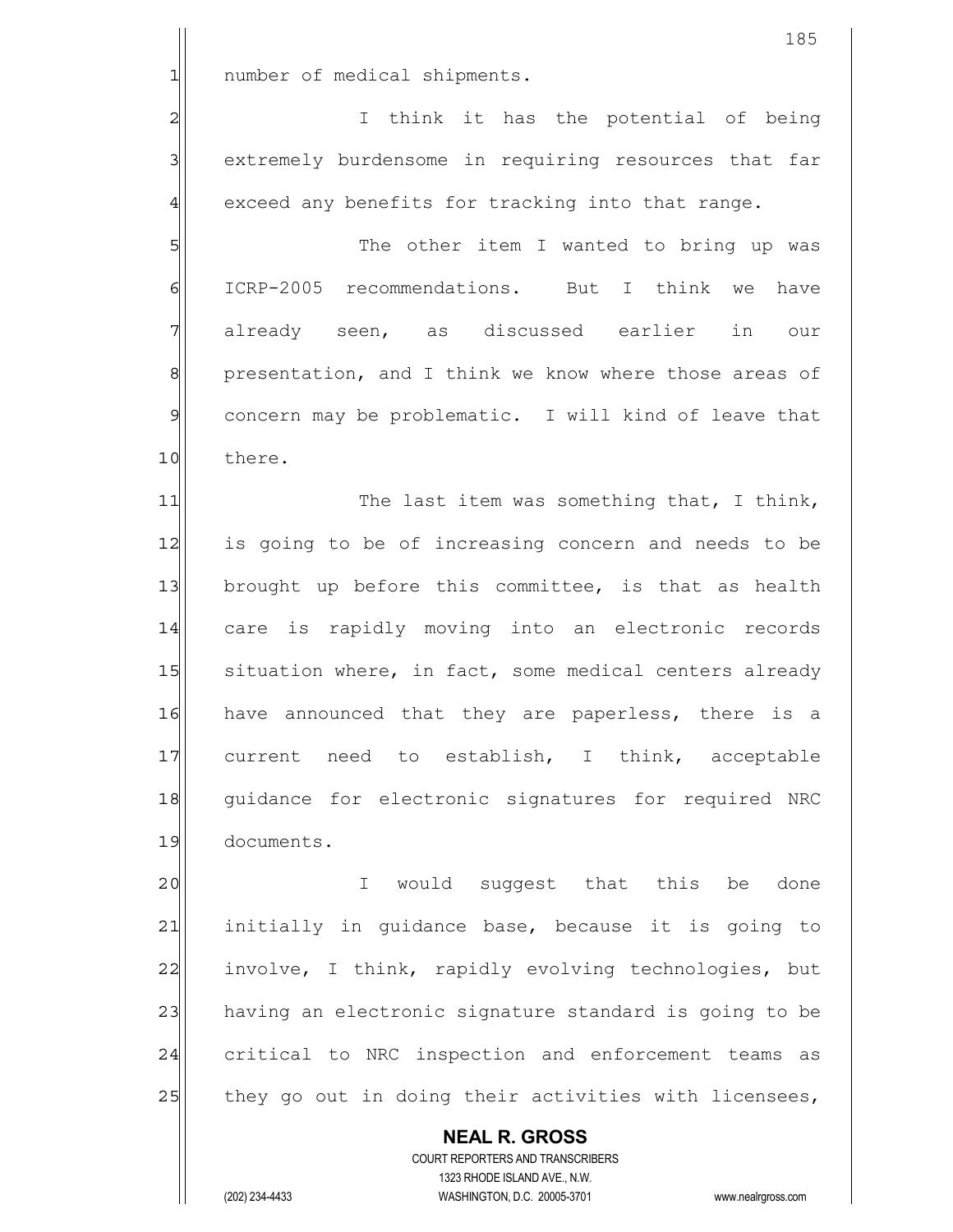**NEAL R. GROSS** COURT REPORTERS AND TRANSCRIBERS 1323 RHODE ISLAND AVE., N.W. (202) 234-4433 WASHINGTON, D.C. 20005-3701 www.nealrgross.com  $1$  and I think there needs to be a standard to determine 2 what is acceptable as they perform these licensee 3 3 inspections. 4 | Eleaving the ACMUI is bittersweet. This is 5 a group photo of ACMUI when I started, and I want to 6 say that I have enjoyed participating with every 7 single person on this committee, both past and 8 | present. 9 I think the interactions have been 10 professional and collegial and productive. Even 11 though NRC staff may also find this hard to believe, I 12 have enjoyed working with all of these people, and --13 I was trying to say this with a straight face, but I 14 really do. There's been differences and 15 disagreements, but I think it was all done in the best 16 interests of the patients and trying to minimize any 17 burdensome nature of regulations. 18 I firmly believe in the value and 19 necessity of the Committee, and to both the NRC and 20 licensees, and have the best wishes to all present and 21 future members in achieving success over past 22 disappointments as well as future challenges to be 23 addressed. 24 So with that, I want to say thank you, and 25 arrivederci.

186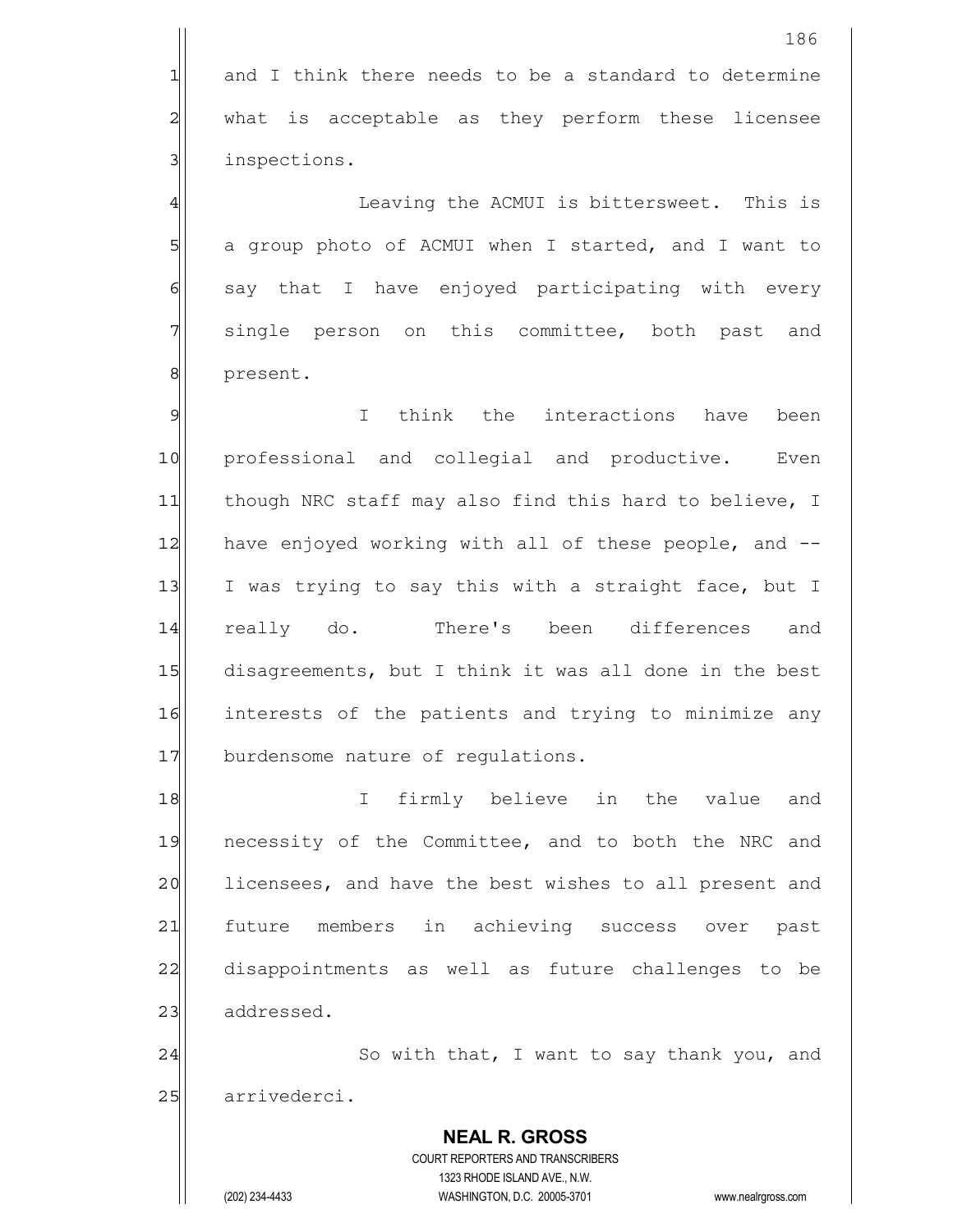**NEAL R. GROSS** COURT REPORTERS AND TRANSCRIBERS 1323 RHODE ISLAND AVE., N.W. (202) 234-4433 WASHINGTON, D.C. 20005-3701 www.nealrgross.com 1 CHAIRMAN MALMUD: Thank you, Ralph. I 2 | will tell you that the feelings are mutual. We have 3 all enjoyed working with you, and your accomplishments 4 are also numerous in terms of the subcommittees that 5 | you have served on. 6 6 You know, it is easy to be Chairman. It  $7$  is very difficult to be a chief of a subcommittee, 8 because the subcommittees really do the work. So I am 9 very appreciative of the work that each of you has 10 done in your subcommittee work. 11| We have enjoyed working with you very 12 much, and you have been a major contributor as well. 13 | Now we will move on to Dick Vetter. Dr. 14 Vetter. 15 VICE CHAIRMAN VETTER: Thank you very 16 much. I would like to add my thanks to my colleagues' 17 for the opportunity to work with this committee. 18 One of the things that I have been most 19 impressed with is the intelligence seated around this 20 | table, from all walks of medicine and from the 21 leadership at NRC. It has really been a pleasure to 22 work with all of you and, like Ralph said, I think  $23$  most times it has been collegial, but there have been 24 some challenges for us now and then. 25 and the can measure success as Booker T.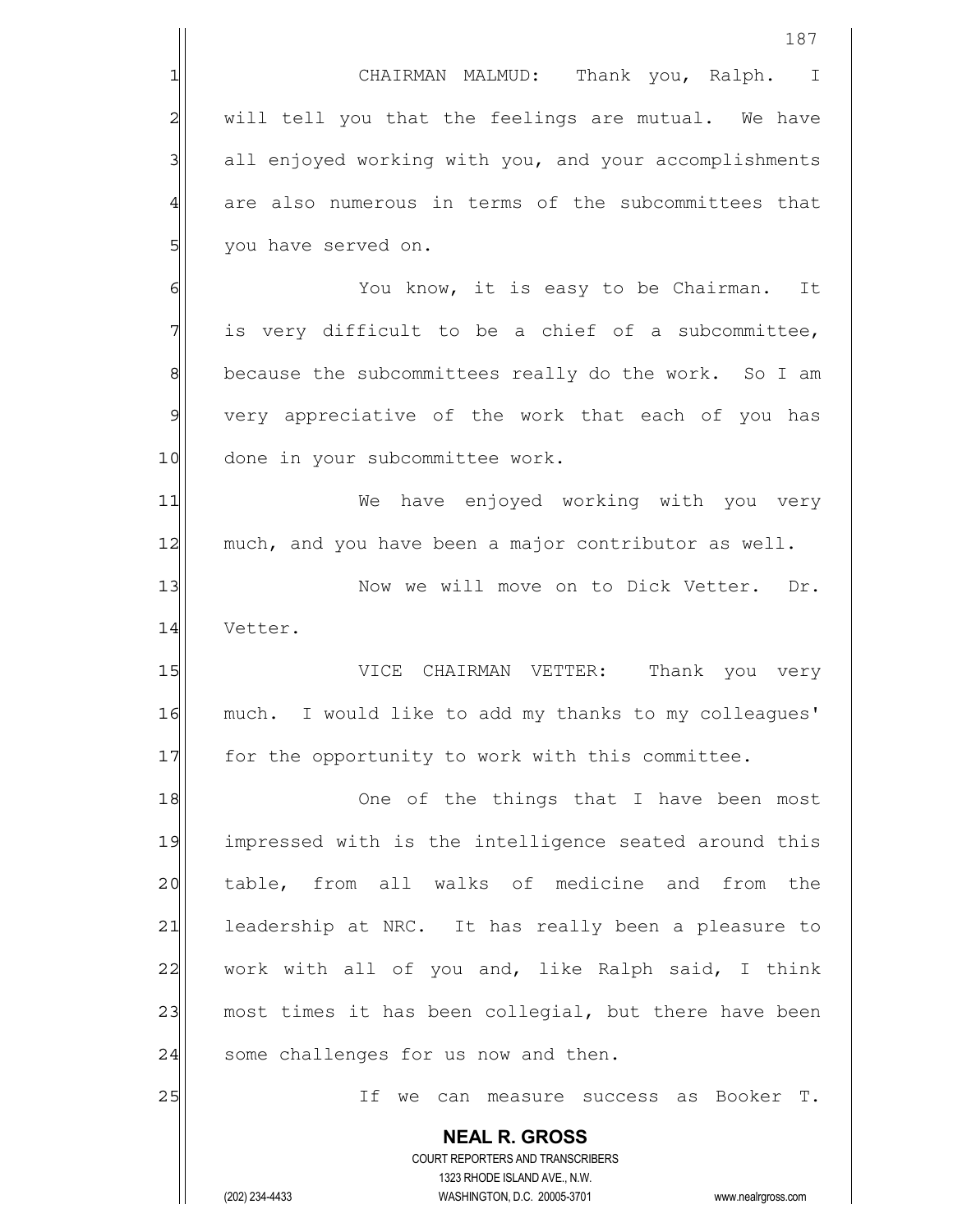$1$  Washington suggested, it is to be measured not so much 2 by the position that one has reached in life but by 3 I the obstacles which he has overcome while trying to 4 succeed, we have been a very successful committee in 5 5 5 5 the past nine years while I have been working on the 6 Committee.

7 7 We have faced many, many issues which are 8 obstacles, and we have worked through them. The NRC 9 has had its perspective. We have had ours, but we 10 have, in fact, overcome them.

11| The obstacles that surprised me the most 12 when I became a member of this Committee were those of 13 personalities and how some people expressed 14 themselves, some behavior and parochialism. In fact, 15 that really surprised me, how some people acted out, 16 and I think really were rather vocal on how they 17 addressed members of the NRC. I was a little bit 18 embarrassed at times by that.

19 On the other hand, we did work through it. 20 I certainly don't question their motives, their 21 values, etcetera, but there times when I was a little 22 bit surprised how certain members of this Committee 23 conducted themselves when interacting with the NRC  $24$  staff.

25 Perhaps some of that is driven by  $-$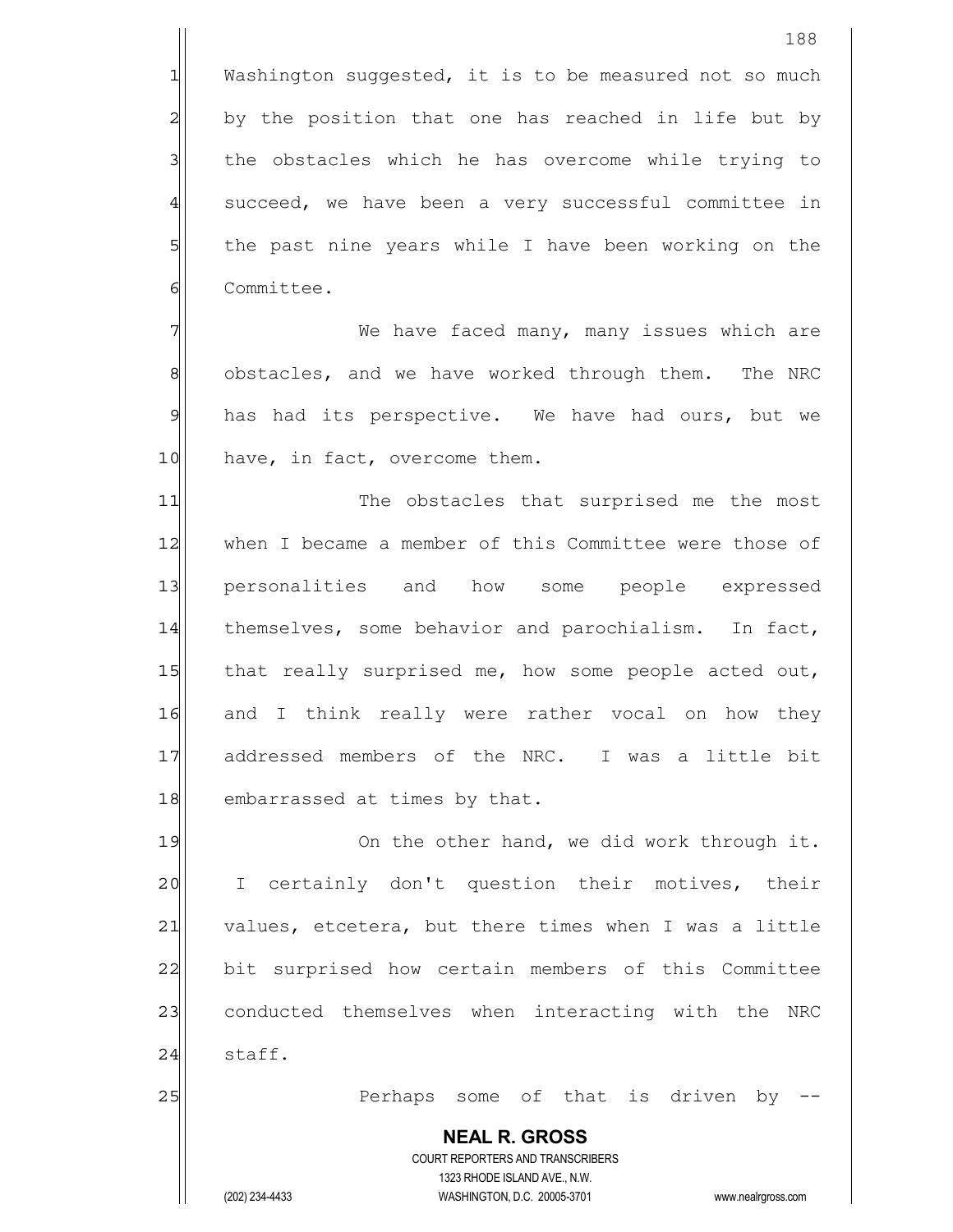1 conflicting may be too strong a word, but values that 2 aren't exactly always the same or are perhaps  $3$  directionally a little bit different, and that is the 4 NRC's primary value here is to protect people and the 5 Solut environment. And as we sit around the table listening 6 to all of us present our positions, our value, 7 obviously, is the needs of the patient come first. In 8 fact, if it weren't for patients, we wouldn't even be 9 here.

10 So the needs of the patient come first. 11 It is a strong value for all of us. And I know -- I 12 don't mean to imply it is not a value for the NRC, but 13 they come from a little bit different perspective. So 14 of course, the challenge then is for us to work 15 together in that regard.

16 In recent years, it is my experience that 17 | this Committee has become extremely collegial. I 18 think we are working very well together. We are 19 working very well with the NRC staff. I think part of 20 that may have something to do with leadership on the 21 part of the NRC and this committee.

22 Some of it has to do with the make-up of 23 the membership of the Committee, but I personally  $24$  think that we are now all looking at the same 25 elephant, to where when I first joined the Committee,

 **NEAL R. GROSS** COURT REPORTERS AND TRANSCRIBERS 1323 RHODE ISLAND AVE., N.W. (202) 234-4433 WASHINGTON, D.C. 20005-3701 www.nealrgross.com

189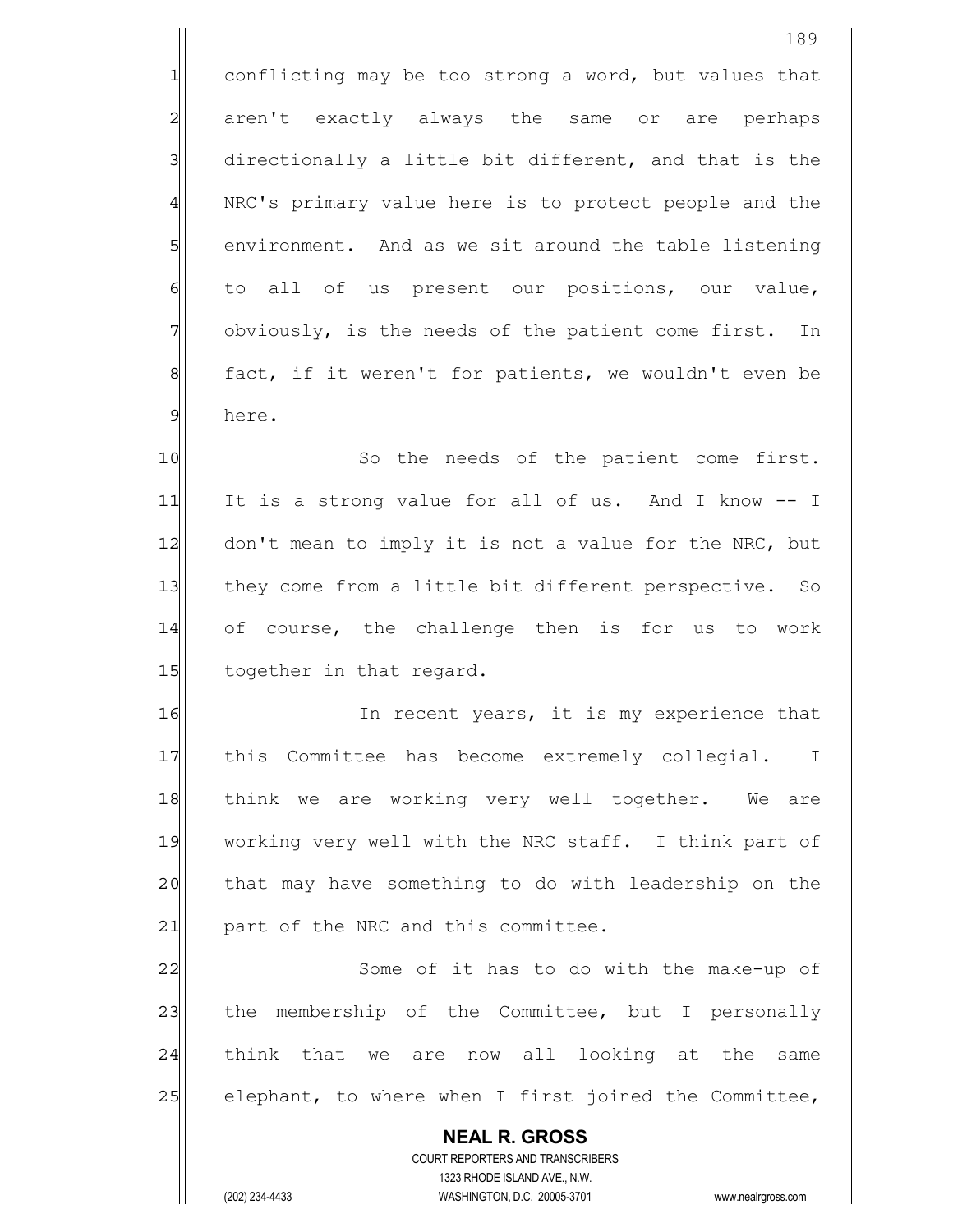**NEAL R. GROSS** COURT REPORTERS AND TRANSCRIBERS 1323 RHODE ISLAND AVE., N.W. 190  $1$  I am not sure that was the case, but we certainly are 2 now. So I would credit that to the excellent 3 3 leadership and to the intelligence and collegiality 4 associated with the membership. 5 So as we struggled together, as you 6 struggle together going forward with these different  $7$  values, I would say that the way we work through that 8 is to focus on quality. Here is a quote from John  $9$  Ruskin who says, "Quality is never an accident; it is 10 always the result of intelligent effort." 11|| So I would appeal to all of you to 12 recognize that, in terms of trying to resolve any 13 conflicts in values, recognize that the needs of the 14 patient come first within a regulatory system that 15 protects people and the environment. 16 I think we can work together. I don't --17 Well, and we have been. I think it is just a matter 18 of recognizing that. 19 New challenges, just briefly: From the 20 medical side, for most of us sitting around the table, 21 this is obvious. For some members of the public and  $22$  for some NRC staff, it may not be so obvious. 23 Medicine is under a great deal of pressure 24 to both increase quality and reduce costs. The cost 25 reduction pressures are tremendous and, in fact, there

(202) 234-4433 WASHINGTON, D.C. 20005-3701 www.nealrgross.com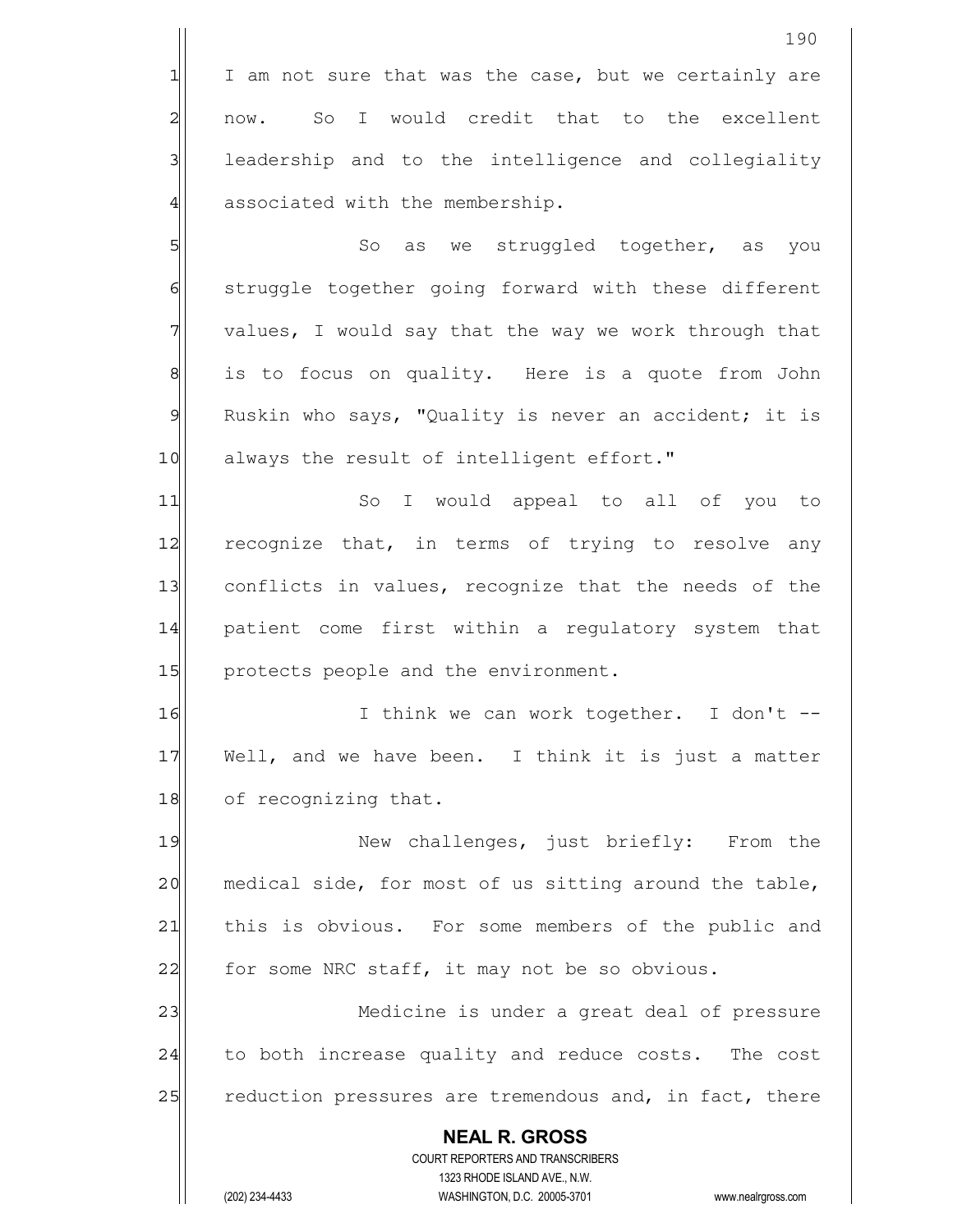**NEAL R. GROSS** COURT REPORTERS AND TRANSCRIBERS 1323 RHODE ISLAND AVE., N.W. 191 1 has to be a transition in medicine over the next 2 several years as more and more people retire, become 3 qualified for Medicare, and as reimbursements 4 consequently go down for hospitals. 5 5 It is going to be a very, very significant 6 6 issue. So we have to be -- While we want to improve 7 quality, and we want to use our regulations 8 appropriately to help drive quality, we have to be 9 very careful about any unfunded mandates that increase 10 the cost of medicine. It is simply going to be very 11 difficult in this country to accommodate that. 12 I am not trying to make excuses, not 13 trying to say we shouldn't do what is necessary to 14 increase quality. We need to recognize that the cost 15 is a very significant issue. 16 Then for all of us, of course, we want to 17 do what we can to improve the health care safety 18 culture, in spite of these cost reductions, the need 19 to reduce costs. 20 So we are leaving. You will be -- You are 21 left to continue on. We have had a few things to say, 22 and we appreciate the opportunity to contribute; and 23 as T.S. Eliot says, "For last year's words belong to 24 last year's language, next year's words await another 25 voice, and to make an end is to make a beginning."

(202) 234-4433 WASHINGTON, D.C. 20005-3701 www.nealrgross.com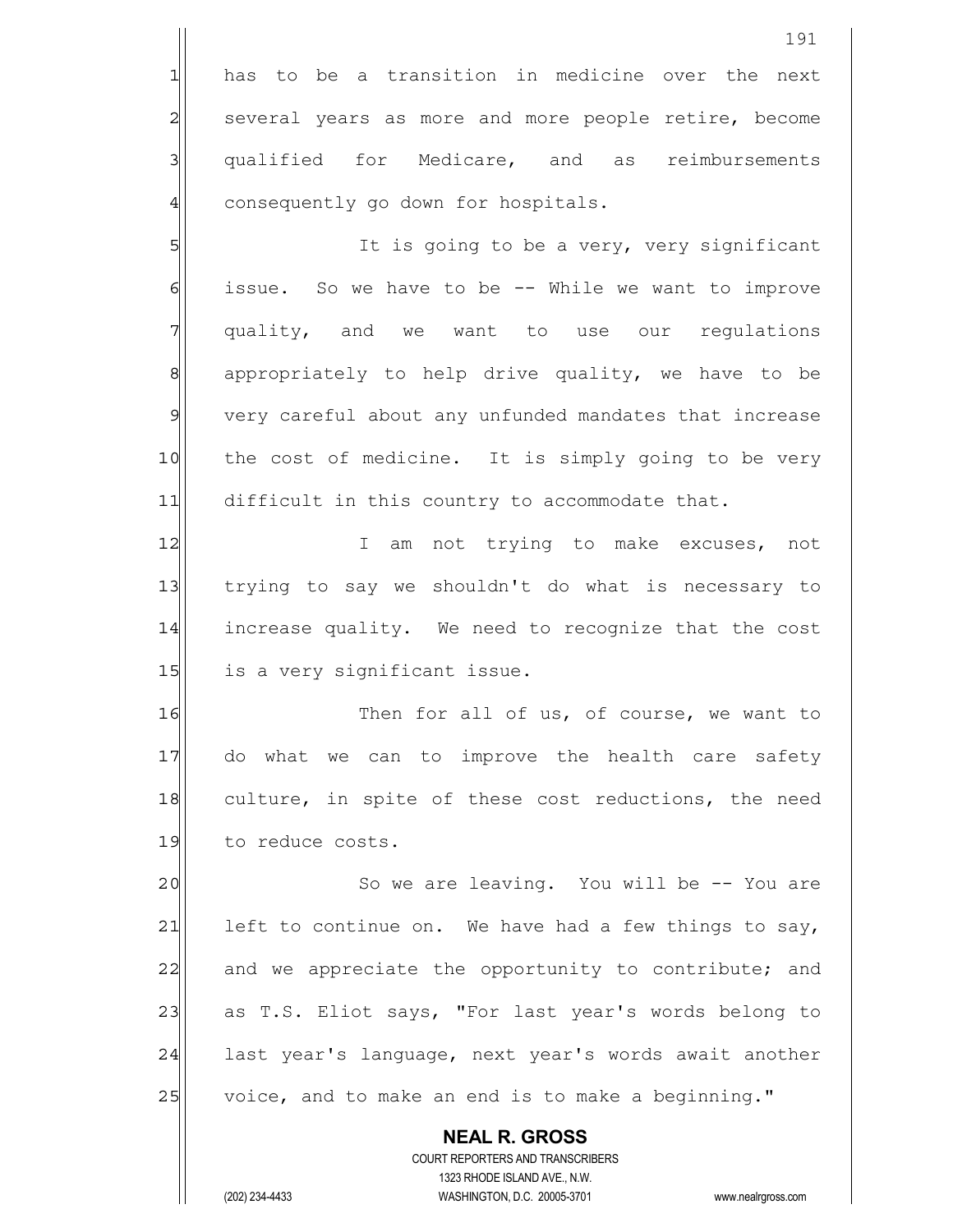192 1 So we are making an end, but it is also a 2 beginning, as you know. A transition always has two 3 | sides to it. There will be some times when I will be 4 your patient, and I hope, when I am your patient, that 5 5 5 the needs of the patient come first. But I am also 6 6 6 6 going to step out of this role as time goes on a  $7$  little bit more, and I hope that the NRC does what it 8 can to protect the environment, because I am going to 9 be out there sampling that environment and spending as 10 much time as I can. 11| Thank you once again for the tremendous 12 opportunity to work with you. 13 CHAIRMAN MALMUD: Thank you, Dr. Vetter, 14 and a personal thanks from me as well for being so 15 Supportive in serving as the Vice Chairman of this 16 Committee, in addition to all the other roles that you 17 have played. 18 Your voice has been one that I have always 19 relied upon for your judgment and your knowledge. You 20 also come from an institution which is able to provide 21 health care in a most efficient way in terms of its 22 costs per discharge compared to other hospitals of

24 So having you with us has been an 25 advantage, even in such issues as the cost of

> **NEAL R. GROSS** COURT REPORTERS AND TRANSCRIBERS 1323 RHODE ISLAND AVE., N.W. (202) 234-4433 WASHINGTON, D.C. 20005-3701 www.nealrgross.com

23 less fame but greater expense.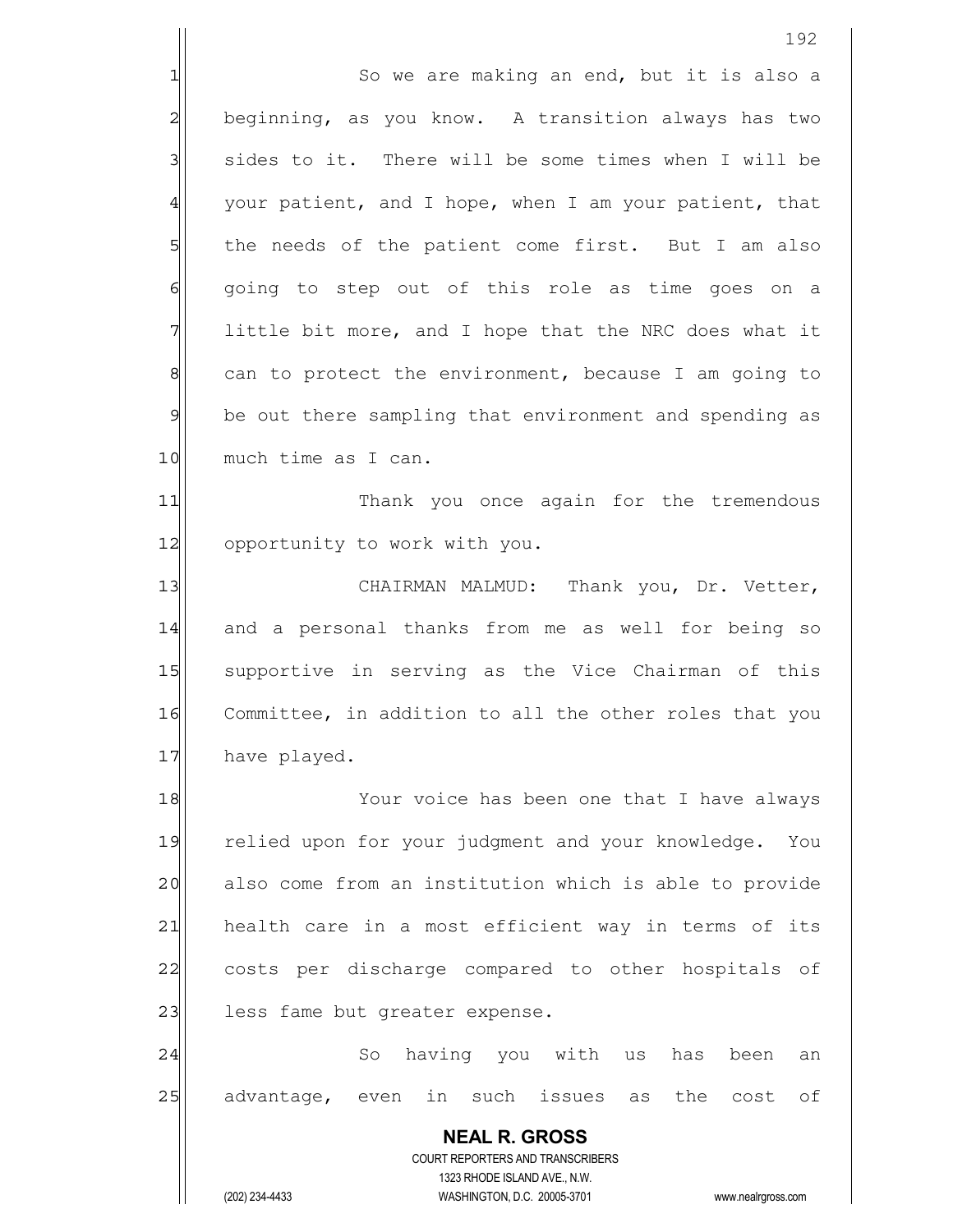**NEAL R. GROSS** COURT REPORTERS AND TRANSCRIBERS 1323 RHODE ISLAND AVE., N.W. (202) 234-4433 WASHINGTON, D.C. 20005-3701 www.nealrgross.com 193 1 fingerprinting, which you were able to provide to us 2 in a way that no one else was in terms of the actual 3 3 expenditure on behalf of an institution to meet a 4 requirement for -- not so much for the NRC, but for 5 5 blue Homeland Security Department. 6 Me will miss all three of you. It has 7 been a wonderful experience for all of us to work with 8 8 you. I agree -- Oh, there is a photo of you holding a  $9$  fish. I didn't see that before. 10 VICE CHAIRMAN VETTER: That is why I want 11 that environment protected. 12| CHAIRMAN MALMUD: You are going to make 13 Some of us jealous. 14 I I think we agree that the number one 15 reason that we are here is on behalf of the patient, 16 and the NRC is driven by rules and requlations which 17 | govern it, sometimes without a full awareness of the 18 impact on patient care. That is the reason that this 19 Committee exists. 20 | It is at the request of the NRC so that we 21 may assist the NRC in being responsive to patient care 22 issues as well as its major mission, and I appreciate 23 that role on behalf of all of us to society via the 24 NRC. 25 My father was an immigrant, and he said to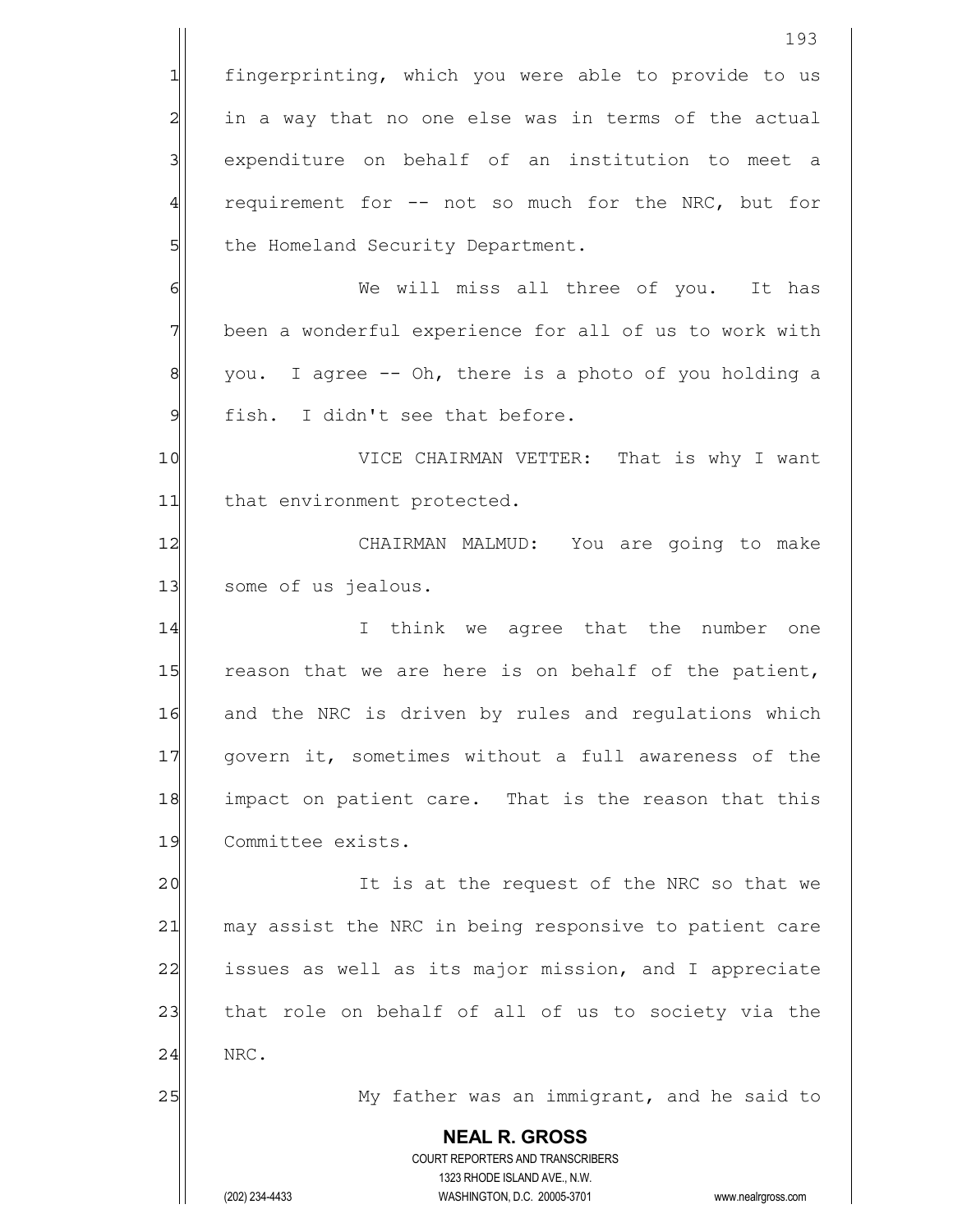1 me that no one born in the United States could 2 understand how wonderful it is here compared to 3 | elsewhere. Now he didn't come from Canada or another 4 nation such as our own. He came from an oppressive 5 | environment in Europe.

6 6 As I have gotten older, I understand fully 7 what he meant. I have served on more than one 8 8 approx and it is astonishing how 9 responsive our government is to the desires of its 10 citizenry.

11 For that reason, it is a very inefficient 12 | government. Democracy is extraordinarily inefficient. 13 It has to represent every opinion. It has to respond 14 to every opinion, and we see that here.

15 We see all of us, everyone on this 16 Committee, everyone in the NRC, having the same 17 desire, which is to serve the public, and the bottom 18 line for us is the patient, but we come at it with 19 different viewpoints and sometimes different parochial 20 interests, as you point out, and yet the overriding 21 interest is always the welfare of the patient, the 22 welfare of the individual.

23 We live in an extraordinary society. We 24 are very fortunate to live at this time in this 25 | nation, and this is another example of it, and the NRC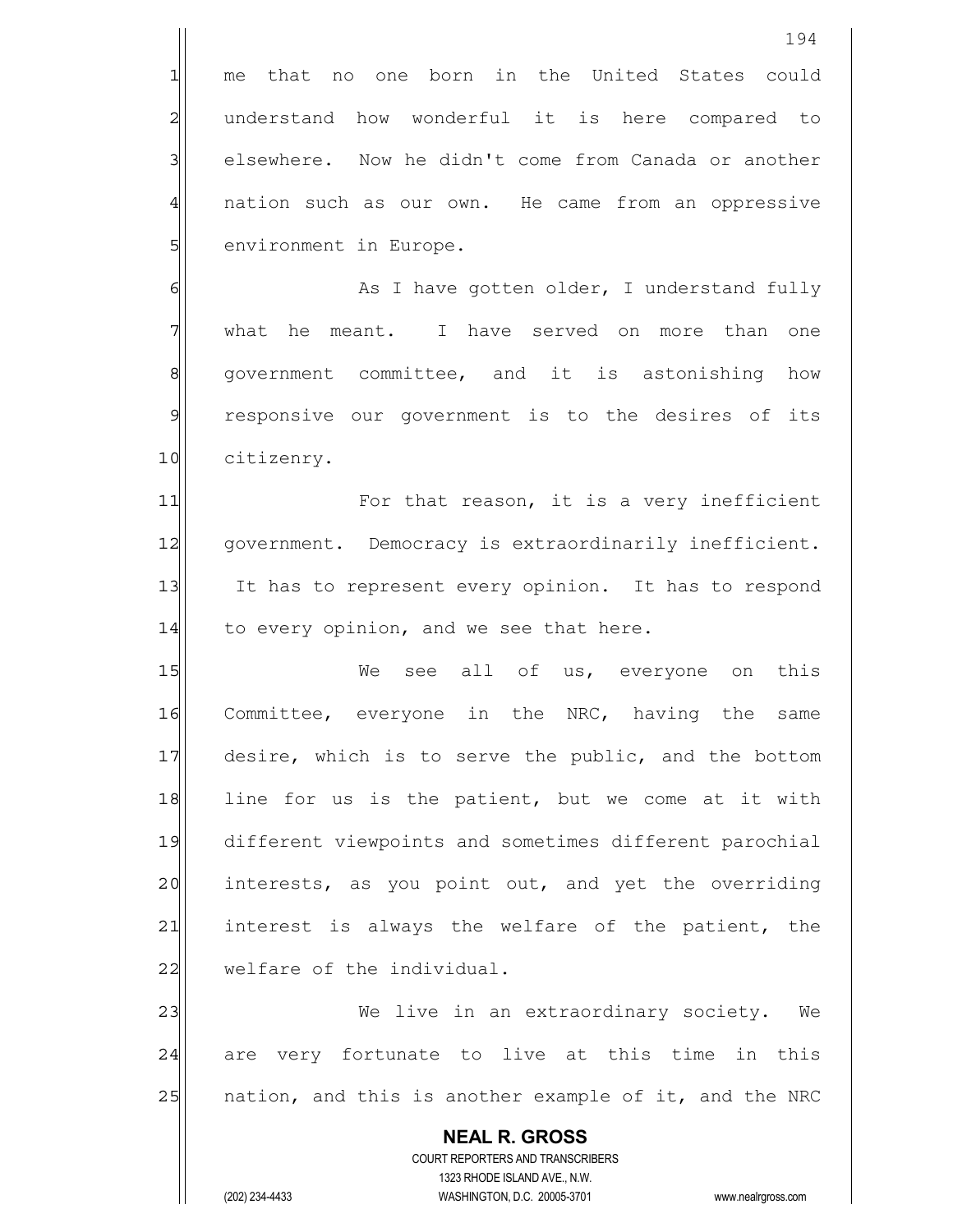**NEAL R. GROSS** COURT REPORTERS AND TRANSCRIBERS 1323 RHODE ISLAND AVE., N.W. (202) 234-4433 WASHINGTON, D.C. 20005-3701 www.nealrgross.com 195 1 is another example of a Federal agency that is  $2$  reflective of the government that we enjoy. 3 3 So on behalf of the members of the 4 Committee, and I know I speak for each one of us, we 5 | will miss you. We will miss the input from the three 6 of you, and your legacy will not be buried with your 7 departure. Your legacy goes on in all of the 8 deliberations that have occurred, and will continue to 9 occur as we continue to deal with some of the 10 challenges before us. 11 So thank you very much. 12 || Did you wish to say something? 13 | MR. LEWIS: If I may. 14 CHAIRMAN MALMUD: By all means, Rob. 15 MR. LEWIS: Thank you very much, Mr. 16 Chairman. The meeting started with Charlie Miller 17 thanking you personally and also passing on Chairman 18 Klein's thank you for a job well done and appreciation 19 of your work, Mr. Leito and Dr. Vetter and Dr. Naq. 20 | Anything I can add to that would kind of 21 be silly at this point, but I can only add my personal 22 thank you, and also I would like to associate myself 23 with Dr. Malmud's comments that you show a lot of 24 humility in your contributions, but they really are 25 great through the work of the Committee.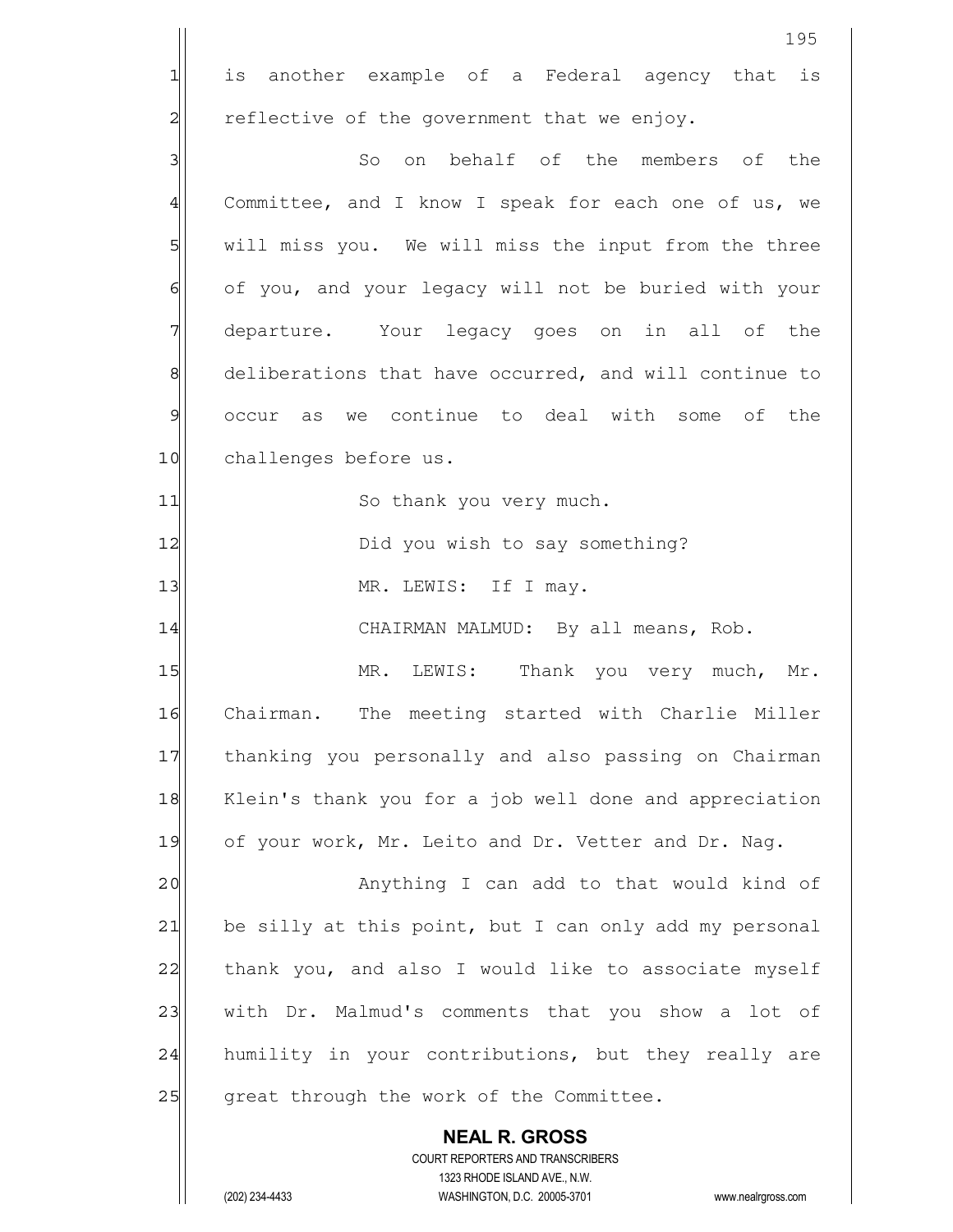**NEAL R. GROSS** COURT REPORTERS AND TRANSCRIBERS 1323 RHODE ISLAND AVE., N.W. (202) 234-4433 WASHINGTON, D.C. 20005-3701 www.nealrgross.com 196 1 Personally, it is very inspiring to me to 2 work with people that put the welfare of others high 3 3 on their list of things to do, and the ACMUI  $4$  participation is just another form of that. 5 So in that regard, as I said, it is very  $6$  inspiring to me and also to all my staff, and we have 7 | so many new people that it is very important that we 8 8 have people that provide that inspiration for people 9 on the NRC staff that are just entering their careers 10 in this field. So thank you for that. 11 Also your contributions are directly 12 relevant to the NRC's mission protecting health and 13 safety. This I can't stress enough, because it is not 14 an exaggeration. We cannot do our job without the 15 advice we get from this Committee and the advice we 16 qot from the three of you over the years. So thank 17 you for that. 18 You won't be replaced. I think it is --19 There will be three new people, but I don't think that 20 it is realistic for us to believe that the 21 contributions that the three of you have made will be 22 replaced by the next three. We hope it will, but we 23 have to be realistic. 24 We ideally would have liked to bring on 25 your replacements to this meeting, but we are a little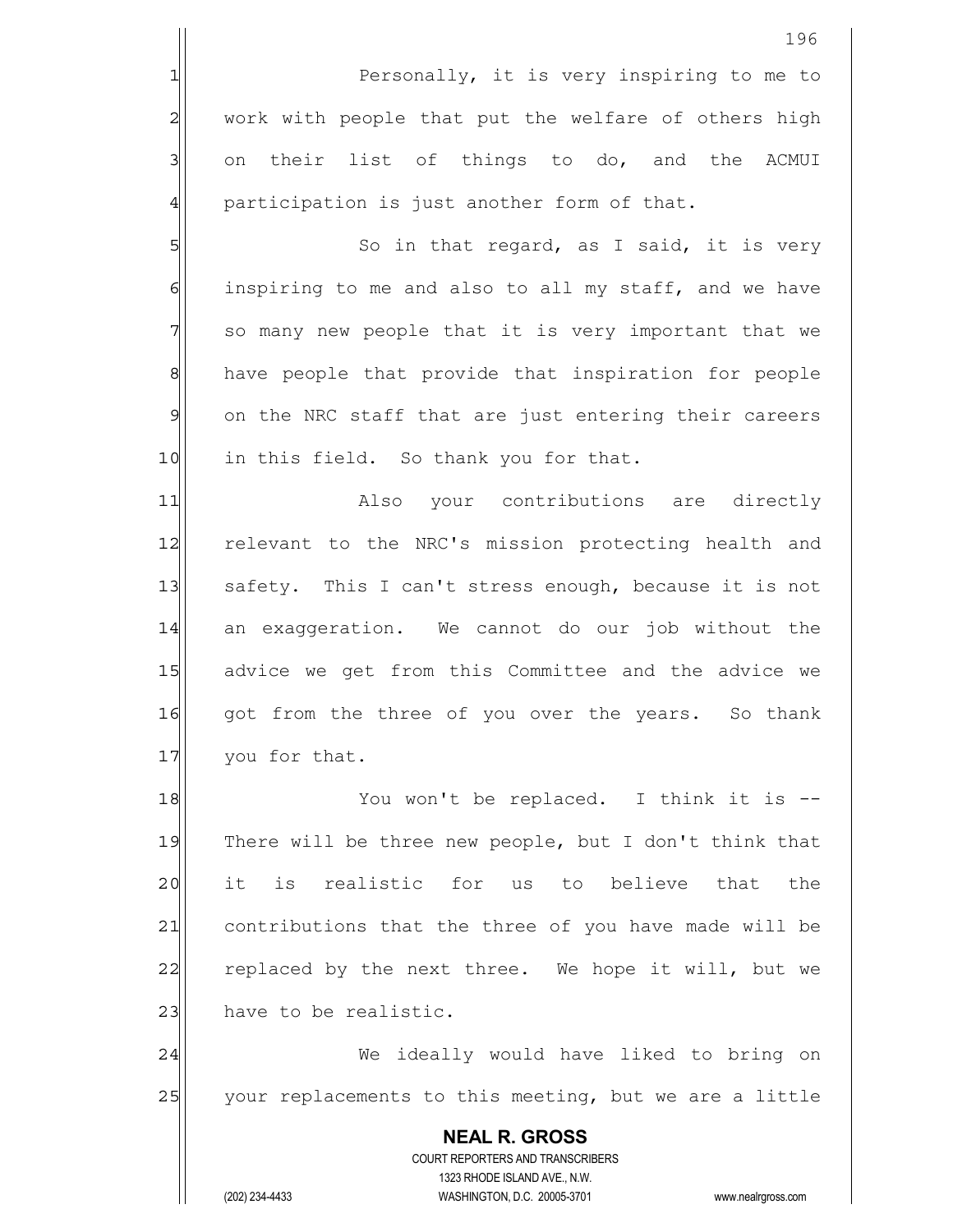**NEAL R. GROSS** COURT REPORTERS AND TRANSCRIBERS 1323 RHODE ISLAND AVE., N.W. (202) 234-4433 WASHINGTON, D.C. 20005-3701 www.nealrgross.com  $1$  bit behind on that front. We are working on that. 2 The one area that we immediately have to replace is 3 1 the Vice Chair position. So I will say something 4 about that in a moment. 5 S 6 you very much, and we wish you the best, and 7 congratulations. 8|| (Applause.) 9 MR. LEWIS: Also, that was the only 10 farewell speech in history that used the word 11 lymphoscintigraphy. So we will remember that. 12 The Vice Chair position is a very 13 important position, as you all know, and as this 14 meeting closes, I would like to ask, and he has 15 graciously accepted, Dr. Bruce Thomadsen to assume the 16 duties of Vice Chair for the ACMUI. So thank you. 17 (Applause.) 18 I DR. THOMADSEN: All I can say is I am 19 going to not be able to fill Dr. Vetter's shoes or hip  $20$  waders, as the case may be. 21 MR. LEWIS: Thank you very much. I let us 22 continue with the agenda. 23 | CHAIRMAN MALMUD: Ashley? 24 MS. COCKERHAM: I was just going to go to  $25$  the next topic, if you are ready.

197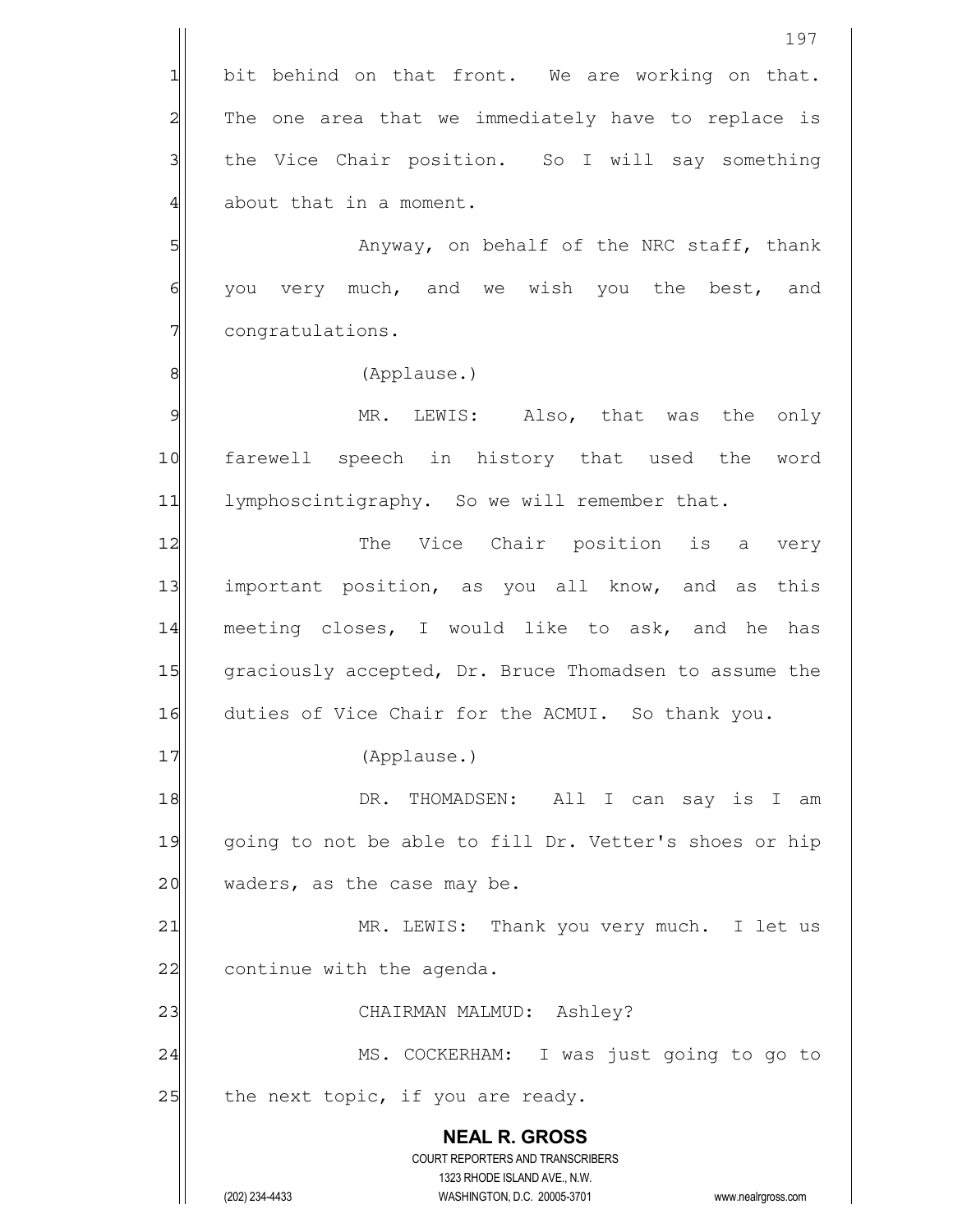|                 | 198                                                                                                 |  |  |  |
|-----------------|-----------------------------------------------------------------------------------------------------|--|--|--|
| 1               | CHAIRMAN MALMUD: Please do, yes.                                                                    |  |  |  |
| $\overline{a}$  | MS. COCKERHAM: We are just going to do                                                              |  |  |  |
| 3               | the administrative closing. For members of the public                                               |  |  |  |
| $\overline{4}$  | that are ready to leave, if you will just grab a                                                    |  |  |  |
| $5\overline{)}$ | feedback form, fill it out, on your way out the door,                                               |  |  |  |
| $\epsilon$      | I would appreciate it.                                                                              |  |  |  |
| 7               | We are going to go over the seven, eight                                                            |  |  |  |
| $\bf{8}$        | motions that were made during this meeting. Then we                                                 |  |  |  |
| $\mathfrak{g}$  | will choose the next meeting date.                                                                  |  |  |  |
| 10              | Alright. We will start with Item Number                                                             |  |  |  |
| 11              | 1: NRC staff should allow interventional radiologists                                               |  |  |  |
| 12              | to become authorized users for yttrium-90 microspheres                                              |  |  |  |
| 13              | with (1) 80 hours of training, which was summarized on                                              |  |  |  |
| 14              | Slide 4, and then I just read the title for Slide 4.                                                |  |  |  |
| 15              | So I will copy/paste that into the actual                                                           |  |  |  |
| 16              | recommendation.                                                                                     |  |  |  |
| 17              | For number $(2)$ , training that includes the                                                       |  |  |  |
| 18              | eight items on Slide 5. Again, I will copy/paste that                                               |  |  |  |
| 19              | into the recommendation -- and the operation of a                                                   |  |  |  |
| 20              | quality management -- that is probably not worded                                                   |  |  |  |
| 21              | correctly -- quality management for dose calibrators.                                               |  |  |  |
| 22              | Obviously, we will have to work on the                                                              |  |  |  |
| 23              | wording here, but I think we have the gist of what we                                               |  |  |  |
| 24              | want. Does anyone disagree or have questions about                                                  |  |  |  |
| 25              | that? I know that one is written poorly right now.                                                  |  |  |  |
|                 | <b>NEAL R. GROSS</b>                                                                                |  |  |  |
|                 | COURT REPORTERS AND TRANSCRIBERS                                                                    |  |  |  |
|                 | 1323 RHODE ISLAND AVE., N.W.<br>(202) 234-4433<br>WASHINGTON, D.C. 20005-3701<br>www.nealrgross.com |  |  |  |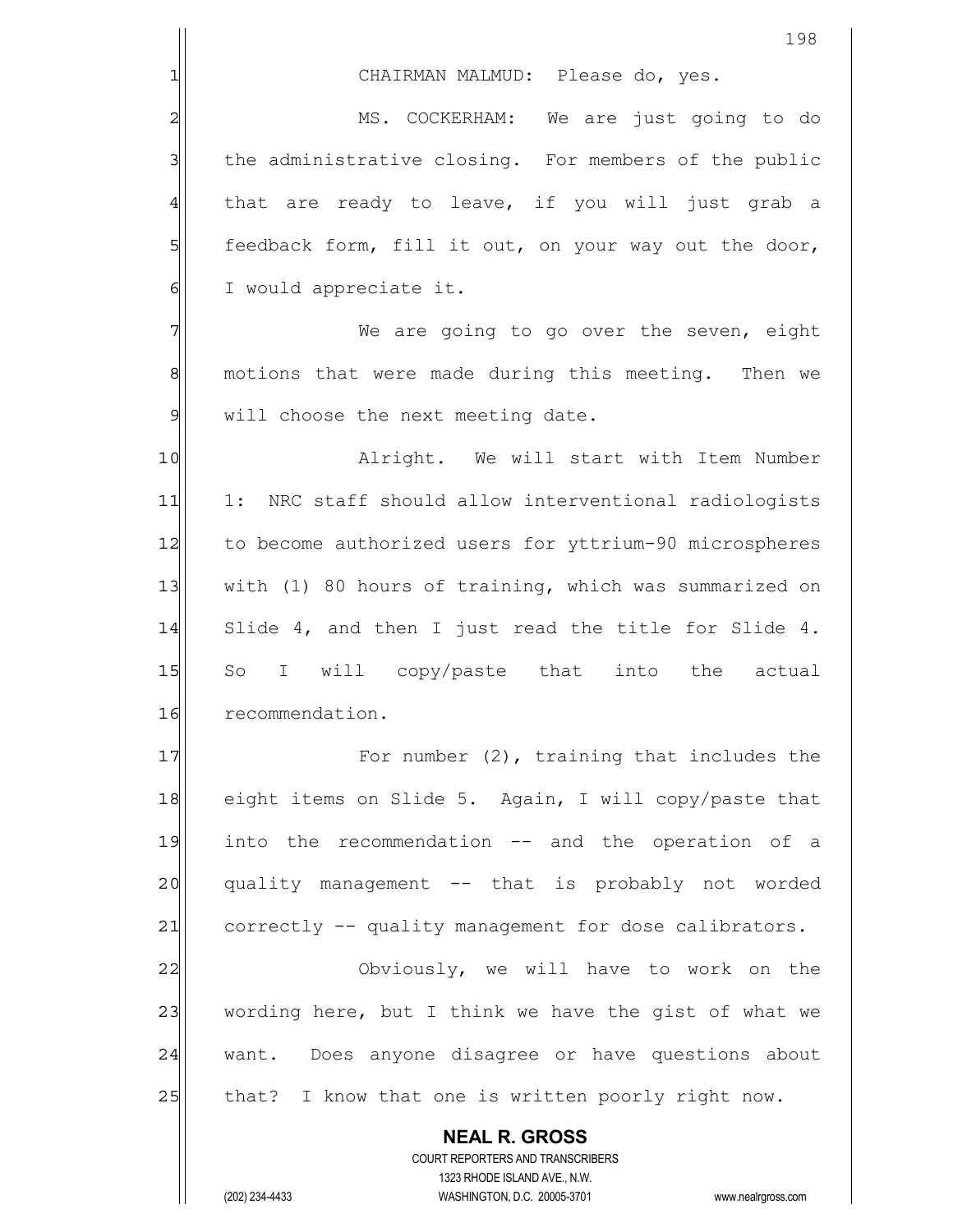1 alright. For the last piece: Have 2 completed three years of supervised clinical 3 experience in diagnostic radiology and one year in 4 interventional radiology.

5 SI Alright. We will move on to Item Number  $6$  2: NRC staff should revise 35.39-B(1)(ii)(g)(3) to 7 read: "Parenteral administration requiring a written 8 directive for any radionuclide that is being used 9 primarily because of its beta emission or low energy 10 | photon emission or AJE electron and/or -- and then I 11 quess the regulation skips to  $35390-B(1)(ii)(q)(4)$ . 12 That will be revised to read, "Parenteral 13 administration requiring a written directive for any 14 radionuclide that is being used primarily because of 15 its alpha particle emission."

16 Go to Item 3: NRC staff should revise 10 17 CFR 35.490 and .690 as proposed, with one exception. 18 Delete the words "private practice." So the 19 regulation should read: "Five hundred hours of work 20 experience under the supervision of an authorized user 21 who meets the requirements in 35.490 or .690 or 22 equivalent Agreement State requirements at a medical 23 institution or clinic."

24 VICE CHAIRMAN VETTER: Excuse me. Didn't 25 we -- I thought we had changed "private practice" to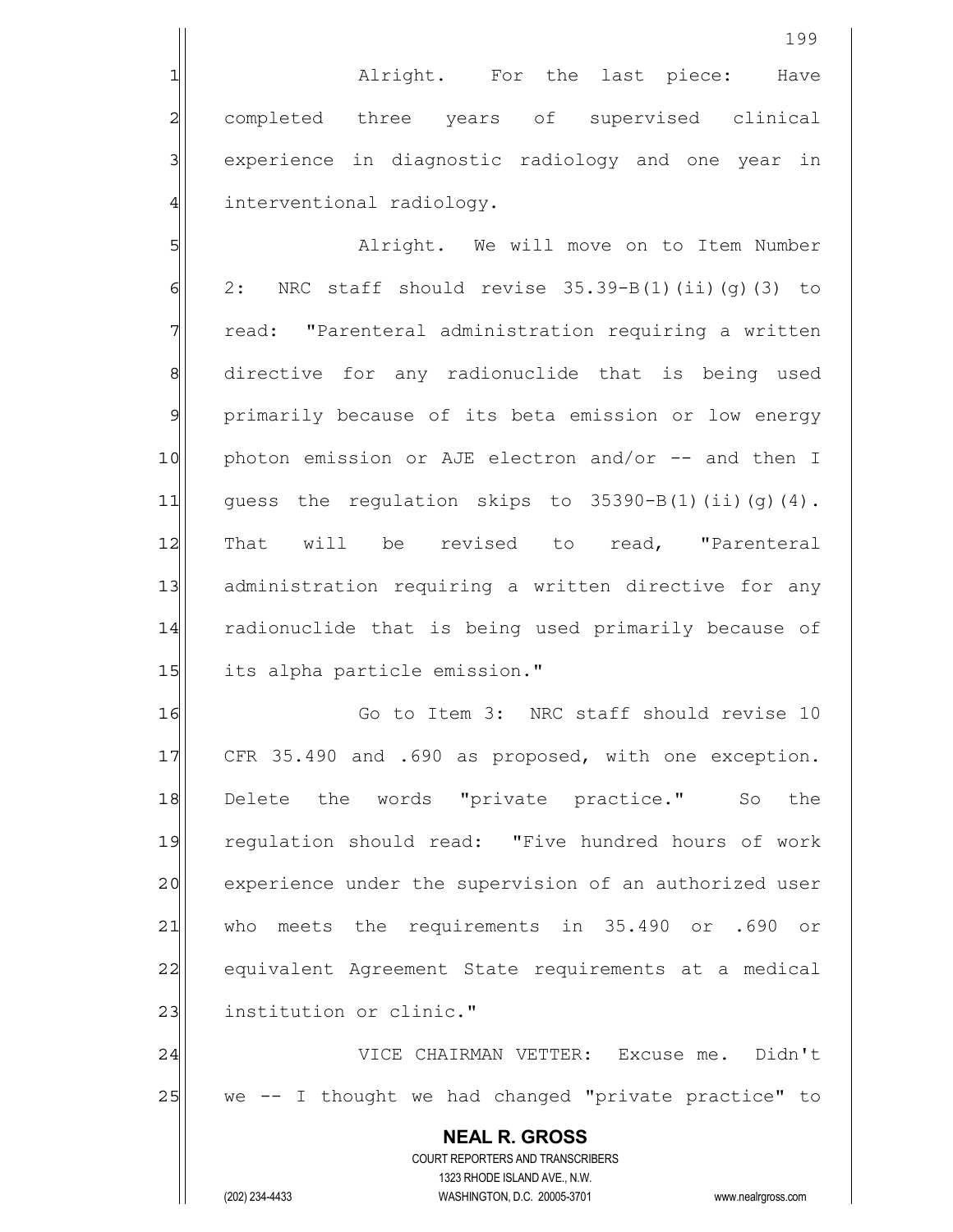**NEAL R. GROSS** COURT REPORTERS AND TRANSCRIBERS 1323 RHODE ISLAND AVE., N.W. (202) 234-4433 WASHINGTON, D.C. 20005-3701 www.nealrgross.com 200 1 "solo practice" or something of that sort. Did we 2 | just eliminate it? 3 BR. NAG: We just replaced with "clinic." 4 MS. COCKERHAM: Okay. That was discussed,  $5$  but I don't think it made it into the formal 6 6 recommendation. Okay? 7 7 The Mumber 4: To prevent recurrence of  $8$  events like those at the V.A., ACMUI recommends: (1) 9 Every brachytherapy quality assurance program should 10 | include peer review as published by the American 11 Brachytherapy Society; and (2) authorized users should 12 perform post-implant dosimetry. 13 That item was tabled. So I am quessing we 14 will get back to that at a teleconference. 15 Item 5: ACMUI will create a subcommittee 16 | that includes three members, and get back to Dr. Don  $17$   $Cool.$ 18 This is in response to the ICRP report. 19 So you guys will get a subcommittee together. 20 CHAIRMAN MALMUD: I recommended a 21 subcommittee. 22 | MS. COCKERHAM: You have? 23 CHAIRMAN MALMUD: Yes. Dr. Thomadsen has 24 agreed to chair it, and the other two members are 25 Debbie Gilley and Dr. Van Decker.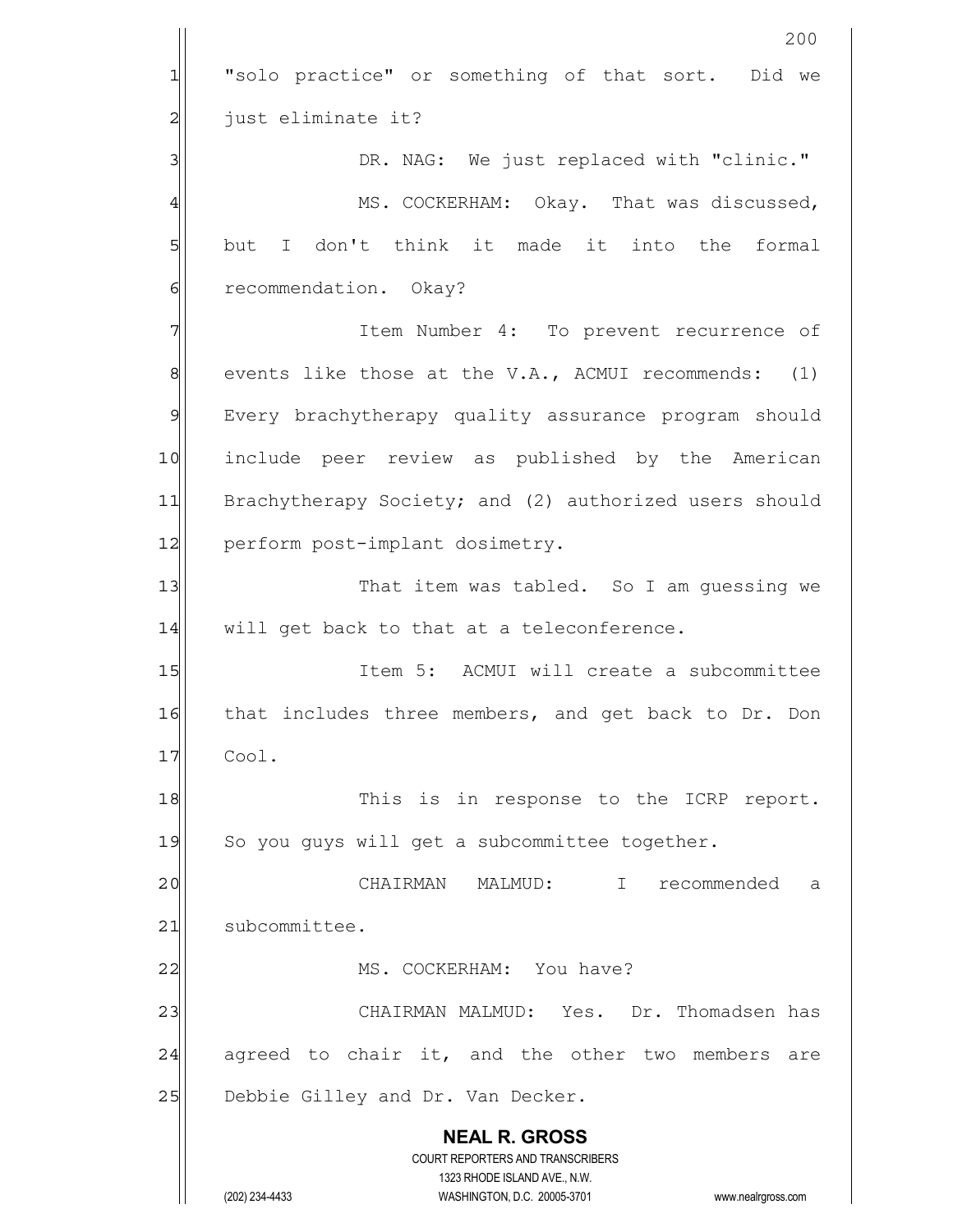|                | 201                                                                                                 |  |  |  |
|----------------|-----------------------------------------------------------------------------------------------------|--|--|--|
| 1              | MS. COCKERHAM: Okay. I will add that to                                                             |  |  |  |
| $\overline{c}$ | this chart. And is Dr. Cool aware of that?                                                          |  |  |  |
| 3              | CHAIRMAN MALMUD: No, because<br>the                                                                 |  |  |  |
| $\overline{4}$ | committee was drawn together after Dr. Cool left.                                                   |  |  |  |
| 5              | MS. COCKERHAM: Okay. So make sure he                                                                |  |  |  |
| 6              | gets the memo.                                                                                      |  |  |  |
| 7              | Item Number 6: This is in regard to NCRP                                                            |  |  |  |
| 8              | Report 160. For Part A: ACMUI came to a consensus on                                                |  |  |  |
| 9              | NCRP Report 160, which is believed to<br>be                                                         |  |  |  |
| 10             | scientifically sound and well written.                                                              |  |  |  |
| 11             | (b) ACMUI believes NRC and Agreement                                                                |  |  |  |
| 12             | States should co-act and maintain dose records and                                                  |  |  |  |
| 13             | keep ACMUI aware of the issues, but should continue a                                               |  |  |  |
| 14             | policy of not intervening with medical practice.                                                    |  |  |  |
| 15             | (c) ACMUI supports the medical principle                                                            |  |  |  |
| 16             | of, first, do no harm, and expressed continued concern                                              |  |  |  |
| 17             | about exposure to children.                                                                         |  |  |  |
| 18             | $(4)$ or, I quess this should be $(d)$ :                                                            |  |  |  |
| 19             | ACMUI's current believe is that the benefit of medical                                              |  |  |  |
| 20             | procedures involving radiation outweighs the risk.                                                  |  |  |  |
| 21             | Did we get the idea of what we wanted                                                               |  |  |  |
| 22             | here? Okay.                                                                                         |  |  |  |
| 23             | Item Number 7: ACMUI endorsed the                                                                   |  |  |  |
| 24             | subcommittee report for candidates who may experience                                               |  |  |  |
| 25             | a delay between the completion of their training and                                                |  |  |  |
|                | <b>NEAL R. GROSS</b>                                                                                |  |  |  |
|                | <b>COURT REPORTERS AND TRANSCRIBERS</b>                                                             |  |  |  |
|                | 1323 RHODE ISLAND AVE., N.W.<br>(202) 234-4433<br>WASHINGTON, D.C. 20005-3701<br>www.nealrgross.com |  |  |  |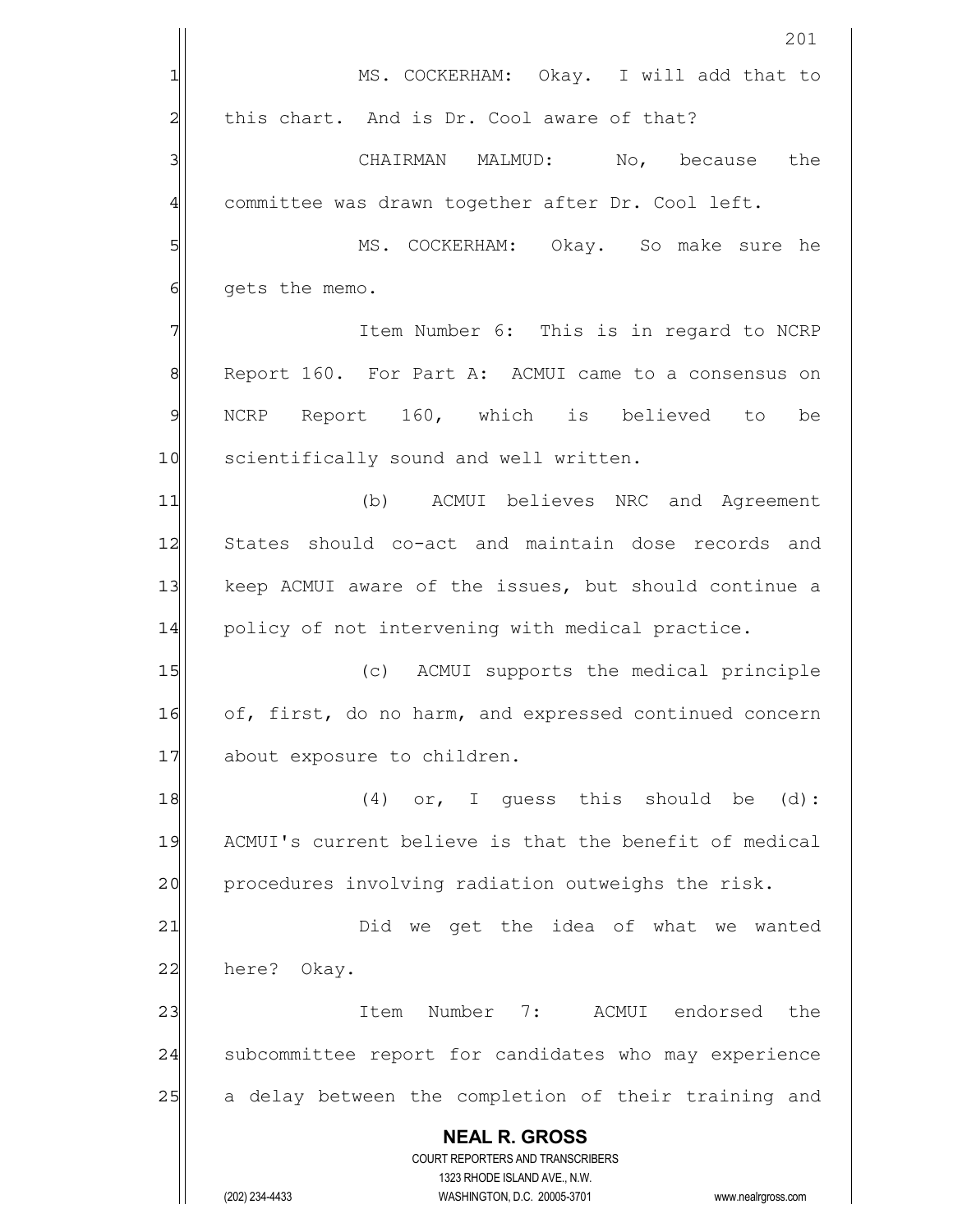**NEAL R. GROSS** COURT REPORTERS AND TRANSCRIBERS 1323 RHODE ISLAND AVE., N.W. (202) 234-4433 WASHINGTON, D.C. 20005-3701 www.nealrgross.com 202 1 experience and receipt of their board certificate. 2 and Extempt For Item 8: NRC staff should not require 3 licensees to report therapeutic infiltrations as 4 medical events. 5 | Solutions? Okay. 6 6 The next thing I have are calendars for  $7$  potential dates for the next meeting. I have gone 8 ahead and crossed out all of the dates that the ACRS 9 room is not available. So we will be back in the 10 other meeting room. 11 11 I have also tried to look at society 12 meetings, professional organizations, things like that 13 that would be going on. 14 So do we want to go back to the Monday-15 Tuesday meeting schedule? I know those on the west 16 coast prefer to travel on Sundays. Would we want to 17 | qo with the 26th and 27th of October? Okay? The 19th 18 and 20th? 19 DR. WELSH: I can't speak for everybody. 20 So I encourage people to voice their opinion, but 21 Thursday-Friday seems to work out far better for me as 22 a practicing clinician. 23 MS. COCKERHAM: Okay. Is anyone opposed 24 to Thursday-Friday? This is your committee meeting. 25 So everyone please speak up. You are the ones that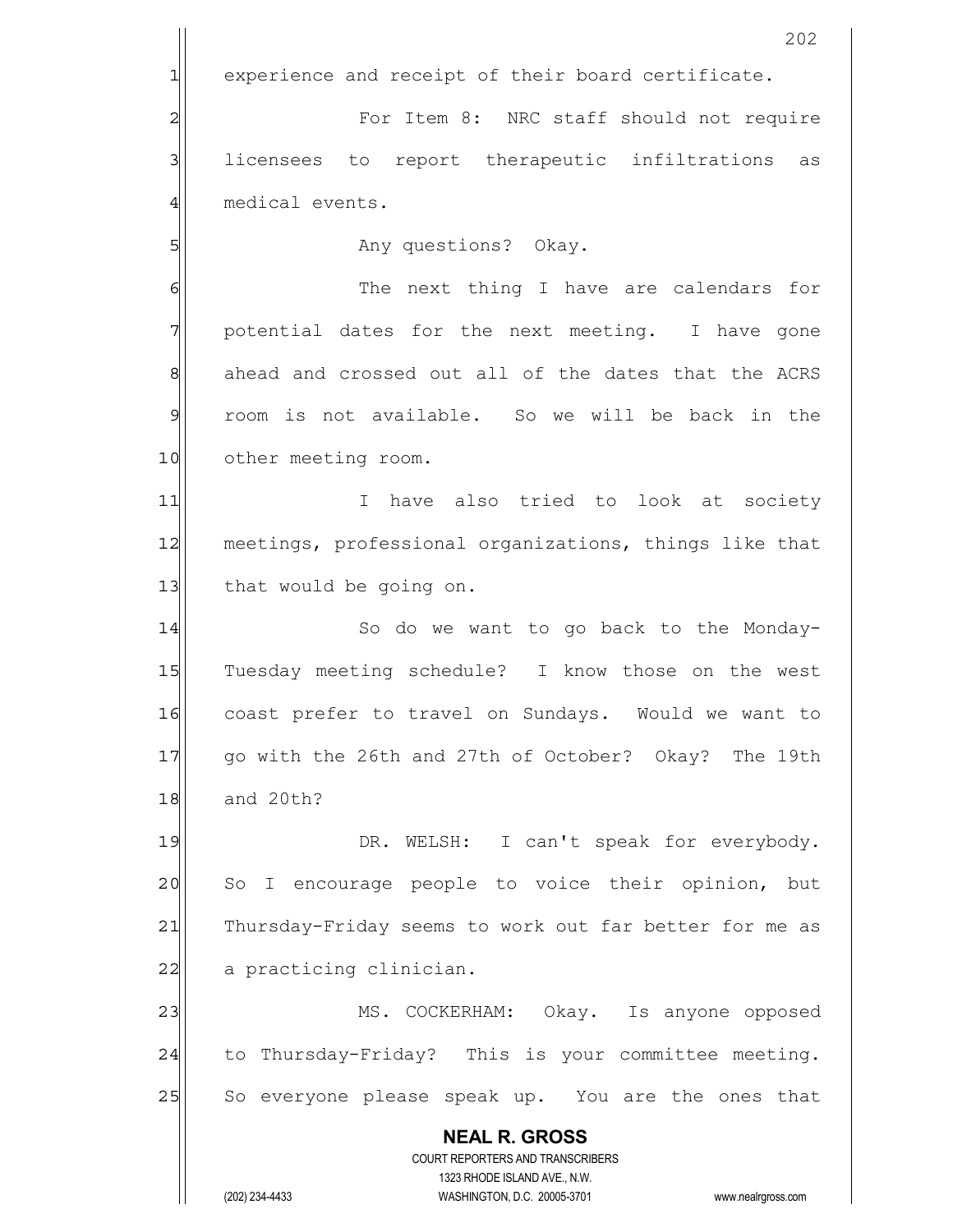**NEAL R. GROSS** COURT REPORTERS AND TRANSCRIBERS 1323 RHODE ISLAND AVE., N.W. (202) 234-4433 WASHINGTON, D.C. 20005-3701 www.nealrgross.com 203  $1$  have to fly to D.C. 2 2 Okay. So it looks like we have two 3 Thursday-Fridays on the schedule. How about October 4 29th and 30th? Is there any preference to keep it at 5 the end of October or in the middle? The 15th and  $6$  16th or the 29th and 30th? 7 7 DR. EGGLI: I will be away on the 15th and 8 16th. 9 MS. COCKERHAM: Okay. So 29th and 30th, 10 do we have any conflicts? Wide open? 11 | DR. WELSH: Astro might begin on November 12 1st. 13 MS. COCKERHAM: November 1st through 5th. 14 **DR.** WELSH: But there are committee 15 meetings. 16 DR. NAG: A committee meeting for Astro 17 starts on 21st of October. So it means that for 18 people who go to Astro, they will have to fly from 19 here straight to Chicago. 20 MS. COCKERHAM: I quess that affects you, 21 Dr. Welsh. Oh, yes, that does affect travel for  $22$  NRC. The way it does work, though, is that you 23 purchase your own flight anyway. So you would be 24 fine. Would anyone else be attending the Astro 25 meetings? Dr. Thomadsen?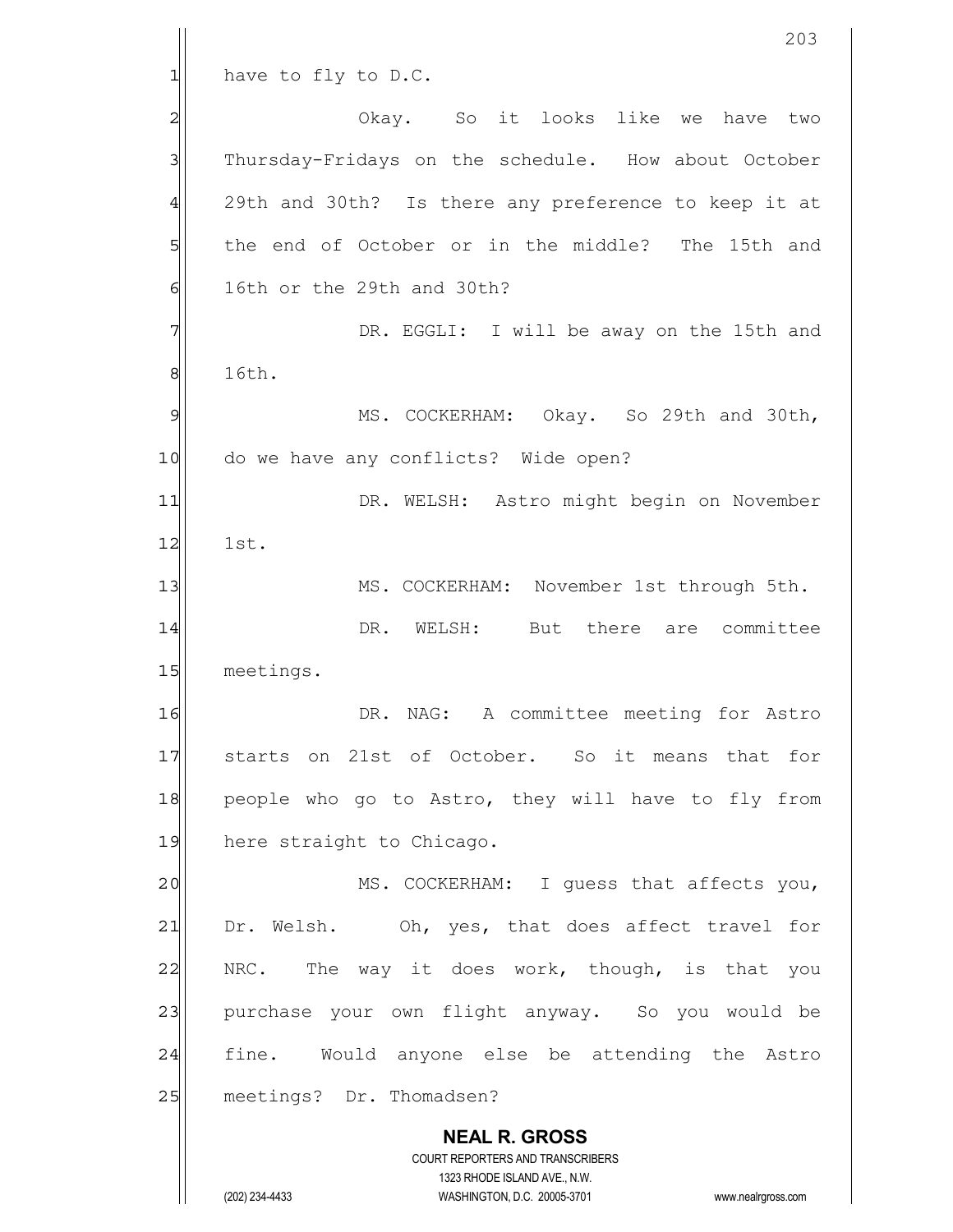**NEAL R. GROSS** COURT REPORTERS AND TRANSCRIBERS 1323 RHODE ISLAND AVE., N.W. (202) 234-4433 WASHINGTON, D.C. 20005-3701 www.nealrgross.com 204 1 MS. FLANNERY: Ashley, maybe the new 2 oncologist coming on. 3 MS. COCKERHAM: So we have two days in 4 November, and they are a Monday-Tuesday preceded by a 5 Federal holiday. I don't know if you can see November  $6$  from here, but it has X all over it. 7 7 7 Debbie was suggesting November, and I had 8 November originally on here, and by the time I got  $9$  done with my X's, I had two dates left, and they are 10 Monday and Tuesday, which are the 9th and 10th, which 11 is followed by the 11th, which is Veterans Day. 12 DR. THOMADSEN: This year? 13 || MS. COCKERHAM: This year. 14 CHAIRMAN MALMUD: The point was made that 15 this year the 9th and 10th are followed by the 11th. 16 MS. COCKERHAM: Yes. My point was the 17 11th is a Federal holiday. I don't know who that 18 impacts, but just so you are aware, and we are going  $19$  back to Monday-Tuesday, if we do that. 20 CHAIRMAN MALMUD: Is there any objection  $21$  to the 29th and 30th? 22 | DR. THOMADSEN: No objection. 23 DR. FISHER: If that is a problem for  $24$  anyone, the 26th and 27th are also  $-$ 25 | MS. GILLEY: I can't be here.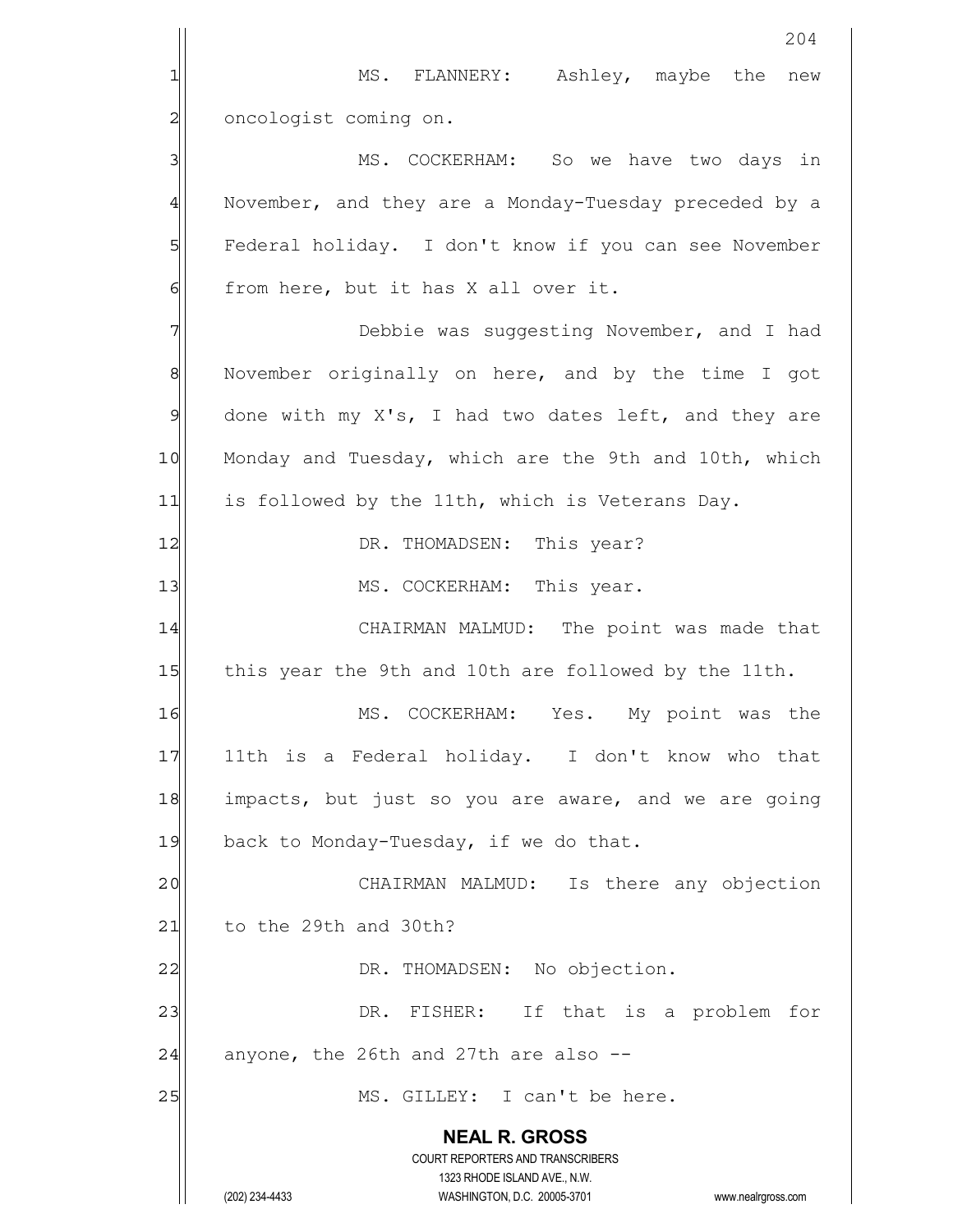**NEAL R. GROSS** COURT REPORTERS AND TRANSCRIBERS 1323 RHODE ISLAND AVE., N.W. 205 1 MR. LEWIS: We can look into if there any 2 options for traveling from here to Chicago. We can't  $3$  guaranty anything, but we can look at the question. 4 MS. COCKERHAM: I know in Dr. Welsh's case 5 it is possible, because the airport that he flies out 6 of is very small and is very expensive. So he is able 7 to purchase his own flights, which he already does. 8 So he could easily purchase the flight that goes from 9 home to D.C. to Chicago, back home for well under the 10 qovernment rate. But I don't know for the new 11 radiation oncologist who comes on and for Dr. 12 Thomadsen if that would be the same case. 13 | DR. THOMADSEN: Actually, what I would 14 probably do would be to take the bus to Chicago and 15 then fly Chicago-D.C. back to Chicago and then take 16 the bus home from there. 17 MS. COCKERHAM: It's going to get 18 complicated. 19 DR. NAG: It is only one and a half hours. 20 How long does it take, one and a half hours, two 21 hours? 22 DR. THOMADSEN: About four hours. 23 MS. COCKERHAM: I don't think we can 24 guaranty anything on travel. I think that may get 25 complicated. The 15th and 16th does not work.

(202) 234-4433 WASHINGTON, D.C. 20005-3701 www.nealrgross.com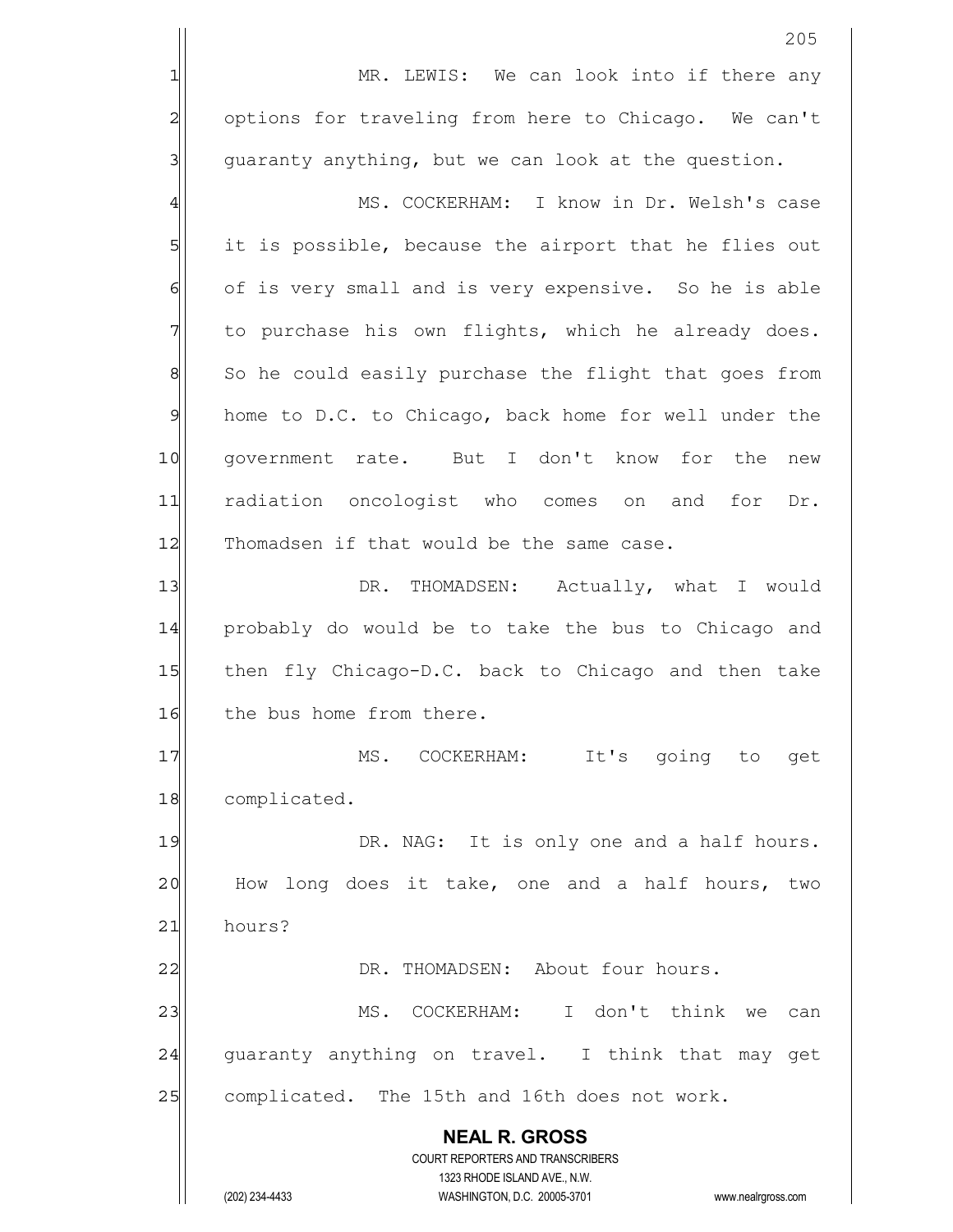|                | 206                                                                                                 |  |  |  |
|----------------|-----------------------------------------------------------------------------------------------------|--|--|--|
| 1              | DR. WELSH: What about the 19th and 20th?                                                            |  |  |  |
| 2              | MS. COCKERHAM: Those dates are open, and                                                            |  |  |  |
| 3              | those are fine.                                                                                     |  |  |  |
| 4              | CHAIRMAN MALMUD: Nineteenth and 20th?                                                               |  |  |  |
| 5              | Anyone have a conflict?                                                                             |  |  |  |
| 6              | MS. COCKERHAM: It is a Monday-Tuesday.                                                              |  |  |  |
| 7              | CHAIRMAN MALMUD: October.                                                                           |  |  |  |
| 8              | MS. COCKERHAM: No conflicts? Alright. I                                                             |  |  |  |
| $\mathfrak{S}$ | am going to go with the 19th and 20th as our first                                                  |  |  |  |
| 10             | dates. If we have to have back-up dates, we always                                                  |  |  |  |
| 11             | choose those as well. I guess would they be the 29th                                                |  |  |  |
| 12             | and 30th? We don't want to get into a Tuesday-                                                      |  |  |  |
| 13             | Wednesday or a Wednesday-Thursday meeting, do we? I                                                 |  |  |  |
| 14             | am seeing noes. Okay, and the 15th-16th, which is a                                                 |  |  |  |
| 15             | Thursday-Friday doesn't work.                                                                       |  |  |  |
| 16             | CHAIRMAN MALMUD: So first preference is                                                             |  |  |  |
| 17             | the 19th and 20th. Second preference is the 29th and                                                |  |  |  |
| 18             | 30th.                                                                                               |  |  |  |
| 19             | MS. COCKERHAM: Yes. Alright. That's all                                                             |  |  |  |
| 20             | I have.                                                                                             |  |  |  |
| 21             | Closed session.                                                                                     |  |  |  |
| 22             | CHAIRMAN MALMUD: We will now go into a                                                              |  |  |  |
| 23             | closed session.                                                                                     |  |  |  |
| 24             | (Whereupon, the foregoing matter continued                                                          |  |  |  |
| 25             | in Closed Session at 3:37 p.m.)                                                                     |  |  |  |
|                | <b>NEAL R. GROSS</b><br>COURT REPORTERS AND TRANSCRIBERS                                            |  |  |  |
|                | 1323 RHODE ISLAND AVE., N.W.<br>(202) 234-4433<br>WASHINGTON, D.C. 20005-3701<br>www.nealrgross.com |  |  |  |